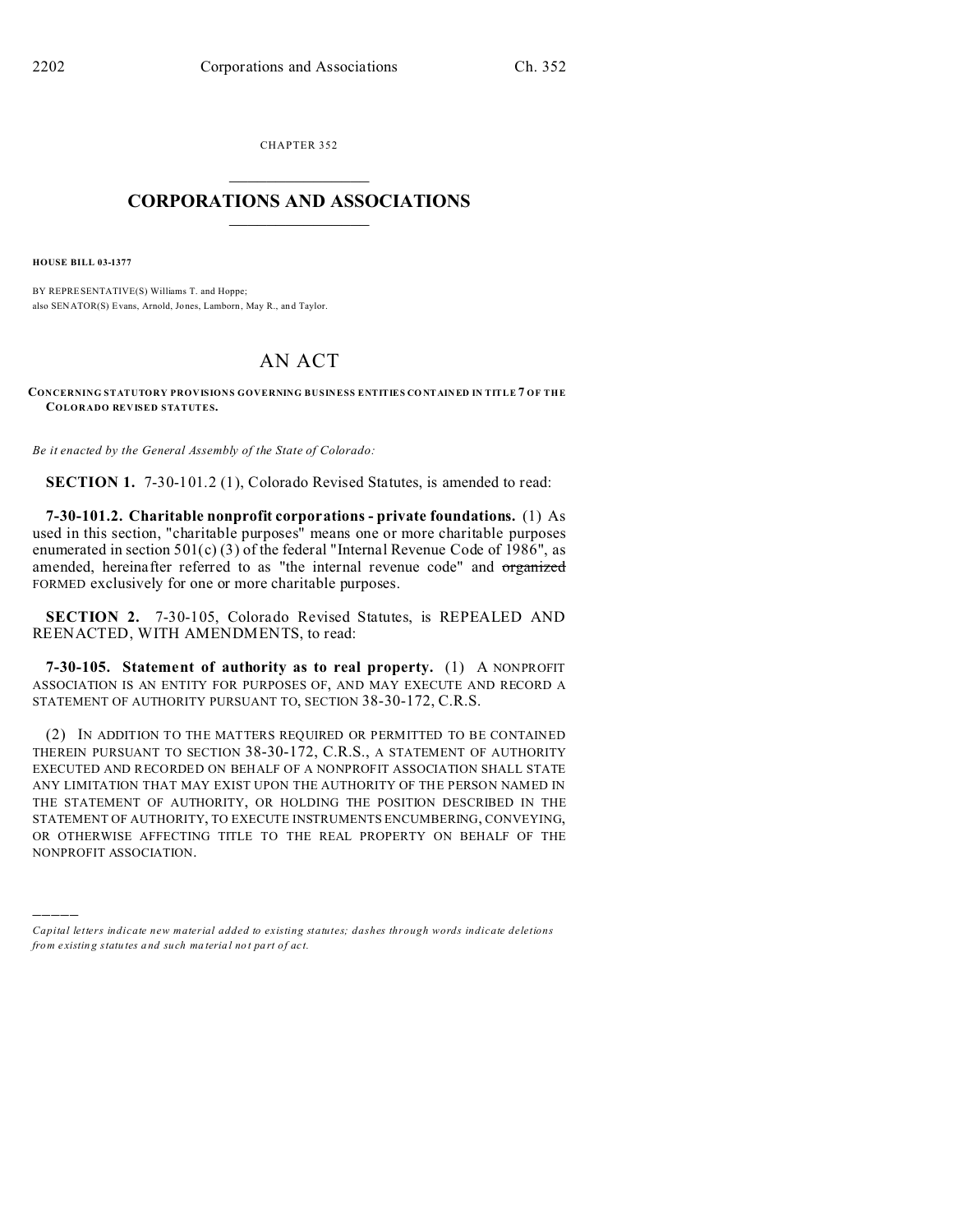**SECTION 3.** 7-30-109, Colorado Revised Statutes, is amended to read:

**7-30-109. Disposition of personal property of inactive nonprofit association.** (1) If a nonprofit association has been inactive for three years or longer, a person in possession or control of personal property of the nonprofit association may transfer the property:

(a) If a document of the nonprofit association specifies STATES a person to whom transfer is to be made under those circumstances, to that person; or

(b) If no person is so specified STATED, to a nonprofit association or nonprofit corporation pursuing broadly similar purposes or to a government, governmental subdivision, agency, or instrumentality.

**SECTION 4.** 7-30-110 (1), (2), and (3), Colorado Revised Statutes, are amended to read:

**7-30-110. Appointment of agent to receive service of process.** (1) A nonprofit association may deliver to the secretary of state, for filing pursuant to part 3 of article 90 of this title, a statement appointing an agent authorized to receive service of process. IF SUCH AN AGENT IS APPOINTED, PART 7 OF ARTICLE 90 OF THIS TITLE SHALL APPLY AS IF THE AGENT WERE A REGISTERED AGENT REQUIRED TO BE APPOINTED PURSUANT TO SAID PART.

(2) A statement appointing an agent must set forth AUTHORIZED TO RECEIVE SERVICE OF PROCESS SHALL STATE:

(a) The TRUE name of the nonprofit association;

(b) The address in this state, including the street address, if any, of the nonprofit association or, if the nonprofit association does not have an address in this state, its address out of state; and

(c) The name of the person in this state authorized to receive service of process and the person's address, including the street address, in this state REGISTERED AGENT NAME AND REGISTERED AGENT ADDRESS OF THE AGENT; AND

(d) A STATEMENT THAT THE AGENT HAS CONSENTED TO BEING SO APPOINTED.

(3) A person causing a statement appointing an agent to be delivered to the secretary of state for filing shall be authorized to do so by the nonprofit association. The appointed agent may resign by filing a resignation in the office of the secretary of state and giving notice to the nonprofit association.

**SECTION 5.** 7-40-103 (1) (d), Colorado Revised Statutes, is amended to read:

**7-40-103. Contents of certificate or bylaws.** (1) The certificate of incorporation or bylaws of the corporation shall provide:

(d) The authority under which conveyance or encumbrance of all or any part of the corporate property may be made, and the persons who are authorized to execute the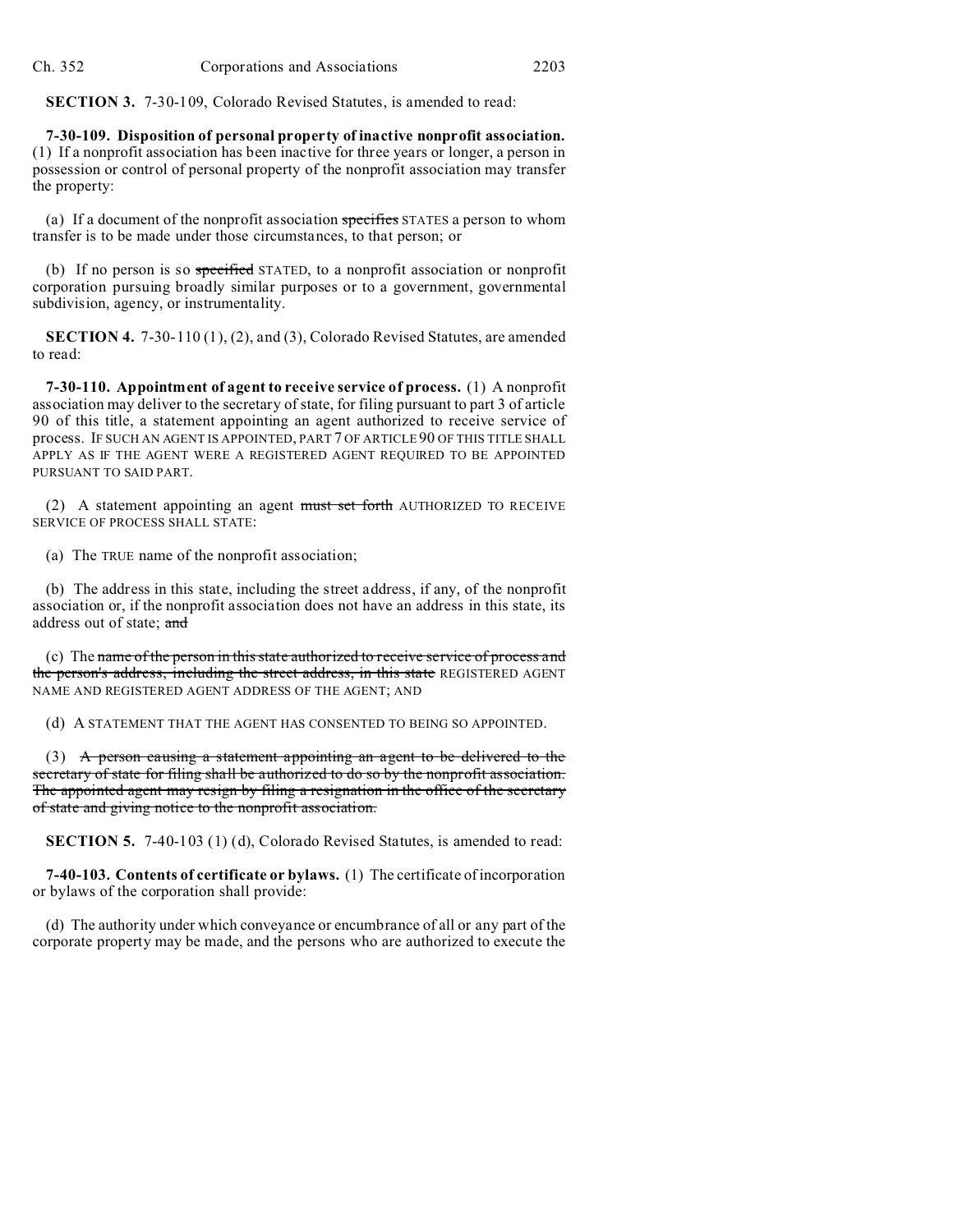instruments of conveyance or encumbrance; and, if not contained in the certificate of incorporation or any amendment thereof, a certified copy of this authority shall be recorded in each county where IN WHICH the corporation owns real estate.

**SECTION 6.** 7-40-104 (2) (b), Colorado Revised Statutes, is amended to read:

**7-40-104. Additional powers - indemnification - liability.** (2) (b) Any such corporation shall have the same powers, rights, and obligations and shall be subject to the same limitations as those which THAT apply to DOMESTIC corporations, for profit, as set forth in article 109 of this title. Corporation directors, officers, employees, and agents shall have the same rights as directors, officers, employees, and agents, respectively, of DOMESTIC corporations, for profit, as set forth in article 109 of this title. Corporation directors and officers shall have the benefit of the same limitations on personal liability for any injury to person or property arising out of a tort, as set forth in section 7-108-402 (2), for directors and officers, respectively, of DOMESTIC corporations. for profit. Any reference in said sections to shareholders shall be construed to refer to voting members or voting stockholders, if any, for the purpose of this section.

**SECTION 7.** 7-40-105 (2), Colorado Revised Statutes, is amended to read:

**7-40-105. Amendments - where filed - fees.** (2) If a true copy of the certificate of incorporation of the corporation or any amendment to the certificate is presented to the secretary of state with a request that the same be certified, he OR SHE shall certify the same for a fee which THAT shall be determined and collected pursuant to section 24-21-104 (3), C.R.S., which certificate or amendment shall contain in addition to the usual statement, a statement that the same is a true copy of the original certificate or amendment, as the case may be, on file in his office THE RECORDS OF THE SECRETARY OF STATE and a statement as to the date of filing of the original certificate or amendment.

**SECTION 8.** 7-40-107, Colorado Revised Statutes, is amended to read:

**7-40-107. Dividend only on dissolution.** No dividend or distribution of the property of any such corporation, association, or society shall be made until all debts are fully paid and then only upon its final dissolution and surrender of organization and name, nor shall any distribution be made except by a vote of a majority of the members. When a distribution of any of their property is contemplated, the directors, trustees, or managers shall file a statement, under oath, in the office of the recorder of deeds in the county where IN WHICH the business office is located that all debts of the corporation, association, or society are paid, and, in case a distribution is made before filing this statement under oath or if the statement is willfully false, said directors, trustees, or managers shall be jointly and severally liable for the debts of such corporation, association, or society. When a final dissolution of any such corporation, association, or society, organized FORMED by virtue of law, has been agreed upon, the directors, trustees, or managers shall file, in the office of the secretary of state, a certificate thereof under seal of the corporation, association, or society, and upon filing this certificate the organization shall cease to exist.

**SECTION 9.** The introductory portion to 7-40-108 (2), Colorado Revised Statutes, is amended to read: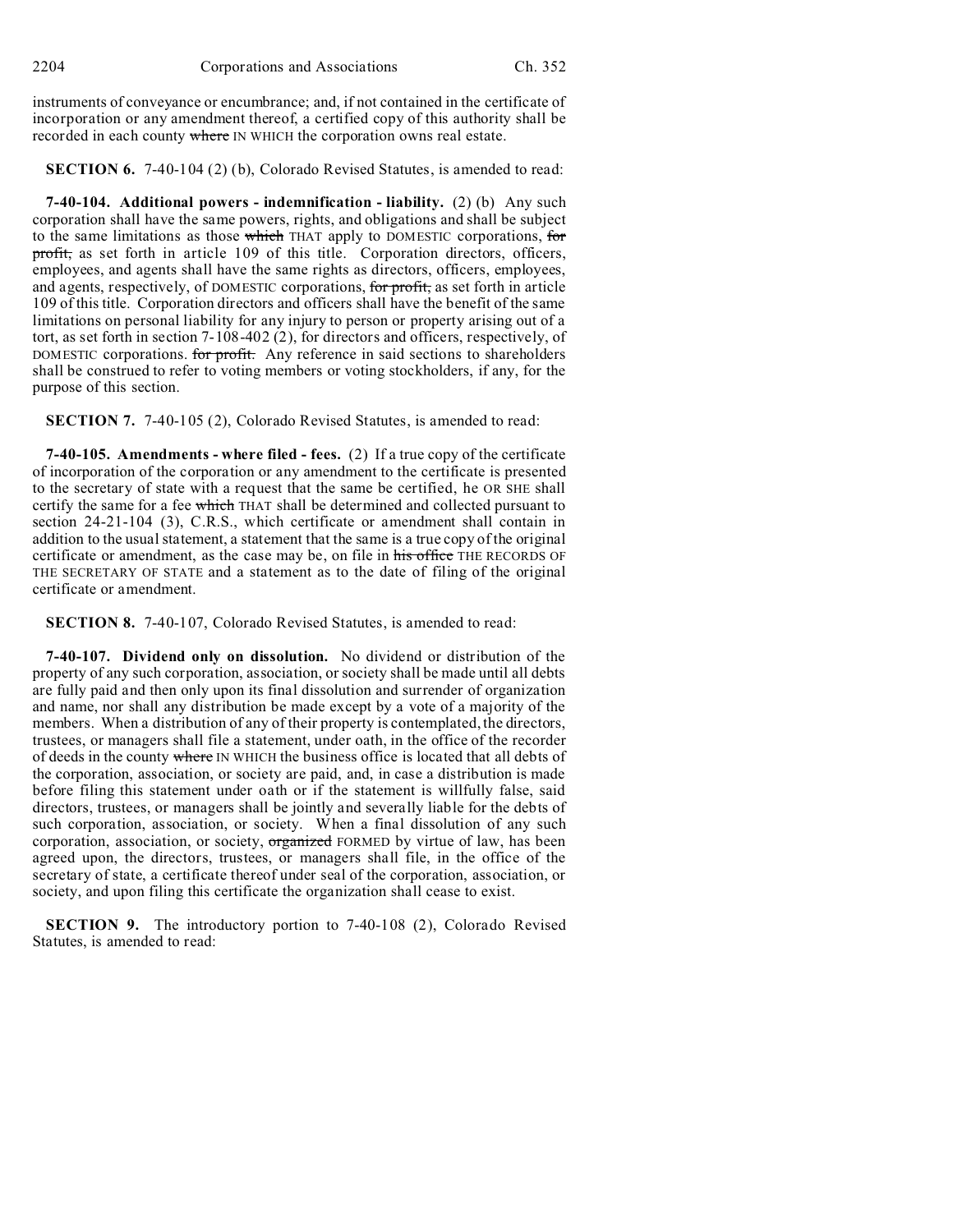**7-40-108. Procedure for merger.** (2) Each corporation shall adopt a plan of merger setting forth STATING:

**SECTION 10.** The introductory portion to 7-40-109 (2), Colorado Revised Statutes, is amended to read:

**7-40-109. Procedure for consolidation.** (2) Each corporation shall adopt a plan of consolidation setting forth STATING:

**SECTION 11.** 7-40-110 (1) (b) and (1) (c), Colorado Revised Statutes, are amended to read:

**7-40-110. Approval of merger or consolidation.** (1) A plan of merger or consolidation shall be approved and adopted in the following manner:

(b) When the certificate of incorporation or bylaws fail to set forth STATE the procedure for adopting such plan, then it shall be adopted in the same manner provided in the certificate of incorporation or bylaws for amending the certificate of incorporation;

(c) When the certificate of incorporation or bylaws also fail to set forth STATE the procedure for amending the certificate of incorporation, then the plan shall be adopted by the members, delegates, directors, trustees, or other representatives authorized to vote in the election of directors, trustees, or managers of the corporation at a meeting called for the purpose of adopting such plan and by the number of votes required for the election of such directors, trustees, or managers.

**SECTION 12.** The introductory portion to 7-40-111 (1), Colorado Revised Statutes, is amended to read:

**7-40-111. Certificate of merger or consolidation.** (1) Upon approval of a plan of merger or consolidation by each corporation that is a party thereto, a certificate of merger or of consolidation shall be delivered to the secretary of state, for filing pursuant to part 3 of article 90 of this title, setting forth STATING:

**SECTION 13.** 7-40-113, Colorado Revised Statutes, is amended to read:

**7-40-113. Merger and consolidation with religious, educational, and benevolent societies.** Any one or more corporations organized FORMED under article 50 of this title may merge or consolidate with one or more domestic corporations not for profit in the same manner as if all parties to the merger or consolidation were domestic corporations not for profit, providing that the plan of merger or consolidation is adopted by the corporation organized FORMED under article 50 of this title at any regular or special meeting of its governing board by a two-thirds vote of said board members present.

**SECTION 14.** 7-42-101 (1) and (2), Colorado Revised Statutes, are amended to read:

**7-42-101. Additional statements in certificates.** (1) When three or more persons associate under the provisions of law to form a corporation for the purpose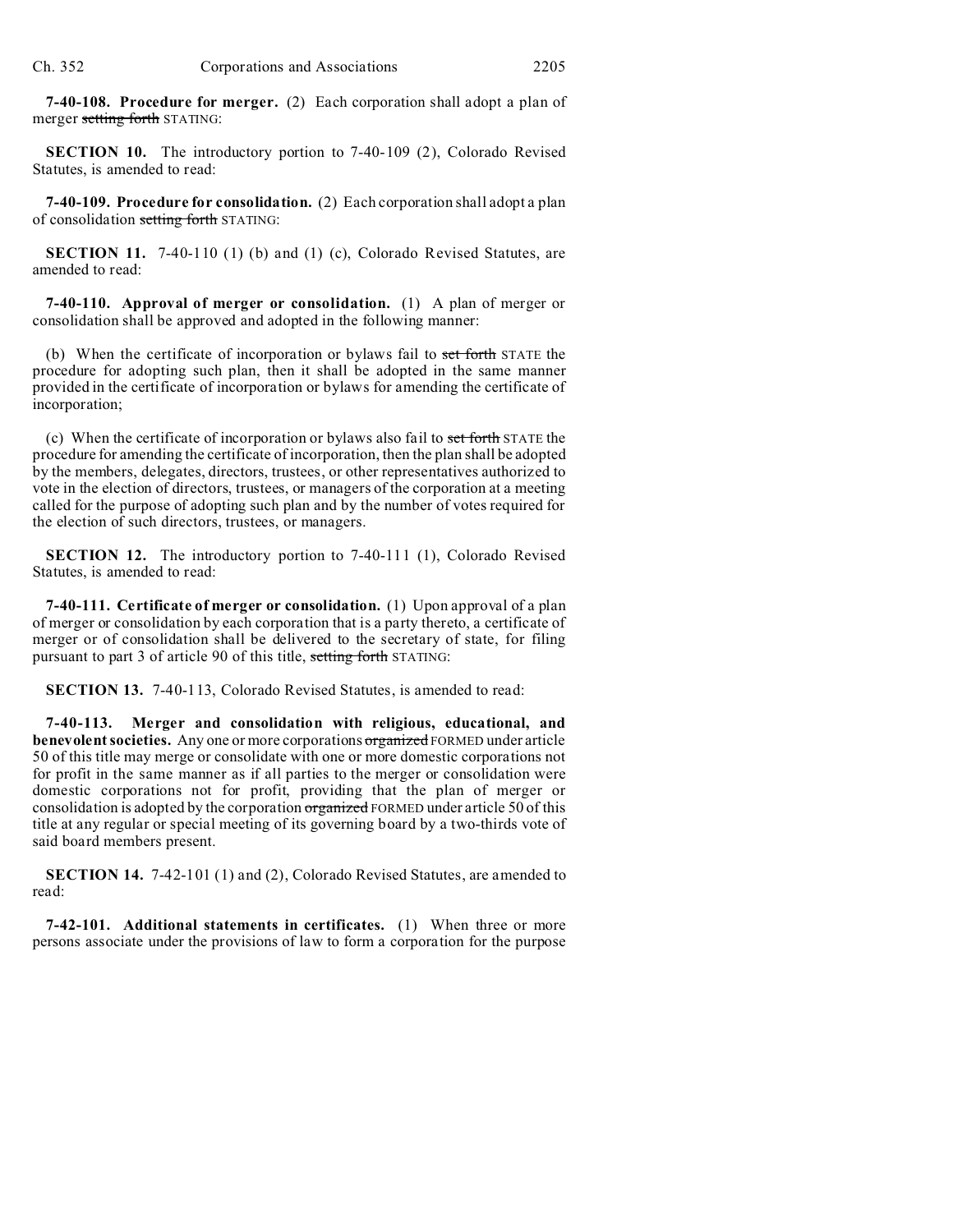2206 Corporations and Associations Ch. 352

of constructing a ditch, reservoir, pipeline, or any part thereof to convey water from any natural or artificial stream, channel, or source whatever to any mines, mills, or lands or for storing the same, they shall in their articles of incorporation, in addition to the matters otherwise required, specify STATE: The stream, channel, or source from which the water is to be taken; the point or place at or near which the water is to be taken; the location, as near as may be, of any reservoir intended to be constructed; the line, as near as may be, of any ditch or pipeline intended to be constructed; and the use to which the water is intended to be applied.

(2) A corporation organized FORMED under the "Colorado Revised Nonprofit Corporation Act", articles 121 to 137 of this title, shall have all of the rights and powers granted by this article to the extent not inconsistent with said act, if such nonprofit corporation otherwise complies with the terms and provisions of this article.

**SECTION 15.** 7-42-108, Colorado Revised Statutes, is amended to read:

**7-42-108. Shall keep ditch in repair.** Every ditch corporation organized FORMED under the provisions of law shall be required to keep its ditch in good condition so that the water shall not be allowed to escape from the same to the injury of any mining claim, road, ditch, or other property. If it is necessary to convey any ditch over, across, or above any lode or mining claim or to keep the water so conveyed therefrom, the corporation, if necessary to keep the water of the ditch out or from any claim, shall flume the ditch so far as necessary to protect the claim or property from the water of said ditch.

**SECTION 16.** 7-42-109, Colorado Revised Statutes, is amended to read:

**7-42-109. Penalty for damage.** Any person who willfully or maliciously damages or interferes with any road, ditch, flume, bridge, ferry, railroad, or telegraph line or any of the fixtures, tools, implements, appurtenances, or property of any corporation which THAT is organized FORMED under the provisions of law is guilty of a misdemeanor and, upon conviction thereof, shall be punished by a fine of not more than five hundred dollars, or by imprisonment in the county jail for not more than one year, or by both such fine and imprisonment. Any such fine shall be paid into the county treasury, and the offender shall also pay all damages that any such corporation sustains, together with costs of suit.

**SECTION 17.** 7-42-112 (2), Colorado Revised Statutes, is amended to read:

**7-42-112. Procedure to extend term.** (2) The votes shall be taken by ballot and each stockholder shall be entitled to as many votes as he OR SHE owns shares of stock in said company or holds proxies therefor. If a majority of the votes cast is in favor of a renewal of the corporation, the president and secretary of said company, under the corporate seal of said company, shall certify the fact, and shall make as many certificates as may be necessary, so as to AND THE COMPANY SHALL file one in the office of the recorder of deeds in each county where IN WHICH the company does business and deliver one to the secretary of state for filing pursuant to part 3 of article 90 of this title. Thereupon the corporate life of said company shall be renewed upon filing the declaration, and all stockholders shall have the same rights in the renewed corporation as they had in the company as originally formed.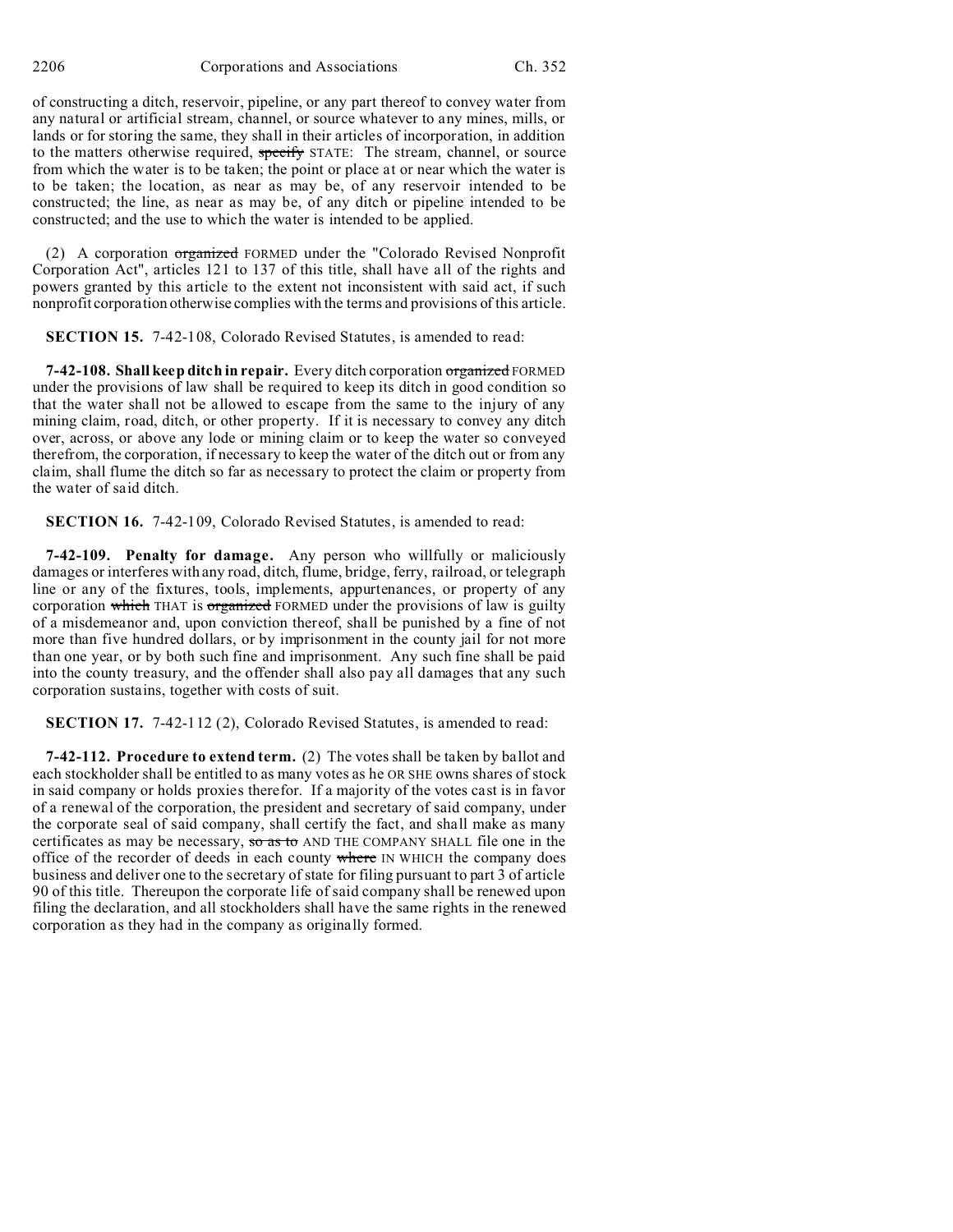**SECTION 18.** 7-42-113, Colorado Revised Statutes, is amended to read:

**7-42-113. Duplicate certificate issued, when.** Any owner of capital stock, as shown by the records of a corporation organized and existing FORMED under the laws LAW of the THIS state,  $of$  Colorado, entitling the stockholder to the services of a ditch or to the use of water subject to the payment of assessments, or the legal representative or assignee of any such stockholder, whose stock certificate has been lost, mislaid, or destroyed, may have a duplicate certificate issued in accordance with sections 7-42-114 to 7-42-117.

**SECTION 19.** 7-42-115, Colorado Revised Statutes, is amended to read:

**7-42-115. Publication of notice of demand.** Upon receipt of such demand, the corporation shall publish, at the expense of the person making such demand, at least once a week for five successive weeks, the fifth publication being on the twenty-eighth day after the first publication, in a newspaper of general circulation in the county in which the principal office of the corporation is located or, if there is no newspaper in such county, then in such a newspaper of an adjoining county, a notice that such a demand has been filed with the corporation in accordance with the terms of sections 7-42-114 to 7-42-117, setting forth STATING such demand in full and stating that said corporation will issue, on or after a date therein stated, following the last publication of said notice by at least thirty days, a duplicate certificate to the registered owner or his OR HER legal representative or assignee unless a contrary claim is filed with said corporation prior to the date stated in the notice.

**SECTION 20.** 7-42-116, Colorado Revised Statutes, is amended to read:

**7-42-116. Duplicate conclusive against original.** If no claim of interest or ownership other than that made by the person filing such notice or his OR HER legal representative or assignee is filed ON FILE in the records of the secretary of the corporation prior to the date stated in the notice, the corporation shall issue, on or after said date, a duplicate certificate to said person or his OR HER legal representative or assignee, and all rights under the original certificate shall immediately cease and determine and no person shall at any time thereafter assert any claim or demand against the corporation or any other person on account of such original certificate.

**SECTION 21.** 7-43-102, Colorado Revised Statutes, is amended to read:

**7-43-102. Certificate for pipeline companies.** Whenever any three or more persons associate under the provisions of law to form a corporation for the purpose of constructing a pipeline for the conveyance of gas, water, or oil, they, in their certificate, in addition to the matters otherwise required, shall specify STATE the places from and to which it is intended to construct the proposed line. Any pipeline corporation formed under the provisions of law shall have the right-of-way over the line named in the certificate and shall also have the right to convey gas, water, or oil by said line, as stated in such certificate, through lands of the state of Colorado and lands of individuals ANY PERSONS, with the right to erect thereon pump stations, storage tanks, and other buildings necessary for such business. If any such corporation is unable to agree with such individuals PERSONS owning any of such lands for the purchase of any real estate required for the purpose of any such corporation or company, or the transaction of the business of the same, or for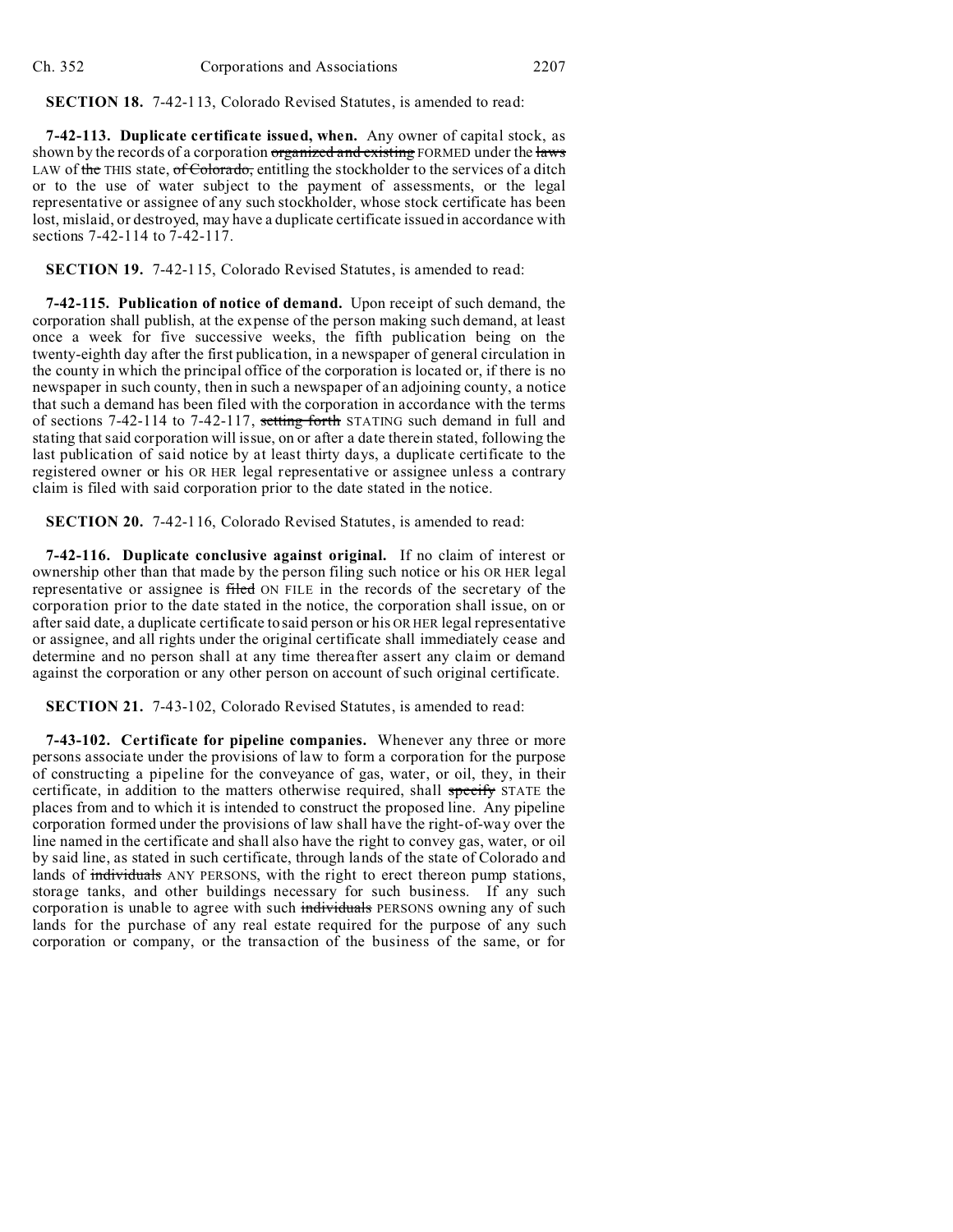right-of-way, or any other lawful purpose connected with or necessary to the operation of said company, such corporation may acquire such title in the manner provided by law.

**SECTION 22.** 7-44-103, Colorado Revised Statutes, is amended to read:

**7-44-103. Organization - assessments.** A corporation known as a water users' association may be organized FORMED under the "Colorado Business Corporation Act", articles 101 to 117 of this title, or organized FORMED under or elect to be governed by the "Colorado Revised Nonprofit Corporation Act", articles 121 to 137 of this title, for the purpose of dealing, contracting, or cooperating with the United States under the provisions of the act of congress of June 17, 1902, and acts amendatory thereof or supplementary thereto for the securing of a water supply or irrigation works, or both. It has, in addition to the powers conferred by law upon ditch, canal, or irrigation companies, the power to make assessments other than on a pro rata basis for the purpose of raising funds to accomplish the purposes for which organized FORMED, or to pay its debts or obligations, or to secure reduction in the principal debt due the United States of America for reclamation project construction cost, or delinquent assessments, or charges already due and payable, when the articles of incorporation so permit, or when required under existing or future contracts between the United States and the association or between the association and its stockholders, or under any laws or regulations of the United States.

**SECTION 23.** 7-44-104 (1), Colorado Revised Statutes, is amended to read:

**7-44-104. Directors may file petition in district court.** (1) The board of directors of any water users' association organized FORMED under section 7-44-103 at any time may file a petition in the district court of the county wherein IN WHICH the office of such water users' association is situated praying a judicial examination and determination of the question of the validity of the organization of the association, or of any power conferred by the articles of incorporation, or of any amendment to the articles of incorporation, or of any assessment levied, or of any act, proceeding, or contract of the association. Such petition shall set forth STATE the facts wherein the validity of such organization, power conferred by the articles of incorporation, amendment to the articles of incorporation, assessment, act, proceeding, or contract is founded and shall be verified by a member of the board. Thereupon a notice in the nature of a summons shall issue under the hand and seal of the clerk of said court, directed to all stockholders, creditors, or other persons interested in said water users' association, naming it, which designation shall be deemed sufficient to give the court jurisdiction of all matters and parties involved and interested. Service shall be obtained by publication of such notice as in the case of publication of summons in an action to quiet title to real property.

**SECTION 24.** 7-44-105, Colorado Revised Statutes, is amended to read:

**7-44-105. Application to prior associations.** Sections 7-44-103 and 7-44-104 also apply to any water users' association organized FORMED under the laws LAW of the THIS state of Colorado prior to February 18, 1929.

**SECTION 25.** 7-44-106 (1), Colorado Revised Statutes, is amended to read: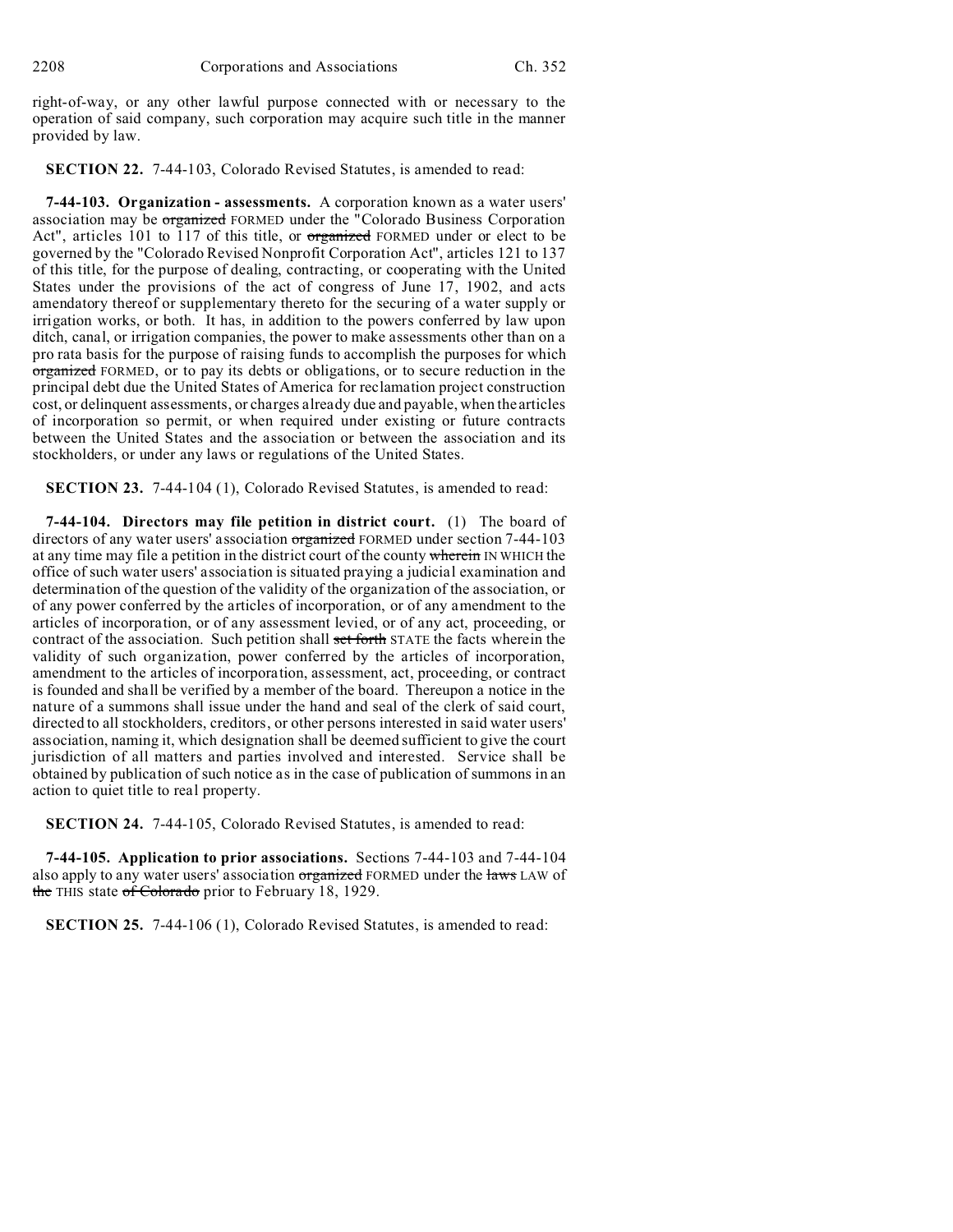**7-44-106. Water users' association petition in district court, when.** (1) Where any water users' association  $\sigma$ reganized FORMED under the laws LAW of this state has entered into or proposes to enter into a contract with the United States for the payment by the association of the construction and other charges of a federal reclamation project constructed or under construction within this state, and where the funds for the payment of such charges are to be obtained by the association from assessments levied upon the stock of such association and constituting liens upon the lands of such stockholders, the association, in any case where the said contract or proposed contract would modify or affect any individual contracts between the United States and such stockholders or between the association and such stockholders, may file in the district court of the county wherein IN WHICH the office of such water users' association is situated, a petition entitled "........ water users' association against the stockholders of said association and the owners and mortgagees of land within the ........ federal reclamation project". No other or more specific description of the defendants shall be required.

**SECTION 26.** 7-44-107, Colorado Revised Statutes, is amended to read:

**7-44-107. Associations may extend corporate life.** Any water users' association organized FORMED under the laws LAW of this state may amend its articles of incorporation so as to extend the life of the association to any date not later than one hundred years from the date of the approval, February 13, 1931.

**SECTION 27.** 7-45-101 (1), Colorado Revised Statutes, is amended to read:

**7-45-101. Additional statements in certificate.** (1) If any three or more persons associate to form a corporation for the purpose of constructing a road or highway under the provisions of law, their certificate of incorporation shall specify STATE the termini of said road or highway and the route of the same, as near as may be. Such company shall have the right-of-way over the line named in the certificate to erect toll gates, not to exceed one in every ten miles of road, and to collect toll at the rates prescribed by the board of county commissioners of the county in which said road is located, upon the application of the corporation.

**SECTION 28.** 7-47-101 (1), Colorado Revised Statutes, is amended to read:

**7-47-101. Who may organize - powers.** (1) Three or more persons may associate themselves together under the provisions of law, for the purpose of procuring and establishing a cemetery or place of sepulture, and they shall, upon association and compliance with the provisions of law, be a body politic and corporate; may sue and be sued; may have a common seal which THAT may be altered at pleasure; may purchase, hold, and convey real and personal estate; may choose a president and other officers; may enact bylaws for regulating the affairs of the corporation, not inconsistent with the laws LAW of this state, and compel the observance thereof by suitable penalties; and may do all acts necessary for the well ordering of the affairs of such corporation.

**SECTION 29.** 7-47-102, Colorado Revised Statutes, is amended to read:

**7-47-102. May acquire land.** Any corporation organized FORMED under the laws LAW of this state to establish and maintain a cemetery or burial place for the dead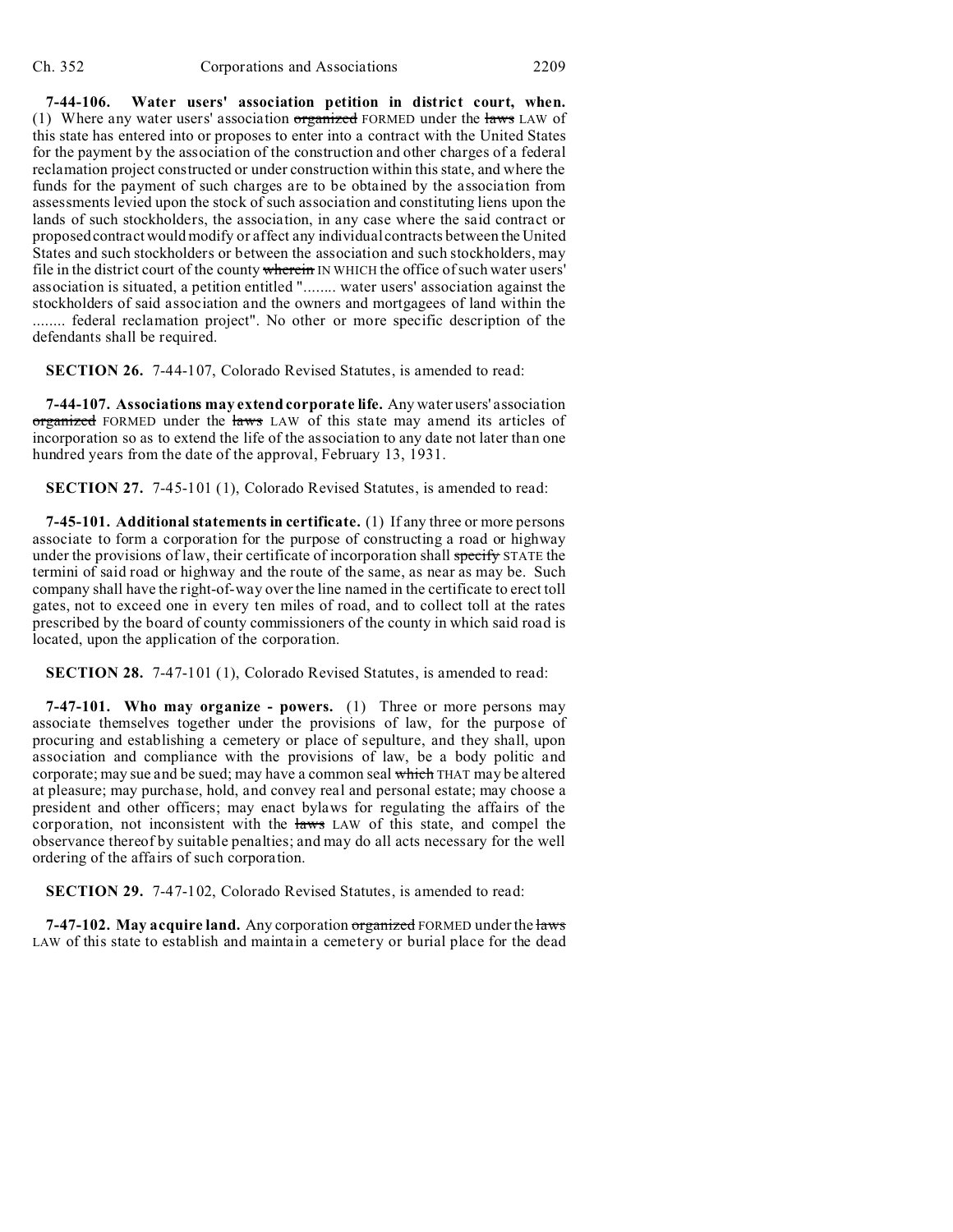may acquire suitable and sufficient land therefor in the manner provided by articles 1 to 7 of title 38, C.R.S.

**SECTION 30.** 7-47-107, Colorado Revised Statutes, is amended to read:

**7-47-107. Property not exempt, when.** The property of any corporation or association organized FORMED under the laws LAW of this state to establish and maintain a cemetery for the purposes of profit shall not be exempt from taxation, liens, or levy and sale until actually sold or disposed of for cemetery purposes; and when any block, lot, or parcel of land has been disposed of for cemetery purposes or burial sites for the dead, the same, with streets, walks, and avenues leading thereto, shall be exempt as provided by section 7-47-106.

**SECTION 31.** 7-47-108, Colorado Revised Statutes, is amended to read:

**7-47-108. Not applicable, when.** The provisions of section 7-47-104 shall not apply to any association or corporation organized FORMED under the laws LAW of this state to maintain a cemetery for profit.

**SECTION 32.** 7-48-104, Colorado Revised Statutes, is amended to read:

**7-48-104. Entity name.** Every IN ADDITION TO COMPLYING WITH PART 6 OF ARTICLE 90 OF THIS TITLE, PROVIDING FOR ENTITY NAMES, EACH corporation created under this article shall have as part of its corporate DOMESTIC ENTITY name or title the words "Business Development".

**SECTION 33.** 7-48-109 (3), Colorado Revised Statutes, is amended to read:

**7-48-109. Capital stock - stockholders and members.** (3) The rights given by the "Colorado BUSINESS Corporation Code ACT", ARTICLES 101 TO 117 OF THIS TITLE, to stockholders to attend meetings and to receive notice thereof and exercise voting rights shall apply to members as well as to stockholders of a corporation created under this article. The voting rights of the members shall be the same as if they were a separate class of stockholders, and stockholders and members shall in all cases vote separately by classes. A quorum at a meeting shall require the presence in person or by proxy of a majority of the holders of the voting rights of each class.

**SECTION 34.** 7-48-114, Colorado Revised Statutes, is amended to read:

**7-48-114. Deposit of funds.** No corporation organized FORMED under the provisions of this article shall at any time be authorized to receive money on deposit. The corporation shall not deposit any of its funds in any banking institution unless such institution has been designated as a depository by a vote of a majority of the directors present at an authorized meeting of the board of directors, exclusive of any director who is an officer or director of the depository so designated.

**SECTION 35.** 7-49-107 (2), Colorado Revised Statutes, is amended to read:

**7-49-107. Restrictions on powers.** (2) Nothing in this article shall be construed to empower the board of directors to adopt rules or regulations which THAT are inconsistent with federal laws LAW governing financial institutions or any federal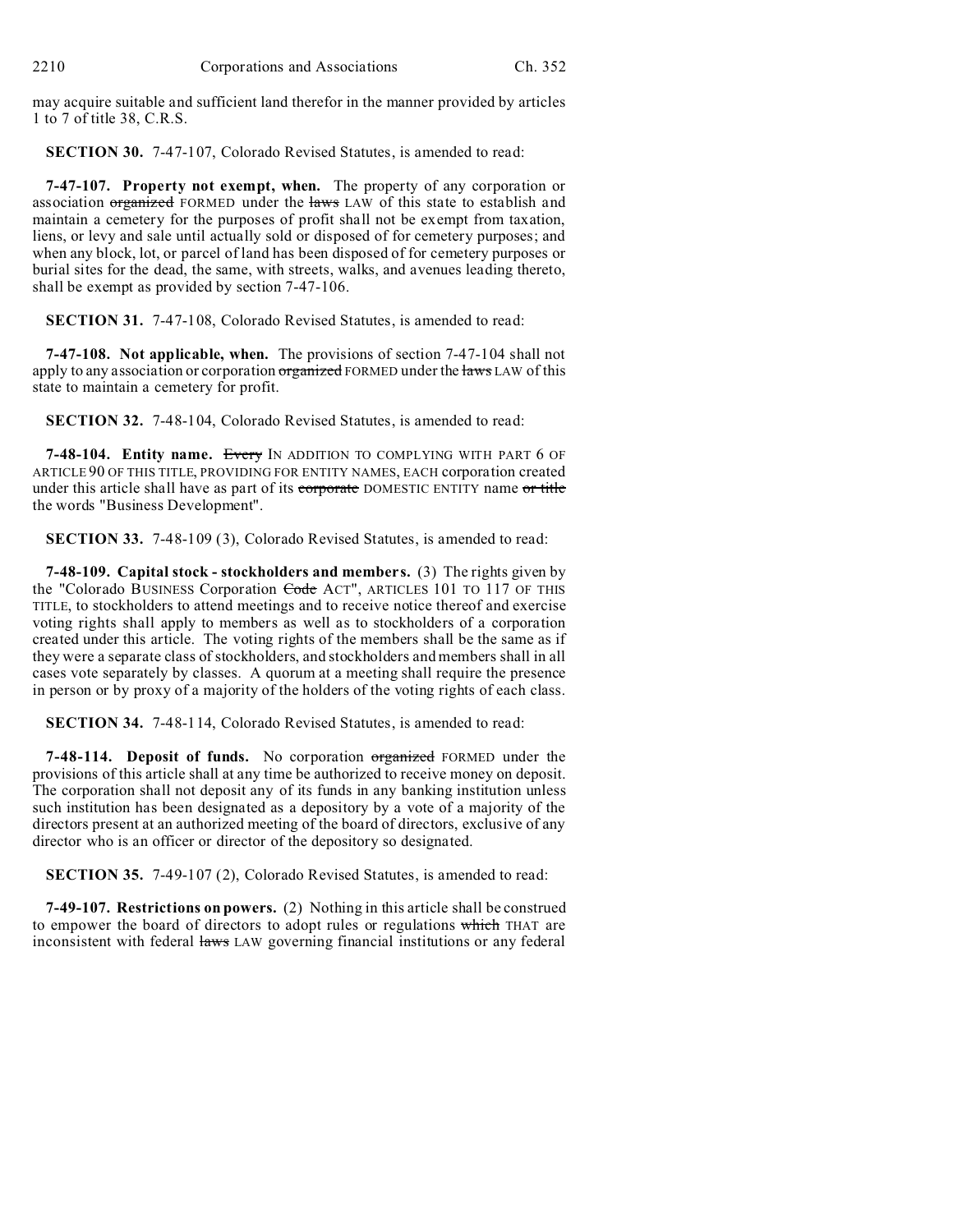rules or regulations promulgated pursuant to such federal laws LAW.

**SECTION 36.** 7-49-109 (1) (a), Colorado Revised Statutes, is amended to read:

**7-49-109. Loan insurance fund established.** (1) The articles of incorporation shall include provisions for the establishment of a loan insurance fund as follows:

(a) At the time of incorporation, and prior to initiating any loans under section 7-49-108, the corporation may call upon each member institution to contribute to the loan insurance fund. The contribution of each institution shall not exceed two-one hundredths of one percent of its assets, unless a greater amount is contributed voluntarily by a member institution or unless a greater amount is specified STATED at the time of incorporation. The corporation may call for contributions to the loan insurance fund only as needed to meet its insurance obligations on loans insured under this article which THAT are in default and for the purpose of maintaining a fund of cash in the loan insurance fund of five hundred thousand dollars. Calls for contributions shall be made upon each of the member institutions in an amount which THAT bears, at the date of the call, the same proportion to the loan insurance fund as such institution's assets bear to the total assets owned by the institutions.

**SECTION 37.** 7-49.5-103 (3) and (5), Colorado Revised Statutes, are amended to read:

**7-49.5-103. Definitions.** As used in this article, unless the context otherwise requires:

(3) "Foreign merchandise" means merchandise of any class which THAT would be subject to United States customs laws LAW if and when entered into United States customs territory.

(5) "Private corporation" means any corporation (other than a public corporation) organized FORMED for the purpose of establishing, operating, and maintaining a foreign-trade zone in the state of Colorado under this article, in accordance with the act.

**SECTION 38.** 7-49.5-106, Colorado Revised Statutes, is amended to read:

**7-49.5-106. Taxation of merchandise.** Freeport merchandise and stocks of merchandise as defined in section 39-1-102 (15), C.R.S., brought as foreign merchandise into a foreign-trade zone, established pursuant to a grant of privilege under this article, are exempt from taxation by the state of Colorado or any political subdivision thereof to the extent that such taxation is inhibited by provisions of the United States constitution or laws LAW enacted thereunder pertaining to goods in international commerce.

**SECTION 39.** 7-50-101 (1), Colorado Revised Statutes, is amended to read:

**7-50-101. How organized.** (1) Any church, congregation, or society for religious, educational, or benevolent purposes may also become incorporated under this article by electing, appointing, or selecting, at a meeting held for the purpose, two or more of its members as directors, trustees, wardens, vestrymen, or other officers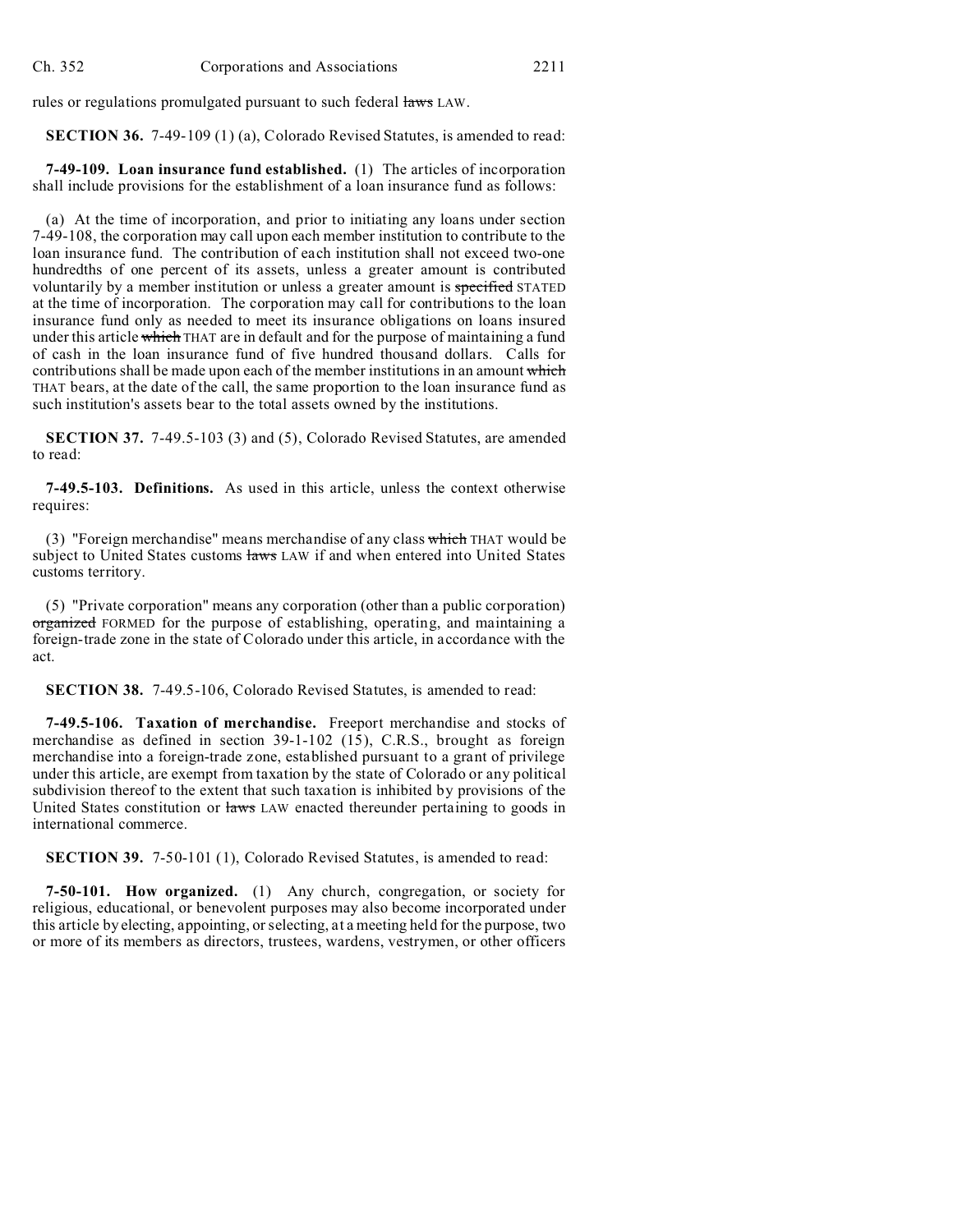whose powers and duties are similar to those of trustees or directors of a corporation organized for profit, referred to in this article as the "governing board". Said organization may adopt a domestic entity name THAT COMPLIES WITH PART 6 OF ARTICLE 90 OF THIS TITLE and a seal, and upon the filing of an affidavit with the secretary of state substantially as provided in section 7-50-102, shall become a body politic and corporate by the DOMESTIC ENTITY name adopted.

**SECTION 40.** 7-50-102 (2) and (3), Colorado Revised Statutes, are amended to read:

**7-50-102. Affidavit of chair.** (2) A fee which THAT shall be determined and collected pursuant to section 24-21-104 (3), C.R.S., shall be charged for filing the affidavit of incorporation. When a true copy of such affidavit is presented to the secretary of state, he OR SHE shall certify it for a fee which THAT shall be determined and collected pursuant to section 24-21-104 (3), C.R.S., as a true copy of the original affidavit on file in his THE office OF THE SECRETARY OF STATE, showing the date the original affidavit was filed.

(3) A certified copy of such affidavit shall be recorded in the office of the clerk and recorder of the county where IN WHICH the corporation was organized and also in every county where IN WHICH the corporation owns real estate. The affidavit of incorporation may also contain other provisions for the management and conduct of the affairs of the corporation, creating, defining, limiting, and regulating the powers of the corporation, the governing board, officers, and members thereof.

**SECTION 41.** 7-50-104, Colorado Revised Statutes, is amended to read:

**7-50-104. Trustees of educational institution.** Any corporation existing for educational purposes under the laws LAW of this state which THAT maintains one or more institutions of higher education of the grade of a university or college shall be governed and controlled by its board of trustees, wardens, or directors, as the case may be, who shall have power at any time, by a vote of two-thirds of the full board of trustees elected, to increase the board of directors, trustees, or wardens to any number which THAT they see fit and shall also have the power to decrease the same to any number not less than three. The terms of office of such directors, wardens, or trustees may be determined by said board of trustees, wardens, or directors as shall be adopted by them by a bylaw in which two-thirds of the whole number shall concur before the same shall be binding upon the board of trustees, directors, or wardens, as the case may be.

**SECTION 42.** 7-50-105, Colorado Revised Statutes, is amended to read:

**7-50-105. Educational institution may confer degrees.** Any corporation existing for educational purposes under the laws LAW of this state which THAT maintains one or more institutions of higher education of the grade of a university or college shall have authority, by its directors, board of trustees, or such person or persons as may be designated by its constitution or bylaws, to confer degrees and grant diplomas and other marks of distinction as are usually conferred and granted by other universities and colleges of like grade.

**SECTION 43.** 7-50-106, Colorado Revised Statutes, is amended to read: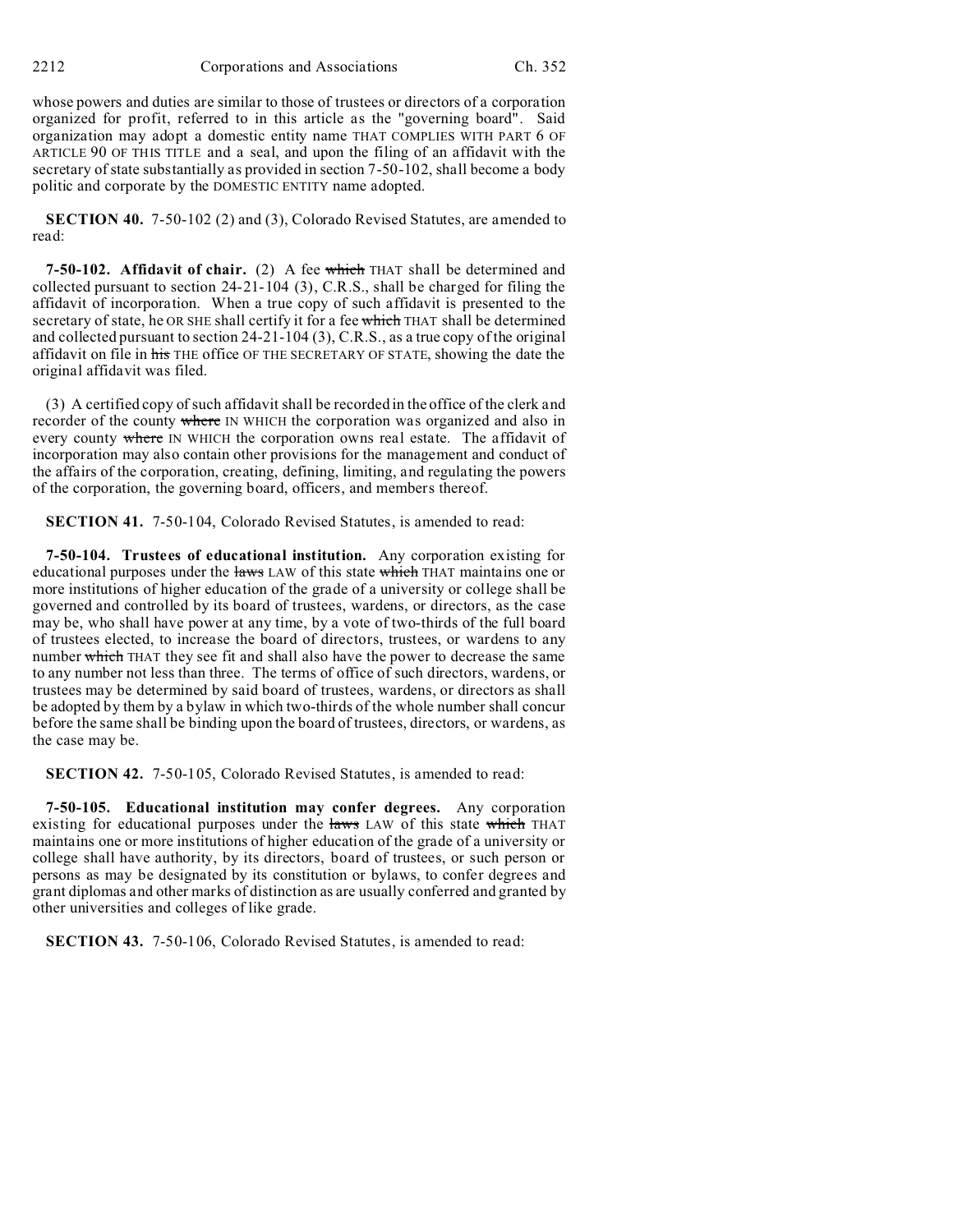**7-50-106. Property vests in corporation.** Upon the due and lawful incorporation of any congregation, parish, church, or society, such corporation shall be entitled to all the real and personal property held by any person or trustees in trust for the use of the members thereof and immediately upon incorporation shall be entitled to a deed of conveyance to be executed by the person holding such property in trust, in order to vest the title thereto in the corporation. Such deed of conveyance shall set forth STATE the object and purposes of the trust to be carried out according to the purpose and intent of its creation, which deed shall be recorded after the manner of conveyances in general, so that the title and trust declared may duly appear of record. Any self-supporting congregation, parish, church, or society may vest its real estate and personal property in such general incorporations as are provided for in section 7-50-109; except that if the authorities of any church, sect, or religious body have caused a corporation to be formed for general missions and other purposes, as provided in this article, and it is in accordance with the usages and customs of the church, sect, or religious body to vest the property of mission stations in such corporation, then all such property which THAT may have been held by any person or trustees for the use of the mission stations shall be vested in said general corporation; and whenever any mission station, from change of population or other cause, is suspended or abandoned, the general corporation, in its discretion, may sell or otherwise dispose of all such mission property, the proceeds of such sale or disposal to be used for the benefit of said church, sect, or religious body in the state of Colorado.

**SECTION 44.** 7-50-110, Colorado Revised Statutes, is amended to read:

**7-50-110. Quorum of directors.** The bylaws of any such charitable corporation organized under the laws LAW of this state may declare the number of trustees or managers necessary to constitute a quorum at any meeting of the board.

**SECTION 45.** 7-50-112 (3), Colorado Revised Statutes, is amended to read:

**7-50-112. Amendment filed before effective.** (3) A certified copy of the amendment shall be recorded in the office of the clerk and recorder of the county where IN WHICH the organization was organized and also in each county where IN WHICH the corporation owns real estate.

**SECTION 46.** 7-50-114, Colorado Revised Statutes, is amended to read:

**7-50-114. Dissolution.** When a majority of the members of any corporation organized pursuant to this article vote to dissolve the corporation, the president or chief executive officer of the corporation shall deliver to the secretary of state, for filing pursuant to part 3 of article 90 of this title, an affidavit of dissolution. Such affidavit shall state that all the debts of the corporation are fully paid or provided for. When such affidavit has been filed, the corporation shall be forever dissolved. The president shall obtain from the secretary of state a certified copy of the affidavit showing the filing date and shall record a copy thereof in the office of the clerk and recorder of the county where IN WHICH the corporation was organized and also in every county where IN WHICH the corporation owns real estate.

**SECTION 47.** 7-51-107, Colorado Revised Statutes, is amended to read: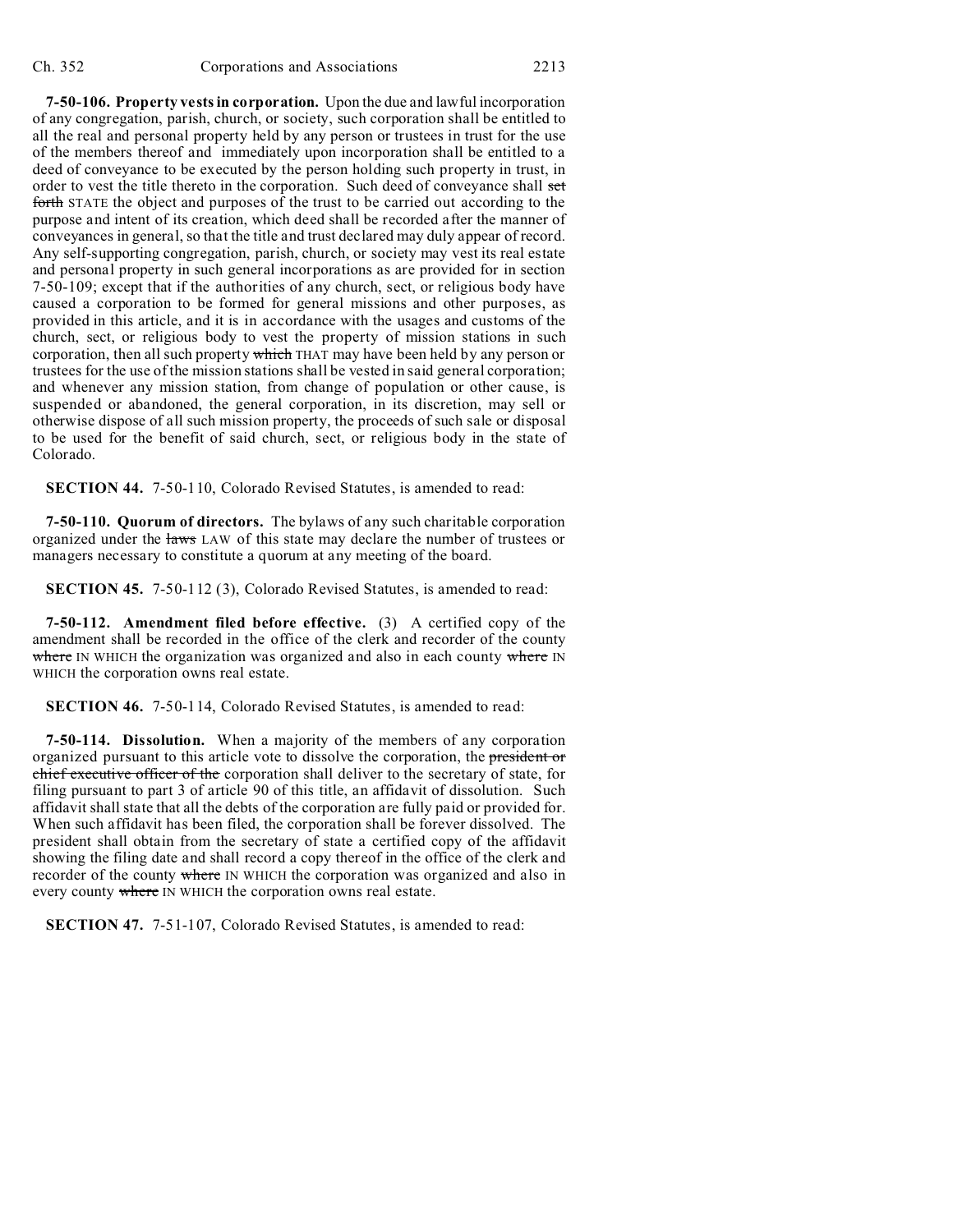**7-51-107. Board of directors.** The corporate powers of any such corporation shall be exercised by a board of directors, trustees, or other similar officers in the manner and for the time which THAT may be prescribed in the constitution and bylaws of the corporation, but the same shall not be in conflict with any of the provisions of this article or the laws LAW of this state.

**SECTION 48.** 7-52-101, Colorado Revised Statutes, is amended to read:

**7-52-101. Execution of articles of incorporation.** The archbishop, bishop, president, trustee in trust, president of stake, president of congregation, overseer, presiding elder, or clergyman of any church or religious society who has been duly chosen, elected, or appointed in conformity with the constitutions, canons, rites, regulations, or discipline of said church or religious society and in whom shall be vested the legal title to the property of such church or religious society may make and subscribe DELIVER written articles of incorporation acknowledge the same before some officer authorized to take acknowledgments, and file the same with TO the secretary of state FOR FILING PURSUANT TO PART 3 OF ARTICLE 90 OF THIS TITLE. The articles shall contain the name of the corporation, the purpose of the corporation, and the NAME AND title of the person executing the articles IN WHOM IS VESTED THE LEGAL TITLE TO THE PROPERTY.

**SECTION 49.** 7-52-102, Colorado Revised Statutes, is amended to read:

**7-52-102. Filing articles - corporate existence.** Upon the filing of the articles of incorporation with the secretary of state, the person subscribing the articles and his OR HER successor in office by the name or title specified STATED in the articles is a corporation sole, with perpetual succession.

**SECTION 50.** 7-52-106, Colorado Revised Statutes, is amended to read:

**7-52-106. Applicability of revised nonprofit corporation act.** Except as this article is specifically in conflict therewith, the provisions of the nonprofit corporation code "COLORADO REVISED NONPROFIT CORPORATION ACT", ARTICLES 121 TO 137 OF THIS TITLE, shall be applicable to this article.

**SECTION 51.** The introductory portion to 7-55-101 (1) and 7-55-101 (1) (a), (1) (d), and (1) (e), Colorado Revised Statutes, are amended to read:

**7-55-101. Cooperative association defined.** (1) The term "cooperative association" includes any cooperative organization, association, company, or corporation organized FORMED under this article, and may be further defined as follows:

(a) The distribution of its earnings is made wholly or in part on the basis of, or in proportion to, the amount of property bought from or sold to members, or to members and other patrons, or of labor performed or other service rendered by the corporation ASSOCIATION, but such association shall not deal in products, handle supplies, or provide services for nonmembers in an amount greater in value than as are handled by it for members.

(d) Such association and its business shall not be carried on for profit but for the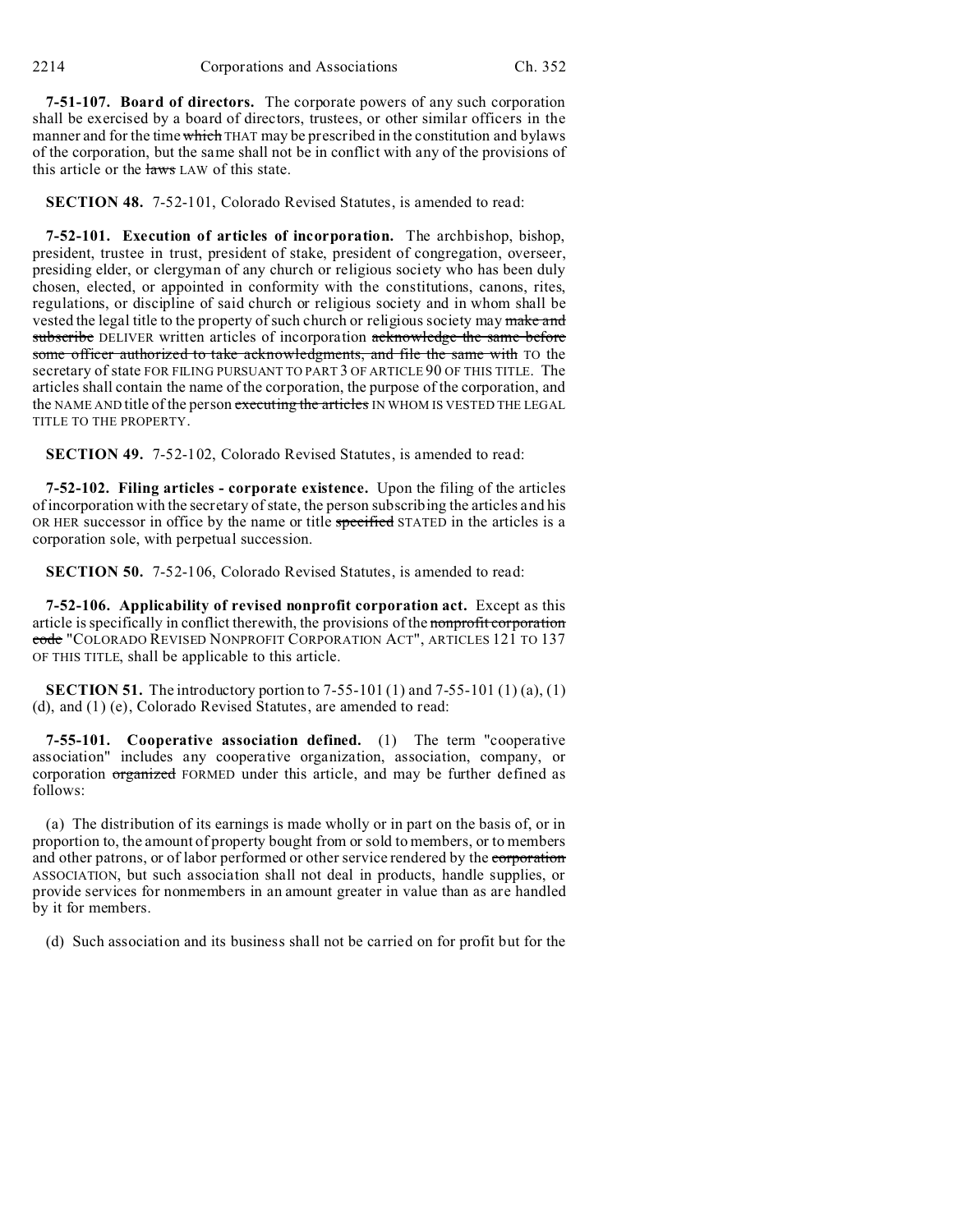mutual benefit of all the members. Any person, firm, or corporation of any other cooperative association may become a member of such association upon meeting uniform terms and conditions set forth STATED in its bylaws. The association shall issue a certificate of membership to all who become members, which shall not be assignable or transferable except upon consent of the board of directors. The association shall have the right by the bylaws to limit transfer or assignment of membership and the terms and conditions upon which transfer shall be allowed.

(e) Any association formed pursuant to this article may admit to membership any other association so formed or formed under the laws LAW of any other state JURISDICTION upon such terms and conditions as may be provided by the bylaws. Any association formed under the provisions of this article may acquire membership in any other association likewise formed under the provisions of this article when, in the judgment of the directors, such membership shall promote the interest and purpose for which such association is formed.

**SECTION 52.** The introductory portion to 7-55-102 (1) and 7-55-102 (1) (a), (1) (c), and (1.5), Colorado Revised Statutes, are amended, and the said 7-55-102 (1) is further amended BY THE ADDITION OF A NEW PARAGRAPH, to read:

**7-55-102. Articles of incorporation - filing.** (1) Five persons or more, except as specified elsewhere in this article, a majority of whom are residents of Colorado, may be associated and incorporated PURSUANT TO THIS ARTICLE for the cooperative transaction of any lawful business, except banking. Persons desiring to avail themselves of the provisions of this article shall file with DELIVER TO the secretary of state FOR FILING PURSUANT TO PART 3 OF ARTICLE 90 OF THIS TITLE articles of incorporation setting forth STATING:

(a) The domestic entity name of the association, WHICH DOMESTIC ENTITY NAME SHALL COMPLY WITH PART 6 OF ARTICLE 90 OF THIS TITLE;

(c) The principal place of business OFFICE ADDRESS OF THE ASSOCIATION'S INITIAL PRINCIPAL OFFICE;

(c.5) THE REGISTERED AGENT NAME AND REGISTERED AGENT ADDRESS OF THE ASSOCIATION'S INITIAL REGISTERED AGENT;

 $(1.5)$  The articles of incorporation may set forth STATE a provision eliminating or limiting the personal liability of a director as provided in section 7-55-107 (1) (h).

**SECTION 53.** 7-55-105, Colorado Revised Statutes, is amended to read:

**7-55-105. Election of officers.** The officers of an association incorporated FORMED under this article shall consist of a president, one or more vice-presidents as may be prescribed by the bylaws, a secretary, and a treasurer, each of whom shall be elected by the board of directors at such time and in such manner as may be prescribed by the bylaws, and none of whom are required to be directors of such association unless the bylaws so provide. The bylaws may provide that any of such officers may not be directors of such an association. The bylaws may provide for the election by the board of directors, from among their number, of a chairman CHAIR of the board of directors and one or more vice-chairmen VICE-CHAIR. Such other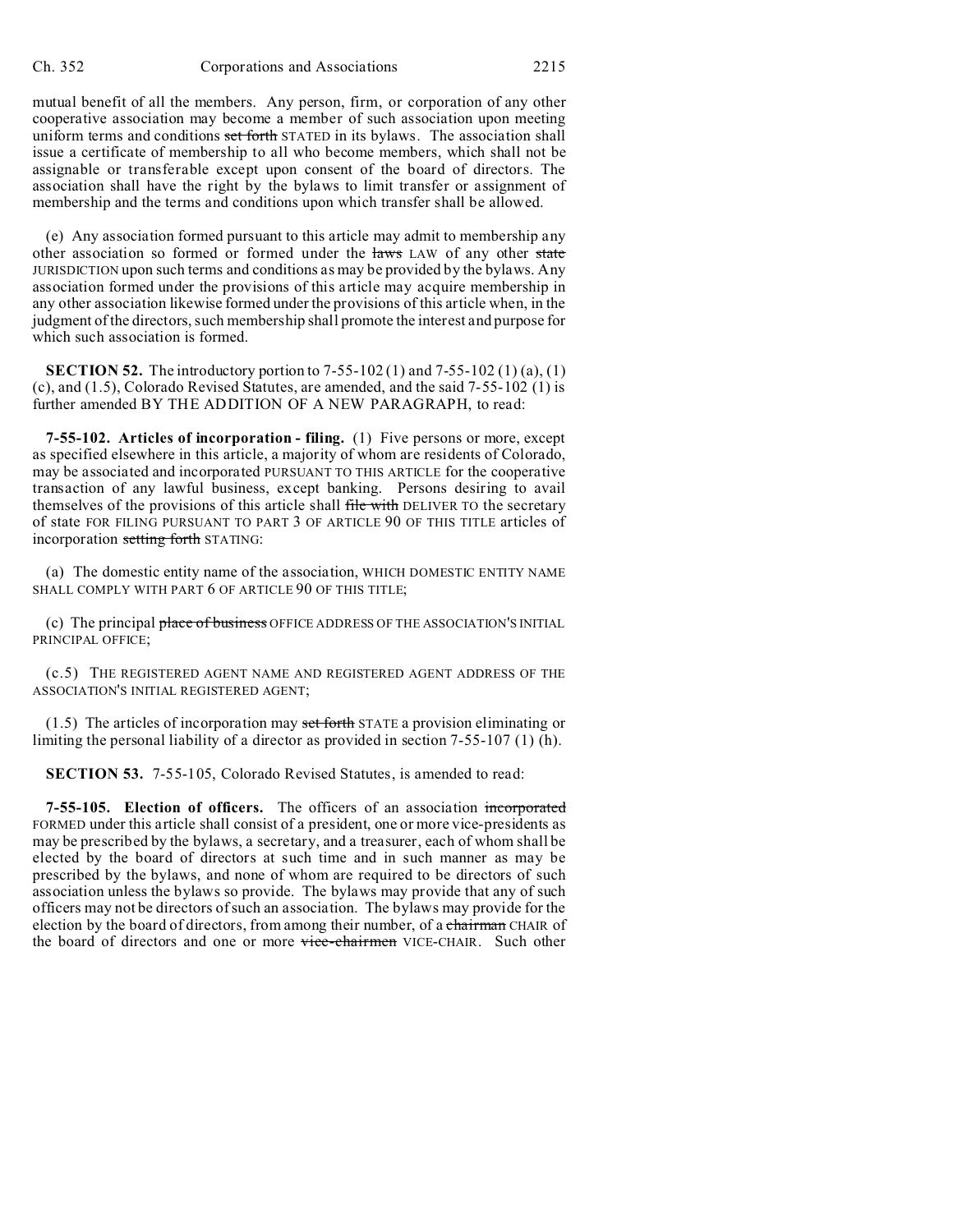officers and assistant officers and agents as are necessary may be elected or appointed by the board of directors or chosen in such manner as may be prescribed by the bylaws. The board may combine the offices of secretary and treasurer and designate the combined office as secretary-treasurer, or unite both functions and titles in one person. The treasurer may be a bank or any depository, and, as such, shall not be considered as an officer but as a function of the board of directors. In such case, the secretary shall perform the usual accounting duties of the treasurer, except that the funds shall be deposited only as authorized by the board of directors. All officers and agents of the association, as between themselves and the association, shall have such authority and perform such duties in the management of the association as may be provided in the bylaws, or as may be determined by resolution of the board of directors not inconsistent with the bylaws.

**SECTION 54.** 7-55-107 (2), Colorado Revised Statutes, is amended to read:

**7-55-107. Powers.** (2) Every cooperative electric association or cooperative telephone association organized FORMED pursuant to this article and any cooperative electric association or cooperative telephone association which THAT is subject to articles 121 to 137 of this title has the power to use patronage capital which THAT has been declared by such association to be distributable or payable to a member or patron for expenditures associated with the provision of electric service or telephone service, as the case may be, as directed by the board of directors of the association after the association has given notice thereof. Such notice may consist of a negotiable instrument which THAT has not been claimed within three years of issuance or publication.

**SECTION 55.** 7-55-107.5, Colorado Revised Statutes, is amended to read:

**7-55-107.5. Indemnification and personal liability of directors, officers, employees, and agents.** The association shall have the same powers, rights, and obligations and shall be subject to the same limitations as apply to DOMESTIC corporations for profit as set forth in article 109 of this title. Association directors, officers, employees, and agents shall have the same rights as directors, officers, employees, and agents, respectively, of DOMESTIC corporations for profit as set forth in article 109 of this title. Association directors and officers shall have the benefit of the same limitations on personal liability for any injury to person or property arising out of a tort as set forth in section 7-108-402 (2) for directors and officers, respectively, of DOMESTIC corporations. for profit. Any reference in said sections to shareholders shall be construed to refer to voting members or voting stockholders, if any, for the purpose of this section.

**SECTION 56.** 7-55-108, Colorado Revised Statutes, is amended to read:

**7-55-108. Application of powers.** The powers enumerated in section 7-55-107 shall vest in every cooperative corporation ASSOCIATION in this state except those organized FORMED under or subject to article 56 of this title, although such powers may not be specified STATED in its charter or in its articles of incorporation.

**SECTION 57.** 7-55-109, Colorado Revised Statutes, is amended to read:

**7-55-109. Amendment of articles.** The articles of incorporation of a cooperative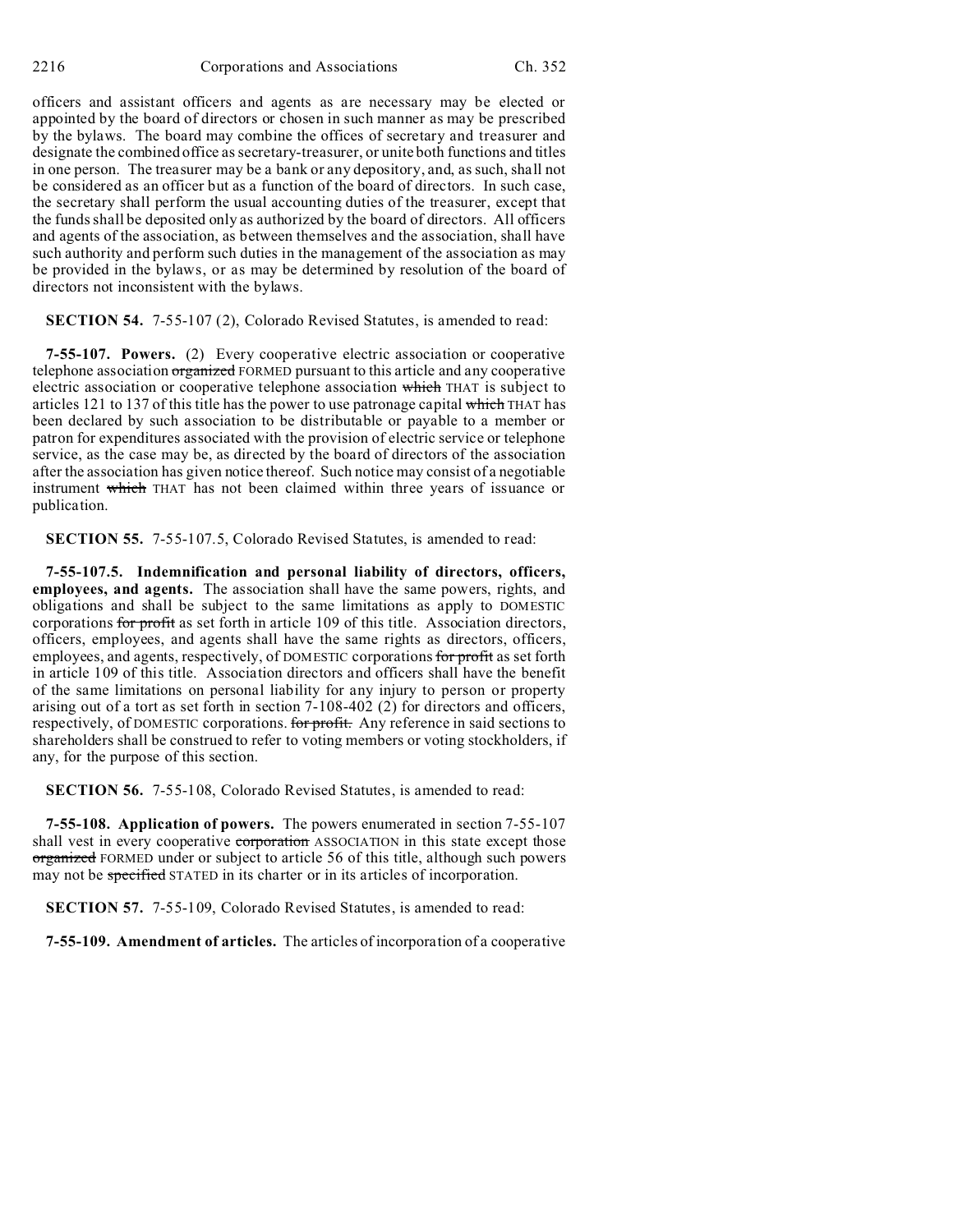association or corporation may be amended at any regular or special meeting of the stockholders or members of such association. The proposed amendment must be first approved by a two-thirds majority of the directors. The notice of such meeting shall set forth STATE or have attached thereto the proposed amendment and shall be mailed to each member of record at least ten days prior to the meeting date; except that cooperative associations with less than one hundred members may post notice of such meeting in a conspicuous place at its normal place of business for at least thirty days prior to such meeting. The proposed amendment shall be approved by an affirmative vote of a majority of the stockholders or members present or voting by mail. A certificate setting forth STATING such amendment and the adoption thereof signed by the president or vice-president of such association, attested to by the secretary or assistant secretary, and notarized, shall be filed or recorded with the secretary of state upon payment of an amendment fee which shall be determined and collected pursuant to section 24-21-104 (3), C.R.S. Such amendment shall take effect upon the filing thereof in the office of the secretary of state SHALL BE DELIVERED TO THE SECRETARY OF STATE IN ACCORDANCE WITH ARTICLE 90 OF THIS TITLE.

**SECTION 58.** 7-55-112, Colorado Revised Statutes, is amended to read:

**7-55-112. Merger or consolidation.** Two or more corporations formed under articles 30 to 55 or subject to articles 121 to 137 or articles 101 to 117 of this title, or a similar law of any state JURISDICTION, may be merged or consolidated as a cooperative association upon such terms and for such purpose and by such domestic entity name as may be agreed upon. Such agreement shall also state all the matters necessary to articles of merger or consolidation and shall be approved by a two-thirds majority of the members of the boards of directors and a two-thirds majority vote of the members or stockholders of each association, nonprofit corporation, or corporation present and voting in person or by mail ballot at any regular or special meeting at which prior notice, with mail ballot attached, had been mailed to each member or stockholder stating the plan of merger or consolidation; except that cooperative associations with less than one hundred members may post notice of such plan of merger or consolidation in a conspicuous place at its normal place of business for at least thirty days prior to such meeting. The articles of merger or consolidation shall be delivered to the secretary of state, for filing pursuant to part 3 of article 90 of this title, and a certificate of the secretary of state as to the fact of filing of the certificate of merger or consolidation shall be recorded in the office of each county in which each party to the merger or consolidation is situated. From and after the filing of the articles of merger or consolidation, the former associations, nonprofit corporations, or corporations comprising the component parts shall cease to exist, and the consolidated or merged cooperative association shall succeed to all rights, duties, and powers prescribed in the agreement of consolidated or merged associations, nonprofit corporations, or corporations, not inconsistent with this article, and shall be subject to all liabilities and obligations of the former component associations, nonprofit corporations, or corporations and succeed to all property and interest thereof and may adopt bylaws and do all things permitted by this article.

**SECTION 59.** 7-55-113, Colorado Revised Statutes, is amended to read:

**7-55-113. Adoption of provisions of this article.** Every domestic corporation or COOPERATIVE association, as defined in section 7-55-101 or organized FORMED or incorporated under any repealed Colorado statute pertaining to cooperative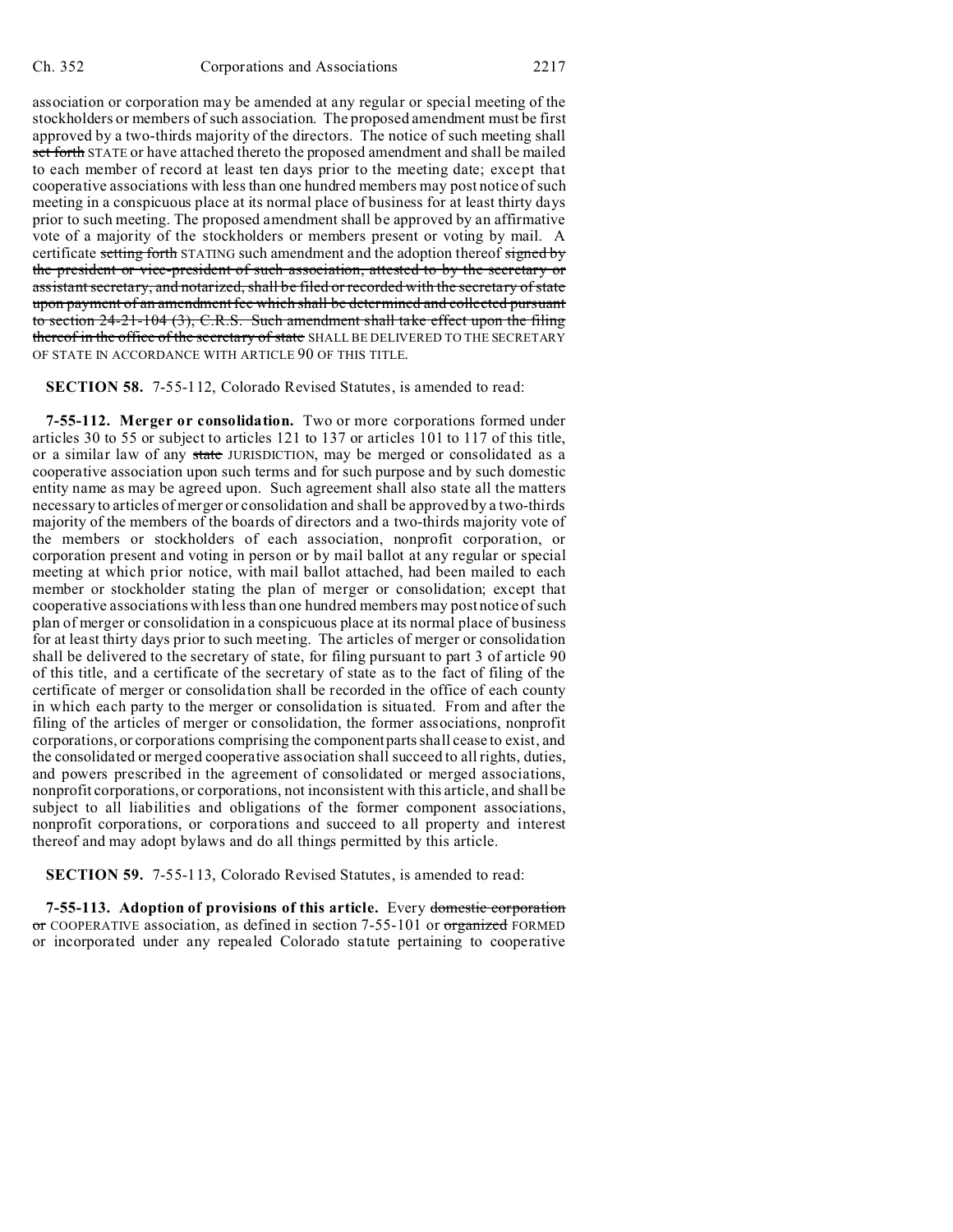associations, except corporations or associations organized FORMED or incorporated under OR SUBJECT TO article 56 of this title, shall be conclusively presumed to have accepted and adopted the provisions of this article and shall be governed by the provisions of this article, unless such domestic corporation or association or agricultural or livestock association has delivered to the secretary of state, for filing pursuant to part 3 of article 90 of this title, a copy of a resolution adopted by its board of directors, its members, or its stockholders stating that it has elected not to become subject to the provisions of this article. This section shall not apply to cooperative associations organized FORMED and incorporated under OR SUBJECT TO article 56 of this title.

**SECTION 60.** 7-55-114, Colorado Revised Statutes, is amended to read:

**7-55-114. Dissolution of association.** Any association formed under this article may be dissolved and its affairs terminated voluntarily by a two-thirds majority vote of the members present and voting in person or by mail ballot at a regular or special meeting, if the meeting notice, with a mail ballot attached, stated that dissolution would be discussed; except that cooperative associations with less than one hundred members may post notice of such discussion of such dissolution in a conspicuous place at their normal place of business for at least thirty days prior to such meeting. The board of directors by a two-thirds majority vote of its members shall first adopt a resolution recommending dissolution and submit it to the members, stating the reasons why the termination of the affairs of the association is deemed advisable, the time by which it should be accomplished, and shall also name three persons who are members of the association to act as trustees in liquidation who shall have full power to do all things necessary in liquidation and termination of the affairs of the association. Upon approval of the resolution to dissolve by the members, the board of directors ASSOCIATION shall deliver to the secretary of state, for filing pursuant to part 3 of article 90 of this title, a statement of intent to dissolve. A certified copy of the statement of intent to dissolve shall be filed with the county clerk in the county where IN WHICH the principal business is transacted. All power of the directors shall cease and the persons appointed shall proceed to terminate the affairs of the association and realize upon its assets, pay its debts, and divide the remaining money among the members and holders of equity, as set forth STATED in the bylaws or, if not stated, in proportion to their property interests. Upon completion of liquidation and termination of the affairs of the association and distribution of all moneys, the said association shall be deemed dissolved with the filing of articles of dissolution by the secretary of state.

**SECTION 61.** 7-55-115, Colorado Revised Statutes, is amended to read:

**7-55-115. Exemption from securities laws.** Any security, patronage refund, per unit retain certificate, or evidence of membership issued or sold by a cooperative association as an investment in its stock or capital to the members of a cooperative association organized FORMED under this article or a similar law of any other state and qualified AUTHORIZED to do TRANSACT business OR CONDUCT ACTIVITIES in this state is exempt from securities laws as contained in article 51 of title 11, C.R.S. Such securities, patronage refunds, per unit retain certificates, or evidence of membership may be sold lawfully by the issuer or its members or salaried employees without the necessity of being registered as a broker or dealer under the "Colorado Securities Act", article 51 of title 11, C.R.S.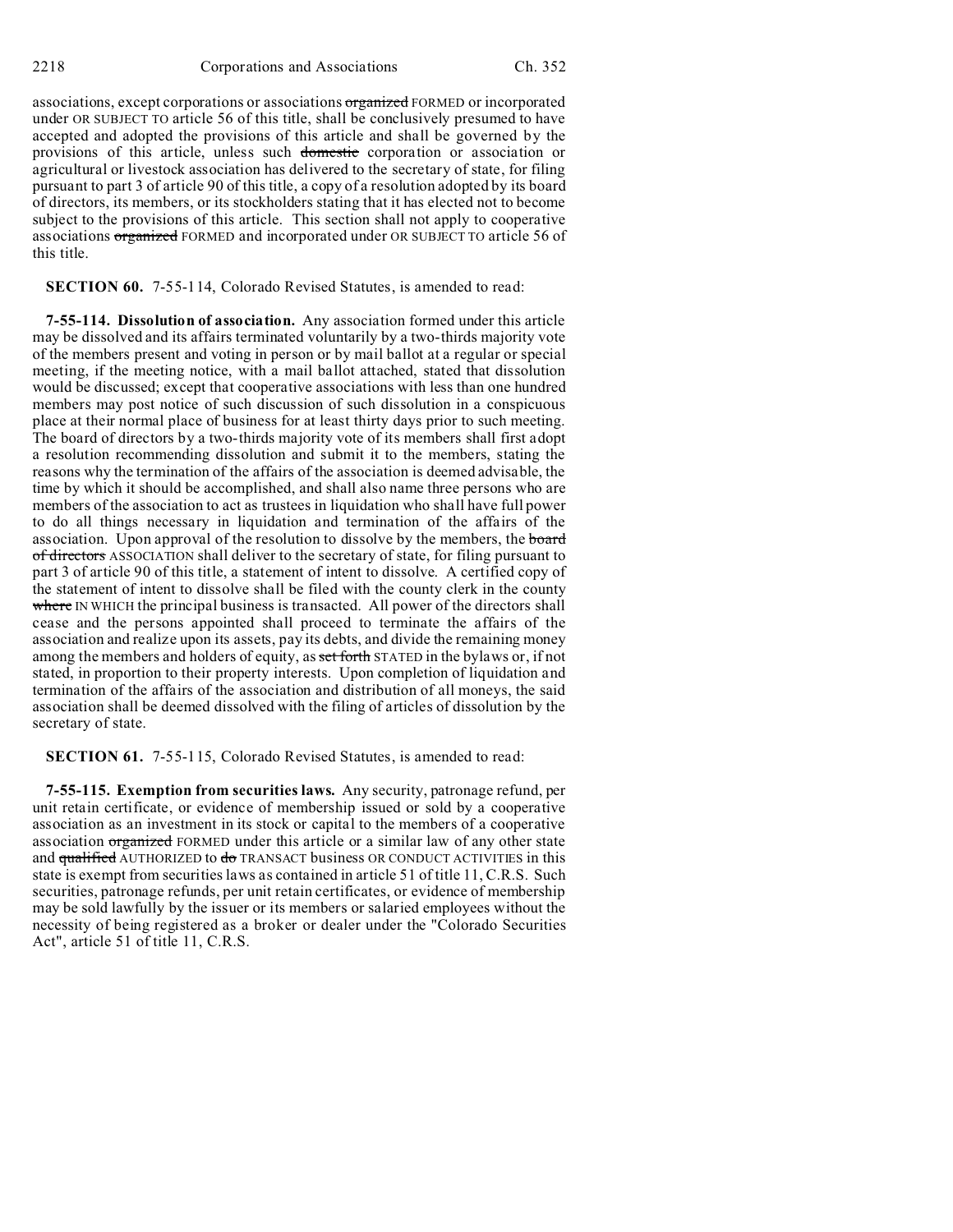**SECTION 62.** 7-55-117, Colorado Revised Statutes, is amended to read:

**7-55-117. Associations not in restraint of trade.** No association organized FORMED under this article shall be deemed to be in restraint of trade or an illegal monopoly, or an attempt to lessen competition or to fix prices, nor shall the membership agreements or marketing contracts between the association and its members be illegal or in unlawful restraint of trade, or in any combination thereof to accomplish an improper or illegal purpose.

**SECTION 63.** 7-55-118, Colorado Revised Statutes, is amended to read:

**7-55-118. Associations of other jurisdictions.** Any COOPERATIVE corporation or association organized FORMED under generally similar laws LAW of another state JURISDICTION may carry on any proper activities, operations, and functions in this state upon compliance with the general regulations applicable to foreign corporations desiring to do TRANSACT business OR CONDUCT ACTIVITIES in this state with all rights of domestic corporations organized COOPERATIVE ASSOCIATIONS FORMED pursuant to this article.

**SECTION 64.** 7-55-120, Colorado Revised Statutes, is amended to read:

**7-55-120. Incorporation fees.** The fee for the incorporation of cooperative corporations or associations shall be determined and collected pursuant to section  $24-21-104$  (3), C.R.S., if organized FORMED with or without capital stock, payable to the secretary of state except as otherwise set forth in this article.

**SECTION 65.** 7-55-121, Colorado Revised Statutes, is amended to read:

**7-55-121. Annual report.** Each association shall file an annual report in the office of the secretary of state as provided in the "Colorado Corporation Code", subject to the same fees, late filing penalties, and reinstatement requirements as a profit corporation. Any moneys collected pursuant to this section shall be deposited in the department of state cash fund created in section 24-21-104 (3), C.R.S. PART 5 OF ARTICLE 90 OF THIS TITLE, PROVIDING FOR ANNUAL REPORTS FROM REPORTING ENTITIES, APPLIES TO ASSOCIATIONS FORMED UNDER OR SUBJECT TO THIS ARTICLE.

**SECTION 66.** 7-56-102 (1) (d), Colorado Revised Statutes, is amended to read:

**7-56-102. Legislative declaration.** (1) The general assembly finds and declares that:

(d) It is in the best interests of the people of the state of Colorado to allow those cooperatives that have been organized FORMED under or are subject to other articles of this title, such as article 55, to remain under said article or to elect to come under this article.

**SECTION 67.** The introductory portion to 7-56-103 (6) and 7-56-103 (7), (8), (10), (11), and (17), Colorado Revised Statutes, are amended to read:

**7-56-103. Definitions.** As used in this article, unless the context otherwise requires: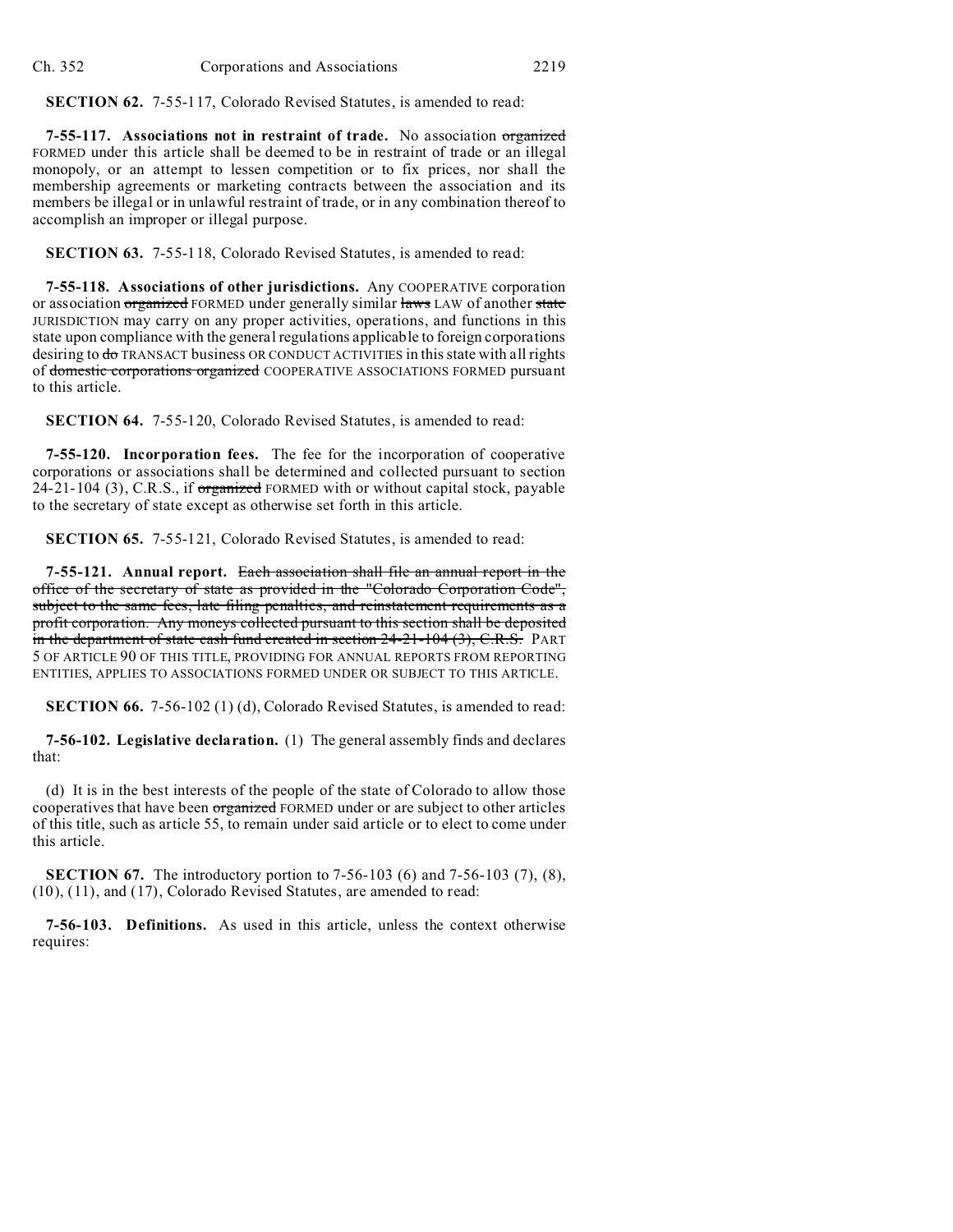(6) "Cooperative" means any entity organized FORMED under or subject to this article by election or otherwise, including a cooperative organized FORMED under comparable laws LAW of another state or another country JURISDICTION doing business in this state, and having the following characteristics:

(7) "Deliver" includes mailing; except that delivery to the secretary of state means actual receipt by the secretary of state.

(8) "Domestic", when referring to a cooperative or other entity, means an entity organized FORMED under the laws LAW of this state.

(10) "Foreign", when referring to a cooperative or other entity, means an entity organized FORMED under laws LAW other than the laws of this state.

(11) "Member" means a person who has been received into the membership of a cooperative without common stock or a person who has acquired common stock in a cooperative organized FORMED with common stock and, in either case, is authorized to vote. This subsection (11) shall not preclude a cooperative from designating persons as both members and stockholders.

(17) "Person" means an individual or an entity.

**SECTION 68.** 7-56-104 (1), Colorado Revised Statutes, is amended to read:

**7-56-104. Filings by the secretary of state.** (1) PART 3 OF ARTICLE 90 OF THIS TITLE, PROVIDING FOR THE FILING OF DOCUMENTS, APPLIES TO any document delivered to FILED OR TO BE FILED BY the secretary of state for filing pursuant to this article. shall be subject to the provisions of part 3 of article 90 of this title.

**SECTION 69.** 7-56-106, Colorado Revised Statutes, is amended to read:

**7-56-106. Reports.** (1) Each cooperative organized under or that has elected to be subject to this article shall file a report in the office of the secretary of state as provided in section 7-116-107, subject to the same fees, late filing penalties, and reinstatement requirements as a for profit corporation. PART 5 OF ARTICLE 90 OF THIS TITLE, PROVIDING FOR REPORTS FROM REPORTING ENTITIES, APPLIES TO COOPERATIVES FORMED UNDER OR SUBJECT TO THIS ARTICLE.

(2) The commissioner of agriculture may, by regulation, require reports from any cooperative organized FORMED pursuant to this article that limits its membership to agricultural producers.

(3) Upon the dissolution of an agricultural cooperative organized FORMED under this article, the secretary of state shall provide a copy of the articles of dissolution of the cooperative to the commissioner of agriculture.

**SECTION 70.** 7-56-107 (4) (g), Colorado Revised Statutes, is amended to read:

**7-56-107. Cooperative records.** (4) A cooperative shall keep a copy of each of the following records at its principal office: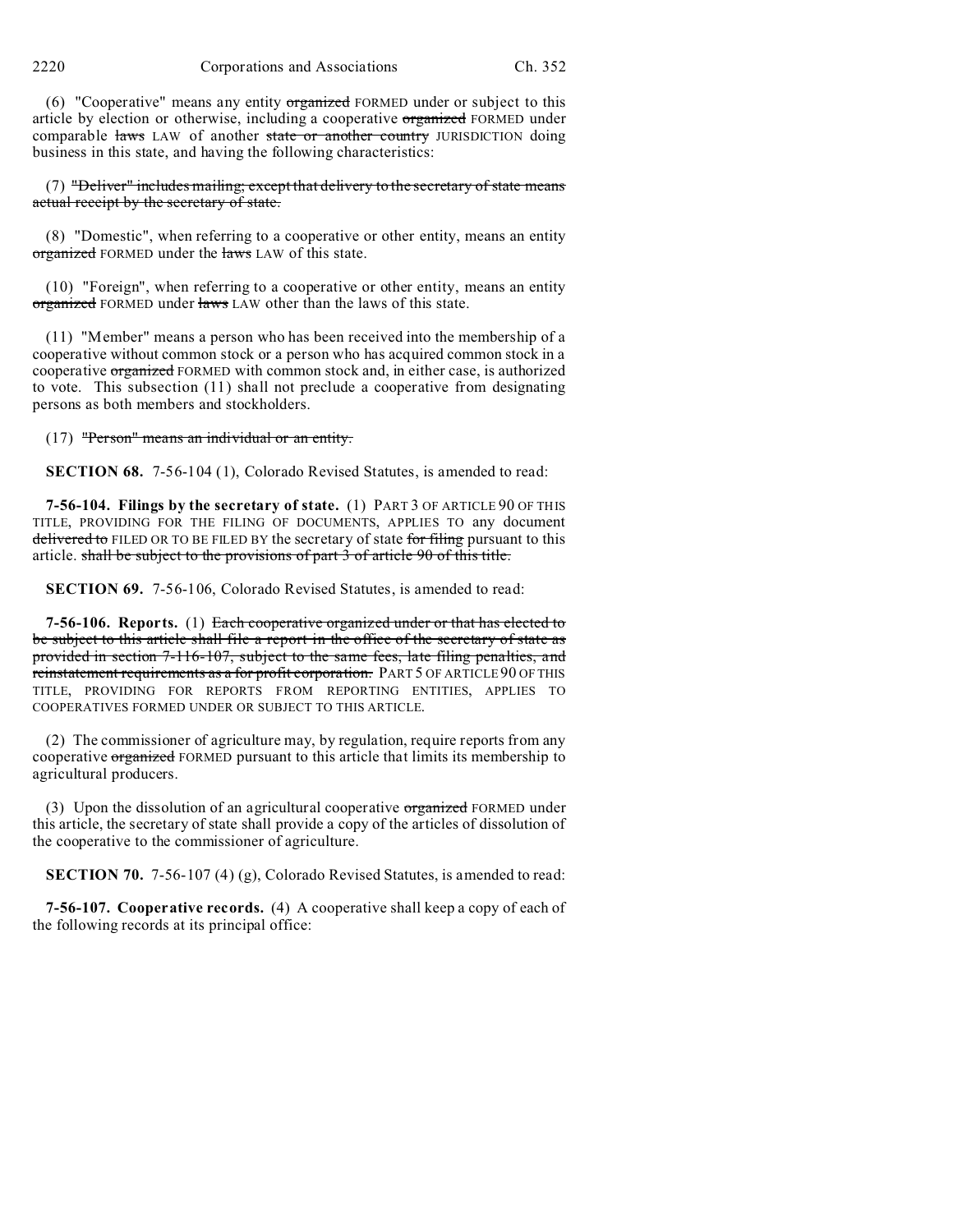(g) A copy of its most recent periodic ANNUAL report delivered to the secretary of state under section 7-56-106 PURSUANT TO PART 5 OF ARTICLE 90 OF THIS TITLE; and

**SECTION 71.** 7-56-201 (1), the introductory portion to 7-56-201 (2), 7-56-201  $(2)$  (a),  $(2)$  (b),  $(2)$  (c),  $(2)$  (d),  $(2)$  (e), and  $(2)$  (f), the introductory portion to 7-56-201 (3), and 7-56-201 (3) (c) and (3) (k), Colorado Revised Statutes, are amended to read:

**7-56-201. Articles of incorporation.** (1) A cooperative may be formed pursuant to this article for the transaction of any lawful business. One or more persons may act as the incorporator or incorporators of a cooperative The incorporators shall cause the BY DELIVERING articles for the cooperative to be delivered to the secretary of state for filing pursuant to part 3 of article 90 of this title. An incorporator who is a natural person shall be eighteen years of age or older.

(2) The articles shall set forth STATE:

(a) The domestic entity name of the cooperative, WHICH DOMESTIC ENTITY NAME SHALL COMPLY WITH PART 6 OF ARTICLE 90 OF THIS TITLE;

(b) The PRINCIPAL OFFICE address of the cooperative's initial principal office;

(c) The street REGISTERED AGENT NAME AND REGISTERED AGENT address of the COOPERATIVE'S initial registered office that must be located in the state of Colorado and the name of the initial registered agent at that office AGENT;

(d) The term for which the cooperative is to exist, which shall be in perpetuity unless otherwise specified STATED in the articles;

(e) If organized FORMED without common voting stock, whether the property rights and interests of each member are equal or unequal and, if unequal, the general rule or rules applicable to all members by which the property rights and interests of each member are determined and fixed; provisions for the admission of new members who are entitled to share in the property of the cooperative with the old members in accordance with such general rules; and whether the cooperative is authorized to issue one or more classes of preferred stock or other equity interests and, if so authorized, a statement as to the number of shares of stock of each class or other equity interests and the nature and extent of the preferences, limitations, relative rights, and privileges granted to each;

(f) If organized FORMED with stock, the classes of shares and the number of shares of each class the cooperative is authorized to issue. The stock may be divided into preferred and common stock, voting and nonvoting stock, or into any other class of stock. If so divided, the articles must contain a statement as to the number of shares of stock in each class and the nature and extent of the preferences, limitations, relative rights, and privileges granted to each.

(3) The articles may set forth STATE:

(c) The number and terms of the board of directors, which number shall be not less than three, together with the names and the street addresses of the initial directors.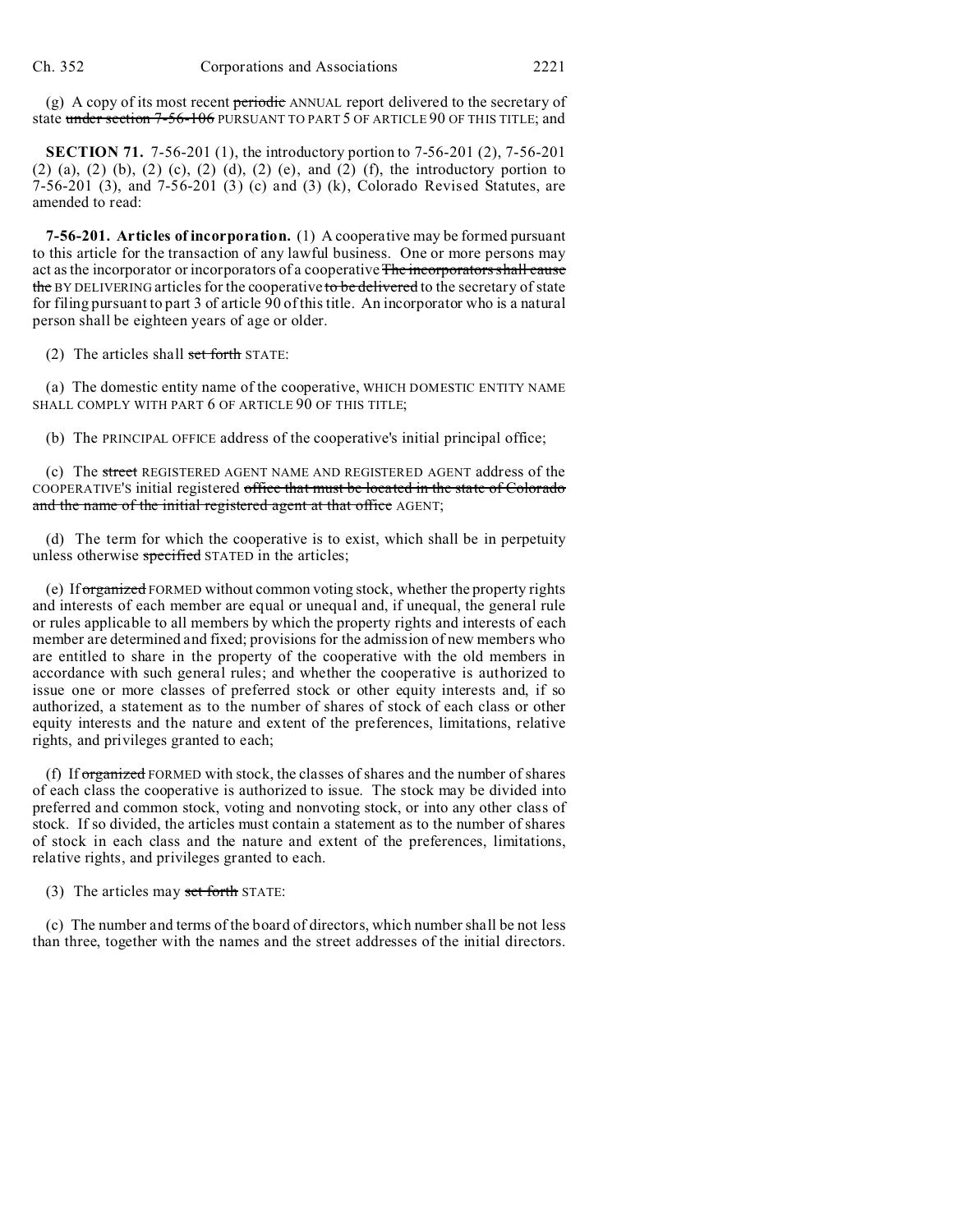If the NAMES OF THE INITIAL directors are not set forth STATED in the articles, the initial board of directors shall be designated by the incorporator or incorporators following the delivery of the articles to the secretary of state for filing.

 $(k)$  Any provision that under this article is required or permitted to be set forth STATED in the bylaws;

**SECTION 72.** 7-56-202 (2), (3) (a), and (3) (b) and the introductory portion to 7-56-202 (5), Colorado Revised Statutes, are amended, and the said 7-56-202 (3) is further amended BY THE ADDITION OF A NEW PARAGRAPH, to read:

**7-56-202. Amendment of articles.** (2) The articles of a cooperative may be amended at any regular or special meeting of the members of the cooperative. The proposed amendment must be first approved by a two-thirds majority of the directors. The notice of the meeting of members shall set forth STATE or have attached to it the proposed amendment and shall be mailed to each member of record at least ten days prior to the meeting date. The proposed amendment shall be approved by an affirmative vote of a majority of the members present and voting in person or in any other manner authorized by the cooperative pursuant to section 7-56-305 (1), unless a higher percentage of approval is required in the articles.

(3) Unless otherwise provided in the articles, the board may adopt, without shareholder action, one or more amendments to the articles to:

(a) Delete the STATEMENT OF names and addresses of THE INCORPORATORS OR OF the initial directors;

(b) Delete the STATEMENT OF REGISTERED AGENT name and REGISTERED AGENT address of the initial registered agent or registered office, if a statement of change is filed ON FILE in the records of the secretary of state CONTAINING THE REGISTERED AGENT NAME AND REGISTERED AGENT ADDRESS OF THE COOPERATIVE'S REGISTERED AGENT;

(b.5) DELETE THE STATEMENT OF THE NAMES AND ADDRESSES OF ANY OR ALL OF THE INDIVIDUALS NAMED IN THE ARTICLES, PURSUANT TO SECTION 7-90-301 (6), AS BEING INDIVIDUALS WHO CAUSED THE ARTICLES TO BE DELIVERED FOR FILING;

(5) A cooperative amending its articles shall deliver to the secretary of state, for filing pursuant to part 3 of article 90 of this title, articles of amendment setting forth STATING:

**SECTION 73.** The introductory portion to 7-56-203 (4), Colorado Revised Statutes, is amended to read:

**7-56-203. Restated articles.** (4) A cooperative restating its articles shall deliver to the secretary of state, for filing pursuant to part 3 of article 90 of this title, articles of restatement setting forth STATING:

**SECTION 74.** 7-56-205, Colorado Revised Statutes, is amended to read:

**7-56-205. Corporations and entities formed under other law.** Any domestic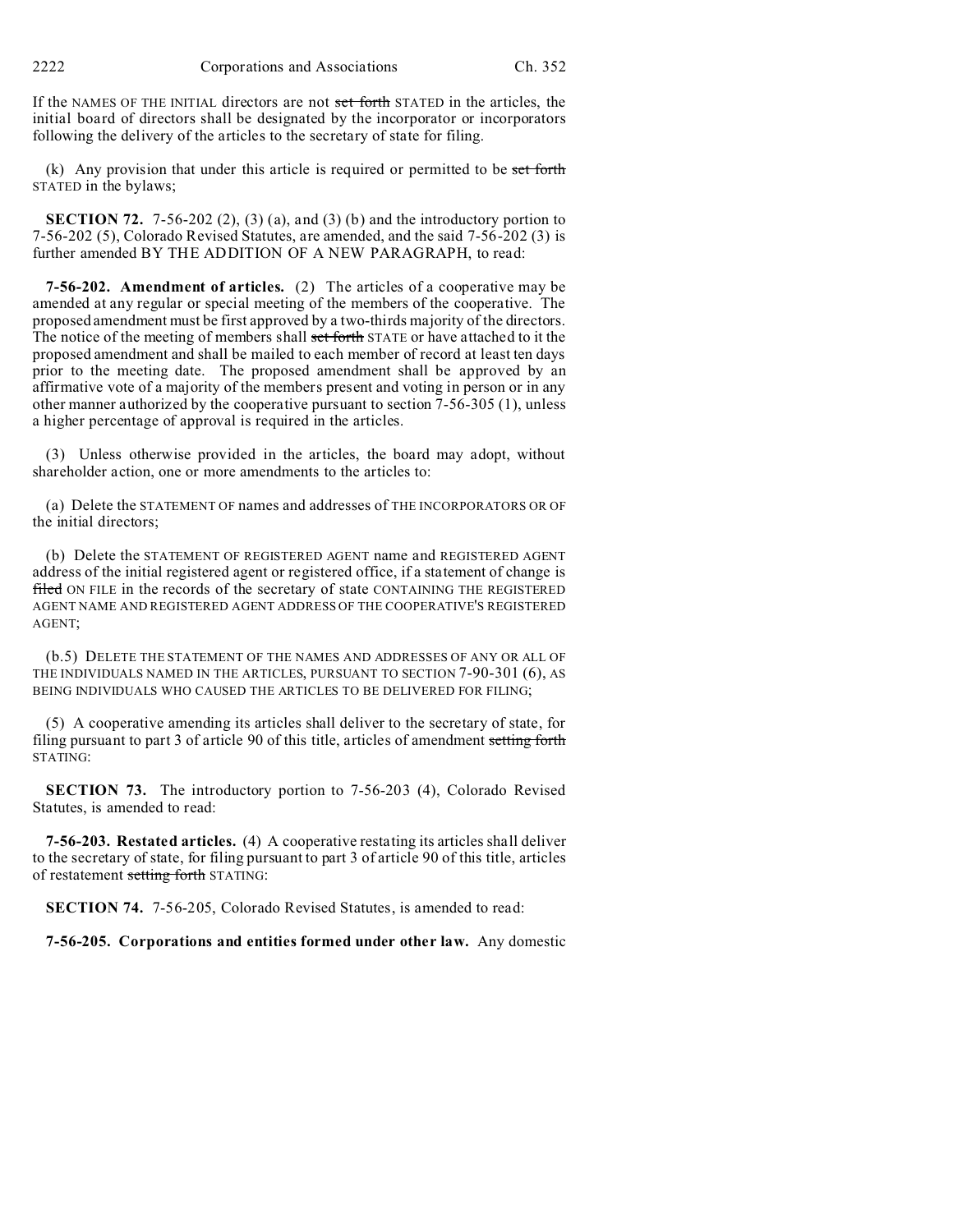ENTITY or foreign corporation or other entity qualified AUTHORIZED to do TRANSACT business OR CONDUCT ACTIVITIES in this state and engaged in any of the activities enumerated in this article but organized FORMED under any other law may be considered for all purposes as subject to this article by amending its organizational documents CONSTITUENT OPERATING DOCUMENT as necessary to conform to this article and delivering a statement to the secretary of state for filing pursuant to part 3 of article 90 of this title The statement to be delivered to the secretary of state shall declare that the corporation or other entity has determined to accept the benefits of and to be bound by the provisions of this article and has authorized necessary changes as required in its organizational documents and shall be caused to be delivered to the secretary of state, for filing pursuant to part 3 of article 90 of this title, by a majority of the board or other governing body of the corporation or other entity AMENDED ITS CONSTITUENT OPERATING DOCUMENT AS NECESSARY TO CONFORM TO THIS ARTICLE BY AMENDMENTS ADOPTED IN ACCORDANCE WITH APPLICABLE LAW AND ITS CONSTITUENT OPERATING DOCUMENT.

**SECTION 75.** 7-56-207 (1) (a) and (2), Colorado Revised Statutes, are amended to read:

**7-56-207. Use of the term "cooperative" - penalty for unlawful use.** (1) No person shall use the word "cooperative" or an abbreviation or derivation of it as a part of its business or domestic entity name or as a trade name, trademark, service mark, brand, or designation except:

(a) An entity incorporated under OR SUBJECT TO this article, article 55 of this title, article 33.5 of title 38, C.R.S., article 18 of title 6, C.R.S., or a similar law of another state JURISDICTION;

(2) A cooperative AN ENTITY described in subsection (1) of this section or one or more members of such a cooperative AN ENTITY may, without the necessity of posting a bond, bring an action for an injunction, or for actual damages incurred, or both, as a result of a violation of, or to enforce the provisions of, this section, or both. Upon proof that the word "cooperative" is used in violation of this section, the court shall enter an order permanently enjoining such use of the word. The prevailing party in the action shall be awarded judgment against the other party for the attorney's fees and costs of litigation incurred by the prevailing party in the action. The provisions of this section shall not apply to any person THAT HAS BEEN CONTINUOUSLY USING THE WORD COOPERATIVE in THE PERSON'S business prior to July 6, 1973, which is using the word "cooperative" SINCE JULY 5, 1973, as part of its trade name, business name, trademark, service mark, brand, or designation.

**SECTION 76.** 7-56-208 (1) and the introductory portion to 7-56-208 (3), Colorado Revised Statutes, are amended to read:

**7-56-208. Bylaws.** (1) The initial board of each cooperative formed under this article shall, within thirty days after the articles become effective, adopt bylaws for the government and management of its affairs that are not inconsistent with law or the articles of the cooperative. Such bylaws may be amended or modified in such manner as the bylaws may provide. If the bylaws do not provide a manner for their amendment, the bylaws may be amended at any time upon a majority vote of the members present and voting in person or in any other manner authorized by the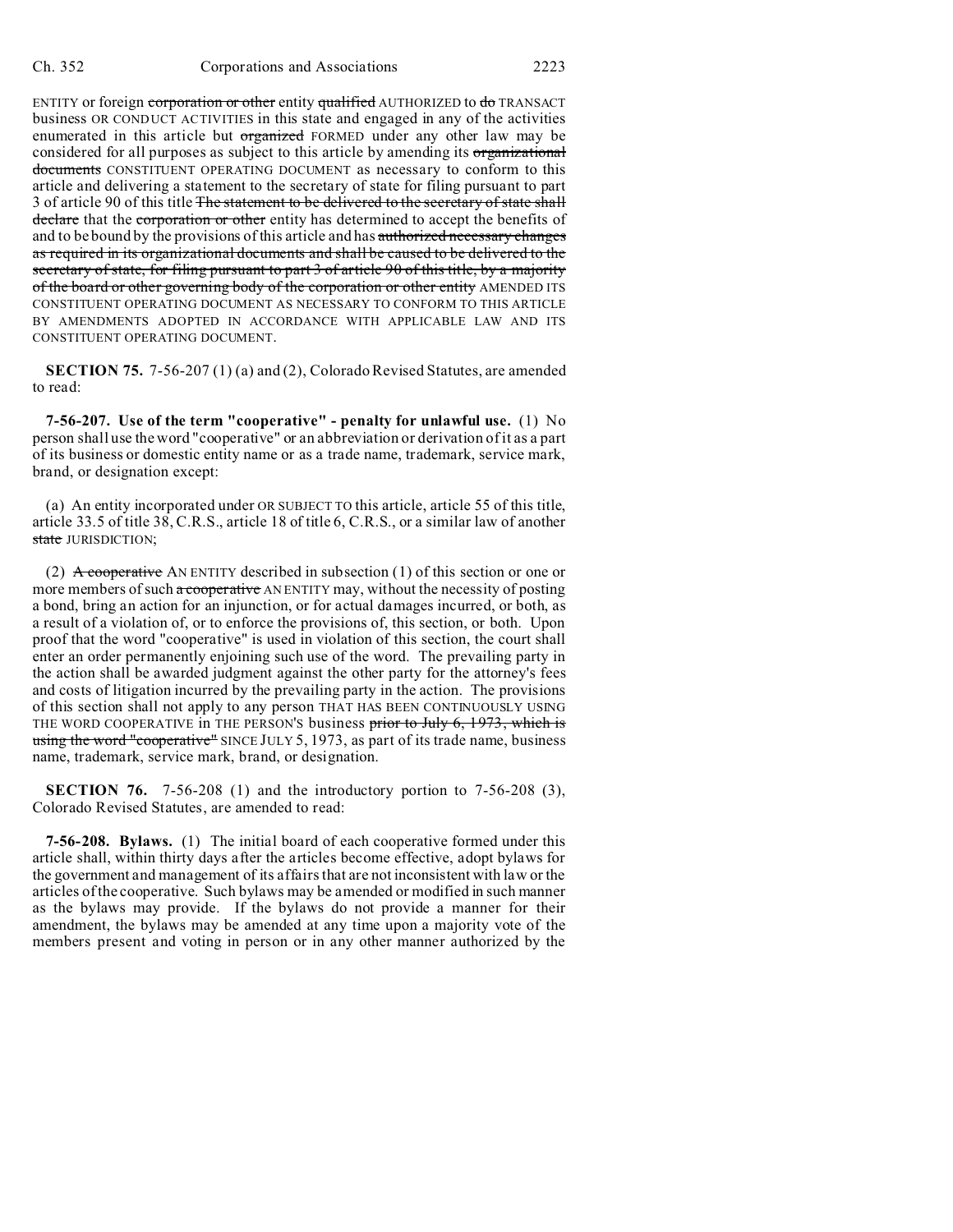cooperative pursuant to section 7-56-305 (1) at a regular or special meeting, the notice of which meeting shall have stated that consideration would be given at the meeting to amending the bylaws and setting forth STATING the proposed amendment or amendments.

(3) If not set forth STATED in the articles, the bylaws of the cooperative shall include:

**SECTION 77.** 7-56-301 (1), (2), (6), and (8), Colorado Revised Statutes, are amended to read:

**7-56-301. Members.** (1) Subject to the provisions of this section and under the terms and conditions prescribed in the articles or bylaws adopted by it, a cooperative may limit admission as members or issue common stock only to persons engaged in the particular business or utilizing the goods or services provided by or through the cooperative, including any entity formed under the laws LAW of this state or any other jurisdiction, or may admit as members or issue common stock to any person meeting uniform terms and conditions set forth STATED in its articles or bylaws.

(2) When any required membership fee or payment for stock as required in the articles, the bylaws, or a resolution of the board has been paid in full or a promissory note executed for the required membership fee or capital subscription, a cooperative may issue a certificate of membership or common stock evidencing the membership or ownership of the stock or may evidence the same on the books or other records of the cooperative as determined by the articles, the bylaws, or the board. Except for a cooperative organized FORMED with stock, promissory notes of members may not be accepted by the cooperative as full or partial payment for stock unless permitted by the bylaws and adequately secured. The cooperative shall hold the stock as security for the payment of the note, but such retention as security shall not affect the member's right to vote.

(6) A cooperative  $\sigma$ reganized FORMED with or without capital stock under this article may issue or accept investments in nonvoting stock or equity that may have such rights and preferences, including being subject to per unit retains or allocations of net margins, as may be provided in the articles, the bylaws, or by the board. Such nonvoting stock or equity may be issued and sold by the cooperative to any person, including those persons not otherwise qualified to be members, and may be redeemable or retireable by the cooperative on such terms and conditions as are provided for in the articles, the bylaws, or a resolution of the board providing for the issuance of or the investment in the nonvoting stock or equity. The terms and conditions of redemption shall be printed on any certificate evidencing the stock or equity.

(8) Subject to the provisions of section 7-56-406 (2) (c), a cooperative may, at any time as specified STATED in its articles, bylaws, or resolution of the board adopted at the time of issuance, acquire, recall, redeem, exchange, or reissue its common stock, memberships, preferred stock, preferred equity, memberships, or other equity capital. Consideration paid for stock, memberships, or other equity capital acquired, recalled, redeemed, exchanged, or reissued by the cooperative shall be the par value, stated value, price originally paid, or book value, whichever is less, as conclusively determined by the board, plus any accrued and unpaid dividends, if any, and, if the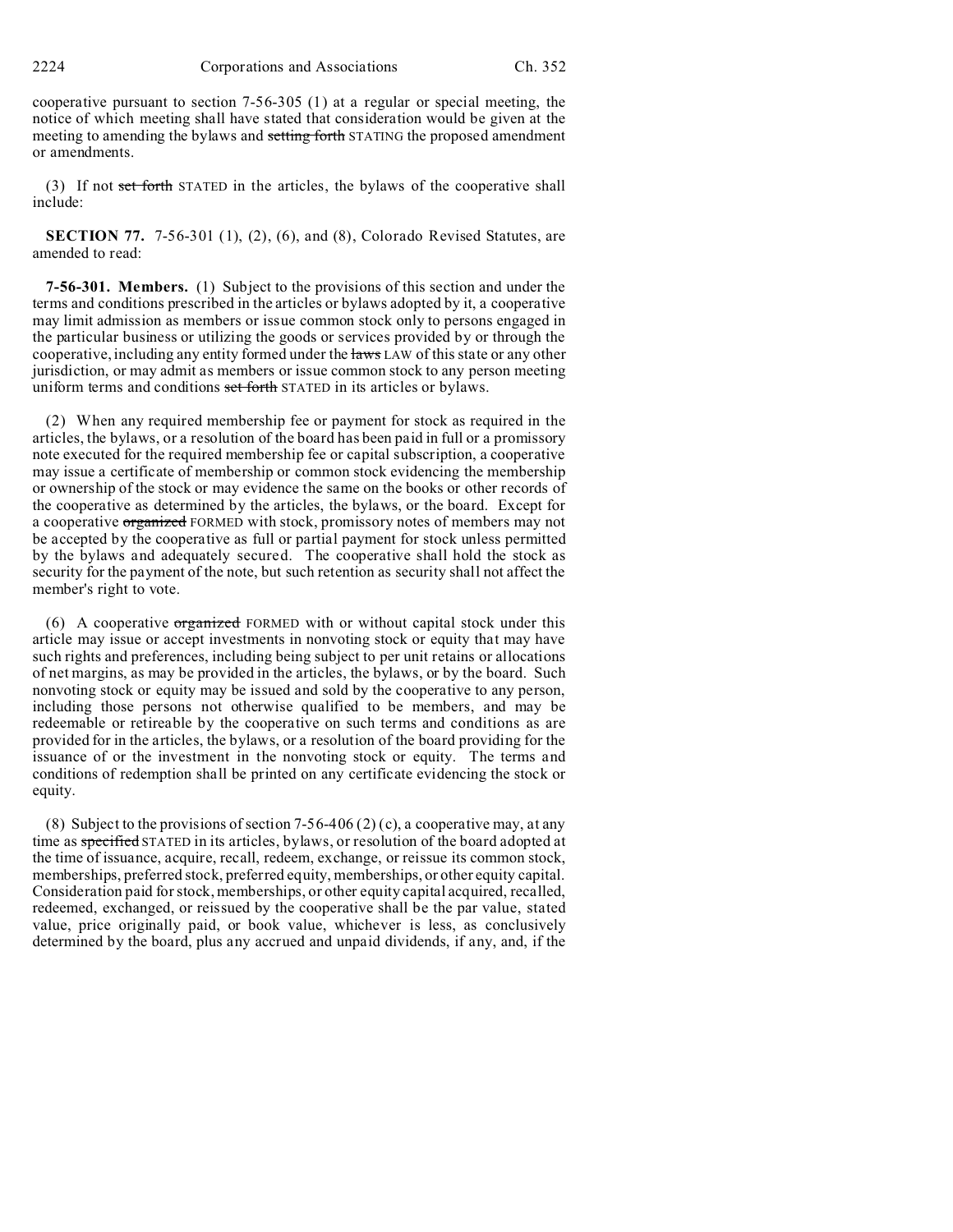price originally paid for the stock, memberships, or other equity capital included an additional amount based upon the right of the holder to engage in business with the cooperative, the consideration shall include the additional amount. If stock, memberships, or other equity capital acquired, recalled, redeemed, or exchanged does not have a par value, then the par value shall not be considered in determining the consideration. The cooperative may set off against the consideration to be paid obligations to it of the holder of stock, membership, or other equity capital and shall have a continuing perfected security interest in the stock, membership, and other equity capital of a member, stockholder, or holder of other equity capital to secure payment of any indebtedness to the cooperative of the stockholder, member, or holder of other equity capital, whenever indebtedness is incurred. Notwithstanding any other provision of law, the security interest shall take priority over all other perfected security interests. No acquisition, recall, or redemption shall be made if the result of it would be to bring the value of the remaining assets of the cooperative below the aggregate of its indebtedness. The articles or bylaws may provide other limitations on the right of a cooperative to acquire, recall, redeem, exchange, or reissue its stock, memberships, or other equity capital.

**SECTION 78.** 7-56-302 (2), Colorado Revised Statutes, is amended to read:

**7-56-302. Member meetings - how called - notice.** (2) Written notice of all member meetings shall be mailed to each member at that member's last-known address or transmitted to each member in such other manner as may be provided in the bylaws at least ten days prior to the meeting. Notice of any special meeting shall include a statement of the purpose for the meeting. At all regular meetings of members of the cooperative, any and all lawful business may be brought before the meeting regardless of whether stated in the notice of the meeting; except that amendments to the articles or the bylaws of the cooperative or other action required to be set forth STATED in the notice of the meeting by this article shall not be subject to action unless notice thereof is set forth STATED in the notice of the meeting. At all special meetings of the members of the cooperative, business brought before the meeting shall be limited to the purpose stated in the notice.

**SECTION 79.** 7-56-303 (3), Colorado Revised Statutes, is amended to read:

**7-56-303. Members' list for meeting.** (3) If the cooperative refuses to allow a member or the member's agent or attorney to inspect the members' list before or at the meeting, as permitted by subsection (1) or (2) of this section, the member may apply to the district court of FOR the county in this state where IN WHICH the STREET ADDRESS OF THE cooperative's principal office is located or, if it THE COOPERATIVE has no principal office in this state, TO the district court of FOR the county where the cooperative's IN WHICH THE STREET ADDRESS OF ITS registered office AGENT is located or, IF THE COOPERATIVE HAS NO REGISTERED AGENT, TO THE DISTRICT COURT FOR THE CITY AND COUNTY OF DENVER for an order permitting the member or the member's agent or attorney to inspect the members' list.

**SECTION 80.** 7-56-305 (2) and (3), Colorado Revised Statutes, are amended to read:

**7-56-305. Member voting.** (2) Except as otherwise provided in subsection (3) of this section, each member of a cooperative organized FORMED under this article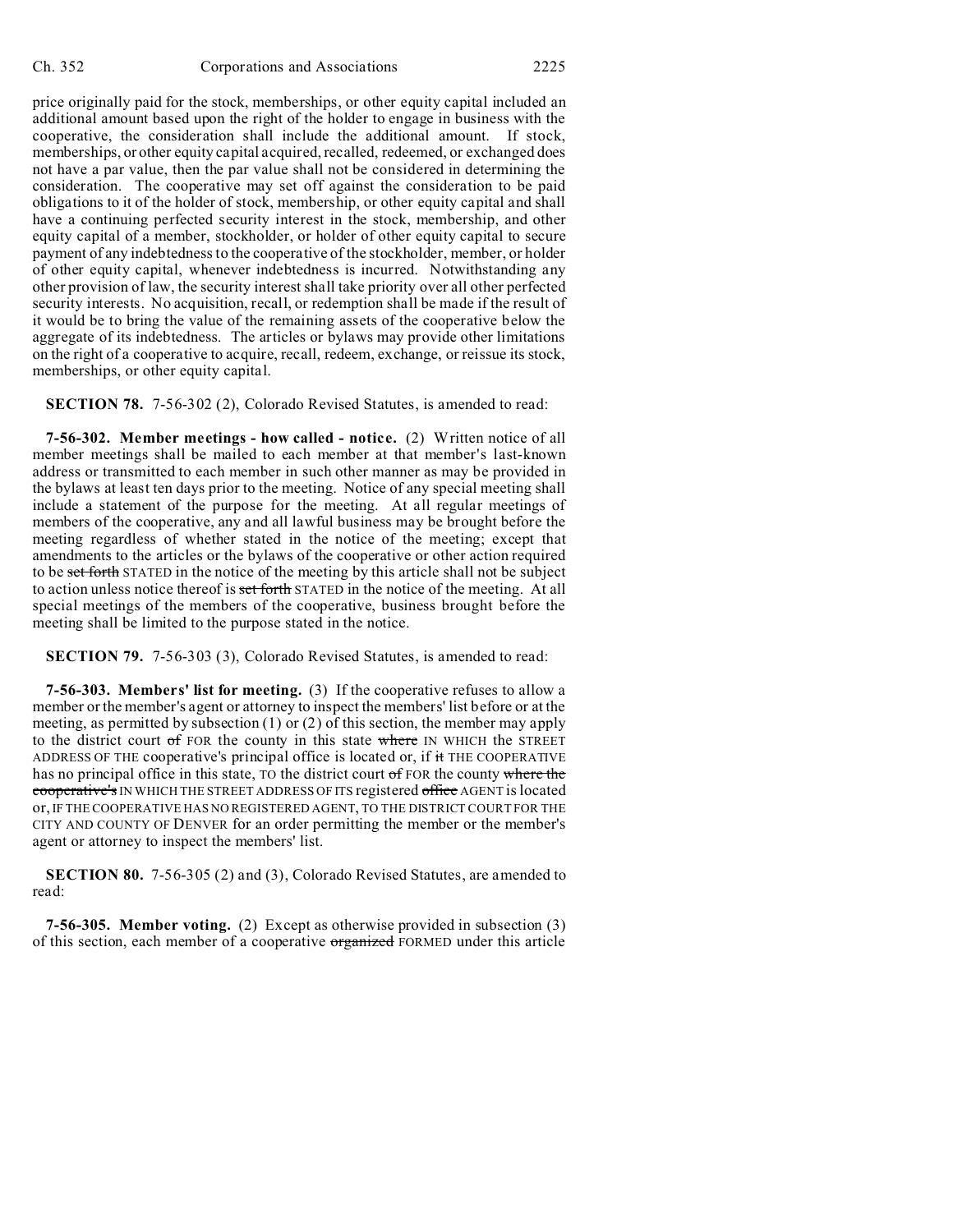shall be entitled to one vote only.

(3) Any cooperative organized FORMED under this article may provide in its articles for proportional voting rights allowing members more than one vote based upon the patronage of a member with the cooperative, the amount of patronage equity held in the cooperative, or any combination of these methods. However, no member may be entitled to more than one vote in any case where a law of this state specifically requires otherwise. In no event shall any member have less than one vote and no member may have more than two and one-half percent of the total votes of members of the cooperative. If the number of members in the cooperative is such that, solely by virtue of the number of members, one member may have more than two and one-half percent based on proportional voting, then each member of the cooperative shall be entitled to one vote only.

**SECTION 81.** 7-56-307 (1), Colorado Revised Statutes, is amended to read:

**7-56-307. Inspection of cooperative records by member.** (1) A member is entitled to inspect and copy, at the member's expense, during regular business hours at a reasonable location specified STATED by the cooperative, any of the records described in section 7-56-107 (4) if the member meets the requirements of subsection (2) of this section and gives the cooperative written demand at least five business days before the date on which the member wishes to inspect and copy such records. Notwithstanding the provisions of this subsection (1) or any provisions of section 7-56-107 (4), no member shall have the right to inspect or copy any records of the cooperative relating to the amount of equity capital in the cooperative held by any person or any accounts receivable or other amounts due the cooperative from any person.

**SECTION 82.** 7-56-309 (1), Colorado Revised Statutes, is amended to read:

**7-56-309. Court-ordered inspection.** (1) If a cooperative refuses to allow a member, or the member's agent or attorney, who complies with section 7-56-307 to inspect or copy any records that the member is entitled to inspect or copy by said section within a prescribed time limit or, if none, within a reasonable time, the district court of FOR the county in this state where IN WHICH THE STREET ADDRESS OF the cooperative's principal office is located or, if it THE COOPERATIVE has no principal office in this state, the district court  $\sigma$ f FOR the county in which THE STREET ADDRESS OF its registered office AGENT is located OR, IF THE COOPERATIVE HAS NO REGISTERED AGENT, THE DISTRICT COURT FOR THE CITY AND COUNTY OF DENVER, may, on application of the member, summarily order the inspection or copying of the records demanded at the cooperative's expense.

**SECTION 83.** 7-56-401 (1) and (2), Colorado Revised Statutes, are amended to read:

**7-56-401. Directors - elections - remuneration - vacancy.** (1) The affairs of a cooperative organized FORMED under or subject to this article shall be managed by a board of not less than three directors as provided in the articles or bylaws elected by and from the members of the cooperative or designated representatives of members who are not natural persons. If authorized by the articles or the bylaws, up to twenty percent of the board may consist of directors who are neither members nor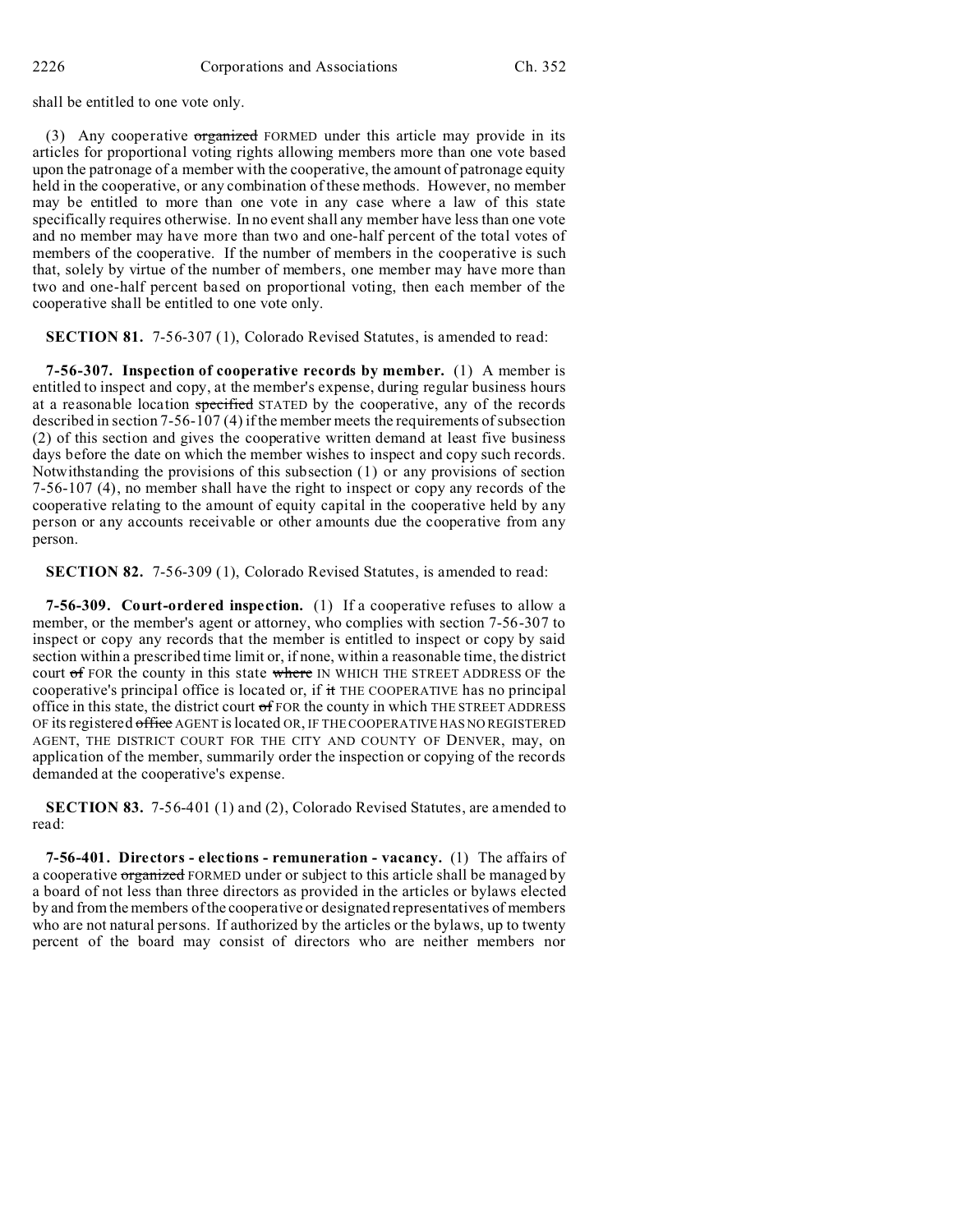representatives of members. Directors who are not members of the cooperative or representatives of members may be elected by a vote of two-thirds of the cooperative members present and voting. Nominations for the position of director shall be conducted in a manner provided in the bylaws or in a resolution of the board or of the members.

(2) The articles or bylaws may provide that the territory in which the cooperative has members shall be divided into districts and that the directors shall be elected according to such districts, either directly or by district delegates elected by the members in that district. In that case the articles or bylaws shall specify STATE the number of directors to be elected by each district and the manner and method of reapportioning the directors and of redistricting the territory covered by the cooperative. The bylaws may provide that primary elections shall be held in each district to elect the directors apportioned to such districts and that the result of all such primary elections shall be ratified at the next regular meeting of the cooperative or be considered final as to the cooperative.

**SECTION 84.** 7-56-404 (2), Colorado Revised Statutes, is amended to read:

**7-56-404. Removal of director by the membership or the board.** (2) The board may remove a director who does not meet the qualifications for board membership set forth STATED in the articles and bylaws of the cooperative.

**SECTION 85.** 7-56-405 (1), Colorado Revised Statutes, is amended to read:

**7-56-405. Removal of director by judicial proceeding.** (1) A director may be removed by the district court  $of$  FOR the county in this state where  $a$  IN WHICH THE cooperative's principal office is located or, if the cooperative has no principal office in this state, by the district court  $of$  FOR the county in which THE STREET ADDRESS OF its registered office AGENT is located OR, IF THE COOPERATIVE HAS NO REGISTERED AGENT, BY THE DISTRICT COURT FOR THE CITY AND COUNTY OF DENVER, in a proceeding commenced either by the cooperative or by at least ten percent of the members, if the court finds that the director engaged in fraudulent or dishonest conduct or gross abuse of authority or discretion with respect to the cooperative, and that removal is in the best interests of the cooperative.

**SECTION 86.** 7-56-406 (1), Colorado Revised Statutes, is amended to read:

**7-56-406. Indemnification and personal liability of directors, officers, employees, and agents.** (1) Unless limited in the cooperative's articles, the cooperative shall have the same powers, rights, and obligations and shall be subject to the same limitations with respect to indemnification and personal liability of directors, officers, employees, and agents as apply to DOMESTIC corporations for profit as set forth in article 109 of this title. Cooperative directors, officers, employees, and agents shall have the same rights as directors, officers, employees, and agents of DOMESTIC corporations for profit as set forth in article 109 of this title. For purposes of this section, any reference to shareholders having the right to vote in article 109 of this title shall be construed to refer to members of the cooperative having the right to vote.

**SECTION 87.** Part 4 of article 56 of title 7, Colorado Revised Statutes, is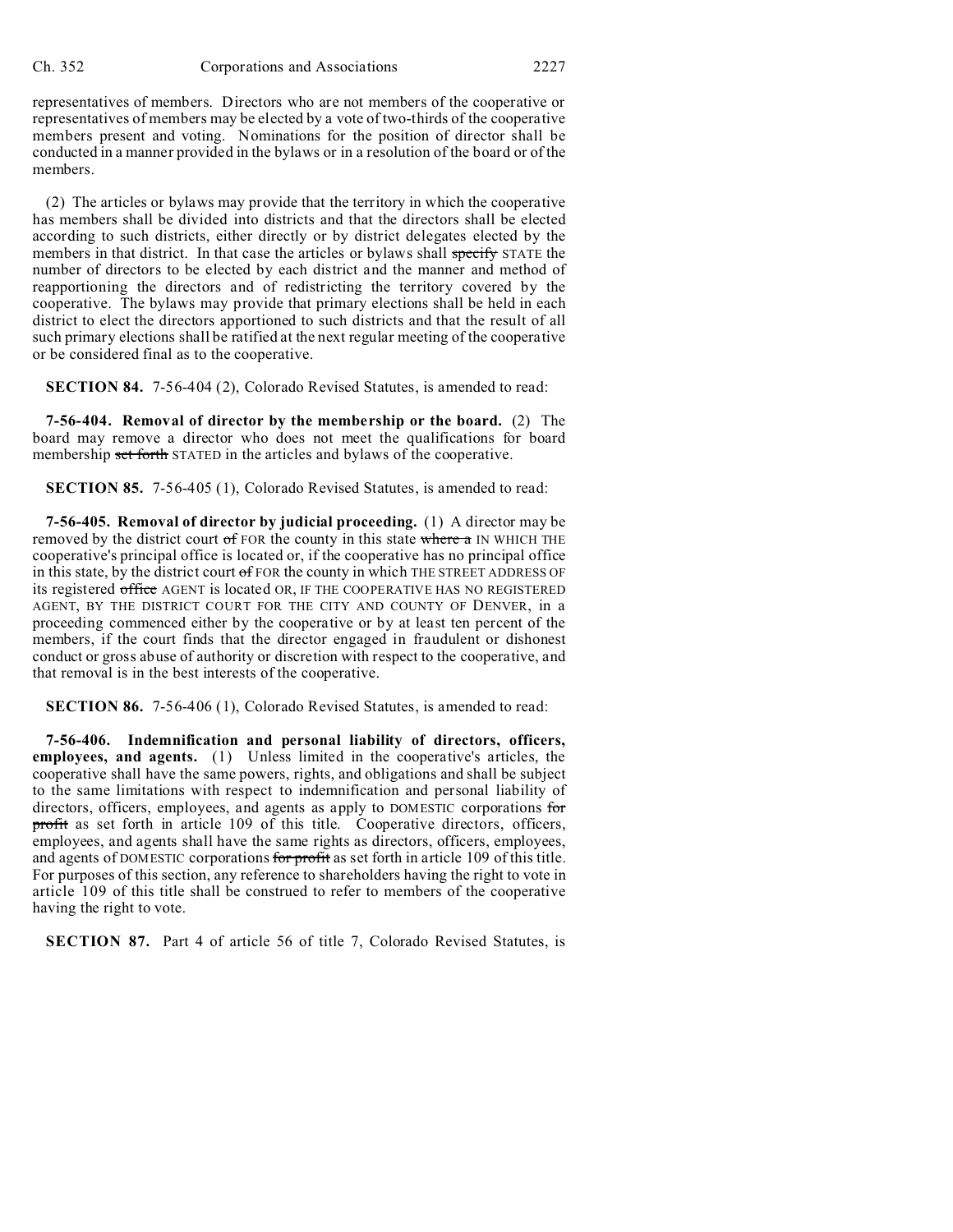amended BY THE ADDITION OF A NEW SECTION to read:

**7-56-409. Registered agent - service of process.** PART 7 OF ARTICLE 90 OF THIS TITLE, PROVIDING FOR REGISTERED AGENTS AND SERVICE OF PROCESS, APPLIES TO COOPERATIVES FORMED UNDER OR SUBJECT TO THIS ARTICLE.

**SECTION 88.** 7-56-501 (3) and (4), Colorado Revised Statutes, are amended to read:

**7-56-501. Powers.** (3) In addition to the powers specifically given in this article, a cooperative has all powers, rights, and privileges granted by the laws LAW of this state to DOMESTIC corporations for profit or not for profit DOMESTIC NONPROFIT CORPORATIONS that are not inconsistent with the provisions of this article.

(4) The powers enumerated in this article shall vest in every cooperative in this state organized FORMED under this article, or which THAT has elected to be subject to this article, although they may not be specified STATED in its charter or in its articles.

**SECTION 89.** 7-56-504, Colorado Revised Statutes, is amended to read:

**7-56-504. Inducing breach of marketing or purchasing contract.** Any person who knowingly induces any member of an agricultural cooperative organized FORMED under this article, or under similar statutes of other states with similar restrictions and rights and operating in this state, to break the member's marketing or purchasing contract or agreement with the cooperative shall be subject to all available civil remedies, including but not limited to injunctive relief.

**SECTION 90.** 7-56-506, Colorado Revised Statutes, is amended to read:

**7-56-506. Warehouse receipts - interest in warehouse entities.** If a cooperative organized FORMED under or which THAT has elected to be subject to this article organizes, forms, operates, owns, controls, has an interest in, owns stock of, or is a member of any commodities warehouse, the warehouse may issue legal warehouse receipts to the cooperative against the commodities delivered by it or to any other person, and any legal warehouse receipt shall be considered as adequate collateral to the extent of the usual and current value of the commodity represented by the receipt. If the warehouse is licensed or licensed and bonded under the laws LAW of this state, any other state, or the United States, its warehouse receipt delivered to the cooperative on commodities of the cooperative or its members or delivered by the cooperative or its members shall not be challenged or discriminated against because of ownership or control, wholly or in part, by the cooperative.

**SECTION 91.** 7-56-507, Colorado Revised Statutes, is amended to read:

**7-56-507. Application of other laws.** (1) If a matter is not addressed in this article, the "Colorado Business Corporation Act", articles 101 to 117 of this title, shall apply to the cooperatives organized FORMED under or subject to this article; except that a cooperative may elect to have the provisions of the "Colorado Revised Nonprofit Corporation Act", articles 121 to 137 of this title, apply to it if such cooperative does so in its articles or by a resolution of its members that is delivered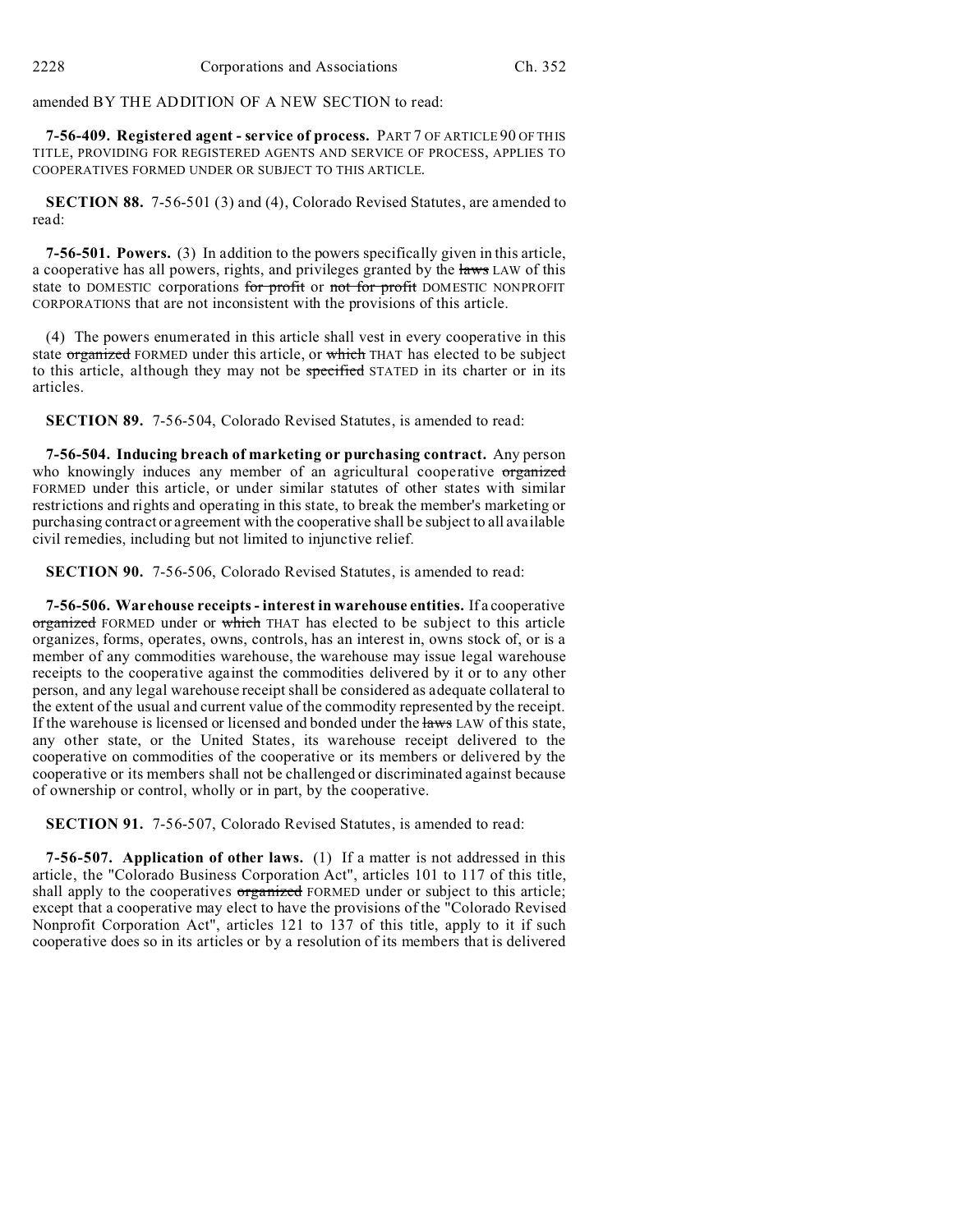to the secretary of state for filing pursuant to part 3 of article 90 of this title THAT STATES THAT THE COOPERATIVE ELECTS TO HAVE THE PROVISIONS OF THE "COLORADOREVISED NONPROFITCORPORATION ACT", ARTICLES 121 TO 137 OF THIS TITLE, APPLY TO IT. A cooperative may revoke such election by amending its articles or by delivering to the secretary of state, for filing pursuant to part 3 of article 90 of this title, a STATEMENT OF CHANGE THAT STATES THAT THE COOPERATIVE REVOKES ITS ELECTION TO HAVE THE PROVISIONS OF THE "COLORADO REVISED NONPROFIT CORPORATION ACT", ARTICLES 121 TO 137 OF THIS TITLE, APPLY TO IT AND THAT THE REVOCATION OF SUCH ELECTION HAS BEEN APPROVED BY resolution of its members.

(2) Any exemptions under any existing  $\frac{1}{2}$  aws LAW applying to goods or agricultural products in the possession or under the control of an individual producer shall apply similarly and completely to such goods or products when delivered by its members to, and in the possession or under the control of, the cooperative.

**SECTION 92.** 7-56-508, Colorado Revised Statutes, is amended to read:

**7-56-508. Cooperatives not in restraint of trade.** No cooperative organized FORMED under or subject to this article shall solely by its organization and existence be deemed to be a conspiracy or a combination in restraint of trade, an illegal monopoly, or an attempt to lessen competition or to fix prices arbitrarily, nor shall the marketing or purchasing contracts and agreements between any cooperative and its members or any agreements authorized in this article be considered illegal as such, in unlawful restraint of trade, or as part of a conspiracy or combination to accomplish an improper or illegal purpose.

**SECTION 93.** 7-56-509, Colorado Revised Statutes, is amended to read:

**7-56-509. Exemption from securities laws.** Any security, patronage refund, per unit retain certificate, capital credit, evidence of membership, preferred equity certificate, or other equity instrument issued, sold, or reported by a cooperative as an investment in its stock or capital to the patrons of a cooperative organized FORMED under or subject to this article or a similar law of any other state JURISDICTION and qualified AUTHORIZED to do TRANSACT business OR CONDUCT ACTIVITIES in this state is exempt from the securities laws contained in the "Colorado Securities Act", article 51 of title 11, C.R.S. Such securities, patronage refunds, per unit retain certificates, capital credits, or evidences of membership, preferred equity certificates or other equity instruments may be issued, sold, or reported lawfully by the issuer or its directors, officers, members, or salaried employees without the necessity of the issuer or its directors, officers, members, or employees being registered as brokers or dealers under the "Colorado Securities Act", article 51 of title 11, C.R.S.

**SECTION 94.** 7-56-602 (1) and (2) (e), Colorado Revised Statutes, are amended to read:

**7-56-602. Merger or consolidation or share or equity capital exchange.** (1) One or more cooperatives formed under or that have elected to be subject to this article may be merged, consolidated, or shares or equity capital exchanged with another domestic cooperative or another domestic entity upon such terms, for such purpose, and by such DOMESTIC ENTITY name as may be agreed upon, WHICH DOMESTIC ENTITY NAME SHALL COMPLY WITH PART 6 OF ARTICLE 90 OF THIS TITLE.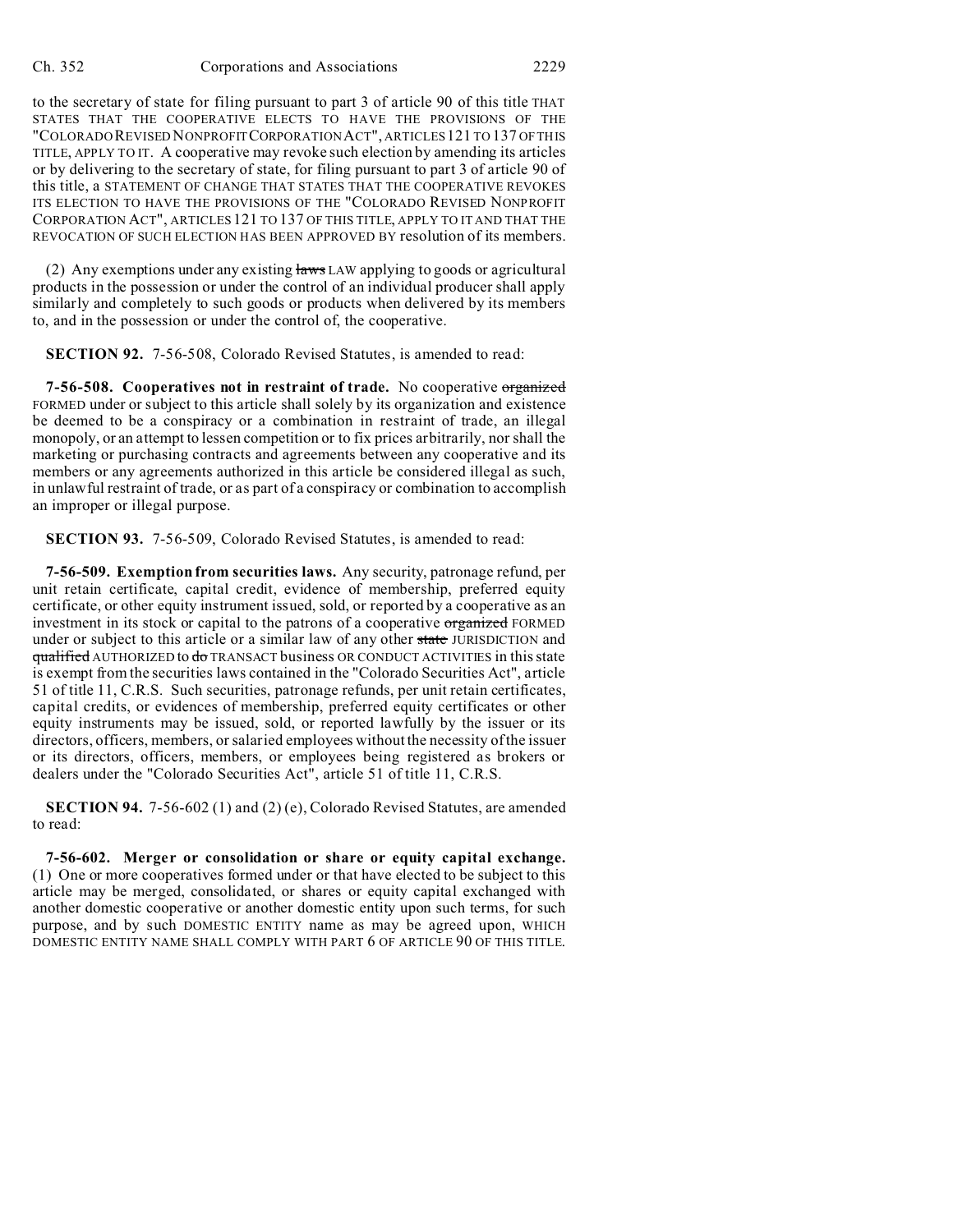(2) (e) The vote required for approval of a plan by an entity that is a party to the plan and that is not a cooperative entity shall be governed by the laws LAW applicable to the noncooperative entity.

**SECTION 95.** The introductory portion to 7-56-603 (1) and 7-56-603 (1) (a), (1)  $(b)$ ,  $(1)$   $(c)$ ,  $(1)$   $(d)$ , and  $(2)$ , Colorado Revised Statutes, are amended to read:

**7-56-603. Procedure for merger, consolidation, and share or equity capital exchange.** (1) A plan for merger, consolidation, or share or equity capital exchange shall set forth STATE the following:

(a) The ENTITY name of each  $\frac{\partial f}{\partial x}$  ENTITY planning to merge, consolidate, or exchange shares or equity capital and the name of the surviving party into which each party plans to merge, consolidate, or exchange shares or equity capital PRINCIPAL OFFICE ADDRESS OF ITS PRINCIPAL OFFICE;

(b) The terms and conditions of the merger, consolidation, or share or equity capital exchange ENTITY NAME OF THE SURVIVING ENTITY, OR OF THE ACQUIRING ENTITY, AND THE PRINCIPAL OFFICE ADDRESS OF ITS PRINCIPAL OFFICE;

(c) The manner and basis of converting the shares or equity capital of each party into shares, obligations, or other interests of the surviving or any other party or into money or other property in whole or part; A STATEMENT THAT THE MERGING OR CONSOLIDATING ENTITIES ARE MERGED INTO OR CONSOLIDATED WITH THE SURVIVING ENTITY, OR THAT THE ACQUIRING ENTITY IS ACQUIRING SHARES OR EQUITY CAPITAL OF THE OTHER ENTITIES, AND THE SECTION OF THIS ARTICLE PURSUANT TO WHICH THE MERGER, CONSOLIDATION, OR SHARE EXCHANGE IS EFFECTED; AND

(d) Any amendments to the articles of the surviving party to be effected by the merger, consolidation, or share or equity capital exchange; and

(2) The plan of merger, consolidation, or share or equity capital exchange may set forth STATE any other provisions relating to the merger, consolidation, or share or equity capital exchange.

**SECTION 96.** The introductory portion to 7-56-604 (2) and 7-56-604 (2) (a), Colorado Revised Statutes, are amended to read:

**7-56-604. Merger of parent and subsidiary.** (2) The boards of the parent cooperative and of the subsidiary shall adopt by resolution, and the members of both the parent cooperative and the subsidiary shall approve, a plan of merger that sets forth STATES the following:

(a) The ENTITY names of the parent cooperative and subsidiary and the name of the surviving party;

**SECTION 97.** The introductory portion to 7-56-605 (2) and 7-56-605 (2) (c) and (2) (d), Colorado Revised Statutes, are amended, and the said 7-56-605 (2) is further amended BY THE ADDITION OF A NEW PARAGRAPH, to read:

**7-56-605. Articles of merger, consolidation, or share or equity capital**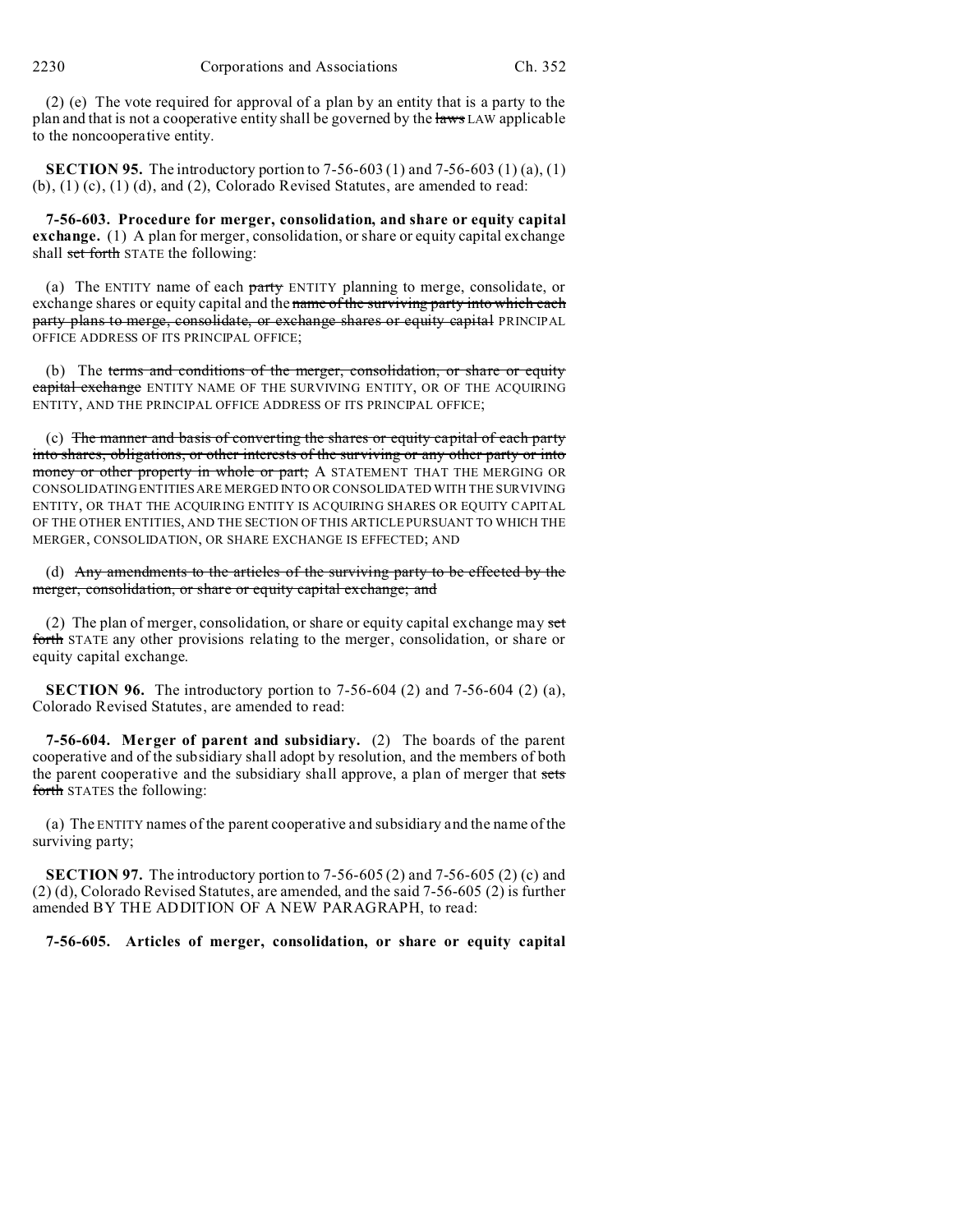**exchange.** (2) The surviving, new, or acquiring entity shall deliver to the secretary of state, for filing pursuant to part 3 of article 90 of this title, the articles of merger, consolidation, or share or equity capital exchange that shall set forth STATE the following:

(c) The effective date of the merger, consolidation, or share or equity capital exchange; and

(c.5) THE PRINCIPAL OFFICE ADDRESS OF THE PRINCIPAL OFFICE OF THE SURVIVING, NEW, OR ACQUIRING ENTITY; AND

(d) The REGISTERED AGENT name and REGISTERED AGENT address of the registered agent and principal office of the surviving, new, or acquiring entity.

**SECTION 98.** 7-56-607 (1) (a), (1) (b), and (2), Colorado Revised Statutes, are amended to read:

**7-56-607. Merger, consolidation, or share or equity capital exchange with foreign business.** (1) One or more domestic cooperatives may merge, consolidate, or enter into a share or equity capital exchange with one or more foreign entities if:

(a) In a merger or consolidation, the merger or consolidation is permitted by the law of the state or country JURISDICTION under whose law WHICH each foreign entity is incorporated FORMED and each foreign entity complies with that law in effecting the merger or consolidation;

(b) In a share or equity capital exchange, the cooperative whose shares or equity will be acquired is a domestic or foreign cooperative, and if a share or equity capital exchange is permitted by the law of the state or country JURISDICTION under whose THE law OF WHICH the acquiring entity is incorporated FORMED;

(2) Upon the merger, consolidation, or share or equity capital exchange taking effect, the surviving foreign entity of a merger or consolidation and the acquiring foreign entity of a share or equity capital exchange:

(a) Shall either:

(I) Maintain a registered agent in this state PURSUANT TO PART 7 OF ARTICLE 90 OF THIS TITLE, WHETHER OR NOT THE FOREIGN ENTITY IS OTHERWISE SUBJECT TO THAT PART, to accept service in any proceeding based on a cause of action arising with respect to any domestic entity that is merged into the foreign entity; or

(II) Be deemed to have authorized service of process on it in connection with any such proceeding by registered or certified mail, return receipt requested, to the PRINCIPAL OFFICE address of its principal office as set forth THE FOREIGN ENTITY AS STATED in the articles of merger, consolidation, or share or equity capital exchange or as last changed by notice delivered to the secretary of state for filing pursuant to part 3 of article 90 of this title A STATEMENT OF CHANGE FILED IN THE RECORDS OF THE SECRETARY OF STATE; and

(b) Shall comply with this article PART 8 OF ARTICLE 90 OF THIS TITLE if it is to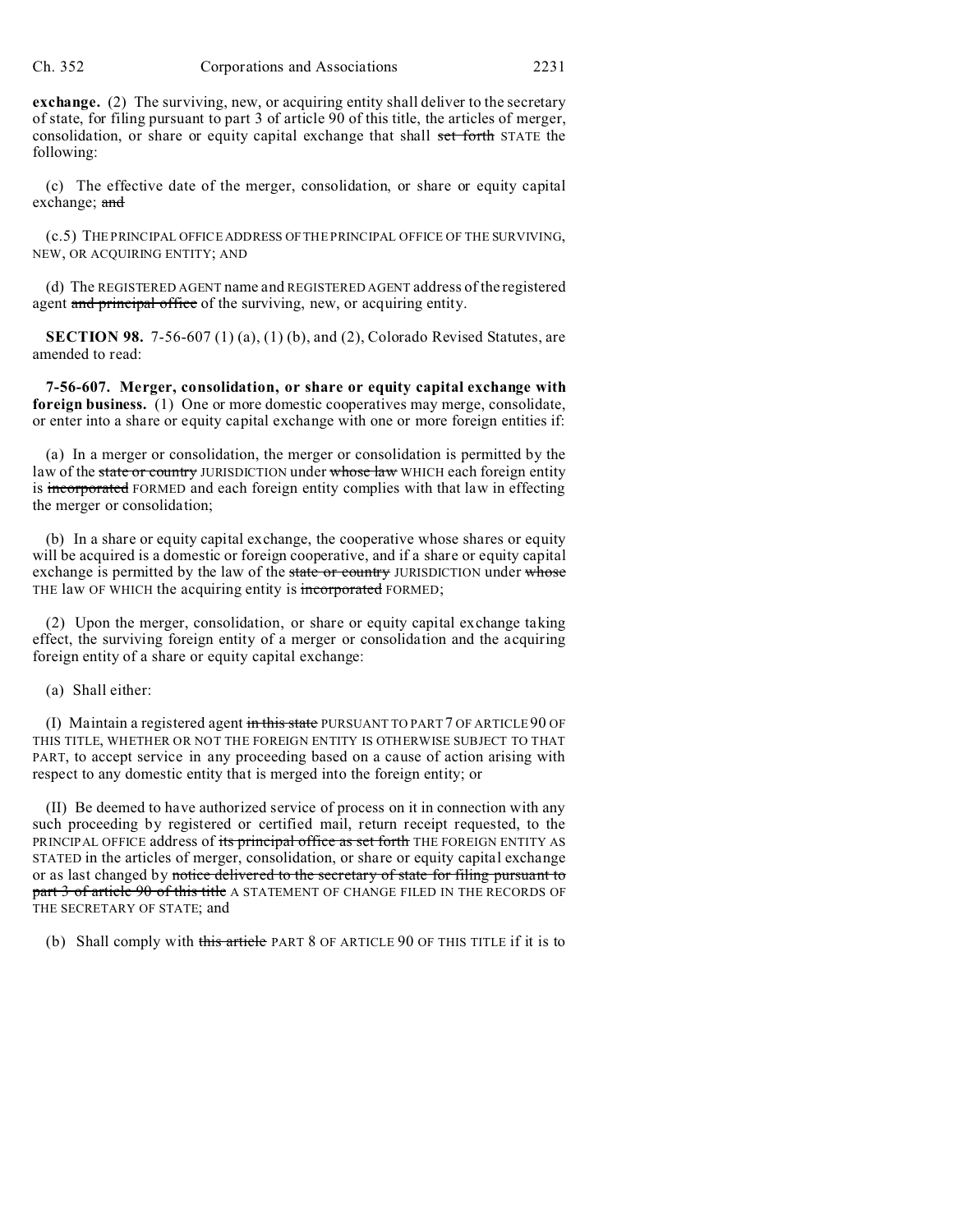transact business OR CONDUCT ACTIVITIES in this state.

**SECTION 99.** 7-56-608 (7), Colorado Revised Statutes, is amended to read:

**7-56-608. Dissenters' rights - definitions.** (7) Within the period specified STATED in the notice described in subsection (6), a dissenter may deliver a written demand for payment to the surviving or new entity, or in the case of a sale of assets subject to this section, to the cooperative selling its assets, specifying STATING the address to which payment is to be made and, where applicable, a statement as to the reasons why the dissenter no longer qualifies for membership or a voting interest in the surviving or new entity.

**SECTION 100.** 7-56-610 (6), Colorado Revised Statutes, is amended to read:

**7-56-610. Sale or other disposition of property requiring member approval.** (6) Member approval of a transaction or consent described in subsections  $(1)$  and  $(2)$ of this section shall require an affirmative vote of two-thirds majority of the members present and voting in person or in any other manner authorized by the cooperative pursuant to section 7-56-305 (1); but the two-thirds voting requirement may be reduced to not less than a majority of the members present and voting in person or in any other manner authorized by the cooperative pursuant to section 7-56-305 (1), or may be increased to up to two-thirds of all members entitled to vote, by a provision contained in the articles or bylaws of the cooperative. The cooperative may also provide in its articles or bylaws for different voting requirements with respect to a transaction between one or more cooperatives subject to this article or similar laws LAW of other states and between the cooperative and one or more entities organized FORMED under or subject to different **laws** LAW of this or other states. A cooperative may not permit proportional voting to apply to a vote of members with respect to the sale of all or substantially all of the property of the cooperative pursuant to this section.

**SECTION 101.** The introductory portion to 7-56-703 (1) and 7-56-703 (1) (a), (1) (b), and (3), Colorado Revised Statutes, are amended to read:

**7-56-703. Articles of dissolution.** (1) At any time after dissolution is authorized, the cooperative may dissolve by delivering to the secretary of state, for filing pursuant to part 3 of article 90 of this title, articles of dissolution setting forth STATING:

(a) The DOMESTIC ENTITY name of the cooperative;

(b) The PRINCIPAL OFFICE address of the cooperative's principal office;  $\sigma r$ , if no principal office is to be maintained by the cooperative, a statement reciting that fact as well as the address to which service of process may be mailed pursuant to section  $7 - 56 - 709$ ;

(3) On and after the effective date of the dissolution, the cooperative's name shall include the words "a dissolved Colorado cooperative" and the year of dissolution.

**SECTION 102.** The introductory portion to 7-56-704 (3) and 7-56-704 (3) (a) and (4), Colorado Revised Statutes, are amended, and the said 7-56-704 is further amended BY THE ADDITION OF A NEW SUBSECTION, to read: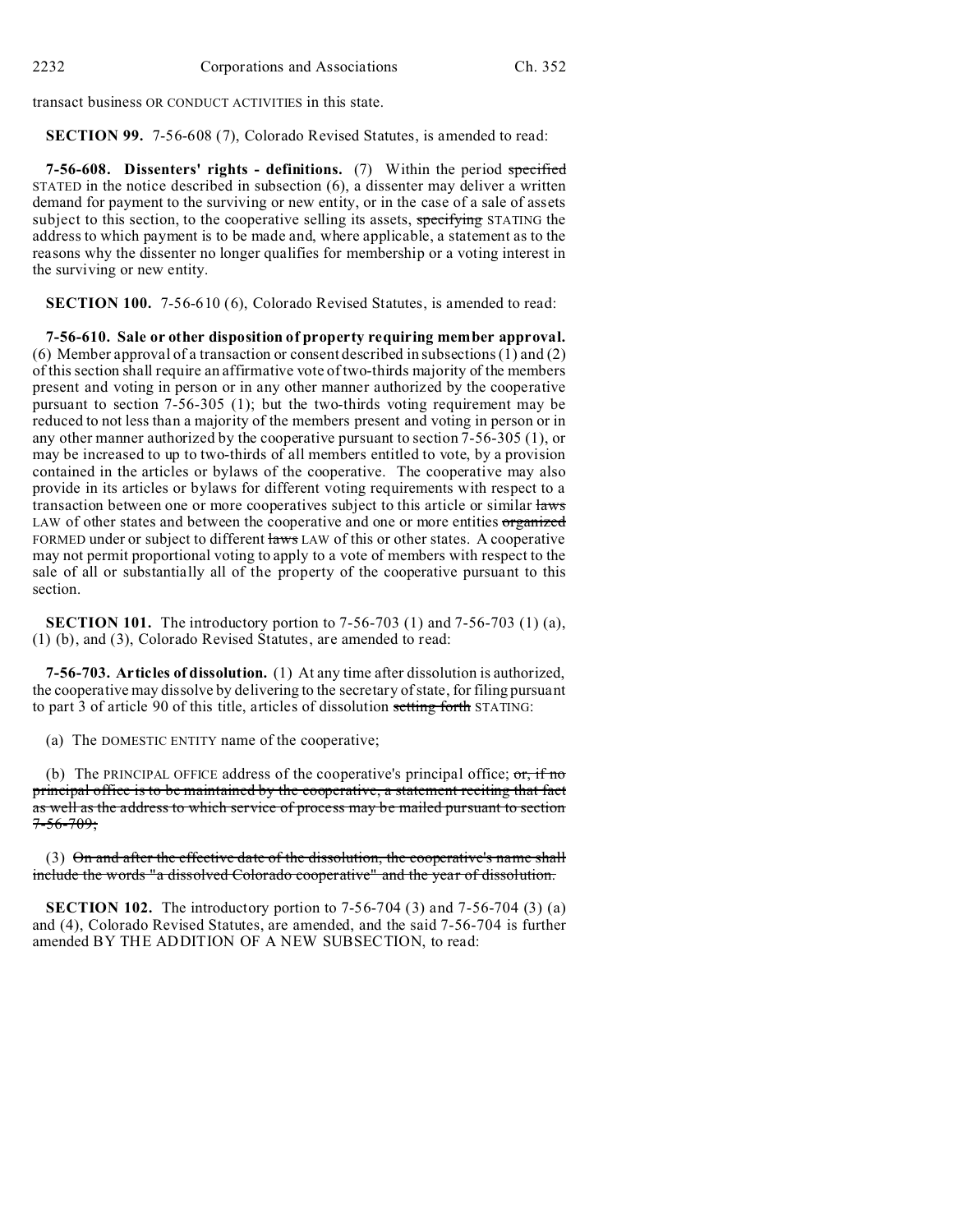**7-56-704. Revocation of dissolution.** (3) After the revocation of dissolution is authorized, the cooperative may revoke the dissolution by delivering to the secretary of state, for filing pursuant to part 3 of article 90 of this title, within one hundred twenty days after the effective date of dissolution, articles of revocation of dissolution, together with a copy of its articles of dissolution, that set forth STATE:

(a) The DOMESTIC ENTITY name of the cooperative;

(4) No delayed effective date may be specified in a revocation of dissolution REVOCATION OF DISSOLUTION IS EFFECTIVE AS PROVIDED IN SECTION 7-90-304, AND NO DELAYED EFFECTIVE DATE MAY BE STATED PURSUANT TO SECTION 7-90-304.

(5) WHEN THE REVOCATION OF DISSOLUTION IS EFFECTIVE, IT RELATES BACK TO AND TAKES EFFECT AS OF THE EFFECTIVE DATE OF THE DISSOLUTION, AND THE CORPORATION MAY CARRY ON ITS BUSINESS AND USE ITS DOMESTIC ENTITY NAME AS IF DISSOLUTION HAD NEVER OCCURRED.

**SECTION 103.** 7-56-707 (2) (a), Colorado Revised Statutes, is amended to read:

**7-56-707. Disposition of claims by publication.** (2) The notice in subsection (1) of this section shall:

(a) Be published one time in a newspaper of general circulation in the county where the dissolved cooperative's principal office is, or, if it has no IN THIS STATE IN WHICH THE STREET ADDRESS OF THE DISSOLVED COOPERATIVE'S PRINCIPAL OFFICE IS OR WAS LAST LOCATED, OR, IF THE DISSOLVED COOPERATIVE HAS NOT HAD A principal office in this state, where its registered office IN THE COUNTY IN WHICH THE STREET ADDRESS OF ITS REGISTERED AGENT is or was last located;

**SECTION 104.** 7-56-710 (1) (b), (1) (c), and (1) (d), Colorado Revised Statutes, are amended to read:

**7-56-710. Grounds for administrative dissolution.** (1) The secretary of state may commence a proceeding under section 7-56-711 for administrative dissolution of a cooperative if:

(b) The cooperative does not deliver its periodic report to the secretary of state pursuant to section 7-56-106 when it is due COMPLY WITH PART 5 OF ARTICLE 90 OF THIS TITLE, PROVIDING FOR REPORTS FROM REPORTING ENTITIES;

(c) The cooperative is without a registered agent or registered office in this state DOES NOT COMPLY WITH PART 7 OF ARTICLE 90 OF THIS TITLE, PROVIDING FOR REGISTERED AGENTS AND SERVICE OF PROCESS; OR

(d) The cooperative does not give notice to the secretary of state that its registered agent or registered office has been changed, that its registered agent has resigned, or that its registered office has been discontinued; or

**SECTION 105.** 7-56-711 (2), (3), (4), and (5), Colorado Revised Statutes, are amended to read: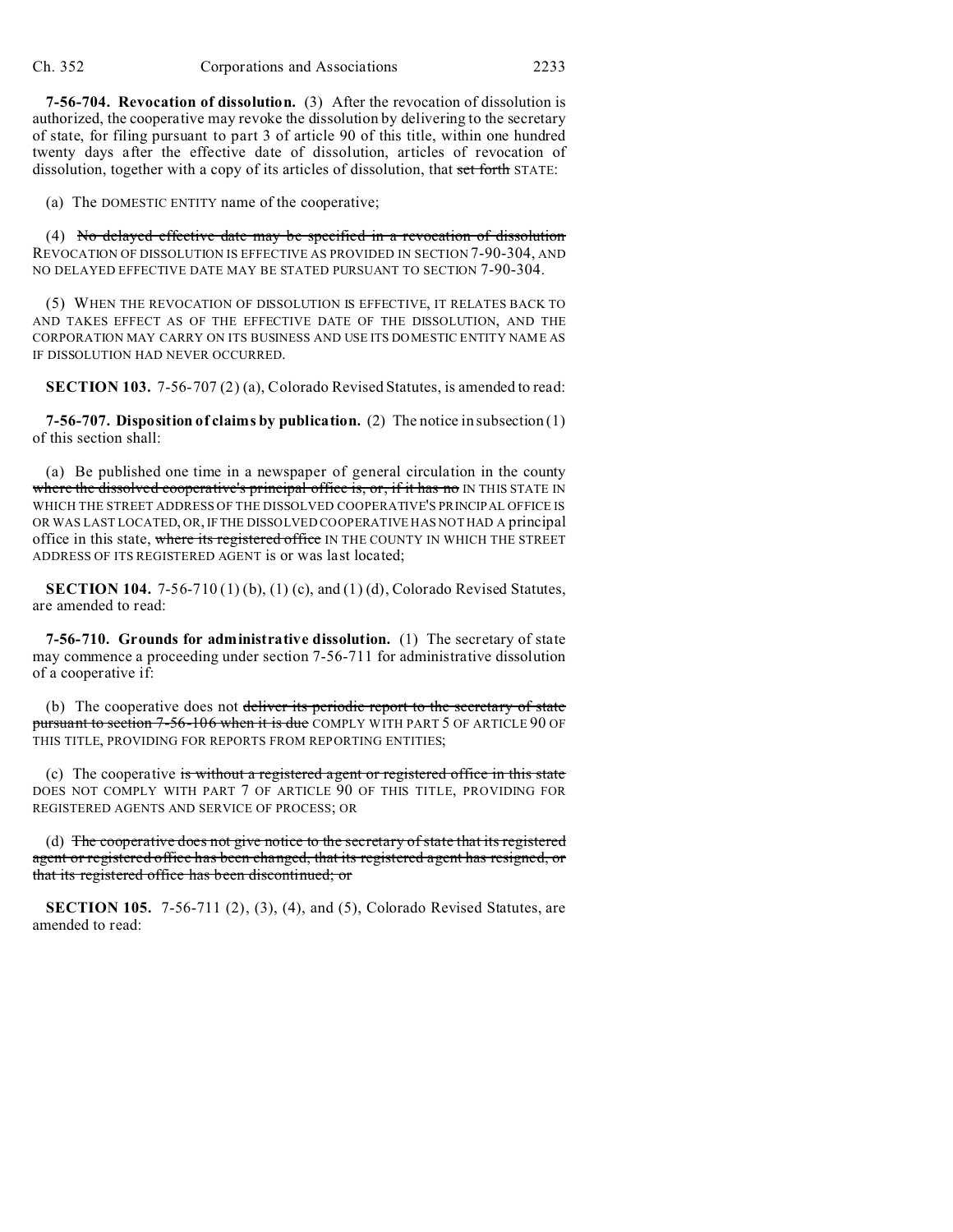**7-56-711. Procedure for and effect of administrative dissolution.** (2) If the cooperative does not, within sixty days after mailing of the notice in subsection (1) of this section, correct each ground for dissolution, or demonstrate to the reasonable satisfaction of the secretary of state that each ground determined by the secretary of state does not exist, the secretary of state may administratively dissolve the cooperative. The secretary of state shall mail written notice of the administrative dissolution, stating the effective date thereof, to the last registered agent of the dissolved cooperative or the registered or principal office of the cooperative if there is no such agent PRINCIPAL OFFICE ADDRESS OF THE DISSOLVED COOPERATIVE'S PRINCIPAL OFFICE AND SHALL MAIL A COPY OF SUCH NOTICE TO THE REGISTERED AGENT ADDRESS OF THE DISSOLVED COOPERATIVE'S LAST REGISTERED AGENT.

(3) A cooperative administratively dissolved continues its cooperative existence but may not carry on any business except as is appropriate to wind up and liquidate its business and affairs under section 7-56-705 and to give notice to claimants in the manner provided in sections 7-56-706 and 7-56-707. If the cooperative has not been reinstated pursuant to section 7-56-712 within one hundred twenty days after the effective date of the administrative dissolution under subsection  $(2)$  of this section, the cooperative's name shall include the words "a dissolved Colorado cooperative" and the year of dissolution.

(4) The administrative dissolution of a cooperative terminates the authority of its registered agent.

(5) Upon the administrative dissolution of a cooperative, the secretary of state shall be the dissolved cooperative's agent for service of process. Service of process on the secretary of state under this subsection (5) is service on the dissolved cooperative. Upon receipt of process, the secretary of state shall deliver a copy of the process to the dissolved cooperative at its principal office.

**SECTION 106.** The introductory portion to 7-56-714 (4) (a), Colorado Revised Statutes, is amended to read:

**7-56-714. Grounds for judicial dissolution.** (4) (a) If a cooperative has been dissolved by voluntary or administrative action taken under sections  $7-56-701$  to 7-56-713 TO 7-56-711:

**SECTION 107.** 7-56-715 (1), Colorado Revised Statutes, is amended to read:

**7-56-715. Procedure for judicial dissolution.** (1) A judicial proceeding to dissolve a cooperative brought by the attorney general shall be brought in the district court of FOR the county in this state in which the principal office or registered office of the cooperative is situated. A proceeding brought by any other party named in section 7-56-714 shall be brought in the district court of the county in this state where the cooperative's principal office is located or, if it has no principal office in this state, in the district court of the county where its registered office is or was last located. THE STREET ADDRESS OF THE COOPERATIVE'S PRINCIPAL OFFICE IS LOCATED OR, IF THE COOPERATIVE HAS NO PRINCIPAL OFFICE IN THIS STATE, IN THE DISTRICT COURT FOR THE COUNTY IN WHICH THE STREET ADDRESS OF ITS REGISTERED AGENT IS LOCATED OR, IF THE COOPERATIVE HAS NO REGISTERED AGENT, IN THE DISTRICT COURT FOR THE CITY AND COUNTY OF DENVER. A PROCEEDING BROUGHT BY ANY OTHER PARTY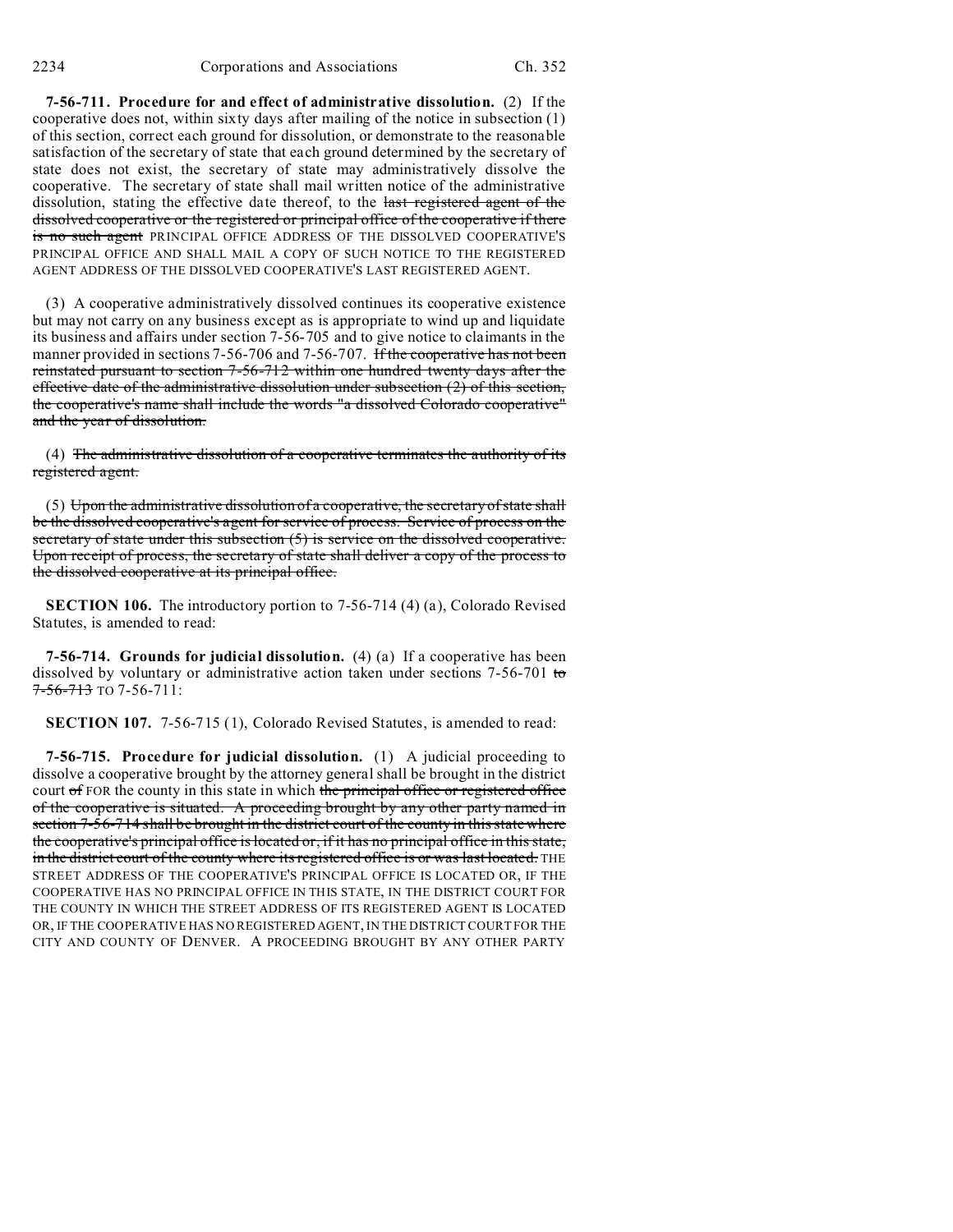NAMED IN SECTION 7-56-714 SHALL BE BROUGHT IN THE DISTRICT COURT FOR THE COUNTY IN THIS STATE IN WHICH THE STREET ADDRESS OF THE COOPERATIVE'S PRINCIPAL OFFICE IS LOCATED OR, IF THE COOPERATIVE HAS NO PRINCIPAL OFFICE IN THIS STATE, IN THE DISTRICT COURT FOR THE COUNTY IN WHICH THE STREET ADDRESS OF ITS REGISTERED AGENT IS LOCATED OR, IF THE COOPERATIVE HAS NO REGISTERED AGENT, IN THE DISTRICT COURT FOR THE CITY AND COUNTY OF DENVER.

**SECTION 108.** 7-56-716 (1) and (2), Colorado Revised Statutes, are amended to read:

**7-56-716. Receivership or custodianship.** (1) A court in a judicial proceeding brought to dissolve a cooperative may appoint one or more receivers to wind up and liquidate, or one or more custodians to manage the business and affairs of the cooperative. The court shall hold a hearing, after giving notice to all parties to the proceeding and any interested persons designated by the court, before appointing a receiver or custodian pursuant to this section. The court appointing a receiver or custodian has exclusive jurisdiction over the cooperative and all of its property, wherever located.

(2) The court may appoint an individual, or a domestic ENTITY, or A foreign cooperative ENTITY or other entity authorized to transact business OR CONDUCT ACTIVITIES in this state as a receiver or custodian. The court may require the receiver or custodian to post bond, with or without sureties, in an amount the court directs.

**SECTION 109.** 7-56-717 (1) and (2), Colorado Revised Statutes, are amended to read:

**7-56-717. Decree of dissolution.** (1) If after a hearing the court determines that one or more grounds for judicial dissolution described in section 7-56-714 exist, it may enter a decree dissolving the cooperative and specifying STATING the effective date of the dissolution, and the clerk of the court shall deliver a certified copy of the decree to the secretary of state, who shall file it pursuant to part 3 of article 90 of this title.

(2) After entering the decree of dissolution, the court shall direct the winding up and liquidation of the cooperative's business and affairs in accordance with section 7-56-705 or 7-56-716 and the giving of notice to the cooperative's registered agent, or to the secretary of state if it has no registered agent, and to claimants in accordance with sections 7-56-706 and 7-56-707. In the decree of dissolution, or otherwise, the court shall direct that the cooperative's name shall include the words "a dissolved Colorado cooperative" and the year of dissolution.

**SECTION 110.** Part 8 of article 56 of title 7, Colorado Revised Statutes, is REPEALED AND REENACTED, WITH AMENDMENTS, to read:

## PART 8 FOREIGN COOPERATIVES

**7-56-801. Authority to transact business or conduct activities required.** PART 8 OF ARTICLE 90 OF THIS TITLE, PROVIDING FOR THE TRANSACTION OF BUSINESS OR THE CONDUCT OF ACTIVITIES BY FOREIGN ENTITIES, APPLIES TO FOREIGN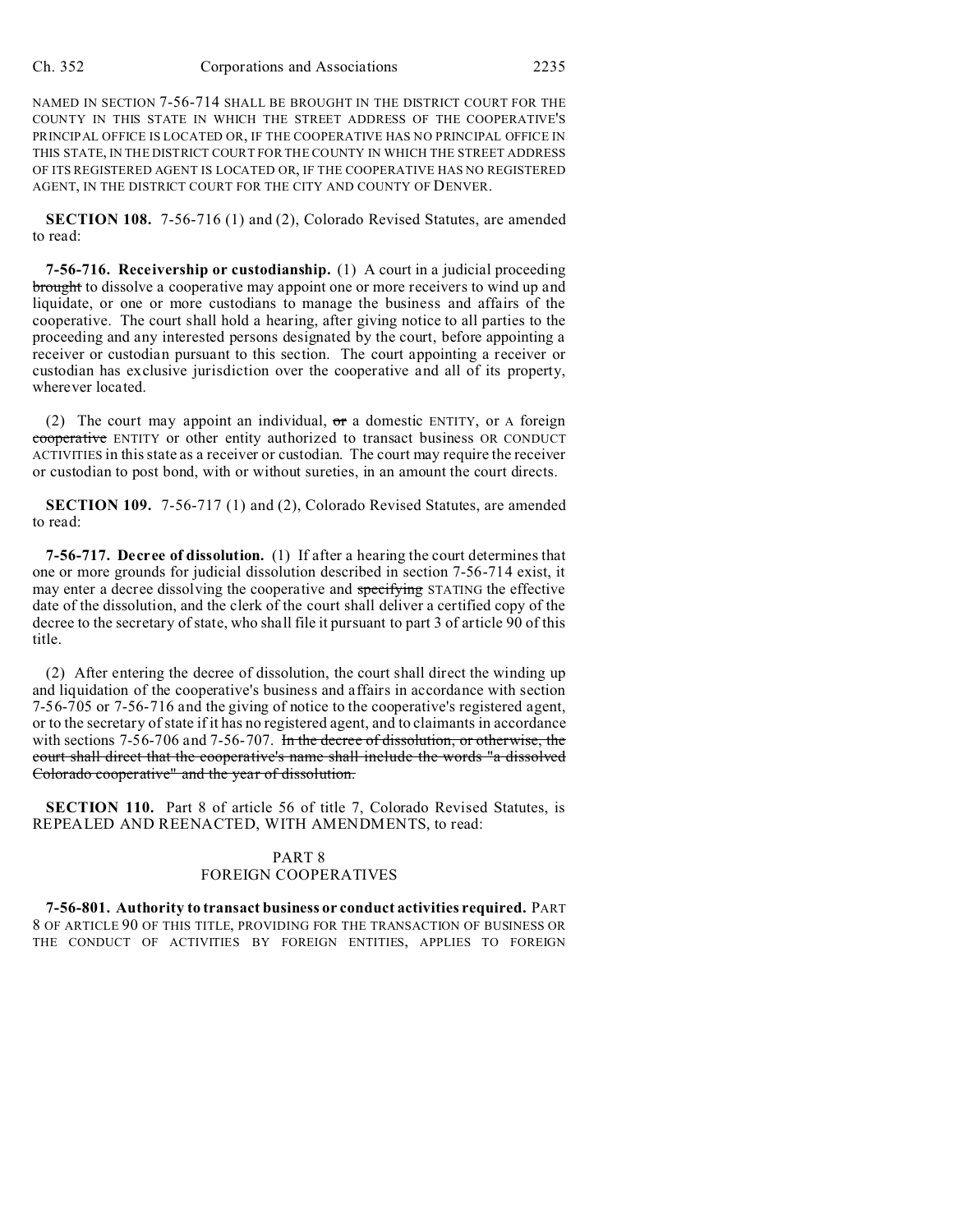## COOPERATIVES.

**7-56-802. Registered agent - service of process.** PART 7 OF ARTICLE 90 OF THIS TITLE, PROVIDING FOR REGISTERED AGENTS AND SERVICE OF PROCESS, APPLIES TO FOREIGN COOPERATIVES.

**SECTION 111.** 7-56-901 (2), Colorado Revised Statutes, is amended to read:

**7-56-901. Application to existing cooperatives.** (2) A cooperative organized FORMED under article 57 of this title before July 1, 1996, until it elects to be governed by the provisions of this article pursuant to section 7-56-205, shall be deemed to have been organized FORMED under, and shall be governed by, the provisions of article 55 of this title as in effect immediately prior to July 1, 1996.

**SECTION 112.** 7-60-131 (1) (a) (I), (1) (a) (II), and (1) (a) (III), Colorado Revised Statutes, are amended to read:

**7-60-131. Causes of dissolution.** (1) Dissolution is caused:

(a) Without violation of the agreement between the partners:

(I) By the termination of the definite term or particular undertaking specified STATED in the agreement;

(II) By the express will of any partner when no definite term or particular undertaking is specified STATED;

(III) By the express will of all the partners who have not assigned their interests or allowed them to be charged for their separate debts either before or after the termination of any specified STATED term or particular undertaking;

**SECTION 113.** 7-60-132 (2) (a), Colorado Revised Statutes, is amended to read:

**7-60-132. Dissolution by decree of court.** (2) On the application of the purchaser of a partner's interest under sections 7-60-127 and 7-60-128, the court shall decree a dissolution:

(a) After the termination of the specified STATED term or particular undertaking;

**SECTION 114.** 7-60-138 (2) (a) (I), Colorado Revised Statutes, is amended to read:

**7-60-138. Application of partnership property.** (2) When dissolution is caused in contravention of the partnership agreement, the rights of the partners shall be as follows:

(a) Each partner who has not caused dissolution wrongfully shall have:

(I) All the rights specified STATED in subsection (1) of this section;

**SECTION 115.** 7-60-144 (1), (2), (3), (4), and (6), Colorado Revised Statutes,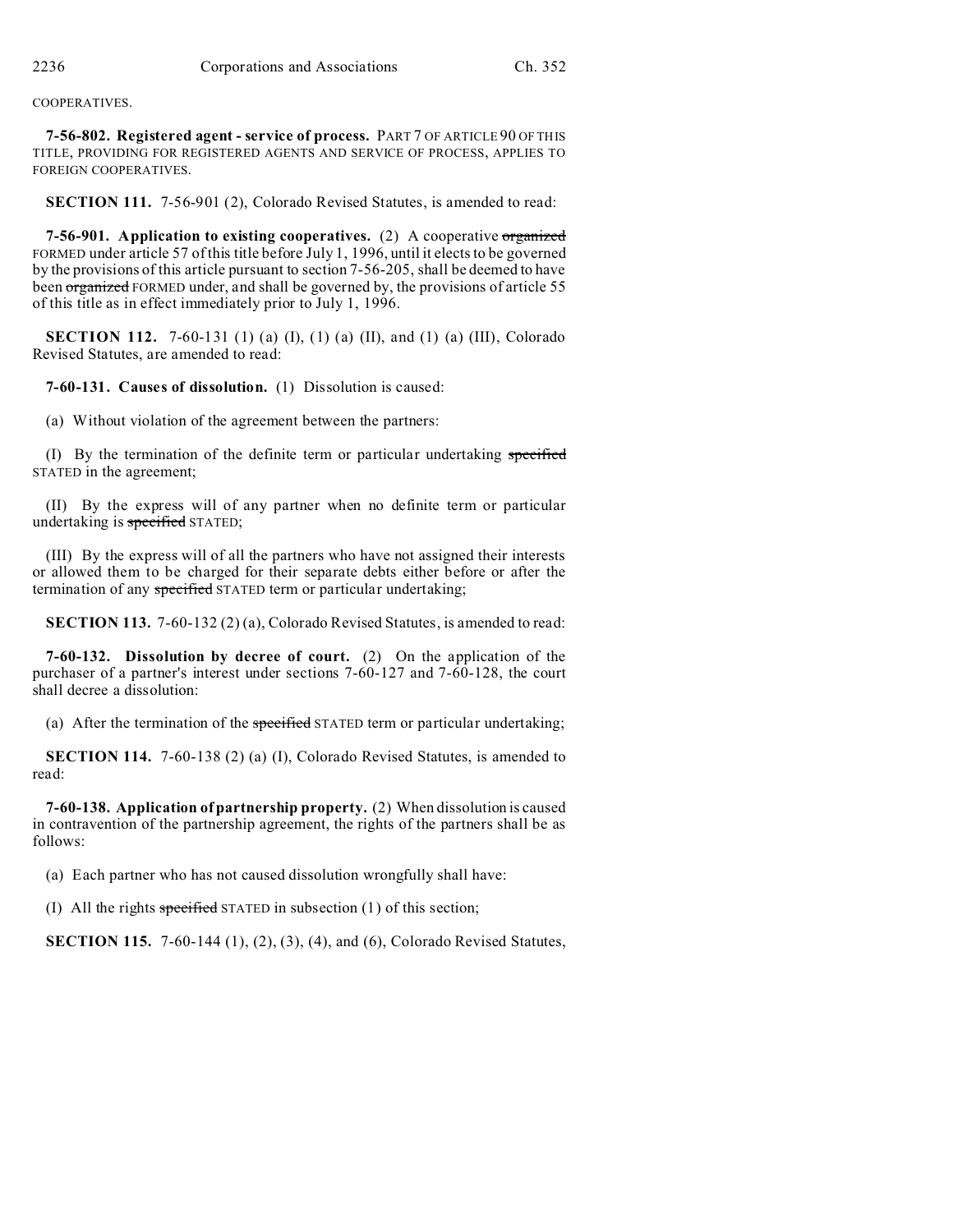are amended to read:

**7-60-144. Registration of partnerships.** (1) A partnership GOVERNED BY THIS ARTICLE may register as a registered limited liability partnership, and a limited partnership THAT HAS NOT MADE THE ELECTION PROVIDED FOR IN SECTION 7-61-129 OR 7-62-1104 may register as a registered limited liability limited partnership, by delivering to the secretary of state, for filing pursuant to part 3 of article 90 of this title, a registration statement OF REGISTRATION. The registration statement OF REGISTRATION shall be approved in the manner provided in the partnership agreement or, if not so provided, shall be approved by all of the general partners. The registration statement OF REGISTRATION shall set forth STATE:

(a) The entity TRUE name of the registered limited liability partnership OR LIMITED PARTNERSHIP AND, IF DIFFERENT, THE DOMESTIC ENTITY NAME OF THE PARTNERSHIP OR LIMITED PARTNERSHIP, WHICH DOMESTIC ENTITY NAME SHALLCOMPLY WITH PART 6 OF ARTICLE 90 OF THIS TITLE;

(b) The PRINCIPAL OFFICE address of its principal office;

(c) If the principal office of the registered limited liability partnership is not located in this state, the address of a registered office and the name and address of a registered agent for service of process in this state THE REGISTERED AGENT NAME AND REGISTERED AGENT ADDRESS OF ITS REGISTERED AGENT;

(d) Any other matter RELATING TO THE PARTNERSHIP OR LIMITED PARTNERSHIP OR TO THE STATEMENT OF REGISTRATION THAT the partnership OR LIMITED PARTNERSHIP determines to include.

(2) A partnership or limited partnership that has registered shall continue to be a registered limited liability partnership or a registered limited liability limited partnership, as the case may be, until:

(a) The registration statement is revoked pursuant to section 7-60-152 unless the registration statement is reinstated pursuant to section 7-60-152 (4); or

(b) The partnership or limited partnership delivers a withdrawal of registration statement to the secretary of state for filing pursuant to part 3 of article 90 of this title.

(3) A withdrawal of registration statement OF REGISTRATION shall be approved in the manner provided in the partnership agreement or, if not so provided, shall be approved by all of the general partners.

(4) Before transacting business in this state, a foreign limited liability partnership or foreign limited liability limited partnership shall register as such with the secretary of state in the manner prescribed by subsection (1) of this section. A foreign limited liability partnership or foreign limited liability limited partnership transacting business in this state may not maintain any action, suit, or proceeding in any court in this state until it has registered in this state. The failure of the foreign limited liability partnership or foreign limited liability limited partnership to register in this state does not impair the validity of any contract or act of the foreign limited liability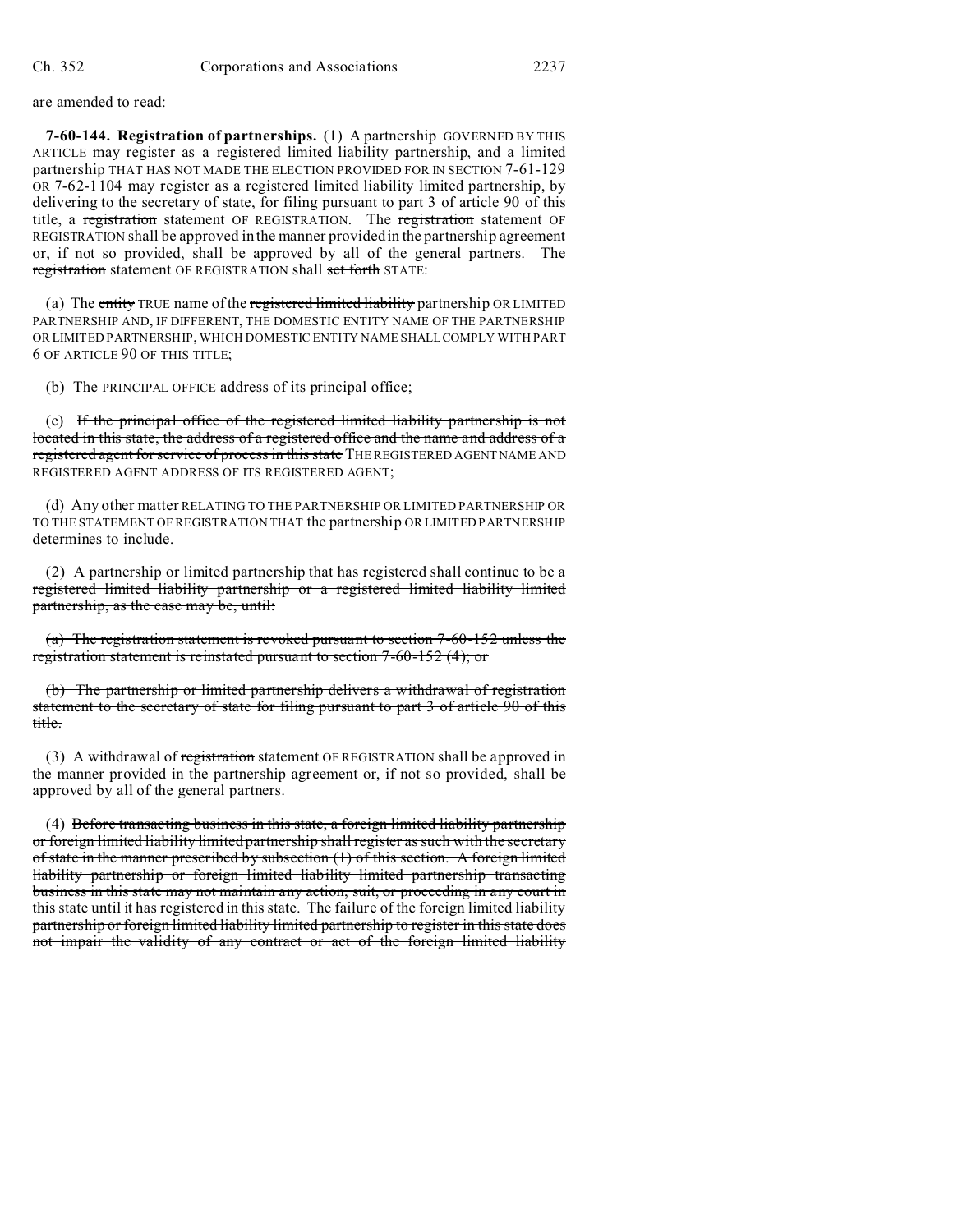partnership or foreign limited liability limited partnership or prevent the foreign limited liability partnership or foreign limited liability limited partnership from defending any action, suit, or proceeding in any court in this state. The liability of a partner in a foreign limited liability partnership or foreign limited liability limited partnership shall not be affected solely by reason of such partnership's having transacted business in this state without registration. A foreign limited liability partnership or foreign limited liability limited partnership, by transacting business in this state without registration, appoints the secretary of state as its agent on whom any notice, process, or demand may be served. PART 8 OF ARTICLE 90 OF THIS TITLE, PROVIDING FOR THE TRANSACTION OF BUSINESS OR THE CONDUCT OF ACTIVITIES BY FOREIGN ENTITIES, APPLIES TO FOREIGN LIMITED LIABILITY PARTNERSHIPS AND FOREIGN LIMITED LIABILITY LIMITED PARTNERSHIPS.

(6) Unless the partnership agreement otherwise provides, registration of a partnership shall require the unanimous consent of the general partners in the partnership at the time the statement of registration is filed DELIVERED TO THE SECRETARY OF STATE, FOR FILING PURSUANT TO PART 3 OF ARTICLE 90 OF THIS TITLE. The filing of a registration statement OF REGISTRATION shall be conclusive as to third parties and shall be incontestable by third parties that all conditions precedent to registering as a registered limited liability partnership OR REGISTERED LIMITED LIABILITY LIMITED PARTNERSHIP, AS THE CASE MAY BE, have been met.

**SECTION 116.** 7-60-149, Colorado Revised Statutes, is RECREATED AND REENACTED, WITH AMENDMENTS, to read:

**7-60-149. Registered limited liability partnership reports.** PART 5 OF ARTICLE 90 OF THIS TITLE, PROVIDING FOR ANNUAL REPORTS FROM REPORTING ENTITIES, APPLIES TO REGISTERED LIMITED LIABILITY PARTNERSHIPS SUBJECT TO THIS ARTICLE.

**SECTION 117.** 7-60-152, Colorado Revised Statutes, is amended to read:

**7-60-152. Failure of registered limited liability partnerships to pay fees and file appropriate reports.** (1) If any registered limited liability partnership or registered limited liability limited partnership has failed to pay the fees required by law or to file any report or statement required by law COMPLY WITH PART 5 OF ARTICLE 90 OF THIS TITLE, the secretary of state shall give notice by first-class mail to the partnership DELIVER NOTICE TO THE REGISTERED LIMITED LIABILITY PARTNERSHIP OR LIMITED LIABILITY LIMITED PARTNERSHIP of such failure. Sixty days after the date of mailing of such notice, unless the report or statement with the fee and penalty, if due, has been delivered and paid to the secretary of state, the registration statement of such registered limited liability partnership or registered limited liability limited partnership shall be revoked. ANY SUCH REGISTERED LIMITED LIABILITY PARTNERSHIP OR LIMITED LIABILITY LIMITED PARTNERSHIP THAT HAS NOT COMPLIED WITH PART 5 OF ARTICLE 90 OF THIS TITLE WITHIN SIXTY DAYS AFTER THE DELIVERY OF SUCH NOTICE BY THE SECRETARY OF STATE SHALL CONTINUE TO BE A REGISTERED LIMITED LIABILITY PARTNERSHIP OR A REGISTERED LIMITED LIABILITY LIMITED PARTNERSHIP BUT SHALL NOT BE PERMITTED TO MAINTAIN A PROCEEDING IN ANY COURT IN THIS STATE UNTIL IT HAS:

(a) DELIVERED A CURRENT REPORT PURSUANT TO PART 5 OF ARTICLE 90 OF THIS TITLE AND PAID THE FEE DUE UPON FILING SUCH REPORT FOR THE CURRENT YEAR; AND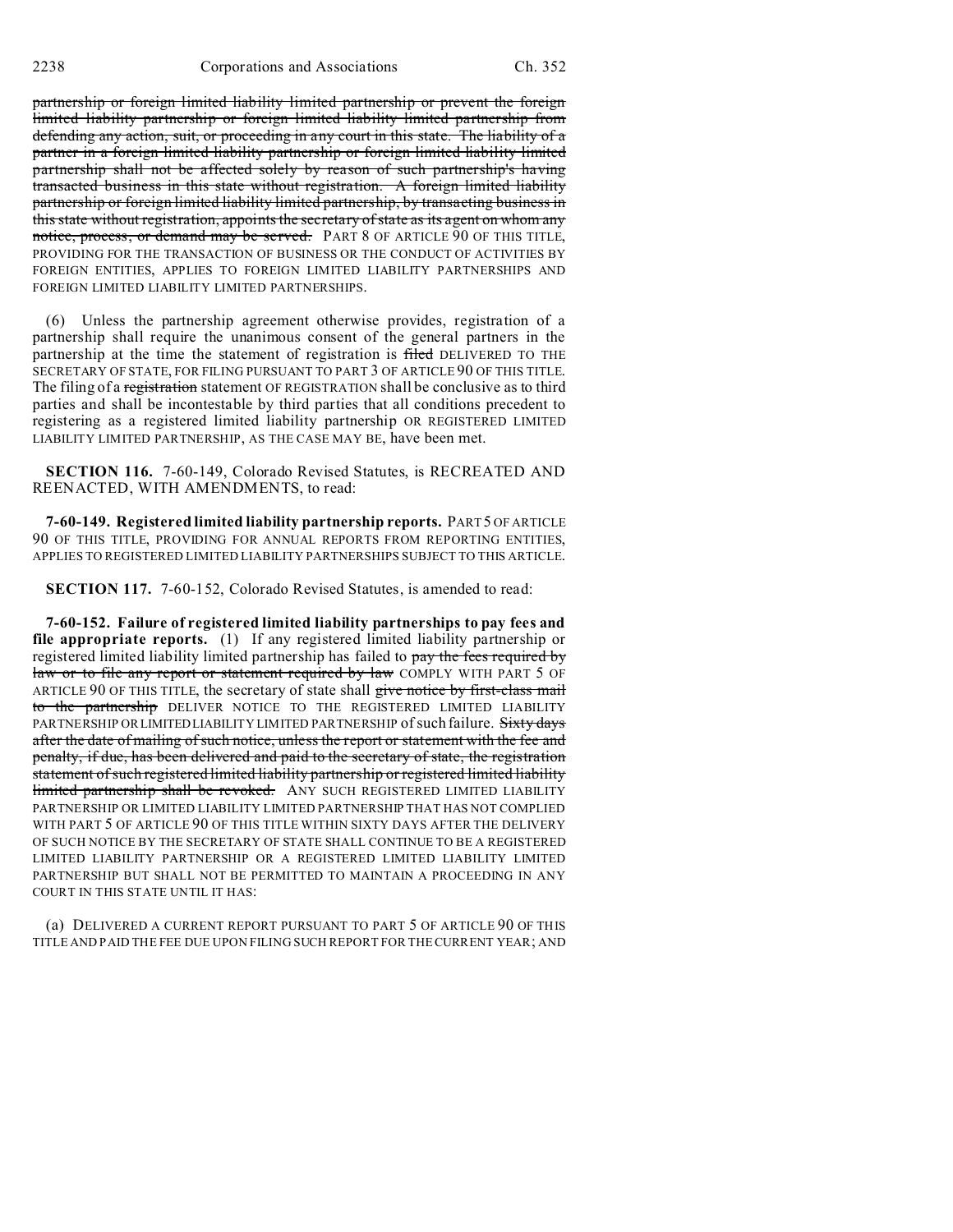(b) PAID A LATE FILING FEE AS DETERMINED BY THE SECRETARY OF STATE.

(2) Any registered limited liability partnership which ceases to be a registered limited liability partnership under subsection (1) of this section shall not be considered to have dissolved as a result of ceasing to be a registered limited liability partnership.

(3) A registration statement of a registered limited liability partnership or registered limited liability limited partnership that has been revoked under subsection (1) of this section may be reinstated if such partnership applies to the secretary of state for reinstatement and takes some or all of the following steps, as applicable:

(a) Paying a reinstatement fee as determined by the secretary of state;

(b) Making and delivering a registered limited liability partnership report and paying the fee due upon filing such report for the year in which it is to be reinstated;

(c) Paying a late filing penalty for the current year's report if filed after the required reporting date;

(d) Paying an amount equal to the fee charged and collected for filing of periodic reports for domestic corporations plus a late filing penalty for each year a required limited liability report was not filed.

(4) If a FOR EACH registered limited liability partnership or registered limited liability limited partnership obtains the reinstatement of its registration statement within two years after the date on which the registration THE statement was revoked OF REGISTRATION OF WHICH WAS REVOKED BY OPERATION OF LAW UNDER THE LAW IN EFFECT PRIOR TO JULY 1, 2004, the registration statement OF REGISTRATION shall, FROM JULY 1, 2004, be deemed not to have been revoked. SUCH REGISTERED LIMITED LIABILITY PARTNERSHIP OR REGISTERED LIMITED LIABILITY LIMITED PARTNERSHIP SHALL BE A REGISTERED LIMITED LIABILITY PARTNERSHIP OR A REGISTERED LIMITED LIABILITY LIMITED PARTNERSHIP FROM JULY 1, 2004, BUT SHALL NOT BE PERMITTED TO MAINTAIN A PROCEEDING IN ANY COURT IN THIS STATE UNTIL IT HAS:

(a) DELIVERED A CURRENT ANNUAL REPORT PURSUANT TO PART 5 OF ARTICLE 90 OF THIS TITLE AND PAID THE FEE DUE UPON FILING SUCH REPORT FOR THE CURRENT REPORTING PERIOD; AND

(b) PAID A LATE FILING FEE AS DETERMINED BY THE SECRETARY OF STATE.

**SECTION 118.** 7-60-154 (2), Colorado Revised Statutes, is amended to read:

**7-60-154. Scope of article - choice of law - application to professions and occupations.** (2) (a) It is the intent of the general assembly that the legal existence of registered limited liability partnerships and registered limited liability limited partnerships be recognized outside the boundaries of this state and that the laws LAW of this state governing the registered limited liability partnership or registered limited liability limited partnership transacting business outside this state be granted the protection of full faith and credit under section 1 of article IV of the constitution of the United States.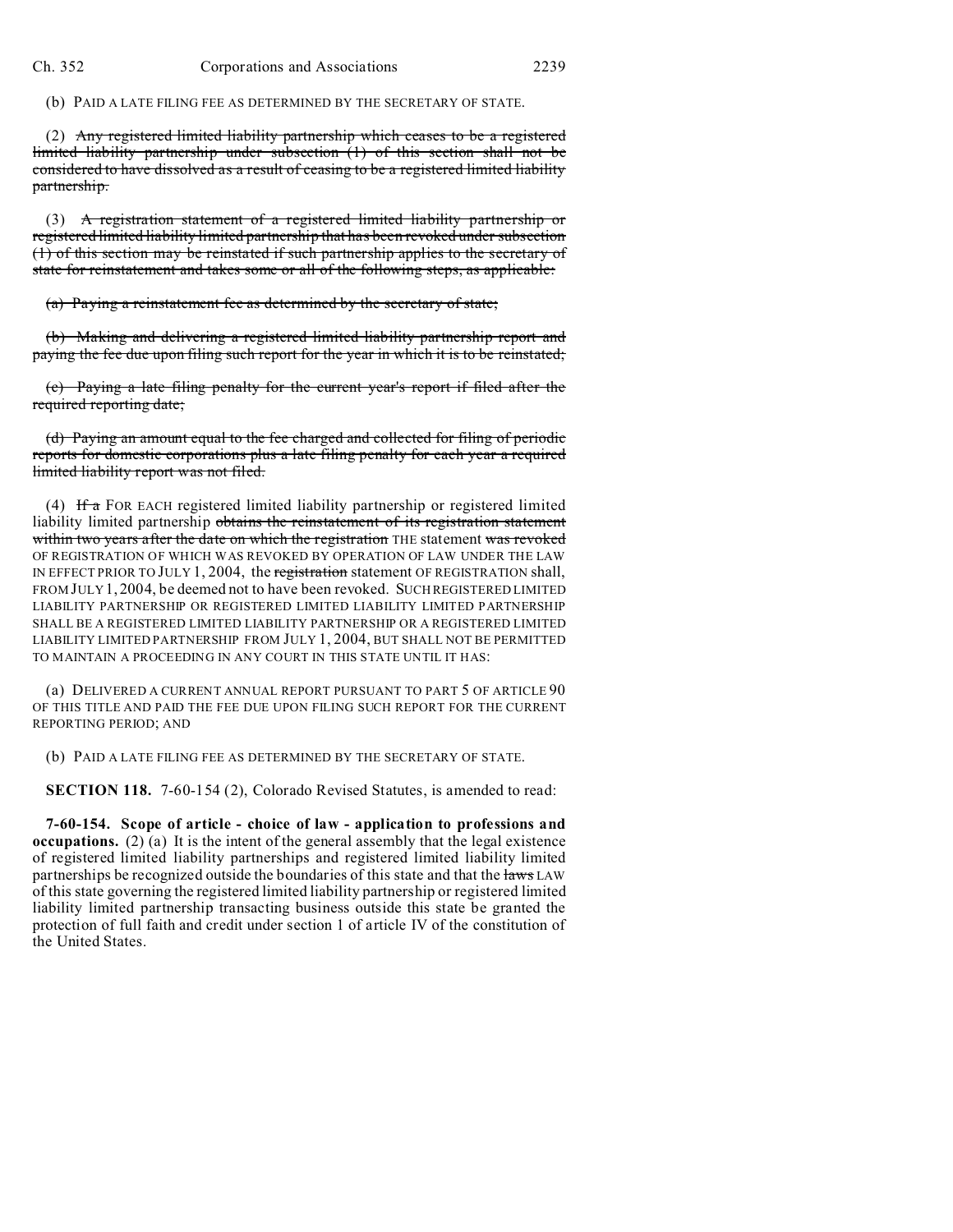2240 Corporations and Associations Ch. 352

(b) It is the intent of the general assembly that the internal affairs of a registered limited liability partnership or registered limited liability limited partnership formed in this state be subject to and governed by the laws LAW of this state, including the provisions governing liability of partners for debts, obligations, and liabilities chargeable to partnerships.

**SECTION 119.** 7-61-117 (1) (c), (2) (b), and (2) (c), Colorado Revised Statutes, are amended to read:

**7-61-117. Withdrawal or reduction of limited partner's contribution.** (1) A limited partner shall not receive from a general partner or out of partnership property any part of his contributions until:

(c) The certificate is canceled or so amended as to set forth STATE the withdrawal or reduction.

(2) Subject to the provisions of subsection (1) of this section, a limited partner may rightfully demand the return of his contribution:

(b) When the date specified STATED in the certificate for its return has arrived; or

(c) After he OR SHE has given six months' notice in writing to all other members if no time is specified STATED in the certificate either for the return of the contribution or for the dissolution of the partnership.

**SECTION 120.** 7-61-125 (2) (i), Colorado Revised Statutes, is amended to read:

**7-61-125. When certificate shall be cancelled or amended.** (2) A certificate shall be amended when:

(i) A time is fixed for the dissolution of the partnership or the return of a contribution, no time having been specified STATED in the certificate; or

**SECTION 121.** 7-61-126 (1) (a) and (4) and the introductory portion to  $7-61-126$ (5), Colorado Revised Statutes, are amended to read:

**7-61-126. Requirements for amendment and for cancellation of certificate.** (1) The writing to amend a certificate shall:

(a) Conform to the requirements of section  $7-61-103$  insofar as necessary to set forth STATE clearly the change in the certificate which THAT is desired; and

(4) If the court finds that the petitioner has a right to have the writing executed by a person who refuses to do so, it shall order the county clerk and recorder in the office where IN WHICH the certificate is recorded to record the cancellation or amendment of the certificate; and where the certificate is to be amended, the court shall also cause to be filed for record in said office a certified copy of its decree setting forth STATING the amendment.

(5) A certificate is amended or cancelled when there is filed for record in the office of the county clerk and recorder where IN WHICH the certificate is recorded: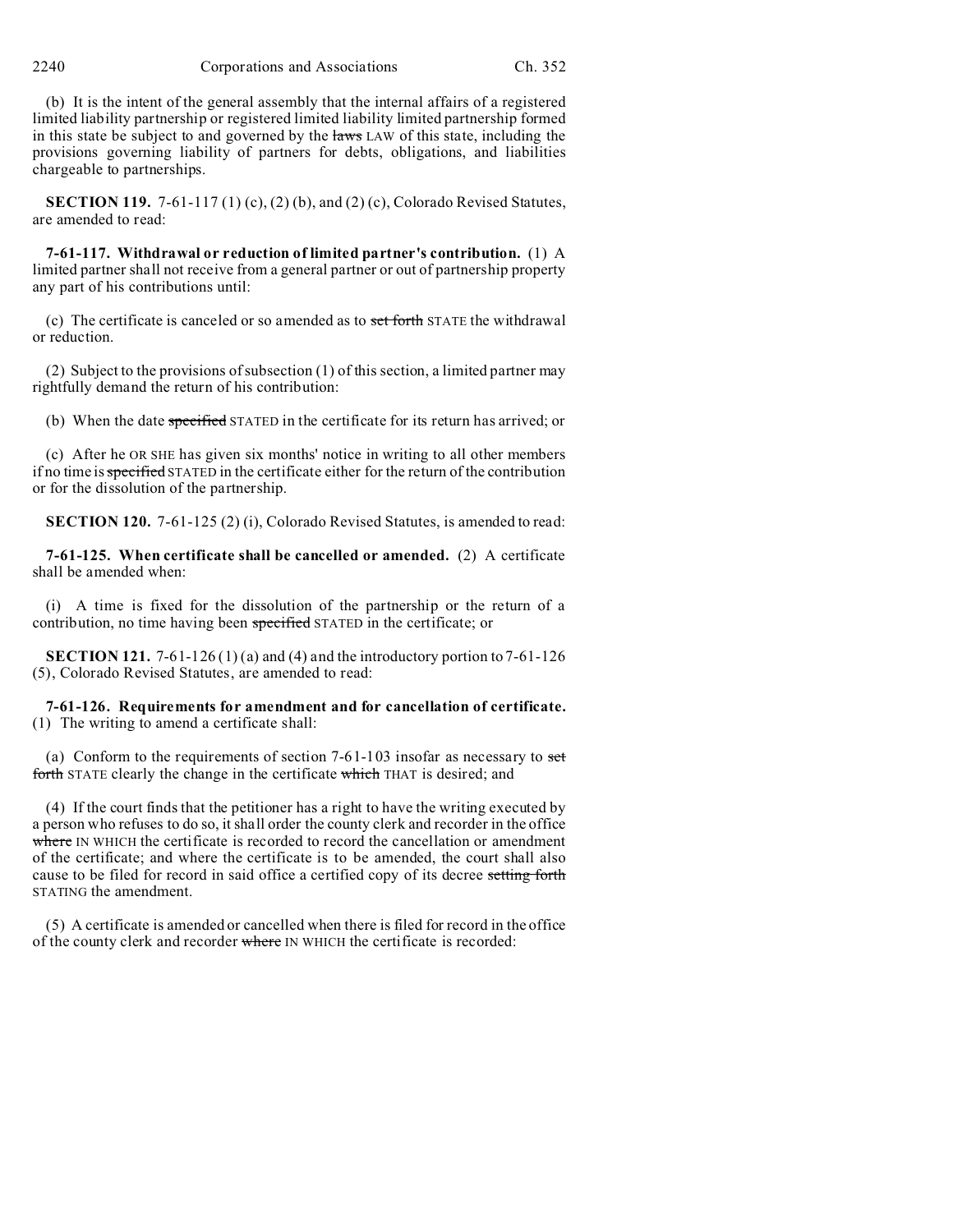**SECTION 122.** The introductory portion to 7-61-130 (1), Colorado Revised Statutes, is amended to read:

**7-61-130. Provisions for existing limited partnerships.** (1) A limited partnership formed under any statute of this state prior to April 11, 1931, may become a limited partnership under this article by complying with the provisions of section 7-61-103 if the certificate sets forth STATES:

**SECTION 123.** 7-62-101 (3.5), (4), (6), (7), (11), and (12), Colorado Revised Statutes, are amended to read:

**7-62-101. Definitions.** As used in this article, unless the context otherwise requires:

(3.5) "Foreign limited liability limited partnership" means a foreign limited partnership formed under the laws of any jurisdiction other than Colorado and having registered as a limited liability limited partnership or registered limited liability partnership under the laws of that jurisdiction.

(4) "Foreign limited partnership" means a partnership formed under the laws of any jurisdiction other than this jurisdiction and having as partners one or more general partners and one or more limited partners. The term includes a foreign limited partnership that is a registered limited liability limited partnership.

(6) "Limited partner" means a person who has been admitted to a limited partnership as a limited partner as provided in sections 7-62-301 and 7-62-306 or, in the case of a foreign limited partnership, in accordance with the laws LAW of the foreign jurisdiction under which the limited partnership is organized FORMED.

(7) "Limited partnership" or "domestic limited partnership" means a partnership formed by two or more persons under the laws LAW of this state and having one or more general partners and one or more limited partners. The term includes a limited partnership that is a registered limited liability limited partnership.

(11) "Person" means a natural person, partnership, limited partnership (domestic or foreign), trust, estate, association, or corporation.

 $(12)$  "Registered limited liability limited partnership" means a domestic or foreign limited partnership that has registered under section 7-60-144 or section 7-64-1002.

**SECTION 124.** Part 1 of article 62 of title 7, Colorado Revised Statutes, is amended BY THE ADDITION OF A NEW SECTION to read:

**7-62-104.5. Registered agent - service of process.** PART 7 OF ARTICLE 90 OF THIS TITLE, PROVIDING FOR REGISTERED AGENTS AND SERVICE OF PROCESS, APPLIES TO LIMITED PARTNERSHIPS.

**SECTION 125.** The introductory portion to 7-62-105 (1) and 7-62-105 (1) (a) and (1) (b), Colorado Revised Statutes, are amended to read:

**7-62-105. Records.** (1) Each limited partnership shall keep at an office specified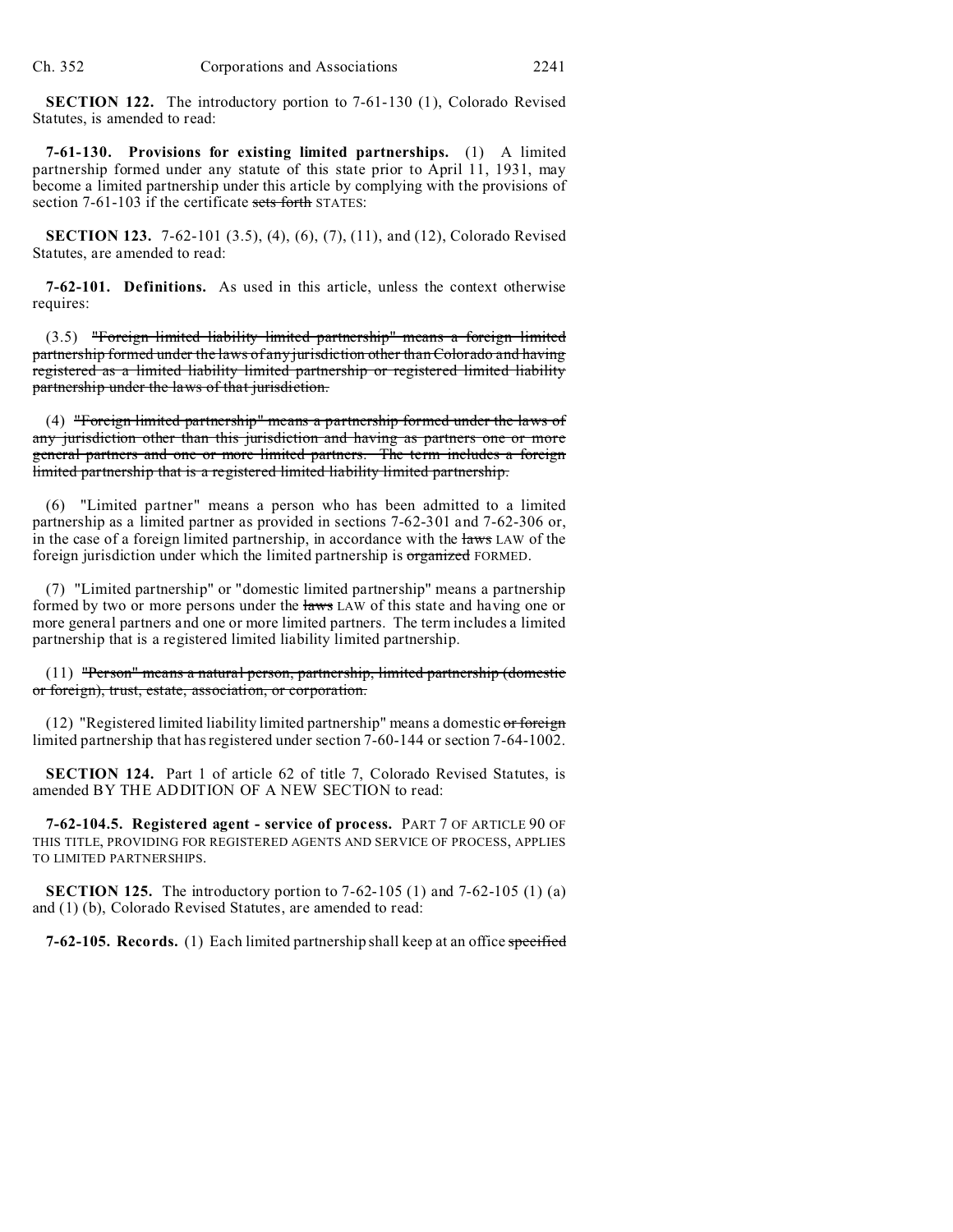2242 Corporations and Associations Ch. 352

STATED in the manner provided in the partnership agreement or, if none NO SUCH PROVISION IS MADE, at the office referred to in section 7-62-104 STREET ADDRESS OF THE PRINCIPAL OFFICE, IF ANY, OF THE LIMITED PARTNERSHIP OR, IF NONE, AT THE STREET ADDRESS OF THE REGISTERED AGENT, the following:

(a) A current list of the full name and last-known business, residence, or mailing address of each partner (specifying STATING separately the general partners and the limited partners) set forth STATE in alphabetical order;

(b) A copy of the certificate of limited partnership and all certificates of amendment thereto, together with executed copies of any powers of attorney pursuant to which any certificate has been executed OR DELIVERED TO THE SECRETARY OF STATE FOR FILING;

**SECTION 126.** The introductory portion to 7-62-201 (1) and 7-62-201 (1) (a),  $(1)(b)$ ,  $(1)(c)$ ,  $(1)(e)$ , and  $(2)$ , Colorado Revised Statutes, are amended, and the said 7-62-201 (1) is further amended BY THE ADDITION OF A NEW PARAGRAPH, to read:

**7-62-201. Certificates - contents - filing with secretary of state.** (1) In order to form a limited partnership, a certificate of limited partnership shall be delivered to the secretary of state for filing pursuant to part 3 of article 90 of this title. The certificate shall set forth STATE:

(a) The domestic entity name of the limited partnership, WHICH DOMESTIC ENTITY NAME SHALL COMPLY WITH PART 6 OF ARTICLE 90 OF THIS TITLE;

(b) The REGISTERED AGENT name and REGISTERED AGENT address of the LIMITED PARTNERSHIP'S INITIAL REGISTERED agent; for service of process required to be maintained by section 7-62-104;

(c) The name and the business, residence, or mailing address of each general partner;

(c.5) THE PRINCIPAL OFFICE ADDRESS OF THE LIMITED PARTNERSHIP'S INITIAL PRINCIPAL OFFICE;

(e) Any other matters RELATING TO THELIMITED PARTNERSHIP OR THE CERTIFICATE the general partners determine to include therein.

(2) A limited partnership is formed at the time of the filing of the certificate of limited partnership in the office of the secretary of state, or at any later time not more than ninety days after the date of the filing of the certificate, specified STATED in the certificate of limited partnership, if, in either case, there has been substantial compliance with the requirements of this section.

**SECTION 127.** The introductory portion to 7-62-202 (1) and 7-62-202 (1) (a), (3), and (5), Colorado Revised Statutes, are amended to read:

**7-62-202. Amendment to certificate.** (1) A certificate of limited partnership is amended by filing a certificate of amendment thereto in the office RECORDS of the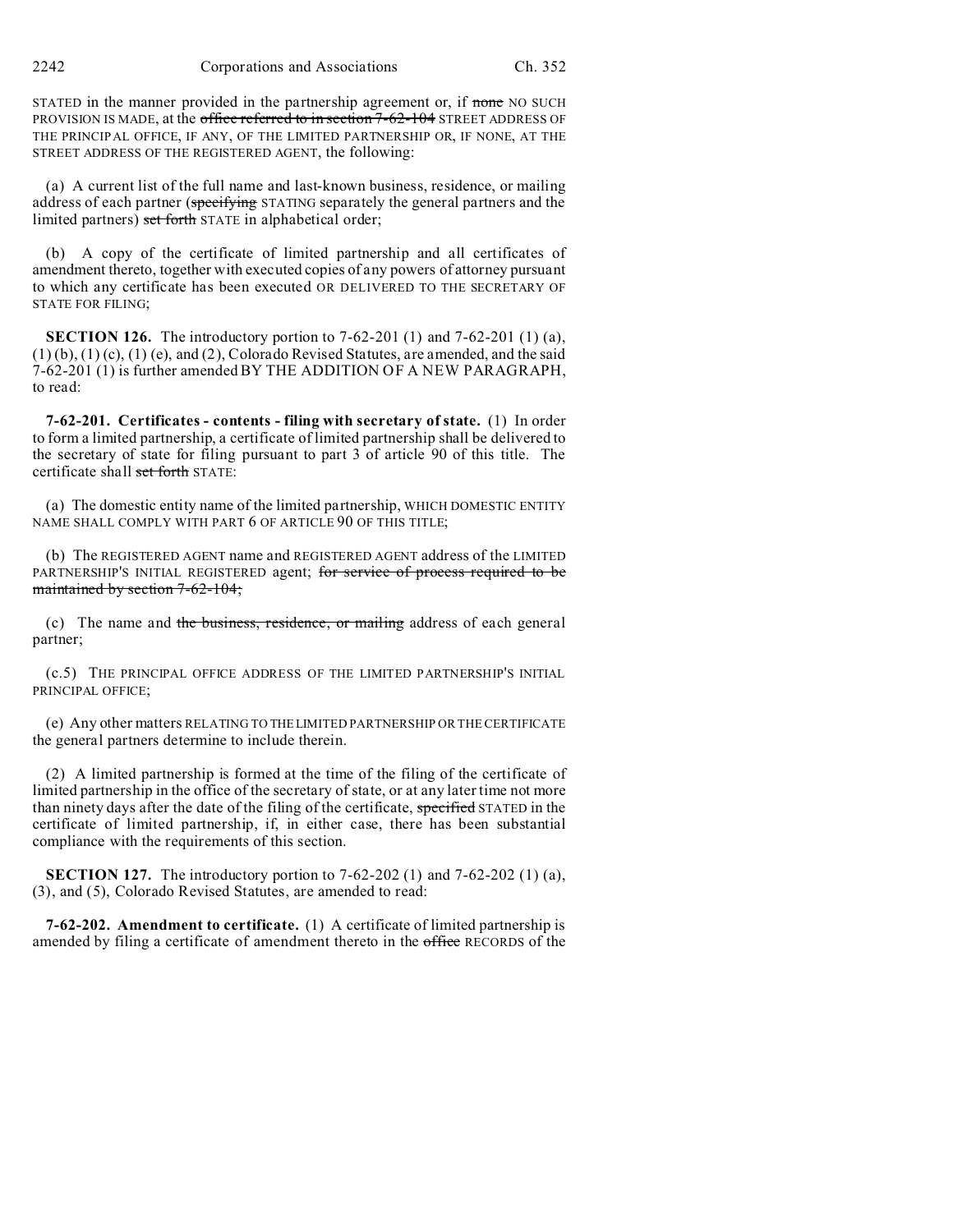secretary of state. The certificate shall set forth STATE:

(a) The domestic entity name of the limited partnership;

(3) A general partner who becomes aware that any statement in a certificate of limited partnership was false when made or that any arrangements or other facts described have changed, making the certificate inaccurate in any respect, including but not limited to a change in the REGISTERED AGENT NAME OR REGISTERED AGENT ADDRESS OF THE registered agent, or office required to be maintained by section  $7-62-104$ , shall promptly amend the certificate.

(5) No person has any liability because an amendment to a certificate of limited partnership has not been filed IN THE RECORDS OF THE SECRETARY OF STATE to reflect the occurrence of any event referred to in subsection  $(2)$  or  $(3)$  of this section if the amendment is filed within the time periods specified.

**SECTION 128.** The introductory portion to 7-62-203 (1) and 7-62-203 (1) (b), (1) (c), (1) (d), (1) (e), and (2), Colorado Revised Statutes, are amended to read:

**7-62-203. Statement of dissolution.** (1) A certificate of limited partnership shall be cancelled upon the dissolution and the commencement of winding up of the partnership or at any other time there are no limited partners. A certificate of cancellation shall be filed in the office of the secretary of state and set forth UPON THE DISSOLUTION OF THE PARTNERSHIP OR AT ANY TIME THERE ARE NO LIMITED PARTNERS, THE PARTNERSHIP SHALL DELIVER TO THE SECRETARY OF STATE, FOR FILING PURSUANT TO PART 3 OF ARTICLE 90 OF THIS TITLE, A STATEMENT OF DISSOLUTION STATING:

(b) The date of filing of its original certificate of limited partnership;

(c) The reason for filing the certificate of cancellation A STATEMENT THAT THE PARTNERSHIP IS DISSOLVED;

(d) The effective date (which shall be a date certain) of cancellation if it is not to be effective upon the filing of the certificate OF THE DISSOLUTION; and

(e) Any other information the person filing the certificate determines MATTERS RELATING TO THE PARTNERSHIP OR THE STATEMENT OF DISSOLUTION THE PARTNERSHIP DETERMINES TO INCLUDE THEREIN.

(2) The cancellation of the certificate of limited partnership STATEMENT OF DISSOLUTION shall not affect the limited liability of the partners during the period of winding up and termination of the partnership.

**SECTION 129.** The introductory portion to 7-62-204 (1) and 7-62-204 (1) (c) and (2), Colorado Revised Statutes, are amended to read:

**7-62-204. Approval of certificates.** (1) Each certificate CERTIFICATES AND STATEMENTS required by this article to be filed in the office of the secretary of state shall be approved in the following manner: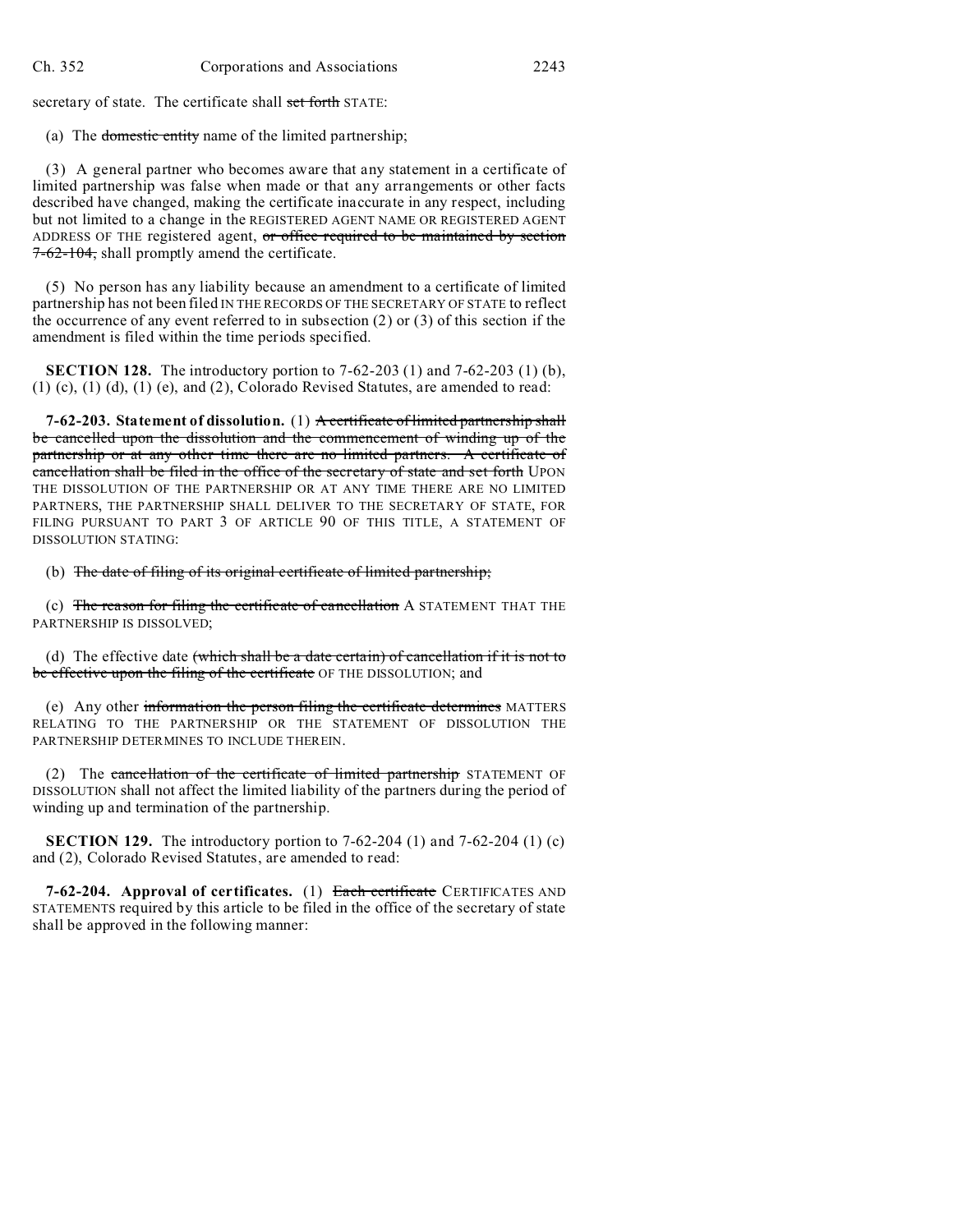2244 Corporations and Associations Ch. 352

(c) A certificate of cancellation STATEMENT OF DISSOLUTION shall be approved by all general partners or, if there are no general partners as a result of the application of section 7-62-402, by any person authorized under the partnership agreement or, if the partnership agreement does not so provide, by a person designated by a majority of the limited partners.

(2) Any person may approve a certificate OR STATEMENT by an attorney-in-fact.

**SECTION 130.** 7-62-205 (1) and (2) (c), Colorado Revised Statutes, are amended, and the said 7-62-205 (2) is further amended BY THE ADDITION OF A NEW PARAGRAPH, to read:

**7-62-205. Presumptions.** (1) Any person who is adversely affected by a failure or refusal to approve and file any certificate may petition the district court in the county where the address of the agent for service of process of the limited partnership, as reflected in the last certificate, is located or, if no such address or certificate is on file, in the city and county of Denver, to approve the certificate and direct that the certificate be delivered to the secretary of state for filing pursuant to part 3 of article 90 of this title. If the court finds that it is proper for the certificate to be filed and that there has been a failure or refusal to approve the certificate and deliver the certificate to the secretary of state, it shall order the secretary of state to file an appropriate certificate.

(2) (c) It shall be presumed that the partners of such limited partnership shall have agreed that:

(I) The relationship of the partners with respect to any contributions made to the partnership and relations among the partners and between the partners and the partnership shall be the same as if a certificate of limited partnership had been filed pursuant to section 7-62-201 at the time the partners entered into the agreement contemplated in paragraph (b) of this subsection (2); AND

(II) The general partners of such limited partnership shall approve and cause such certificate to AND THAT THE SAME SHALL be delivered to the secretary of state for filing pursuant to part 3 of article 90 of this title.

(III) The failure of the general partners to approve and cause such certificate to be delivered to the secretary of state, for filing pursuant to part 3 of article 90 of this title, shall entitle any partner to obtain a court order pursuant to subsection (1) of this section requiring the secretary of state to file an appropriate certificate.

(c.5) THE FAILURE OR REFUSAL OF THE GENERAL PARTNERS TO APPROVE SUCH CERTIFICATE OR TO DELIVER SUCH CERTIFICATE TO THE SECRETARY OF STATE, FOR FILING PURSUANT TO PART 3 OF ARTICLE 90 OF THIS TITLE, SHALL ENTITLE ANY PARTNER TO OBTAIN A COURT ORDER PURSUANT TO SECTION 7-90-313 APPROVING AN APPROPRIATE CERTIFICATE AND ORDERING THE SECRETARY OF STATE TO FILE THE APPROVED CERTIFICATE.

**SECTION 131.** The introductory portion to 7-62-207 (1) and 7-62-207 (1) (b), Colorado Revised Statutes, are amended to read: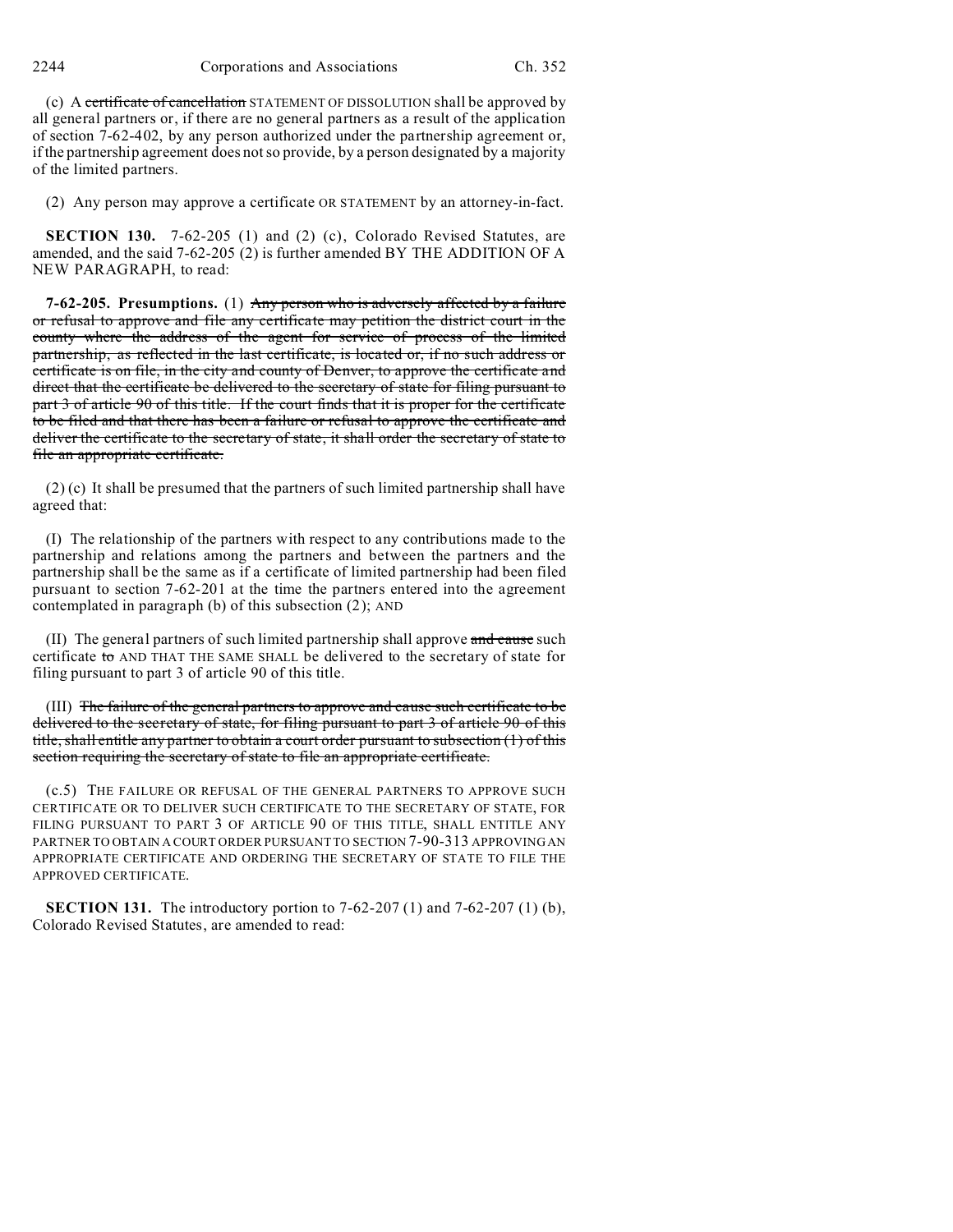**7-62-207. Liability for false statement in certificate.** (1) If any certificate of limited partnership, or certificate of amendment, or cancellation STATEMENT OF DISSOLUTION containing a false statement is delivered to the secretary of state, for filing pursuant to part 3 of article 90 of this title, one who suffers loss by reliance on the statement may recover damages for the loss from:

(b) Any general partner who thereafter knows or should have known that any arrangement or other fact described STATED in the certificate has changed, making the statement inaccurate in any respect within a sufficient time before the statement was relied upon reasonably to have enabled that general partner to cancel or amend the certificate CORRECT THE INACCURATE STATEMENT or to file a petition for its cancellation or amendment CORRECTION under section 7-62-205.

**SECTION 132.** 7-62-208, Colorado Revised Statutes, is amended to read:

**7-62-208. Notice of existence of limited partnership.** The fact that a certificate of limited partnership is on file in the office of the secretary of state is notice that the partnership is a limited partnership and is notice of all other facts set forth STATED therein which THAT are required to be set forth STATED in a certificate of limited partnership by section 7-62-201 (1) (a), (1) (b), and (1) (c).

**SECTION 133.** 7-62-301 (2) (a), Colorado Revised Statutes, is amended to read:

**7-62-301. Admission of limited partners.** (2) A person becomes a limited partner on the later of:

(a) The date the original certificate of limited partnership is filed IN THE RECORDS OF THE SECRETARY OF STATE; and

**SECTION 134.** 7-62-303 (1) (a), Colorado Revised Statutes, is amended to read:

**7-62-303. Liability to third parties.** (1) (a) A limited partner is not liable for the obligations of a limited partnership incurred while it is not a registered limited liability limited partnership unless the limited partner is also a general partner or, in addition to the exercise of the limited partner's rights and powers as a limited partner, the limited partner participates in the control of the business. However, if the limited partner participates in the control of the business at the time such liability is incurred, the limited partner is liable only to persons who transact business OR CONDUCT ACTIVITIES with the limitedpartnership reasonably believing (notwithstanding the fact that the limited partner is not designated as a general partner in the certificate of limited partnership), based upon the limited partner's conduct, that the limited partner is a general partner at the time such liability is incurred.

**SECTION 135.** 7-62-304, Colorado Revised Statutes, is amended to read:

**7-62-304. Person erroneously believing himself or herself a limited partner.** (1) Except as provided in subsection (2) of this section, a person who makes a contribution to a business enterprise and erroneously, but in good faith, believes that he OR SHE has become a limited partner in the enterprise is not a general partner in the enterprise and is not bound by its obligations by reason of making the contribution, receiving distributions from the enterprise, or exercising any rights of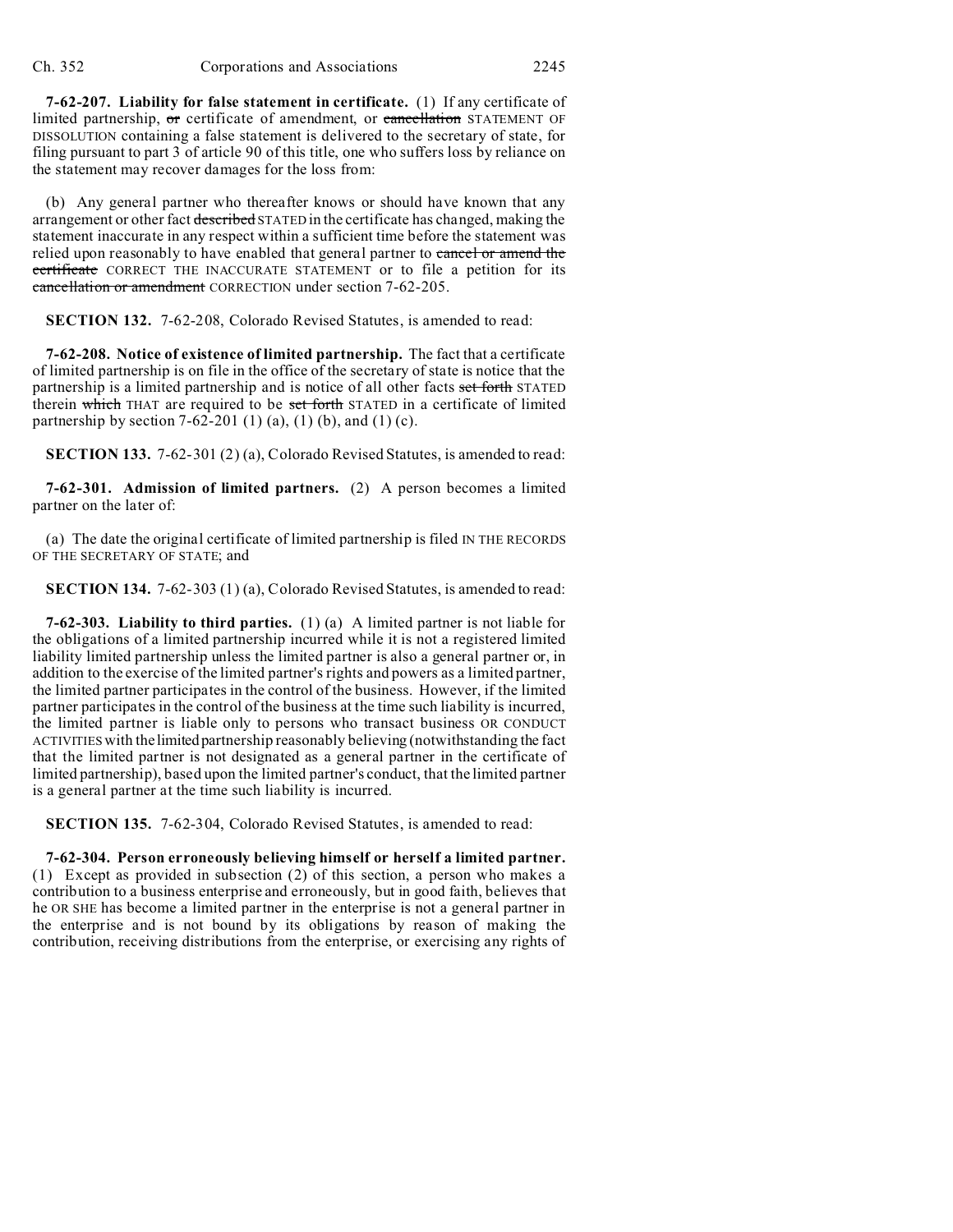2246 Corporations and Associations Ch. 352

a limited partner, if, on ascertaining the mistake, he OR SHE causes an appropriate certificate of limited partnership or a certificate of amendment to be filed in the records of DELIVERED TO the secretary of state FOR FILING pursuant to part 3 of article 90 of this title.

(2) A person who makes a contribution of the kind described in subsection (1) of this section is liable as a general partner to any third party who transacts business with the enterprise before an appropriate certificate is filed IN THE RECORDS OF THE SECRETARY OF STATE to show that he OR SHE is not a general partner, but only if the third party actually believed in good faith that the person was a general partner at the time of the transaction.

**SECTION 136.** The introductory portion to 7-62-305 (1) (b), Colorado Revised Statutes, is amended to read:

**7-62-305. Information and accounting.** (1) Each limited partner has the right to:

(b) Obtain from the general partners from time to time, subject to such reasonable standards as may be set forth STATED in the partnership agreement or otherwise established by the general partners, upon reasonable demand for any purpose reasonably related to the limited partner's interest as a limited partner:

**SECTION 137.** 7-62-401 (2) (b), Colorado Revised Statutes, is amended to read:

**7-62-401. Admission of additional general partners.** (2) Upon the withdrawal of the last remaining general partner, unless otherwise provided in writing in the partnership agreement for the admission of a general partner, one or more persons who consent to be general partners shall be admitted as follows:

(b) If a majority of the limited partners fails to act within a reasonable time, the district court for the county IN THIS STATE in which the STREET ADDRESS OF THE LIMITED PARTNERSHIP'S PRINCIPAL OFFICE IS LOCATED, OR, IF THE LIMITED PARTNERSHIP HAS NO PRINCIPAL OFFICE IN THIS STATE, THE DISTRICT COURT FOR THE COUNTY IN WHICH THE STREET ADDRESS OF ITS registered agent is located, OR, IF THE LIMITED PARTNERSHIP HAS NO REGISTERED AGENT, THE DISTRICT COURT FOR THE CITY AND COUNTY OF DENVER shall, upon the application of any limited partner, admit one or more general partners. Such court may appoint a custodian to manage the business of the limited partnership during the pendency of the proceedings.

**SECTION 138.** 7-62-601, Colorado Revised Statutes, is amended to read:

**7-62-601. Interim distributions.** Except as provided in this part 6, a partner is entitled to receive distributions from a limited partnership before his OR HER withdrawal from the limited partnership and before the dissolution and winding up thereof to the extent and at the times or upon the happening of the events specified STATED in the partnership agreement.

**SECTION 139.** 7-62-603, Colorado Revised Statutes, is amended to read:

**7-62-603. Withdrawal of limited partner.** A limited partner may only withdraw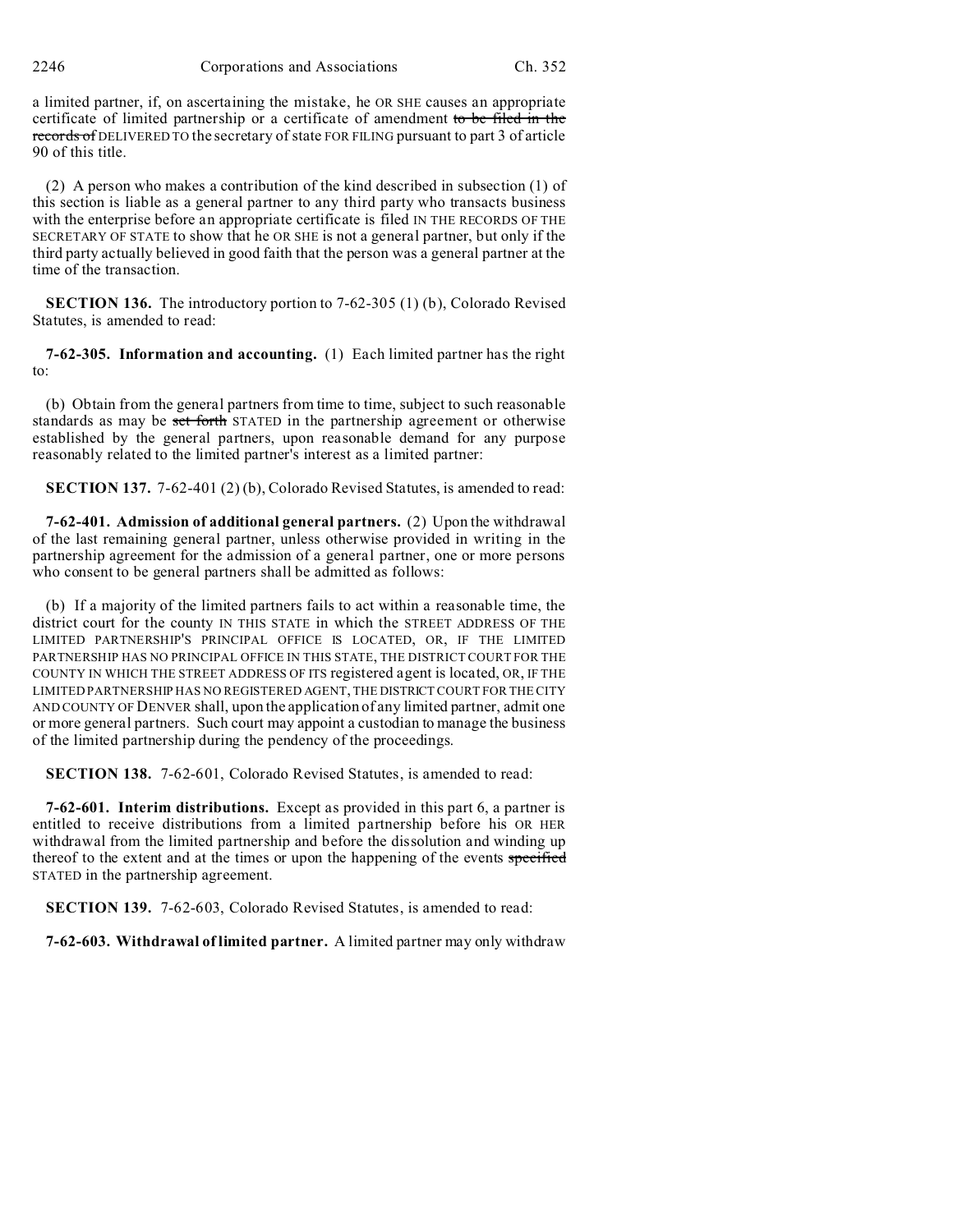from a limited partnership at the time or upon the happening of events specified STATED in writing in the partnership agreement.

**SECTION 140.** 7-62-608 (3), Colorado Revised Statutes, is amended to read:

**7-62-608. Liability upon return of contribution.** (3) A partner receives a return of his OR HER contribution to the extent that a distribution to him THE PARTNER reduces his OR HER share of the fair value of the net assets of the limited partnership below the value (as set forth STATED in the partnership records required to be kept pursuant to section 7-62-105) of his THE PARTNER'S contribution which THAT has not been distributed to him OR HER.

**SECTION 141.** 7-62-801 (1) (a), Colorado Revised Statutes, is amended to read:

**7-62-801. Dissolution - general rules.** (1) A limited partnership is dissolved and its affairs shall be wound up upon the happening of the first to occur of the following:

(a) At the time or upon the happening of events specified STATED in writing in the partnership agreement;

**SECTION 142.** 7-62-802, Colorado Revised Statutes, is amended to read:

**7-62-802. Judicial dissolution.** On application by or for a partner, the district court for the district COUNTY IN THIS STATE in which is located the STREET ADDRESS OF THE PARTNERSHIP'S PRINCIPAL OFFICE IS LOCATED, OR, IF THE PARTNERSHIP HAS NO PRINCIPAL OFFICE IN THIS STATE, THE DISTRICT COURT FOR THE COUNTY IN WHICH THE STREET address of the ITS REGISTERED agent for service of process of the partnership IS LOCATED, OR, IF THE PARTNERSHIP HAS NO REGISTERED AGENT, THE DISTRICT COURT FOR THE CITY AND COUNTY OF DENVER may decree dissolution of a limited partnership whenever it is not reasonably practicable to carry on the business in conformity with the partnership agreement.

**SECTION 143.** 7-62-803, Colorado Revised Statutes, is amended to read:

**7-62-803. Winding up.** Except as provided in the partnership agreement, the general partners who have not wrongfully dissolved a limited partnership or, if none, the limited partners may wind up the limited partnership's affairs; but upon cause shown, the district court for the <del>district</del> COUNTY IN THIS STATE in which is located the STREET ADDRESS OF THE LIMITED PARTNERSHIP'S PRINCIPAL OFFICE IS LOCATED, OR, IF THE LIMITED PARTNERSHIP HAS NO PRINCIPAL OFFICE IN THIS STATE, THE DISTRICT COURT FOR THE COUNTY IN WHICH THE STREET address of the ITS REGISTERED agent for service of process IS LOCATED, OR, IF THE LIMITED PARTNERSHIP HAS NO REGISTERED AGENT, THE DISTRICT COURT FOR THECITY AND COUNTY OF DENVER may wind up the limited partnership's affairs upon application of any partner, his OR HER legal representative, or assignee.

**SECTION 144.** Part 9 of article 62 of title 7, Colorado Revised Statutes, is REPEALED AND REENACTED, WITH AMENDMENTS, to read:

> PART 9 FOREIGN LIMITED PARTNERSHIPS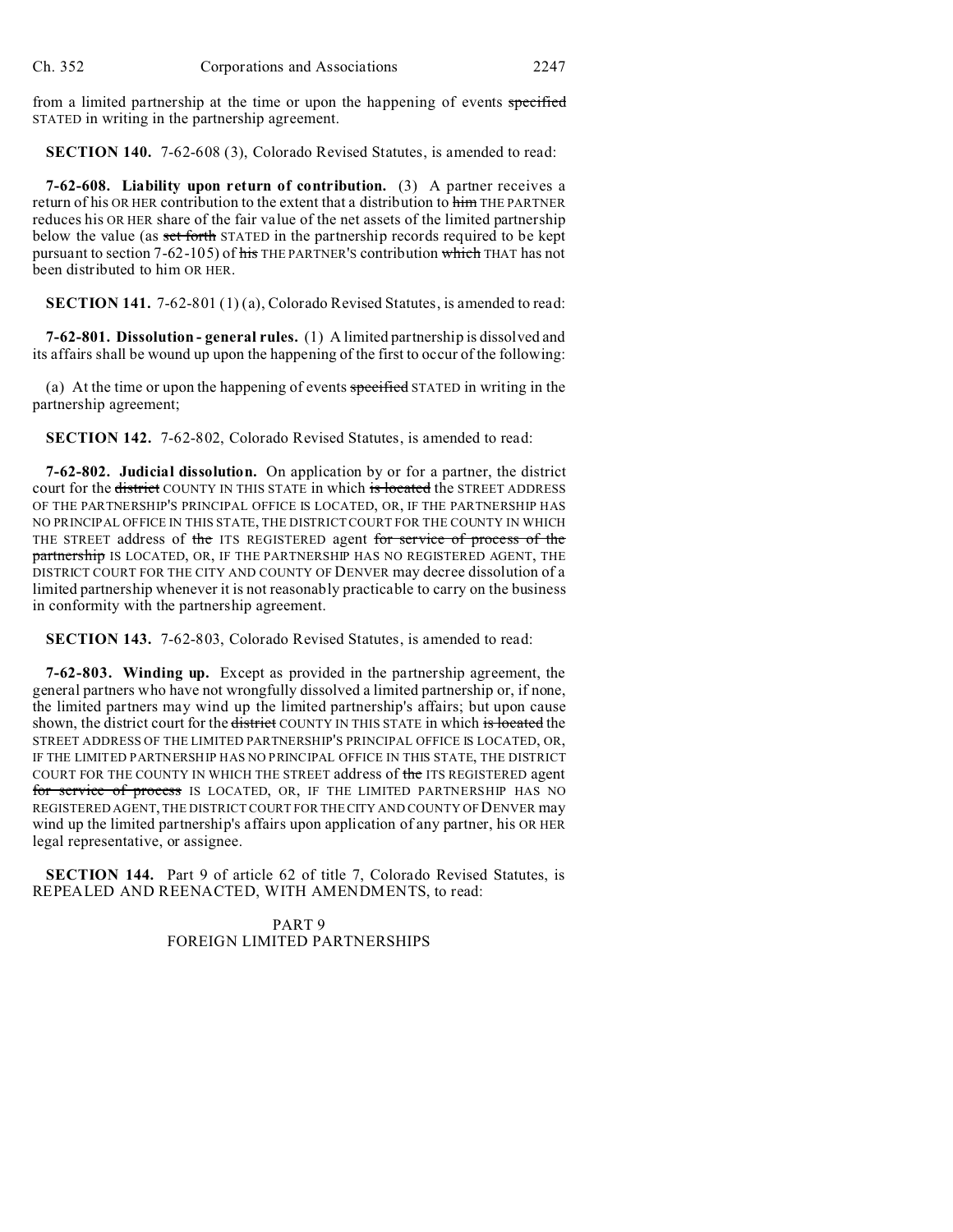**7-62-901. Law governing foreign limited partnership or foreign limited liability limited partnership.** THE LAW OF THE JURISDICTION UNDER WHICH A FOREIGNLIMITEDPARTNERSHIP OR FOREIGN LIMITED LIABILITY LIMITED PARTNERSHIP IS FORMED GOVERNS ITS ORGANIZATION AND INTERNAL AFFAIRS AND THE LIABILITY OF ITS PARTNERS, AND A FOREIGN LIMITED PARTNERSHIP OR FOREIGN LIMITED LIABILITY LIMITED PARTNERSHIP SHALL NOT BE DENIED REGISTRATION BY REASON OF ANY DIFFERENCE BETWEEN THAT LAW AND THE LAW OF THIS STATE.

**7-62-902. Authority to transact business or conduct activities required.** PART 8 OF ARTICLE 90 OF THIS TITLE, PROVIDING FOR THE TRANSACTION OF BUSINESS OR THE CONDUCT OF ACTIVITIES BY FOREIGN ENTITIES, APPLIES TO FOREIGN LIMITED PARTNERSHIPS AND FOREIGN LIMITED LIABILITY LIMITED PARTNERSHIPS.

**7-62-903. Registered agent - service of process.** PART 7 OF ARTICLE 90 OF THIS TITLE, PROVIDING FOR REGISTERED AGENTS AND SERVICE OF PROCESS, APPLIES TO LIMITED PARTNERSHIPS.

**SECTION 145.** The introductory portion to 7-63-105 (1) and 7-63-105 (1) (a), (1) (e), (1) (f), and (1) (g), Colorado Revised Statutes, are amended to read:

**7-63-105. Articles.** (1) The articles of association shall set forth STATE:

(a) The domestic entity name of the association, WHICH DOMESTIC ENTITY NAME SHALL COMPLY WITH PART 6 OF ARTICLE 90 OF THIS TITLE;

(e) The PRINCIPAL OFFICE address of the association's initial principal office; AND

(f) The REGISTERED AGENT name AND REGISTERED AGENT ADDRESS of the association's initial registered agent. and the address of its initial registered office in this state; and

(g) The names and business addresses of the persons signing the articles.

**SECTION 146.** The introductory portion to 7-63-108 (3) and 7-63-108 (3) (a), (3) (f), and (6), Colorado Revised Statutes, are amended to read:

**7-63-108. Reference to corporation law.** (3) Except as otherwise provided in this article, ARTICLE 90 OF THIS TITLE AND, TO THE EXTENT NOT ADDRESSED THEREIN, the laws LAW of this state applicable to a corporation organized FORMED under the "Colorado Business Corporation Act", articles 101 to 117 of this title, shall apply to an association with respect to the following matters:

(a) The filing by the secretary of state of articles for the formation or dissolution of an association, periodic ANNUAL reports concerning an association, change of registered agent or registered or principal office, CHANGE OF REGISTERED AGENT OR REGISTERED AGENT ADDRESS, and other documents including withdrawal and restatement of, amendments and corrections to, and statements with respect to any articles, ANNUAL reports, and other documents;

(f) The maintenance of a registered agent, and registered office within this state, the designation of a principal office, and service of process upon the registered agent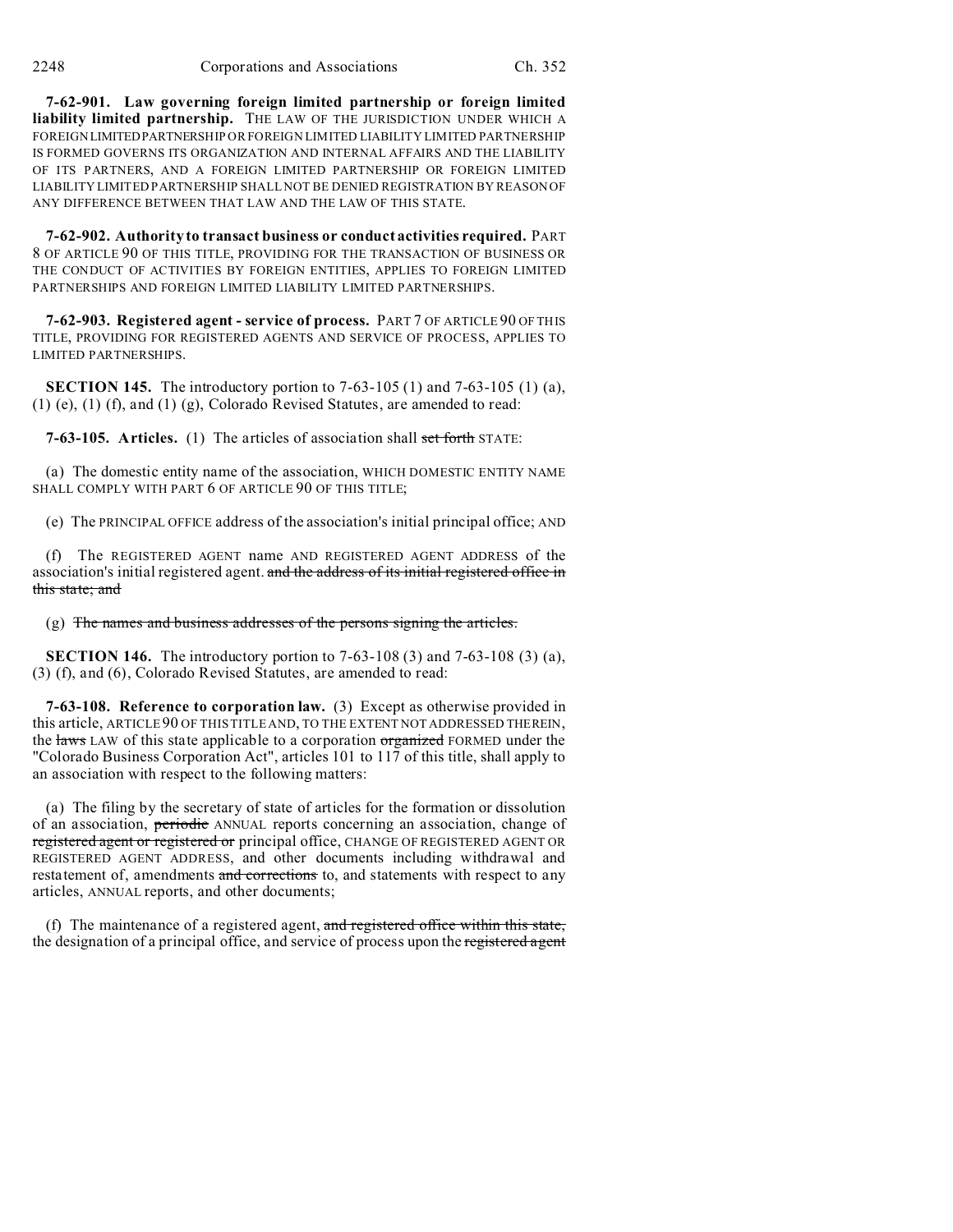and upon the association at its principal office ASSOCIATION;

(6) The provisions of the "Colorado Business Corporation Act", articles 101 to 117 of this title, relating to the authorization of a foreign corporation to do business in this state and the regulation of a foreign corporation PART 8 OF ARTICLE 90 OF THIS TITLE shall apply with respect to a limited partnership association formed under the laws LAW of another A jurisdiction OTHER THAN THIS STATE.

**SECTION 147.** 7-63-110 (6), Colorado Revised Statutes, is amended to read:

**7-63-110. Management - officers, managers, and members.** (6) The duties of a manager shall be discharged in good faith, with the degree of care an ordinary prudent person in a like position would exercise under similar circumstances, and in a manner that the manager reasonably believes to be in the best interests of the association. Managers and officers may rely in good faith on the same kinds of opinions, reports, statements, data, and other information and shall have the same kinds of defenses, limitations on liability, and other protections as directors of a corporation organized FORMED under the "Colorado Business Corporation Act", articles 101 to 117 of this title.

**SECTION 148.** 7-63-111 (3), Colorado Revised Statutes, is amended to read:

**7-63-111. Dealings on behalf of association.** (3) Provisions of the bylaws may eliminate, limit, and otherwise restrict the application of all or any portion of subsection (4) of this section; except that such provisions of the bylaws shall not take effect until set forth STATED in the articles of association. The provisions set forth STATED shall only have prospective effect.

**SECTION 149.** 7-64-101 (1), (4), (6), (8), (9), (10), (12), (15), (16), (17), (18), (19), (20), (25), (28), (29), and (30), Colorado Revised Statutes, are amended to read:

**7-64-101. Definitions.** As used in this article, unless the context otherwise requires:

(1) "Address" means any location where mail can be delivered by the United States postal service. "Address" includes post office box numbers, rural free delivery route numbers, and street names and numbers.

(4) "Deliver" includes mail; except that delivery to the secretary of state means actual receipt by the secretary of state.

(6) "Effective date", when referring to a document filed by the secretary of state, means the time and date determined in accordance with section 7-90-304.

(8) "Foreign limited liability limited partnership" means a limited liability limited partnership or registered limited liability limited partnership, or the functional equivalent thereof, operating pursuant to an agreement governed by the laws of any state or jurisdiction other than this state, and registered as a limited liability limited partnership under the laws of a state or jurisdiction other than this state if so required by the law of such other state or jurisdiction.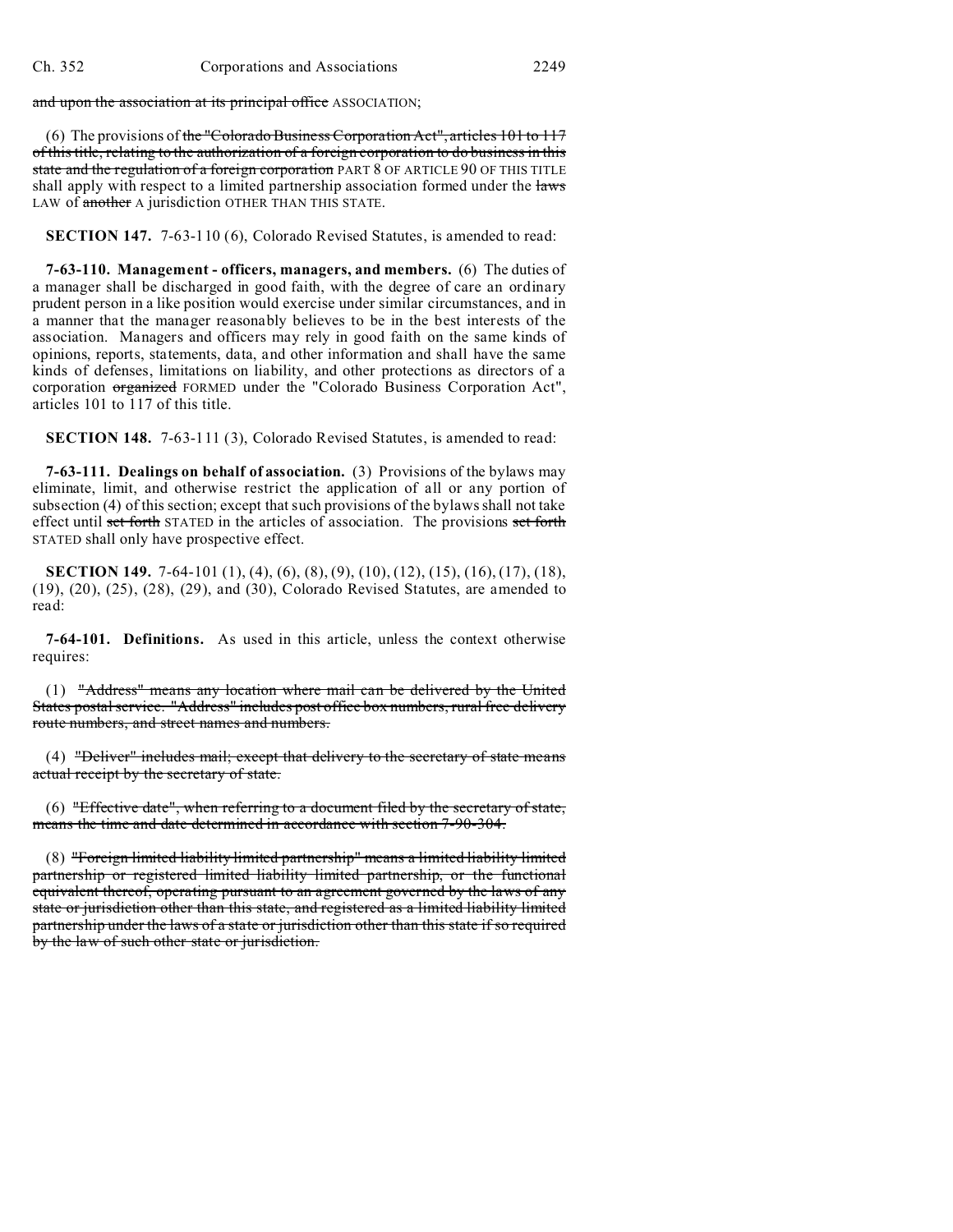2250 Corporations and Associations Ch. 352

(9) "Foreign limited liability partnership" means a limited liability partnership or registered limited liability partnership, or the functional equivalent thereof, operating pursuant to an agreement governed by the laws of any state or jurisdiction other than this state, and registered as a limited liability partnership under the laws of a state or jurisdiction other than this state if so required by the law of such other state or jurisdiction.

(10) "General partner" means a partner in a partnership and a general partner in a limited partnership.

(12) "Limited liability limited partnership" means a limited partnership that is registered as a limited liability limited partnership under section 7-64-1002 (1).

(15) "Limited partnership" means a limited partnership formed under article 61 or 62 of this title or a functionally equivalent entity formed under the laws LAW of another jurisdiction.

(16) "Mail" means deposit in the United States mail, properly addressed, first class postage prepaid, and includes registered or certified mail for which the proper fee has been paid.

(17) "Means" denotes an exhaustive definition or list.

(18) "Partner" means a person who has associated with another person to carry on as co-owners a business for profit as a partnership. For purposes of  $part 9$ , part 10 and part 11 of this article, the term "partner" shall have the *meanings* MEANING set forth in sections  $7-64-901$ ,  $7-64-1001$ , and  $7-64-1101$ , respectively SECTION 7-64-1001.

(19) "Partnership" shall have the meaning set forth in section 7-64-202 (1). For the purposes of part 11 of this article, the term "partnership" shall have the meaning set forth in section 7-64-1101.

(20) "Partnership agreement" means the agreement, whether written, oral, or implied, among the partners that governs relations among the partners and between the partners and the partnership. For purposes of  $part 9$ , part 10 and part 11 of this article, the term "partnership agreement" shall have the meanings set forth in sections 7-64-901, 7-64-1001, and 7-64-1101 SECTIONS 7-64-901 (6) AND 7-64-1001 (2), respectively.

(25) "Person" means an individual; corporation; business trust; estate; trust; partnership; limited partnership; limited partnership association; limited liability company; association; joint venture; government; governmental subdivision, agency, or instrumentality; or any legal or commercial entity.

(28) "State" means a state of the United States, the District of Columbia, the commonwealth of Puerto Rico, or any territory or insular possession subject to the jurisdiction of the United States.

(29) "Statement" means a statement of partnership authority under section 7-64-303, a statement of denial under section 7-64-304, a statement of dissociation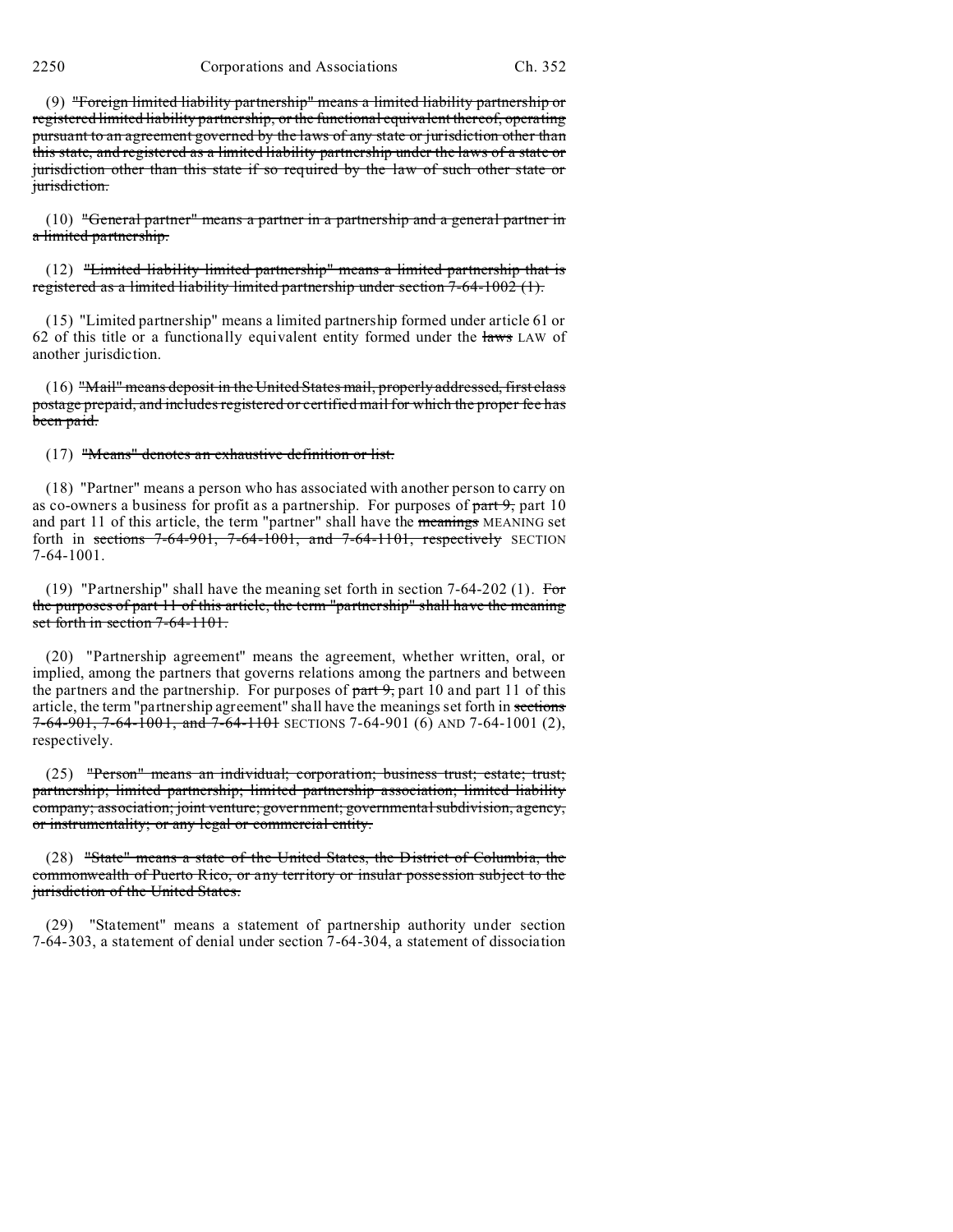under section 7-64-704, a statement of dissolution under section 7-64-805,  $\pi$ statement of merger under section 7-64-907, a registration statement OF REGISTRATION under section 7-64-1002, a statement of withdrawal of registration under section 7-64-1002, a statement of correction under section 7-90-305, or an amendment or cancellation A STATEMENT OF CHANGE UNDER SECTION 7-90-305.5 of any of the foregoing.

(30) "Street address" means street name and number, city or town, and United States postal service zip code designation. If, by reason of rural location or otherwise, a street name, number, town, or city does not exist, another appropriate description fixing as nearly as possible the actual physical location may be substituted, but in all such cases the rural free delivery route, the county, and the United States postal service zip code designation shall be included.

**SECTION 150.** 7-64-103 (2) (c) (II), Colorado Revised Statutes, is amended to read:

**7-64-103. Effect of partnership agreement - nonwaivable provisions.** (2) The partnership agreement may not:

(c) Eliminate any of the duties specified in section  $7-64-404$  (1) (a), (1) (b), or (1) (c) or in section 7-64-603 (2) (c), but:

(II) All of the partners or a number or percentage specified in the partnership agreement may authorize or ratify, after full disclosure of all material facts, an act or transaction that otherwise would violate any of the duties specified STATED in section 7-64-404 (1) (a), (1) (b), or (1) (c);

**SECTION 151.** 7-64-105 (1), (3), (4), and (5), Colorado Revised Statutes, are amended to read:

**7-64-105. Filing and recording of statements.** (1) A statement may be filed in the office of DELIVERED TO the secretary of state FOR FILING PURSUANT TO PART 3 OF ARTICLE 90 OF THIS TITLE. A certified copy of a statement that is filed in an office in another state JURISDICTION may be filed in the office of DELIVERED TO the secretary of state FOR FILING PURSUANT TO PART 3 OF ARTICLE 90 OF THIS TITLE. Either filing in this state has the effect provided in this article with respect to partnership property located in or transactions that occur in this state.

(3) A statement filed by a partnership shall be executed by at least two partners. Other statements shall be executed by a partner or other person authorized by this article.

(4) A person authorized by this article to deliver a statement to the secretary of state for filing may amend or cancel the statement by delivering to the secretary of state, for filing pursuant to part 3 of article 90 of this title, an amendment or cancellation that names the partnership, identifies the statement, and states the substance of the amendment or cancellation.

(5) A person who delivers OR CAUSES a statement TO BE DELIVERED to the secretary of state for filing pursuant to this section shall promptly deliver a copy of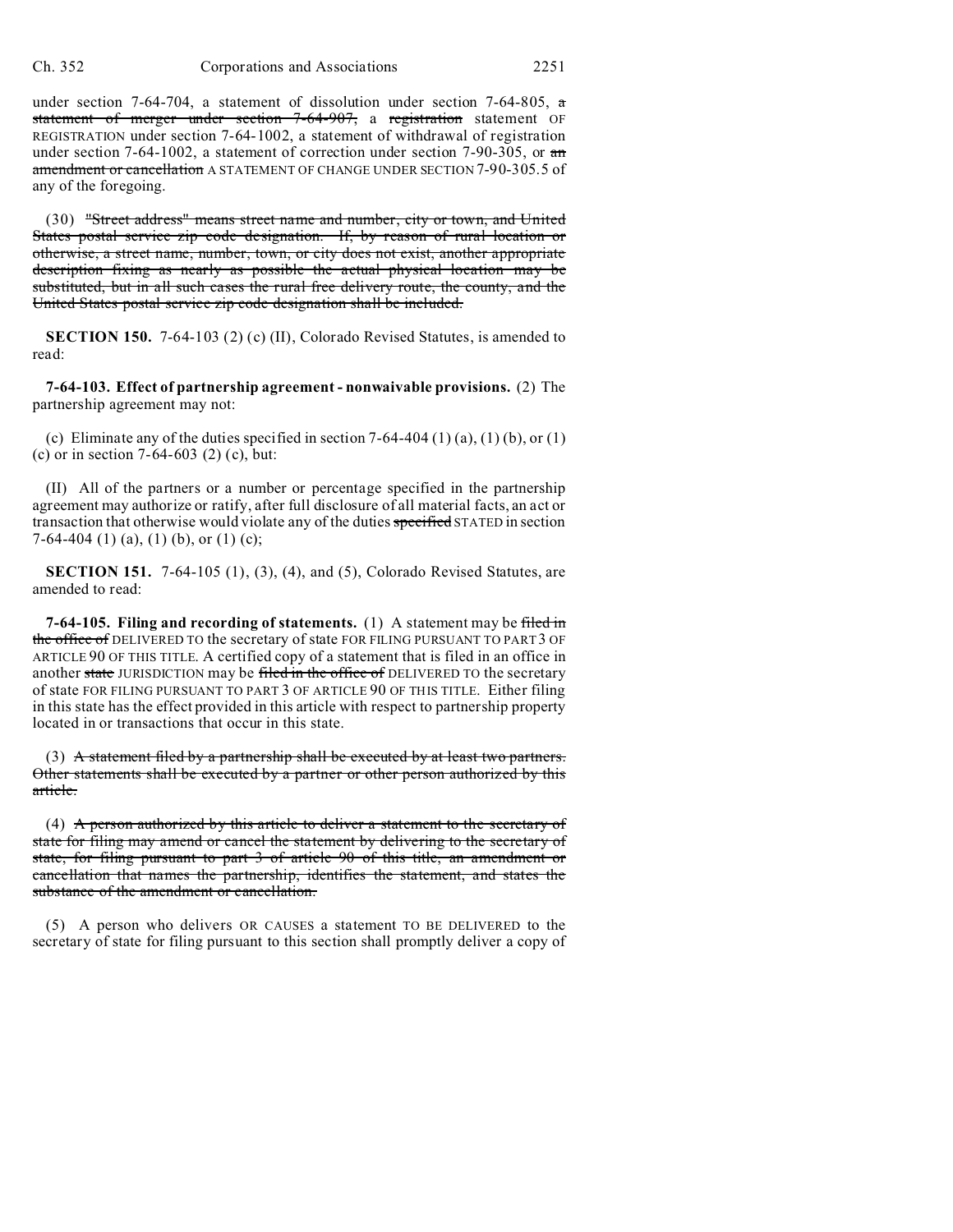the statement to every nonfiling partner and to any other person named as a partner in the statement. Failure to deliver a copy of a statement to a partner or other person does not limit the effectiveness of the statement as to a person not a partner.

**SECTION 152.** 7-64-106 (3), Colorado Revised Statutes, is amended to read:

**7-64-106. Law governing internal relations.** (3) The law of this state shall govern relations among the partners and between the partners and the partnership, and the liability of partners for partnership obligations, in a partnership that has filed a registration statement OF REGISTRATION as a limited liability partnership in this state.

**SECTION 153.** 7-64-303 (1) (a) (I), (1) (a) (II), (3), (4) (b), and (5), Colorado Revised Statutes, are amended to read:

**7-64-303. Statement of partnership authority.** (1) A partnership may deliver to the secretary of state, for filing pursuant to part 3 of article 90 of this title, a statement of partnership authority, which statement:

(a) Shall include:

(I) The domestic entity name of the partnership, OR, IF THE PARTNERSHIP DOES NOT HAVE A DOMESTIC ENTITY NAME, ITS TRUE NAME;

(II) The street PRINCIPAL OFFICE address of its chief executive office and PRINCIPAL OFFICE, IF ANY, OR, IF IT HAS NO PRINCIPAL OFFICE, THE STREET ADDRESS, AND IF DIFFERENT, THE MAILING ADDRESS OF ITS CHIEF EXECUTIVE OFFICE, AND, IN EITHER CASE, THE STREET ADDRESS, AND IF DIFFERENT, THE MAILING ADDRESS of one office in this state, if there is one;

(3) If a filed statement of partnership authority is executed pursuant to section  $7-64-105$  (3) and states the domestic entity name of the partnership (OR, IF THE PARTNERSHIP DOES NOT HAVE A DOMESTIC ENTITY NAME, ITS TRUE NAME) but does not contain all of the other information required by subsection (1) of this section, the statement nevertheless operates with respect to a person not a partner as provided in subsections (4) and (5) of this section.

(4) A filed statement of partnership authority is prima facie evidence of the existence of the partnership and of the facts recited therein and supplements the authority of a partner to enter into transactions on behalf of the partnership as follows:

(b) A grant of authority to transfer real property held in the TRUE NAME OR domestic entity name of the partnership contained in a copy of a filed statement of partnership authority recorded in the office for recording transfers of that real property is conclusive in favor of a person who gives value without having notice to the contrary, so long as and to the extent that a copy of a filed statement containing a limitation on that authority is not then of record in the office for recording transfers of that real property. The recording in the office for recording transfers of that real property of a copy of a filed statement canceling a limitation on authority revives the previous grant of authority.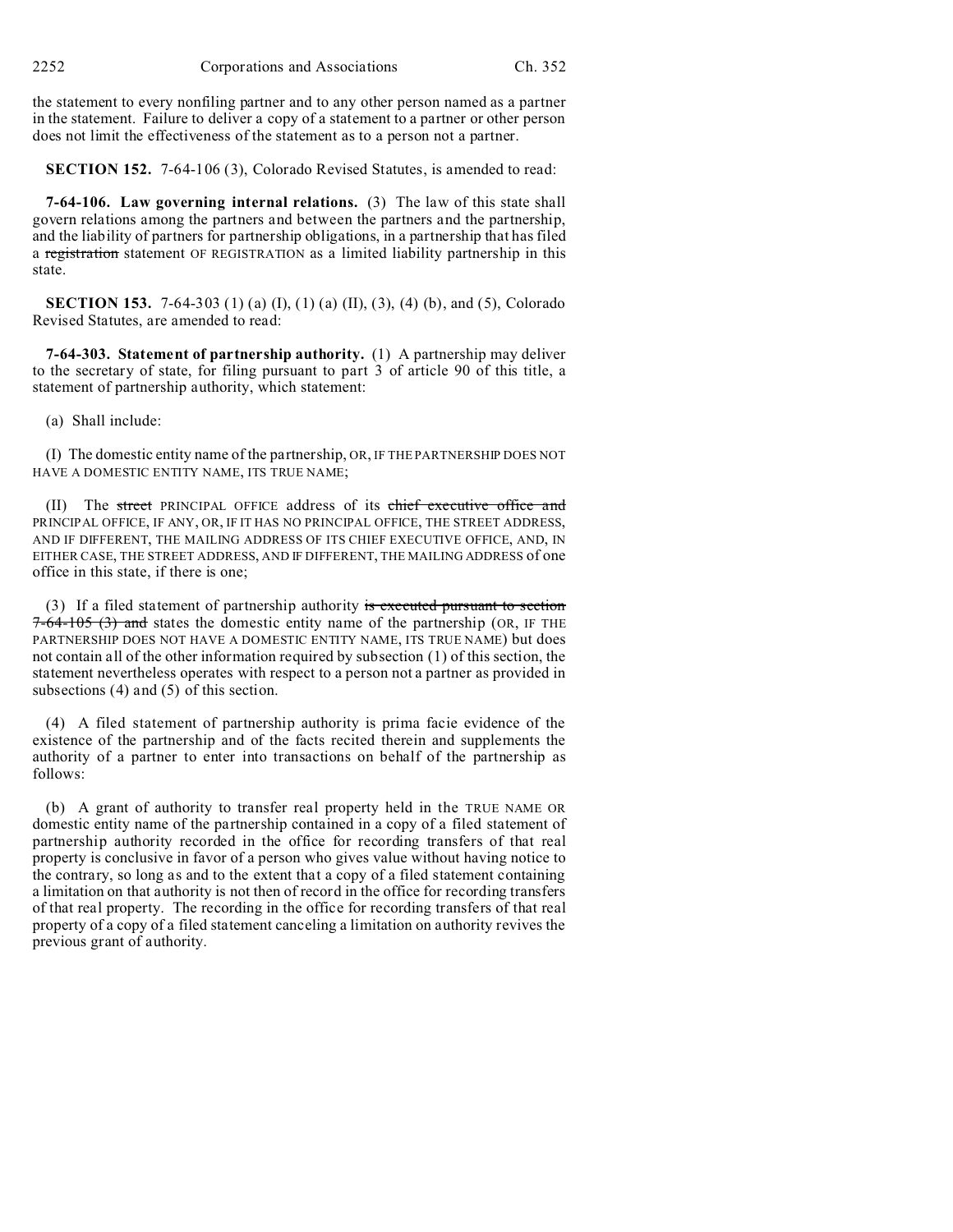(5) A person not a partner has notice of a limitation on the authority of a partner to transfer real property held in the TRUE NAME OR domestic entity name of the partnership if a copy of a filed statement containing the limitation on authority is of record in the office for recording transfers of that real property.

**SECTION 154.** 7-64-304, Colorado Revised Statutes, is amended to read:

**7-64-304. Statement of denial.** A partner or other person named as a partner in a filed statement of partnership authority or in a list maintained by an agent pursuant to section 7-64-303 (2) may deliver to the secretary of state, for filing pursuant to part 3 of article 90 of this title, a statement of denial stating the DOMESTIC ENTITY name of the partnership or the domestic entity name if the partnership has filed a statement of partnership authority pursuant to section 7-64-303 or is a limited liability partnership, (OR, IF THE PARTNERSHIP DOES NOT HAVE A DOMESTIC ENTITY NAME, ITS TRUE NAME) and the fact that is being denied, which may include denial of a person's authority or status as a partner. A statement of denial is a limitation on authority as provided in section 7-64-303 (4) and (5).

**SECTION 155.** 7-64-307 (1), Colorado Revised Statutes, is amended to read:

**7-64-307. Actions by and against partnership and partners.** (1) A partnership may sue and be sued in the TRUE name OR THE DOMESTIC ENTITY NAME of the partnership.

**SECTION 156.** 7-64-601 (1) (a), Colorado Revised Statutes, is amended to read:

**7-64-601. Events causing partner's dissociation.** (1) A partner is dissociated from a partnership upon the occurrence of any of the following events:

(a) The partnership's having notice of the partner's express will to withdraw as a partner; except that, if the partnership has notice that the partner's will is to withdraw at a later date, then the dissociation shall occur at the later date specified STATED by the partner;

**SECTION 157.** The introductory portion to 7-64-702 (1), Colorado Revised Statutes, is amended to read:

**7-64-702. Dissociated partner's power to bind and liability to partnership.** (1) For two years after a partner dissociates without resulting in a dissolution and winding up of the partnership business, the partnership, including a surviving partnership under part 9 of this article PART 2 OF ARTICLE 90 OF THIS TITLE, is bound by an act of the dissociated partner which THAT would have bound the partnership under section 7-64-301 before dissociation only if at the time of entering into the transaction the other party:

**SECTION 158.** The introductory portion to 7-64-703 (2), Colorado Revised Statutes, is amended to read:

**7-64-703. Dissociated partner's liability to other persons.** (2) A partner who dissociates without resulting in a dissolution and winding up of the partnership business is liable as a partner to the other party in a transaction entered into by the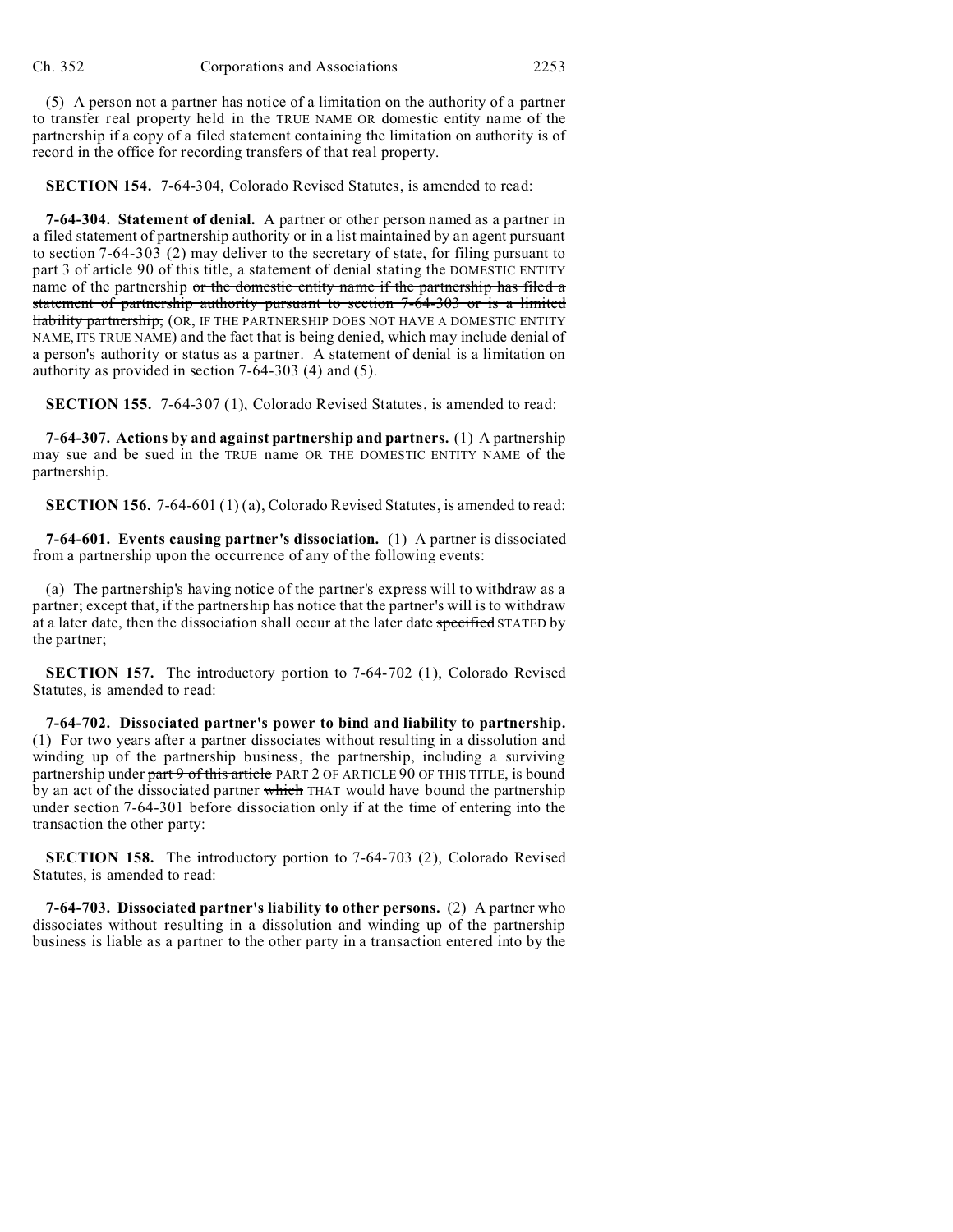partnership, or a surviving partnership under part 9 of this article PART 2 OF ARTICLE 90 OF THIS TITLE, within two years after the partner's dissociation, only if the partnership obligation arising from such transaction is one for which the partner would have been liable under section 7-64-306 had such partner not dissociated and, at the time of entering into the transaction, the other party:

**SECTION 159.** 7-64-704 (1) and (3), Colorado Revised Statutes, are amended to read:

**7-64-704. Statement of dissociation.** (1) A dissociated partner or the partnership may deliver to the secretary of state, for filing pursuant to part 3 of article 90 of this title, a statement of dissociation stating the DOMESTIC ENTITY name of the partnership or the domestic entity name if the partnership has filed a statement of partnership authority pursuant to section 7-64-303 or is a limited liability partnership, (OR, IF THE PARTNERSHIP DOES NOT HAVE A DOMESTIC ENTITY NAME, ITS TRUE NAME) and THAT the partner is dissociated from the partnership.

(3) For purposes of sections 7-64-702 (1) (b) and 7-64-703 (2) (b), a person other than the partnership or one of its partners has notice of the dissociation ninety days after the statement of dissociation is filed IN THE RECORDS OF THE SECRETARY OF STATE.

**SECTION 160.** 7-64-801 (1) (a), Colorado Revised Statutes, is amended to read:

**7-64-801. Events causing dissolution and winding up of partnership business.** (1) A partnership is dissolved, and its business shall be wound up, only upon the occurrence of any of the following events:

(a) In a partnership at will, the partnership's having notice from a partner, other than a partner who is dissociated under section  $7-64-601$  (1) (b) to (1) (j), of that partner's express will to withdraw as a partner; except that, if the partnership has notice that the partner's will is to withdraw at a later date, then the dissolution shall occur at the later date specified STATED by the partner;

**SECTION 161.** 7-64-805 (1) and (3), Colorado Revised Statutes, are amended to read:

**7-64-805. Statement of dissolution.** (1) After dissolution, a partner who has not wrongfully dissociated may deliver to the secretary of state, for filing pursuant to part 3 of article 90 of this title, a statement of dissolution stating the DOMESTIC ENTITY name of the partnership, or the domestic entity name if the partnership has filed a statement of partnership authority pursuant to section 7-64-303 or is a limited **liability partnership, (OR, IF THE PARTNERSHIP DOES NOT HAVE A DOMESTIC ENTITY** NAME, ITS TRUE NAME) and that the partnership has dissolved and is winding up its business.

(3) For purposes of sections 7-64-301 and 7-64-804, a person not a partner has notice of the dissolution and the limitation on the partners' authority as a result of the statement of dissolution ninety days after it is filed IN THE RECORDS OF THE SECRETARY OF STATE.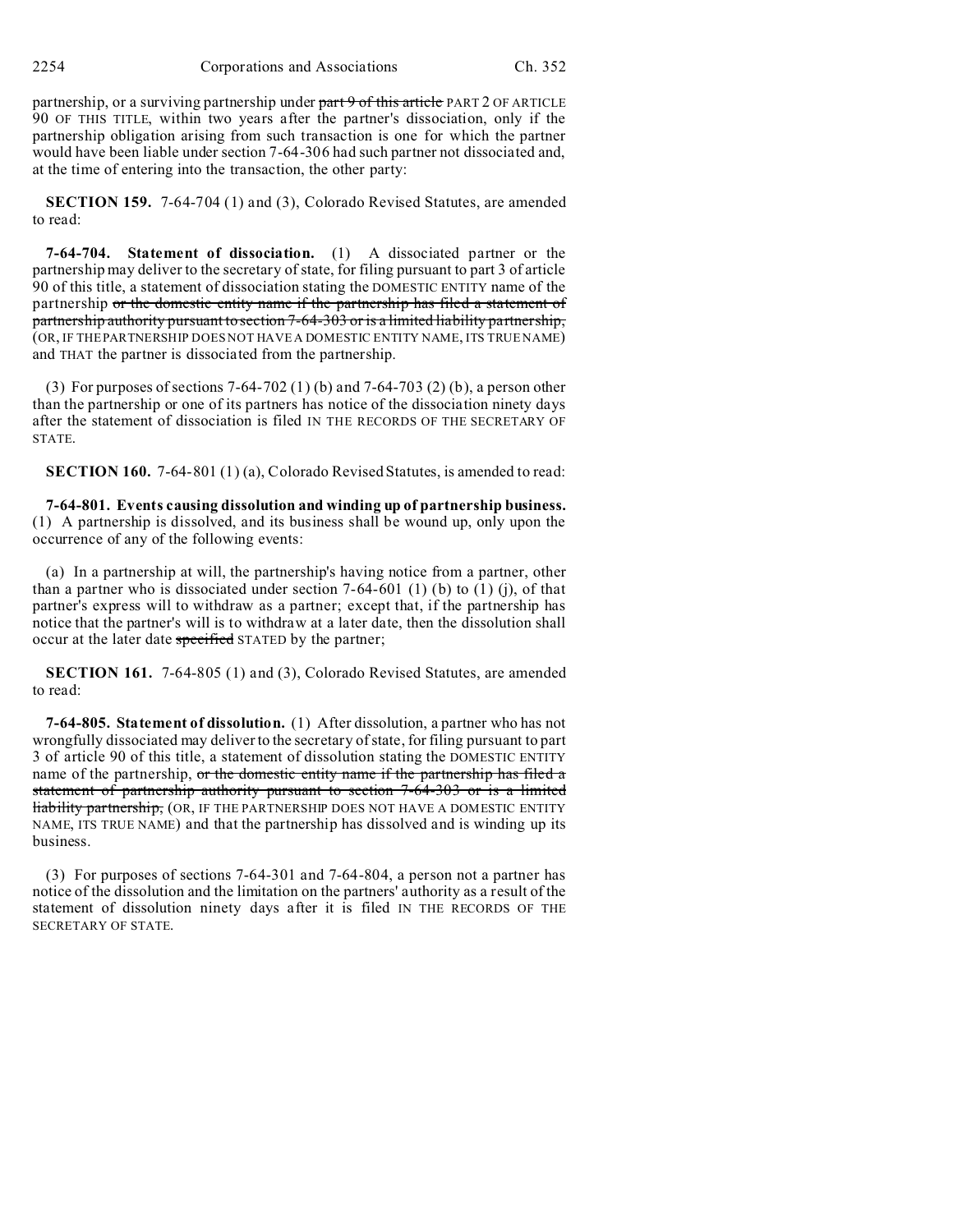**SECTION 162.** 7-64-1002, Colorado Revised Statutes, is amended to read:

**7-64-1002. Registration.** (1) A DOMESTIC partnership GOVERNED BY THIS ARTICLE may register as a limited liability partnership, and a DOMESTIC limited partnership formed under article 61 or 62 of this title THAT HAS MADE THE ELECTION PROVIDED FOR IN SECTION 7-61-129 OR SECTION 7-62-1104 may register as a limited liability limited partnership, by delivering to the secretary of state, for filing pursuant to part 3 of article 90 of this title, a registration statement The registration shall be effective upon the effective date of the registration statement OF REGISTRATION. If a certificate of limited partnership is being filed, the registration statement under this subsection  $(1)$  OF REGISTRATION may be combined with or stated in the certificate of limited partnership PURSUANT TO SECTION 7-90-301(11) OR MAY BE STATED IN THE CERTIFICATE OF LIMITED PARTNERSHIP.

(2) The registration statement OF REGISTRATION shall be approved in the manner provided in the partnership agreement or, if not so provided, shall be approved by all of the general partners.

(3) The registration statement OF REGISTRATION shall set forth STATE:

(a) The domestic entity name of the DOMESTIC limited liability partnership or THE DOMESTIC ENTITY NAME OFTHEDOMESTIC limited liability limited partnership, WHICH DOMESTIC ENTITY NAME SHALL COMPLY WITH PART 6 OF ARTICLE 90 OF THIS TITLE;

(b) The PRINCIPAL OFFICE address of its chief executive PRINCIPAL office;

(c) If its chief executive office is not located in this state, the address of a registered office and the name and street address of a registered agent for service of process in this state THE REGISTERED AGENT NAME AND REGISTERED AGENT ADDRESS OF ITS REGISTERED AGENT; and

(d) A declaration that it is a limited liability partnership or a limited liability limited partnership, as the case may be ANY OTHER MATTER RELATING TO THE PARTNERSHIP OR LIMITED PARTNERSHIP OR TO THE STATEMENT OF REGISTRATION THAT THE PARTNERSHIP OR LIMITED PARTNERSHIP DETERMINES TO INCLUDE.

 $(2)$  (4) A foreign limited liability partnership or a foreign limited liability limited partnership may register as such with the secretary of state by delivering a registration statement to the secretary of state for filing pursuant to part 3 of article 90 of this title. The registration statement shall be approved in the manner provided in the partnership agreement or, if not so provided, shall be approved by all of the general partners. The registration statement shall set forth: PART 8 OF ARTICLE 90 OF THIS TITLE, PROVIDING FOR THE TRANSACTION OF BUSINESS OR THE CONDUCT OF ACTIVITIES BY FOREIGN ENTITIES, APPLIES TO FOREIGN LIMITED LIABILITY PARTNERSHIPS AND FOREIGN LIMITED LIABILITY LIMITED PARTNERSHIPS.

(a) The foreign entity name of the foreign limited liability partnership or foreign limited liability limited partnership;

(b) The address of its chief executive office;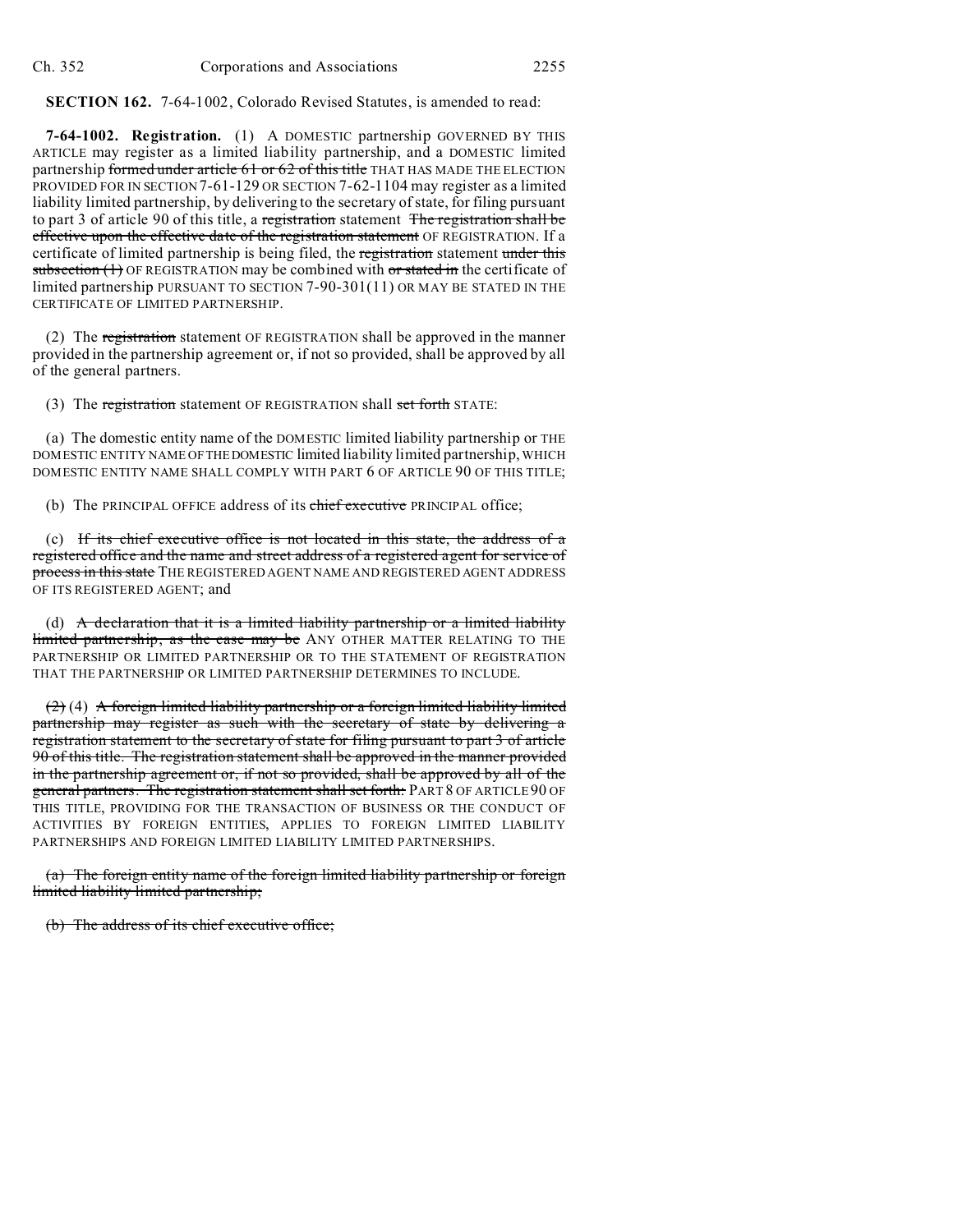(c) If its chief executive office is not located in this state, the address of a registered office and the name and street address of a registered agent for service of process in this state; and

(d) A declaration that it is a foreign limited liability partnership or a foreign limited liability limited partnership, as the case may be.

(3) The registration of a partnership or a limited partnership pursuant to subsection (1) of this section and the registration of a foreign limited liability partnership or foreign limited liability limited partnership pursuant to subsection (2) of this section shall continue until:

(a) The registration is revoked pursuant to section 7-64-1008 (1) unless the registration is reinstated pursuant to section 7-64-1008 (3); or

(b) The registration is withdrawn pursuant to subsection (4) of this section.

 $(4)$  (5) A DOMESTIC LIMITED LIABILITY partnership or a DOMESTIC LIMITED LIABILITY limited partnership may deliver CEASE TO BE A DOMESTIC LIMITED LIABILITY PARTNERSHIP OR A DOMESTIC LIMITED LIABILITY LIMITED PARTNERSHIP BY DELIVERING to the secretary of state, for filing pursuant to part 3 of article 90 of this title, a statement of withdrawal of registration. The statement of withdrawal of registration shall be approved in the manner provided in the partnership agreement or, if not so provided, shall be approved by all of the general partners. The withdrawal of registration shall be effective upon the effective date of the statement of withdrawal of registration.

(5) A foreign limited liability partnership or a foreign limited liability limited partnership may not transact business in this state and may not maintain any action, suit, or proceeding in any court in this state until it has registered pursuant to subsection (2) of this section. The failure of the foreign limited liability partnership or foreign limited liability limited partnership to register in this state does not impair the validity of any contract or act of the foreign limited liability partnership or foreign limited liability limited partnership or prevent the foreign limited liability partnership or foreign limited liability limited partnership from defending any action, suit, or proceeding in any court in this state. The liability of a partner in a foreign limited liability partnership or a foreign limited liability limited partnership shall not be affected solely by reason of such partnership's having transacted business in this state without registration. A foreign limited liability partnership or a foreign limited liability limited partnership, by transacting business in this state without registration, appoints the secretary of state as its agent on whom any notice, process, or demand may be served.

(6) A DOMESTIC partnership or a DOMESTIC limited partnership that has been registered under this part 10 is for all purposes the same entity that existed before it registered. A DOMESTIC PARTNERSHIP OR A DOMESTIC LIMITED PARTNERSHIP THAT WITHDRAWS ITS REGISTRATION AS A DOMESTIC LIMITED LIABILITY PARTNERSHIP OR A DOMESTIC LIMITED LIABILITYLIMITED PARTNERSHIP IS FOR ALL PURPOSES THE SAME ENTITY THAT EXISTED BEFORE IT WITHDREW ITS REGISTRATION.

(7) Except as to persons who were partners at the time of filing, the filing of a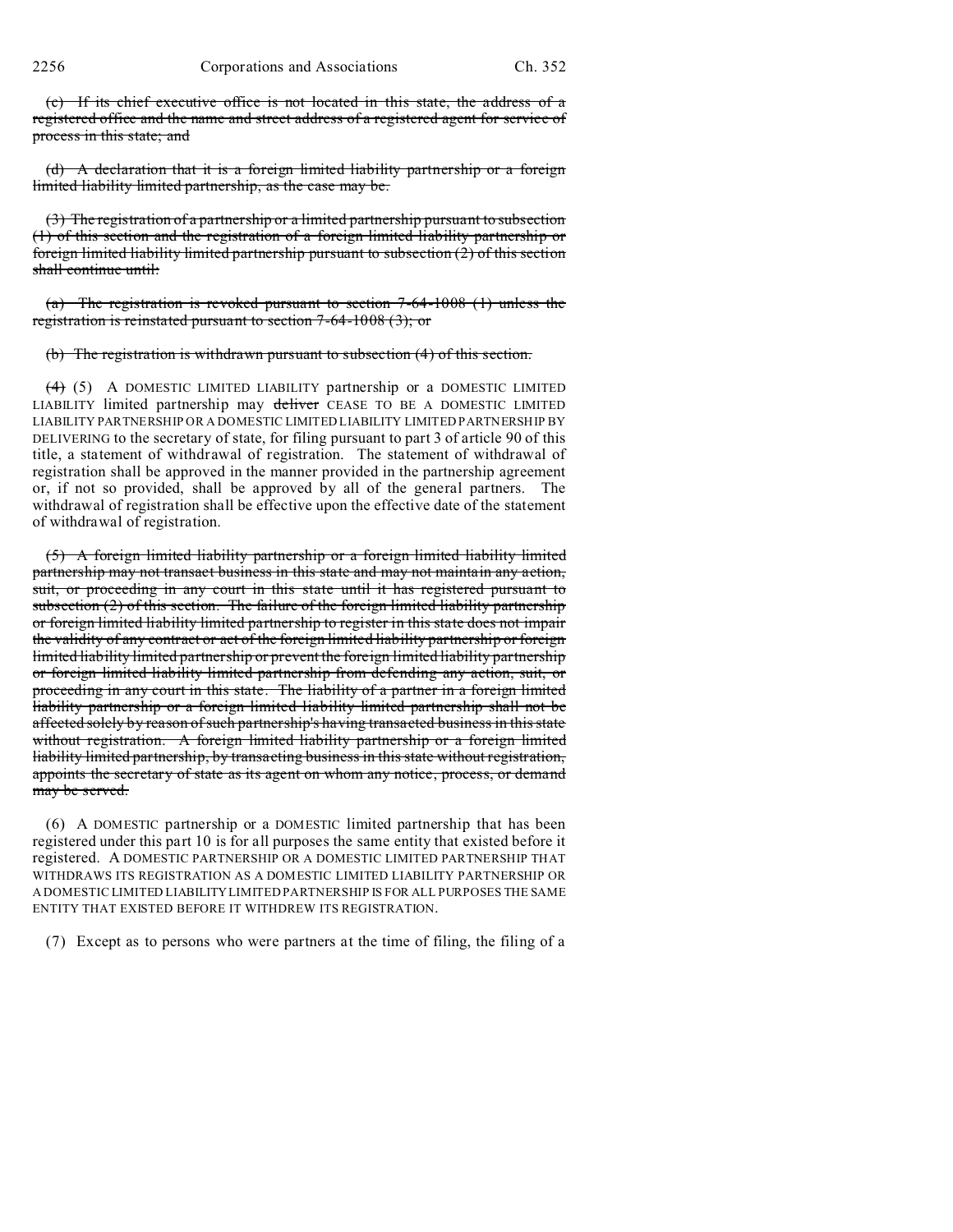registration statement OF REGISTRATION shall be conclusive that all conditions precedent to registration under this section have been met.

**SECTION 163.** 7-64-1007, Colorado Revised Statutes, is RECREATED AND REENACTED, WITH AMENDMENTS, to read:

**7-64-1007. Reports.** PART 5 OF ARTICLE 90 OF THIS TITLE, PROVIDING FOR REPORTS FROM REPORTING ENTITIES, APPLIES TO DOMESTIC LIMITED LIABILITY COMPANIES AND DOMESTIC LIMITED LIABILITY LIMITED PARTNERSHIPS AND APPLIES TO FOREIGN LIMITED LIABILITY COMPANIES AND FOREIGN LIMITED LIABILITY LIMITED PARTNERSHIPS THAT ARE AUTHORIZED TO TRANSACT BUSINESS OR CONDUCT ACTIVITIES IN THIS STATE PURSUANT TO PART 8 OF ARTICLE 90 OF THIS TITLE.

**SECTION 164.** 7-64-1008, Colorado Revised Statutes, is amended to read:

**7-64-1008. Failure to pay fees or file reports.** (1) If any registrant has failed to pay the fees required by law or to deliver for filing any report required by COMPLY WITH part 5 of article 90 of this title, the secretary of state shall give DELIVER notice by first-class mail to the registrant of such failure. Sixty days after the date of mailing of such notice, unless the report with the fee and penalty, if due, has been delivered and paid to the secretary of state, the registration of such registrant shall be revoked. ANY SUCH REGISTRANT THAT HAS NOT COMPLIED WITH PART 5 OF ARTICLE 90 OF THIS TITLE WITHIN SIXTY DAYS AFTER THE DELIVERY OF SUCH NOTICE BY THE SECRETARY OF STATE SHALL CONTINUE TO BE A LIMITED LIABILITY PARTNERSHIP OR A LIMITED LIABILITY LIMITED PARTNERSHIP BUT SHALL NOT BE PERMITTED TO MAINTAIN A PROCEEDING IN ANY COURT IN THIS STATE UNTIL IT HAS:

(2) Any person that ceases to be a registrant under subsection (1) of this section shall not be considered to have dissolved as a result of ceasing to be a registrant.

(3) A registration that has been revoked under subsection  $(1)$  of this section may be reinstated if such person applies to the secretary of state for reinstatement and takes some or all of the following steps, as applicable:

(a) Paying a reinstatement fee as determined by the secretary of state;

(b) (a) Making and delivering DELIVERED a current report pursuant to part 5 of article 90 of this title and paying PAID the fee due upon filing such report for the CURRENT year; in which it is to be reinstated; AND

 $(e)$  (b) Paying PAID a late filing penalty for the current report if delivered for filing after the required reporting date; FEE AS DETERMINED BY THE SECRETARY OF STATE.

(d) Paying an amount equal to the fee charged and collected for filing of periodic reports for domestic corporations plus a late filing penalty for each year a required limited liability partnership report was not filed.

(4) If a person obtains the reinstatement of its registration within two years after the date on which the registration was revoked, the registration shall be deemed not to have been revoked.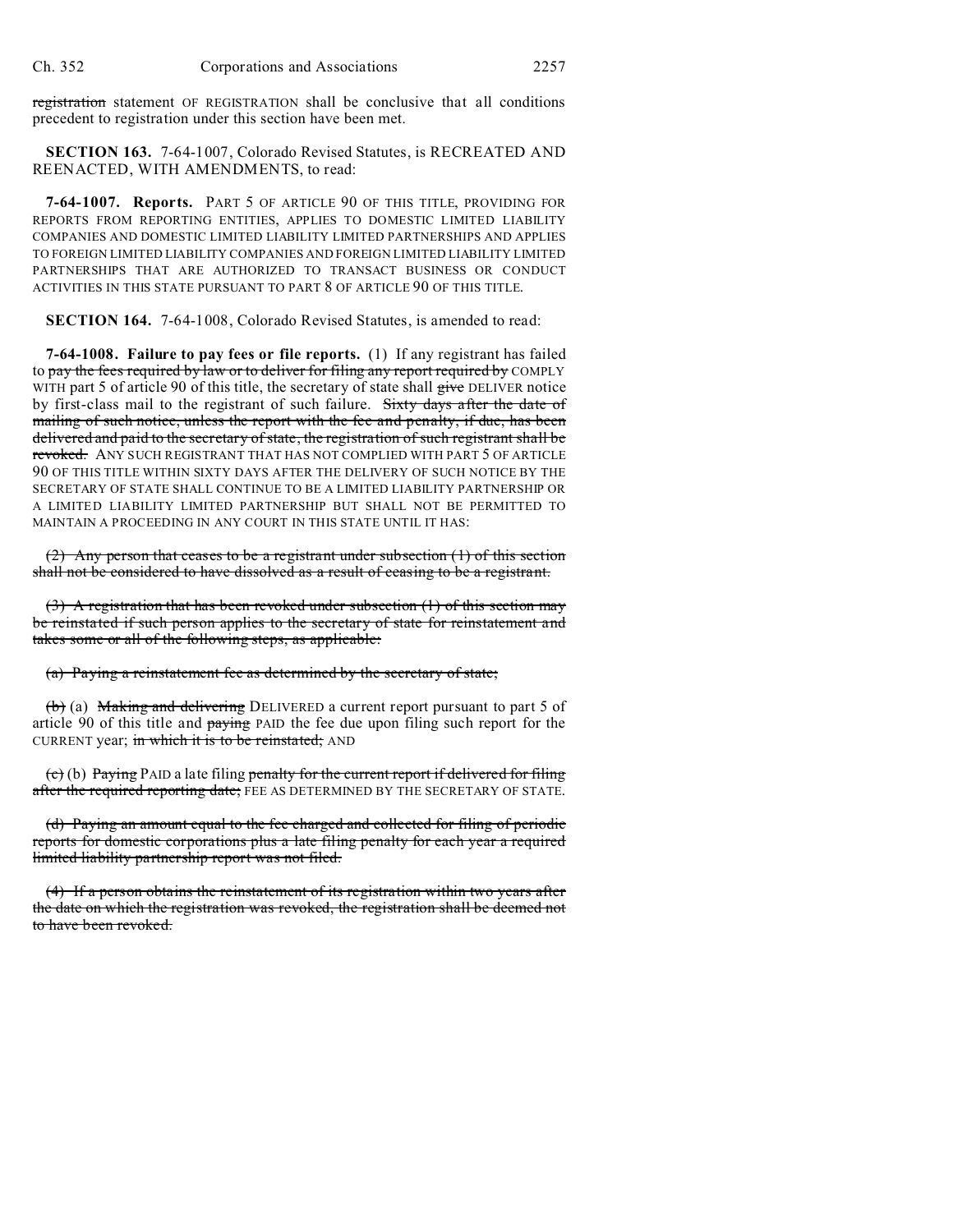(2) FOR EACH REGISTRANT THE STATEMENT OF REGISTRATION OF WHICH WAS DEEMED, UNDER THE LAW IN EFFECT PRIOR TO JULY 1, 2004, TO HAVE BEEN REVOKED, THE REGISTRATION STATEMENT SHALL, FROM JULY 1, 2004, BE DEEMED NOT TO HAVE BEEN REVOKED. SUCH REGISTERED LIMITED LIABILITY PARTNERSHIP OR REGISTERED LIMITED LIABILITY LIMITED PARTNERSHIP SHALL BE A REGISTERED LIMITED LIABILITY PARTNERSHIP OR A REGISTERED LIMITED LIABILITY LIMITED PARTNERSHIP FROMJULY 1, 2004, BUT SHALL NOT BE PERMITTED TO MAINTAIN A PROCEEDING IN ANY COURT IN THIS STATE UNTIL IT HAS:

(a) DELIVERED A CURRENT ANNUAL REPORT PURSUANT TO PART 5 OF ARTICLE 90 OF THIS TITLE AND PAID THE FEE DUE UPON FILING SUCH REPORT FOR THE CURRENT REPORTING PERIOD; AND

(b) PAID A LATE FILING FEE AS DETERMINED BY THE SECRETARY OF STATE.

**SECTION 165.** 7-64-1009 (1), Colorado Revised Statutes, is amended to read:

**7-64-1009. Application of corporation case law to set aside limited liability.** (1) In any A case in which a party seeks to hold the general partners of a limited liability partnership or limited liability limited partnership personally responsible for the alleged improper actions of the limited liability partnership or limited liability limited partnership, the court shall apply the case law that interprets the conditions and circumstances under which the corporate veil of a corporation may be pierced under Colorado law.

**SECTION 166.** 7-64-1010 (2), Colorado Revised Statutes, is amended to read:

**7-64-1010. Scope of part - choice of law - application to professions and occupations.** (2) (a) It is the intent of the general assembly that the legal existence of limited liability partnerships and limited liability limited partnerships be recognized outside the boundaries of this state and that the laws LAW of this state governing the limited liability partnership or limited liability limited partnership transacting business outside this state be granted the protection of full faith and credit under section 1 of article IV of the constitution of the United States.

(b) It is the intent of the general assembly that the internal affairs of a limited liability partnership or limited liability limited partnership formed in this state be subject to and governed by the laws LAW of this state including the provisions governing liability of general partners for debts, obligations, and liabilities chargeable to partnerships, limited liability partnerships, and limited liability limited partnerships.

**SECTION 167.** Part 11 of article 64 of title 7, Colorado Revised Statutes, is REPEALED AND REENACTED, WITH AMENDMENTS, amended to read:

### PART 11 SECRETARY OF STATE, FILING DOCUMENTS, AND REGISTERED AGENT

**7-64-1101. Filing requirements.** PART 3 OF ARTICLE 90 OF THIS TITLE, PROVIDING FOR THE FILING OF DOCUMENTS, APPLIES TO ANY DOCUMENT FILED OR TO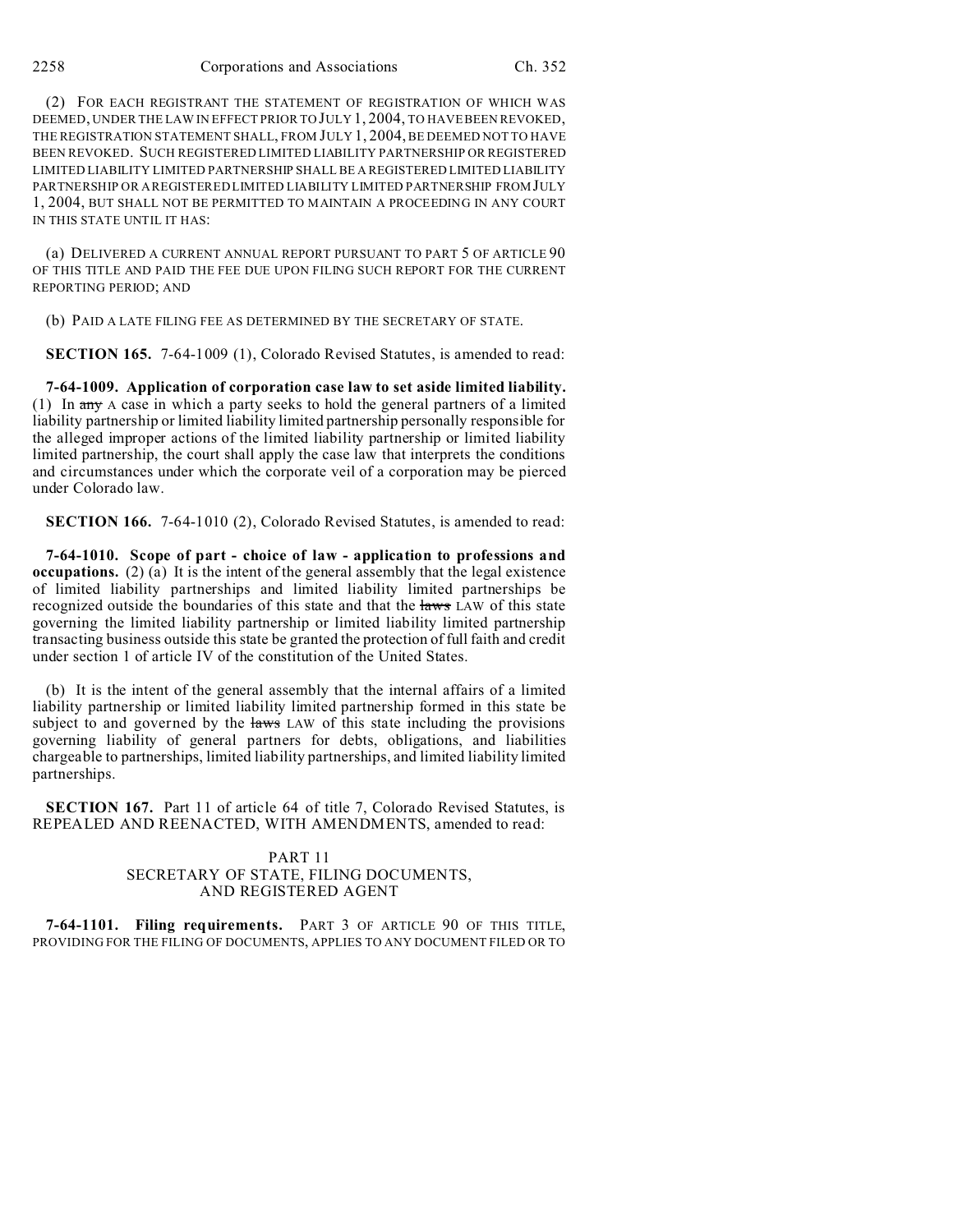BE FILED BY THE SECRETARY OF STATE PURSUANT TO THIS ARTICLE.

**7-64-1102. Registered agent - service of process.** PART 7 OF ARTICLE 90 OF THIS TITLE, PROVIDING FOR REGISTERED AGENTS AND SERVICE OF PROCESS, SHALL APPLY TO DOMESTIC LIMITED LIABILITY PARTNERSHIPS AND DOMESTIC LIMITED LIABILITY LIMITED PARTNERSHIPS.

**SECTION 168.** The introductory portion to 7-70-102 (1) and 7-70-102 (1) (a), (1) (b), (1) (e), (4) (a) (II), (4) (a) (III), (4) (a) (IV), (4) (a) (V), (4) (a) (VI), (4) (a) (VII), (4) (a) (VIII), (4) (b), and (4) (c), Colorado Revised Statutes, are amended to read:

**7-70-102. Application for registration.** (1) Any person who adopts and uses a trademark in this state may deliver to the secretary of state, for filing pursuant to part 3 of article 90 of this title, on a form to be furnished by the secretary of state, an application for registration of that trademark setting forth but not limited to THAT INCLUDES A SPECIMEN OR FACSIMILE OF THE TRADEMARK AND STATES the following:

(a) The name and business MAILING address of the person applying for the registration and, if a corporation, the state of incorporation THE PERSON IS AN ENTITY, THE FORM OF THE ENTITY, THE JURISDICTION UNDER THE LAW OF WHICH THE ENTITY IS FORMED, AND THE ENTITY NAME OF THE ENTITY OR, IF THE ENTITY DOES NOT HAVE AN ENTITY NAME, THE TRUE NAME OF THE ENTITY;

(b) An appointment of the secretary of state as agent for service of process in any action relating to the registration which may be issued if the applicant is or becomes a nonresident or foreign corporation not licensed to do business in this state or cannot be found in this state; IF THE PERSON IS NOT AN INDIVIDUAL WHO IS A RESIDENT OF COLORADO AND IS A PERSON FOR WHOM NO AGENT IS MAINTAINED IN THIS STATE FOR SERVICE OF PROCESS, A STATEMENT STATING THAT FACT AND STATING THE MAILING ADDRESS TO WHICH SERVICE OF PROCESS IN ANY ACTION RELATING TO THE REGISTRATION MAY BE MAILED;

(e) A statement that the applicant verily believes that he OR SHE is the owner of the trademark and that no other person has the right to use such trademark in this state either in the identical form thereof or in any near resemblance thereto which might be calculated to deceive or to be mistaken therefor.

(4) (a) The secretary of state shall register a trademark application in accordance with paragraph (b) of this subsection (4) upon a finding by the secretary of state that the trademark set forth in the application does not:

(II) So resemble the entity name of any domestic ENTITY or foreign corporation or nonprofit corporation on file with the secretary of state, which name has been previously used by such entity in this state and not abandoned, ENTITY that it is likely to cause confusion or mistake or to deceive when used in connection with the goods or services of such entity;

(III) So resemble the name of any domestic or foreign limited partnership or limited liability company on file with the secretary of state, which name has been previously used by such entity in this state and not abandoned, that it is likely to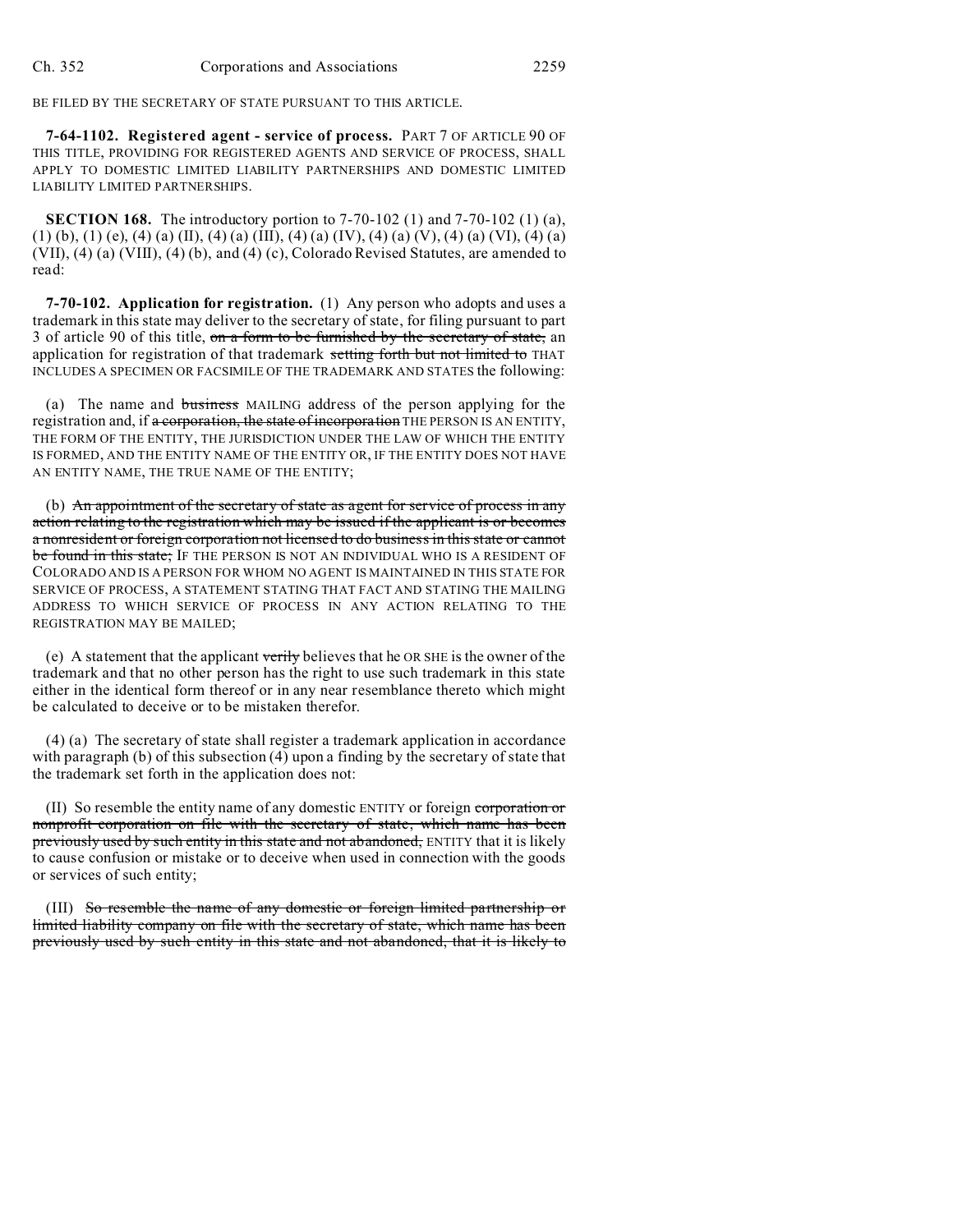cause confusion or mistake or to deceive when used in connection with the goods or services of such entity;

(IV) So resemble the name under which any foreign corporation or foreign nonprofit corporation, foreign limited partnership, or foreign limited liability company is authorized to transact business in this state, which name has been previously used by such entity in this state and not abandoned, that it is likely to cause confusion or mistake or to deceive when used in connection with the goods or services of such entity;

(V) So resemble the entity name of any foreign corporation or foreign nonprofit corporation registered pursuant to part 6 of article 90 of this title, which name has been previously used by such entity in this state and not abandoned, that it is likely to cause confusion or mistake or to deceive when used in connection with the goods or services of such entity;

(VI) So resemble a name the exclusive right to which is reserved with the secretary of state under the laws of this state, which name has been previously used by the legal owner thereof in this state and not abandoned, that it is likely to cause confusion or mistake or to deceive when used in connection with the goods or services of such owner;

(VII) So resemble any trade name or assumed name registered with the secretary of state by another person pursuant to section 7-71-101 or for which an application for registration by another person is pending, which has been previously used by such person in this state and not abandoned, that it is likely to cause confusion or mistake or to deceive when used in connection with the goods or services of such person; or

(VIII) So resemble the entity name assumed name, or trade name of a dissolved corporation during the one-hundred-twenty-day period following the effective date of such corporation's dissolution, which has been previously used by such corporation in this state and which use has not been abandoned, that it is likely to cause confusion or mistake or to deceive when used in connection with the goods or services of such person.

(b) The manner of registration shall be as follows: The secretary of state shall legibly stamp or otherwise endorse the word "filed", together with the name and official title of the secretary of state and the time and date of receipt, on both the FILED document and the accompanying copy or copies. The secretary of state shall deliver the accompanying copy, with the receipt for filing fees, if any, to the applicant.

(c) Should the secretary of state fail to register an applicant's trademark pursuant to this subsection (4), the applicant may, within thirty days of receipt of the notice of rejection, appeal the rejection to the secretary of state. The existence of a name TRADEMARK in the secretary of state's files constitutes prima facie evidence that the name TRADEMARK has been used by the registrant in this state and has not been abandoned. The applicant has the burden of showing to the satisfaction of the secretary of state that such name TRADEMARK has not been used in this state or has been abandoned or that the applicant's trademark is such that it is unlikely to cause confusion or mistake or to deceive when used in connection with the goods or services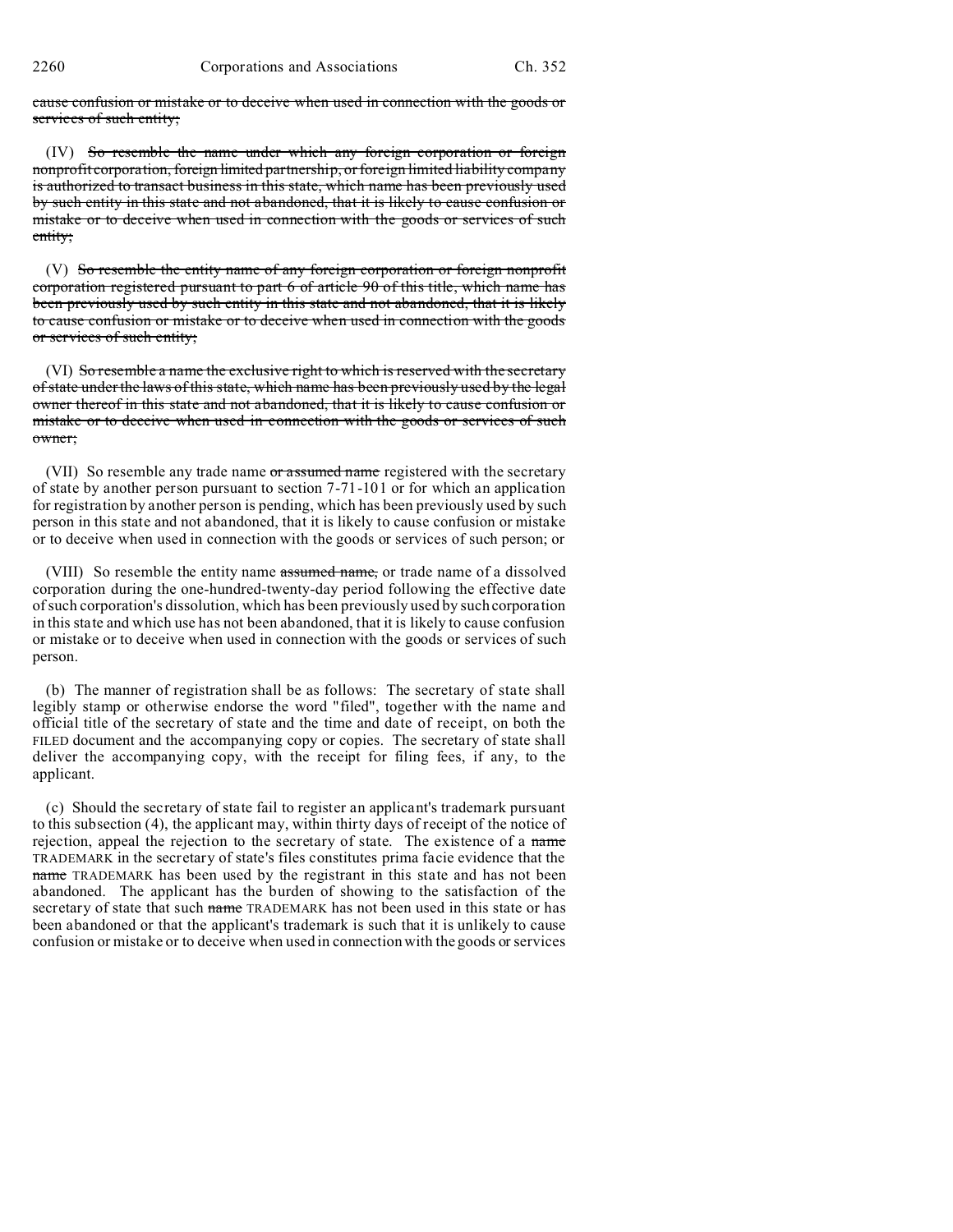of the registrant of such registered name. If the secretary of state continues to refuse to file the applicant's trademark, the applicant may, within forty-five days after the effective date of the notice of the refusal, appeal to the district court of the CITY AND county where the applicant resides OF DENVER.

**SECTION 169.** 7-70-104, Colorado Revised Statutes, is amended to read:

**7-70-104. Duration and renewal.** (1) Registration of a trademark shall be effective for a term of ten years from the date of registration. Upon application filed within six months ONE HUNDRED EIGHTY DAYS prior to the expiration of the term, on a form furnished by the secretary of state, the registration may be renewed for a like term upon the payment of a renewal fee which THAT shall be determined and collected pursuant to section 24-21-104 (3), C.R.S.

(2) A trademark registration may be renewed for successive periods of ten years in like manner. The secretary of state shall notify registrants of trademarks of the necessity of renewal within the year next preceding but not less than six months ONE HUNDRED EIGHTY DAYS prior to the expiration of the ten years from the date of registration by writing to the last known address of the registrants. It is the duty of each registrant to promptly inform the secretary of state in writing of any change of the registrant's address.

**SECTION 170.** 7-70-105 (2) and (3), Colorado Revised Statutes, are amended to read:

**7-70-105. Assignment and change of name or address.** (2) Assignments shall be by instruments in writing duly executed by the owner and may be delivered to the secretary of state for filing pursuant to part 3 of article 90 of this title. Any assignment of any registration under this article shall be void as against any subsequent purchaser for valuable consideration without notice unless it is delivered to the secretary of state, for filing pursuant to part 3 of article 90 of this title, within three months NINETY DAYS after the date thereof or prior to the subsequent purchase.

(3) Any individual, firm, partnership, corporation, limited liability company, association, union, or other organization PERSON having a trademark registered with the secretary of state, upon changing its name OR MAILING ADDRESS, shall deliver to the secretary of state, for filing pursuant to part 3 of article 90 of this title, a STATEMENT OF change of name statement giving the name of the owner as shown on the registration on file with the secretary of state, the original registration number assigned by the secretary of state, the name change OR MAILING ADDRESS CHANGE, the words constituting the trademark, and the trademark classification.

**SECTION 171.** The introductory portion to 7-71-101 (2), 7-71-101 (2) (a), (2) (b), (3), (4), and (7), the introductory portion to 7-71-101 (8), 7-71-101 (8) (a), the introductory portion to 7-71-101 (9), and 7-71-101 (9) (a), (9) (b), (10), and (11), Colorado Revised Statutes, are amended, and the said 7-71-101 is further amended BY THE ADDITION OF A NEW SUBSECTION, to read:

**7-71-101. Trade names - fees.** (2) Any corporation, limited partnership, limited liability company, limited liability partnership, or limited liability limited partnership on file with the secretary of state DOMESTIC ENTITY, OTHER THAN A GENERAL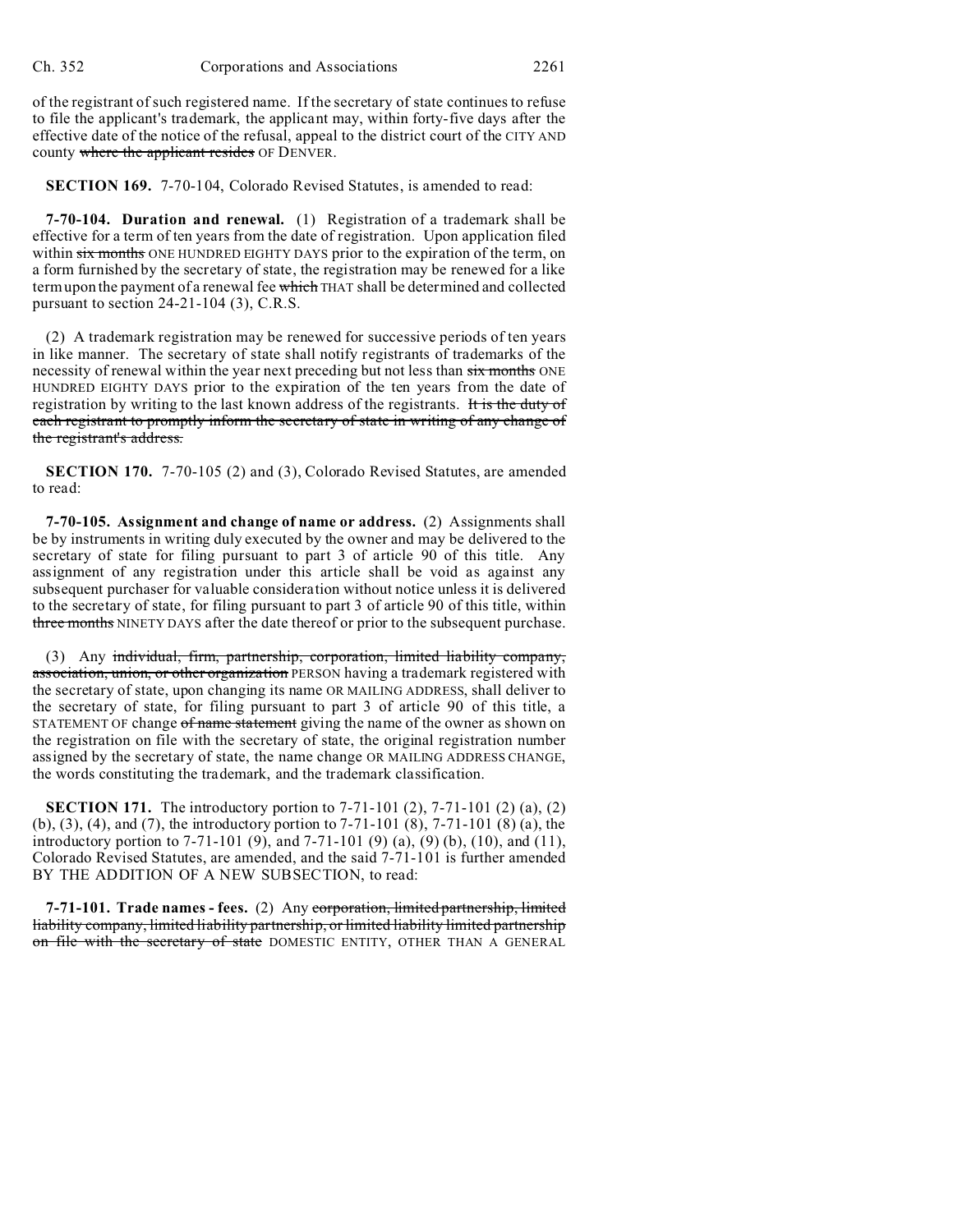2262 Corporations and Associations Ch. 352

PARTNERSHIP, AND ANY FOREIGN ENTITY AUTHORIZED TO TRANSACT BUSINESS OR CONDUCT ACTIVITIES IN THIS STATE may transact all or a portion of its business OR CONDUCT ALL OR A PORTION OF ITS ACTIVITIES under a trade name by delivering to the secretary of state, for filing pursuant to part 3 of article 90 of this title, a certificate regarding such STATEMENT OF trade name setting forth STATING the following:

(a) The ENTITY name of the entity and the location PRINCIPAL OFFICE ADDRESS of its principal office;

(b) The TRADE name other than the entity's name under which the business is transacted;

(3) Any trade name submitted to the secretary of state for filing shall be distinguishable on the records of the secretary of state from:

(a) The entity name of any entity; on file with the secretary of state; OR

(b) Any name that has been reserved or registered with the secretary of state under the laws of this state; or BY ANY PERSON AS AN ENTITY NAME OR AS A TRADE NAME PURSUANT TO SECTION 7-90-602.

The corporate or trade name of a dissolved corporation during the one-hundred-twenty-day period following the effective date of its dissolution pursuant to section 7-114-103, 7-114-202 (2), or 7-114-304.

(4) Any entity registered with the secretary of state and transacting business under a trade name shall be liable in connection therewith to the same extent and in the same manner as if that business were transacted under its true name OR ENTITY NAME. The entity may be sued in connection therewith either under its true name, ITS ENTITY NAME, or its trade name.

(7) A copy of the certificate STATEMENT OF TRADE NAME, certified by the secretary of state, may be recorded and, upon recording, shall constitute prima facie evidence of the facts recited therein insofar as the same affect title to real property.

(8) Any entity having a trade name registered with the secretary of state may relinquish such trade name by delivering to the secretary of state, for filing pursuant to part 3 of article 90 of this title, a certificate STATEMENT of withdrawal of trade name setting forth STATING:

(a) The ENTITY name  $of$  the entity and the location of its registered PRINCIPAL office ADDRESS OF ITS PRINCIPAL OFFICE; and

(9) Any entity having a trade name registered with the secretary of state as provided in this section, upon changing its ENTITY name, OTHER THAN UPON DISSOLUTION PURSUANT TO SECTION 7-90-601.5, shall deliver to the secretary of state, for filing pursuant to part 3 of article 90 of this title, a STATEMENT OF change of name certificate setting forth STATING the following:

(a) The new ENTITY name of the entity and the location of its registered office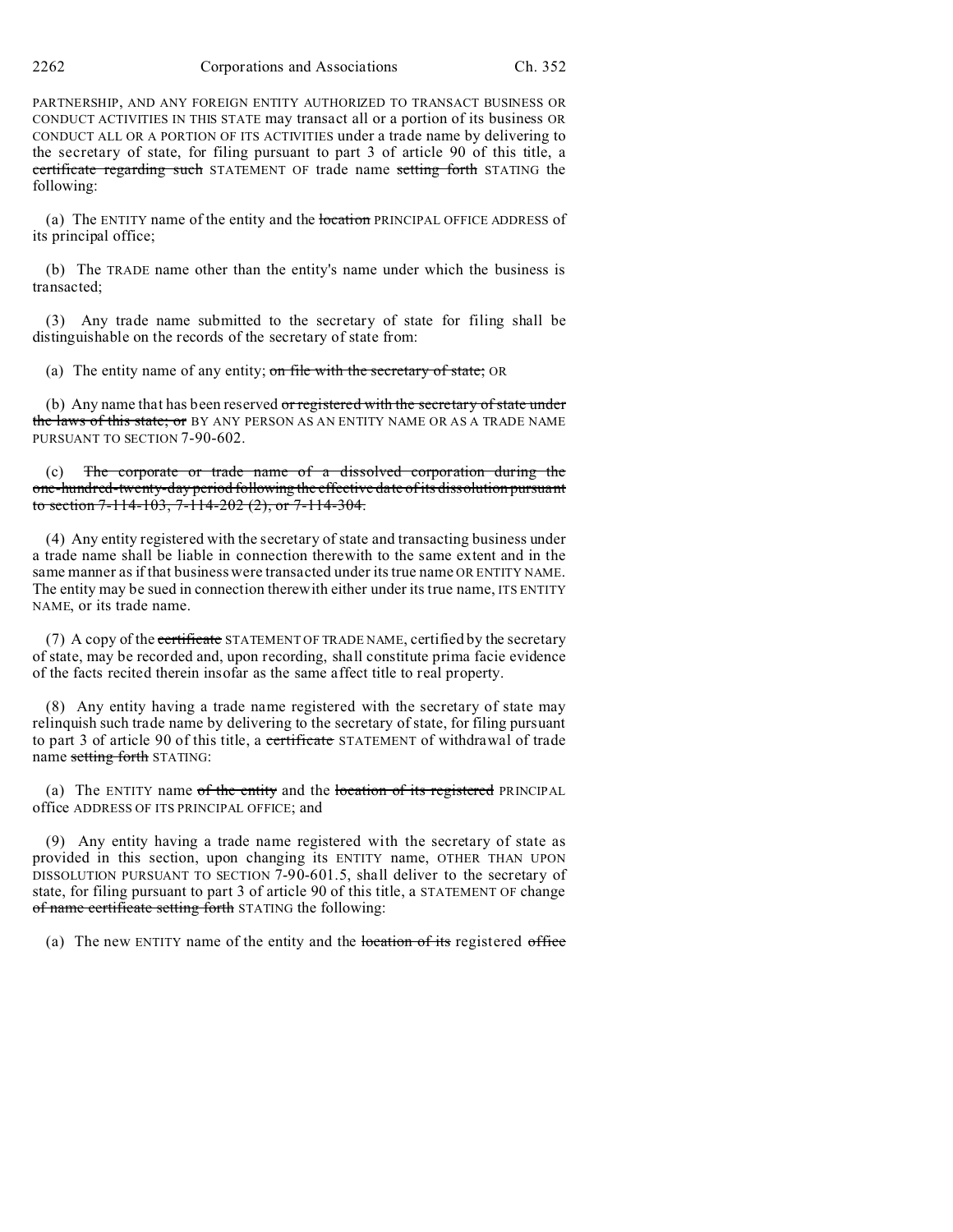AGENT ADDRESS;

(b) The old ENTITY name of the entity as shown on file with the secretary of state; and

 $(10)$  Any entity that is the survivor of a merger or consolidation, if it desires to use the trade name previously used by the merging or consolidating entity, shall, within ninety days after the merger or consolidation, deliver to the secretary of state, for filing pursuant to part 3 of article 90 of this title, a certificate of merger or consolidation, setting forth the following:

(a) The name and registered office of the surviving entity;

(b) The name of the previous owner of the trade name as shown on file with the secretary of state;

(c) The trade name as shown on file with the secretary of state.

(11) A separate certificate STATEMENT OF TRADE NAME OR STATEMENT OF WITHDRAWAL OF TRADE NAME shall be filed for each trade name.

(13) THE TRADE NAME OF A DISSOLVED DOMESTIC ENTITY SHALL BE CHANGED UPON THE DOMESTIC ENTITY'S DISSOLUTION AS PROVIDED IN SECTION 7-90-601.5.

**SECTION 172.** 7-71-102 (1), Colorado Revised Statutes, is amended to read:

**7-71-102. Penalty for failure to file.** (1) Any entity transacting business in this state which THAT has not filed a certificate in compliance with section 7-71-101 shall not be permitted to prosecute any suits for the collection of its debts MAINTAIN A PROCEEDING IN ANY COURT IN THIS STATE until such certificate has been filed.

**SECTION 173.** The introductory portion to 7-73-102 (1), Colorado Revised Statutes, is amended to read:

**7-73-102. Statement filed with secretary of state.** (1) A person who uses in this state a name, mark, or device to indicate ownership of articles or supplies may deliver to the secretary of state, for filing pursuant to part 3 of article 90 of this title, a statement setting forth STATING, but not limited to, the following information:

**SECTION 174.** 7-80-102 (1), (6), (6.5), (7), (7.5), (7.6), (12), (13), (14), (14.5), (15), and (16), Colorado Revised Statutes, are amended to read:

**7-80-102. Definitions.** As used in this article, unless the context otherwise requires:

(1) "Articles of organization" means the articles of organization filed in the records of the secretary of state for the purpose of forming a limited liability company as specified in sections 7-80-203 to 7-80-205 AND 7-80-204.

(6) "Foreign limited liability company" means a limited liability company formed under the laws of any jurisdiction other than this jurisdiction.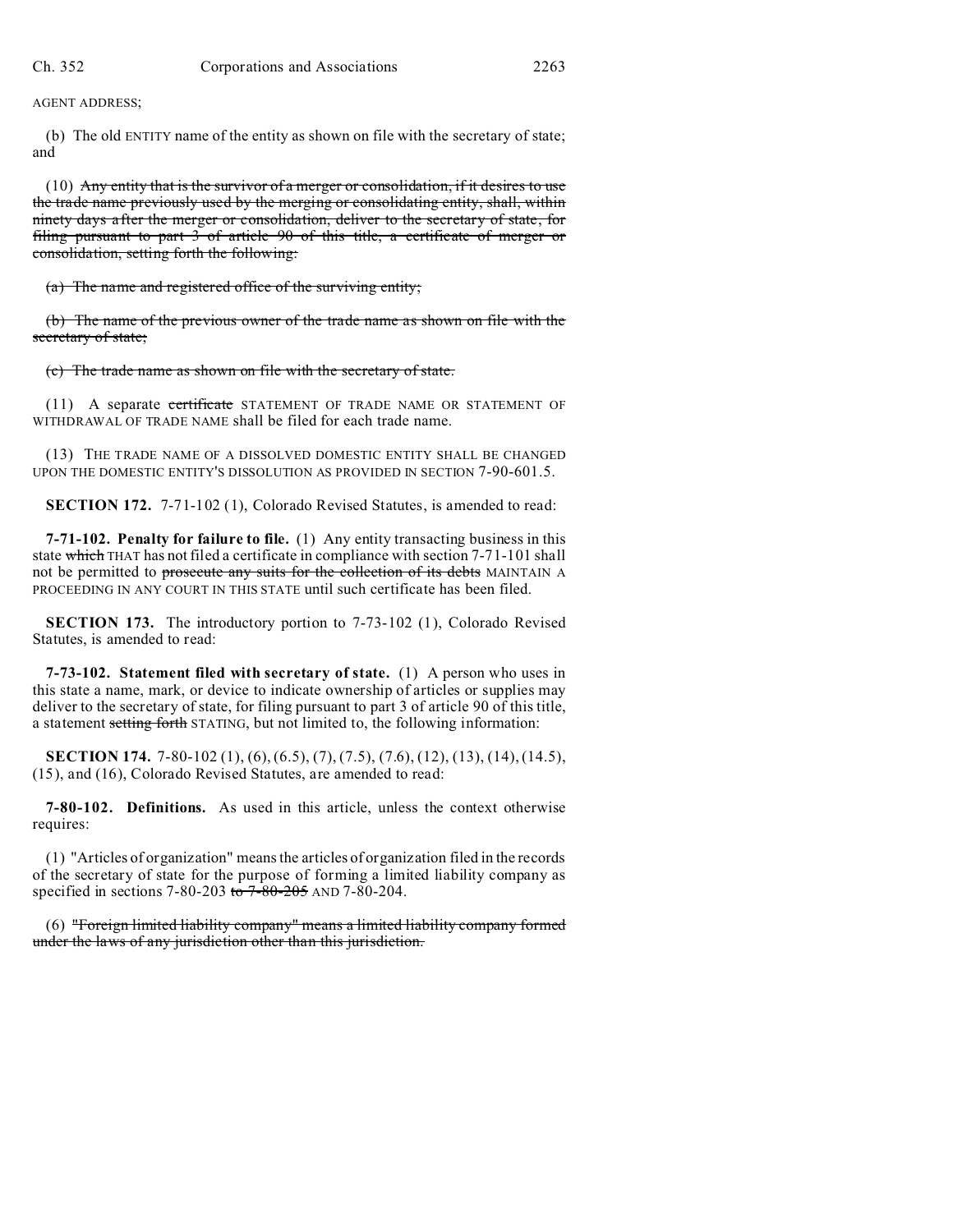$(6.5)$  "General partner" means a partner in a partnership and a general partner in a limited partnership.

(7) "Limited liability company" or "company" means a limited liability company organized and existing FORMED under this article.

(7.5) "Limited partner" means a limited partner in a limited partnership.

(7.6) "Limited partnership" means a limited partnership created under the "Colorado Uniform Limited Partnership Act of 1981", article 62 of this title, a predecessor law, or a comparable law of another jurisdiction and includes a registered limited liability limited partnership.

(12) "Partner" means both a general partner and a limited partner.

(13) "Partnership" means a partnership as defined in the "Uniform Partnership Law", article 60 of this title, or the "Colorado Uniform Partnership Act (1997)", article 64 of this title, a predecessor law, or a comparable law of another jurisdiction and includes a registered limited liability partnership.

(14) "Person" has the same meaning as specified in section  $2-4-401 (8)$ , C.R.S.

 $(14.5)$  "Principal office" means the office, in or out of this state, designated by a domestic or foreign limited liability company as its principal office in its most recent document on file with the secretary of state providing such information, including any notice of change of principal office on file with the secretary of state.

(15) "Registered office" means the business address of the registered agent on file with the secretary of state.

(16) "Verify", for purposes of provisions requiring that an instrument be verified, means that each person signing the instrument thereby affirms or acknowledges, under penalties of perjury, that the instrument is such person's act and deed or the act and deed of the limited liability company and that, to the best of such person's knowledge and belief, the facts stated in the instrument are true.

**SECTION 175.** 7-80-103, Colorado Revised Statutes, is amended to read:

**7-80-103. Nature of business.** A limited liability company may be organized FORMED under this article for any lawful business, subject to any provisions of law governing or regulating such business within this state.

**SECTION 176.** The introductory portion to 7-80-104 (1) and 7-80-104 (1) (e),  $(1)$  (h),  $(1)$  (j),  $(1)$  (l),  $(1)$  (m), and  $(1)$  (n), Colorado Revised Statutes, are amended to read:

**7-80-104. Powers.** (1) Each limited liability company organized FORMED and existing under this article may:

(e) Purchase, take, receive, subscribe for or otherwise acquire, own, hold, vote, use, employ, sell, mortgage, lend, pledge, or otherwise dispose of, and otherwise use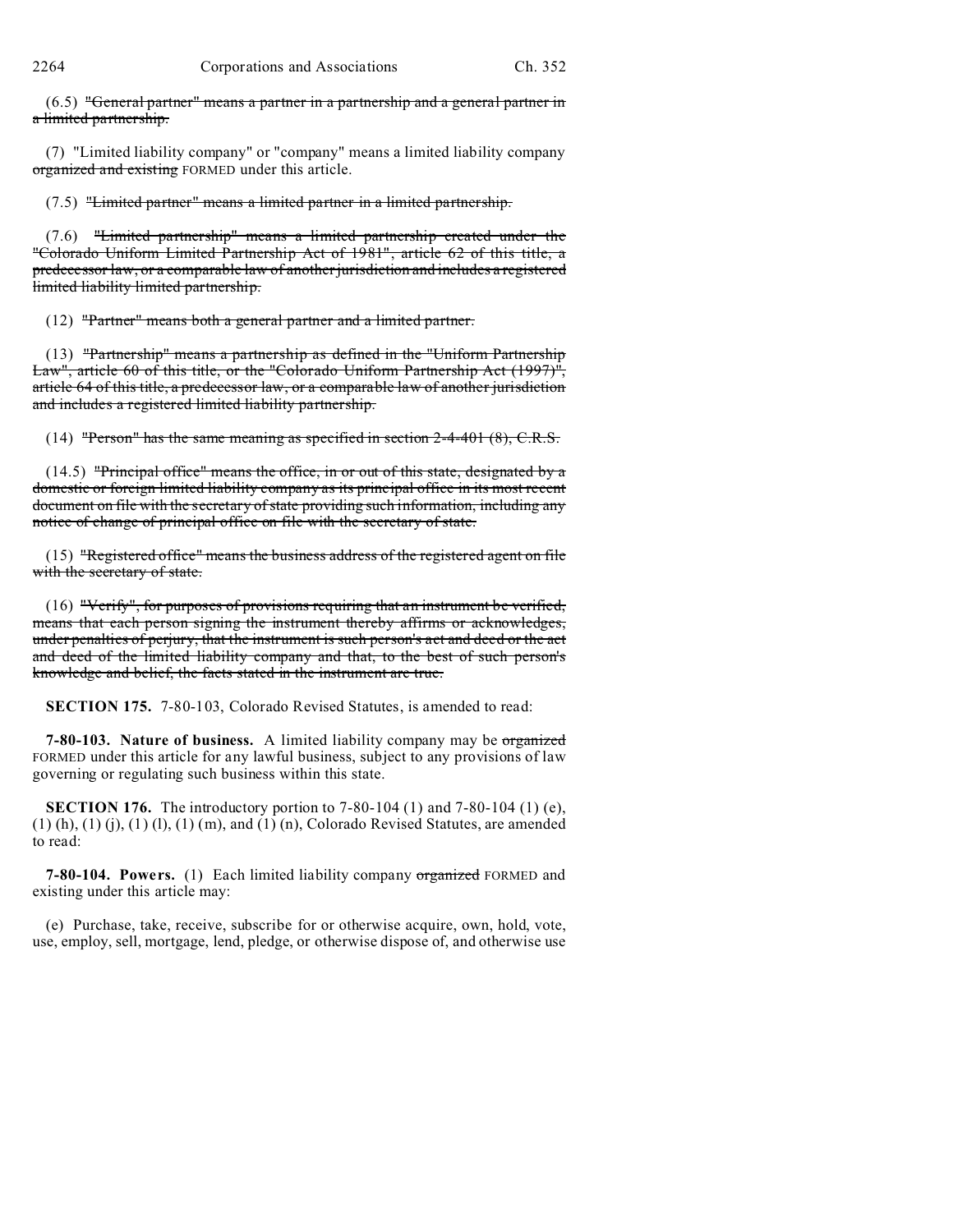and deal in and with, shares or other interests in or obligations of other limited liability companies, domestic or foreign corporations, associations, general or limited partnerships, or individuals or direct or indirect obligations of the United States or of any government, state, territory, governmental district, or municipality or of any instrumentality of any of them ANY OTHER PERSON;

(h) Conduct its business, carry on its operations, and have and exercise the powers granted by this article in any state, territory, district, or possession of the United States or in any foreign country JURISDICTION;

(j) Make and alter operating agreements, not inconsistent with its articles of organization or with the laws LAW of this state, for the administration and regulation of the affairs of the limited liability company;

(l) Cease its activities and surrender its certificate of organization;

(m) Have and exercise all powers necessary or convenient to effect any or all of the purposes for which the limited liability company is organized FORMED;

(n) Become a member of a general partnership, limited partnership, joint venture, or similar association or any other limited liability company ANY OTHER ENTITY.

**SECTION 177.** 7-80-108 (2) (d), Colorado Revised Statutes, is amended to read:

**7-80-108. Effect of operating agreement - nonwaivable provisions.** (2) An operating agreement may not:

(d) Vary any filing requirement under this article TITLE; or

**SECTION 178.** 7-80-203 (1), Colorado Revised Statutes, is amended to read:

**7-80-203. Formation.** (1) One or more natural persons eighteen years of age or older may organize FORM a limited liability company by delivering articles of organization to the secretary of state, for filing pursuant to part 3 of article 90 of this title. as specified in sections 7-80-204 and 7-80-205 ANY SUCH PERSON WHO IS A NATURAL PERSON SHALL BE OF THE AGE OF EIGHTEEN YEARS OR OLDER. Such person or persons need not be members of the limited liability company after formation has occurred.

**SECTION 179.** 7-80-204, Colorado Revised Statutes, is amended to read:

**7-80-204. Articles of organization.** (1) The articles of organization shall set forth STATE:

(a) The DOMESTIC ENTITY name of the limited liability company,  $\frac{1}{2}$  and, if known, its principal place of business WHICH DOMESTIC ENTITY NAME SHALL COMPLY WITH PART 6 OF ARTICLE 90 OF THIS TITLE;

(b) (Deleted by amendment, L. 94, p. 712, § 7, effective July 1, 1994.)

(b.5) THE PRINCIPLE OFFICE ADDRESS OF THE LIMITED LIABILITY COMPANY'S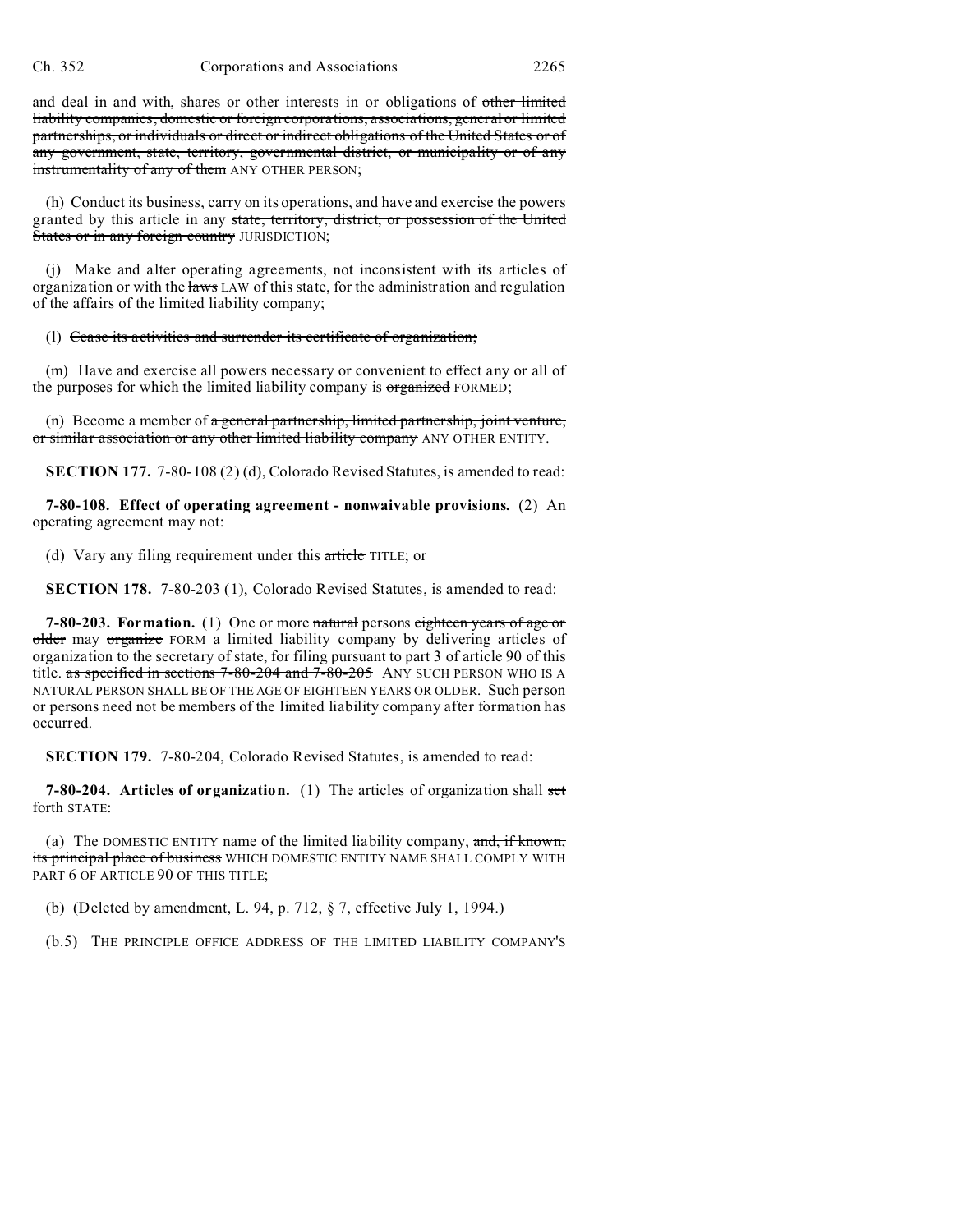### INITIAL PRINCIPAL OFFICE;

(c) The REGISTERED AGENT name and business REGISTERED AGENT address of the LIMITED LIABILITY COMPANY'S INITIAL registered agent; for service of process as required by section 7-80-301;

(d) If management is vested in managers, the names and business addresses of the initial manager or managers THE NAME AND ADDRESS OF EACH PERSON FORMING THE LIMITED LIABILITY COMPANY PURSUANT TO SECTION 7-80-203; AND

(e) If the THAT management of the limited liability company is vested in ONE OR MORE managers rather than members, a statement to that effect; and OR IS VESTED IN THE MEMBERS, WHICHEVER BE THE CASE.

(f) If management is not vested in managers rather than members, the names and business addresses of the initial member or members.

(2) With respect to a limited liability company, the management of which is vested by its articles of organization in managers rather than reserved to the members, the names and addresses of the initial member or members may be set forth in the articles of organization.

**SECTION 180.** 7-80-207, Colorado Revised Statutes, is REPEALED AND REENACTED, WITH AMENDMENTS, to read:

**7-80-207. Effect of filing of articles of organization.** A LIMITED LIABILITY COMPANY IS FORMED WHEN ITS ARTICLES OF ORGANIZATION BECOME EFFECTIVE.

**SECTION 181.** 7-80-208, Colorado Revised Statutes, is amended to read:

**7-80-208. Notice of existence of limited liability company.** The fact that the articles of organization are on file in the office RECORDS of the secretary of state is notice that the limited liability company is a limited liability company and is notice of all other facts set forth STATED therein which THAT are required or expressly permitted to be set forth STATED in the articles of organization by section 7-80-204.

**SECTION 182.** The introductory portion to 7-80-209 (1) and 7-80-209 (1) (a) and (2), Colorado Revised Statutes, are amended to read:

**7-80-209. Amendment of articles of organization.** (1) The articles of organization MAY BE AMENDED AT ANY TIME FOR ANY PURPOSE AND shall be amended when:

(a) There is a change in the DOMESTIC ENTITY name of the limited liability company;

(2) An amendment to the articles of organization of a limited liability company shall be in the form and manner designated by the secretary of state. The amendment shall be delivered to the secretary of state for filing pursuant to part 3 of article 90 of this title.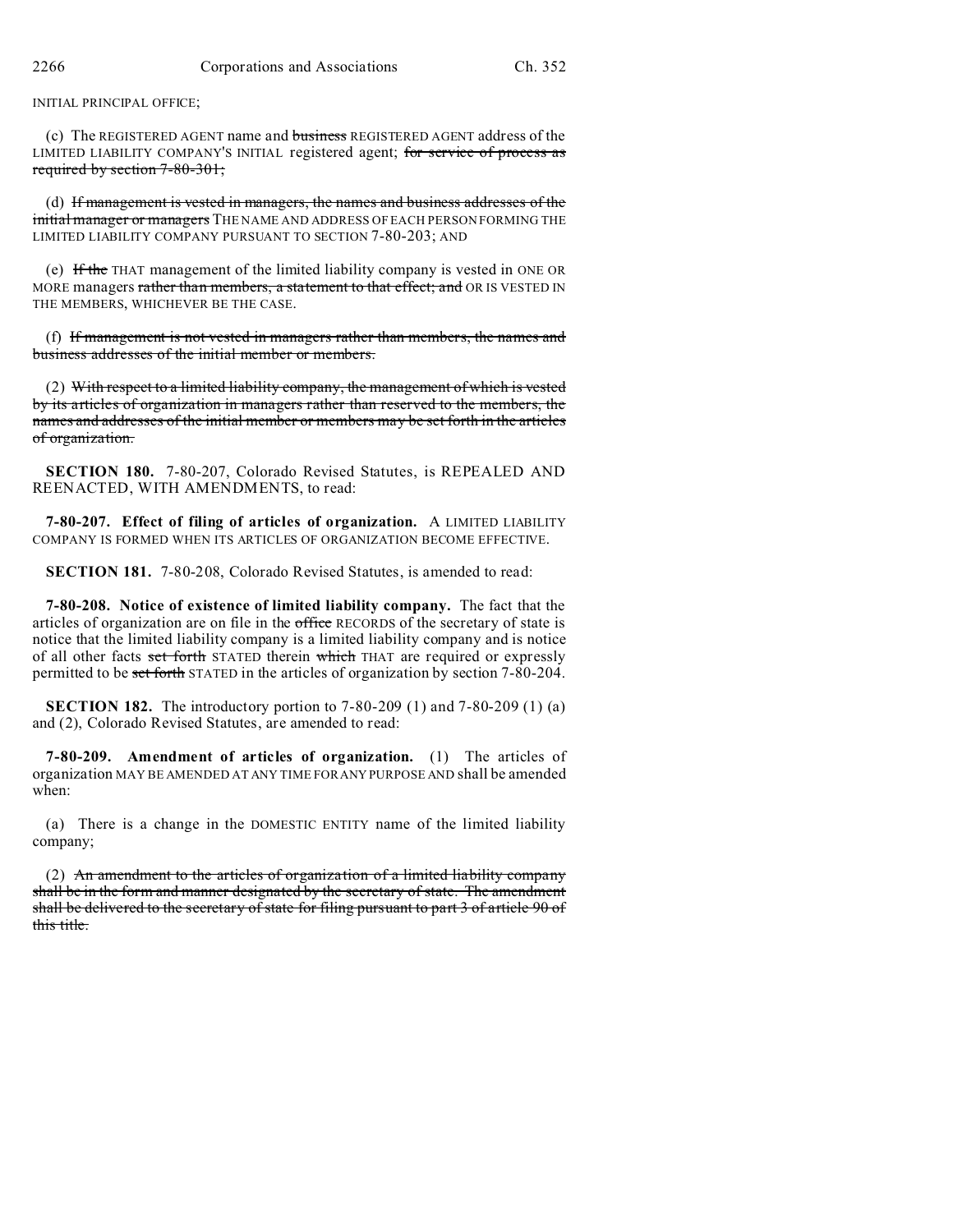**SECTION 183.** Part 3 of article 80 of title 7, Colorado Revised Statutes, is REPEALED AND REENACTED, WITH AMENDMENTS, to read:

## PART 3 SECRETARY OF STATE - ADMINISTRATIVE MATTERS AND POWERS

**7-80-301. Limited liability companies - registered agents - service of process - annual reports.** PART 7 OF ARTICLE 90 OF THIS TITLE, PROVIDING FOR REGISTERED AGENTS AND SERVICE OFPROCESS,APPLIES TO LIMITED LIABILITY COMPANIES FORMED UNDER THIS ARTICLE. PART 5 OF ARTICLE 90 OF THIS TITLE, PROVIDING FOR ANNUAL REPORTS, APPLIES TO LIMITED LIABILITY COMPANIES FORMED UNDER THIS ARTICLE.

**SECTION 184.** 7-80-410 (3), Colorado Revised Statutes, is amended to read:

**7-80-410. Indemnification of members, managers, employees, or agents.** (3) A limited liability company may purchase and maintain insurance on behalf of a person who is or was a manager, employee, fiduciary, or agent of the limited liability company or who, while a manager, employee, fiduciary, or agent of the limited liability company, is or was serving at the request of the limited liability company as manager, officer, partner, trustee, employee, fiduciary, or agent of any other foreign or domestic limited liability company or any corporation, partnership, joint venture, trust, other enterprise, or FOREIGN ENTITY OR OF ANY employee benefit plan against any liability asserted against or incurred by such person in any such capacity or arising out of such person's status as such, whether or not the limited liability company would have the power to indemnify such person against such liability under the provisions of this section. Any such insurance may be procured from any insurance company designated by the members of the limited liability company, whether such insurance company is formed under the laws LAW of this state or any other jurisdiction. of the United States or elsewhere.

**SECTION 185.** The introductory portion to 7-80-411 (1), Colorado Revised Statutes, is amended to read:

**7-80-411. Records.** (1) Each limited liability company shall keep at the ITS principal office, the following:

**SECTION 186.** 7-80-601, Colorado Revised Statutes, is amended to read:

**7-80-601. Interim distributions.** Except as provided in this part 6, a member is entitled to receive distributions from a limited liability company before the member's resignation from the limited liability company and before the dissolution and winding up thereof to the extent and at the times or upon the happening of the events specified STATED in the operating agreement or as otherwise agreed by all of the members.

**SECTION 187.** 7-80-706 (1), Colorado Revised Statutes, is amended to read:

**7-80-706. Voting.** (1) Subject to the provisions of this article which THAT require majority or unanimous consent, vote, or agreement of the members, the operating agreement may grant to all or a specified STATED group of the members the right to consent, vote, or agree, on a per capita or other basis, upon any matter.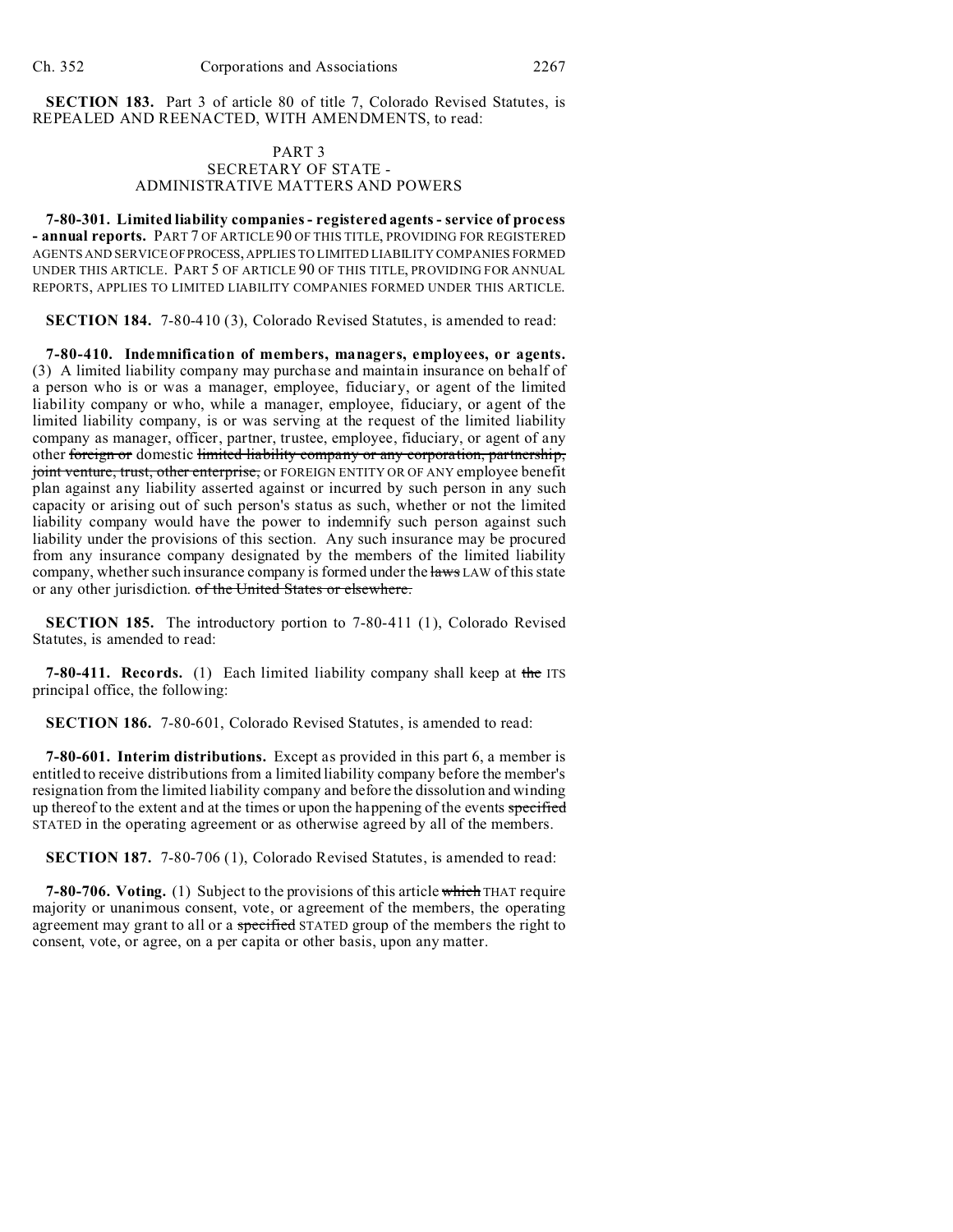**SECTION 188.** 7-80-707 (1) and (4) (b), Colorado Revised Statutes, are amended to read:

**7-80-707. Meetings of members.** (1) Meetings of members may be held at such place, either within or without this state, as may be stated in or fixed in accordance with the operating agreement. If no other place is stated or so fixed, all meetings shall be held at the registered PRINCIPAL office of the limited liability company.

(4) (b) The court may fix the time and place of the meeting, specify FIX a date for determining members entitled to notice of and to vote at the meeting, prescribe the form and content of the meeting notice, fix the quorum required for a meeting or direct that the interests represented at the meeting constitute a quorum for the meeting, and enter other orders necessary to permit the meeting to be held.

**SECTION 189.** 7-80-711 (1), Colorado Revised Statutes, is amended to read:

**7-80-711. Action by members without a meeting.** (1) Action required or permitted by this article to be taken at a members' meeting may be taken without a meeting if the action is evidenced by one or more written consents describing the action taken, signed by each member entitled to vote. Action taken under this subsection (1) is effective when all members entitled to vote have signed the consent, unless the consent specifies STATES a different effective date.

**SECTION 190.** The introductory portion to 7-80-712 (1) (b), Colorado Revised Statutes, is amended to read:

**7-80-712. Information and accounting.** (1) A member of a limited liability company shall have the right to:

(b) Obtain from the manager or managers from time to time, subject to such reasonable standards as may be set forth STATED in the operating agreement or otherwise established by the manager or managers, upon reasonable demand for any purpose reasonably related to the member's interest as a member:

**SECTION 191.** 7-80-719, Colorado Revised Statutes, is amended to read:

**7-80-719. Applicability of derivative proceeding to foreign limited liability companies.** In any derivative proceeding in the right of a foreign limited liability company, the right of a person to commence or maintain a derivative proceeding in the right of a foreign limited liability company and any matters raised in such proceeding covered by sections 7-80-713 to 7-80-718 shall be governed by the laws LAW of the jurisdiction under which the foreign limited liability company was formed; except that, any matters raised in such proceeding covered by sections 7-80-715 and 7-80-717 shall be governed by the laws LAW of the THIS state. of Colorado.

**SECTION 192.** Part 8 of article 80 of title 7, Colorado Revised Statutes, is REPEALED AND REENACTED, WITH AMENDMENTS, to read:

> PART 8 DISSOLUTION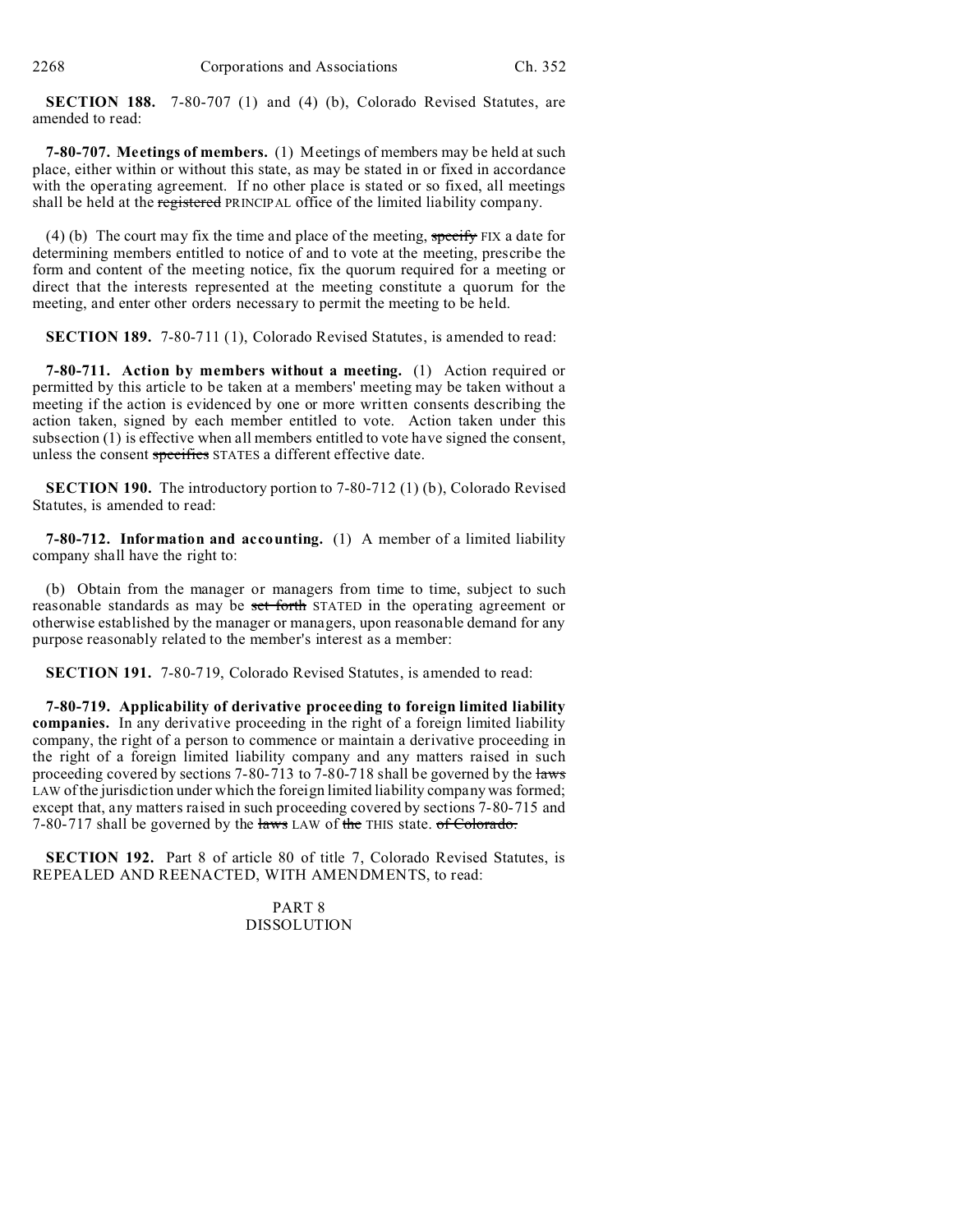### SUBPART 1 VOLUNTARY DISSOLUTION

**7-80-801. Dissolution.** (1) A LIMITED LIABILITY COMPANY FORMED UNDER THIS ARTICLE SHALL BE DISSOLVED UPON THE OCCURRENCE OF ANY OF THE FOLLOWING EVENTS:

(a) BY THE UNANIMOUS WRITTEN AGREEMENT OF ALL MEMBERS;

(b) AT THE TIME OR UPON THE OCCURRENCE OF EVENTS STATED IN WRITING IN AN OPERATING AGREEMENT.

**7-80-802. Statement of dissolution.** (1) UPON DISSOLUTION, THE LIMITED LIABILITY COMPANY SHALL DELIVER TO THE SECRETARY OF STATE, FOR FILING PURSUANT TO PART 3 OF ARTICLE 90 OF THIS TITLE, A STATEMENT OF DISSOLUTION STATING:

(a) THE DOMESTIC ENTITY NAME OF THE LIMITED LIABILITY COMPANY;

(b) THE PRINCIPAL OFFICE ADDRESS OF THE LIMITED LIABILITY COMPANY'S PRINCIPAL OFFICE;

(c) THE DATE DISSOLUTION WAS AUTHORIZED;

(d) SUCH ADDITIONAL INFORMATION AS THE SECRETARY OF STATE DETERMINES IS NECESSARY OR APPROPRIATE.

(2) A LIMITED LIABILITY COMPANY IS DISSOLVED UPON THE EFFECTIVE DATE OF ITS STATEMENT OF DISSOLUTION.

**7-80-803. Effect of dissolution.** (1) A DISSOLVED LIMITED LIABILITY COMPANY CONTINUES ITS EXISTENCE AS A LIMITED LIABILITY COMPANY BUT SHALL NOT CARRY ON ANY BUSINESS EXCEPT AS IS APPROPRIATE TO WIND UP AND LIQUIDATE ITS BUSINESS AND AFFAIRS, INCLUDING:

(a) COLLECTING ITS ASSETS;

(b) DISPOSING OF ITS PROPERTIES THAT WILL NOT BE DISTRIBUTED IN KIND TO ITS MEMBERS;

(c) DISCHARGING OR MAKING PROVISION FOR DISCHARGING ITS LIABILITIES;

(d) DISTRIBUTING ITS REMAINING PROPERTY AMONG ITS MEMBERS; AND

(e) DOING EVERY OTHER ACT NECESSARY TO WIND UP AND LIQUIDATE ITS BUSINESS AND AFFAIRS.

**7-80-804. Disposition of known claims by notification.** (1) A DISSOLVED LIMITED LIABILITY COMPANY SHALL DISPOSE OF THE KNOWN CLAIMS AGAINST IT BY FOLLOWING THE PROCEDURES DESCRIBED IN THIS SECTION.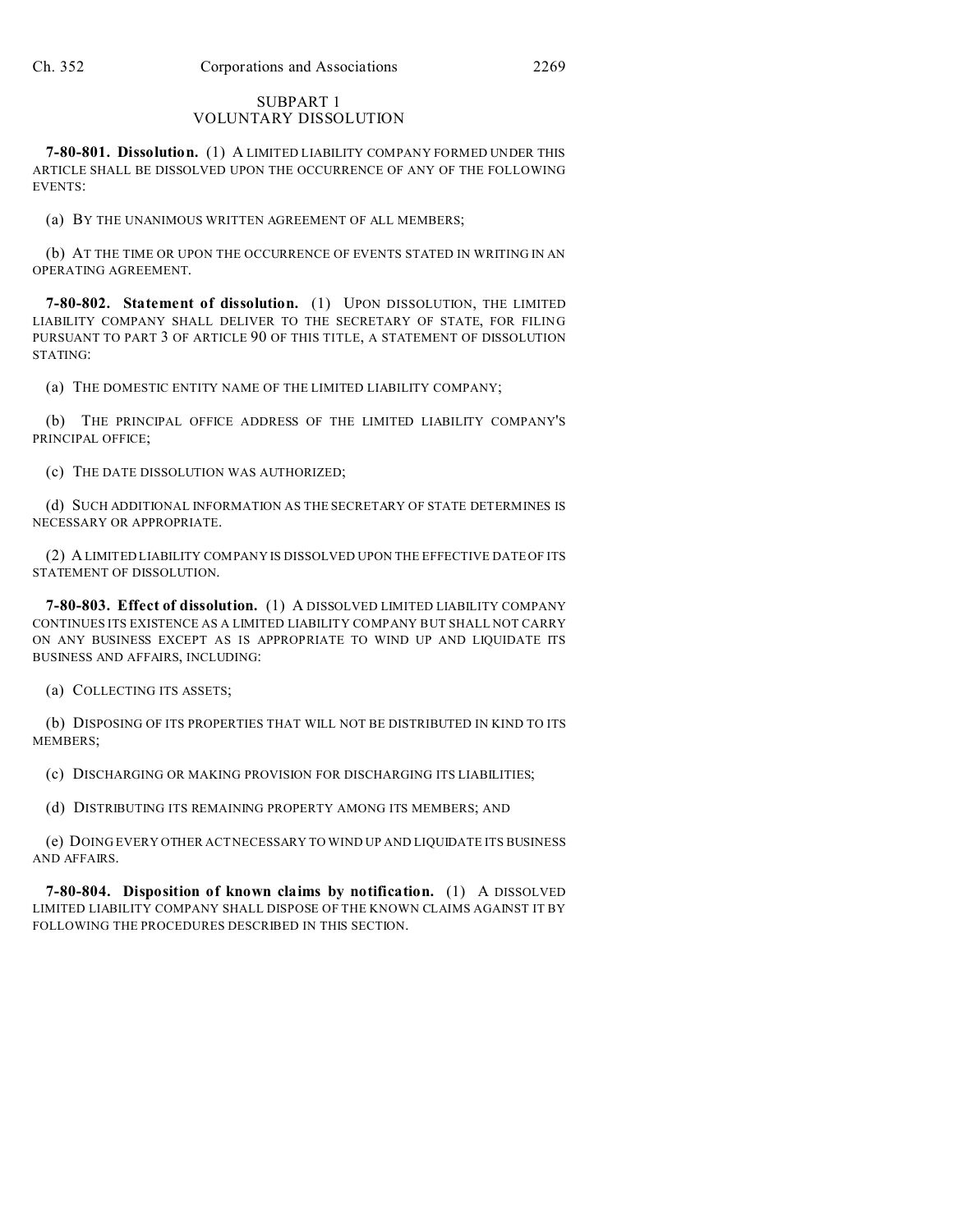(2) A DISSOLVED LIMITED LIABILITY COMPANY SHALL GIVE WRITTEN NOTICE OF THE DISSOLUTION TO KNOWN CLAIMANTS WITHIN NINETY DAYS AFTER THE EFFECTIVE DATE OF THE DISSOLUTION. THE NOTICE SHALL:

(a) DESCRIBE THE INFORMATION THAT MUST BE INCLUDED IN A CLAIM;

(b) PROVIDE AN ADDRESS TO WHICH WRITTEN NOTICE OF ANY CLAIM MUST BE GIVEN TO THE LIMITED LIABILITY COMPANY; AND

(c) STATE THAT, UNLESS SOONER BARRED BY ANY OTHER STATUTE LIMITING ACTIONS, THE CLAIM WILL BE BARRED IF AN ACTION TO ENFORCE THE CLAIM IS NOT COMMENCED BY A DEADLINE THAT IS STATED ON THE NOTICE, WHICH DEADLINE SHALL NOT BE LESS THAN TWO YEARS AFTER THE GIVING OF NOTICE.

(3) UNLESS SOONER BARRED BY ANY OTHER STATUTE LIMITING ACTIONS, A CLAIM AGAINST THE DISSOLVED LIMITED LIABILITY COMPANY IS BARRED IF A CLAIMANT RECEIVED THE NOTICE OF DISSOLUTION GIVEN PURSUANT TO SUBSECTION (2) OF THIS SECTION AND AN ACTION TO ENFORCE THE CLAIM IS NOT COMMENCED BY THE DEADLINE STATED IN THE NOTICE OF DISSOLUTION.

(4) THE FAILURE OF THE DISSOLVED LIMITED LIABILITY COMPANY TO GIVE NOTICE TO ANY KNOWN CLAIMANT PURSUANT TO SUBSECTION (2) OF THIS SECTION SHALL NOT AFFECT THE DISPOSITION UNDER THIS SECTION OF ANY CLAIM HELD BY ANY OTHER KNOWN CLAIMANT.

(5) FOR PURPOSES OF THIS SECTION, "CLAIM" DOES NOT INCLUDE A CONTINGENT LIABILITY OR A CLAIM BASED ON AN EVENT OCCURRING AFTER THE EFFECTIVE DATE OF DISSOLUTION. FOR PURPOSES OF THIS SECTION, AN ACTION TO ENFORCE A CLAIM INCLUDES AN ARBITRATION UNDER ANY AGREEMENT FOR BINDING ARBITRATION BETWEEN THE DISSOLVED LIMITED LIABILITY COMPANY AND THE CLAIMANT AND INCLUDES A CIVIL ACTION.

**7-80-805. Disposition of claims by publication.** (1) A DISSOLVED LIMITED LIABILITY COMPANY MAY PUBLISH NOTICE OF ITS DISSOLUTION AND REQUEST THAT PERSONS WITH CLAIMS AGAINST THE LIMITED LIABILITY COMPANY PRESENT THEM IN ACCORDANCE WITH THE NOTICE.

(2) THE NOTICE CONTEMPLATED IN SUBSECTION (1) OF THIS SECTION SHALL:

(a) BE PUBLISHED ONE TIME IN A NEWSPAPER OF GENERAL CIRCULATION IN THE COUNTY IN THIS STATE IN WHICH THE STREET ADDRESS OF THE DISSOLVED LIMITED LIABILITY COMPANY'S PRINCIPAL OFFICE IS OR WAS LAST LOCATED OR, IF THE DISSOLVED LIMITED LIABILITY COMPANY HAS NOT HAD A PRINCIPAL OFFICE IN THIS STATE, IN THE COUNTY IN WHICH THE STREET ADDRESS OF ITS REGISTERED AGENT IS OR WAS LAST LOCATED;

(b) DESCRIBE THE INFORMATION THAT MUST BE INCLUDED IN A CLAIM AND PROVIDE AN ADDRESS AT WHICH ANY CLAIM MUST BE GIVEN TO THE LIMITED LIABILITY COMPANY; AND

(c) STATE THAT, UNLESS SOONER BARRED BY ANY OTHER STATUTE LIMITING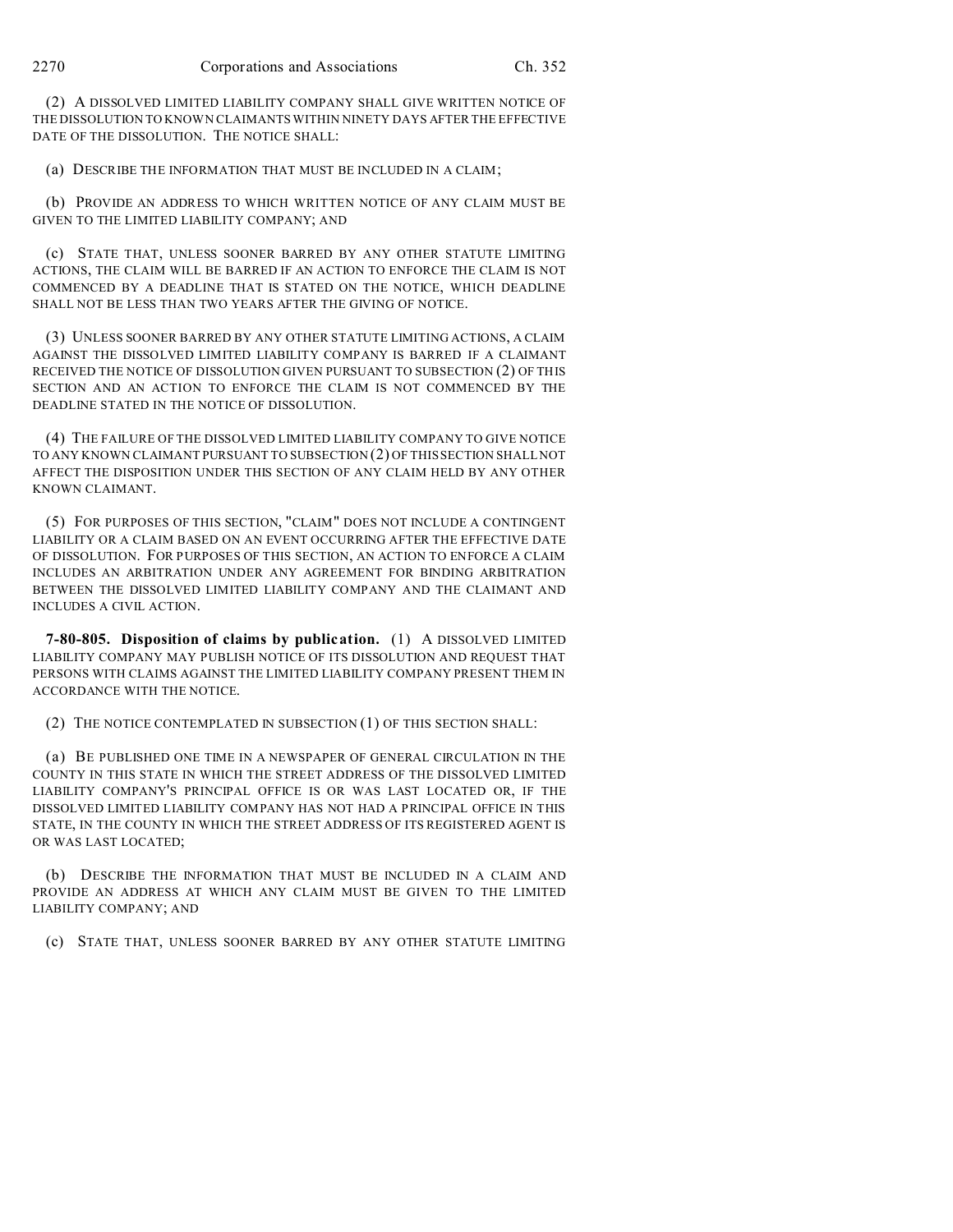ACTIONS, THE CLAIM WILL BE BARRED IF AN ACTION TO ENFORCE THE CLAIM IS NOT COMMENCED WITHIN FIVE YEARS AFTER THE PUBLICATION OF THE NOTICE OR WITHIN FOUR MONTHS AFTER THE CLAIM ARISES, WHICHEVER IS LATER.

(3) IF THE DISSOLVED LIMITED LIABILITY COMPANY PUBLISHES A NOTICE IN ACCORDANCE WITH SUBSECTION (2) OF THIS SECTION, THEN, UNLESS SOONER BARRED UNDER SECTION 7-80-804 OR UNDER ANY OTHER STATUTE LIMITING ACTIONS, THE CLAIM OF ANY CLAIMANT AGAINST THE DISSOLVED LIMITED LIABILITY COMPANY IS BARRED UNLESS THE CLAIMANT COMMENCES AN ACTION TO ENFORCE THE CLAIM WITHIN FIVE YEARS AFTER THE PUBLICATION DATE OF THE NOTICE OR WITHIN FOUR MONTHS AFTER THE CLAIM ARISES, WHICHEVER IS LATER.

(4) FOR PURPOSES OF THIS SECTION AND EXCEPT WHERE REQUIRED TO BE DISPOSED OF UNDER SECTION 7-80-804, "CLAIM" MEANS ANY CLAIM, EXCLUDING CLAIMS OF THIS STATE, WHETHER KNOWN, DUE OR TO BECOME DUE, ABSOLUTE OR CONTINGENT, LIQUIDATED OR UNLIQUIDATED, FOUNDED ON CONTRACT, TORT, OR OTHER LEGAL BASIS, OR OTHERWISE. FOR PURPOSES OF THIS SECTION, AN ACTION TO ENFORCE A CLAIM INCLUDES AN ARBITRATION UNDER ANY AGREEMENT FOR BINDING ARBITRATION BETWEEN THE DISSOLVED LIMITED LIABILITY COMPANY AND THE CLAIMANT AND INCLUDES A CIVIL ACTION.

**7-80-806. Enforcement of claims against dissolved limited liability company.** (1) A CLAIM MAY BE ENFORCED UNDER SECTION 7-80-804 OR 7-80-805:

(a) AGAINST THE DISSOLVED LIMITED LIABILITY COMPANY TO THE EXTENT OF ITS UNDISTRIBUTED ASSETS; AND

(b) IF ASSETS HAVE BEEN DISTRIBUTED IN LIQUIDATION, AGAINST A MEMBER OF THE DISSOLVED LIMITED LIABILITY COMPANY; EXCEPT THAT A MEMBER'STOTAL LIABILITY FOR ALL CLAIMS UNDER THIS SECTION SHALL NOT EXCEED THE TOTAL VALUE OF ASSETS DISTRIBUTED TO THE MEMBER, AS SUCH VALUE IS DETERMINED AT THE TIME OF DISTRIBUTION. ANY MEMBER REQUIRED TO RETURN ANY PORTION OF THE VALUE OF ASSETS RECEIVED BY THE MEMBER IN LIQUIDATION SHALL BE ENTITLED TO CONTRIBUTION FROM ALL OTHER MEMBERS. EACH SUCH CONTRIBUTION SHALL BE IN ACCORDANCE WITH THE CONTRIBUTING MEMBER'S RIGHTS AND INTERESTS AND SHALL NOT EXCEED THE VALUE OF THE ASSETS RECEIVED BY THE CONTRIBUTING MEMBER IN LIQUIDATION.

#### SUBPART 2 ADMINISTRATIVE DISSOLUTION

**7-80-807. Grounds for administrative dissolution.** (1) THE SECRETARY OF STATE MAY COMMENCE A PROCEEDING UNDER THIS SECTION FOR ADMINISTRATIVE DISSOLUTION OF A LIMITED LIABILITY COMPANY IF:

(a) THE LIMITED LIABILITY COMPANY DOES NOT PAY ANY TAXES, FEES, OR PENALTIES IMPOSED BY THIS TITLE WHEN THEY ARE DUE;

(b) THE LIMITED LIABILITY COMPANY DOES NOT COMPLY WITH PART 5 OF ARTICLE 90 OF THIS TITLE, PROVIDING FOR REPORTS FROM REPORTING ENTITIES;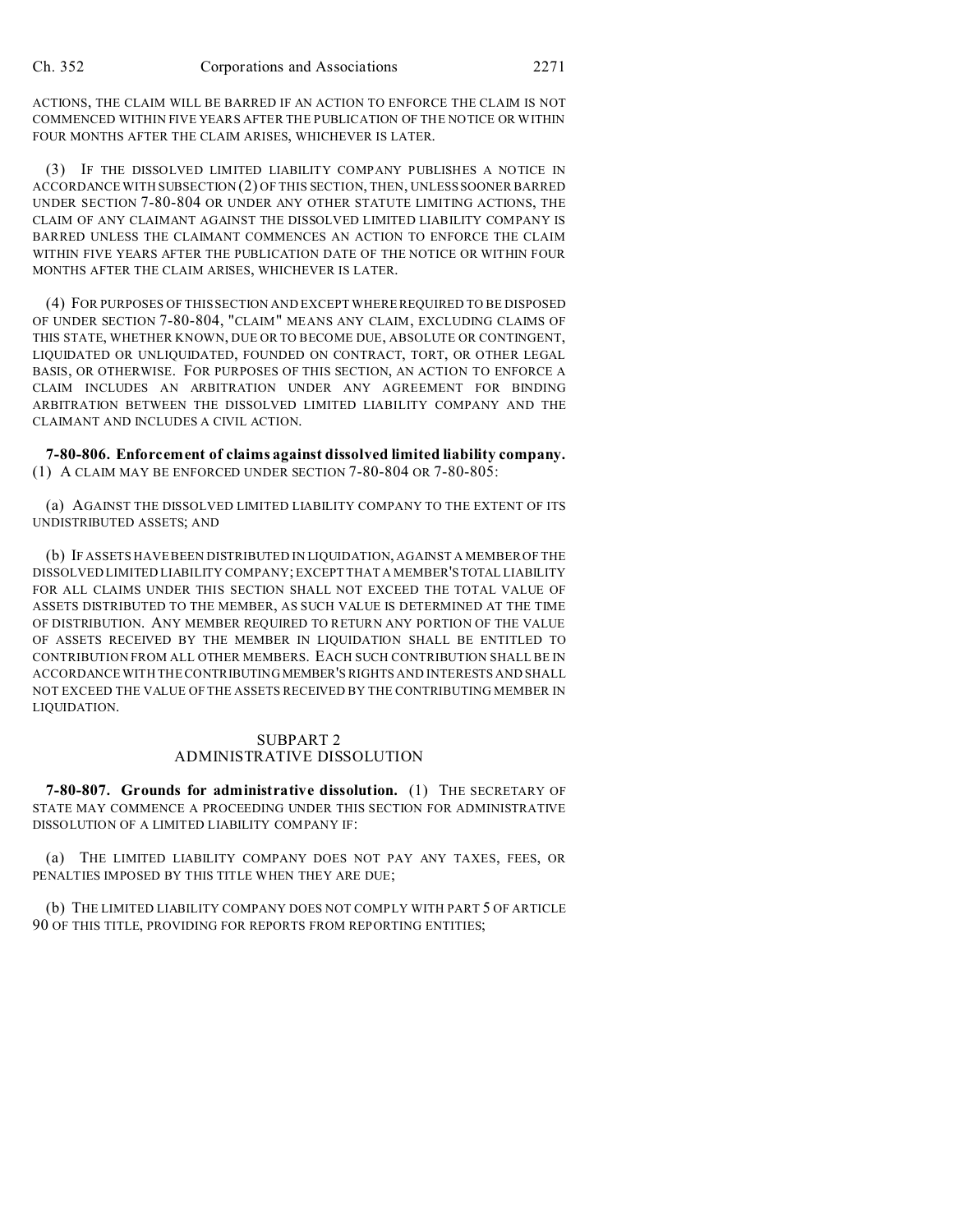(c) THE LIMITED LIABILITY COMPANY DOES NOT COMPLY WITH PART 7 OF ARTICLE 90 OF THIS TITLE, PROVIDING FOR REGISTERED AGENTS AND SERVICE OF PROCESS; OR

(d) THE LIMITED LIABILITY COMPANY'S PERIOD OF DURATION STATED IN ITS ARTICLES OF ORGANIZATION EXPIRES.

**7-80-808. Procedure for and effect of administrative dissolution.** (1) IF THE SECRETARY OF STATE DETERMINES THAT ONE OR MORE GROUNDS EXIST UNDER SECTION 7-80-807 FOR DISSOLVING A LIMITED LIABILITY COMPANY, THE SECRETARY OF STATE SHALL MAIL WRITTEN NOTICE OF THE DETERMINATION, STATING SUCH GROUND OR GROUNDS, TO THE LIMITED LIABILITY COMPANY.

(2) IF THE LIMITED LIABILITY COMPANY DOES NOT CORRECT EACH GROUND FOR DISSOLUTION, OR DEMONSTRATE TO THE REASONABLE SATISFACTION OF THE SECRETARY OF STATE THAT EACH GROUND DETERMINED BY THE SECRETARY OF STATE DOES NOT EXIST, WITHIN SIXTY DAYS AFTER MAILING OF THE NOTICE CONTEMPLATED IN SUBSECTION (1) OF THIS SECTION, THE SECRETARY OF STATE MAY ADMINISTRATIVELY DISSOLVE THE LIMITED LIABILITY COMPANY. THE SECRETARY OF STATE SHALL MAIL WRITTEN NOTICE OF THE ADMINISTRATIVE DISSOLUTION, STATING THE EFFECTIVE DATE THEREOF, TO THE PRINCIPAL OFFICE ADDRESS OF THE DISSOLVED LIMITED LIABILITY COMPANY'S PRINCIPAL OFFICE AND SHALL MAIL A COPY OF SUCH NOTICE TO THE REGISTERED AGENT ADDRESS OF THE DISSOLVED LIMITED LIABILITY COMPANY'S LAST REGISTERED AGENT.

(3) A LIMITED LIABILITY COMPANY ADMINISTRATIVELY DISSOLVED CONTINUES ITS EXISTENCE BUT SHALL NOT CARRY ON ANY BUSINESS EXCEPT AS IS APPROPRIATE TO WIND UP AND LIQUIDATE ITS BUSINESS AND AFFAIRS UNDER SECTION 7-80-803 AND TO GIVE NOTICE TO CLAIMANTS IN THE MANNER PROVIDED IN SECTIONS 7-80-804 AND 7-80-805.

(4) A LIMITED LIABILITY COMPANY THAT WAS SUSPENDED OR, AS A CONSEQUENCE OF SUCH SUSPENSION, DISSOLVED BY OPERATION OF LAW BEFORE JULY 1, 2004, SHALL BE DEEMED TO BE IN EXISTENCE ON THAT DATE AND SHALL BE DEEMED ADMINISTRATIVELY DISSOLVED ON THE DATE OF SUCH SUSPENSION FOR PURPOSES OF SUBSECTION (3) OF THIS SECTION AND PART 10 OF ARTICLE 90 OF THIS TITLE.

# SUBPART 3 JUDICIAL DISSOLUTION

**7-80-809. Approval by judicial act.** ANY PERSON WHO IS ADVERSELY AFFECTED BY THE FAILURE OR REFUSAL OF ANY LIMITED LIABILITY COMPANY TO APPROVE AND FILE ANY AMENDMENT OR OTHER DOCUMENT TO BE FILED UNDER THIS ARTICLE MAY PETITION THE DISTRICT COURT FOR THE COUNTY IN THIS STATE IN WHICH THE STREET ADDRESS OF THE LIMITED LIABILITY COMPANY'S OFFICE IS LOCATED OR, IF THE LIMITED LIABILITY COMPANY HAS NO PRINCIPAL OFFICE IN THIS STATE, THE DISTRICT COURT FOR THE COUNTY IN WHICH THE STREET ADDRESS OF ITS REGISTERED AGENT IS LOCATED OR, IF THE LIMITED LIABILITY COMPANY HAS NO REGISTERED AGENT, THE DISTRICT COURT FOR THE CITY AND COUNTY OF DENVER, TO APPROVE THE AMENDMENT, STATEMENTOF INTENT TO DISSOLVE, OR OTHER DOCUMENT AND DIRECT THAT THE AMENDMENT, STATEMENT OF INTENT TO DISSOLVE, OR OTHER DOCUMENT BE DELIVERED TO THE SECRETARY OF STATE FOR FILING PURSUANT TO PART 3 OF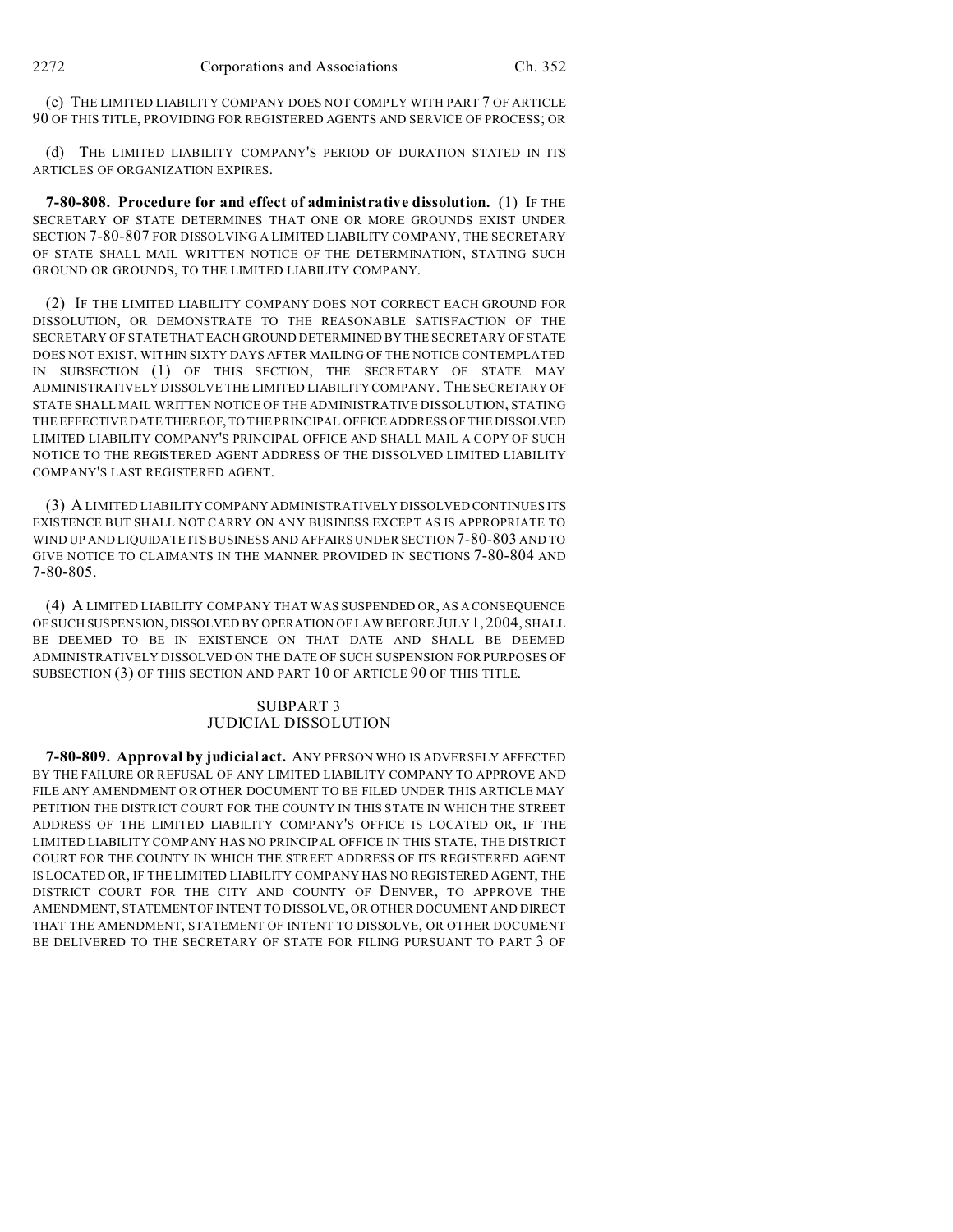ARTICLE 90 OF THIS TITLE. IF THE COURT FINDS THAT IT IS PROPER FOR THE AMENDMENT, STATEMENT OF INTENT TO DISSOLVE, OR OTHER DOCUMENT TO BE FILED AND THAT THERE HAS BEEN A FAILURE OR REFUSAL TO APPROVE THE AMENDMENT, STATEMENT OF INTENT TO DISSOLVE, OR OTHER DOCUMENT AND DELIVER SUCH DOCUMENT TO THE SECRETARY OF STATE, IT SHALL ORDER THE SECRETARY OF STATE TO FILE AN APPROPRIATE AMENDMENT, STATEMENT OF INTENT TO DISSOLVE, OR OTHER DOCUMENT.

**7-80-810. Judicial dissolution.** (1) A LIMITED LIABILITY COMPANY MAY BE DISSOLVED IN A PROCEEDING BY THE ATTORNEY GENERAL IF IT IS ESTABLISHED THAT:

(a) THE LIMITED LIABILITY COMPANY OBTAINED ITS ARTICLES OF ORGANIZATION THROUGH FRAUD; OR

(b) THE LIMITED LIABILITY COMPANY HAS CONTINUED TO EXCEED OR ABUSE THE AUTHORITY CONFERRED UPON IT BY LAW.

(2) A LIMITED LIABILITY COMPANY MAY BE DISSOLVED IN A PROCEEDING BY OR FOR A MEMBER OR MANAGER OF THE LIMITED LIABILITY COMPANY IF IT IS ESTABLISHED THAT IT IS NOT REASONABLY PRACTICABLE TO CARRY ON THE BUSINESS OF THE LIMITED LIABILITY COMPANY IN CONFORMITY WITH THE OPERATING AGREEMENT OF SAID COMPANY.

(3) A LIMITED LIABILITY COMPANY MAY BE DISSOLVED IN A PROCEEDING BY A CREDITOR OF THE LIMITED LIABILITY COMPANY IF IT IS ESTABLISHED THAT:

(a) THE CREDITOR'S CLAIM HAS BEEN REDUCED TO JUDGMENT, EXECUTION UPON SUCH JUDGMENT HAS BEEN RETURNED UNSATISFIED, AND THE LIMITED LIABILITY COMPANY IS INSOLVENT; OR

(b) THE LIMITED LIABILITY COMPANY IS INSOLVENT AND THE LIMITED LIABILITY COMPANY HAS ADMITTED IN WRITING THAT THE CREDITOR'S CLAIM IS DUE AND OWING.

(4) (a) IF A LIMITED LIABILITY COMPANY HAS BEEN DISSOLVED BY VOLUNTARY OR ADMINISTRATIVE ACTION TAKEN UNDER SUBPART 1 OR SUBPART 2 OF THIS PART 8:

(I) THE LIMITED LIABILITY COMPANY MAY BRING A PROCEEDING TO WIND UP AND LIQUIDATE ITS BUSINESS AND AFFAIRS UNDER JUDICIAL SUPERVISION IN ACCORDANCE WITH SECTION 7-80-803; AND

(II) THE ATTORNEY GENERAL, A MEMBER, A MANAGER, OR A CREDITOR, AS THE CASE MAY BE, MAY BRING A PROCEEDING TO WIND UP AND LIQUIDATE THE BUSINESS AND AFFAIRS OF THE LIMITED LIABILITY COMPANY UNDER JUDICIAL SUPERVISION IN ACCORDANCE WITH SECTION7-80-803, UPON ESTABLISHING THE GROUNDS SET FORTH FOR SUCH PERSON, RESPECTIVELY, IN SUBSECTIONS (1) TO (3) OF THIS SECTION.

(b) AS USED IN SECTIONS 7-80-811 TO 7-80-813, A "JUDICIAL PROCEEDING TO DISSOLVE THE LIMITED LIABILITY COMPANY" INCLUDES A PROCEEDING BROUGHT UNDER THIS SUBSECTION (4), AND A "DECREE OF DISSOLUTION" INCLUDES AN ORDER OF COURT ENTERED IN A PROCEEDING UNDER THIS SUBSECTION (4) THAT DIRECTS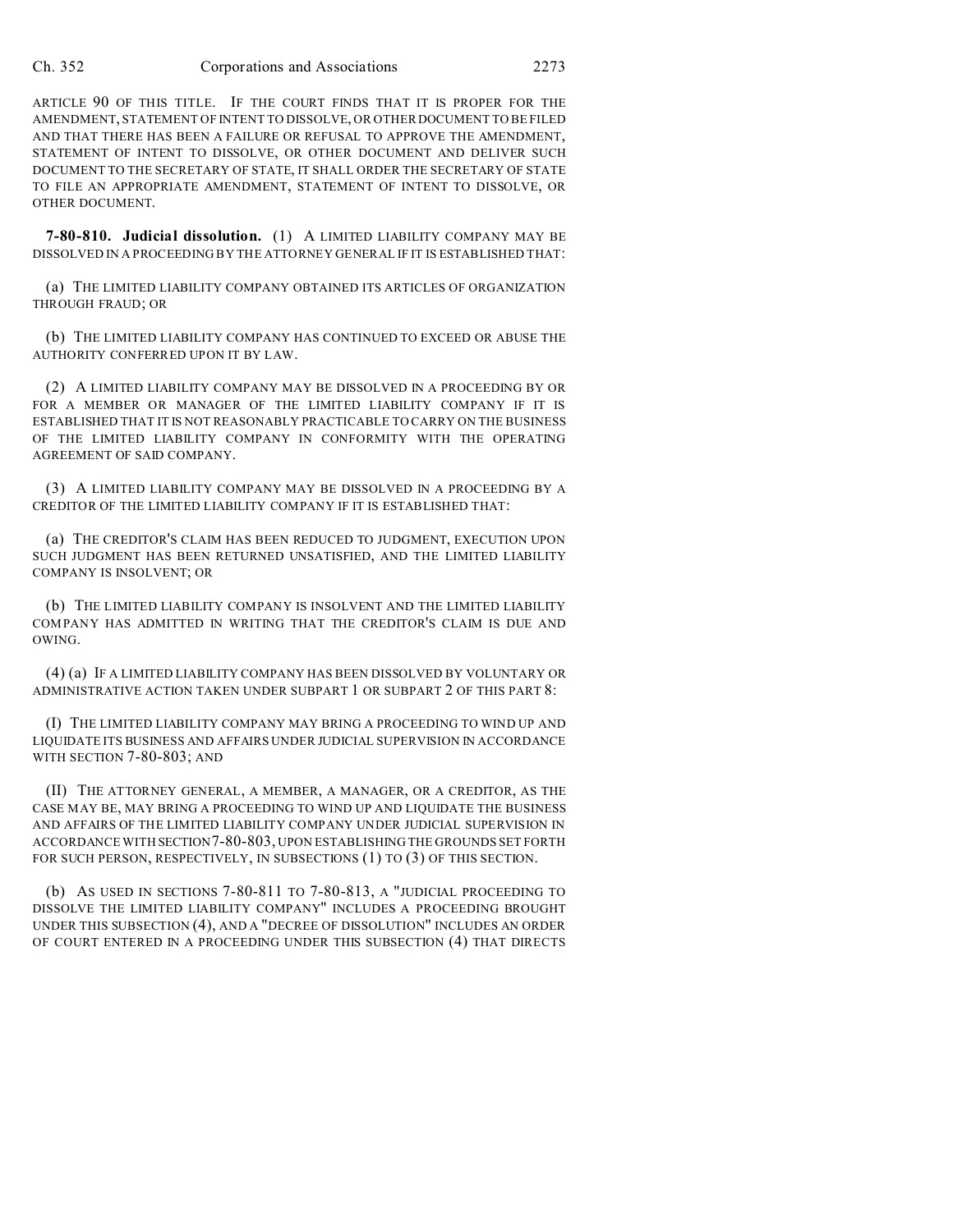THAT THE BUSINESS AND AFFAIRS OF A LIMITED LIABILITY COMPANY SHALL BE WOUND UP AND LIQUIDATED UNDER JUDICIAL SUPERVISION.

**7-80-811. Procedure for judicial dissolution.** (1) A PROCEEDING BY THE ATTORNEY GENERAL TO DISSOLVE A LIMITED LIABILITY COMPANY SHALL BE BROUGHT IN THE DISTRICT COURT FOR THE COUNTY IN THIS STATE IN WHICH THE STREET ADDRESS OF THE LIMITED LIABILITY COMPANY'S PRINCIPAL OFFICE OR THE STREET ADDRESS OF ITS REGISTERED AGENT IS LOCATED OR, IF THE LIMITED LIABILITY COMPANY HAS NO PRINCIPAL OFFICE IN THIS STATE AND NO REGISTERED AGENT, IN THE DISTRICT COURT FOR THE CITY AND COUNTY OF DENVER. A PROCEEDING BROUGHT BY ANY OTHER PARTY NAMED IN SECTION 7-80-810 SHALL BE BROUGHT IN THE DISTRICT COURT FOR THE COUNTY IN THIS STATE IN WHICH THE STREET ADDRESS OF THE LIMITED LIABILITY COMPANY'S PRINCIPAL OFFICE IS LOCATED OR, IF IT HAS NO PRINCIPAL OFFICE IN THIS STATE, IN THE DISTRICT COURT FOR THE COUNTY IN WHICH THE STREET ADDRESS OF ITS REGISTERED AGENT IS LOCATED, OR, IF THE LIMITED LIABILITY COMPANY HAS NO REGISTERED AGENT, IN THE DISTRICT COURT FOR THE CITY AND COUNTY OF DENVER.

(2) IT IS NOT NECESSARY TO MAKE MEMBERS PARTIES TO A PROCEEDING TO DISSOLVE A LIMITED LIABILITY COMPANY UNLESS RELIEF IS SOUGHT AGAINST THEM INDIVIDUALLY.

(3) A COURT IN A PROCEEDING BROUGHT TO DISSOLVE A LIMITED LIABILITY COMPANY MAY ISSUE INJUNCTIONS, APPOINT A RECEIVER OR CUSTODIAN PENDENTE LITE WITH ALL POWERS AND DUTIES THE COURT DIRECTS, TAKE OTHER ACTION REQUIRED TO PRESERVE THE LIMITED LIABILITY COMPANY'S ASSETS WHEREVER LOCATED, AND CARRY ON THE BUSINESS OF THE LIMITED LIABILITY COMPANY UNTIL A FULL HEARING CAN BE HELD.

**7-80-812. Receivership or custodianship.** (1) A COURT IN A JUDICIAL PROCEEDING BROUGHT TO DISSOLVE A LIMITED LIABILITY COMPANY MAY APPOINT ONE OR MORE RECEIVERS TO WIND UP AND LIQUIDATE, OR ONE OR MORE CUSTODIANS TO MANAGE, THE BUSINESS AND AFFAIRS OF THE LIMITED LIABILITY COMPANY. THE COURT SHALL HOLD A HEARING, AFTER GIVING NOTICE TO ALL PARTIES TO THE PROCEEDING AND ANY INTERESTED PERSONS DESIGNATED BY THE COURT, BEFORE APPOINTING A RECEIVER OR CUSTODIAN. THE COURT APPOINTING A RECEIVER OR CUSTODIAN HAS EXCLUSIVE JURISDICTION OVER THE LIMITED LIABILITY COMPANY AND ALL OF ITS PROPERTY, WHEREVER LOCATED.

(2) THE COURT MAY APPOINT AN INDIVIDUAL, A DOMESTIC ENTITY, OR A FOREIGN ENTITY AUTHORIZED TO TRANSACT BUSINESS OR CONDUCT ACTIVITIES IN THIS STATE AS A RECEIVER OR CUSTODIAN. THE COURT MAY REQUIRE THE RECEIVER OR CUSTODIAN TO POST BOND, WITH OR WITHOUT SURETIES, IN AN AMOUNT THE COURT DIRECTS.

(3) THE COURT SHALL DESCRIBE THE POWERS AND DUTIES OF THE RECEIVER OR CUSTODIAN IN ITS APPOINTING ORDER, WHICH MAY BE AMENDED FROM TIME TO TIME. AMONG OTHER POWERS:

(a) THE RECEIVER: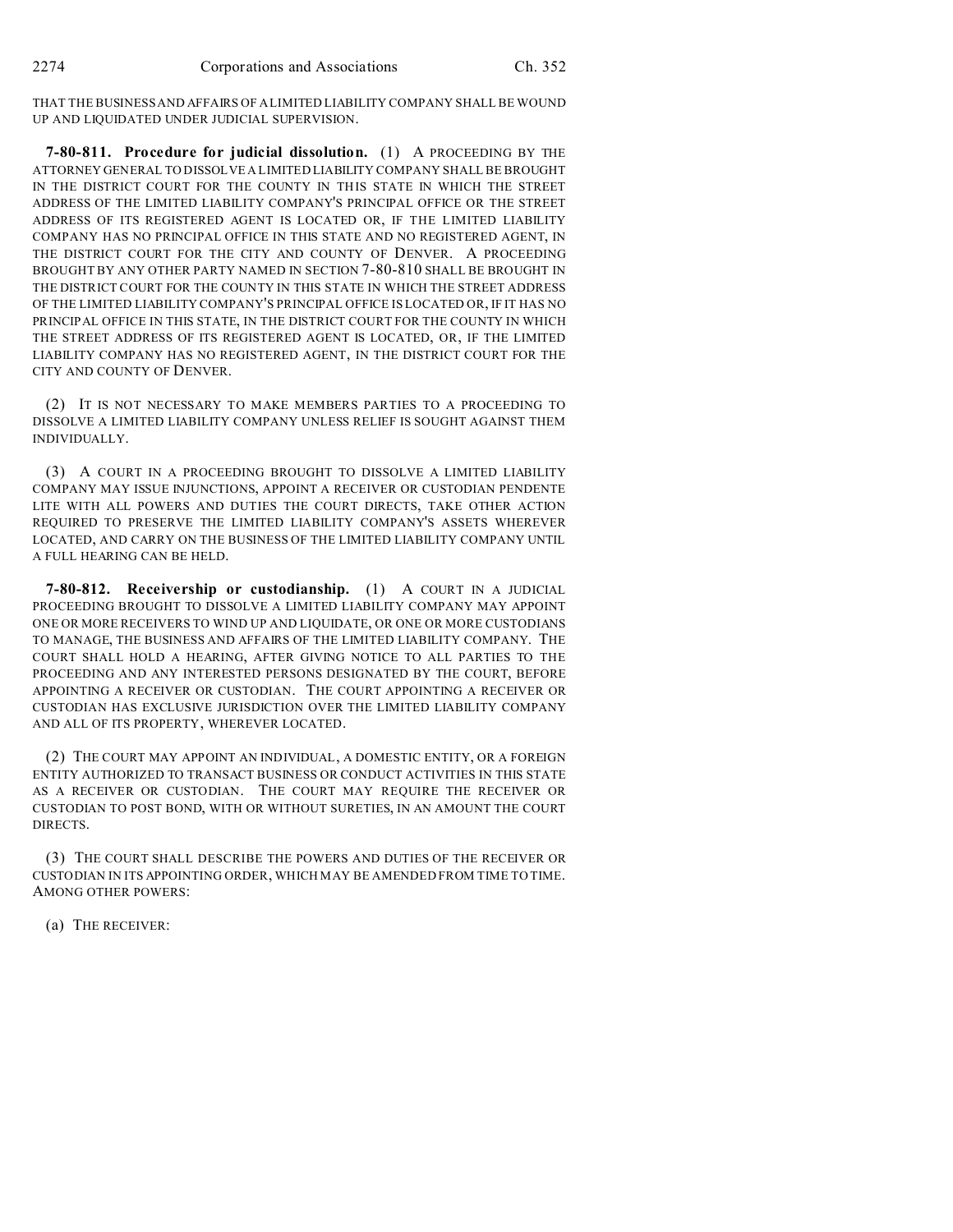(I) MAY DISPOSE OF ALL OR ANY PART OF THE PROPERTY OF THE LIMITED LIABILITY COMPANY WHEREVER LOCATED, AT A PUBLIC OR PRIVATE SALE, IF AUTHORIZED BY THE COURT; AND

(II) MAY SUE AND DEFEND IN THE RECEIVER'S OWN NAME AS RECEIVER OF THE LIMITED LIABILITY COMPANY IN ALL COURTS; OR

(b) THE CUSTODIAN MAY EXERCISE ALL OF THE POWERS OF THE LIMITED LIABILITY COMPANY, THROUGH OR IN PLACE OF ITS BOARD OF DIRECTORS OR OFFICERS, TO THE EXTENT NECESSARY TO MANAGE THE AFFAIRS OF THE LIMITED LIABILITY COMPANY IN THE BEST INTERESTS OF ITS MEMBERS AND CREDITORS.

(4) THE COURT DURING A RECEIVERSHIP MAY REDESIGNATE THE RECEIVER A CUSTODIAN, AND DURING A CUSTODIANSHIP MAY REDESIGNATE THE CUSTODIAN A RECEIVER, IF DOING SO IS IN THE BEST INTERESTS OF THE LIMITED LIABILITY COMPANY AND ITS MEMBERS AND CREDITORS.

(5) THE COURT FROM TIME TO TIME DURING THE RECEIVERSHIP OR CUSTODIANSHIP MAY ORDER COMPENSATION PAID AND EXPENSE DISBURSEMENTS OR REIMBURSEMENTS MADE TO THE RECEIVER OR CUSTODIAN AND SUCH PERSON'S COUNSEL FROM THE ASSETS OF THE LIMITED LIABILITY COMPANY OR PROCEEDS FROM THE SALE OF THE ASSETS.

**7-80-813. Decree of dissolution.** (1) IF AFTER A HEARING THE COURT DETERMINES THAT ONE OR MORE GROUNDS FOR JUDICIAL DISSOLUTION DESCRIBED IN SECTION 7-80-810 EXIST, IT MAY ENTER A DECREE DISSOLVING THE LIMITED LIABILITY COMPANY AND STATING THE EFFECTIVE DATE OF THE DISSOLUTION, AND THE CLERK OF THE COURT SHALL DELIVER A CERTIFIED COPY OF THE DECREE TO THE SECRETARY OF STATE, FOR FILING PURSUANT TO PART 3 OF ARTICLE 90 OF THIS TITLE.

(2) AFTER ENTERING THE DECREE OF DISSOLUTION, THE COURT SHALL DIRECT THE WINDING UP AND LIQUIDATION OF THE LIMITED LIABILITY COMPANY'S BUSINESS AND AFFAIRS IN ACCORDANCE WITH SECTION 7-114-105 AND THE GIVING OF NOTICE TO THE LIMITED LIABILITY COMPANY'S REGISTERED AGENT, OR TO THE SECRETARY OF STATE IF IT HAS NO REGISTERED AGENT, AND TO CLAIMANTS IN ACCORDANCE WITH SECTIONS 7-114-106 AND 7-114-107.

(3) THE COURT'S ORDER OR DECISION MAY BE APPEALED AS IN OTHER CIVIL PROCEEDINGS.

**SECTION 193.** Part 9 of article 80 of title 7, Colorado Revised Statutes, is REPEALED AND REENACTED, WITH AMENDMENTS, to read:

#### PART 9 FOREIGN LIMITED LIABILITY COMPANIES

**7-80-901. Foreign limited liability companies.** PART 8 OF ARTICLE 90 OF THIS TITLE, PROVIDING FOR THE TRANSACTION OF BUSINESS OR THE CONDUCT OF ACTIVITIESBY FOREIGN ENTITIES, APPLIES TO FOREIGN LIMITED LIABILITY COMPANIES.

**7-80-902. Registered agent - service of process.** PART 7 OF ARTICLE 90 OF THIS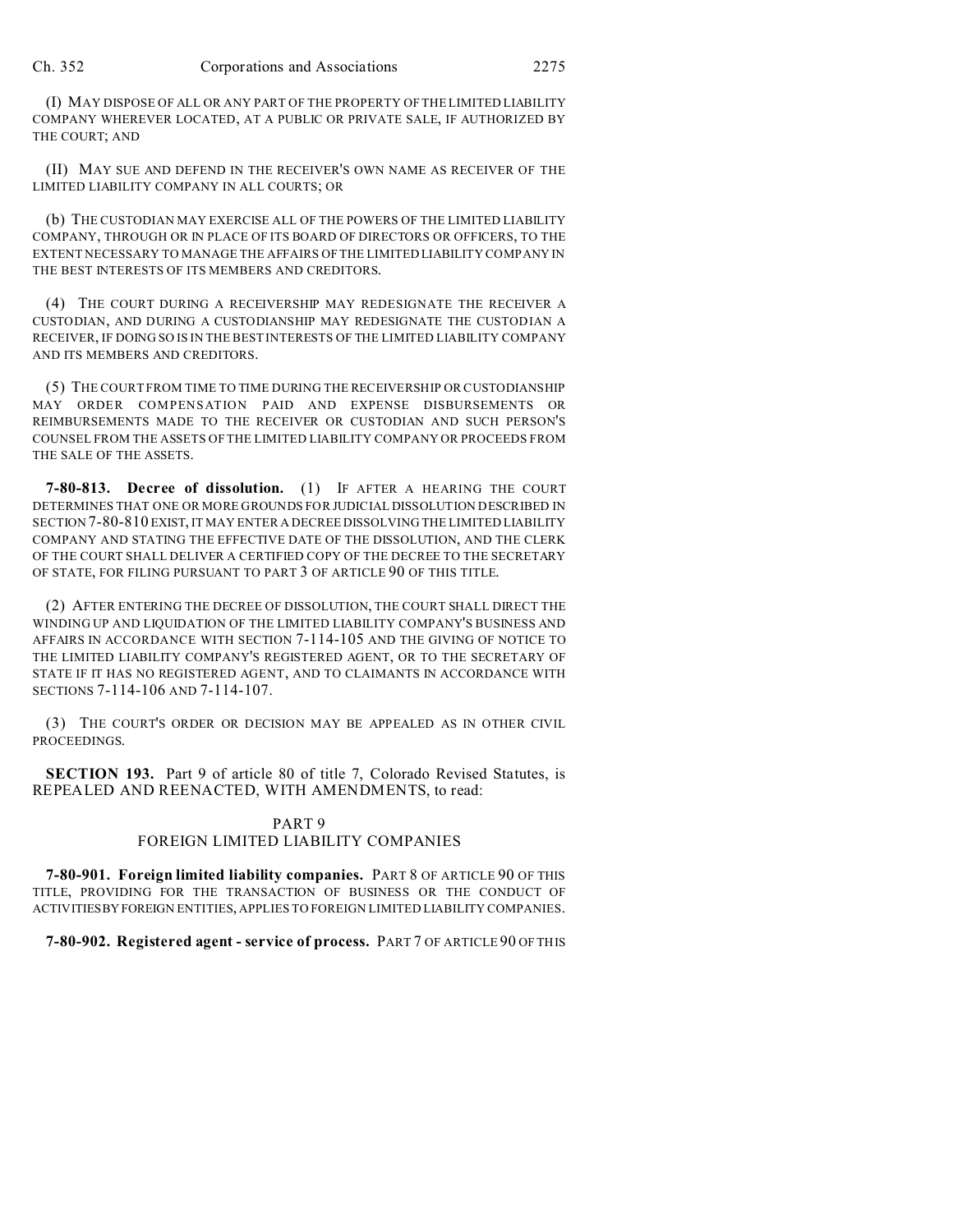TITLE, PROVIDING FOR REGISTERED AGENTS AND SERVICE OF PROCESS, APPLIES TO FOREIGN LIMITED LIABILITY COMPANIES.

**SECTION 194.** The introductory portion to 7-90-102, 7-90-102 (1), (1.5), (2),  $(3), (3.5), (5), (6), (7), (8), (9.5), (10), (10.5), (11), (11.5), (12), (13), (13.5), (14),$ (15), (15.3), (15.5), (16), (17), (18), (19), (21), (21.5), (22), (23), (23.3), (23.5), (24), (24.3), (24.5), (25), (26), (28), (29), (30), (31.1), (31.3), (31.5), (31.7), (32.5), (32.7), (35.5), and (35.7) (f), the introductory portion to 7-90-102 (36), and 7-90-102 (39), (42), (43), (45), (46), (47), (48), (49), (51), (54), (55), (56), (58), (59), (60), (61) (d), and (62), Colorado Revised Statutes, are amended, and the said 7-90-102 is further amended BY THE ADDITION OF THE FOLLOWING NEW SUBSECTIONS, to read:

**7-90-102. Definitions.** As used in this title, EXCEPT AS OTHERWISE DEFINED FOR THE PURPOSE OF ANY SECTION, PART, OR ARTICLE OF THIS TITLE, OR unless the context otherwise requires:

(1) "Address" means any location where mail can be delivered by the United States postal service. "Address" includes post office box numbers, rural free delivery route numbers, street names and numbers, and state or jurisdiction A MAILING ADDRESS OR A STREET ADDRESS.

(1.3) "ANNUAL REPORT" MEANS THE REPORT REQUIRED BY SECTION 7-90-501.

(1.5) "Articles of association" means, with respect to a domestic limited partnership association, the articles of association as defined in the "Colorado Limited Partnership Association Act", article 63 of this title. With respect to a foreign limited partnership association or partnership association, "articles of association" means the corresponding document filed with the jurisdiction in UNDER THE LAW OF which the limited partnership association or partnership association is formed.

(2) "Articles of incorporation" means, with respect to a DOMESTIC COOPERATIVE, A domestic corporation the articles of incorporation as defined in OR OTHER DOMESTIC ENTITY THAT IS FORMED UNDER OR SUBJECT TO the "Colorado Business Corporation Act", articles 101 to 117 of this title, With respect to a domestic nonprofit corporation, "articles of incorporation" means the articles of incorporation as used in the "Colorado Nonprofit Corporation Act", articles 20 to 29 of this title; articles 40 to 52 of this title; and the "Colorado Revised Nonprofit Corporation Act", articles 121 to 137 of this title. ARTICLES OF INCORPORATION AS THAT TERM IS USED IN THE "COLORADO BUSINESS CORPORATION ACT". WITH RESPECT TO A CORPORATION FORMED UNDER OR SUBJECT TO ARTICLE 40 OF THIS TITLE, "ARTICLES OF INCORPORATION" MEANS CERTIFICATE OF INCORPORATION AS THAT TERM IS USED IN ARTICLE 40 OF THIS TITLE. WITH RESPECT TO A DOMESTIC NONPROFIT CORPORATION OR OTHER DOMESTIC ENTITY THAT IS FORMED UNDER OR SUBJECT TO THE "COLORADO NONPROFIT CORPORATION ACT", ARTICLES 121 TO 137 OF THIS TITLE, "ARTICLES OF INCORPORATION" MEANS ARTICLES OF INCORPORATION AS THAT TERM IS USED IN THE "COLORADO NONPROFIT CORPORATION ACT". WITH RESPECT TO A DOMESTIC COOPERATIVE, A DOMESTIC NONPROFIT CORPORATION, OR OTHER DOMESTIC ENTITY THAT IS FORMED UNDER OR SUBJECT TO THE "COLORADO REVISED NONPROFIT CORPORATION ACT", ARTICLES 121 TO 137 OF THIS TITLE, "ARTICLES OF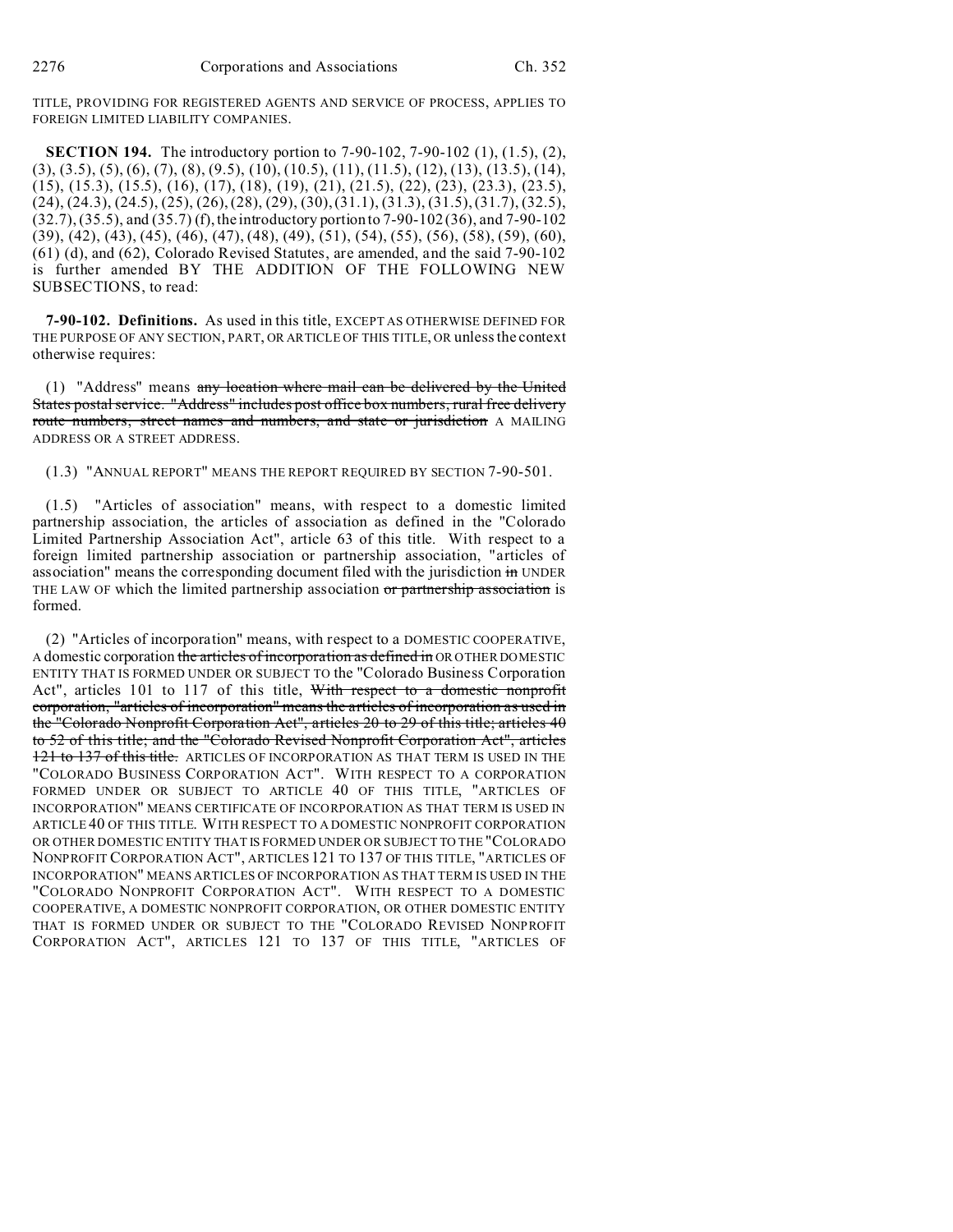INCORPORATION" MEANS ARTICLES OF INCORPORATION AS THAT TERM IS USE IN THE "COLORADO REVISED NONPROFIT CORPORATION ACT". With respect to a foreign corporation or foreign nonprofit corporation, "articles of incorporation" means the corresponding document filed with the jurisdiction in which the corporation or nonprofit corporation is formed.

(3) "Articles of organization" means, with respect to a domestic limited liability company, the articles of organization as defined in the "Colorado Limited Liability Company Act", article 80 of this title. With respect to a foreign limited liability company, "articles of organization" means the articles of organization, certificate of formation, or similar CORRESPONDING document filed with the state filing officer of  $\alpha$  THE jurisdiction in UNDER THE LAW OF which  $\alpha$  THE foreign limited liability company is formed.

(3.3) "ASSUMED ENTITY NAME" MEANS AN ENTITY NAME ASSUMED BY A FOREIGN ENTITY PURSUANT TO THE PROVISIONS OF SECTION 7-90-603.

(3.5) "Business development corporation" means a corporation incorporated under the "Colorado Business Development Corporation Act", article 48 of this title. or any functionally equivalent entity formed under any subsequently enacted statute of this state.

(3.9) "CERTIFICATE OF EXISTENCE" MEANS A DOCUMENT DULY AUTHENTICATED BY THE SECRETARY OF STATE OR OTHER OFFICIAL HAVING CUSTODY OF ENTITY RECORDS IN THE JURISDICTION UNDER THE LAW OF WHICH AN ENTITY IS FORMED THAT STATES THE EXISTENCE OR GOOD STANDING OF THAT ENTITY. A CERTIFICATE OF EXISTENCE THAT IS NOTIN ENGLISH SHALL BE ACCOMPANIED BY A REASONABLY AUTHENTICATED ENGLISH TRANSLATION.

(5) "Constituent entity" means, with respect to a merger, each merging entity and the surviving entity, with respect to a conversion, the converting entity and the resulting entity, and, with respect to  $a_n$  A SHARE OR EQUITY CAPITAL exchange, each entity whose owner's interests will be acquired or AND each entity acquiring those interests.

(6) "Constituent filed document" means the articles of incorporation, articles of organization, certificate of limited partnership, articles of association, registration statement OF REGISTRATION, or other document of similar import filed or recorded by or for an entity in the jurisdiction in UNDER THE LAW OF which the entity is incorporated, formed, or organized, by which it is incorporated, formed, or organized, or by which the entity obtains ITS status as an entity or THE ENTITY OR ITS OWNERS OBTAIN the attribute of limited liability. Where a constituent filed document has been amended or restated, "constituent filed document" means the constituent filed document as last amended or restated.

(7) "Constituent operating document" means the articles of incorporation, OPERATING AGREEMENT, OR PARTNERSHIP AGREEMENT, and bylaws of a corporation, a nonprofit corporation,  $\sigma r a$  cooperative, or the operating agreement, partnership agreement, or bylaws of a limited partnership association.

(8) "Converting entity" means  $a_n$  THE entity that converts into another FORM OF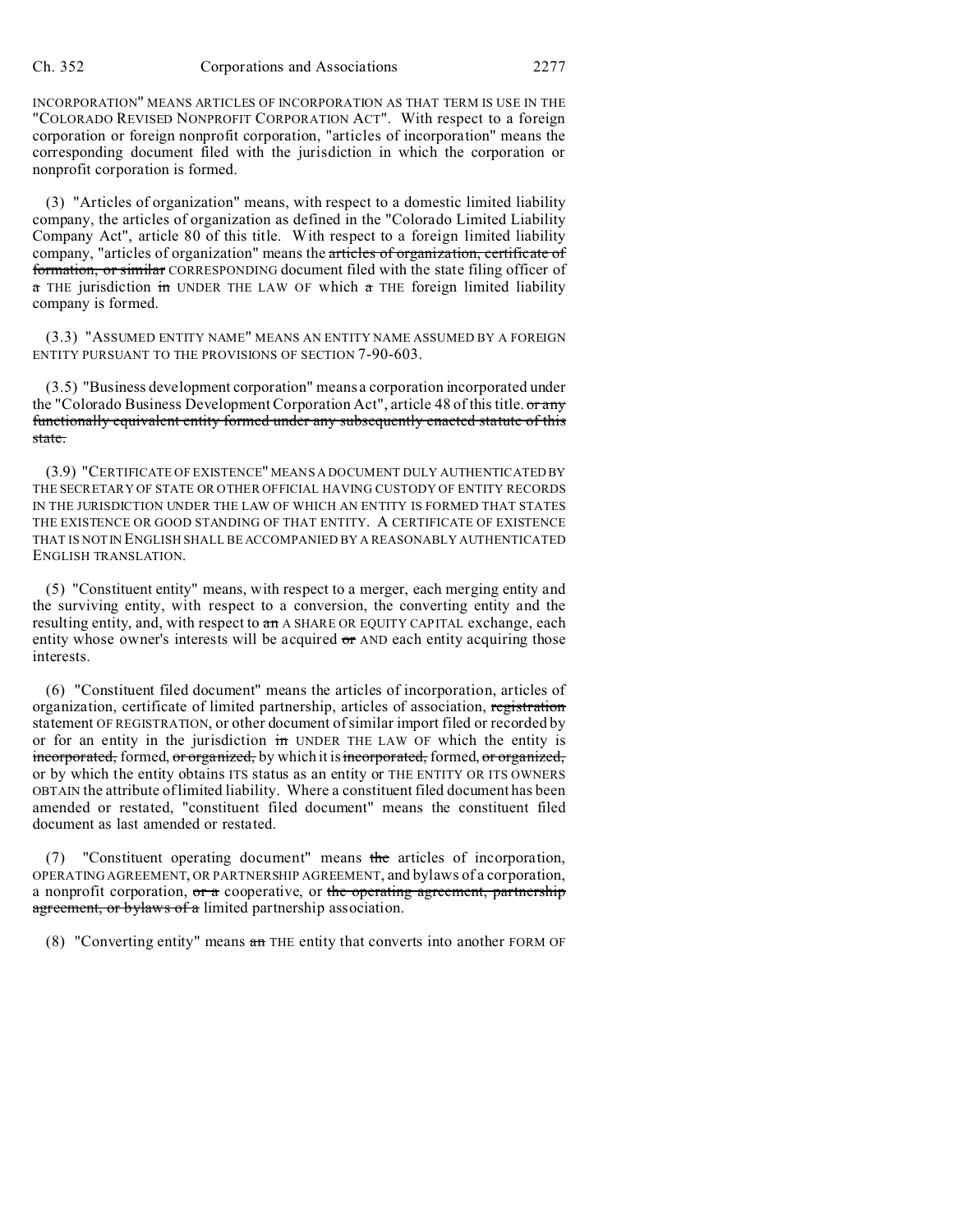entity pursuant to section 7-90-201.

 $(9.5)$  "Cooperative housing corporation" means a corporation organized FORMED pursuant to article 33.5 of title 38, C.R.S. or any functionally equivalent entity formed under any subsequently enacted statute of this state.

 $(10)$  "Corporation" means a domestic corporation or a foreign corporation. except as provided in section  $7-113-101$   $(2)$ .

(10.5) "Deliver" includes mail; except that delivery to the secretary of state means actual receipt by the secretary of state. "DELIVER" TO AN ENTITY BY THE SECRETARY OF STATE INCLUDES DELIVERY OR MAIL TO THE REGISTERED AGENT ADDRESS OF THE ENTITY'S REGISTERED AGENT, OR TO THE PRINCIPAL OFFICE ADDRESS OF THE ENTITY, OR TO SUCH OTHER ADDRESS AS THE ENTITY MAY HAVE PROVIDED TO THE SECRETARY OF STATE FOR SUCH PURPOSES, UNLESS OTHERWISE SPECIFIED BY ORGANIC STATUTE.

(11) "Domestic cooperative" means  $\frac{\text{any}}{\text{any}}$  AN entity formed under article 55 of this title, and any AN entity formed under the "Colorado Cooperative Act", article 56 of this title, or AN ENTITY FORMED UNDER any other act of the state of Colorado that has elected to be subject to the "Colorado Cooperative Act". or any functionally equivalent entity formed under any subsequently enacted statute of this state.

(11.5) "Domestic cooperative under article 55" means any entity organized under article 55 of this title or any other law of the state of Colorado that is subject to article 55 of this title or any functionally equivalent entity formed under any subsequently enacted statute of this state.

(12) "Domestic corporation" means a corporation incorporated FORMED under or subject to the "Colorado Business Corporation Act", articles 101 to 117 of this title.

(13) "Domestic entity" means a domestic corporation, a domestic general partnership, a domestic cooperative, a domestic cooperative under article 55, a domestic limited liability company, a domestic limited partnership, a domestic limited liability partnership, a domestic limited partnership association, a domestic nonprofit association, a domestic nonprofit corporation, THIS STATE, or any A DOMESTIC trust or ANY other organization or association THAT IS FORMED UNDER A STATUTE OR COMMON LAW OF THIS STATE OR AS TO WHICH THE LAW OF THIS STATE GOVERNS RELATIONSAMONGTHE OWNERS AND BETWEEN THE OWNERS AND THE ORGANIZATION OR ASSOCIATION AND THAT IS recognized UNDER THE LAW OF THIS STATE as a separate legal entity. that is organized under, formed pursuant to, or defined under a statute or common law of this state.

 $(13.5)$  (a) "Domestic entity name" means the name of a domestic entity as stated in the entity's constituent filed document. in the office of the secretary of state.

(b) In the case of a dissolved domestic corporation, "domestic entity name" means the name as determined pursuant to section  $7-114-103.5$ ,  $7-114-202$  (3), or  $7 - 114 - 304(2)$ .

(c) In the case of a dissolved nonprofit corporation, "domestic entity name" means the name as determined pursuant to section  $7-134-105$  (4),  $7-134-202$  (3), or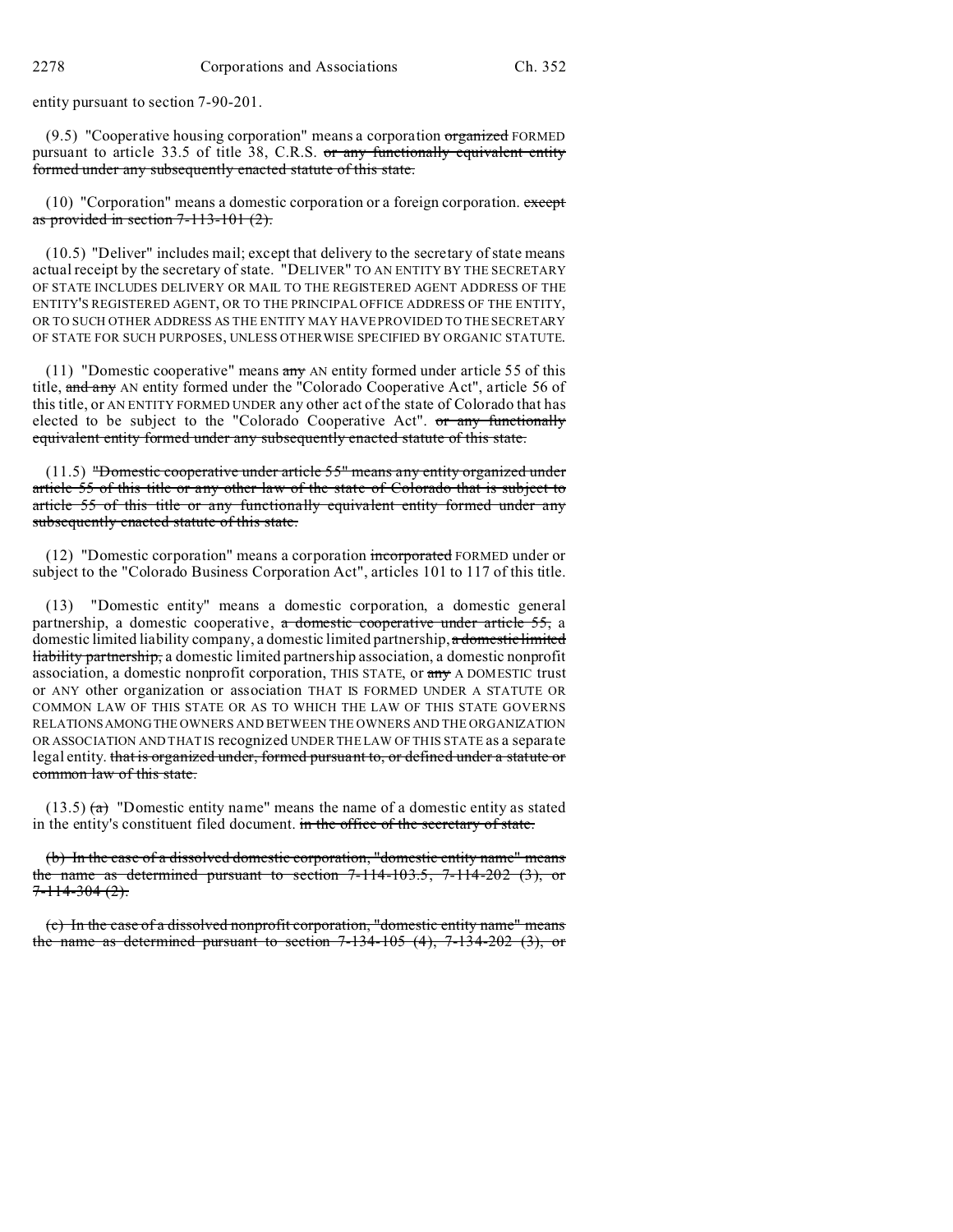#### $7 - 134 - 304(2)$ .

(d) In the case of a domestic limited partnership association that has been dissolved by administrative or judicial action, "domestic entity name" means the name as determined pursuant to sections  $7-63-108$  (3) (g) and  $7-114-202$  (3) or section  $7 - 114 - 304(2)$ .

(14) "Domestic general partnership" OR "DOMESTIC PARTNERSHIP" means a partnership as defined in the "Uniform Partnership Law", article 60 of this title, or as defined in the "Colorado Uniform Partnership Act (1997)", article 64 of this title IF, IN EITHER CASE, THE LAW OF THIS STATE GOVERNS RELATIONS AMONG THE PARTNERS AND BETWEEN THE PARTNERS AND THE PARTNERSHIP. The term includes a registered limited liability partnership as defined in the "Uniform Partnership Law", article 60 of this title, or as defined in the "Colorado Uniform Partnership Act (1997)", article 64 of this title.

(15) "Domestic limited liability company" means a limited liability company organized and existing FORMED under the "Colorado Limited Liability Company Act", article 80 of this title.

(15.3) "Domestic limited liability limited partnership" means a DOMESTIC LIMITED PARTNERSHIP THAT IS A registered limited liability limited partnership as defined in the "Colorado Uniform Limited Partnership Act of 1981", article 62 of this title, OR A LIMITED LIABILITY LIMITED PARTNERSHIP AS DEFINED IN the "Colorado Uniform Partnership Act (1997)", article 64 of this title. or any functionally equivalent entity formed under any subsequently enacted statute of this state.

(15.5) "Domestic limited liability partnership" means a DOMESTIC GENERAL PARTNERSHIP THAT IS A registered limited liability partnership as defined in the "Uniform Partnership Law", article 60 of this title, or A LIMITED LIABILITY PARTNERSHIP as defined in the "Colorado Uniform Partnership Act (1997)", article 64 of this title.

(16) "Domestic limited partnership" means a limited partnership as defined in the "Uniform Limited Partnership Law of 1931", article 61 of this title, or as defined in the "Colorado Uniform Limited Partnership Act of 1981", article 62 of this title. The term includes a registered limited liability limited partnership as defined in the "Colorado Uniform Limited Partnership Act of 1981", article 62 of this title, or as defined in the "Colorado Uniform Partnership Act (1997)", article 64 of this title. or any functionally equivalent entity formed under any subsequently enacted statute of this state.

(17) "Domestic limited partnership association" means a limited partnership formed under the "Colorado Limited Partnership Association Act", article 63 of this title. or any functionally equivalent entity formed under any subsequently enacted statute of this state.

(18) "Domestic nonprofit association" means a nonprofit association as defined in the "Uniform Unincorporated Nonprofit Association Act", article 30 of this title. or any functionally equivalent entity formed under any subsequently enacted statute of this state.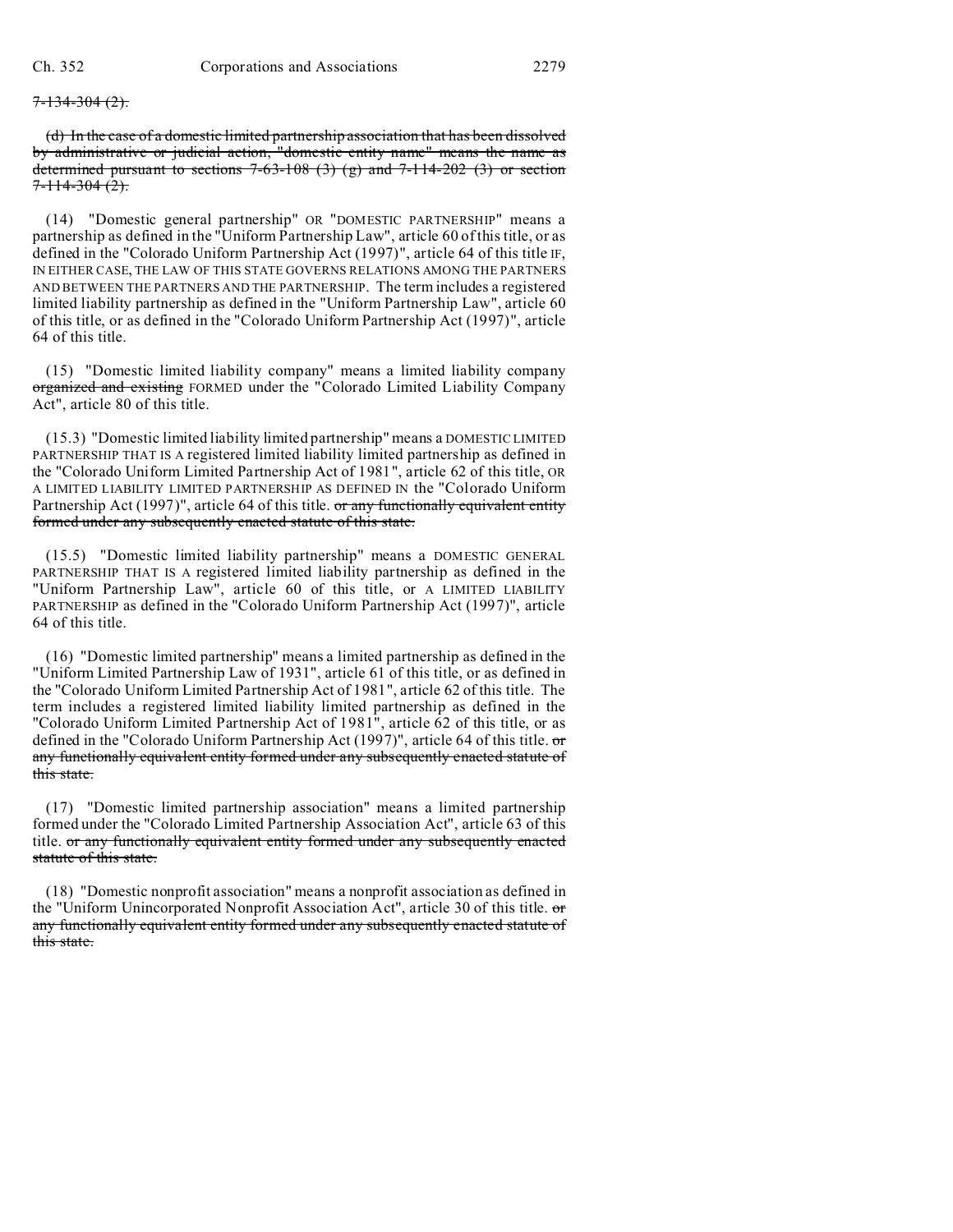(19) "Domestic nonprofit corporation" means a corporation  $\sigma$  organized or existing FORMED under the "Uniform Nonprofit Corporation Act", articles 20 to 29 of this title, articles 40 to 52 of this title, and the OR SUBJECT TO ARTICLE 40 OR THE "Colorado Revised Nonprofit Corporation Act", articles 121 to 137 of this title. or any functionally equivalent entity formed under any subsequently enacted statute of this state.

(19.3) "DOMESTIC TRUST" MEANS A TRUST FORMED UNDER THE LAW OF THIS STATE THAT IS RECOGNIZED UNDER THE LAW OF THIS STATE AS A SEPARATE LEGAL ENTITY.

(20.7) "FILED DOCUMENT" MEANS ANY DOCUMENT FILED BY THE SECRETARY OF STATE PURSUANT TO THIS TITLE.

(21) "Foreign cooperative" means an entity that is formed under the laws LAW of a jurisdiction other than this state and that is functionally equivalent to a domestic cooperative.

(21.5) "Foreign cooperative under article 55" means an entity that is formed under the laws of a jurisdiction other than this state as described in section 7-55-118.

(22) "Foreign corporation" means an entity that is formed under the laws LAW of a jurisdiction other than this state and that is functionally equivalent to a domestic corporation.

(23) "Foreign entity" means a foreign corporation, a foreign cooperative, a foreign general partnership, A FOREIGN LIMITED LIABILITY PARTNERSHIP, a foreign limited liability company, a foreign limited partnership, A FOREIGN LIMITED LIABILITY LIMITED PARTNERSHIP, a foreign limited partnership association, a foreign nonprofit association, a foreign nonprofit corporation, A JURISDICTION OTHER THAN THIS STATE, or any A FOREIGN trust or ANY other organization or association THAT IS FORMED UNDER A STATUTE OR COMMON LAW OF A JURISDICTION OTHER THAN THIS STATE OR AS TO WHICH THE LAW OF A JURISDICTION OTHER THAN THIS STATE GOVERNS RELATIONS AMONG THE OWNERS AND BETWEEN THE OWNERS AND THE ORGANIZATION OR ASSOCIATION AND IS recognized UNDER THE LAW OF THIS STATE as a separate legal entity. that is organized under, formed pursuant to, or defined under a statute or common law of a jurisdiction other than this state.

(23.3) "Foreign entity name" means:

(a) The name of a foreign entity under which it is authorized to transact business or conduct affairs in this state; except that, if the foreign entity has registered a name ACTIVITIES IN THIS STATE, WHETHER SUCH NAME IS ITS TRUE NAME OR AN ASSUMED ENTITY NAME; OR

(b) THE TRUE NAME THAT A FOREIGN ENTITY HAS REGISTERED pursuant to section 7-90-604. that registered name shall be a "foreign entity name".

(23.5) "Foreign general partnership" means an entity that is formed under the laws LAW of a jurisdiction other than this state and that is functionally equivalent to a domestic general partnership.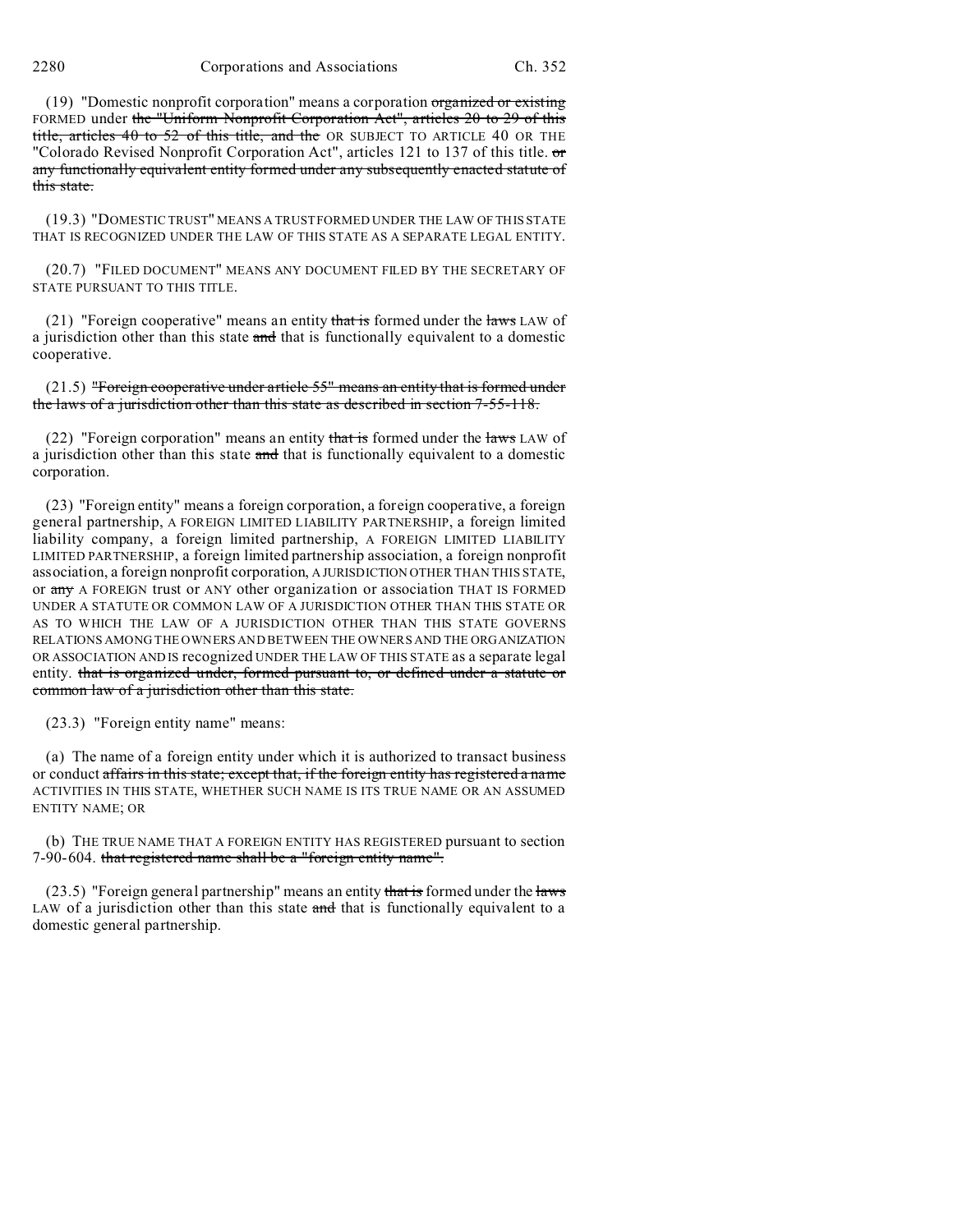(24) "Foreign limited liability company" means an entity formed under the laws LAW of  $\frac{any}{any}$  A jurisdiction other than this jurisdiction and STATE that is functionally equivalent to a domestic limited liability company.

(24.3) "Foreign limited liability limited partnership" means an entity that is FUNCTIONALLYEQUIVALENT TO A DOMESTIC LIMITED LIABILITY LIMITED PARTNERSHIP AND IS formed under the laws LAW of a jurisdiction other than this state and that is functionally equivalent to a domestic limited liability limited partnership OR AS TO WHICH THE LAW OF A JURISDICTION OTHER THAN THIS STATE GOVERNS RELATIONS AMONG THE OWNERS AND BETWEEN THE OWNERS AND THE ENTITY AND IS RECOGNIZED UNDER THE LAW OF THIS STATE AS A SEPARATE LEGAL ENTITY.

(24.5) "Foreign limited liability partnership" means an entity that is FUNCTIONALLY EQUIVALENT TO A DOMESTIC LIMITED LIABILITY PARTNERSHIP AND IS formed under the laws LAW of a jurisdiction other than this state and that is functionally equivalent to a domestic limited liability partnership and has the same meaning as set forth in section  $7-64-101$  (9) OR AS TO WHICH THE LAW OR A JURISDICTION OTHER THAN THIS STATE GOVERNS RELATIONSAMONGTHE OWNERS AND BETWEEN THE OWNERS AND THE ENTITY AND IS RECOGNIZED UNDER THE LAW OF THIS STATE AS A SEPARATE LEGAL ENTITY.

(25) "Foreign limited partnership" means a partnership formed under the  $\frac{1}{2}$  LAW of  $\frac{any}{any}$  A jurisdiction other than this jurisdiction and STATE that is functionally equivalent to a domestic limited partnership.

(26) "Foreign limited partnership association" means a limited partnership association formed under the laws of any A jurisdiction other than this jurisdiction STATE that is functionally equivalent to a domestic limited partnership association.

(28) "Foreign nonprofit association" means an entity that is formed under the laws LAW of a jurisdiction other than this state and that is functionally equivalent to a domestic nonprofit association.

(29) "Foreign nonprofit corporation" means an entity that is formed under the laws LAW of a jurisdiction other than this state and that is functionally equivalent to a domestic nonprofit corporation.

(29.3) "FOREIGN TRUST" MEANS A TRUST FORMED UNDER THE LAW OF A JURISDICTION OTHER THAN THIS STATE THAT IS RECOGNIZED UNDER THE LAW OF THIS STATE AS A SEPARATE LEGAL ENTITY.

(29.5) "FORMED" INCLUDES INCORPORATED, CREATED, AND ORGANIZED,ANDEACH OF THE TERMS INCLUDES THE OTHERS AS THE CONTEXT MAY REQUIRE. WITH RESPECT TO AN ENTITY THAT WAS INITIALLY FORMED UNDER THE LAW OF ONE JURISDICTION AND, BY MERGER, CONVERSION, CONSOLIDATION, REDOMESTICATION, OR OTHER ACTION, IS TREATED, AFTER SUCH ACTION, ACCORDING TO THE LAW OF THE JURISDICTION UNDER WHICH IT WAS INITIALLY FORMED, AS HAVING BEEN FORMED UNDER THE LAW OF A SECOND JURISDICTION, THE ENTITY SHALL BE CONSIDERED TO HAVE BEEN FORMED UNDER THE LAW OF THE SECOND JURISDICTION FOR PURPOSES OF THIS TITLE.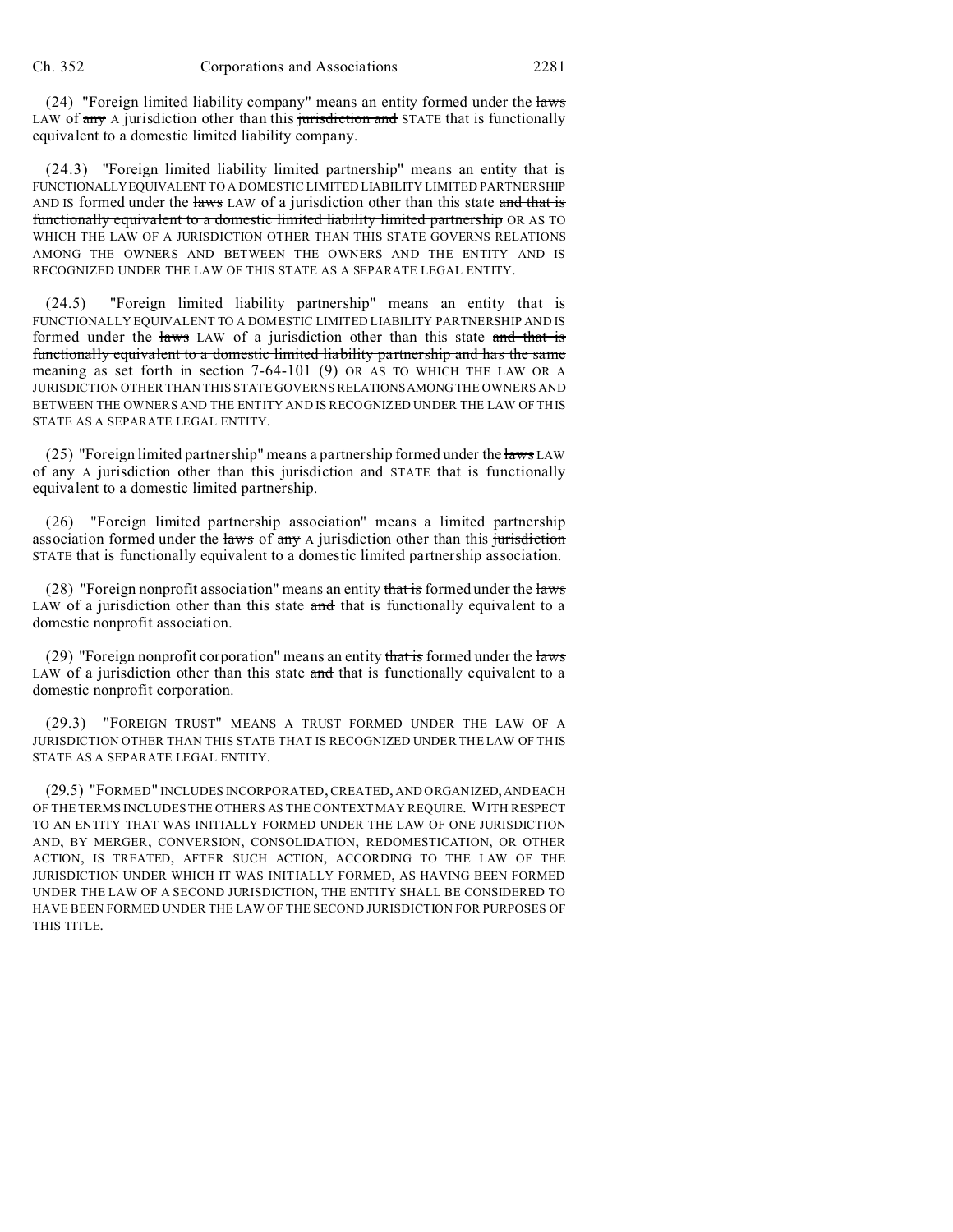2282 Corporations and Associations Ch. 352

(30) "General partner" means a PARTNER IN A GENERAL PARTNERSHIP AND A general partner in a LIMITED partnership. including the same meanings set forth in sections  $7-62-101(5)$  and  $7-80-102(6.5)$ .

(31.1) "Health care coverage cooperative" means an entity created pursuant to part 2 of article 18 of title 6, C.R.S. or any functionally equivalent entity formed under any subsequently enacted statute of this state.

 $(31.3)$  "Includes" "INCLUDE" OR ITS VARIANTS, when used in reference to any definition or list, indicates that the definition or list is partial and not exclusive.

 $(31.5)$  "Individual" includes MEANS a natural person. and the estate of an incompetent or deceased person.

(31.7) "Jurisdiction" includes a state of the United States, a foreign country or other foreign governmental authority, and any political AGENCY, INSTRUMENTALITY, OR subdivision district, authority, office, bureau, commission, department, or other agency thereof.

(35.5) "Mail" means deposit in the United States mail, properly addressed, first class postage prepaid, and includes registered or certified, EXPRESS, ORPRIORITY mail for which the proper fee has been paid.

(35.6) "MAILING ADDRESS" MEANS THE ADDRESS IN ANY JURISDICTION TO WHICH MAIL CAN BE DELIVERED IF ADDRESSED TO THAT ADDRESS AND DEPOSITED WITH THE UNITED STATES POSTAL SERVICE AND INCLUDES A POSTAL CODE IF SUCH POSTAL CODE IS REQUIRED FOR ANY CLASS OF MAIL.

(35.7) "Manager" means:

(f) An officer or director of a corporation, a nonprofit corporation, a cooperative, or a limited **liability** partnership association; or

(36) "Member" except as provided in section  $7-48-102$  (5), means:

(39) "Nonprofit corporation" means a domestic nonprofit corporation or a foreign nonprofit corporation. except as provided in section 7-129-101 (4).

(42) "Organic statute" means this article and, with respect to any entity, the statute pursuant to OF THIS STATE OR OF THE JURISDICTION UNDER THE LAW OF which the entity is formed and all other applicable statutes of this state and other statutes of the OR SUCH OTHER jurisdiction in which the entity is formed governing the operation of the entity.

(43) "Owner" means a shareholder of a corporation, a member,  $\sigma$  a partner, OR A PERSON HAVING AN INTEREST IN ANY OTHER ENTITY THAT IS FUNCTIONALLY EQUIVALENT TO AN OWNER'S INTEREST.

 $(45)$  "Partner" means a general partner and a limited partner. except as provided for in section 7-64-101 (18).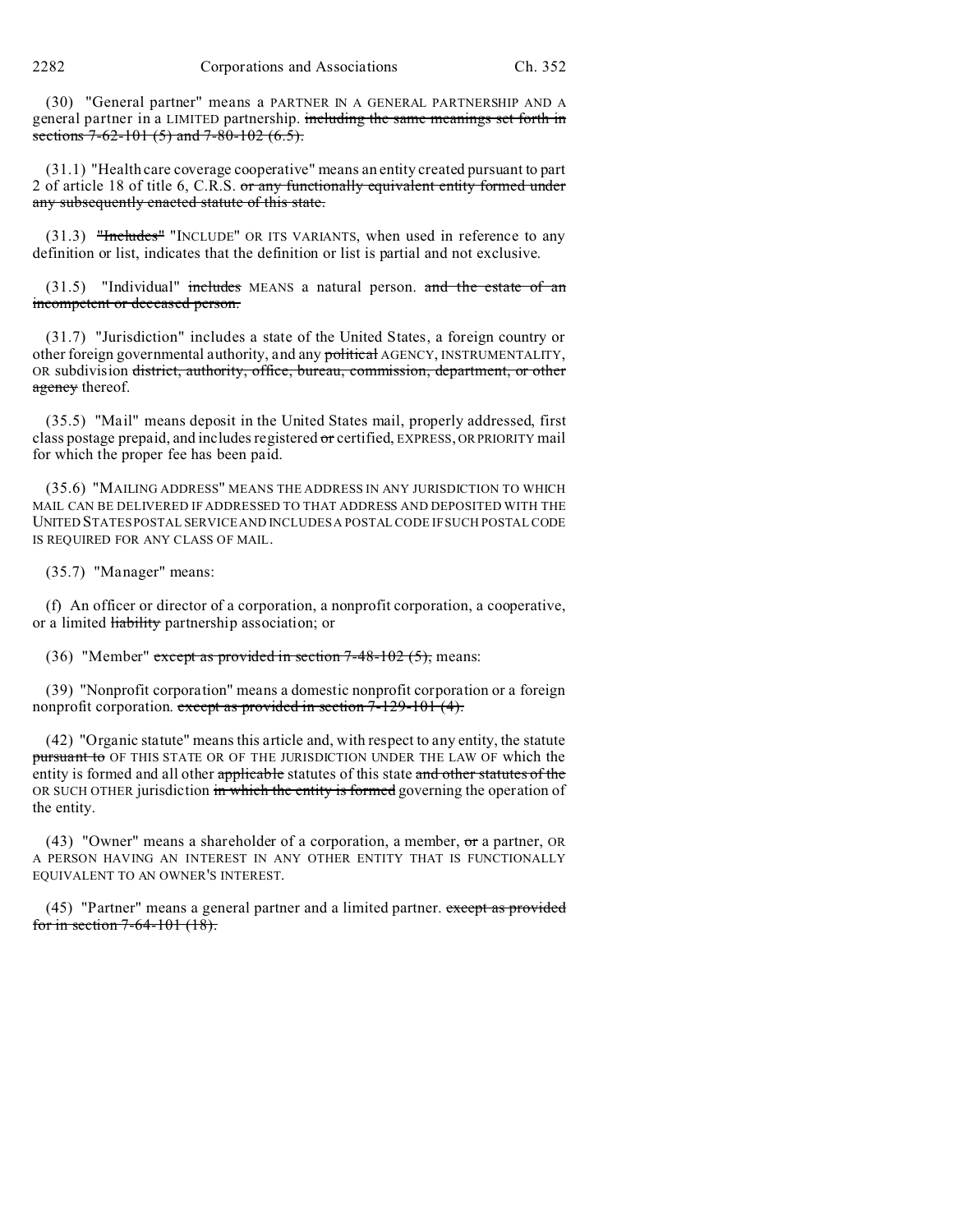(46) "Partnership" means a domestic GENERAL partnership, a foreign GENERAL partnership, a domestic limited partnership, or a foreign limited partnership. except as provided for in section 7-64-101 (19).

(47) "Partnership agreement" means the partnership agreement of a DOMESTIC GENERAL partnership including those agreements defined in section 7-64-101 (20) OR A DOMESTIC LIMITED PARTNERSHIP, OR THE FUNCTIONAL EQUIVALENT FOR A FOREIGN GENERAL PARTNERSHIP OR A FOREIGN LIMITED PARTNERSHIP.

## (48) "Periodic report" means the periodic report required by section 7-90-501.

(49) "Person" means an individual or an entity. or any other business trust, estate, trust, joint venture, government, governmental subdivision, agency, or instrumentality, or any legal or commercial entity, except as provided in articles 60, 70, and 73 of this title.

(51) "Principal office" means the office  $\overline{m}$  or outside this state, designated by an entity as its principal office in the document most recently delivered by the principal office to the secretary of state for filing and filed by the secretary of state providing such information, including any statement of change of principal office OF AN ENTITY LOCATED AT THE PRINCIPAL OFFICE ADDRESS OF THE ENTITY.

(51.5) "PRINCIPAL OFFICE ADDRESS" MEANS THE STREET ADDRESS AND, IF DIFFERENT, THE MAILING ADDRESS INSIDE OR OUTSIDE THIS STATE, THAT AN ENTITY HAS STATED TO BE ITS PRINCIPAL OFFICE ADDRESS IN THE FIRST DOCUMENT THAT THE ENTITY HAS DELIVERED TO THE SECRETARY OF STATE, FOR FILING PURSUANT TO PART 3 OF THIS ARTICLE, AND THAT HAS BEEN FILED BY THE SECRETARY OF STATE, IN WHICH DOCUMENT THE ENTITY HAS BEEN REQUIRED, BY A PROVISION OF THIS TITLE OR BY A FORM OR COVER SHEET THE USE OF WHICH IS REQUIRED BY THE SECRETARY OF STATE, TO STATE THE PRINCIPAL OFFICE ADDRESS; OR, IF THE ENTITY'S PRINCIPAL OFFICE ADDRESSHAS BEEN CHANGED PURSUANT TO SECTION 7-90-705, THE PRINCIPAL OFFICE ADDRESS OF THE ENTITY AS LAST SO CHANGED.

(54) "Receive", when used in reference to receipt of a writing or other document by a domestic or foreign AN entity, means that the domestic or foreign entity actually obtains the writing or other document.

(55) "Registered agent" means the registered agent required to be maintained pursuant to section 7-90-502 BY AN ENTITY PURSUANT TO PART 7 OF THIS ARTICLE.

(56) "Registered office" means the name and address of the applicant and the domestic entity name applied for pursuant to part 6 of this article. "REGISTERED AGENT ADDRESS" MEANS THE STREET ADDRESS AND, IF DIFFERENT, THE MAILING ADDRESS OF THE REGISTERED AGENT'S PRIMARY RESIDENCE IN THIS STATE OR USUAL PLACE OF BUSINESS IN THIS STATE IF THE REGISTERED AGENT IS AN INDIVIDUAL, OR OF THE REGISTERED AGENT'S USUAL PLACE OF BUSINESS IN THIS STATEIF THE REGISTERED AGENT IS AN ENTITY.

(56.5) "REGISTERED AGENT NAME" MEANS, WITH RESPECT TO AREGISTERED AGENT WHO IS AN INDIVIDUAL OR A DOMESTIC ENTITY, THE TRUE NAME OF THE REGISTERED AGENT AND, WITH RESPECT TO A REGISTERED AGENT THAT IS A FOREIGN ENTITY, THE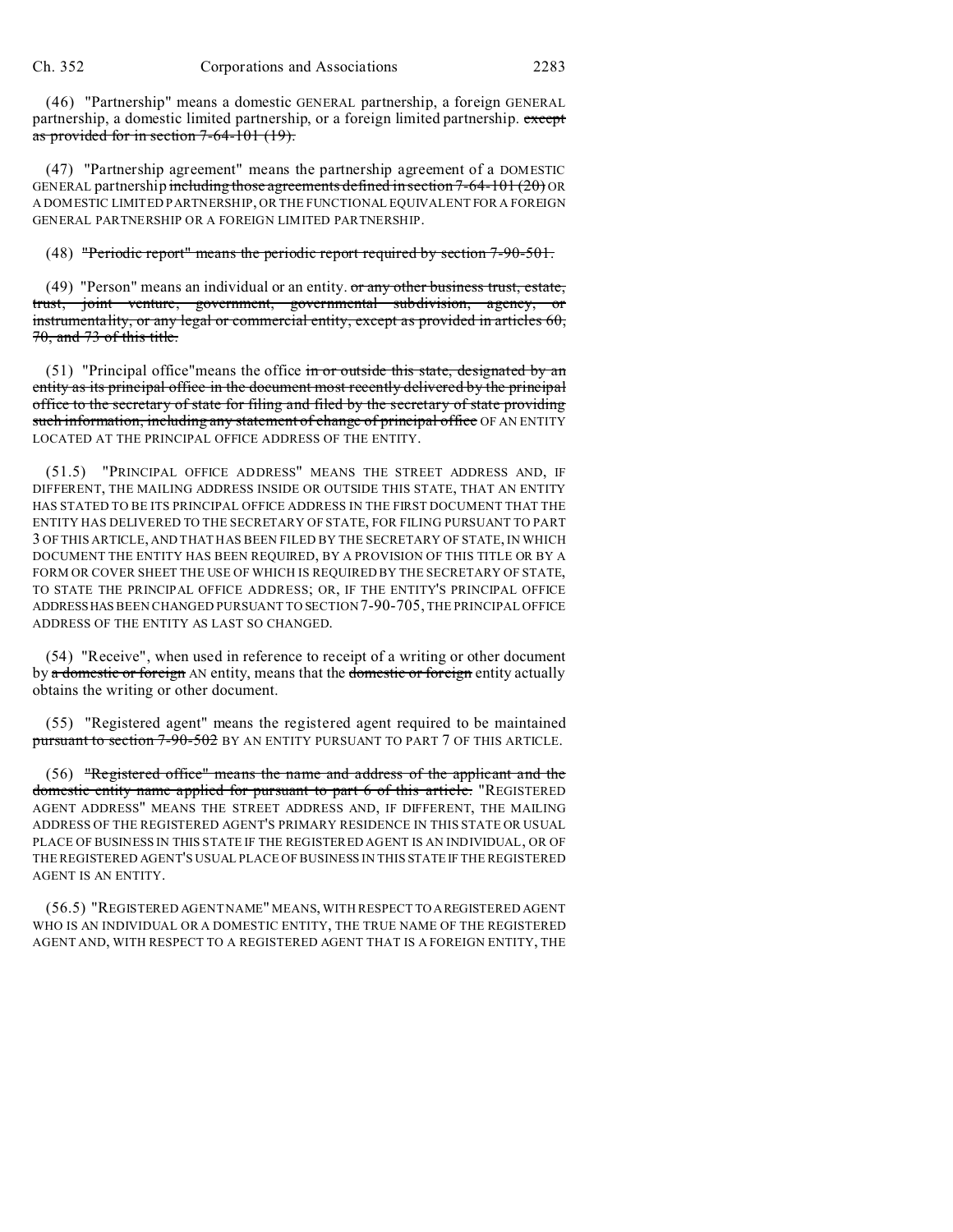### FOREIGN ENTITY NAME OF THE FOREIGN ENTITY.

(58) "Reporting entity" means a business development corporation, a cooperative housing corporation, a domestic cooperative, a domestic cooperative under article 55, a domestic corporation, a domestic limited liability company, a domestic limited partnership association, a domestic nonprofit corporation, a domestic limited liability partnership, a domestic limited liability limited partnership, a foreign corporation, A CORPORATE ENTITY REFERRED TO IN SECTION 7-137-102, AND ANY FOREIGN ENTITY authorized to transact business OR CONDUCT ACTIVITIES in this state. a foreign cooperative authorized to transact business in this state, a foreign cooperative under article 55 authorized to transact business in this state, a foreign limited liability company authorized to do business in this state, a foreign limited liability partnership registered with the secretary of state pursuant to section  $7-62-902$  (1), a foreign limited liability partnership authorized to do business in this state, a foreign limited liability limited partnership authorized to do business in this state, a foreign limited partnership association authorized to transact business in this state, a foreign nonprofit provider network, or unit owner's association. AN ENTITY CEASES TO BE A REPORTING ENTITY UPON THE DISSOLUTION OF THE ENTITY, THE REVOCATION OR RELINQUISHMENT OF THE ENTITY'S AUTHORITY TO TRANSACT BUSINESS OR CONDUCT ACTIVITIES, OR, IF THE ENTITY IS A LIMITED LIABILITY PARTNERSHIP OR A LIMITED LIABILITY LIMITED PARTNERSHIP, ITS WITHDRAWAL OF ITS STATEMENT OR REGISTRATION.

(59) "Resulting entity" means an THE entity that results from the conversion of another AN entity pursuant to section 7-90-201.

(60) "Secretary" means the corporate officer to whom the bylaws or the board of directors has delegated responsibilities under section 7-108-301 (3) for the preparation and maintenance of minutes of the directors' and shareholders' meetings and other records and information required to be kept by the corporation under section 7-116-101 and for authenticating records of the corporation.

(61) "State", when referring to a part of the United States, includes the following:

(d) All agencies, INSTRUMENTALITIES, and governmental subdivisions of a state, a commonwealth, or the District of Columbia; or

(61.1) "STATEMENT OF CHANGE" MEANS A STATEMENT OF CHANGE AS DESCRIBED IN SECTION 7-90-305.5.

(61.3) "STATEMENT OF CORRECTION" MEANS A STATEMENT OF CORRECTION AS DESCRIBED IN SECTION 7-90-305.

(61.7) "STATEMENT OF REGISTRATION" MEANS, WITH RESPECT TO A DOMESTIC LIMITED LIABILITY PARTNERSHIP OR A DOMESTIC LIMITED LIABILITY LIMITED PARTNERSHIP, THE STATEMENT OF REGISTRATION AS DESCRIBED IN SECTION 7-60-144 OR SECTION 7-64-1002. WITH RESPECT TO A FOREIGN LIMITED LIABILITY PARTNERSHIP OR A FOREIGN LIMITED LIABILITY LIMITED PARTNERSHIP, "STATEMENT OF REGISTRATION" MEANS THE CORRESPONDING DOCUMENT FILED WITH THE FILING OFFICER OF THE JURISDICTION UNDER THE LAW OF WHICH THE FOREIGN LIMITED LIABILITY PARTNERSHIP OR THE FOREIGN LIMITED LIABILITY LIMITED PARTNERSHIP IS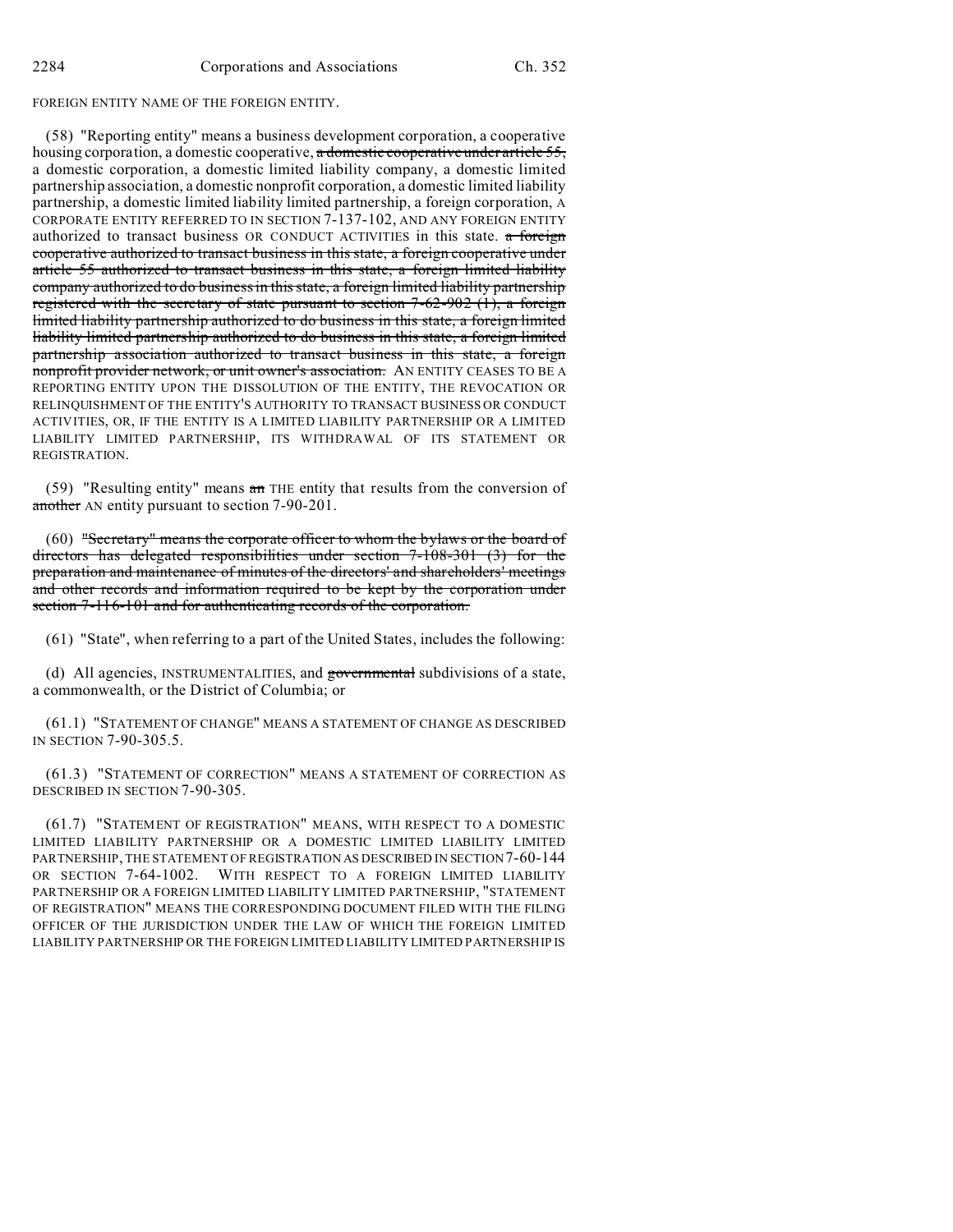#### FORMED.

(62) "Street address" means, WITH RESPECT TO A PHYSICAL LOCATION, THE street name and number, city, or town STATE, AND (IF NOT THE UNITED STATES) COUNTRY, and EITHER THE United States post office zip POSTAL code, designation IF ANY, FOR THE LOCATION OR (IF THE LOCATION IS NOT IN THE UNITED STATES) THE POSTAL CODE, IF ANY, THAT IS REQUIRED FOR DELIVERY OF MAIL TO THE LOCATION. If, by reason of rural location or otherwise, a street name and number, city, or town does not exist, another appropriate description fixing as nearly as possible the actual physical location may be substituted, but, in all cases FOR ALL LOCATIONS IN THE UNITED STATES, THE COUNTY OR PARISH AND, IF ANY, the rural free delivery route the county, and the United States post office zip POSTAL code designation shall be included.

(63.3) "TRADE NAME" MEANS A NAME, OTHER THAN THE TRUE NAME, OF AN ENTITY UNDER WHICH THE ENTITY IS AUTHORIZED TO TRANSACT BUSINESS OR CONDUCT ACTIVITIES PURSUANT TO THE PROVISIONS OF SECTION 7-71-101.

(63.7) "TRUE NAME" MEANS, WITH RESPECT TO AN INDIVIDUAL, THE FIRST NAME AND SURNAME OF THE INDIVIDUAL; WITH RESPECT TO A DOMESTIC ENTITY, THE DOMESTIC ENTITY NAME, IF ANY, OF THE DOMESTIC ENTITY, OR, IF THE DOMESTIC ENTITY DOES NOT HAVE A DOMESTIC ENTITY NAME, THE NAME UNDER WHICH THE DOMESTIC ENTITY TRANSACTS BUSINESS OR CONDUCTS ACTIVITIES IN THIS STATE; AND, WITH RESPECT TO A FOREIGN ENTITY, THE FUNCTIONAL EQUIVALENT OF SUCH A NAME.

**SECTION 195.** 7-90-201 (1), (2), (3), (4) (a), (4) (c) (II), (5), and (6), Colorado Revised Statutes, are amended to read:

**7-90-201. Conversion of an entity into another entity.** (1) A domestic entity of one form may be converted PURSUANT TO THIS SECTION into any other form of domestic entity. pursuant to this section.

(2) A domestic entity may be converted PURSUANT TO THIS SECTION into any form of foreign entity recognized in that foreign THE jurisdiction pursuant to this section UNDER THE LAWS OF WHICH THE ENTITY WILL BE CONSIDERED TO HAVE BEEN FORMED AFTER THE CONVERSION.

(3) A foreign entity may be converted into a domestic entity if the conversion is permitted by the constituent documents or organic statute governing the foreign entity and IF the foreign entity complies with its constituent documents or organic statutes in effecting the conversion.

(4) (a) The terms and conditions of the conversion of a domestic entity, INCLUDING THE MANNER AND BASIS OF CHANGING THE OWNERS' INTERESTS OF EACH MERGING ENTITY INTO OWNERS' INTERESTS OR OBLIGATIONS OF THE SURVIVING ENTITY OR INTO MONEY OR OTHER PROPERTY IN WHOLE OR IN PART, shall be approved as provided in this subsection (4).

(c) (II) If the primary constituent documents or the organic statute expressly provided PROVIDE for the approval of conversion, then the terms and conditions of the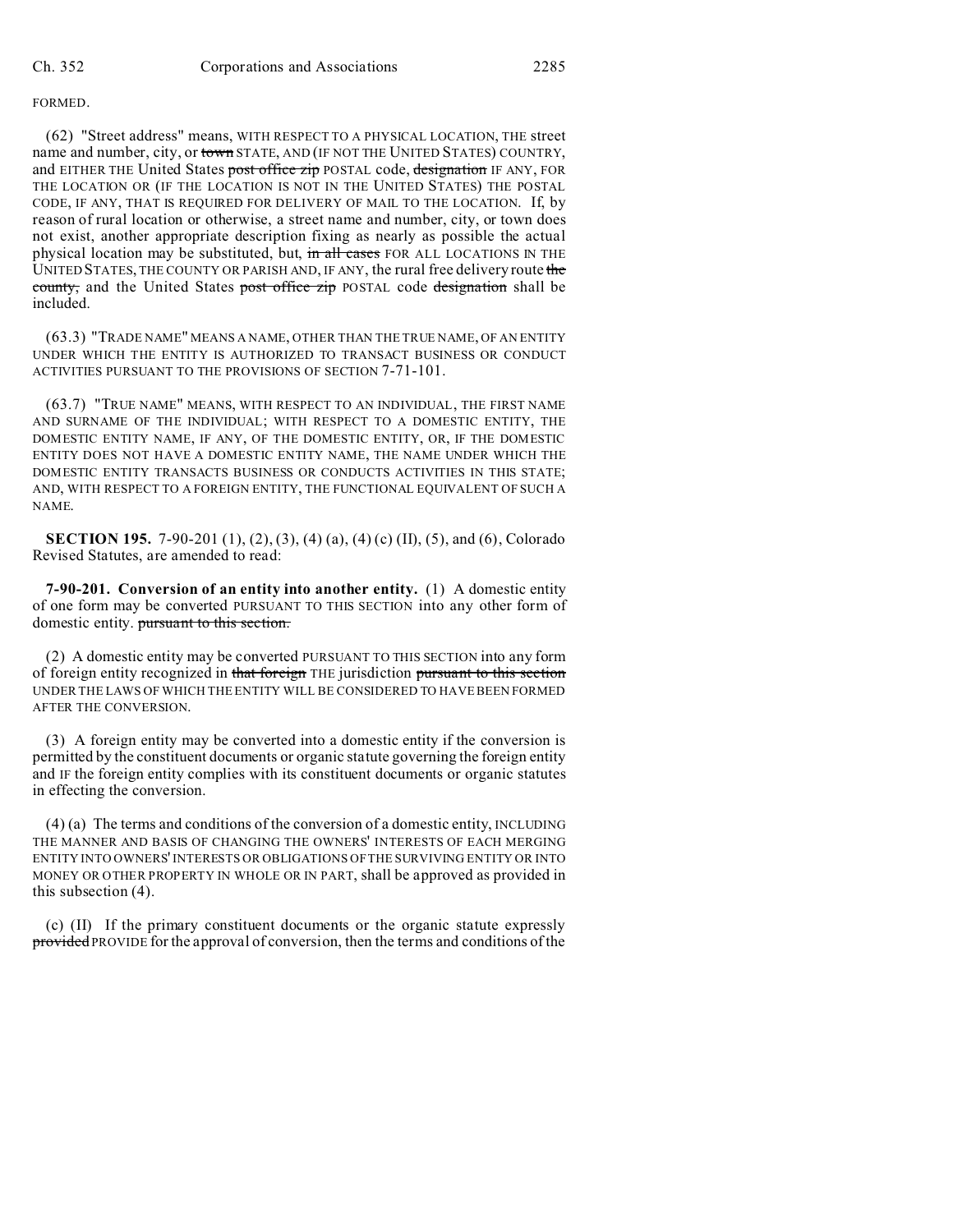conversion shall be approved in accordance with those provisions.

(5) After the terms and conditions of the conversion are approved in accordance with this section, each converting entity or IF THE resulting entity is WILL BE an entity for which constituent filed documents are TO BE filed in this state. Such constituent filed documents shall be filed with THE RECORDS OF the secretary of state, the converting entity shall comply with the requirements of the organic statute governing the resulting entity if the converting entity is an entity for which constituent filed documents have been filed with the secretary of state. The converting entity shall cause a certificate of conversion to be delivered DELIVER to the secretary of state, for filing pursuant to part 3 of this article, CONSTITUENT FILED DOCUMENTS THAT COMPLY WITH THE REQUIREMENTS OF THE ORGANIC STATUTE GOVERNING THE RESULTING ENTITY. IF THE CONVERTING ENTITY IS AN ENTITY FOR WHICH CONSTITUENT FILED DOCUMENTS HAVE BEEN FILED WITH THE SECRETARY OF STATE, THE CONVERTING ENTITY SHALL DELIVER A STATEMENT OF CONVERSION TO THE SECRETARY OF STATE FOR FILING PURSUANT TO PART 3 OF THIS ARTICLE. The certificate STATEMENT of conversion shall include STATE:

(a) The ENTITY name address, state or OF THE CONVERTING ENTITY, THE PRINCIPAL ADDRESS OF ITS PRINCIPAL OFFICE, THE jurisdiction under whose laws the converting entity THE LAW OF WHICH IT is organized FORMED, and ITS form of entity; of the converting entity;

(b) The ENTITY name address, state or OF THE RESULTING ENTITY, THE PRINCIPAL ADDRESS OF ITS PRINCIPAL OFFICE, THE jurisdiction under whose laws the resulting entity THE LAW OF WHICH IT is organized FORMED, and ITS form of the resulting entity;

(c) A statement of the number or percentage of owners consenting to the conversion and, if the consent is less than unanimous, the number or percentage of owners required to approve the conversion under this section; AND

(d) A STATEMENT THAT THE CONVERTING ENTITY HAS BEEN CONVERTED INTO THE RESULTING ENTITY PURSUANT TO THIS SECTION.

(6) The conversion shall become effective as specified by the organic statute governing the resulting entity. If the organic statute governing the resulting entity does not so specify, the conversion to a domestic entity shall take effect on the later of the effective date set forth in the filed constituent document of SHALL BECOME EFFECTIVE WHEN THE STATEMENT OF CONVERSION, IF ANY, BECOMES EFFECTIVE AS DETERMINED PURSUANT TO SECTION 7-90-304, OR, IF NO STATEMENT OF CONVERSION IS FILED, WHEN THE CONSTITUENT FILED DOCUMENT FILED FOR the resulting entity if any, or the time of filing of the filed constituent document of the resulting entity BECOMES EFFECTIVE AS DETERMINED PURSUANT TO SECTION 7-90-304. IF NO STATEMENT OF CONVERSION IS FILED BY THE CONVERTING ENTITY AND NO CONSTITUENT FILED DOCUMENT IS FILED FOR THE RESULTING ENTITY, THE CONVERSION SHALL BECOME EFFECTIVE AT THE TIME AND ON THE DATE DETERMINED BY THE OWNERS OF THE CONVERTING ENTITY.

**SECTION 196.** 7-90-203 (1), (2), (3), (4) (c) (II), (5), and (6), Colorado Revised Statutes, are amended, and the said 7-90-203 (4) (c) is further amended BY THE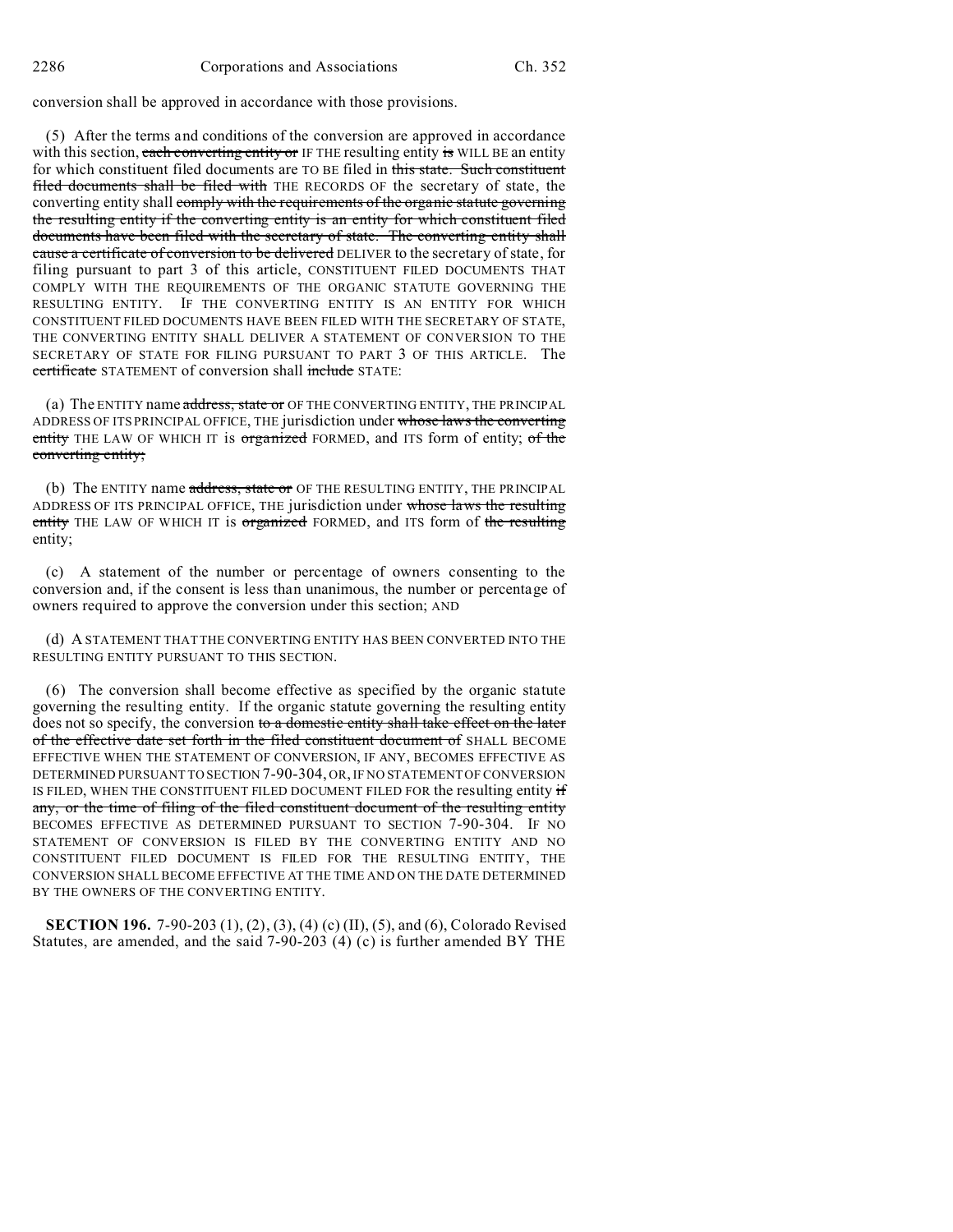### ADDITION OF THE FOLLOWING NEW SUBPARAGRAPHS, to read:

**7-90-203. Merger of entities.** (1) One or more domestic entities may merge into a domestic entity of a form THE SAME AS OR different from any of the merging entities pursuant to a plan of merger approved pursuant to subsection (4) of this section.

(2) One or more domestic entities may merge into a foreign entity of a FORM THE SAME AS OR different form than FROM THAT OF any of the merging entities or one or more foreign entities may merge into a domestic entity of a FORM THE SAME AS OR different form than FROM THAT OF any of the merging entities pursuant to a plan of merger approved pursuant to subsection (4) of this section, if the merger is permitted by the constituent documents or organic statute governing each foreign entity and each foreign entity complies with its constituent documents or organic statute in effecting the merger.

(3) The plan of merger shall set forth STATE:

(a) The name, state or jurisdiction under whose laws THE LAW OF WHICH the entity is organized FORMED, and form of organization ENTITY of each of the merging entities;

(b) The name, state or jurisdiction under whose laws THE LAW OF WHICH the entity is organized FORMED, and form of the organization of the surviving entity into which the merging entities are to merge;

(c) The terms and conditions of the merger, INCLUDING THE MANNER AND BASIS OF CHANGING THE OWNERS' INTERESTS OF EACH MERGING ENTITY INTO OWNERS' INTERESTS OR OBLIGATIONS OF THE SURVIVING ENTITY OR INTO MONEY OR OTHER PROPERTY IN WHOLE OR IN PART.

(d) The manner and basis of changing the owners' interests of each merging entity into owners' interests or obligations of the surviving entity or into money or other property in whole or in part; and

#### (e) The address of the surviving entity's principal office.

(4) (c) (II) IF THE PRIMARY CONSTITUENT DOCUMENTS OR THE ORGANIC STATUTE EXPRESSLY PROVIDE FOR THE APPROVAL OF THE MERGER, THEN the terms and conditions of the conversion MERGER shall be approved in accordance with the primary constituent document or the organic statute THOSE PROVISIONS.

(III) IF NEITHER THE PRIMARY CONSTITUENT DOCUMENTS NOR THE ORGANIC STATUTE EXPRESSLY PROVIDES FOR THE APPROVAL OF THE MERGER, THEN THE TERMS AND CONDITIONS OF THE MERGER SHALL BE APPROVED IN ACCORDANCE WITH THE PROVISIONS FOR AMENDMENT OF THE PRIMARY CONSTITUENT DOCUMENTS SET FORTH IN THE ORGANIC STATUTES AND THE PRIMARY CONSTITUENT DOCUMENTS.

(IV) IF NEITHER THE PRIMARY CONSTITUENT DOCUMENTS NOR THE ORGANIC STATUTE EXPRESSLY PROVIDES FOR A MERGER OR FOR THE APPROVAL OF AN AMENDMENT TO THE PRIMARY CONSTITUENT DOCUMENTS, THEN THE TERMS AND CONDITIONS OF THE MERGER SHALL BE APPROVED BY ALL OF THE OWNERS OF THE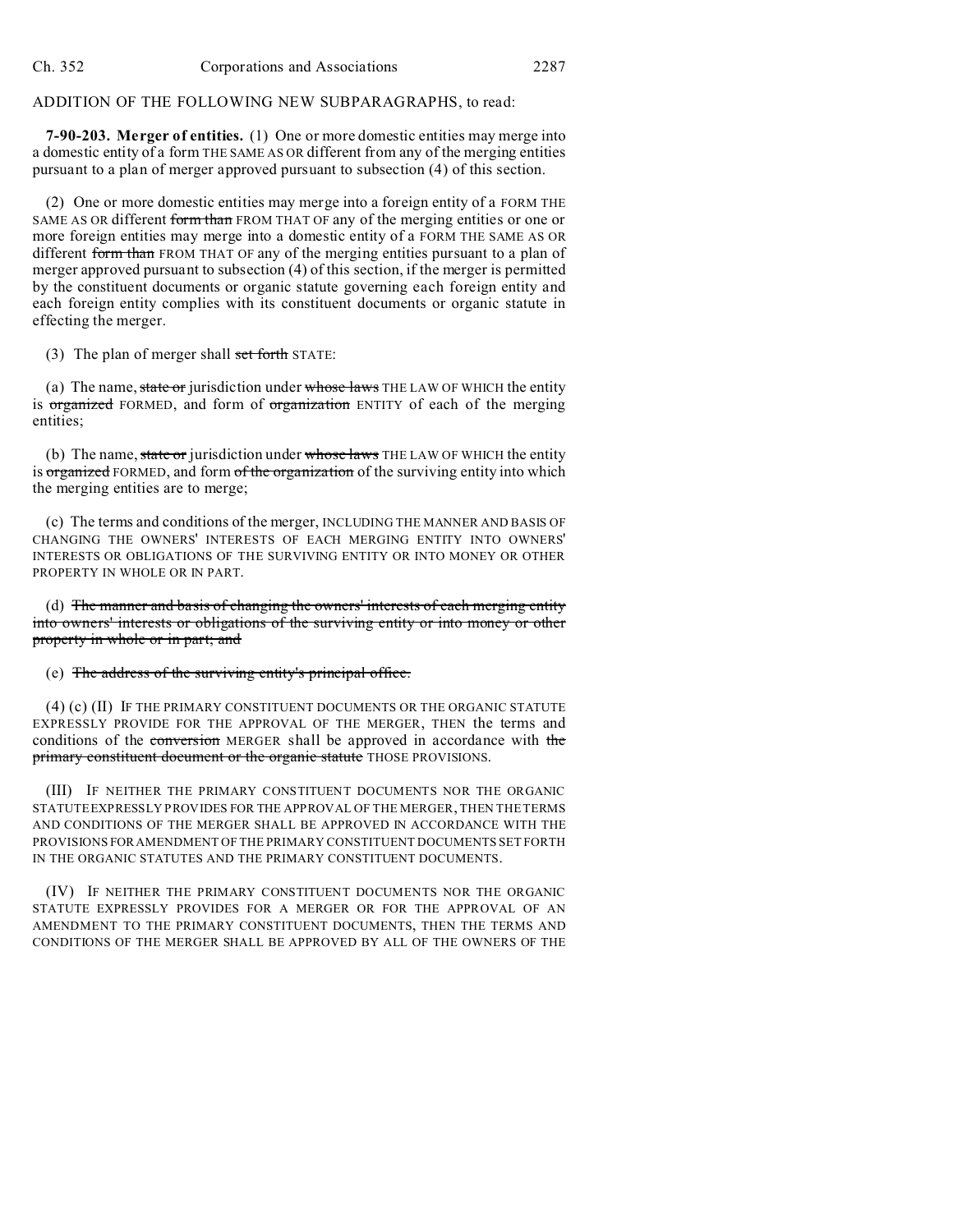MERGING ENTITY.

(5) After the plan of merger is approved in accordance with this section, IF ANY MERGING ENTITY IS AN ENTITY FOR WHICH A CONSTITUENT FILED DOCUMENT HAS BEEN FILED BY THE SECRETARY OF STATE, the surviving entity shall deliver to the secretary of state for filing pursuant to part 3 of this article a statement of merger that shall contain STATE the following:

(a) The ENTITY name state or OF EACH MERGING ENTITY, THE PRINCIPAL OFFICE ADDRESS OF ITS PRINCIPAL OFFICE, THE jurisdiction under whose laws the entity is organized THE LAW OF WHICH IT IS FORMED, and ITS form of entity; of each merging entity;

(b) The ENTITY name state or OF EACH SURVIVING ENTITY, THE PRINCIPAL ADDRESS OF ITS PRINCIPAL OFFICE, THE jurisdiction under whose laws the entity is organized THE LAW OF WHICH IT IS FORMED, and ITS form of entity; of each surviving entity; and

(c) The address of the surviving entity's principal office and the office in this state. ASTATEMENT THAT THE MERGING ENTITIES ARE MERGED INTO THE SURVIVING ENTITY PURSUANT TO THIS SECTION.

(6) The merger shall become effective as specified by the organic statute governing the surviving entity. If the organic statute governing the surviving entity does not so specify STATE, the merger takes effect on the later of the effective date set forth in AT THE TIME AND ON THE DATE the statement of merger if any, and the time of filing of the filed constituent document of the resulting entity BECOMES EFFECTIVE AS DETERMINED PURSUANT TO SECTION 7-90-304 OR, IF NO STATEMENT OF MERGER IS FILED, AT THE TIME AND ON THE DATE DETERMINED BY THE OWNERS OF THE MERGING ENTITY.

**SECTION 197.** 7-90-301 (1), (3), (4), (6), (8), and (9), Colorado Revised Statutes, are amended, and the said 7-90-301 is further amended BY THE ADDITION OF A NEW SUBSECTION, to read:

**7-90-301. Filing requirements.** (1) (a) A document subject to this part 3 shall satisfy the requirements of this section, and of any other section LAW OF THIS STATE that adds to or varies these THE requirements OF THIS PART 3, to be entitled to filing by the secretary of state pursuant to this title.

(b) A document shall be subject to this part 3 if the document is required or permitted to be filed in the records of the secretary of state pursuant to any provision of this title or any other organic statue STATUTE of this state.

(b.5) TO BE ENTITLED TO BE FILED PURSUANT TO THIS PART 3, A DOCUMENT SHALL BE ONE THAT IS REQUIRED OR PERMITTED BY ANY ORGANIC STATUTE OF THIS STATE TO BE FILED IN THE OFFICE OF THE SECRETARY OF STATE.

(c) Any provision in this title or any other organic statute of this state that provides for filing of a document with the secretary of state or with the office of the secretary of state or in the records of the secretary of state shall be deemed to mean delivery of the document to the secretary of state, for filing pursuant to this part 3.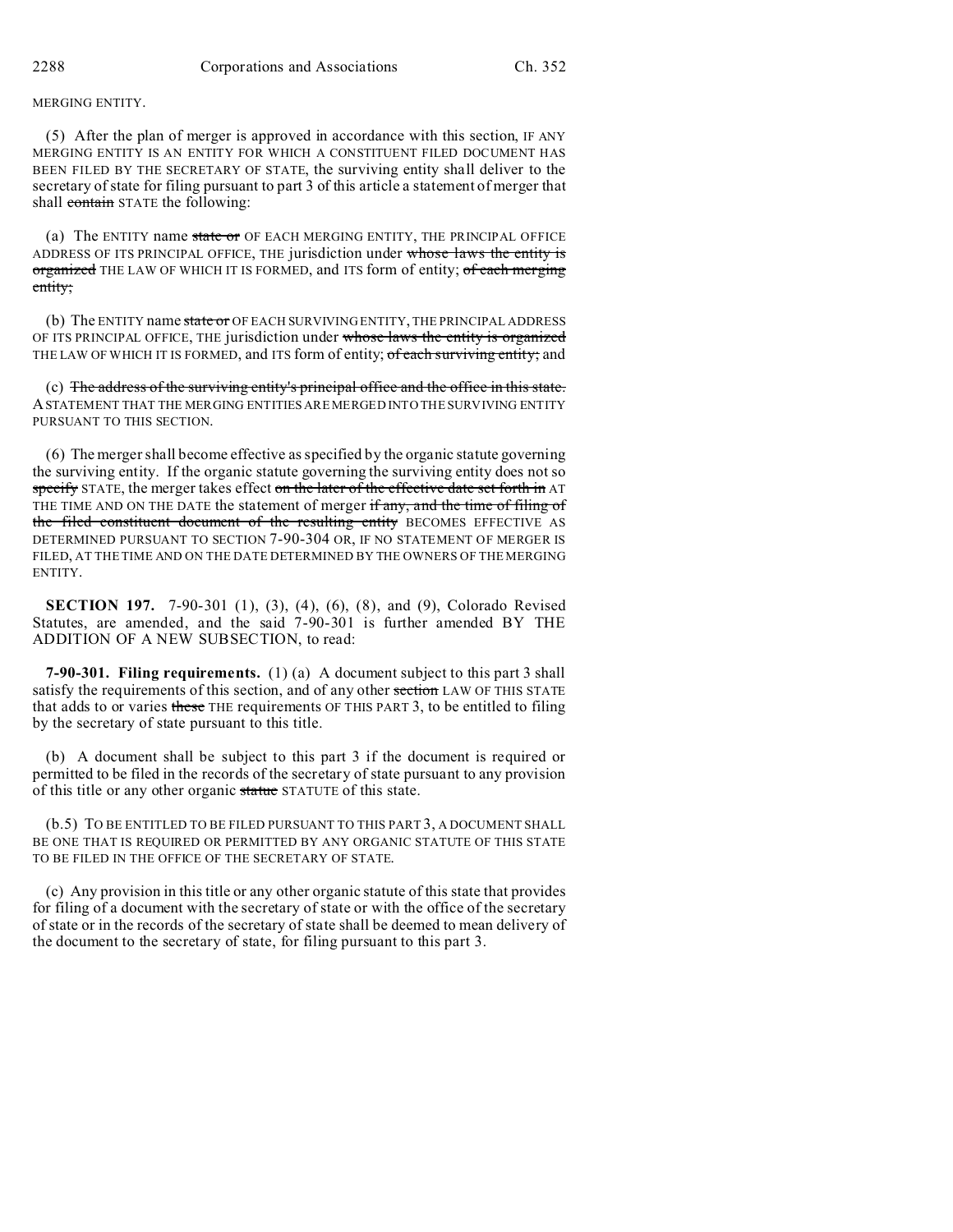(3) The document shall contain all information required by the laws LAW of this state and TO BE INCLUDED IN THE DOCUMENT BUT, unless otherwise provided by law, may SHALL NOT contain other information. as well.

(4) The document shall be typewritten or MACHINE printed on paper or shall be on or in such other medium as may be acceptable to the secretary of state and from which the secretary of state may create a document that is typewritten or printed on paper containing all of the contents of the document. The secretary of state may require that the document, if not on paper, be delivered by any one or more means or on or in any one or more media. The secretary of state is not required to file documents that are not legible or that are not either on paper or otherwise delivered by a means and in a medium that complies with the requirements then established by the secretary of state for the filing of documents. The secretary of state may impose reasonable requirements upon the dimensions, quality, and color of such paper and typewriting or printing. The secretary of state shall ensure, at the earliest practicable time, that delivery of a document subject to this part 3 for filing may be accomplished electronically, without the necessity for the presentation of a physical original document or the image thereof, if all required information is included and is readily retrievable from the data transmitted. All such electronic filings ELECTRONICALLY FILED DOCUMENTS shall be retained in a form that facilitates location of the information so filed and production of a true and accurate physical printout or other representation of the information so filed STORED BY THE SECRETARY OF STATE IN AN ELECTRONIC OR OTHER MEDIUM AND SHALL BE RETRIEVABLE BY THE SECRETARY OF STATE IN PERCEIVABLE FORM.

(6) The document SHALL STATE THE SECTION OR SECTIONS OF THE ORGANIC STATUTE, OTHER THAN THIS PART 3, PURSUANT TO WHICH IT IS ENTITLED TO BE FILED PURSUANT TO THIS PART 3. THE DOCUMENT shall state the name or names, and MAILING address or MAILING addresses, of any one or more of the individuals who cause the document to be delivered for filing, but the document need not state the name and address of more than one such individual. If the document is delivered to the secretary of state for filing in any medium other than paper, the document shall include an electronic address acceptable to the secretary of state for the giving of the notice contemplated by subsection (10) of this section.

(8) Causing a document to be delivered to the secretary of state for filing shall constitute the affirmation or acknowledgment of each individual causing such delivery, under penalties of perjury, that the document is the individual's act and deed, or THE INDIVIDUAL IN GOOD FAITH BELIEVES THE DOCUMENT IS the act and deed of the entity on whose behalf the individual is causing the document to be delivered for filing, and that THE INDIVIDUAL IN GOOD FAITH BELIEVES the facts stated in the document are true AND THE DOCUMENT SATISFIES THE REQUIREMENTS OF THIS SECTION, THE CONSTITUENT DOCUMENTS, AND THE ORGANIC STATUTE.

(9) If the secretary of state requires the use of a form or cover sheet for a document TO BE FILED, the document shall be in or on the required form or shall have the required cover sheet, AND INFORMATION CONTAINED IN SUCH FORM OR COVER SHEET SHALL CONTROL OVER ANY CONTRARY INFORMATION CONTAINED ELSEWHERE IN THE DOCUMENT.

(11) A DOCUMENT THAT IS A COMBINATION OF DOCUMENTS SHALL IDENTIFY EACH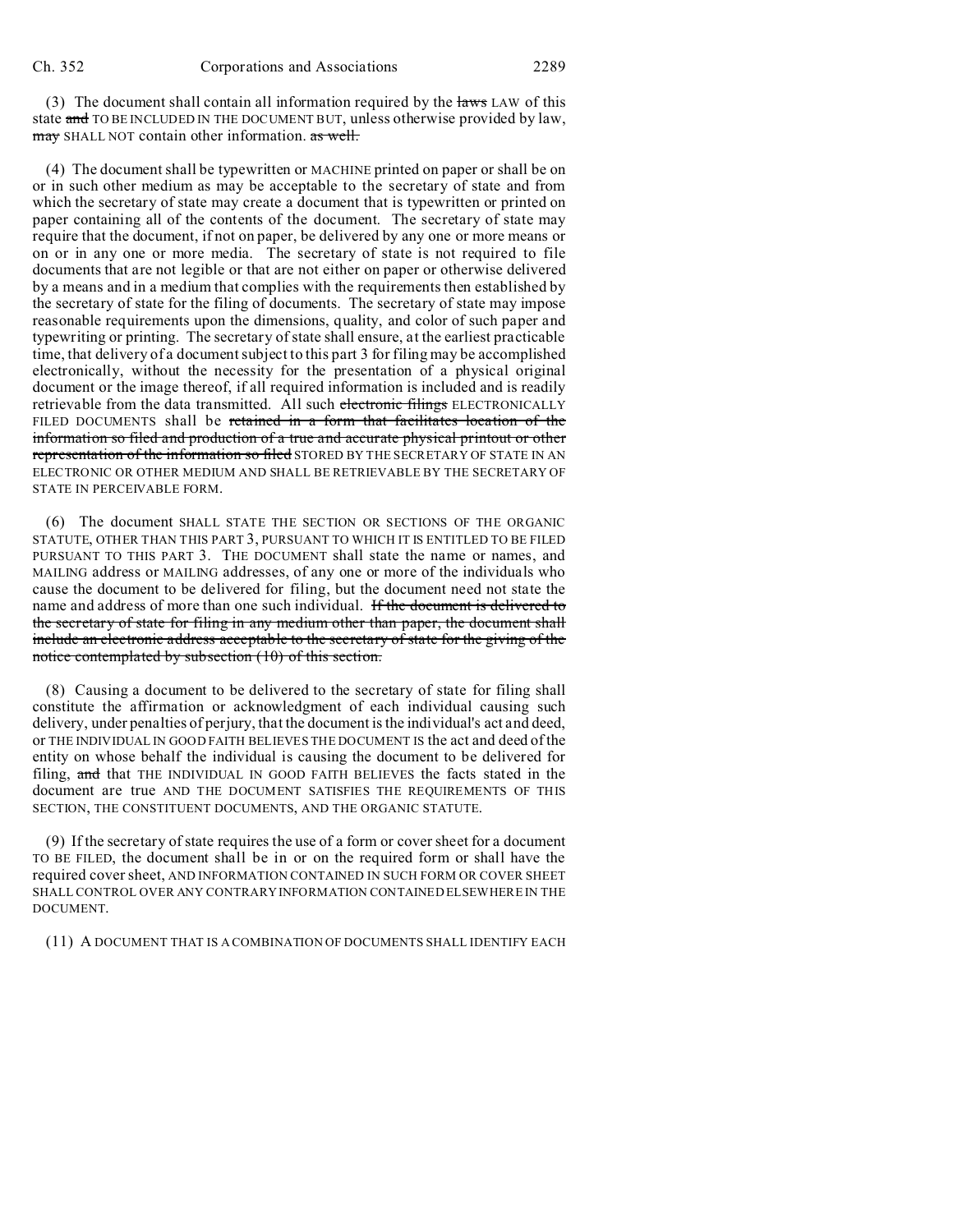OF THE DOCUMENTS THAT IS COMBINED IN IT AND SHALL SATISFY ALL OF THE REQUIREMENTS OF THIS SECTION THAT WOULD APPLY TO THE DOCUMENTS THAT ARE COMBINED IN THE COMBINED DOCUMENT IF THOSE DOCUMENTS WERE SEPARATELY FILED.

**SECTION 198.** 7-90-302, Colorado Revised Statutes, is amended to read:

**7-90-302. Forms - secretary of state to furnish upon request.** (1) The secretary of state may prepare and furnish forms and cover sheets for  $\pi$  ANY document THAT IS DELIVERED TO THE SECRETARY OF STATE FOR FILING PURSUANT TO THIS PART 3 and may require the use of any such form or cover sheet. however, no requirement that a form or cover sheet be used shall THE FORM OR COVER SHEET MAY REQUIRE THE STATEMENT OF ANY INFORMATION THE SECRETARY OF STATE DEEMS APPROPRIATE TO PERFORM THE DUTIES OF THE SECRETARY OF STATE UNDER THE LAW OF THIS STATE, INCLUDING INFORMATION AS TO THE IDENTITY OF THE ENTITY TO WHICH THE DOCUMENT RELATES, THE REGISTERED AGENT NAME AND REGISTERED AGENT ADDRESS OF THE REGISTERED AGENT FOR THE ENTITY, AND THE PRINCIPAL OFFICE ADDRESS OF THE ENTITY'S PRINCIPAL OFFICE. A FORM OR COVER SHEET SHALL NOT preclude in any way the inclusion in any document of any item the inclusion of which is not prohibited by the laws LAW of this state  $\sigma$  AND SHALL NOT require the inclusion of any item the inclusion of which is not required OR PERMITTED by this article or any other law of this state.

(2) THE FORM OR COVER SHEET SHALL BE DEEMED TO BE A PART OF THE FILED DOCUMENT THAT USES SUCH FORM OR COVER SHEET. INFORMATION THAT IS CONTAINED IN SUCH FORM OR COVER SHEET SHALL CONTROL OVER ANY CONTRARY INFORMATION CONTAINED ELSEWHERE IN THE FILED DOCUMENT. The secretary of state shall furnish, on request, any form or cover sheet that the secretary of state requires to be used pursuant to this section.

**SECTION 199.** 7-90-303 (1) (e) and (3), Colorado Revised Statutes, are amended to read:

**7-90-303. Filing, service, and copying fees - subpoenas.** (1) (e) Service of any notice, demand, or process upon the secretary of state as the registered agent of an entity, which amount may be recovered as costs by the party to the suit, action, or proceeding causing such service to be made if such party prevails therein; and

(3) The secretary of state shall charge and collect all other fees and penalties imposed by or assessed in accordance with the laws LAW of this state.

**SECTION 200.** 7-90-304, Colorado Revised Statutes, is amended to read:

**7-90-304. Effective time and date of filed document.** (1) Except as provided in subsection  $(2)$  SUBSECTION  $(2)$  OR  $(4)$  of this section, a document that is filed by the secretary of state is effective:

(a) If no time is specified STATED in the FILED document as its effective time, then at the time of filing on the date it is filed, as evidenced by the records of the secretary of state; or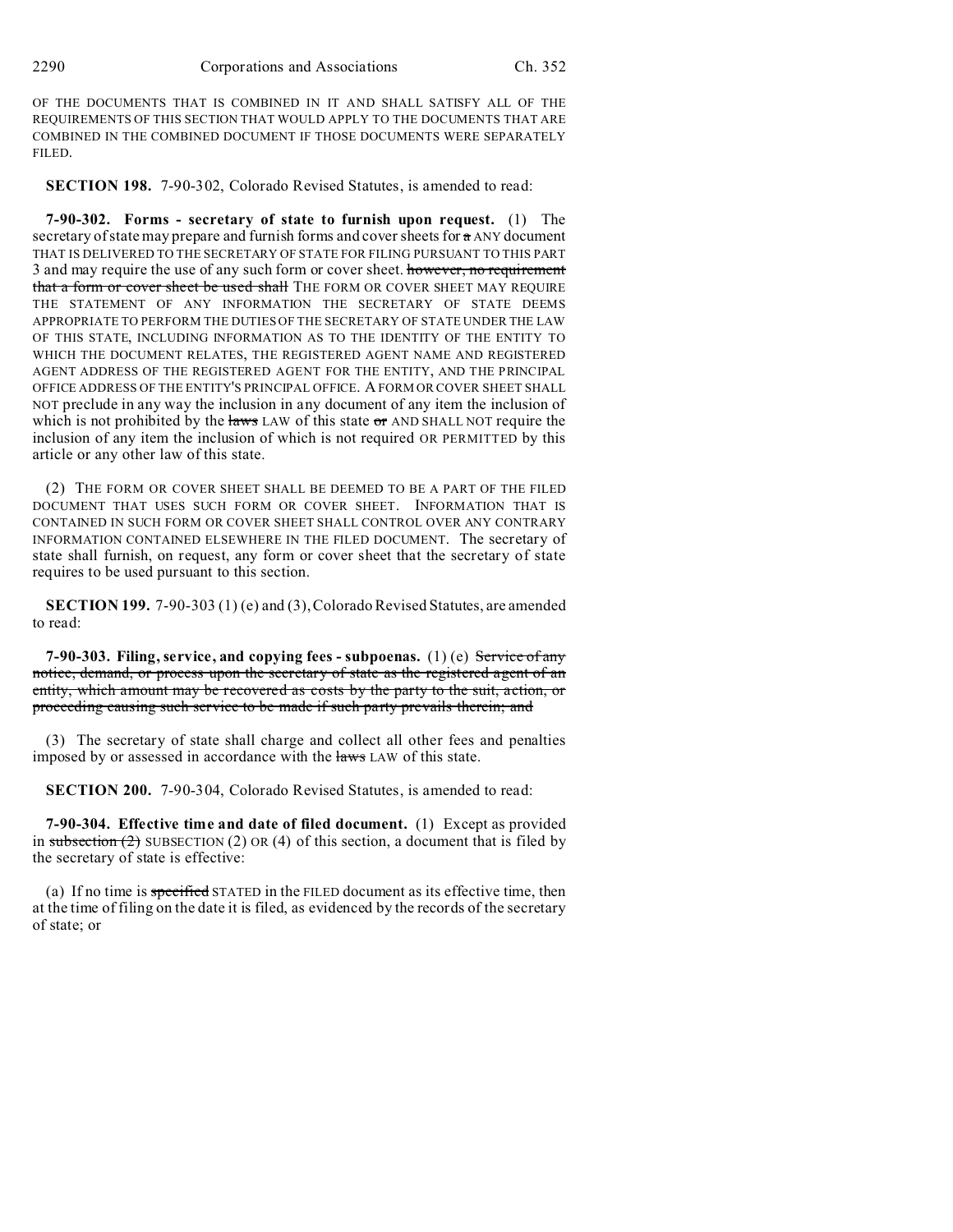(b) If a time is specified STATED in the FILED document as its effective time, then at the later of specified STATED time on the date it is filed, as such date is stated in the records of the secretary of state, or the time the FILED document is filed by the secretary of state, AS SUCH TIME IS STATED IN THE RECORDS OF THE SECRETARY OF STATE.

(2) Unless otherwise provided by this title, a FILED document may specify STATE a delayed effective time and date, and if it does so the FILED document becomes effective at the time and date specified STATED. If a FILED document specifies STATES a delayed effective date but not a time, the FILED document is effective at the close of business on that date. If a FILED document specifies STATES a delayed effective date that is later than the ninetieth day after the date the FILED document is filed, the FILED document is effective on the ninetieth day after it is filed. A FILED DOCUMENT THAT IS A COMBINATION OF DOCUMENTS, AS DESCRIBED IN SECTION 7-90-301 (11), SHALL ONLY STATE A SINGLE DELAYED EFFECTIVE TIME AND DATE FOR THE FILED DOCUMENT AS A WHOLE AND SHALL NOT STATE DIFFERING DELAYED EFFECTIVE TIMES OR DATES FOR ANY TWO OR MORE OF THE COMBINED DOCUMENTS. A FILED DOCUMENT, INCLUDING A FILED DOCUMENT THAT IS A COMBINATION OF DOCUMENTS, MAY STATE THE ORDER IN WHICH THE MATTERS PROVIDED FOR IN THE FILED DOCUMENT ARE DEEMED TO HAVE OCCURRED.

(3) If a FILED document specifies STATES a delayed effective date pursuant to subsection (2) of this section, the FILED document may be prevented from becoming effective by delivering IF AN ENTITY TO WHICH THE FILED DOCUMENT RELATES DELIVERS to the secretary of state, for filing PURSUANT TO THIS PART 3, on or before the earlier of the specified STATED effective date of the document or the ninetieth day after the FILED document is WAS filed, a statement of withdrawal, approved in the same manner as the document being withdrawn, stating: CHANGE REVOKING THE FILED DOCUMENT.

(a) That the document has been revoked by appropriate action of the entity or by court order or decree and is void; and

(b) In the case of a court order or decree, that such court order or decree was entered by a court having jurisdiction of the proceeding for the reorganization of the entity under a specified statute of the United States.

(4) IF TWO OR MORE DOCUMENTS ARE SIMULTANEOUSLY DELIVERED TO THE SECRETARY OF STATE, EACH OF THE DOCUMENTS SHALL BE TREATED AS HAVING BEEN FILED SIMULTANEOUSLY IF EACH IDENTIFIES ALL OF THE DOCUMENTS THAT ARE TO BE TREATED AS BEING FILED SIMULTANEOUSLY AND STATES THAT ALL OF SUCH DOCUMENTS ARE TO BE TREATED AS HAVING BEEN FILED SIMULTANEOUSLY. ALL OF SUCH DOCUMENTS SHALL BE TREATED AS HAVING BEEN FILED AT THE TIME AND DATE OF FILING OF THE FIRST TO BE FILED OF SUCH DOCUMENTS AT THE TIME OF FILING ON THE DATE IT IS FILED, AS SUCH TIME AND DATE ARE EVIDENCED BY THE RECORDS OF THE SECRETARY OF STATE.

**SECTION 201.** The introductory portion to 7-90-304.5 (1), 7-90-304.5 (1) (a) and (1) (b), the introductory portion to 7-90-304.5 (1) (c), and 7-90-304.5 (1) (c) (I), Colorado Revised Statutes, are amended to read: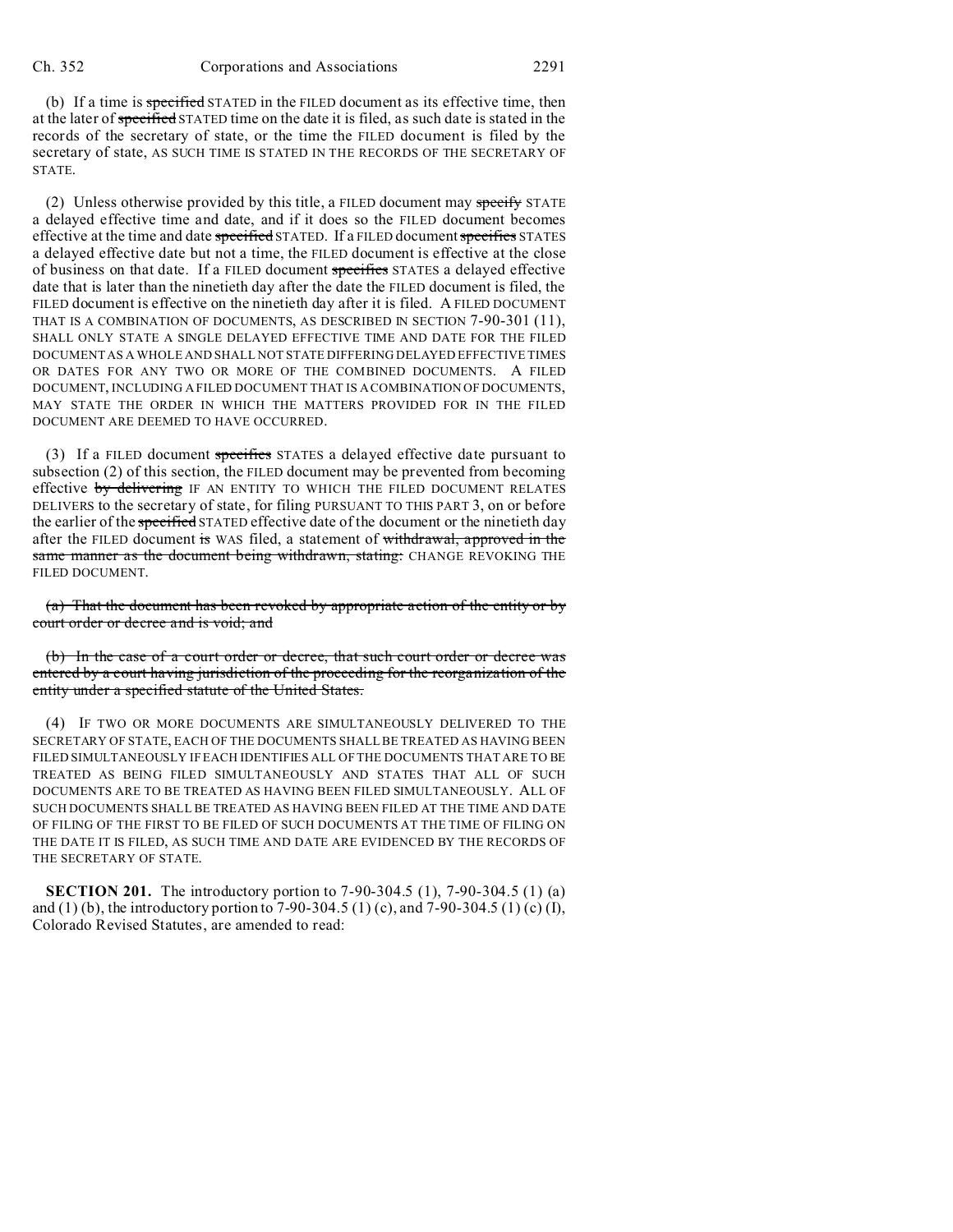**7-90-304.5. Restated constituent filed document.** (1) Unless the organic statute governing an A DOMESTIC entity expressly provides otherwise:

(a)  $An A$  DOMESTIC entity may restate its constituent filed document at any time by action of its owners or of any other person or entity authorized by the entity's organic statute to file DELIVER, ON BEHALF OF THE ENTITY, documents with TO the secretary of state, on behalf of the entity FOR FILING PURSUANT TO THIS PART 3, EFFECTING SUCH RESTATEMENT.

(b) The restatement of the constituent filed documents may include one or more amendments to the constituent filed document if any amendment to the constituent filed document has been approved in the manner provided in the organic statute governing the entity. SUCH AN AMENDMENT MAY:

(I) DELETE THE STATEMENT OF THE NAMES AND ADDRESSES OF THE INCORPORATORS OR OTHER PERSONS FORMING THE ENTITY;

(II) DELETE THE STATEMENT OF THE NAMES AND ADDRESSES OF THE INITIAL MANAGERS OF THE ENTITY;

(III) DELETE THE STATEMENT OF THE NAMES AND ADDRESSES OF ANY OR ALL OF THE INDIVIDUALS NAMED IN THE CONSTITUENT FILED DOCUMENT, PURSUANT TO SECTION 7-90-301 (6), AS BEING INDIVIDUALS WHO CAUSED THE CONSTITUENT FILED DOCUMENT TO BE DELIVERED FOR FILING;

(IV) DELETE THE STATEMENT OF THE PRINCIPAL OFFICE ADDRESS OF THE ENTITY; AND

(V) IF A STATEMENT OF CHANGE CHANGING THE REGISTERED AGENT NAME AND REGISTERED AGENT ADDRESS OF THE REGISTERED AGENT OF THE ENTITY IS ON FILE WITH THE SECRETARY OF STATE, DELETE THE STATEMENT OF THE REGISTERED AGENT NAME AND REGISTERED AGENT ADDRESS OF THE INITIAL REGISTERED AGENT OF THE ENTITY.

(c) An entity restating its constituent filed document shall deliver to the secretary of state for filing a restatement setting forth STATING:

(I) The TRUE name of the entity;

**SECTION 202.** 7-90-305, Colorado Revised Statutes, is amended to read:

**7-90-305. Correcting filed document.** (1) An entity may correct a document filed by the secretary of state if the document contains an incorrect statement or was defectively approved. A PERSON MAY DELIVER TO THE SECRETARY OF STATE, FOR FILING PURSUANT TO THIS PART 3, A STATEMENT OF CORRECTION TO CORRECT A FILED DOCUMENT IF THE FILED DOCUMENT CONTAINS AN INCORRECT STATEMENT THAT WAS INCORRECT AT THE TIME THE DOCUMENT WAS DELIVERED TO THE SECRETARY OF STATE FOR FILING PURSUANT TO THIS PART 3.

(2) A document is corrected by delivering to the secretary of state for filing a statement of correction that A STATEMENT OF CORRECTION: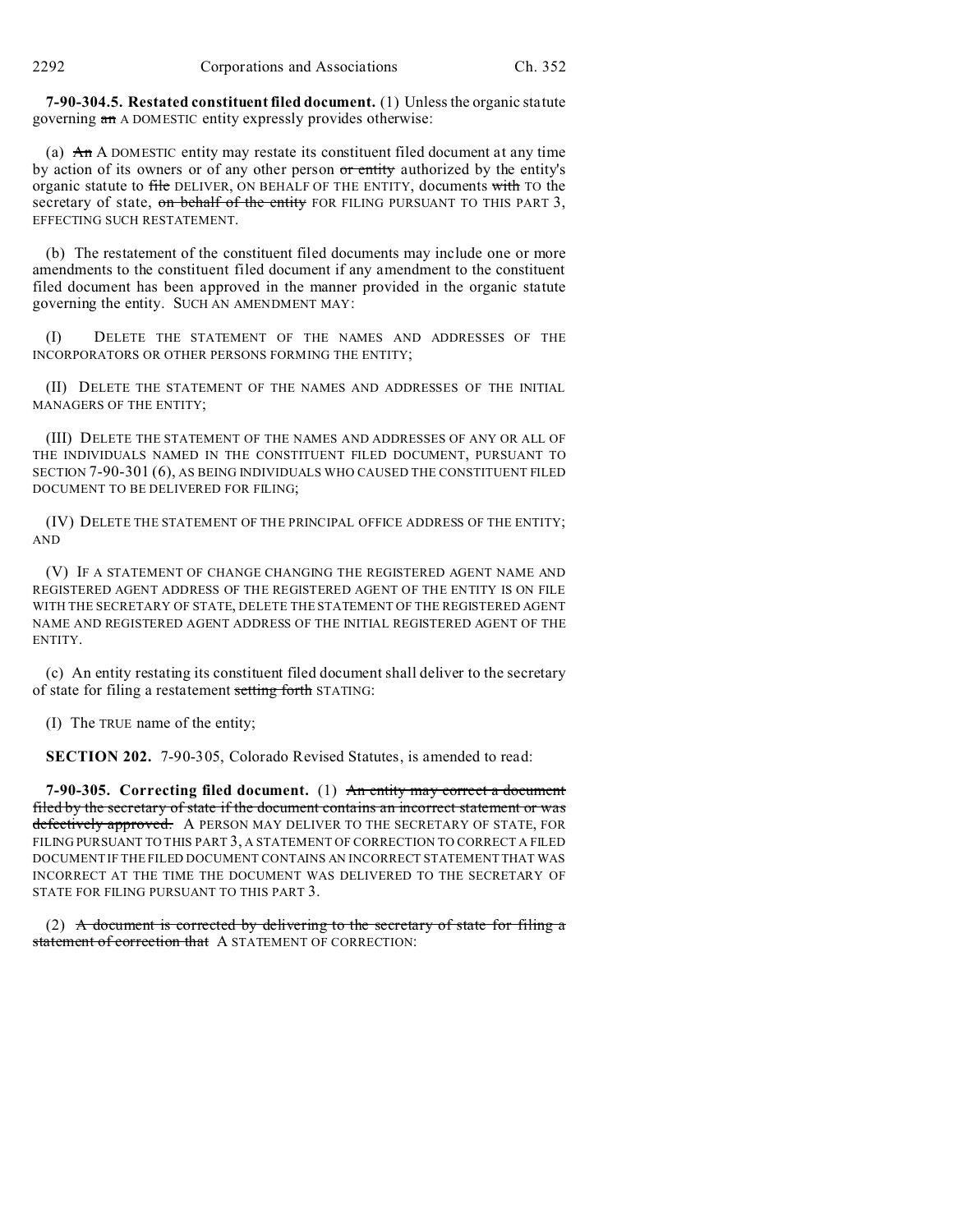(a) Describes the document, including its filing date, or has a copy of it attached to the statement of correction STATES THE ENTITY NAME OF THE ENTITY TO WHICH THE DOCUMENT RELATES OR, IF THE ENTITY TO WHICH THE DOCUMENT RELATES DOES NOT HAVE AN ENTITY NAME, STATES THE TRUE NAME OF THE ENTITY, OR, IN THE CASE OF A TRADEMARK, STATES THE TRADEMARK AND THE NAME OF THE REGISTRANT AS DEFINED IN SECTION 7-70-101 (3);

(b) Specifies the incorrect statement and the reason it is incorrect or the manner in which the approval was defective; and SHALL IDENTIFY THE FILED DOCUMENT, INCLUDING ITS FILING DATE, OR HAVE A COPY OF THE FILED DOCUMENT ATTACHED TO THE STATEMENT OF CORRECTION;

(c) Corrects the incorrect statement or the defective approval. SHALL STATE THE INCORRECT STATEMENT THAT IS CONTAINED IN THE FILED DOCUMENT;

(d) SHALL CORRECT THE INCORRECT STATEMENT.

(3) Any person who was authorized to cause the document that is corrected to be delivered to the secretary of state, for filing, may cause the statement of correction to be delivered to the secretary of state for filing.

(4) A statement of correction is effective on the effective date of the FILED document it corrects except as to persons relying on the uncorrected FILED document and adversely affected by the correction. As to those persons, a statement of correction is effective when filed.

**SECTION 203.** Part 3 of article 90 of title 7, Colorado Revised Statutes, is amended BY THE ADDITION OF A NEW SECTION to read:

**7-90-305.5. Statement of change.** (1) A PERSON MAY AMEND, CANCEL, REVOKE, OR OTHERWISE CHANGE A FILED DOCUMENT IF CIRCUMSTANCES OCCUR AFTER THE FILING OF THE FILED DOCUMENT BY THE SECRETARY OF STATE THAT MAKE IT APPROPRIATE THAT THE FILED DOCUMENT BE CHANGED.

(2) A FILED DOCUMENT IS CHANGED BY CAUSING TO BE DELIVERED TO THE SECRETARY OF STATE, FOR FILING PURSUANT TO THIS PART 3, A STATEMENT OF CHANGE THAT:

(a) STATES THE ENTITY NAME OF THE ENTITY TO WHICH THE DOCUMENT RELATES OR, IF THE ENTITY TO WHICH THE DOCUMENT RELATES DOES NOT HAVE AN ENTITY NAME, STATES THE TRUE NAME OF THE ENTITY, OR, IN THE CASE OF A TRADEMARK, STATES THE TRADEMARK AND THE NAME OF THE REGISTRANT AS DEFINED IN SECTION 7-70-101(3);

(b) IDENTIFIES THE FILED DOCUMENT, INCLUDING ITS FILING DATE, OR HAS A COPY OF IT ATTACHED TO THE STATEMENT OF CHANGE;

(c) STATES THE INFORMATION, IF ANY, CONTAINED IN THE FILED DOCUMENT THAT IS TO BE CHANGED OR STATES THAT THE ONLY CHANGE IS THE ADDITION OR DELETION OF INFORMATION;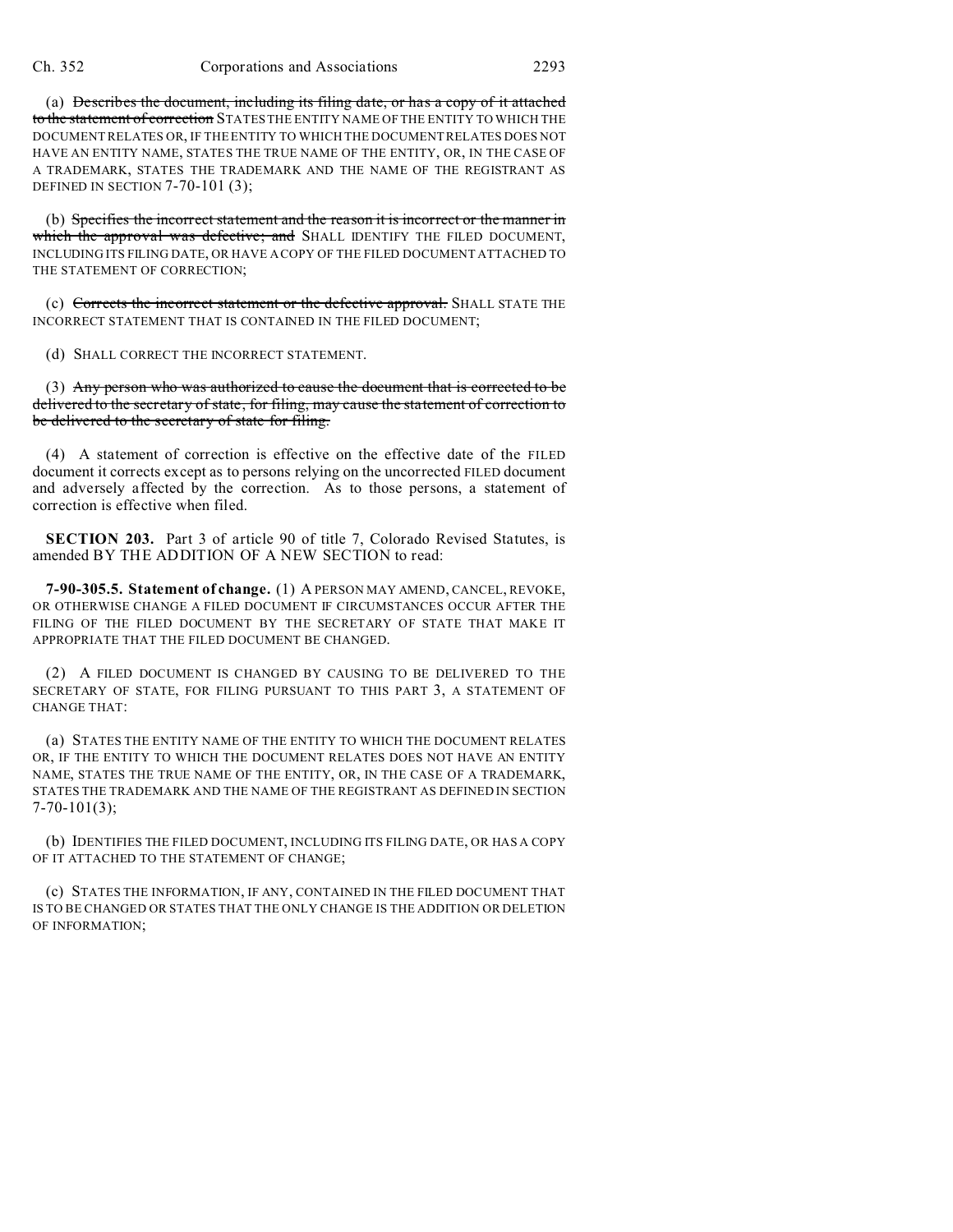(d) STATES THE CHANGE;

(e) COMPLIES WITH ALL OTHER REQUIREMENTS OF THIS TITLE APPLICABLE TO THE STATEMENT OF CHANGE.

(3) IF A PERSON IS PERMITTED OR REQUIRED BY AN ORGANIC STATUTE TO AMEND, CANCEL, REVOKE, OR OTHERWISE CHANGE A FILED DOCUMENT, IT MAY AMEND, CANCEL, REVOKE, OR OTHERWISE CHANGE SUCH FILED DOCUMENT ONLY IN ACCORDANCE WITH SUCH ORGANIC STATUTE.

(4) A STATEMENT OF CHANGE AND THE CHANGE IT EFFECTS IN A FILED DOCUMENT BECOME EFFECTIVE AS PROVIDED IN SECTION 7-90-304.

**SECTION 204.** 7-90-306 (1), (2), and (3), Colorado Revised Statutes, are amended to read:

**7-90-306. Filing duty of secretary of state - manner of filing.** (1) If a document delivered to the secretary of state for filing satisfies the requirements of section 7-90-301, and all of the requirements of applicable organic law regarding the filing of the document, the secretary of state shall file it. THE SECRETARY OF STATE MAY REFUSE TO FILE A DOCUMENT THAT IS A COMBINATION OF DOCUMENTS AS DESCRIBED IN SECTION 7-90-301 (11). THE SECRETARY OF STATE HAS NO DUTY TO DETERMINE WHETHER THE DOCUMENT SATISFIES ANY OR ALL REQUIREMENTS OF ANY ORGANIC STATUTE.

(2) The secretary of state files a document by legibly stamping or otherwise endorsing the word "filed", together with the words "secretary of state" and the time and date of receipt, on the document. If the document is a change of registered office or registered agent or the resignation of a registered agent, the secretary of state shall deliver a copy of the document to the registered office as last designated before the change and to the principal office of the entity. IF A DOCUMENT IS DELIVERED TO THE SECRETARY OF STATE FOR FILING ELECTRONICALLY, THE SECRETARY OF STATE FILES THE DOCUMENT BY ELECTRONICALLY AFFIXING THE WORD "FILED", TOGETHER WITH THE WORDS "SECRETARY OF STATE" AND THE TIME AND DATE OF RECEIPT, ON THE DOCUMENT IN A FORM SUCH THAT THOSE WORDS WILL APPEAR ON THE DOCUMENT WHEN THE SECRETARY OF STATE RETRIEVES THE DOCUMENT IN PERCEIVABLE FORM.

(3) If the secretary of state refuses to file a document, the secretary of state shall return it to the person delivering the document ANY INDIVIDUAL WHO HAS BEEN IDENTIFIED, PURSUANT TO SECTION 7-90-301 (6), AS HAVING CAUSED THE DOCUMENT TO BE DELIVERED FOR FILING, AT THE ADDRESS PROVIDED FOR THAT INDIVIDUAL, together with a written notice providing a brief explanation of the reason for the refusal, within ten days after the document was delivered to the secretary of state.

**SECTION 205.** 7-90-307 (1), Colorado Revised Statutes, is amended to read:

**7-90-307. Appeal from secretary of state's refusal to file document.** (1) If the secretary of state refuses to file a document delivered to the secretary of state for filing, the person delivering the document for filing may, within forty-five days after the effective date of the notice of the refusal given by the secretary of state pursuant to section 7-90-306 (3), appeal to the district court of FOR the county in this state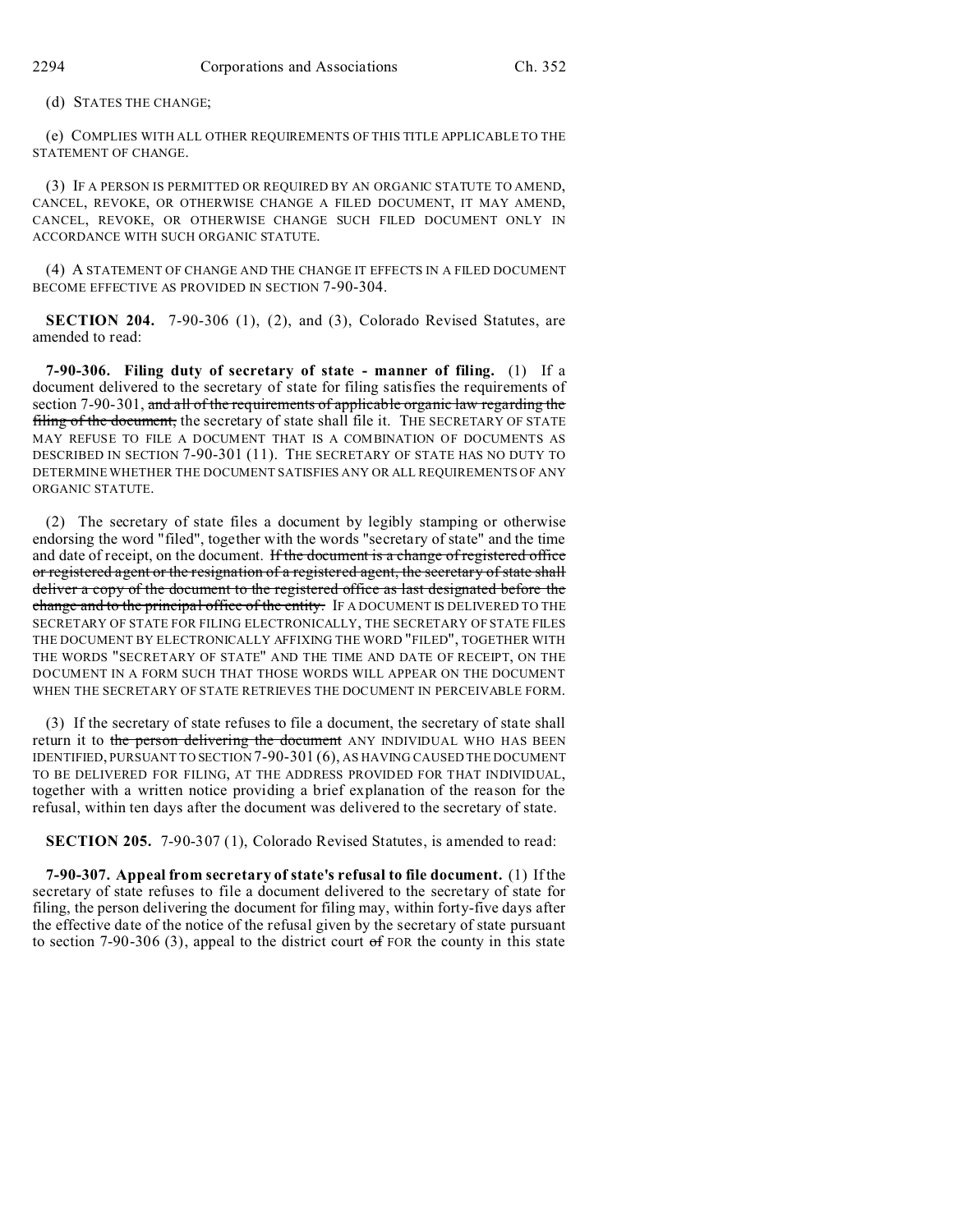where IN WHICH the STREET ADDRESS OF THE entity's principal office is located, or, if the entity has no principal office in this state, to the district court  $\sigma$  FOR the county in which the entity's STREET ADDRESS OF ITS registered office AGENT is located or, if the entity has no registered office in this state  $AGENT$ , to the district court of FOR the city and county of Denver. The appeal is commenced by petitioning the court to compel the filing of the document by the secretary of state and by attaching to the petition a copy of the document and a copy of the secretary of state's notice of refusal.

**SECTION 206.** 7-90-308, Colorado Revised Statutes, is amended to read:

**7-90-308. Evidentiary effect of copy of filed document.** A certificate attached to a copy of a document, that is in the records of the secretary of state bearing the secretary of state's MANUAL OR FACSIMILE signature either manual or facsimile, and the seal of this state AND STATING TO THE EFFECT THAT THE DOCUMENT IS FILED IN THE RECORDS OF THE SECRETARY OF STATE, is prima facie evidence that the document is on file with the secretary of state.

**SECTION 207.** 7-90-309, Colorado Revised Statutes, is amended to read:

**7-90-309. Certificates issued by secretary of state.** (1) The secretary of state shall issue to any person, upon request, a copy of any document that is in the records of the secretary of state and a certificate of that fact, a certificate that sets forth STATES any facts of record in the office of the secretary of state, including, if appropriate, a certificate of good standing concerning any entity.

(2) A certificate issued by the secretary of state may be relied upon, subject to any qualification stated in the certificate, as prima facie evidence of the facts set forth STATED therein.

**SECTION 208.** Part 3 of article 90 of title 7, Colorado Revised Statutes, is amended BY THE ADDITION OF A NEW SECTION to read:

**7-90-313. Remedy for failure or refusal to file - presumptions.** ANY PERSON WHO IS ADVERSELY AFFECTED BY A FAILURE OR REFUSAL OF ANY OTHER PERSON TO DELIVER ANY DOCUMENT TO THE SECRETARY OF STATE, FOR FILING PURSUANT TO THIS PART 3, WITH RESPECT TO ANY ENTITY MAY PETITION THE DISTRICT COURT FOR THE COUNTY IN THIS STATE IN WHICH THE STREET ADDRESS OF THE ENTITY'S PRINCIPAL OFFICE IS LOCATED OR, IF THE ENTITY HAS NO PRINCIPAL OFFICE IN THIS STATE, IN THE DISTRICT COURT FOR THE COUNTY IN WHICH THE STREET ADDRESS OF ITS REGISTERED AGENT IS LOCATED OR, IF THE ENTITY HAS NO REGISTERED AGENT, IN THE CITY AND COUNTY OF DENVER, TO APPROVE THE FORM OF THE DOCUMENT AND DIRECT THE APPROPRIATE PERSON TO DELIVER THE DOCUMENT TO THE SECRETARY OF STATE, FOR FILING PURSUANT TO THIS PART 3. IF THE COURT FINDS THAT IT IS PROPER FOR THE DOCUMENT TO BE FILED AND THAT THERE HAS BEEN A FAILURE OR REFUSAL TO APPROVE THE DOCUMENT AND DELIVER THE DOCUMENT TO THE SECRETARY OF STATE FOR FILING PURSUANT TO THIS PART 3, IT SHALL ORDER THE SECRETARY OF STATE TO FILE THE DOCUMENT IN THE FORM IT HAS APPROVED.

**SECTION 209.** 7-90-401, Colorado Revised Statutes, is amended to read:

**7-90-401. Powers.** The secretary of state has all powers reasonably necessary to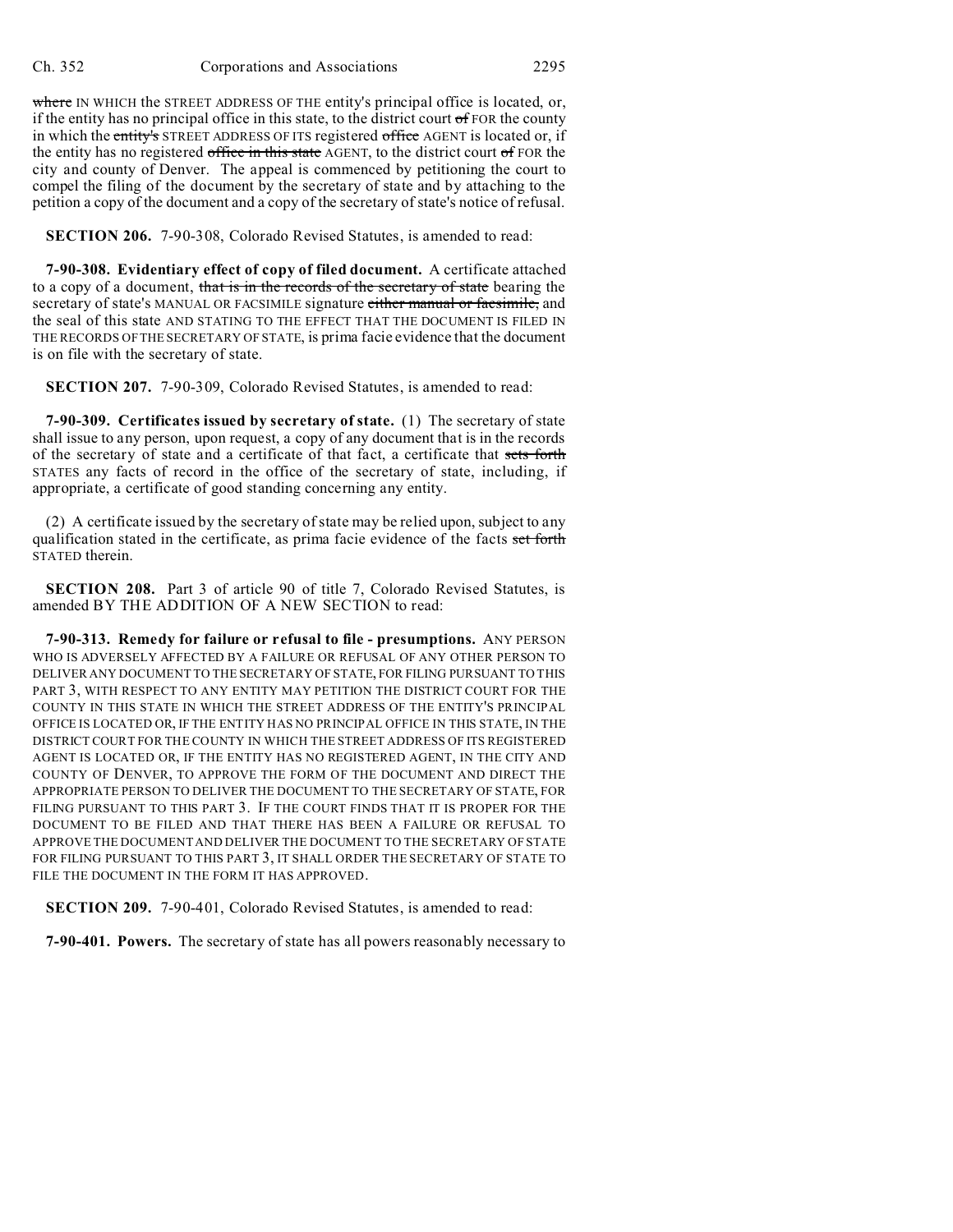perform the duties required by THE LAW OF this article STATE.

**SECTION 210.** 7-90-501, Colorado Revised Statutes, is amended to read:

**7-90-501. Annual reports.** (1) Each reporting entity shall deliver to the secretary of state, for filing pursuant to part 3 of this article,  $a$  periodic AN ANNUAL report that sets forth STATES THE ENTITY NAME OF THE REPORTING ENTITY, THE JURISDICTION UNDER THE LAW OF WHICH THE REPORTING ENTITY IS FORMED, AND, IF DIFFERENT FROM THE MOST RECENT INFORMATION CONTAINED IN THE RECORDS OF THE SECRETARY OF STATE:

(a) The entity name of the reporting entity;

(b) The jurisdiction under whose law the reporting entity is formed;

(c) The street REGISTERED AGENT NAME AND REGISTERED AGENT address of the reporting entity's registered office and the name of the reporting entity's registered agent; at that office;

(d) The PRINCIPAL OFFICE address of the reporting entity's principal office. and

(e) The name of the individual delivering the periodic report on behalf of the reporting entity.

(2) Such periodic report may also include:

(a) An additional mailing address for the reporting entity in or outside this state; and

(b) An electronic mail or internet address for the reporting entity.

(3) Execution of a periodic report shall not be required.

(4) (a) Unless filed electronically, The periodic ANNUAL report shall be made on a form prescribed by the secretary of state who, except as provided in paragraph (f) of this subsection  $(4)$ , shall deliver a periodic AN ANNUAL report form to each reporting entity.

# (b) Repealed.

(c) On and after January 1, 2002, the FORM FOR THE first periodic ANNUAL report shall be delivered by the secretary of state to the reporting entity, AT ITS REGISTERED AGENT ADDRESS, in the calendar year next succeeding the calendar year in which THE REPORTING ENTITY IS FORMED AS a domestic reporting entity is formed, the application for REPORTING ENTITY'S STATEMENT OF authority to transact business of a foreign reporting entity OR CONDUCT ACTIVITIES is filed by the secretary of state, or the registration REPORTING ENTITY'S statement of a limited liability partnership or limited liability limited partnership REGISTRATION is filed by the secretary of state, as the case may be. Thereafter, the periodic ANNUAL report form shall be delivered to each reporting entity annually, except as provided in paragraph (f) of this subsection (4).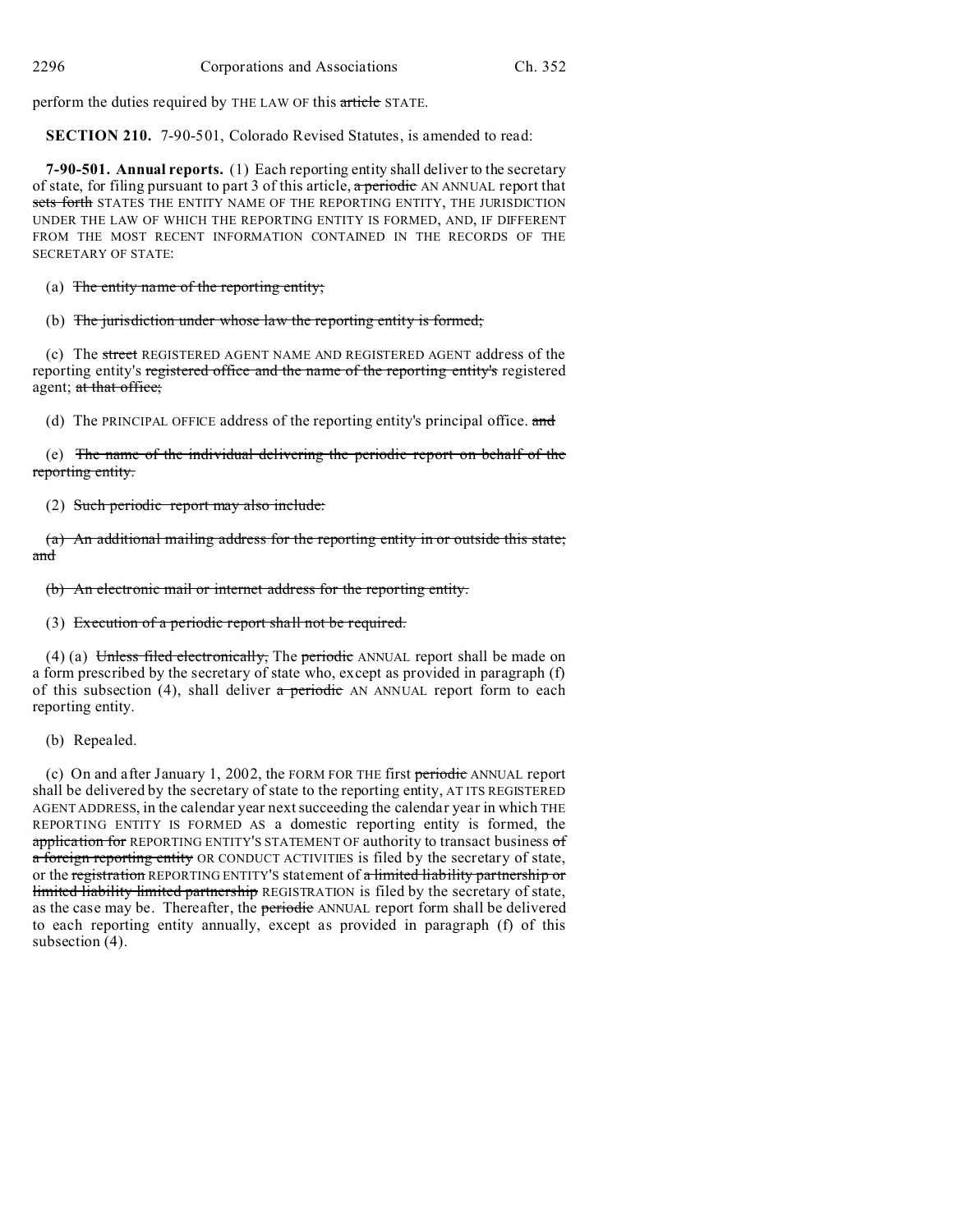(d) Information in the periodic ANNUAL report shall be current as of the date the periodic ANNUAL report is delivered to the secretary of state, for filing pursuant to part 3 of this article, on behalf of the reporting entity.

(e) (Deleted by amendment, L. 2002, p. 1843, § 98, effective July 1, 2002; p. 1707, § 96, effective October 1, 2002.)

(f) The secretary of state shall not be required to deliver  $\alpha$  copy of the periodic TO A REPORTING ENTITY AN ANNUAL report form to any reporting entity FOR ANY REPORTING PERIOD for which a periodic AN ANNUAL report has PREVIOUSLY been filed in the current reporting period PURSUANT TO SUBSECTION  $(5.5)$  OF THIS SECTION.

(5) The periodic ANNUAL report shall be delivered to the secretary of state, for filing pursuant to part 3 of this article, no later than the last day of the second calendar month following the calendar month in which the copy of the periodic ANNUAL report form that is required to be delivered to the reporting entity pursuant to subsection (4) of this section is so delivered.

 $(5.5)$  Prior to the delivery of the copy of the periodic ANNUAL report form that is required to be delivered to the reporting entity pursuant to subsection (4) of this section by the secretary of state for any reporting period,  $\alpha$  periodic AN ANNUAL report for such reporting period may be delivered to the secretary of state for filing in the form and manner and within the time prescribed by the secretary of state.

(6) If  $\alpha$  periodic AN ANNUAL report does not contain the information required by this section or the fee prescribed is not tendered, the secretary of state shall promptly return the **periodic** ANNUAL report to the reporting entity for correction, together with written notice providing a brief explanation of the reason for rejection. If the periodic ANNUAL report was otherwise timely delivered to the secretary of state for filing pursuant to part 3 of this article and is corrected to contain the information required by this section or the corrected fee is tendered and such corrected periodic ANNUAL report or fee, as applicable, is delivered to the secretary of state for filing within thirty days after the effective date of the notice of rejection, the periodic ANNUAL report is deemed to be timely filed.

(7) Each reporting entity that fails or refuses to deliver to the secretary of state AN ANNUAL REPORT for filing  $\alpha$  periodic report within the time prescribed by subsection (5) of this section and pay the prescribed fee shall be subject to a late filing fee, which shall be determined and collected pursuant to section 24-21-104 (3), C.R.S.; except that no such fee shall be imposed if the form required to be furnished by the secretary of state pursuant to subsection (4) of this section is not available from TIMELY DELIVERED TO THE REPORTING ENTITY BY the secretary of state and such unavailability results in NONDELIVERY CAUSES THE failure to file within the time prescribed in subsection (5) of this section.

(8) A reporting entity may deliver to the secretary of state for filing an amendment to the reporting entity's periodic report reflecting any change in the information contained in the periodic report as last amended.

**SECTION 211.** The introductory portion to 7-90-502 (1) and 7-90-502 (1) (b) and (1) (d), Colorado Revised Statutes, are amended to read: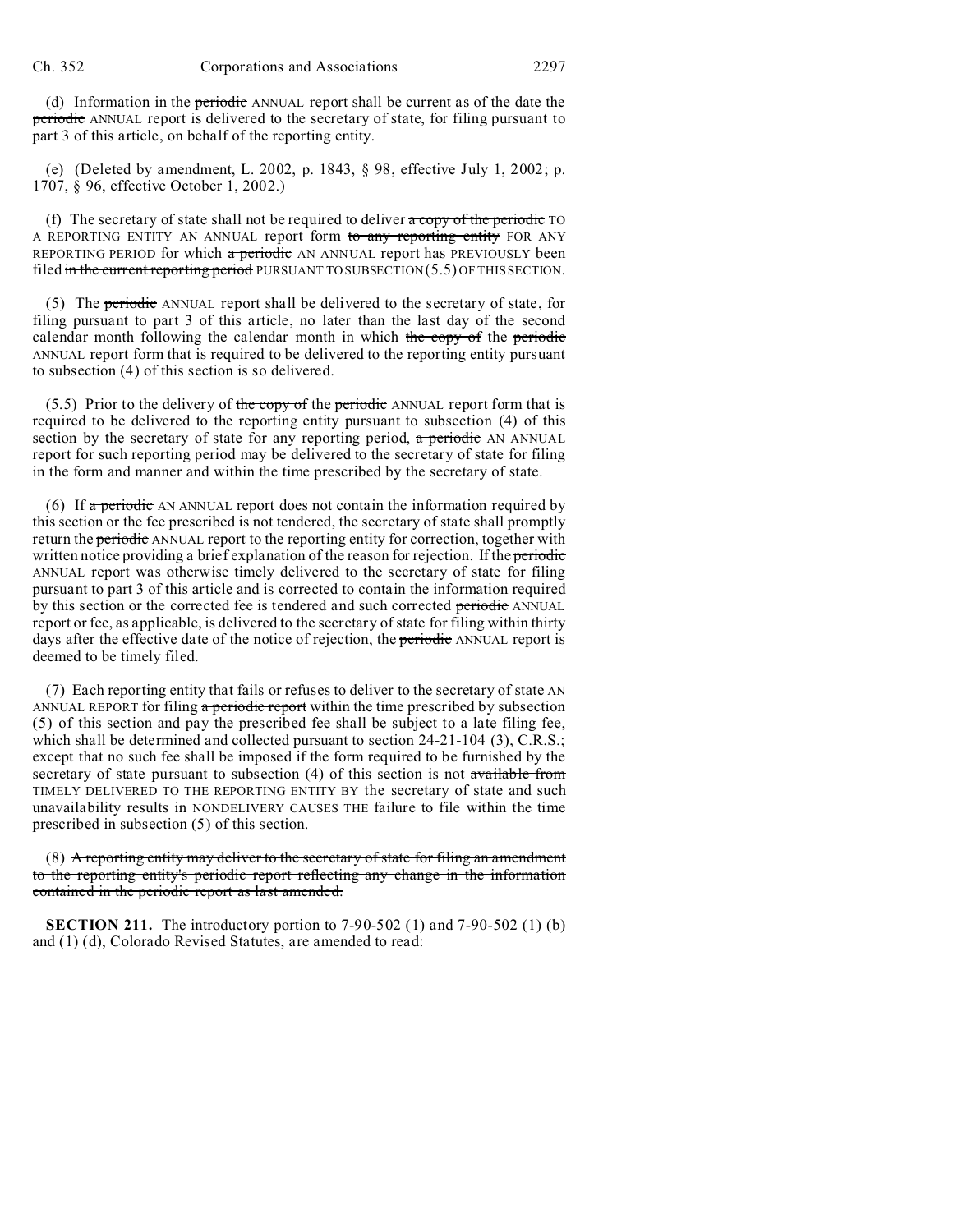**7-90-502. Statement of person named in filed document.** (1) Any person named IN A FILED DOCUMENT as holding a position in an entity in a document on file with the secretary of state may, if such person does not hold such position, deliver to the secretary of state, for filing pursuant to part 3 of this article, a statement setting forth STATING:

(b) The ENTITY name of the entity AND THE JURISDICTION UNDER THE LAW OF WHICH THE ENTITY IS FORMED;

(d) The date on which the person ceased to hold such position or a statement that the person did not hold NEVER HELD such position.

**SECTION 212.** 7-90-601 (2) and (3), Colorado Revised Statutes, are amended, and the said 7-90-601 is further amended BY THE ADDITION OF A NEW SUBSECTION, to read:

**7-90-601. Entity name.** (2) An EACH entity name of each domestic entity shall be distinguishable on the records of the secretary of state from every:

(a) Other entity name;

(b) Name that is reserved with the secretary of state under the laws of this state for another entity PERSON AS AN ENTITY NAME OR AS A TRADE NAME PURSUANT TO SECTION 7-90-602; AND

(c) Trade name that is registered with the secretary of state by another entity pursuant to section 7-71-101. and

(d) Trademark registered with the secretary of state by another entity pursuant to section 7-70-102.

(3) In addition to the requirements of subsection (2) of this section:

(a) The entity name of a corporation shall contain the term OR ABBREVIATION "corporation", "incorporated", "company", or "limited", or an abbreviation of any of these terms "CORP.", "INC.", "CO.", OR "LTD."; except that this paragraph (a) shall not apply to any of the following:

(I) A domestic corporation incorporated before January 1, 1959, whose domestic entity name has not been changed by amendment to its articles of incorporation effective after December 31, 1958;

(II) A domestic corporation incorporated under a statute of this state that permits the use of other names; or

(III) Savings and loan associations covered by section 11-41-102, C.R.S.

(b) The entity name of a nonprofit corporation may, but need not, contain the term OR ABBREVIATION "corporation", "incorporated", "company", or "limited", or any abbreviation of these terms "CORP.", "INC.", "CO.", OR "LTD.".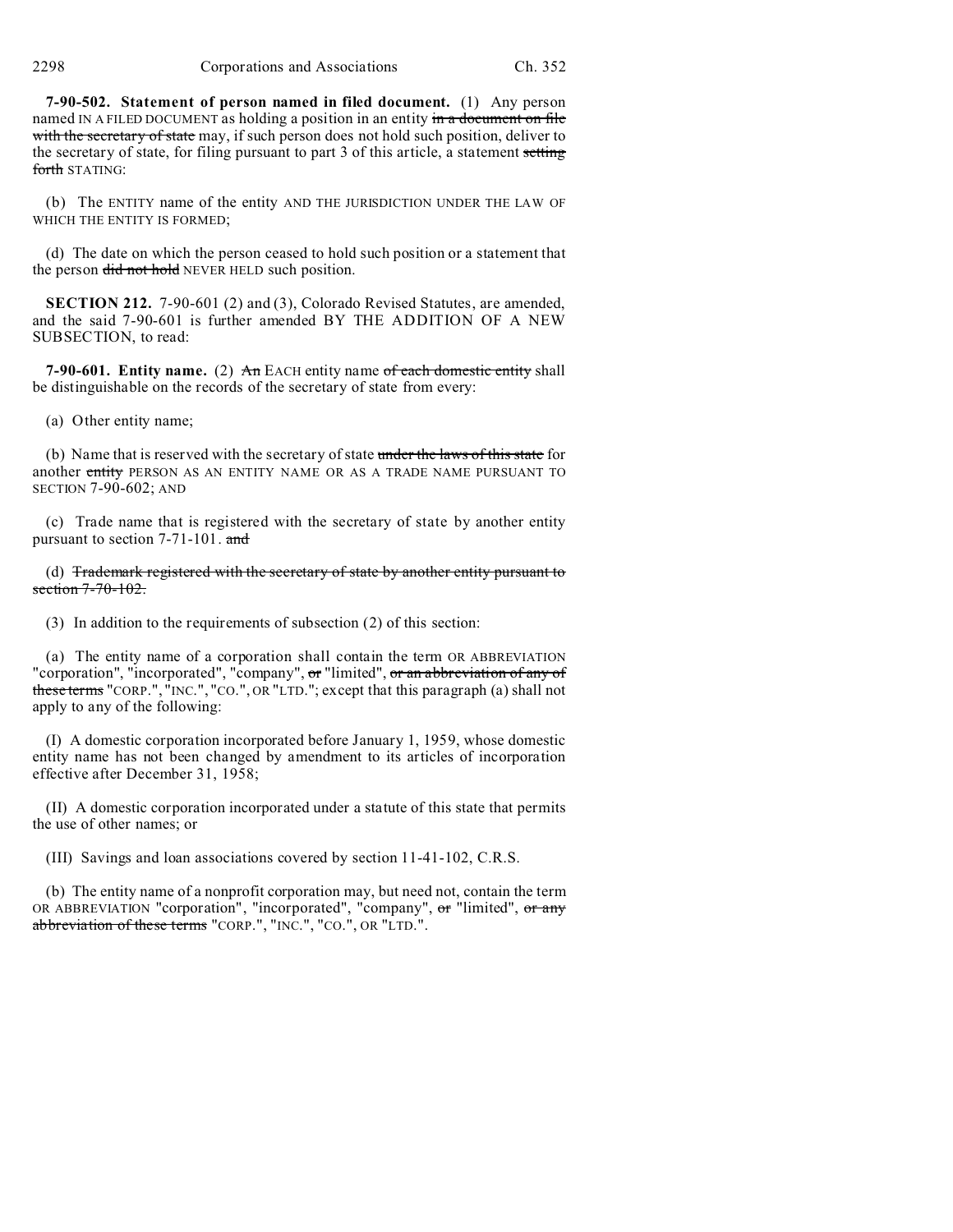(c) The entity name of a limited liability company shall contain the term OR ABBREVIATION "limited liability company", "ltd. liability company", "limited liability co.", or "ltd. liability co." or the abbreviation "LIMITED", "L.L.P." or "L.L.C." OR "LTD.".

(d) The entity name of a limited liability partnership shall contain the term OR ABBREVIATION "limited liability partnership" or "registered limited liability partnership", or the abbreviation "LIMITED", "llp", "l.l.p.", "rllp", or "r.l.l.p.", OR "LTD.".

(e) (I) The entity name of a limited partnership, that is not a limited liability limited partnership, shall contain the term OR ABBREVIATION "limited partnership", "limited", or "company" or the abbreviation "l.p.", "LP", "ltd.", or "co.".

(II) Notwithstanding the provisions of subparagraph (I) of this paragraph (e), any limited partnership in existence on October 31, 1981, shall be entitled to elect to be governed by the provisions of article 62 of this title with the name it had on October 31, 1981.

(f) (I) The entity name of a limited liability limited partnership shall contain the termOR ABBREVIATION: "LIMITED PARTNERSHIP", "LIMITED", "COMPANY", "LIMITED LIABILITY LIMITED PARTNERSHIP" OR "REGISTERED LIMITED LIABILITY LIMITED PARTNERSHIP", "L.P.", "LP","CO.", "L.L.L.P.", "LLLP", "R.L.L.L.P.", OR "RLLLP"; OR

(A) "Limited liability limited partnership" or "registered limited liability limited partnership", or the abbreviation "L.L.L.P.", "LLLP", "R.L.L.L.P.", or "RLLLP"; or

(B) "Limited partnership", "limited", or "company" or the abbreviation "L.P.", "LP", "Ltd.", or "co." and the words "registered limited liability partnership" or "limited liability partnership" or the abbreviation "L.L.P.", "LLP", "R.L.L.P.", or "RLLP".

(II) Notwithstanding the provisions of subparagraph  $(I)$  of this paragraph  $(f)$ , When the name of a LIMITED PARTNERSHIP THAT IS REGISTERED AS A limited liability limited partnership in the records of the office of the secretary of state is the same as that set forth STATED in a certificate of limited partnership, amended certificate of limited partnership, or registration statement OF REGISTRATION delivered on or after May 24, 1995, for filing by the secretary of state WITH RESPECT TO THE LIMITED PARTNERSHIP and if, upon filing of such certificate or statement, the name was modified by the addition of any word or initial to indicate that the limited partnership  $\frac{1}{2}$  substituted liability limited partnership, then the limited partnership may acquire, convey, and encumber title to real and personal property and otherwise deal in such name with or without the addition of such word or initial. The fact of the delivery and filing of such documents CERTIFICATE OR STATEMENT and the modification of the name of the limited partnership by such additional word or initial may be set forth STATED in an affidavit executed by a general partner of the limited partnership or a statement of authority executed pursuant to section 38-30-172, C.R.S., and shall be prima facie evidence of such facts and of the authority of the person executing the same to do so on behalf of the limited partnership. The affidavit may be recorded with the county clerk and recorder of the ANY county. in which the real property within this state is situated or, in the case of other property or dealings of the limited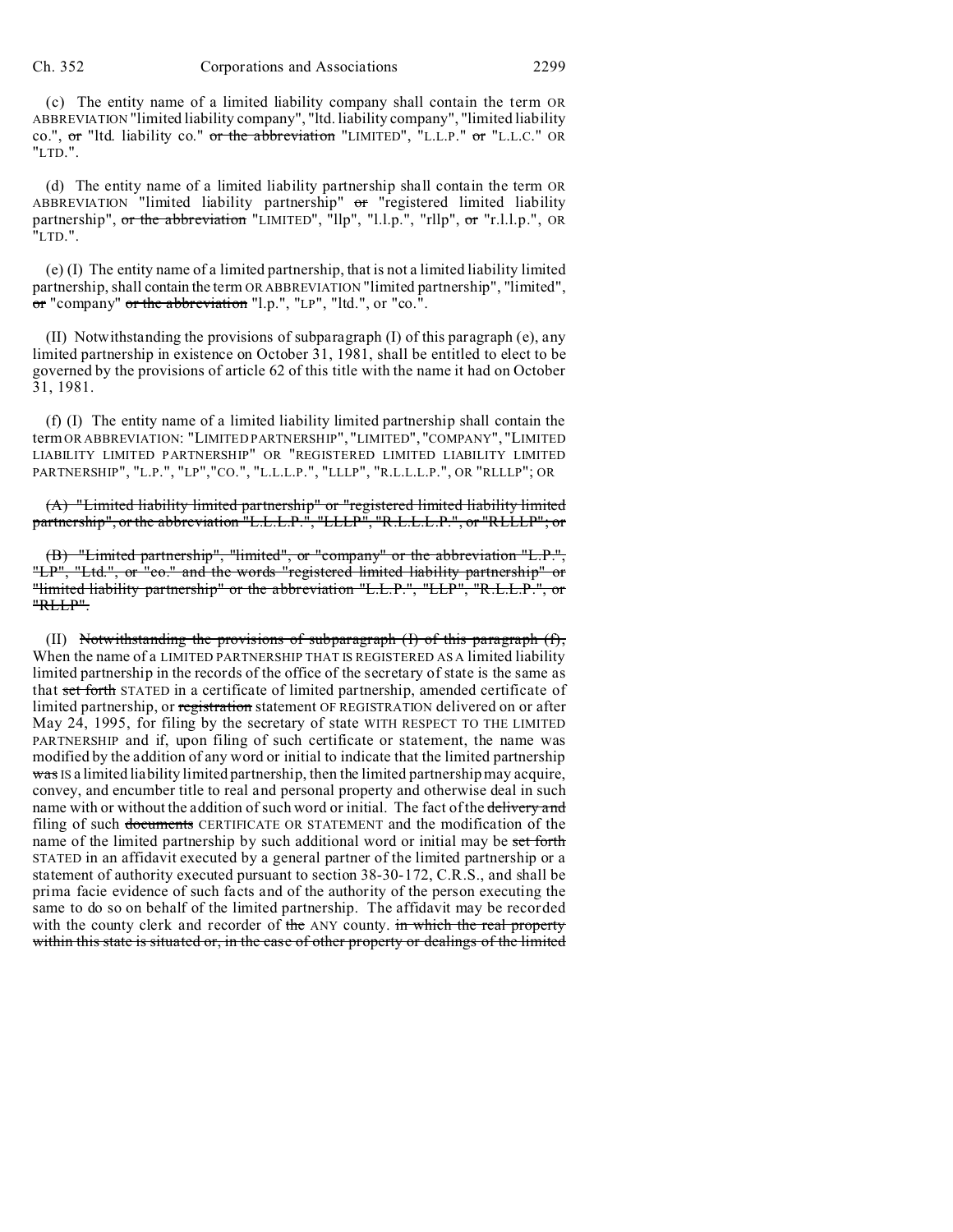partnership, the clerk and recorder of the county where the principal or registered office of the limited partnership is located.

(g) An entity name need not be in English if written in English letters or arabic or roman numerals.

(4) THE ENTITY NAME OF A COOPERATIVE MAY, BUT NEED NOT, CONTAIN THE TERM OR ABBREVIATION "COOPERATIVE", "ASSOCIATION", "INCORPORATED", "COMPANY", "LIMITED", "COOP", "ASS'N", "ASSN", "ASSOC.", "INC.", "CO.", OR "LTD.".

**SECTION 213.** Part 6 of article 90 of title 7, Colorado Revised Statutes, is amended BY THE ADDITION OF A NEW SECTION to read:

**7-90-601.5. Domestic entity name and trade name of dissolved domestic entity.** THE DOMESTIC ENTITY NAME AND EACH TRADE NAME OF A DOMESTIC ENTITY THAT HAS A CONSTITUENT FILED DOCUMENT SHALL INCLUDE THE WORD "DISSOLVED" FOLLOWED BY THE YEAR OF ITS DISSOLUTION, FROM THE DATE OF ITS VOLUNTARY DISSOLUTION OR DISSOLUTION BY COURT ORDER OR FROM THE ONE-HUNDRED-TWENTIETH DAY AFTER THE DATE IT IS DISSOLVED BY ACTION OF THE SECRETARY OF STATE UNDER THIS TITLE OR BY OPERATION OF LAW UNDER THIS TITLE.

**SECTION 214.** 7-90-602, Colorado Revised Statutes, is amended to read:

**7-90-602. Reserved entity name.** (1) Any person may apply for the reservation of the exclusive use of a name for the use as an entity name or as a trade name pursuant to article 71 of this title by delivering an application for A STATEMENT OF reservation of a name to the secretary of state, for filing pursuant to part 3 of this article, setting forth STATING the name and MAILING address of the applicant PERSON, THAT THE PERSON IS APPLYING UNDER THIS SECTION TO RESERVE A NAME FOR USE AS AN ENTITY NAME OR A TRADE NAME and the name proposed to be reserved. If the secretary of state finds that the name applied for would be available for use as an entity name under section 7-90-601, the secretary of state shall reserve the name for the applicant's PERSON'S exclusive use for a one-hundred-twenty-day period, which reservation may be renewed successively for one-hundred-twenty-day periods.

(2) The holder of a reserved name may transfer the reservation to any other person by delivering to the secretary of state, for filing pursuant to part 3 of this article, a statement of the transfer that has been executed by the holder and states the reserved name, the name of the holder, and the name and MAILING address of the transferee.

(3) If a constituent filed document specifying STATING a delayed effective date under applicable law and setting forth STATING a new domestic entity name is filed by IN THE RECORDS OF the secretary of state, such domestic entity name shall be deemed to be a reserved name until the CONSTITUENT FILED document becomes effective. or the document is withdrawn.

**SECTION 215.** 7-90-603, Colorado Revised Statutes, is amended to read:

**7-90-603. Assumed entity name of foreign entity.** If the name that a foreign entity would use as its foreign entity name is not permitted TO BE USED BY THE FOREIGN ENTITY under section 7-90-601, the foreign entity, in order to obtain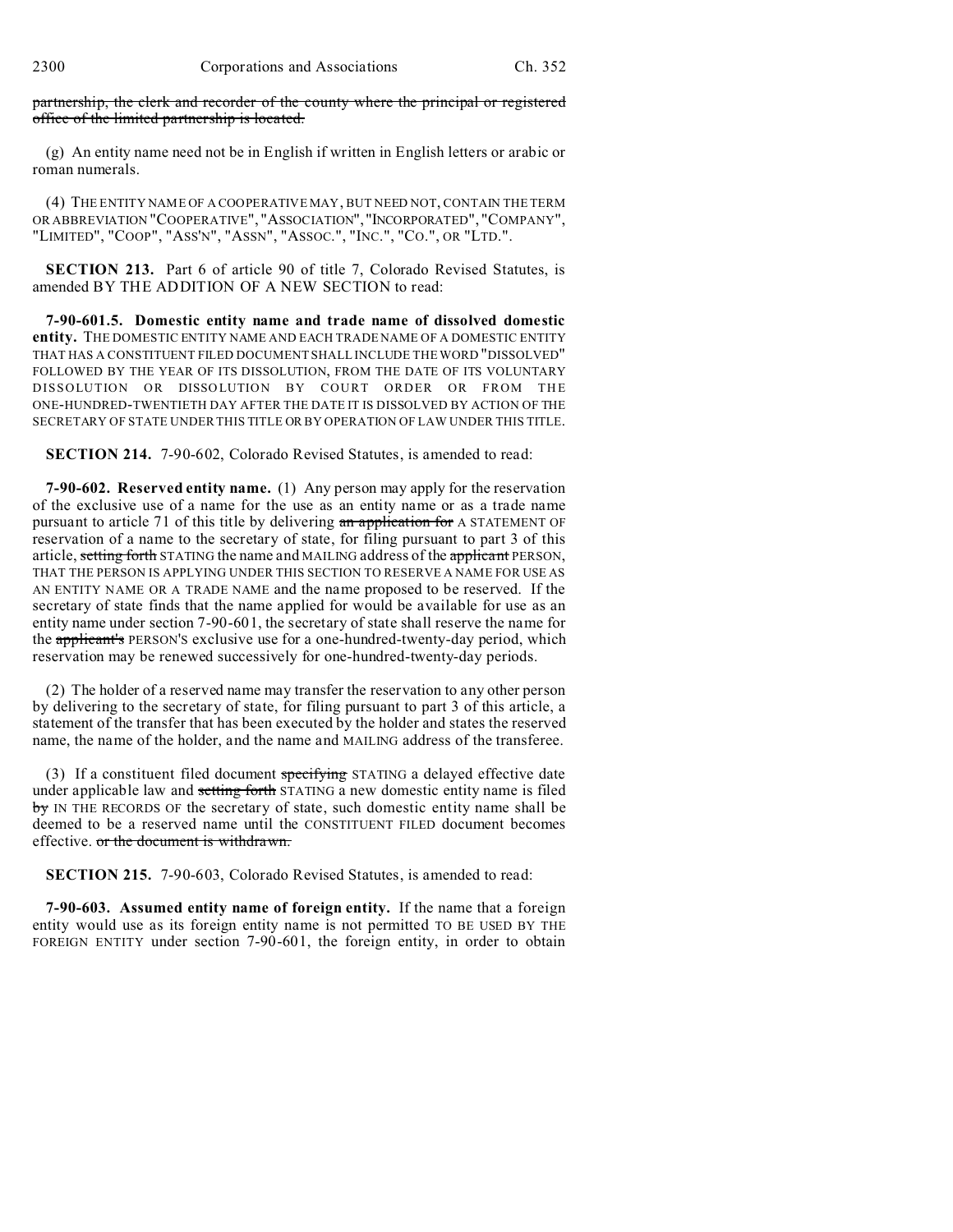authority to transact business or conduct affairs ACTIVITIES in this state, or to register as a foreign entity, shall assume for use in this state AS ITS FOREIGN ENTITY NAME a foreign entity name that would satisfy section 7-90-601.

**SECTION 216.** 7-90-604, Colorado Revised Statutes, is amended to read:

**7-90-604. Registered true name of a foreign entity.** (1) A foreign entity that is not qualified AUTHORIZED to transact business or conduct its affairs ACTIVITIES in this state may register as stated in its constituent filed documents ITS TRUE NAME, if that TRUE name is a name that could be an entity name. Such registration shall be effective through December 31 of the year in which the filing is effective.

(2) A foreign entity registers a TRUE name pursuant to this section by delivering to the secretary of state, for filing pursuant to part 3 of this article, an application for registration that shall include:

(a) The TRUE name to be registered, the jurisdiction  $\frac{1}{10}$  UNDER THE LAW OF which the foreign entity is formed, or organized, and a brief description of the nature of the BUSINESS TRANSACTED OR activities CONDUCTED OUTSIDE THIS STATE, OR INSIDE THIS STATE IF THE BUSINESS OR ACTIVITIES ARE NOT OF A NATURE THAT REQUIRE AUTHORITY TO TRANSACT BUSINESS OR CONDUCT ACTIVITIES IN THIS STATE, BY THE FOREIGN ENTITY in which it is engaged; and

(b) A certificate of existence  $\sigma r \sin \theta$  document from the jurisdiction  $\dot{m}$  UNDER THE LAW OF which the foreign entity is formed.

(3) A foreign entity that has in effect a registration of  $\alpha$  ITS TRUE name pursuant to this section may renew such registration for the year following the year of registration by delivering to the secretary of state, for filing pursuant to part 3 of this article, on or before December 31 of the year of registration, a renewal application for registration that complies with the requirements of this section. When filed, the renewal application for registration renews the registration for the THAT following year.

(4) A foreign entity that has in effect a registration of  $\alpha$  ITS TRUE name may assign such registration to another foreign entity by delivering to the secretary of state, for filing pursuant to part 3 of this article, an assignment of the registration that states the registration TRUE name, the ENTITY name of the foreign entity, and the ENTITY name of the assignee concurrently with the delivery to the secretary of state for filing of the assignee's application for STATEMENT OF registration OF the TRUE name as  $a$  AN ENTITY name of the assignee.

(5) A foreign entity that has in effect a registration of  $\alpha$  ITS TRUE name may terminate the registration at any time by delivering to the secretary of state, for filing pursuant to part 3 of this article, a statement of termination setting forth CHANGE STATING the foreign entity's TRUE name and stating that the registration of such entity is terminated.

**SECTION 217.** Article 90 of title 7, Colorado Revised Statutes, is amended BY THE ADDITION OF THE FOLLOWING NEW PARTS to read: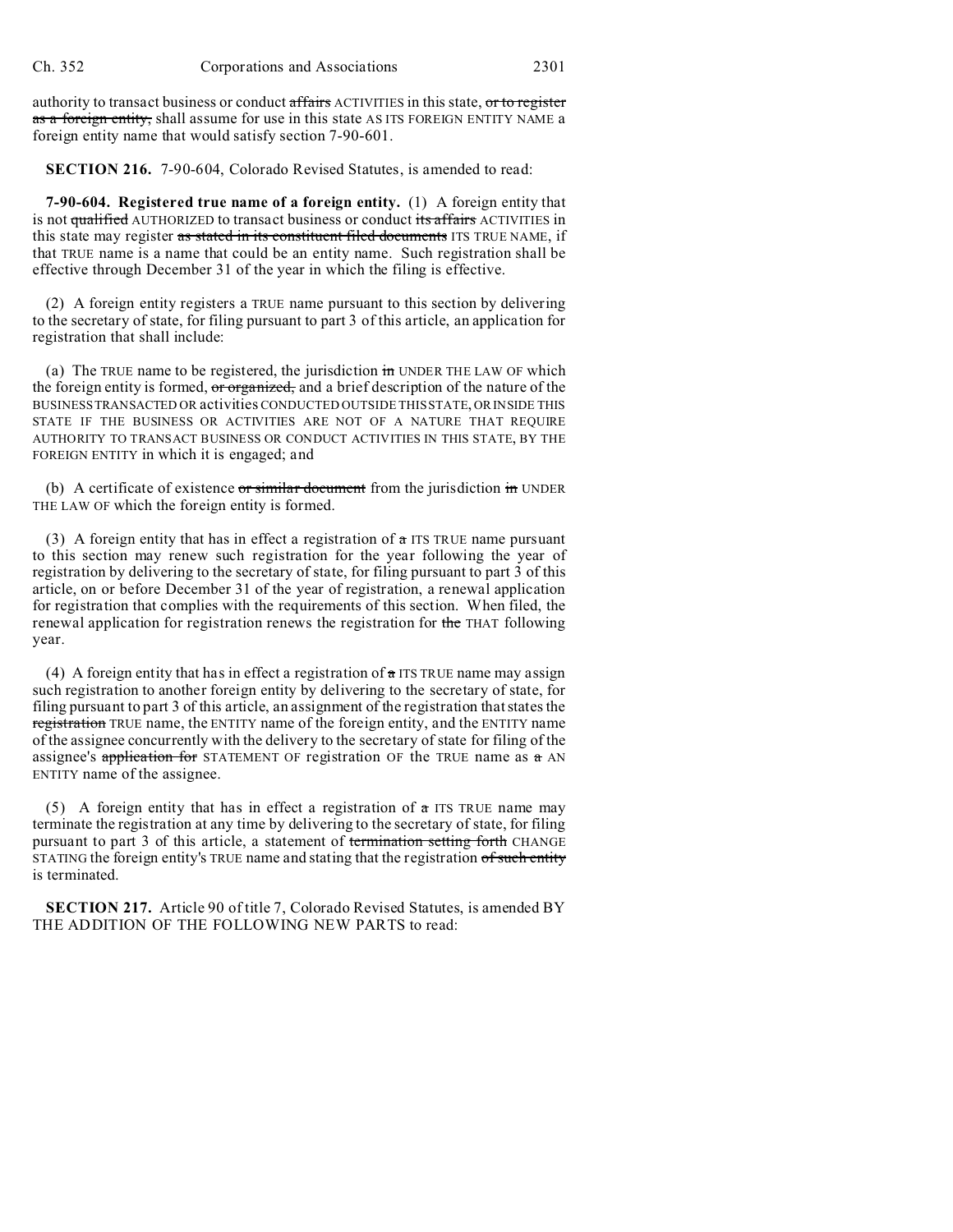#### PART 7 REGISTERED AGENT - SERVICE OF PROCESS - CHANGE OF PRINCIPAL OFFICE

**7-90-701. Registered agent.** (1) EVERY DOMESTIC ENTITY FOR WHICH A CONSTITUENT DOCUMENT IS ON FILE IN THE RECORDS OF THE SECRETARY OF STATE AND EVERY FOREIGN ENTITY AUTHORIZED TO TRANSACT BUSINESS OR CONDUCT ACTIVITIES IN THIS STATE SHALL CONTINUOUSLY MAINTAIN IN THIS STATE A REGISTERED AGENT THAT SHALL BE:

(a) AN INDIVIDUAL WHO IS EIGHTEEN YEARS OF AGE OR OLDER WHOSE PRIMARY RESIDENCE OR USUAL PLACE OF BUSINESS IS IN THIS STATE;

(b) A DOMESTIC ENTITY HAVING A USUAL PLACE OF BUSINESS IN THIS STATE; OR

(c) A FOREIGN ENTITY AUTHORIZED TO TRANSACT BUSINESS OR CONDUCT ACTIVITIES IN THIS STATE THAT HAS A USUAL PLACE OF BUSINESS IN THIS STATE.

(2) AN ENTITY HAVING A USUAL PLACE OF BUSINESS IN THIS STATE MAY SERVE AS ITS OWN REGISTERED AGENT.

(3) ANY DOCUMENT DELIVERED TO THE SECRETARY OF STATE FOR FILING ON BEHALF OF AN ENTITY THAT APPOINTS A PERSON AS THE REGISTERED AGENT FOR THE ENTITY SHALL CONTAIN A STATEMENT THAT THE PERSON HAS CONSENTED TO BEING SO APPOINTED.

**7-90-702. Change or resignation of registered agent.** (1) AN ENTITY THAT MAINTAINS A REGISTERED AGENT PURSUANT TO THIS PART 7 MAY CHANGE ITS REGISTERED AGENT OR THE REGISTERED AGENT ADDRESS OR THE NAME OF ITS REGISTERED AGENT ONLY BY STATING A DIFFERENT REGISTERED AGENT OR DIFFERENT REGISTERED AGENT ADDRESS OR NAME FOR ITS REGISTERED AGENT, AS THE CASE MAY BE, IN ONE OF THE FOLLOWING:

(a) A STATEMENT OF CHANGE FILED PURSUANT TO SECTION 7-90-305.5;

(b) AN ANNUAL REPORT FILED PURSUANT TO SECTION 7-90-501; OR

(c) ANY FORM OR COVER SHEET FILED BY THE SECRETARY OF STATE PURSUANT TO PART 3 OF THIS ARTICLE, WHICH FORM OR COVERSHEET HAS BEEN PRESCRIBED BY THE SECRETARY OF STATE FOR EFFECTING SUCH CHANGE.

(2) IF THE REGISTERED AGENT ADDRESS OR THE ENTITY NAME OF THE REGISTERED AGENT OF AN ENTITYTHAT IS REQUIRED TO MAINTAIN A REGISTERED AGENT PURSUANT TO THIS PART 7 CHANGES, THE REGISTERED AGENT SHALL DELIVER TO THE SECRETARY OF STATE, FOR FILING PURSUANT TO PART 3 OF THIS ARTICLE, A STATEMENT OF CHANGE THAT, IN ADDITION TO THE INFORMATION REQUIRED TO BE STATED IN THE STATEMENT OF CHANGE, STATES:

(a) THE REGISTERED AGENT NAME AND REGISTERED AGENT ADDRESS AS CONTAINED IN THE RECORDS OF THE SECRETARY OF STATE.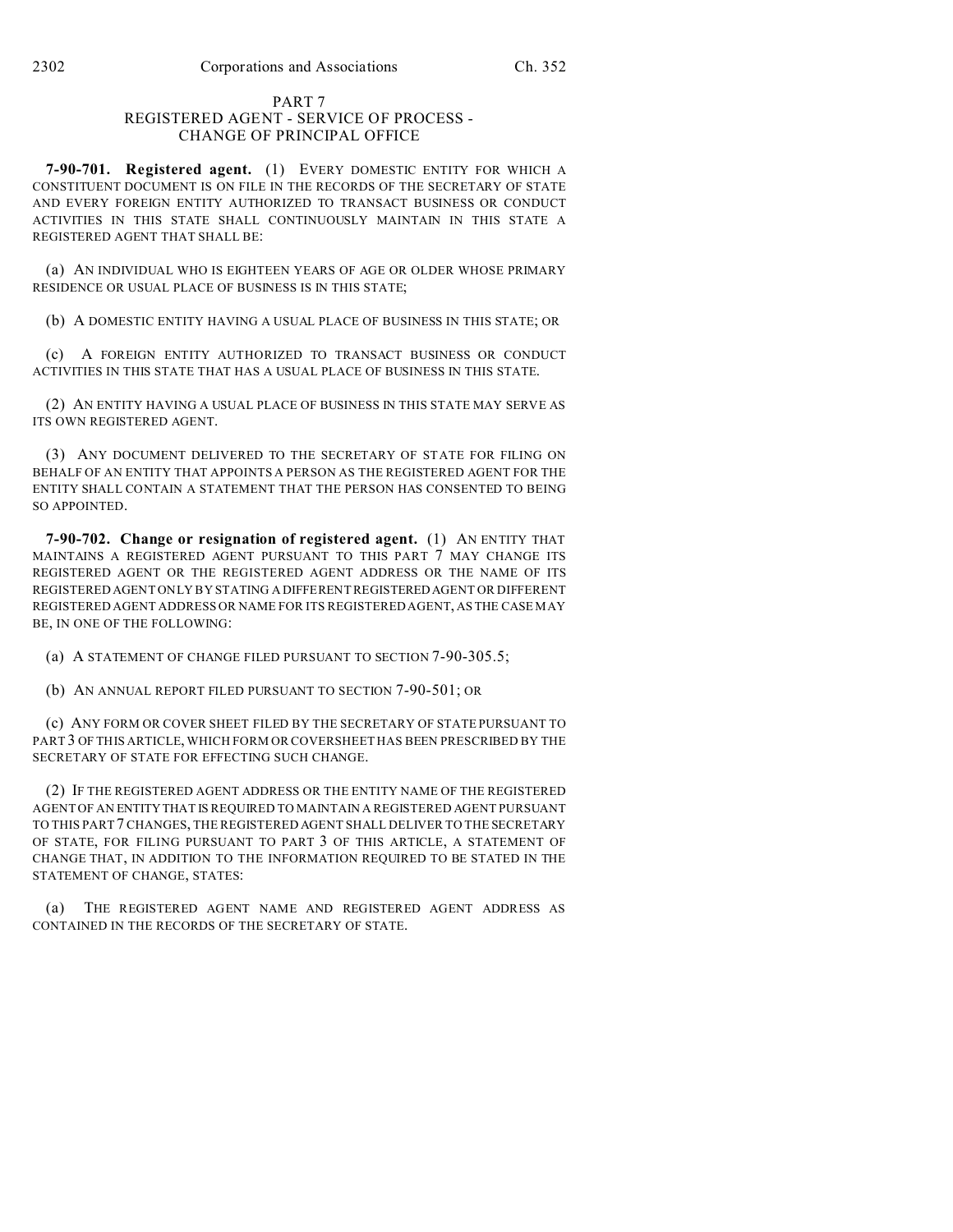(b) THE DATE ON WHICH THE PERSON RESIGNED OR OTHERWISE CEASED TO BE THE REGISTERED AGENT FOR THE ENTITY; AND

(c) THAT THE PERSON APPOINTED AS REGISTERED AGENT HAS MAILED A COPY OF THE STATEMENT OF CHANGE TO THE ENTITY AT THE PRINCIPAL OFFICE ADDRESS OF ITS PRINCIPAL OFFICE.

(3) A REGISTERED AGENT MAY CHANGE ITS REGISTERED AGENT ADDRESS OR ITS REGISTERED AGENT NAME BY CAUSING TO BE DELIVERED TO THE SECRETARY OF STATE, FOR FILING PURSUANT TO PART 3 OF THIS ARTICLE, A STATEMENT OF CHANGE THAT STATES THAT A COPY OF THE STATEMENT OF CHANGE HAS BEEN MAILED TO THE ENTITY AT THE PRINCIPAL OFFICE ADDRESS OF ITS PRINCIPAL OFFICE.

(4) ANY PERSON APPOINTED AS THE REGISTERED AGENT FOR AN ENTITY IN A FILED DOCUMENT MAY, IF THE PERSON HAS RESIGNED OR OTHERWISE IS NO LONGER THE REGISTERED AGENT, DELIVER TO THE SECRETARY OF STATE, FOR FILING PURSUANT TO PART 3 OF THIS ARTICLE, A STATEMENT OF CHANGE THAT, IN ADDITION TO THE INFORMATION REQUIRED TO BE STATED IN THE STATEMENT OF CHANGE, STATES:

(a) THE REGISTERED AGENT NAME AND REGISTERED AGENT ADDRESS AS CONTAINED IN THE RECORDS OF THE SECRETARY OF STATE.

(b) THE DATE ON WHICH THE PERSON RESIGNED OR OTHERWISE CEASED TO BE THE REGISTERED AGENT FOR THE ENTITY; AND

(c) THAT THE PERSON APPOINTED AS REGISTERED AGENT HAS MAILED A COPY OF THE STATEMENT OF CHANGE TO THE ENTITY AT THE PRINCIPAL OFFICE ADDRESS OF ITS PRINCIPAL OFFICE.

(5) NOTWITHSTANDING THE PROVISIONS OF SECTION 7-90-304, THE RESIGNATION OF A REGISTERED AGENT IS EFFECTIVE ON THE THIRTY-FIRST DAY AFTER THE DATE THAT THE STATEMENT OF CHANGE EFFECTING THE RESIGNATION IS FILED IN THE RECORDS OF THE SECRETARY OF STATE OR ON A DELAYED EFFECTIVE DATE STATED IN THE STATEMENT OF CHANGE EFFECTING THE RESIGNATION THAT IS NOT EARLIER THAN THE THIRTY-FIRST DAY, AND NOT LATER THAN THE NINETIETH DAY, AFTER THE DATE THE STATEMENT OF CHANGE EFFECTING THE RESIGNATION IS FILED IN THE RECORDS OF THE SECRETARY OF STATE.

**7-90-703. Correction of registered agent.** (1) A REGISTERED AGENT MAY CORRECT EITHER OR BOTH ITS REGISTERED AGENT ADDRESS AND REGISTERED AGENT NAME AS CONTAINED IN THE RECORDS OF THE SECRETARY OF STATE BY CAUSING TO BE DELIVERED TO THE SECRETARY OF STATE, FOR FILING PURSUANT TO PART 3 OF THIS ARTICLE, A STATEMENT OF CORRECTION THAT, IN ADDITION TO THE INFORMATION REQUIRED TO BE STATED IN THE STATEMENT OF CORRECTION, STATES THAT A COPY OF THE STATEMENT OF CORRECTION HAS BEEN MAILED TO THE ENTITY AT THE PRINCIPAL OFFICE ADDRESS OF ITS PRINCIPAL OFFICE.

(2) ANY PERSON APPOINTED AS THE REGISTERED AGENT FOR AN ENTITY IN A FILED DOCUMENT MAY, IF THE PERSON HAS NOT CONSENTED TO BE APPOINTED AS THE REGISTERED AGENT AND IS FOR THAT REASON OR OTHERWISE NOT THE REGISTERED AGENT FOR THE ENTITY, CAUSE TO BE DELIVERED TO THE SECRETARY OF STATE, FOR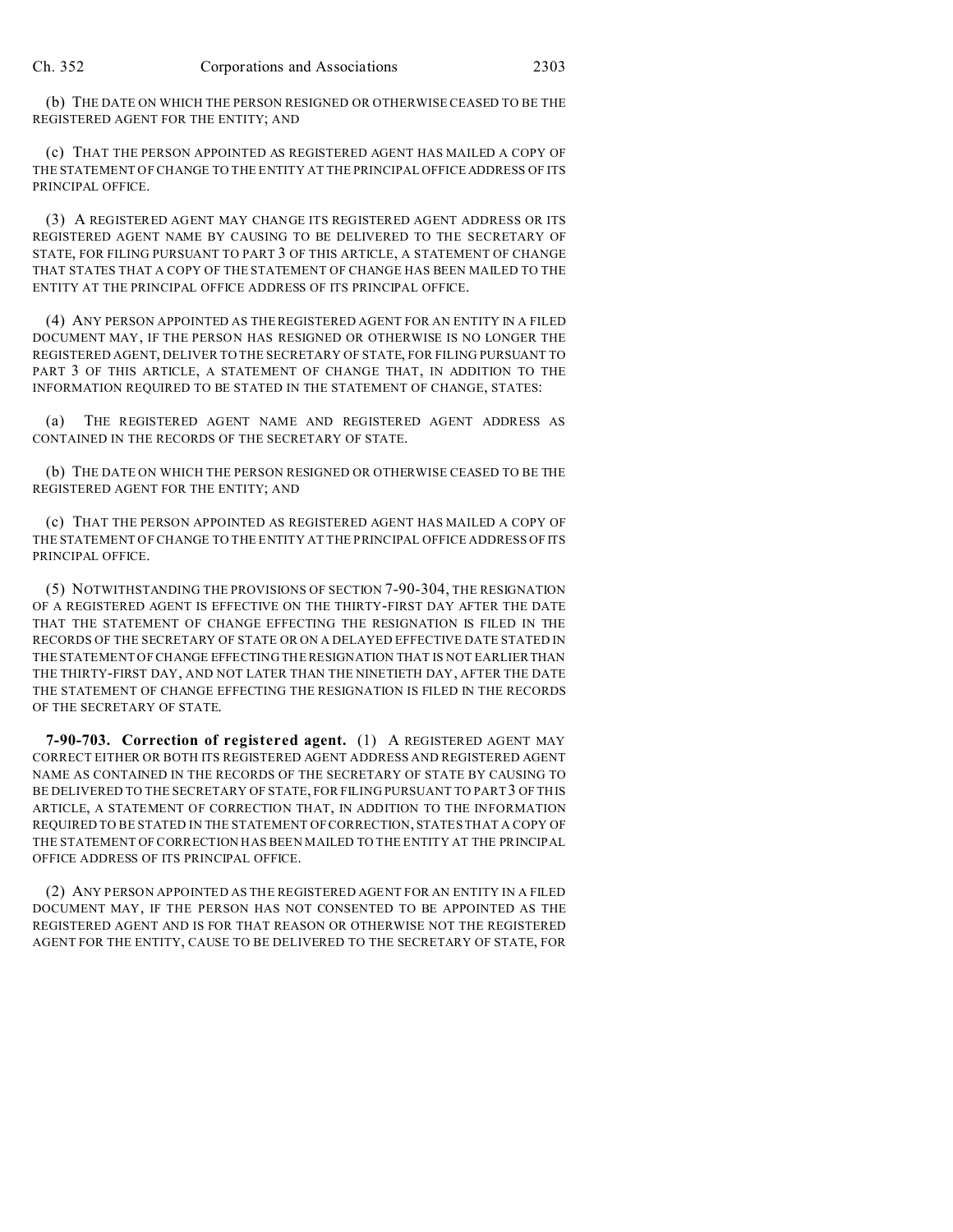FILING PURSUANT TO PART 3 OF THIS ARTICLE, A STATEMENT OF CORRECTION THAT, IN ADDITION TO THE INFORMATION REQUIRED TO BE STATED IN THE STATEMENT OF CORRECTION, STATES:

(a) THE PERSON IS NOT THE REGISTERED AGENT FOR THE ENTITY; AND

(b) THAT THE PERSON APPOINTED AS REGISTERED AGENT HAS MAILED A COPY OF THE STATEMENT OF CHANGE TO THE ENTITY AT THE PRINCIPAL OFFICE ADDRESS OF ITS PRINCIPAL OFFICE.

**7-90-704. Service on entities.** (1) THE REGISTERED AGENT OF AN ENTITY IS AN AGENT OF THE ENTITY AUTHORIZED TO RECEIVE SERVICE OF ANY PROCESS, NOTICE, OR DEMAND REQUIRED OR PERMITTED BY LAW TO BE SERVED ON THE ENTITY. THE REGISTERED AGENT OF AN ENTITY IS AN AGENT OF THE ENTITY TO WHOM THE SECRETARY OF STATE MAY DELIVER ANY FORM, NOTICE, OR OTHER DOCUMENT WITH RESPECT TO THE ENTITY UNDER THIS TITLE, UNLESS OTHERWISE SPECIFIED BY ORGANIC STATUTE.

(2) IF AN ENTITY THAT IS REQUIRED TO MAINTAIN A REGISTERED AGENT PURSUANT TO THIS PART 7 HAS NO REGISTERED AGENT, OR IF THE REGISTERED AGENT IS NOT LOCATED UNDER ITS REGISTERED AGENT NAME AT ITS REGISTERED AGENT ADDRESS, OR IF THE REGISTERED AGENT CANNOT WITH REASONABLE DILIGENCE BE SERVED, THE ENTITY MAY BE SERVED BY REGISTERED MAIL OR BY CERTIFIED MAIL, RETURN RECEIPT REQUESTED, ADDRESSED TO THE ENTITY AT ITS PRINCIPAL OFFICE ADDRESS. SERVICE IS PERFECTED UNDER THIS SUBSECTION (2) AT THE EARLIEST OF:

(a) THE DATE THE ENTITY RECEIVES THE PROCESS, NOTICE, OR DEMAND;

(b) THE DATE SHOWN ON THE RETURN RECEIPT, IF SIGNED ON BEHALF OF THE ENTITY; OR

(c) FIVE DAYS AFTER MAILING.

(3) THIS SECTION DOES NOT PRESCRIBE THE ONLY MEANS, OR NECESSARILY THE REQUIRED MEANS, OF SERVING AN ENTITY IN THIS STATE.

**7-90-705. Change of principal office address.** (1) AN ENTITY THAT HAS STATED A PRINCIPAL OFFICE ADDRESS IN A DOCUMENT FILED BY THE SECRETARY OF STATE MAY CHANGE ITS PRINCIPAL OFFICE ADDRESS ONLY BY STATING A DIFFERENT PRINCIPAL OFFICE ADDRESS IN ONE OF THE FOLLOWING:

(a) A STATEMENT OF CHANGE FILED PURSUANT TO SECTION 7-90-305.5;

(b) AN ANNUAL REPORT FILED PURSUANT TO SECTION 7-90-501; OR

(c) ANY FORM OR COVER SHEET FILED BY THE SECRETARY OF STATE PURSUANT TO PART3 OF THIS ARTICLE, WHICH FORM OR COVERSHEET HAS BEEN PRESCRIBED BY THE SECRETARY OF STATE FOR EFFECTING SUCH CHANGE.

**7-90-706. Application to dissolved entities.** THIS PART 7, INCLUDING, WITHOUT LIMITATION, SECTION 7-90-704 (2), CONTINUES TO APPLY TO EVERY DOMESTIC ENTITY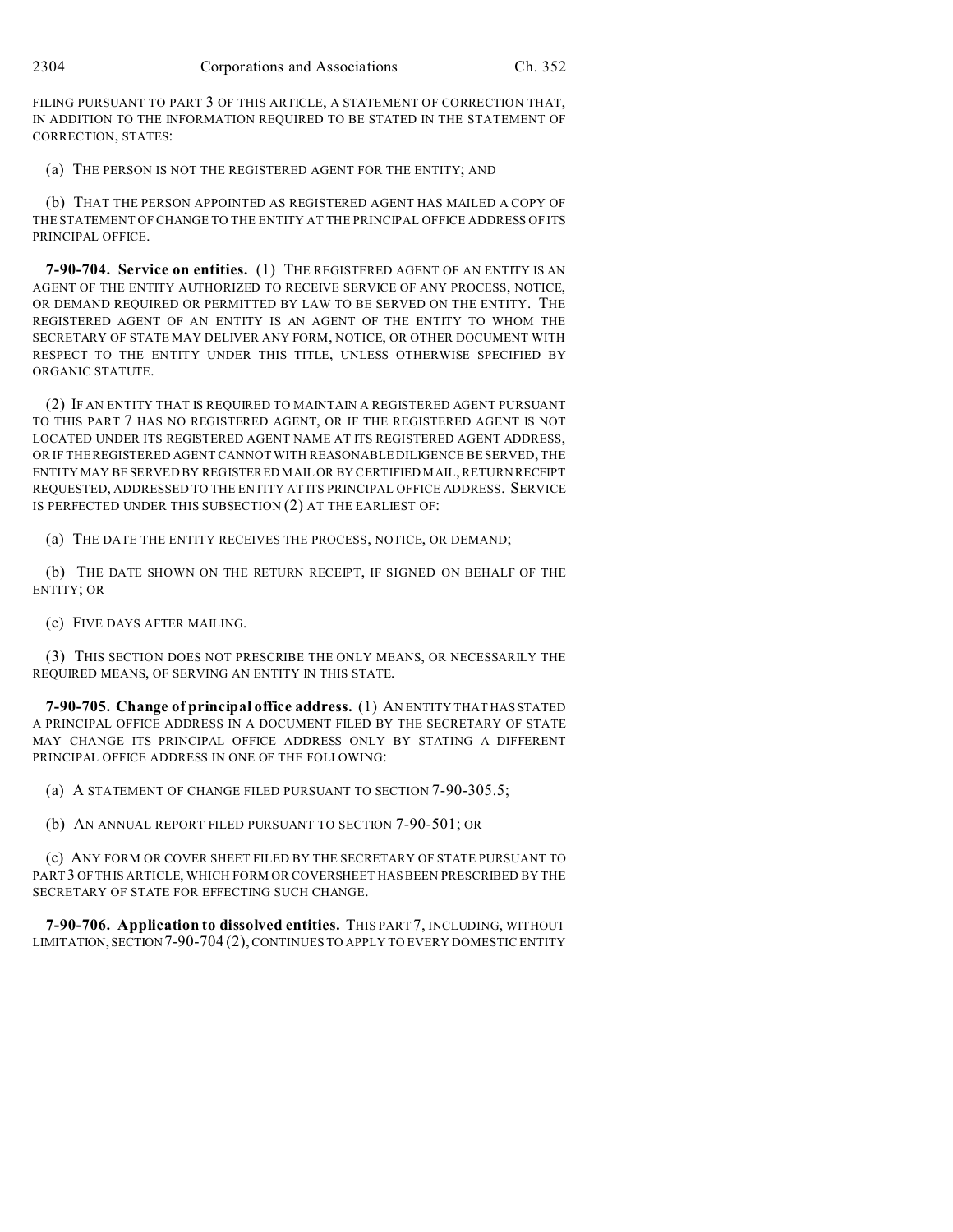FOR WHICH A CONSTITUENT DOCUMENT IS ON FILE IN THE RECORDS OF THE SECRETARY OF STATE, AFTER THE DISSOLUTION OF THE DOMESTIC ENTITY FOR ANY REASON.

### PART 8 FOREIGN ENTITIES

**7-90-801. Authority to transact business or conduct activities required.** (1) A FOREIGN ENTITY SHALL NOT TRANSACT BUSINESS OR CONDUCT ACTIVITIES IN THIS STATE EXCEPT IN COMPLIANCE WITH THIS PART 8 AND NOT UNTIL ITS STATEMENT OF FOREIGN ENTITY AUTHORITY IS FILED IN THE RECORDS OF THE SECRETARY OF STATE. THIS PART 8 SHALL BE APPLICABLE TO FOREIGN ENTITIES THAT TRANSACT BUSINESS OR CONDUCT ACTIVITIES GOVERNED BY OTHER STATUTES OF THIS STATE ONLY TO THE EXTENT THIS PART 8 IS NOT INCONSISTENT WITH ANY OTHER PROVISION OF THIS TITLE. NOTWITHSTANDING THE FOREGOING, THIS PART 8 SHALL NOT APPLY TO FOREIGN GENERAL PARTNERSHIPS THAT ARE NOT FOREIGN LIMITED LIABILITY PARTNERSHIPS AND SHALL NOT APPLY TO FOREIGN UNINCORPORATED NONPROFIT ASSOCIATIONS.

(2) A FOREIGN ENTITY SHALL NOT BE CONSIDERED TO BE TRANSACTING BUSINESS OR CONDUCTING ACTIVITIES IN THIS STATE WITHIN THE MEANING OF SUBSECTION (1) OF THIS SECTION BY REASON OF CARRYING ON IN THIS STATE ANY ONE OR MORE OF THE FOLLOWING ACTIVITIES:

(a) MAINTAINING, DEFENDING, OR SETTLING IN ITS OWN BEHALF ANY PROCEEDING OR DISPUTE;

(b) HOLDING MEETINGS OF ITS OWNERS OR MANAGERS OR CARRYING ON OTHER ACTIVITIES CONCERNING ITS INTERNAL AFFAIRS;

(c) MAINTAINING BANK ACCOUNTS;

(d) MAINTAINING OFFICES OR AGENCIES FOR THE TRANSFER, EXCHANGE, AND REGISTRATION OF ITS OWN SECURITIES OR OWNER'S INTERESTS, OR MAINTAINING TRUSTEES OR DEPOSITORIES WITH RESPECT TO THOSE SECURITIES OR OWNER'S INTERESTS;

(e) SELLING THROUGH INDEPENDENT CONTRACTORS;

(f) SOLICITING OR OBTAINING ORDERS, WHETHER BY MAIL OR THROUGH EMPLOYEES OR AGENTS OR OTHERWISE, IF THE ORDERS REQUIRE ACCEPTANCE OUTSIDE THIS STATE BEFORE THEY BECOME CONTRACTS;

(g) CREATING, AS BORROWER OR LENDER, OR ACQUIRING, INDEBTEDNESS;

(h) CREATING, AS BORROWER OR LENDER, OR ACQUIRING, MORTGAGES OR OTHER SECURITY INTERESTS IN REAL OR PERSONAL PROPERTY;

(i) SECURING OR COLLECTING DEBTS IN ITS OWN BEHALF OR ENFORCING MORTGAGES OR SECURITY INTERESTS IN PROPERTY SECURING SUCH DEBTS;

(j) OWNING, WITHOUT MORE, REAL OR PERSONAL PROPERTY;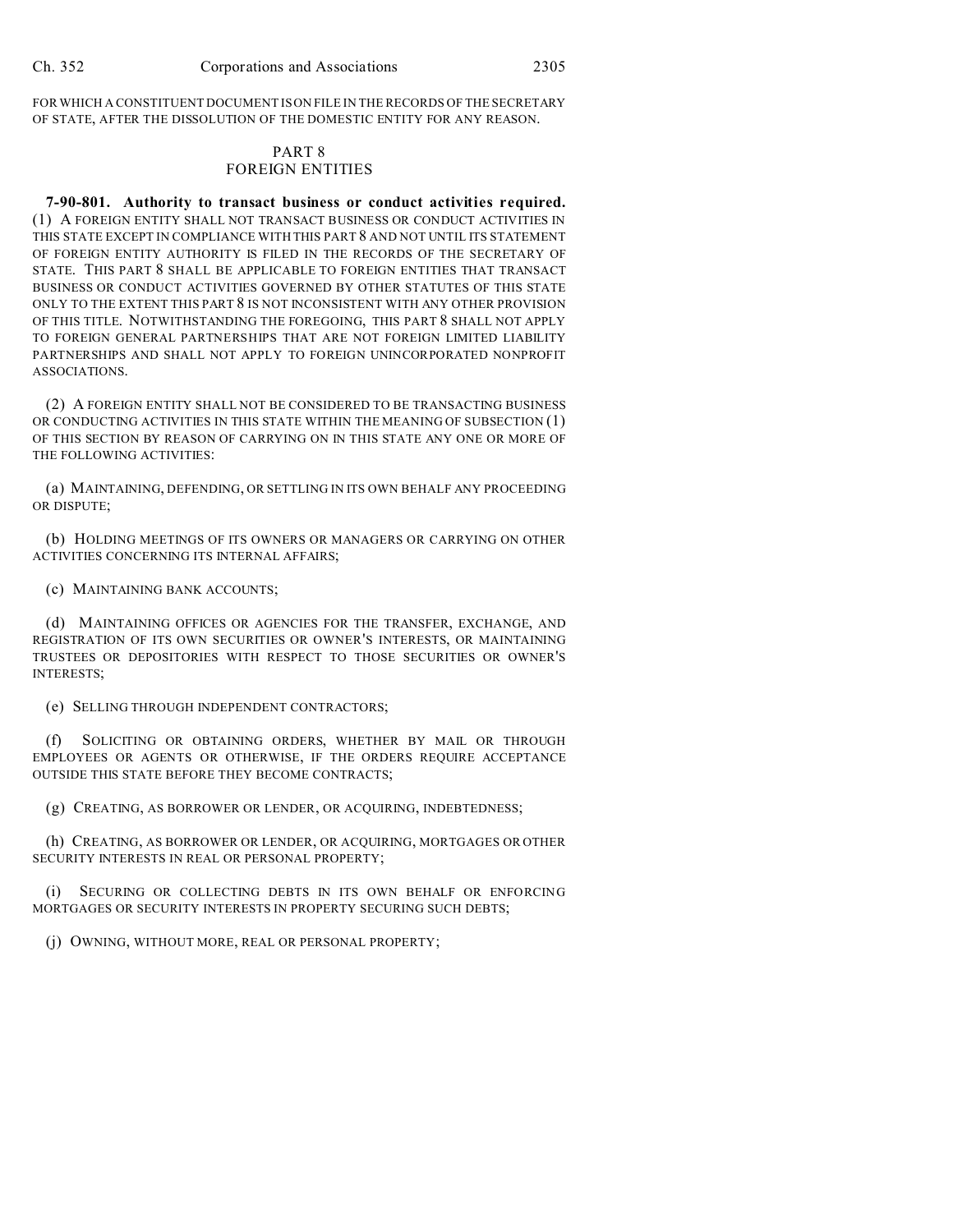(k) CONDUCTING AN ISOLATED TRANSACTION THAT IS COMPLETED WITHIN THIRTY DAYS AND THAT IS NOT ONE IN THE COURSE OF REPEATED TRANSACTIONS OF A LIKE NATURE;

(l) TRANSACTING BUSINESS OR CONDUCTING ACTIVITIES IN INTERSTATE COMMERCE; AND

(m) IN THE CASE OF A FOREIGN NONPROFIT CORPORATION:

(I) GRANTING FUNDS; OR

(II) DISTRIBUTING INFORMATION TO ITS MEMBERS.

(3) THE LIST OF ACTIVITIES IN SUBSECTION (2) OF THIS SECTION IS NOT EXHAUSTIVE.

(4) NOTHING IN THIS SECTION SHALL LIMIT OR AFFECT THE RIGHT TO SUBJECT A FOREIGN ENTITY THAT DOES NOT, OR IS NOT REQUIRED TO, HAVE AUTHORITY TO TRANSACT BUSINESS OR CONDUCT ACTIVITIES IN THIS STATE TO THE JURISDICTION OF THE COURTS OF THIS STATE OR TO SERVE UPON ANY FOREIGN ENTITY ANY PROCESS, NOTICE, OR DEMAND REQUIRED OR PERMITTED BY LAW TO BE SERVED UPON AN ENTITY PURSUANT TO PART 7 OF THIS ARTICLE OR SECTIONS 13-1-124 AND 13-1-125, C.R.S., OR ANY OTHER PROVISION OF LAW OR PURSUANT TO THE APPLICABLE RULES OF CIVIL PROCEDURE.

**7-90-802. Consequences of transacting business or conducting activities** without authority. (1) NO FOREIGN ENTITY TRANSACTING BUSINESS OR CONDUCTING ACTIVITIES IN THIS STATE WITHOUT AUTHORITY, NOR ANYONE ON ITS BEHALF, SHALL BE PERMITTED TO MAINTAIN A PROCEEDING IN ANY COURT IN THIS STATE UNTIL A STATEMENT OF FOREIGN ENTITY AUTHORITY FOR THE FOREIGN ENTITY IS FILED IN THE RECORDS OF THE SECRETARY OF STATE.

(2) A FOREIGN ENTITY THAT TRANSACTS BUSINESS OR CONDUCTS ACTIVITIES IN THIS STATE WITHOUT HAVING A STATEMENT OF FOREIGN ENTITY AUTHORITY ON FILE IN THE RECORDS OF THE SECRETARY OF STATE SHALL BE LIABLE TO THIS STATE IN AN AMOUNT EQUAL TO THE FEE AS PRESCRIBED BY THE SECRETARY OF STATE FROM TIME TO TIME, NOT TO EXCEED ONE HUNDRED DOLLARS FOR EACH CALENDAR YEAR OR PART OF A CALENDAR YEAR DURING WHICH IT TRANSACTED BUSINESS OR CONDUCTED ACTIVITIES IN THIS STATE WITHOUT HAVING A STATEMENT OF FOREIGN ENTITY AUTHORITY ON FILE IN THE RECORDS OF THE SECRETARY OF STATE, PLUS ALL PENALTIES IMPOSED BY THIS STATE PURSUANT TO SUBSECTION (3) OF THIS SECTION FOR FAILURE TO PAY SUCH FEES. NO STATEMENT OF FOREIGN ENTITY AUTHORITY SHALL BE FILED UNTIL PAYMENT OF THE AMOUNTS DUE UNDER THIS SUBSECTION (2) AND SUBSECTION (3) OF THIS SECTION IS MADE.

(3) A FOREIGN ENTITY THAT TRANSACTS BUSINESS OR CONDUCTS ACTIVITIES IN THIS STATE WITHOUT HAVING A STATEMENT OF FOREIGN ENTITY AUTHORITY ON FILE IN THE RECORDS OF THE SECRETARY OF STATE SHALL BE SUBJECT TO A CIVIL PENALTY, PAYABLE TO THIS STATE, NOT TO EXCEED FIVE THOUSAND DOLLARS.

(4) THE AMOUNTS DUE TO THIS STATE UNDER THE PROVISIONS OF SUBSECTION (2)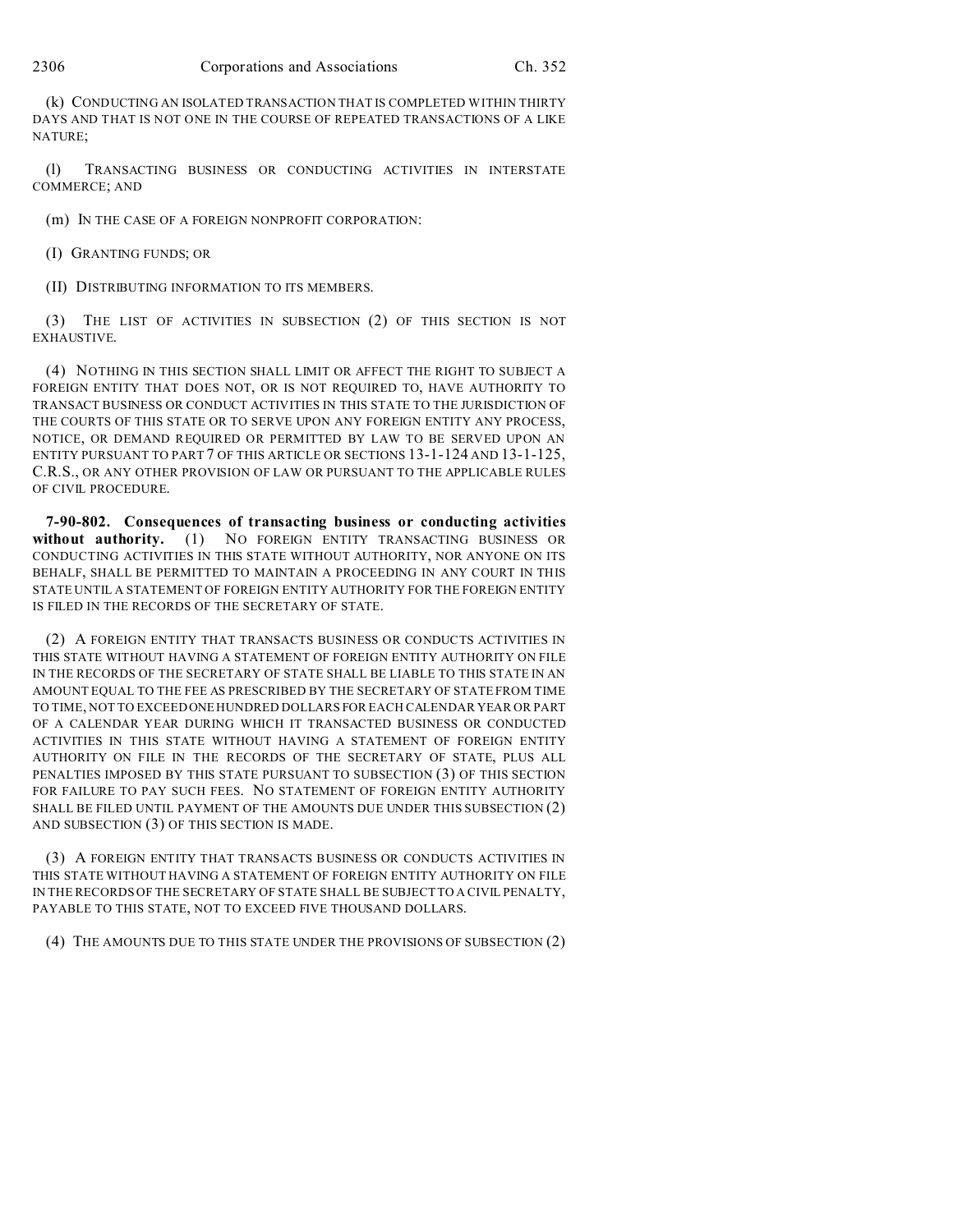OF THIS SECTION AND THE CIVIL PENALTIES SET FORTH IN SUBSECTION (3) OF THIS SECTION MAY BE RECOVERED IN AN ACTION BROUGHT BY THE ATTORNEY GENERAL IN THE DISTRICT COURT IN AND FOR THE CITY AND COUNTY OF DENVER. UPON A FINDING BY THE COURT THAT A FOREIGN ENTITY OR ANY OF ITS MANAGERS OR AGENTS HAS TRANSACTED BUSINESS OR CONDUCTED ACTIVITIES IN THIS STATE ON ITS BEHALF IN VIOLATION OF THIS PART 8, THE COURT MAY ISSUE, IN ADDITION TO OR IN LIEU OF THE IMPOSITION OF A CIVIL PENALTY, AN INJUNCTION RESTRAINING THE FURTHER TRANSACTION OF BUSINESS OR CONDUCTING OF ACTIVITIES BY THE FOREIGN ENTITY AND THE MANAGERS AND AGENTS, AND THE FURTHER EXERCISE OF ANY RIGHTS AND PRIVILEGES OF AN ENTITY IN THIS STATE UNTIL ALL AMOUNTS PLUS ANY INTEREST AND COURT COSTS THAT THE COURT MAY ASSESS HAVE BEEN PAID, AND UNTIL THE FOREIGN ENTITY HAS OTHERWISE COMPLIED WITH THIS PART 8.

(5) NOTWITHSTANDING SUBSECTION (1) OF THIS SECTION, THE TRANSACTION OF BUSINESS OR CONDUCTING OF ACTIVITIES IN THIS STATE BY A FOREIGN ENTITY WITHOUT HAVING A STATEMENT OF FOREIGN ENTITY AUTHORITY ON FILE IN THE RECORDS OF THE SECRETARY OF STATE DOES NOT IMPAIR THE VALIDITY OF THE ACTS OF THE FOREIGN ENTITY OR PREVENT IT FROM DEFENDING ANY PROCEEDING IN THIS STATE.

**7-90-803. Statement of foreign entity authority to transact business or conduct activities.** (1) A FOREIGN ENTITY MAY CAUSE TO BE DELIVERED TO THE SECRETARY OF STATE, FOR FILING PURSUANT TO PART 3 OF THIS ARTICLE, A STATEMENT OF FOREIGN ENTITY AUTHORITY STATING:

(a) ITS TRUE NAME AND ITS ASSUMED ENTITY NAME, IF ANY;

(b) THE NAME OF THE JURISDICTION UNDER THE LAW OF WHICH IT IS FORMED;

(c) THE FORM OF THE ENTITY AS THAT FORM IS RECOGNIZED BY THE JURISDICTION UNDER THE LAW OF WHICH THE ENTITY IS FORMED AND THE FORM OF ENTITY THAT IS FUNCTIONALLY EQUIVALENT TO THAT FORM IN THIS STATE;

(d) THE DATE IT WAS FORMED AND ITS PERIOD OF DURATION;

(e) THE PRINCIPAL OFFICE ADDRESS OF ITS PRINCIPAL OFFICE;

(f) THE REGISTERED AGENT NAME AND REGISTERED AGENT ADDRESS OF ITS REGISTERED AGENT;

(g) THE DATE IT COMMENCED OR EXPECTS TO COMMENCE TRANSACTING BUSINESS OR CONDUCTING ACTIVITIES IN THIS STATE; AND

(h) SUCH ADDITIONAL INFORMATION AS THE SECRETARY OF STATE DETERMINES IS NECESSARY OR APPROPRIATE TO DETERMINE WHETHER THE STATEMENT OF FOREIGN ENTITY AUTHORITY SHOULD BE FILED.

**7-90-804. Change of statement of foreign entity authority to transact business or conduct activities.** UPON ANY CHANGE IN CIRCUMSTANCES THAT MAKES ANY STATEMENT CONTAINED IN ITS FILED STATEMENT OF FOREIGN ENTITY AUTHORITY NO LONGER TRUE, A FOREIGN ENTITY AUTHORIZED TO TRANSACT BUSINESS OR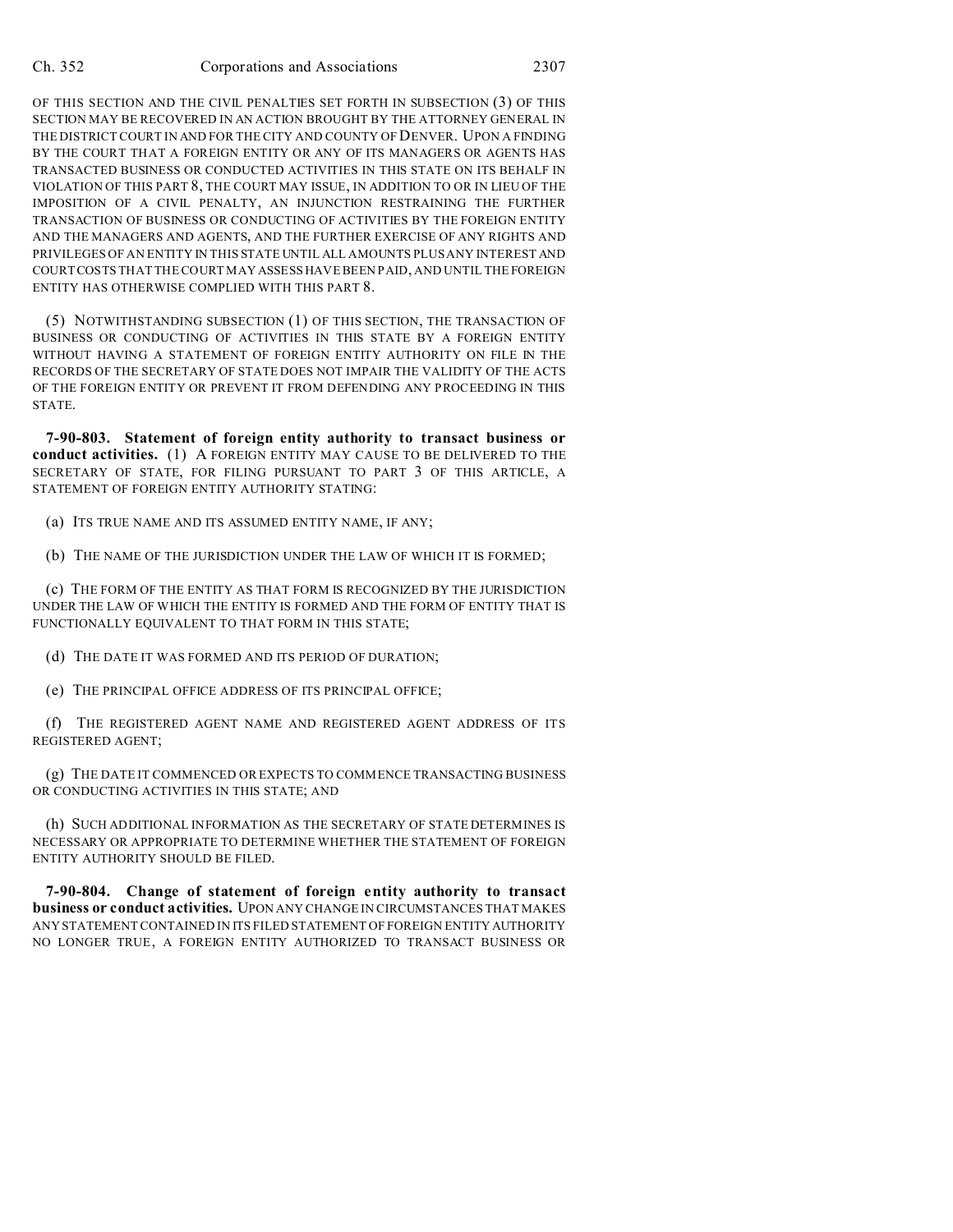CONDUCT ACTIVITIES IN THIS STATE SHALL DELIVER TO THE SECRETARY OF STATE, FOR FILING PURSUANT TO PART 3 OF THIS ARTICLE, AN APPROPRIATE STATEMENT OF CHANGE SO THAT ITS STATEMENT OF FOREIGN ENTITY AUTHORITY IS IN ALL RESPECTS TRUE.

**7-90-805. Effect of filing a statement of foreign entity authority.** (1) FILING BY THE SECRETARY OF STATE OF A STATEMENT OF FOREIGN ENTITY AUTHORITY AUTHORIZES THE FOREIGN ENTITY TO TRANSACT BUSINESS OR CONDUCT ACTIVITIES IN THIS STATE, SUBJECT TO THE RIGHT OF THE STATE TO REVOKE SUCH AUTHORITY AS PROVIDED IN THIS PART 8.

(2) A FOREIGN ENTITY THAT HAS AUTHORITY TO TRANSACT BUSINESS OR CONDUCT ACTIVITIES IN THIS STATE HAS THE SAME RIGHTS AND PRIVILEGES AS, BUT NO GREATER RIGHTS OR PRIVILEGES THAN, AND, EXCEPT AS OTHERWISE PROVIDED BY THIS TITLE, IS SUBJECT TO THE SAME DUTIES, RESTRICTIONS, PENALTIES, AND LIABILITIES IMPOSED UPON, A FUNCTIONALLY EQUIVALENT DOMESTIC ENTITY.

(3) NOTHING IN THIS PART 8 AUTHORIZES THIS STATE TO REGULATE THE ORGANIZATION, FORMATION, EXISTENCE OR INTERNAL ACTIVITIES OF A FOREIGN ENTITY AUTHORIZED TO TRANSACT BUSINESS OR CONDUCT ACTIVITIES IN THIS STATE.

(4) AS TO ANY FOREIGN ENTITY TRANSACTING BUSINESS OR CONDUCTING ACTIVITIES IN THIS STATE, THE LAW OF THE JURISDICTION UNDER THE LAW OF WHICH THE FOREIGN ENTITY IS FORMED SHALL GOVERN THE ORGANIZATION AND INTERNAL AFFAIRS OF THE FOREIGN ENTITY AND THE LIABILITY OF ITS OWNERS AND MANAGERS, AND THE SECRETARY OF STATE SHALL NOT REFUSE TO FILE A STATEMENT OF FOREIGN ENTITY AUTHORITY, OTHERWISE COMPLYING WITH SECTION 7-90-803, BY REASON OF THE DIFFERENCE BETWEEN THE LAW OF SUCH JURISDICTION AND THE LAW OF THIS STATE.

**7-90-806. Withdrawal of foreign entity.** (1) A FOREIGN ENTITY AUTHORIZED TO TRANSACT BUSINESS ORCONDUCT ACTIVITIES IN THIS STATE MAY RELINQUISH THAT AUTHORITY BY CAUSING TO BE DELIVERED TO THE SECRETARY OF STATE, FOR FILING PURSUANT TO PART 3 OF THIS ARTICLE, A STATEMENT OF FOREIGN ENTITY WITHDRAWAL STATING:

(a) ITS TRUE NAME AND ITS ASSUMED ENTITY NAME, IF ANY;

(b) THE REGISTERED AGENT NAME AND REGISTERED ADDRESS OF ITS REGISTERED AGENT OR, IF A REGISTERED AGENT IS NO LONGER TO BE MAINTAINED, A STATEMENT THAT THE ENTITY WILL NOT MAINTAIN A REGISTERED AGENT, AND THE MAILING ADDRESS TO WHICH SERVICE OF PROCESS MAY BE MAILED PURSUANT TO SECTION 7-90-807;

(c) THE PRINCIPAL OFFICE ADDRESS FOR ITS PRINCIPAL OFFICE;

(d) THE NAME OF THE JURISDICTION UNDER THE LAW OF WHICH IT WAS FORMED;

(e) THAT IT WILL NO LONGER TRANSACT BUSINESS OR CONDUCT ACTIVITIES IN THIS STATE AND THAT IT RELINQUISHES ITS AUTHORITY TO TRANSACT BUSINESS OR CONDUCT ACTIVITIES IN THIS STATE;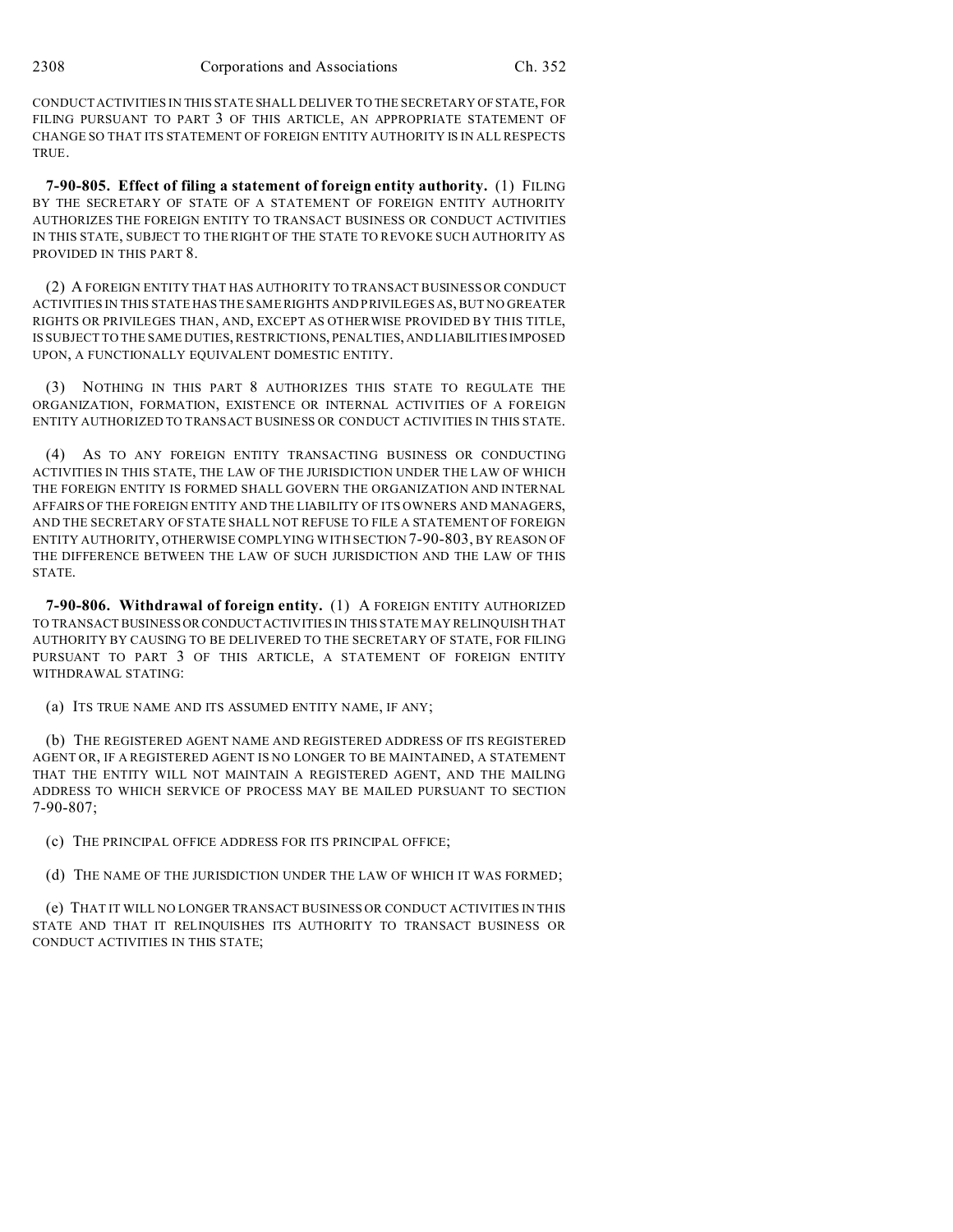(f) THAT THE REGISTRATION OF ALL TRADE NAMES REGISTERED BY IT WITH THE SECRETARY OF STATE PURSUANT TO SECTION 7-71-101, AND ANY ASSUMED ENTITY NAME PURSUANT TO SECTION 7-90-603, ARE WITHDRAWN UPON THE FILING OF THE STATEMENT OF FOREIGN ENTITY WITHDRAWAL; AND

(g) SUCH ADDITIONAL INFORMATION AS THE SECRETARY OF STATE DETERMINES IS NECESSARY OR APPROPRIATE TO DETERMINE WHETHER THE STATEMENT OF FOREIGN ENTITY WITHDRAWAL SHOULD BE FILED AND TO DETERMINE AND ASSESS ANY UNPAID, FEES, AND PENALTIES PAYABLE BY IT AS PRESCRIBED IN THIS PART 8.

(2) IF A FOREIGN ENTITY CAUSES A STATEMENT OF FOREIGN ENTITY WITHDRAWAL TO BE DELIVERED TO THE SECRETARY OF STATE FOR FILING PURSUANT TO PART 3 OF THIS ARTICLE, BEFORE THE DATE ON WHICH AN ANNUAL REPORT FOR THE FOREIGN ENTITY IS DUE PURSUANT TO PART 5 OF THIS ARTICLE, THE FOREIGN ENTITY SHALL BE RELIEVED OF ITS OBLIGATION TO FILE SUCH ANNUAL REPORT OR PAY THE FEE THEREFOR.

**7-90-807. Service on withdrawn foreign entity.** (1) A FOREIGN ENTITY WITH RESPECT TO WHICH A STATEMENT OF FOREIGN ENTITY WITHDRAWAL HAS BEEN FILED PURSUANT TO SECTION 7-90-806 SHALL EITHER:

(a) MAINTAIN A REGISTERED AGENT TO ACCEPT SERVICE ON ITS BEHALF IN ANY PROCEEDING BASED ON A CAUSE OF ACTION ARISING DURING THE TIME IT WAS AUTHORIZED TO TRANSACT BUSINESS OR CONDUCT ACTIVITIES IN THIS STATE; OR

(b) BE DEEMED TO HAVE AUTHORIZED SERVICE OF PROCESS ON IT IN CONNECTION WITH SUCH CAUSES OF ACTION BY MAILING IN ACCORDANCE WITH SECTION 7-90-704 (2).

(2) SUBSECTION (1) OF THIS SECTION DOES NOT PRESCRIBE THE ONLY MEANS, OR NECESSARILY THE REQUIRED MEANS, OF SERVING A FOREIGN ENTITY WITH RESPECT TO WHICH A STATEMENT OF FOREIGN ENTITY WITHDRAWAL HAS BEEN FILED.

**7-90-808. Grounds for revocation.** (1) THE SECRETARY OF STATE MAY COMMENCE A PROCEEDING UNDER SECTION 7-90-809 TO REVOKE THE AUTHORITY OF A FOREIGN ENTITY TO TRANSACT BUSINESS OR CONDUCT ACTIVITIES IN THIS STATE IF:

(a) THE FOREIGN ENTITY DOES NOT CAUSE ITS ANNUAL REPORT TO BE DELIVERED TO THE SECRETARY OF STATE WHEN IT IS DUE;

(b) THE FOREIGN ENTITY DOES NOT PAY ANY TAXES, FEES, OR PENALTIES IMPOSED BY THIS TITLE WHEN THEY ARE DUE;

(c) THE FOREIGN ENTITY IS WITHOUT A REGISTERED AGENT;

(d) THE FOREIGN ENTITY DOES NOT DELIVER FOR FILING AN APPROPRIATE STATEMENT OF CHANGE SO THAT ITS STATEMENT OF FOREIGN ENTITY AUTHORITY IS IN ALL RESPECTS TRUE.

(e) THE PERSON OR PERSONS WHO CAUSED A DOCUMENT TO BE DELIVERED TO THE SECRETARY OF STATE ON BEHALF OF THE FOREIGN ENTITY, FOR FILING PURSUANT TO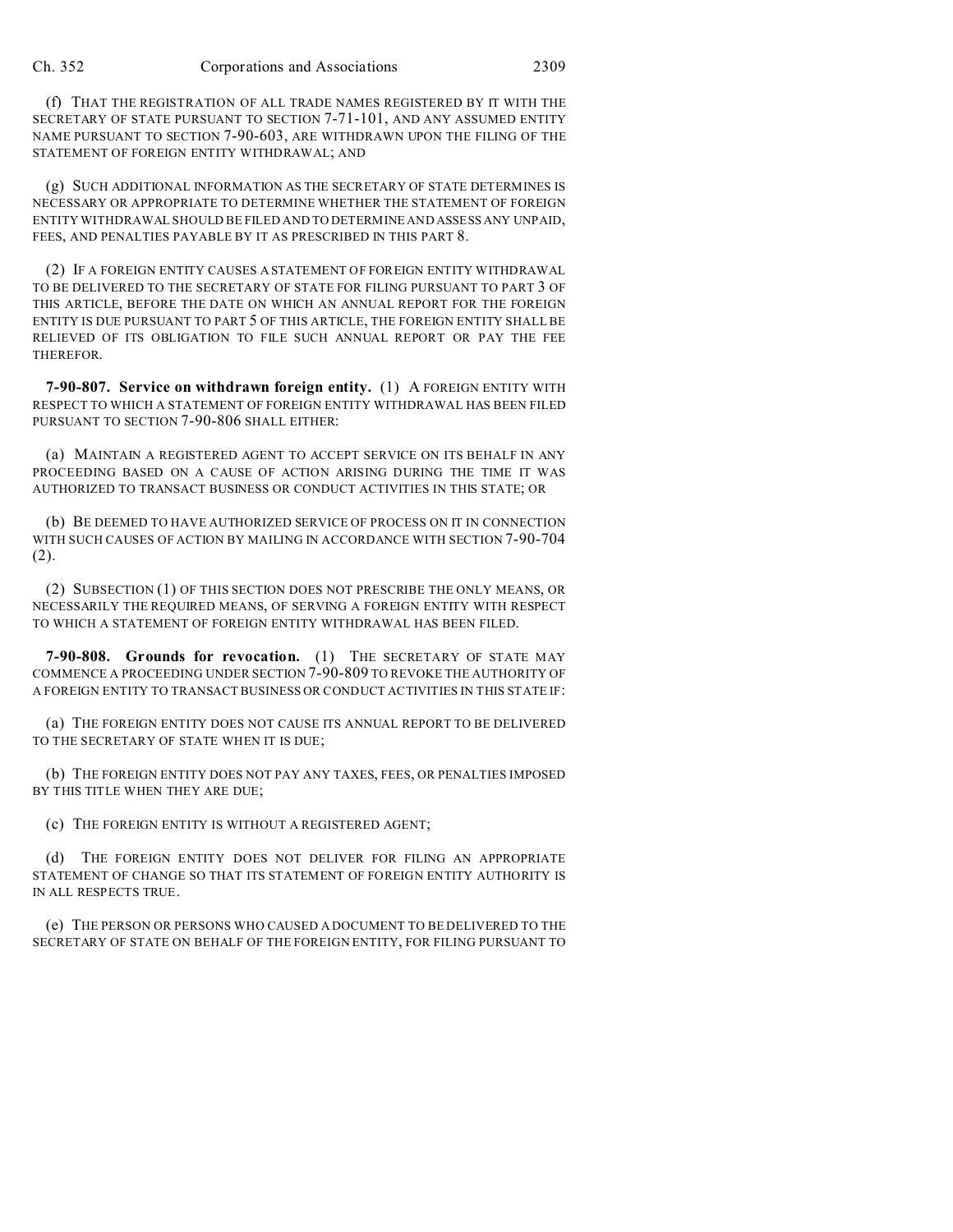PART 3 OF THIS ARTICLE, KNEW THE DOCUMENT WAS FALSE IN ANY MATERIAL RESPECT; OR

(f) THE SECRETARY OF STATE RECEIVES A DULY AUTHENTICATED CERTIFICATE FROM THE SECRETARY OF STATE OR OTHER OFFICIAL HAVING CUSTODY OF ENTITY RECORDS IN THE JURISDICTION UNDER THE LAW OF WHICH THE FOREIGN ENTITY WAS FORMED TO THE EFFECT THAT IT NO LONGER EXISTS AS THE RESULT OF A DISSOLUTION OR MERGER OR OTHERWISE.

**7-90-809. Procedure for and effect of revocation.** (1) IF THE SECRETARY OF STATE DETERMINES THAT ONE OR MORE GROUNDS EXIST UNDER SECTION 7-90-808 FOR REVOKING THE AUTHORITY OF A FOREIGN ENTITY TO TRANSACT BUSINESS OR CONDUCTACTIVITIES IN THIS STATE, THE SECRETARY OF STATE MAY DELIVER WRITTEN NOTICE OF THE DETERMINATION TO THE FOREIGN ENTITY STATING THE GROUND OR GROUNDS.

(2) IF THE FOREIGN ENTITY DOES NOT CORRECT EACH GROUND FOR REVOCATION, OR DEMONSTRATE TO THE REASONABLE SATISFACTION OF THE SECRETARY OF STATE THAT EACH SUCH GROUND DOES NOT EXIST, WITHIN SIXTY DAYS AFTER MAILING OF THE NOTICE CONTEMPLATED IN SUBSECTION (1) OF THIS SECTION, THE SECRETARY OF STATE MAY REVOKE THE FOREIGN ENTITY'S AUTHORITY TO TRANSACT BUSINESS OR CONDUCT ACTIVITIES IN THIS STATE. THE SECRETARY OF STATE SHALL MAIL WRITTEN NOTICE OF THE REVOCATION, STATING THE EFFECTIVE DATE OF THE REVOCATION, TO THE FOREIGN ENTITY.

(3) REVOCATION OF A FOREIGN ENTITY'S AUTHORITY TO TRANSACT BUSINESS OR CONDUCT ACTIVITIES IN THIS STATE DOES NOT TERMINATE THE AUTHORITY OF THE REGISTERED AGENT OF THE FOREIGN ENTITY.

(4) AFTER THE REVOCATION OF A FOREIGN ENTITY'S AUTHORITY TO TRANSACT BUSINESS OR CONDUCT ACTIVITIES IN THIS STATE, SERVICE OF PROCESS IN ANY PROCEEDING BASED ON A CAUSE OF ACTION THAT AROSE DURING THE TIME THE FOREIGN ENTITY TRANSACTED BUSINESS OR CONDUCTED ACTIVITIES IN THIS STATE OR WAS AUTHORIZED TO TRANSACT BUSINESS OR CONDUCT ACTIVITIES IN THIS STATE MAY BE EFFECTED BY MAILING IN ACCORDANCE WITH SECTION 7-90-704 (2).

**7-90-810. Appeal from revocation.** (1) A FOREIGN ENTITY MAY APPEAL THE SECRETARY OF STATE'S REVOCATION OF ITS AUTHORITY TO TRANSACT BUSINESS OR CONDUCT ACTIVITIES IN THIS STATE TO THE DISTRICT COURT IN AND FOR THE CITY AND COUNTY OF DENVER, WITHIN THIRTY DAYS AFTER MAILING OF THE NOTICE OF REVOCATION, BY PETITIONING THE COURT TO SET ASIDE THE REVOCATION AND ATTACHING TO THE PETITION COPIES OF ITS STATEMENT OF FOREIGN ENTITY AUTHORITY AND ANY STATEMENTS OF CORRECTION OR STATEMENTS OF CHANGE APPLICABLE THERETO, EACH AS FILED BY THE SECRETARY OF STATE, AND THE SECRETARY OF STATE'S NOTICE OF REVOCATION.

(2) THE COURT MAY SUMMARILY ORDER THE SECRETARY OF STATE TO REINSTATE THE AUTHORITY OF A FOREIGN ENTITY TO TRANSACT BUSINESS OR CONDUCT ACTIVITIES IN THIS STATE OR MAY TAKE ANY OTHER ACTION THE COURT CONSIDERS APPROPRIATE.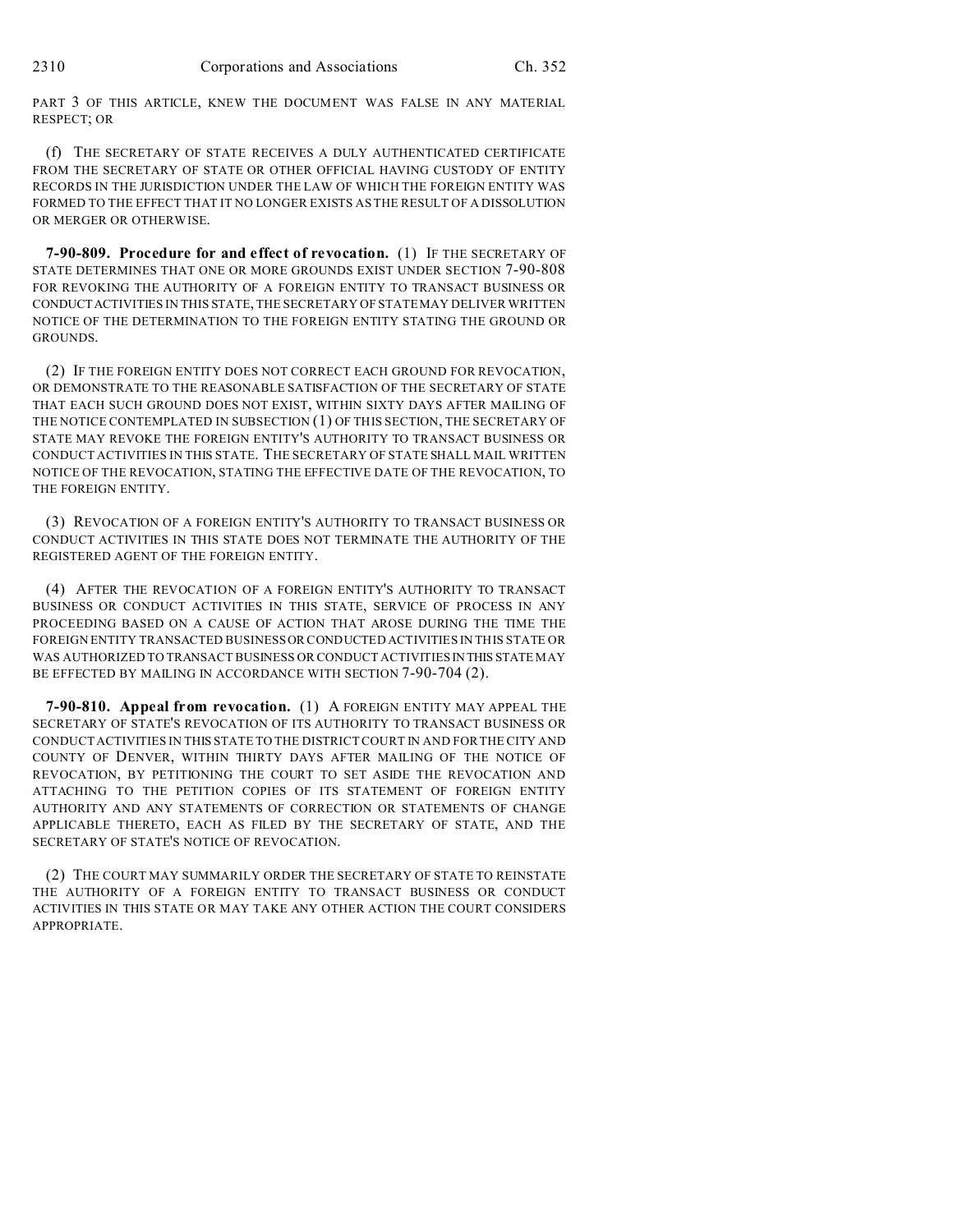(3) THE COURT'S ORDER OR DECISION MAY BE APPEALED AS IN OTHER CIVIL PROCEEDINGS.

**7-90-811. Application to existing foreign entities.** A FOREIGN ENTITY AUTHORIZED TO TRANSACT BUSINESS OR CONDUCT ACTIVITIES IN THIS STATE IN ACCORDANCE WITH LAW AS IN EFFECT ON THE EFFECTIVE DATE OF THIS PART 8 IS SUBJECT TO THIS PART 8 AND THE FILED DOCUMENT PURSUANT TO WHICH IT HAS SUCH AUTHORITY SHALL BE DEEMED TO BE A FILED STATEMENT OF FOREIGN ENTITY AUTHORITY FOR PURPOSES OF THIS PART 8.

**7-90-812. Foreign general partnerships.** THIS PART 8 SHALL NOT APPLY TO A FOREIGN GENERAL PARTNERSHIP THAT IS NOT A FOREIGN LIMITED LIABILITY PARTNERSHIP.

**7-90-813. Title 12 limitations.** NOTHING IN THIS PART 8 SHALL BE CONSTRUED TO PERMIT A FOREIGN ENTITY TO ENGAGE IN A PROFESSION OR OCCUPATION AS DESCRIBED IN TITLE 12, C.R.S., FOR WHICH THERE IS A SPECIFIC STATUTORY PROVISION APPLICABLE TO THE PRACTICE OF SUCH PROFESSION OR OCCUPATION BY A CORPORATION OR PROFESSIONAL CORPORATION IN THIS STATE UNLESS AUTHORIZED UNDER APPLICABLE PROVISIONS OF TITLE 12, C.R.S.

# PART 9

# (Reserved)

## PART 10 REINSTATEMENT OF DISSOLVED ENTITIES

**7-90-1001. Reinstatement after dissolution.** ANY DOMESTIC ENTITY AS TO WHICH A CONSTITUENT-FILED DOCUMENT HAS BEEN FILED BY, OR PLACED IN THE RECORDS OF, THE SECRETARY OF STATE AND THAT HAS BEEN DISSOLVED MAY BE REINSTATED UNDER THIS PART 10; EXCEPT THAT THIS PART 10 SHALL NOT APPLY TO DOMESTIC GENERAL PARTNERSHIPS, TO LIMITED PARTNERSHIPS FORMED UNDER ARTICLE 61 OF THIS TITLE THAT HAVE NOT ELECTED TO BE GOVERNED BY ARTICLE 64 OF THIS TITLE, OR TO DOMESTIC TRUSTS.

**7-90-1002. Vote or consent required - effect of opposition.** (1) AN ENTITY ELIGIBLE FOR REINSTATEMENT UNDER SECTION7-90-1001 MAY BE REINSTATED UPON SATISFACTION OF THE FOLLOWING CONDITIONS:

(a) THE AFFIRMATIVE VOTE OR CONSENT SHALL HAVE BEEN OBTAINED FROM OWNERS AND OTHER PERSONS ENTITLED TO VOTE OR CONSENT AT THAT TIME THAT IS:

(I) REQUIRED FOR REINSTATEMENT UNDER ITS CONSTITUENT OPERATING DOCUMENT, OR

(II) IF ITS CONSTITUENT OPERATING DOCUMENT DOES NOT STATE THE VOTE OR CONSENT REQUIRED FOR REINSTATEMENT, SUFFICIENT FOR DISSOLUTION UNDER THE ORGANIC STATUTE, OR SUCH GREATER OR LESSER VOTE OR CONSENT AS IS REQUIRED FOR DISSOLUTION UNDER ITS CONSTITUENT OPERATING DOCUMENT;

(b) EXCEPT AS OTHERWISE PROVIDED IN THECONSTITUENT OPERATING DOCUMENT,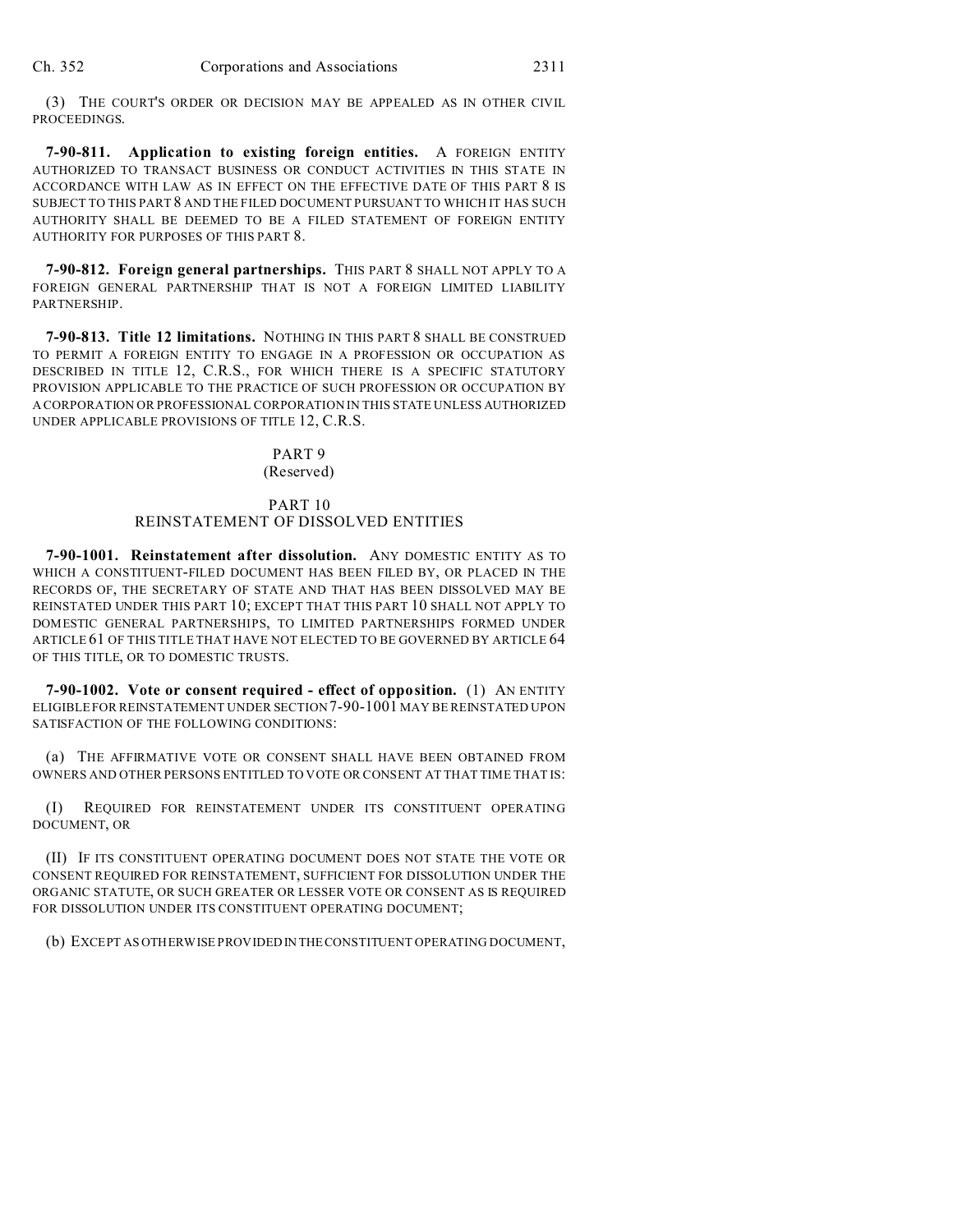THE OWNERS AND OTHER PERSONS HAVING AUTHORITY UNDER THE ORGANIC STATUTE AND CONSTITUENT OPERATING DOCUMENT TO BRING ABOUT DISSOLUTION OF THE ENTITY HAVE NOT, BEFORE OR AT THE TIME OF THE VOTE OR CONSENT REQUIRED BY PARAGRAPH (a) OF THIS SUBSECTION (1), VOTED AGAINST REINSTATEMENT OR INDICATED TO THE ENTITY IN WRITING THEIR OPPOSITION TO REINSTATEMENT;

(c) IN THE CASE OF AN ENTITY DISSOLVED IN A INVOLUNTARY OR JUDICIAL PROCEEDING INITIATED BY ONE OR MORE OF THE OWNERS, THE AFFIRMATIVE VOTE OR CONSENT OF EACH SUCH OWNER SHALL HAVE BEEN OBTAINED AND SHALL BE INCLUDED IN THE VOTE OR CONSENT REQUIRED BY PARAGRAPH (a) OF THIS SUBSECTION  $(1)$ ;

(d) IN THE CASE OF AN ENTITY DISSOLVED IN A PROCEEDING INITIATED BY ONE OR MORE CREDITORS OF THE ENTITY, THE OBLIGATIONS OF THE ENTITY TO EACH SUCH CREDITOR SHALL HAVE BEEN SATISFIED OR DISCHARGED IN FULL; AND

(e) IN THE CASE OF AN ENTITY DISSOLVED IN A PROCEEDING INITIATED BY THE ATTORNEY GENERAL, ALL GROUNDS FOR THE DISSOLUTION ASSERTED BY THE ATTORNEY GENERAL SHALL HAVE BEEN REMEDIED, AND THE ATTORNEY GENERAL SHALL HAVE CONSENTED TO THE REINSTATEMENT.

(2) TO THE EXTENT THAT THE ORGANIC STATUTE OR CONSTITUENT OPERATING DOCUMENT PROVIDES FOR THE VOTING RIGHTS OF OWNERS OR OTHER PERSONS, CALLING OF MEETINGS, NOTICES OF MEETINGS, CONSENTS AND ACTIONS OF OWNERS AND OTHER PERSONS WITHOUT A MEETING, ESTABLISHING A RECORD DATE FOR MEETINGS, AND OTHER MATTERS CONCERNING THE VOTING OR CONSENT OF OWNERS AND OTHER PERSONS, SUCH PROVISIONS SHALL GOVERN THE VOTE OR CONSENT REQUIRED BY PARAGRAPH (a) OF SUBSECTION (1) OF THIS SECTION AND THE VOTE OR OPPOSITION OF OWNERS AND OTHER PERSONS PROVIDED FOR IN PARAGRAPH (B) OF SUBSECTION (1) OF THIS SECTION.

**7-90-1003. Articles of reinstatement.** (1) IN ORDER TO REINSTATE AN ENTITY UNDER THIS PART 10, ARTICLES OF REINSTATEMENT SHALL BE DELIVERED TO THE SECRETARY OF STATE FOR FILING PURSUANT TO PART 3 OF THIS ARTICLE STATING:

(a) THE DOMESTIC ENTITY NAME OF THE ENTITY PRIOR TO ITS DISSOLUTION;

(b) THE DATE OF FORMATION OF THE ENTITY;

(c) THE COLORADO STATUTE UNDER WHICH THE ENTITY EXISTED IMMEDIATELY PRIOR TO ITS DISSOLUTION;

(d) THE DATE OF DISSOLUTION OF THE ENTITY, IF KNOWN;

(e) THAT FOLLOWING REINSTATEMENT THE DOMESTIC ENTITY NAME OF THE DOMESTIC ENTITY WILL BE THE DOMESTIC ENTITY NAME OF THE DOMESTIC ENTITY IMMEDIATELY PRIOR TO DISSOLUTION, OR, IF SUCH IS THE CASE, THAT, BECAUSE THE DOMESTIC ENTITY NAME OF THE DOMESTIC ENTITY IMMEDIATELY PRIOR TO DISSOLUTION DOES NOT COMPLY WITH SECTION 7-90-601 AT THE TIME OF REINSTATEMENT, THE DOMESTIC ENTITY NAME OF THE DOMESTIC ENTITY FOLLOWING REINSTATEMENT WILL BE THE DOMESTIC ENTITY NAME OF THE DOMESTIC ENTITY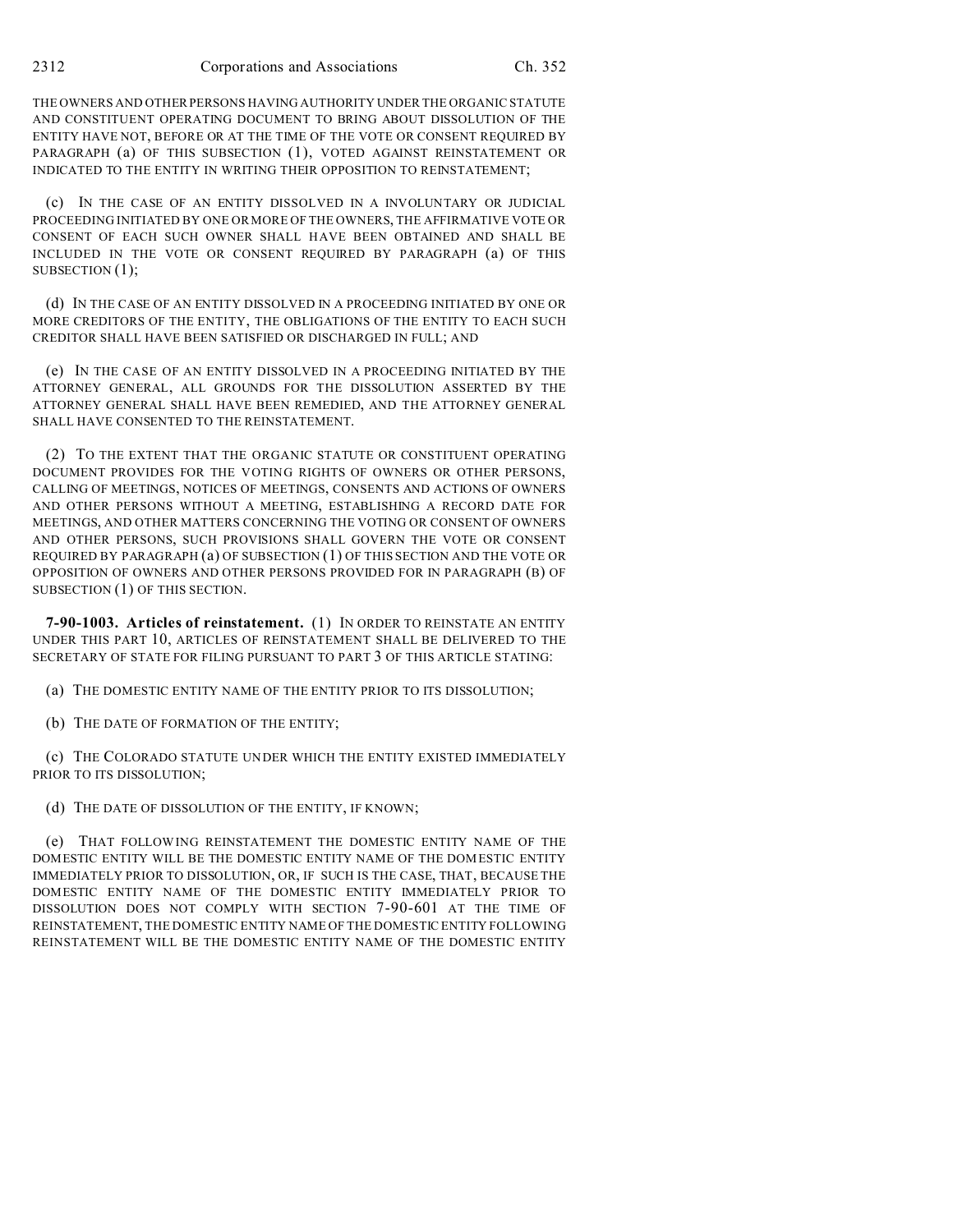IMMEDIATELY PRIOR TO DISSOLUTION FOLLOWED BY THE WORD "REINSTATED" AND THE YEAR OF REINSTATEMENT;

(f) A STATEMENT THAT ALL APPLICABLE CONDITIONS OF SECTION 7-90-1002 HAVE BEEN SATISFIED;

(g) THE PRINCIPAL OFFICE ADDRESS OF THE ENTITY'S PRINCIPAL OFFICE; AND

(h) THE REGISTERED AGENT NAME AND REGISTERED AGENT ADDRESS OF THE ENTITY'S REGISTERED AGENT.

(2) IF THE CONSTITUENT-FILED DOCUMENT REFERRED TO IN SECTION 7-90-1001 IS NO LONGER IN THE PUBLICLY-ACCESSIBLE ELECTRONIC RECORDS OF THE SECRETARY OF STATE AT THE TIME ARTICLES OF REINSTATEMENT ARE DELIVERED TO THE SECRETARY OF STATE FOR FILING, THE ENTITY SHALL CAUSE A TRUE AND COMPLETE COPY OF ITS CONSTITUENT FILED DOCUMENT TO BE ATTACHED TO ITS ARTICLES OF REINSTATEMENT.

**7-90-1004. Entity name upon reinstatement.** THE DOMESTIC ENTITY NAME OF A DOMESTIC ENTITY FOLLOWING REINSTATEMENT SHALL BE THE SAME AS THE DOMESTIC ENTITY NAME OF THE DOMESTIC ENTITY IMMEDIATELY PRIOR TO DISSOLUTION IF SUCH DOMESTIC ENTITY NAME COMPLIES WITH SECTION 7-90-601 AT THE TIME OF REINSTATEMENT. IF THE DOMESTIC ENTITY NAME OF THE ENTITY IMMEDIATELY PRIOR TO DISSOLUTION IS NOT AVAILABLE AT THE TIME OF REINSTATEMENT, THE DOMESTIC ENTITY NAME OF THE DOMESTIC ENTITY FOLLOWING REINSTATEMENT SHALL BE THE DOMESTIC ENTITY NAME OF THE DOMESTIC ENTITY IMMEDIATELY PRIOR TO DISSOLUTION FOLLOWED BY THE WORD "REINSTATED" AND THE YEAR OF REINSTATEMENT. FOLLOWING REINSTATEMENT, THE ENTITY MAY AMEND ITS DOMESTIC ENTITY NAME IN ACCORDANCE WITH THE ORGANIC STATUTE AND THE ENTITY'S CONSTITUENT OPERATING DOCUMENT.

**7-90-1005. Effect of reinstatement.** (1) SUBJECT TO SUBSECTION (2) OF THIS SECTION, UPON REINSTATEMENT, THE EXISTENCE OF THE ENTITY SHALL BE DEEMED FOR ALL PURPOSES TO HAVE CONTINUED WITHOUT INTERRUPTION, THE ENTITY RESUMES CARRYING ON ITS BUSINESS OR AFFAIRS AS IF DISSOLUTION HAD NEVER OCCURRED, AND ANY DEBT, OBLIGATION, OR LIABILITY INCURRED BY THE ENTITY OR AN OWNER OR MANAGER OF THE ENTITY BEFORE OR AFTER THE DISSOLUTION SHALL BE DETERMINED AS IF DISSOLUTION HAD NEVER OCCURRED.

(2) THE RIGHTS OF OWNERS AND OTHER PERSONS ARISING BY REASON OF RELIANCE ON THE DISSOLUTION BEFORE THOSE PERSONS HAD NOTICE OF THE REINSTATEMENT SHALL NOT BE ADVERSELY AFFECTED BY THE REINSTATEMENT.

**SECTION 218.** 7-101-201 (1), Colorado Revised Statutes, is amended to read:

**7-101-201. Filing requirements.** (1) PART 3 OF ARTICLE 90 OF THIS TITLE, PROVIDING FOR THE FILING OF DOCUMENTS, APPLIES TO any document delivered to FILED OR TO BE FILED BY the secretary of state for filing pursuant to this article shall be subject to the provisions of part 3 of article 90 of this title ARTICLES 101 TO 117 OF THIS TITLE.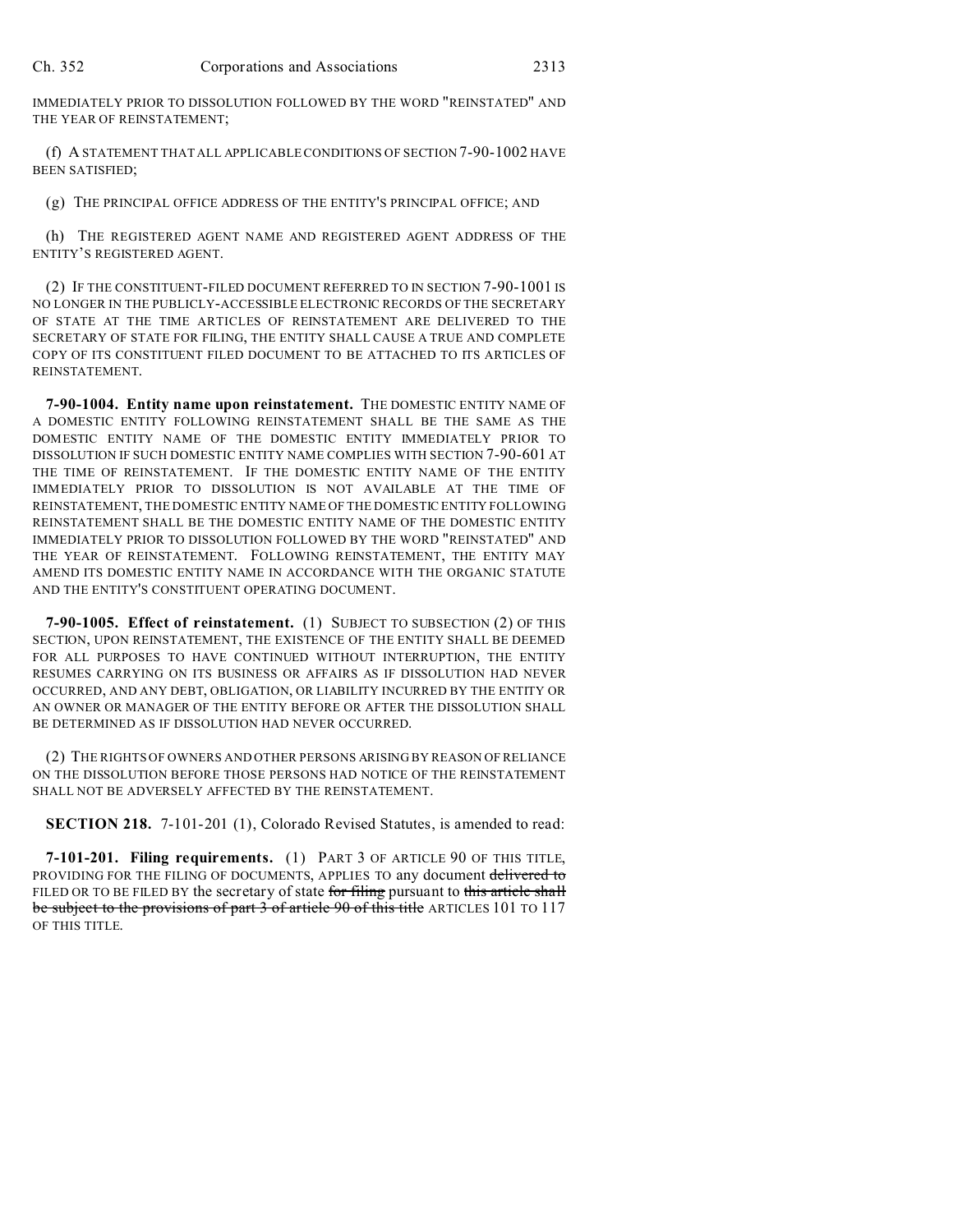**SECTION 219.** 7-101-402 (4), Colorado Revised Statutes, is amended to read:

**7-101-402. Notice.** (4) Written notice to a domestic corporation or to a foreign corporation authorized to transact business OR CONDUCT ACTIVITIES in this state may be addressed MAILED to IT'S THE registered agent at ADDRESS OF its registered office AGENT or to the corporation or its secretary at its principal office.

**SECTION 220.** The introductory portion to 7-102-102 (1), 7-102-102 (1) (a), (1) (c), (1) (d), the introductory portion to 7-102-102 (2), 7-102-102 (2) (b) (V), (2) (c), and (4), Colorado Revised Statutes, are amended to read:

**7-102-102. Articles of incorporation.** (1) The articles of incorporation shall set forth STATE:

(a) An THE DOMESTIC entity name for the corporation, that satisfies the requirements of WHICH DOMESTIC ENTITY NAME SHALL COMPLY WITH part 6 of article 90 of this title;

(c) The street REGISTERED AGENT NAME AND REGISTERED AGENT address of the corporation's initial registered office and the name of its initial registered agent; at that office;

(d) The PRINCIPAL OFFICE address of the corporation's initial principal office;

(2) The articles of incorporation may but need not set forth STATE:

(b) Provisions not inconsistent with law regarding:

(V) The imposition of personal liability on shareholders for the debts of the corporation to a specified STATED extent and upon specified STATED conditions; and

(c) Any provision that under articles 101 to 117 of this title is required or permitted to be set forth STATED in the bylaws.

(4) The articles of incorporation need not set forth STATE any of the corporate powers enumerated in articles 101 to 117 of this title.

**SECTION 221.** 7-102-103 (1), Colorado Revised Statutes, is amended to read:

**7-102-103. Incorporation.** (1) A corporation is incorporated when the articles of incorporation are filed by the secretary of state or, if a delayed effective date is specified STATED pursuant to section 7-90-304 in the articles of incorporation as filed by the secretary of state and a certificate of withdrawal is not filed, on such delayed effective date. The corporate existence begins upon incorporation.

**SECTION 222.** 7-103-101, Colorado Revised Statutes, is amended to read:

**7-103-101. Purposes and applicability.** (1) Every corporation incorporated under articles 101 to 117 of this title has the purpose of engaging in any lawful business unless a more limited purpose is set forth STATED in the articles of incorporation.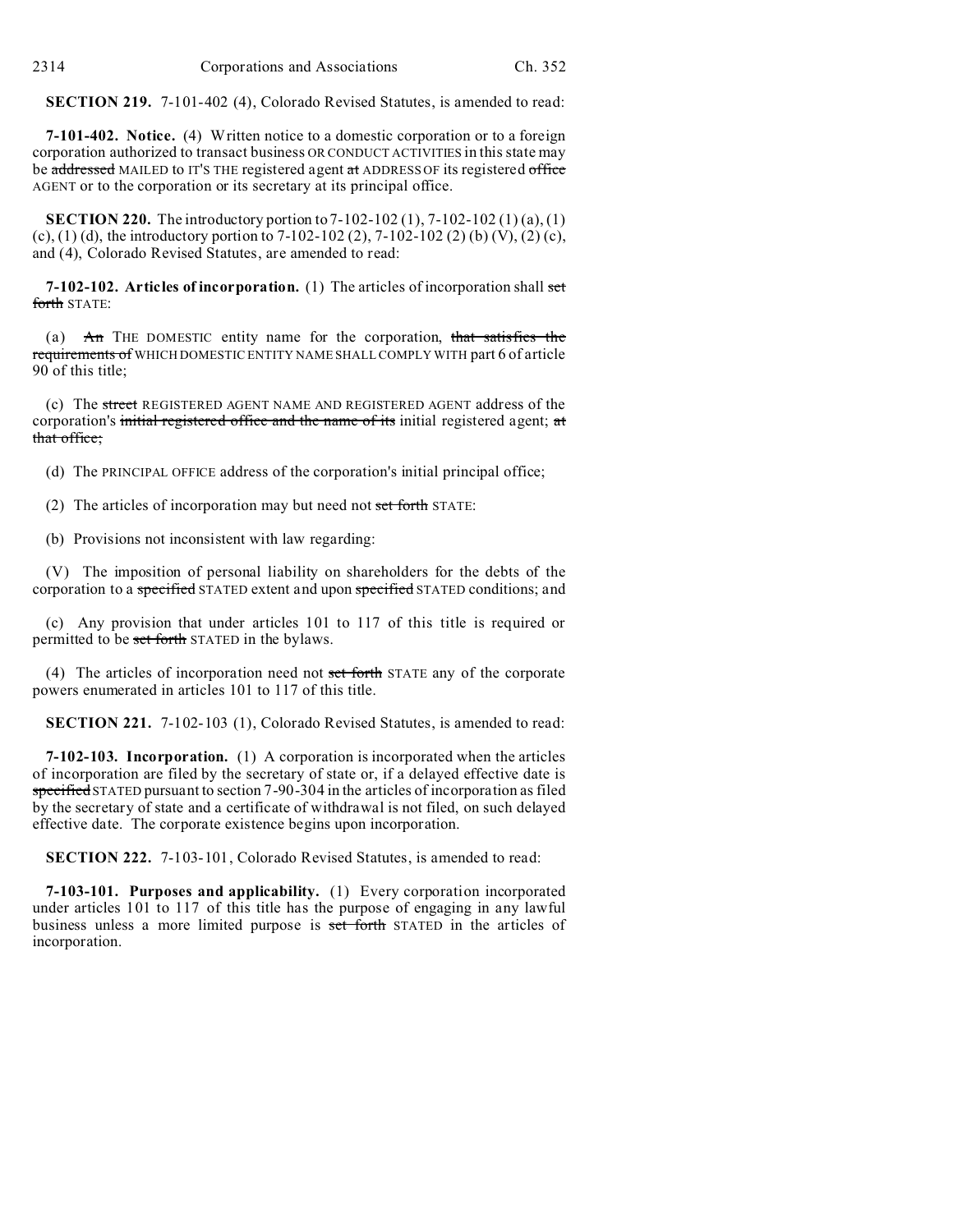(2) Where another statute of this state requires that corporations of a particular class shall be organized FORMED or incorporated exclusively thereunder, corporations of that class shall be organized FORMED or incorporated under such other statute.

(3) Where another statute of this state requires corporations of a particular class to be organized FORMED or incorporated under that other statute and also under general corporation laws LAW, such corporations shall be organized FORMED or incorporated under such other law and, in addition thereto, under articles 101 to 117 of this title to the extent general corporation laws are LAW IS applicable.

(4) Where another statute of this state permits corporations of a particular class to be organized FORMED or incorporated either under such statute or under the general corporation laws LAW, a corporation of that class may at the election of its incorporators be organized FORMED or incorporated under articles 101 to 117 of this title. Unless the articles of incorporation of such corporation indicate that it is organized FORMED or incorporated under such other alternate statute, the corporation shall for all purposes be considered as **organized** FORMED and incorporated under articles 101 to 117 of this title.

(5) Articles 101 to 117 of this title shall apply to corporations of every class, whether or not included in the term "corporation" as defined in section 7-101-401  $(11)$ , which THAT are organized FORMED or incorporated under and governed by other statutes of this state, to the extent that said articles are not inconsistent with such other statutes. Notwithstanding the foregoing, articles 101 to 117 of this title shall not apply to nonprofit corporations governed by articles 121 to 137 of this title.

**SECTION 223.** The introductory portion to 7-103-102 (1), Colorado Revised Statutes, is amended to read:

**7-103-102. General powers.** (1) Unless otherwise provided in the articles of incorporation, every corporation has perpetual duration and succession in its DOMESTIC entity name and has the same powers as an individual to do all things necessary or convenient to carry out its business and affairs, including the power:

**SECTION 224.** 7-103-103 (1) (b), Colorado Revised Statutes, is amended to read:

**7-103-103. Emergency powers.** (1) In anticipation of or during an emergency defined in subsection (4) of this section, the board of directors may:

(b) Relocate the principal office OR designate alternative principal ADDITIONAL offices or regional offices, or authorize the officers to do so.

**SECTION 225.** 7-105-101, Colorado Revised Statutes, is amended to read:

**7-105-101. Registered office and registered agent.** (1) Each corporation shall continuously maintain in this state: PART 7 OF ARTICLE 90 OF THIS TITLE, PROVIDING FOR REGISTERED AGENTS AND SERVICE OF PROCESS, APPLIES TO CORPORATIONS INCORPORATED UNDER OR SUBJECT TO ARTICLES 101 TO 117 OF THIS TITLE.

(a) A registered office; and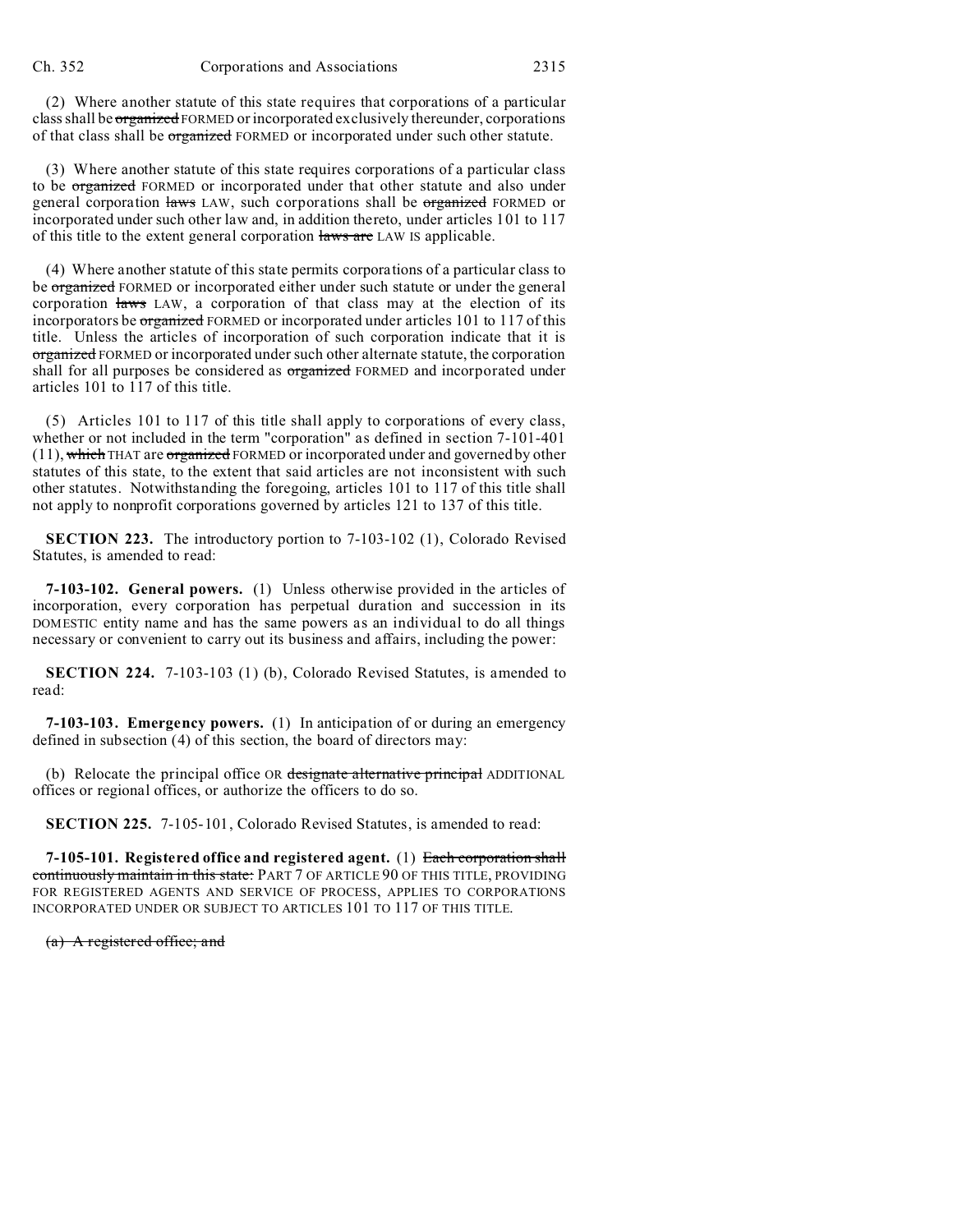(b) A registered agent, who shall be:

(I) An individual who resides in this state and whose business office is identical with the registered office;

(II) A domestic corporation or domestic nonprofit corporation whose business office is identical with the registered office; or

(III) A foreign corporation or foreign nonprofit corporation authorized to transact business in this state whose business office is identical with the registered office.

(2) A corporation shall not serve as its own registered agent.

**SECTION 226.** The introductory portion to 7-106-101 (3) (b), Colorado Revised Statutes, is amended to read:

**7-106-101. Authorized shares.** (3) The articles of incorporation may authorize one or more classes of shares that:

(b) Are redeemable or convertible as specified STATED in the articles of incorporation:

**SECTION 227.** The introductory portion to 7-106-102 (4) and 7-106-102 (4) (a), Colorado Revised Statutes, are amended to read:

**7-106-102. Terms of class or series determined by board of directors.** (4) Before issuing any shares of a class or series, the preferences, limitations, and relative rights of which are determined by the board of directors under this section, the corporation shall deliver to the secretary of state, for filing pursuant to part 3 of article 90 of this title, articles of amendment to the articles of incorporation, which are effective without shareholder action, that set forth STATE:

(a) The DOMESTIC ENTITY name of the corporation;

**SECTION 228.** 7-106-104 (4) (a), Colorado Revised Statutes, is amended to read:

**7-106-104. Fractional shares.** (4) The board of directors may authorize the issuance of scrip subject to any condition considered desirable, including:

(a) That the scrip will become void if not exchanged for full shares before a specified STATED date; and

**SECTION 229.** 7-106-201 (3) and (4), Colorado Revised Statutes, are amended to read:

**7-106-201. Subscription for shares.** (3) The board of directors may determine the payment terms of subscriptions for shares that were entered into before incorporation, unless the subscription agreement specifies STATES them. A call for payment by the board of directors shall be uniform so far as practicable as to all shares of the same class or series, unless the subscription agreement specifies STATES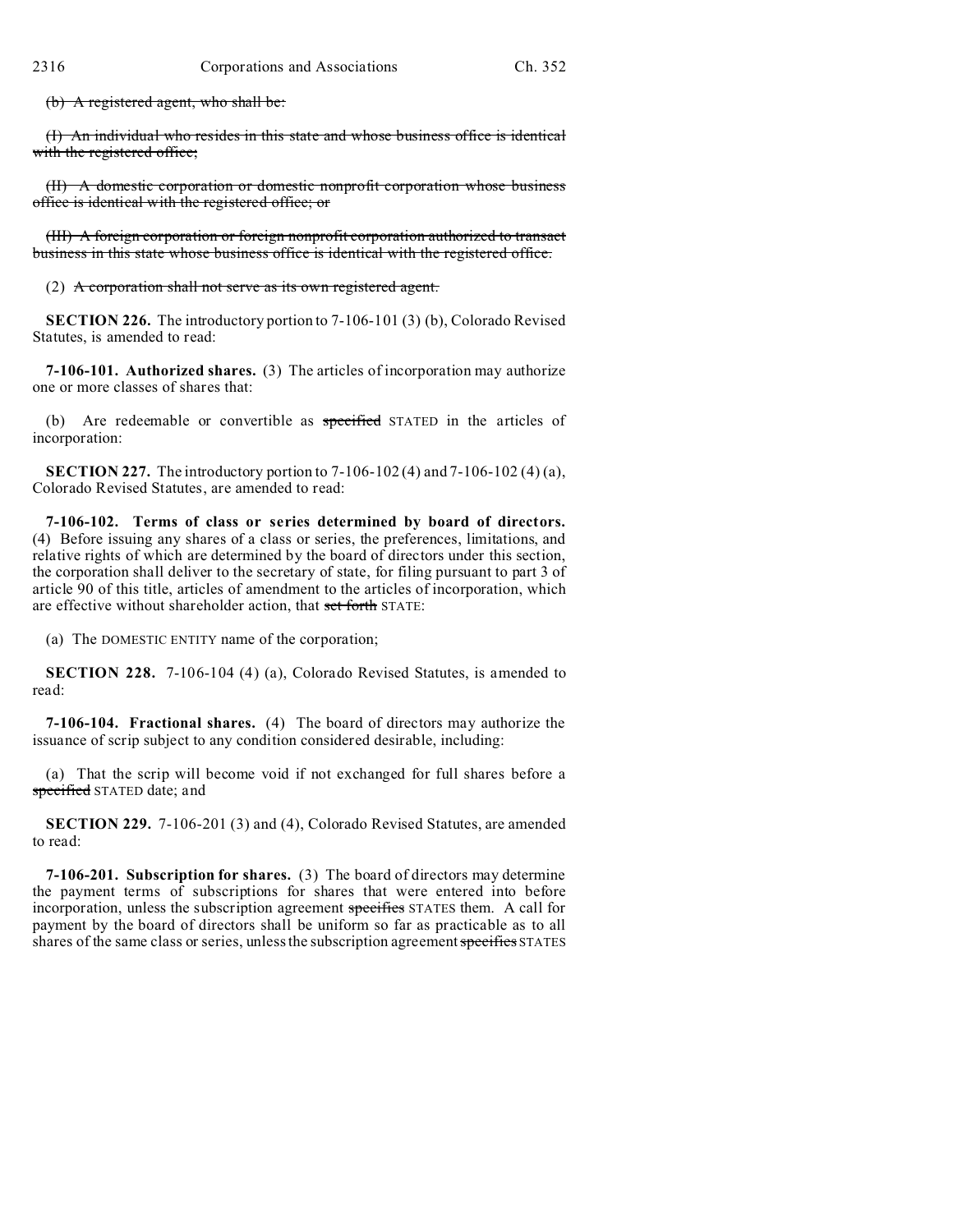otherwise.

(4) Shares issued pursuant to subscriptions entered into before incorporation are fully paid and nonassessable when the corporation receives the consideration specified STATED in the subscription agreement.

**SECTION 230.** 7-106-203 (1), Colorado Revised Statutes, is amended to read:

**7-106-203. Liability of shareholders.** (1) A purchaser from a corporation of shares issued by the corporation is not liable to the corporation or its creditors with respect to the shares except to pay the consideration for which the shares were authorized to be issued under section  $7-106-202$  or specified STATED in a subscription agreement under section 7-106-201.

**SECTION 231.** 7-106-205 (1) (b), Colorado Revised Statutes, is amended to read:

**7-106-205. Share options and other rights.** (1) For purposes of this section:

(b) "Significant shareholder" means any person owning, or offering to acquire, directly or indirectly, a number or percentage, as specified STATED by the board of directors, of the outstanding voting shares of a corporation, or any transferee of such person.

**SECTION 232.** 7-106-206 (2) (a), Colorado Revised Statutes, is amended to read:

**7-106-206. Form and content of certificates.** (2) Each share certificate shall state on its face:

(a) The DOMESTIC ENTITY name of the issuing corporation and that the corporation is incorporated under the laws LAW of this state;

**SECTION 233.** The introductory portion to 7-106-302 (2) (b) and 7-106-302 (2) (b) (I), Colorado Revised Statutes, are amended to read:

**7-106-302. Corporation's acquisition of its own shares.** (2) If the articles of incorporation prohibit the reissuance of acquired shares:

(b) The corporation shall deliver to the secretary of state, for filing pursuant to part 3 of article 90 of this title, articles of amendment to the articles of incorporation, which are effective without shareholder action, that set forth STATE:

(I) The DOMESTIC ENTITY name of the corporation;

**SECTION 234.** The introductory portion to 7-107-103 (1) and 7-107-103 (2), Colorado Revised Statutes, are amended to read:

**7-107-103. Court-ordered meeting.** (1) The holding of a meeting of the shareholders may be summarily ordered by the district court of FOR the county in this state where IN WHICH the STREET ADDRESS OF THE corporation's principal office is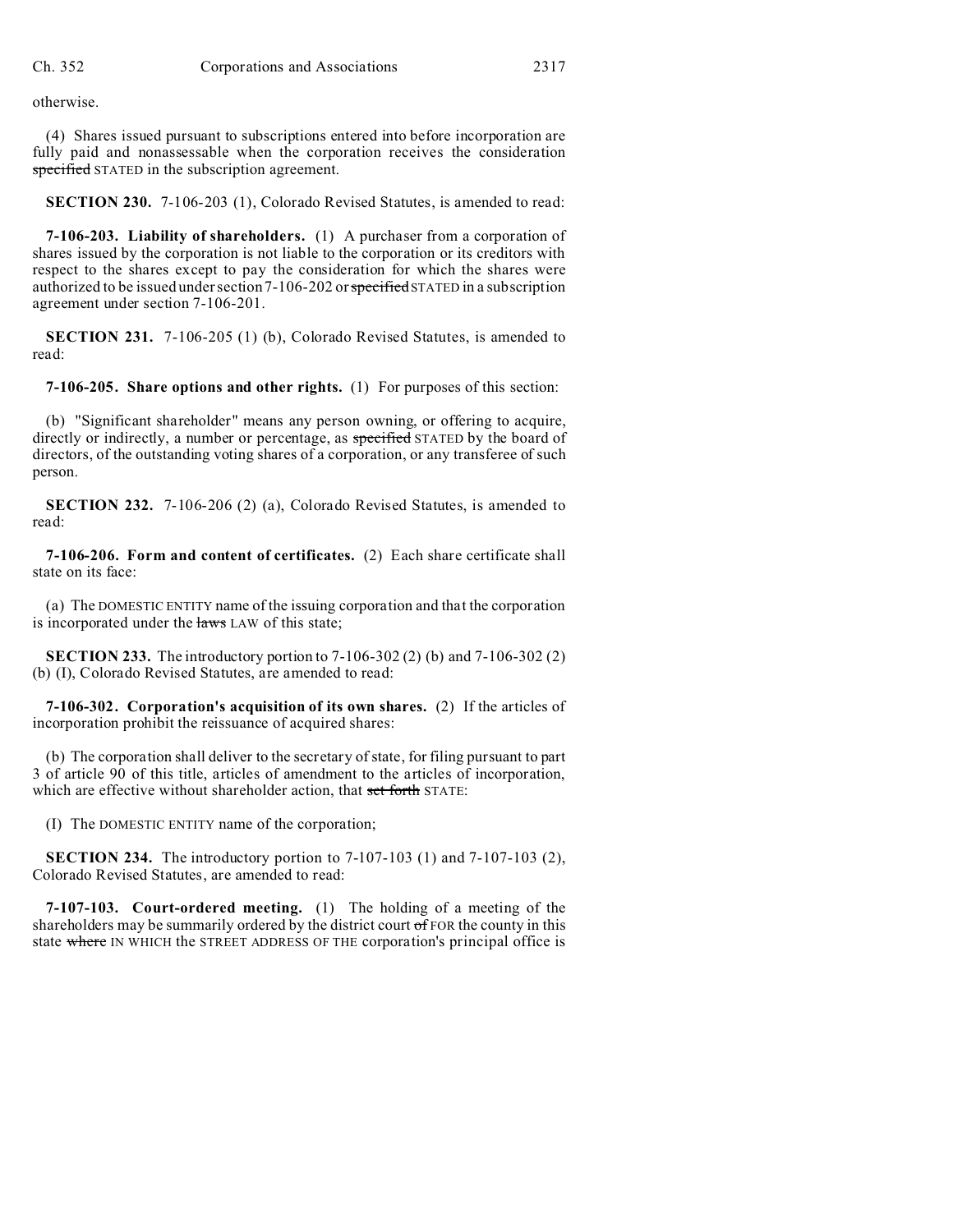2318 Corporations and Associations Ch. 352

located or, if the corporation has no principal office in this state, by the district court of FOR the county in which THE STREET ADDRESS OF its registered office AGENT is located or, if the corporation has no registered office in this state AGENT, by the district court for the city and county of Denver:

(2) The court may fix the time and place of the meeting, determine the shares entitled to participate in the meeting, specify FIX a record date for determining shareholders entitled to notice of and to vote at the meeting, prescribe the form and content of the notice of the meeting, fix the quorum required for specific matters to be considered at the meeting or direct that the votes represented at the meeting constitute a quorum for action on those matters, and enter other orders necessary or appropriate to accomplish the holding of the meeting.

**SECTION 235.** 7-107-104 (2) and (7), Colorado Revised Statutes, are amended to read:

**7-107-104. Action without meeting.** (2) No action taken pursuant to this section shall be effective unless the corporation has received writings that describe and consent to the action, signed by all of the shareholders entitled to vote on the action. Unless otherwise provided by the bylaws, any such writing may be received by the corporation by electronically transmitted facsimile or other form of wire or wireless communication providing the corporation with a complete copy thereof, including a copy of the signature thereto. Action taken pursuant to this section shall be effective as of the date the corporation receives writings describing and consenting to the action signed by all of the shareholders entitled to vote with respect to the action, unless all of the writings specify STATES another date as the effective date of the action, in which case such other date shall be the effective date of the action.

(7) The district court  $\sigma$  FOR the county in this state where IN WHICH the STREET ADDRESS OF THE corporation's principal office IS LOCATED or, if it THE CORPORATION has no principal office in this state, its registered office is located THE DISTRICT COURT FOR THE COUNTY IN WHICH THE STREET ADDRESS OF ITS REGISTERED AGENT IS LOCATED, OR, IF THE CORPORATION HAS NO REGISTERED AGENT, THE DISTRICT COURT FOR THE CITY AND COUNTY OF DENVER may, upon application of the corporation or any shareholder who would be entitled to vote on the action at a shareholders' meeting, summarily specify STATES a record date for determining shareholders entitled to sign writings consenting to an action under this section and may enter other orders necessary or appropriate to effect the purposes of this section.

**SECTION 236.** 7-107-201 (2) and (4), Colorado Revised Statutes, are amended to read:

**7-107-201. Shareholders' list for meeting.** (2) The shareholders' list shall be available for inspection by any shareholder, beginning the earlier of ten days before the meeting for which the list was prepared or two business days after notice of the meeting is given and continuing through the meeting, and any adjournment thereof, at the corporation's principal office or at a place identified in the notice of the meeting in the city where IN WHICH the meeting will be held. A shareholder or an agent or attorney of the shareholder is entitled on written demand to inspect and, subject to the requirements of section 7-116-102 (3) and the provisions of subsections (2) and (3) of section 7-116-103, to copy the list during regular business hours and during the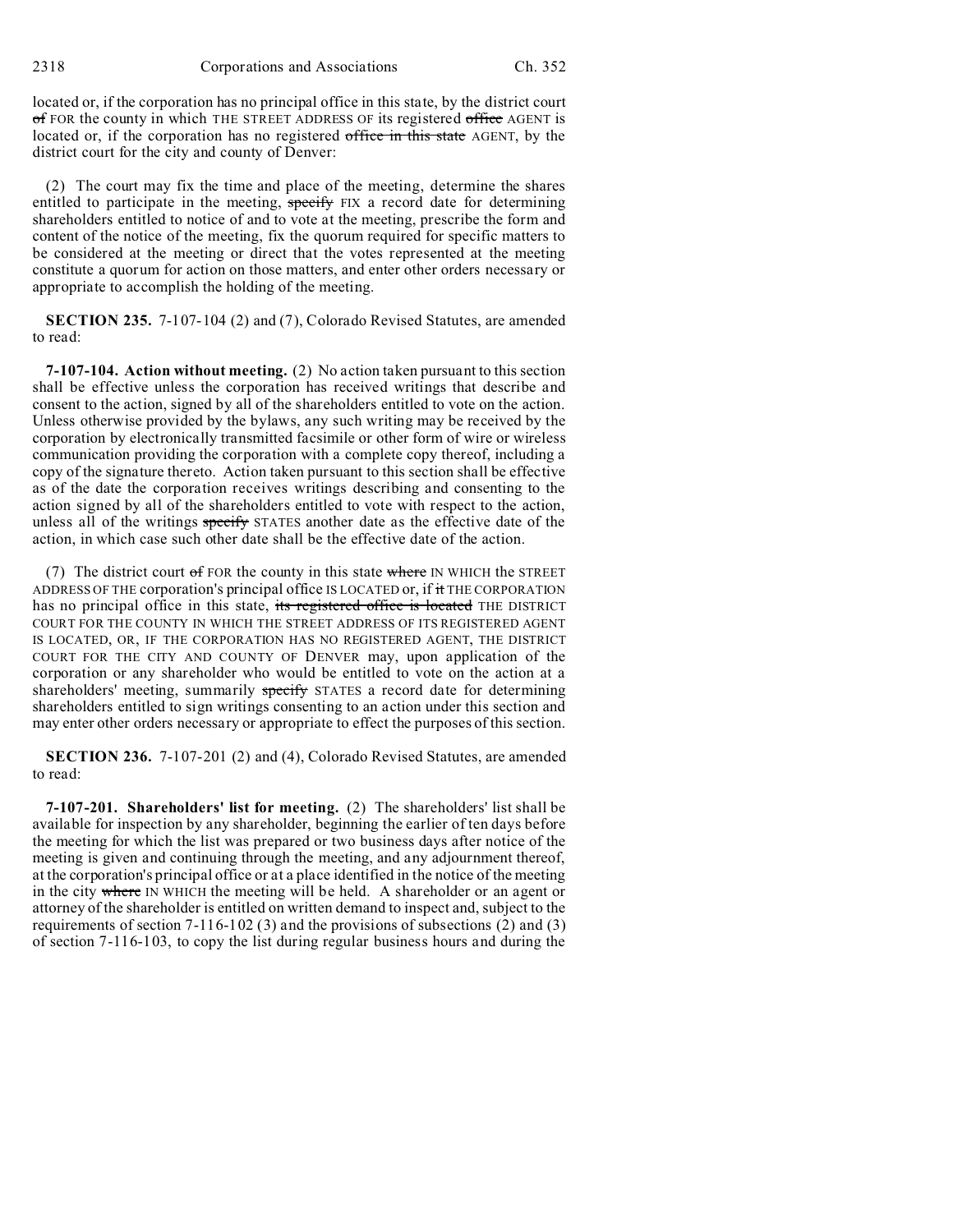period it is available for inspection.

(4) If the corporation refuses to allow a shareholder or an agent or attorney of the shareholder to inspect the shareholders' list before or at the meeting or to copy the list, as permitted by subsection (2) or (3) of this section, the district court of FOR the county in this state where IN WHICH the STREET ADDRESS OF THE corporation's principal office is located or, if the corporation has no principal office in this state, the district court of FOR the county where IN WHICH THE STREET ADDRESS OF its registered office AGENT is located or, if the corporation has no registered office in this state AGENT, the district court for the city and county of Denver may, on application of the shareholder, summarily order the inspection or copying of the list at the corporation's expense and may postpone or adjourn the meeting for which the list was prepared until the inspection or copying is complete.

**SECTION 237.** The introductory portion to 7-107-204 (2), Colorado Revised Statutes, is amended to read:

**7-107-204. Shares held by nominees.** (2) The procedure described in subsection (1) of this section may set forth STATE:

**SECTION 238.** 7-108-101 (2), Colorado Revised Statutes, is amended to read:

**7-108-101. Requirement for board of directors.** (2) Subject to any provision set forth STATED in the articles of incorporation, all corporate powers shall be exercised by or under the authority of, and the business and affairs of the corporation managed under the direction of, the board of directors or such other persons as the articles of incorporation provide shall have the authority and perform the duties of a board of directors.

**SECTION 239.** 7-108-103 (1), Colorado Revised Statutes, is amended to read:

**7-108-103. Number and election of directors.** (1) A board of directors shall consist of one or more members, with the number specified STATED in or fixed in accordance with the bylaws.

**SECTION 240.** 7-108-104, Colorado Revised Statutes, is amended to read:

**7-108-104. Election of directors by certain classes of shareholders.** If the articles of incorporation authorize dividing the shares of the corporation into classes or series, the articles of incorporation may authorize the election of all or a specified STATED number or portion of directors by the holders of one or more authorized classes or series of shares. A class or series of shares entitled to elect one or more directors is a separate voting group for purposes of the election of directors.

**SECTION 241.** 7-108-107 (2), Colorado Revised Statutes, is amended to read:

**7-108-107. Resignation of directors.** (2) A resignation of a director is effective when the notice is received by the corporation unless the notice specifies STATES a later effective date.

**SECTION 242.** 7-108-109 (1), Colorado Revised Statutes, is amended to read: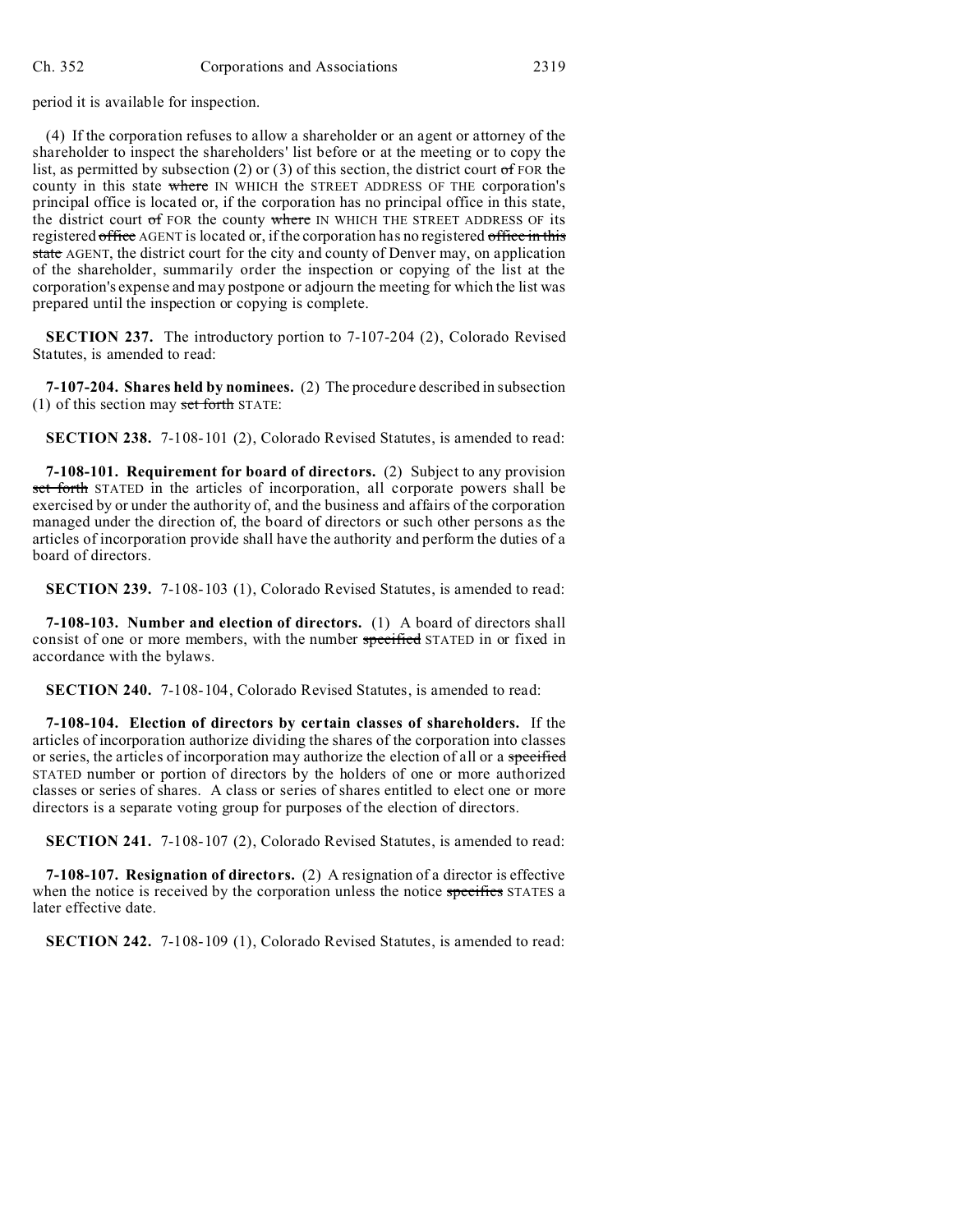**7-108-109. Removal of directors by judicial proceeding.** (1) A director may be removed by the district court of FOR the county in this state where IN WHICH the STREET ADDRESS OF THE corporation's principal office is located or, if the corporation has no principal office in this state, by the district court  $\sigma f$  FOR the county in which THE STREET ADDRESS OF its registered office AGENT is located or, if the corporation has no registered office AGENT, by the district court for the city and county of Denver, in a proceeding commenced either by the corporation or by shareholders holding at least ten percent of the outstanding shares of any class, if the court finds that the director engaged in fraudulent or dishonest conduct or gross abuse of authority or discretion with respect to the corporation and that removal is in the best interests of the corporation.

**SECTION 243.** The introductory portion to 7-108-206 (4), Colorado Revised Statutes, is amended to read:

**7-108-206. Committees.** (4) To the extent specified STATED in the bylaws or by the board of directors, each committee shall have the authority of the board of directors under section 7-108-101; except that a committee shall not:

**SECTION 244.** 7-108-302, Colorado Revised Statutes, is amended to read:

**7-108-302. Duties of officers.** Each officer shall have the authority and shall perform the duties set forth STATED with respect to his or her office in the bylaws or, to the extent not inconsistent with the bylaws, prescribed with respect to his or her office by the board of directors or by an officer authorized by the board of directors.

**SECTION 245.** 7-108-303 (2), Colorado Revised Statutes, is amended to read:

**7-108-303. Resignation and removal of officers.** (2) A resignation of an officer is effective when the notice is received by the corporation unless the notice specifies STATES a later effective date.

**SECTION 246.** 7-109-101 (2), Colorado Revised Statutes, is amended to read:

**7-109-101. Definitions.** As used in this article:

(2) "Director" means an individual who is or was a director of a corporation or an individual who, while a director of a corporation, is or was serving at the corporation's request as a director, an officer, an agent, an associate, an employee, a fiduciary, a manager, a member, a partner, a promoter, or a trustee of, or to hold any similar position with, another domestic or foreign corporation or other person ENTITY or of an employee benefit plan. A director is considered to be serving an employee benefit plan at the corporation's request if the director's duties to the corporation also impose duties on, or otherwise involve services by, the director to the plan or to participants in or beneficiaries of the plan. "Director" includes, unless the context requires otherwise, the estate or personal representative of a director.

**SECTION 247.** 7-109-108, Colorado Revised Statutes, is amended to read:

**7-109-108. Insurance.** A corporation may purchase and maintain insurance on behalf of a person who is or was a director, officer, employee, fiduciary, or agent of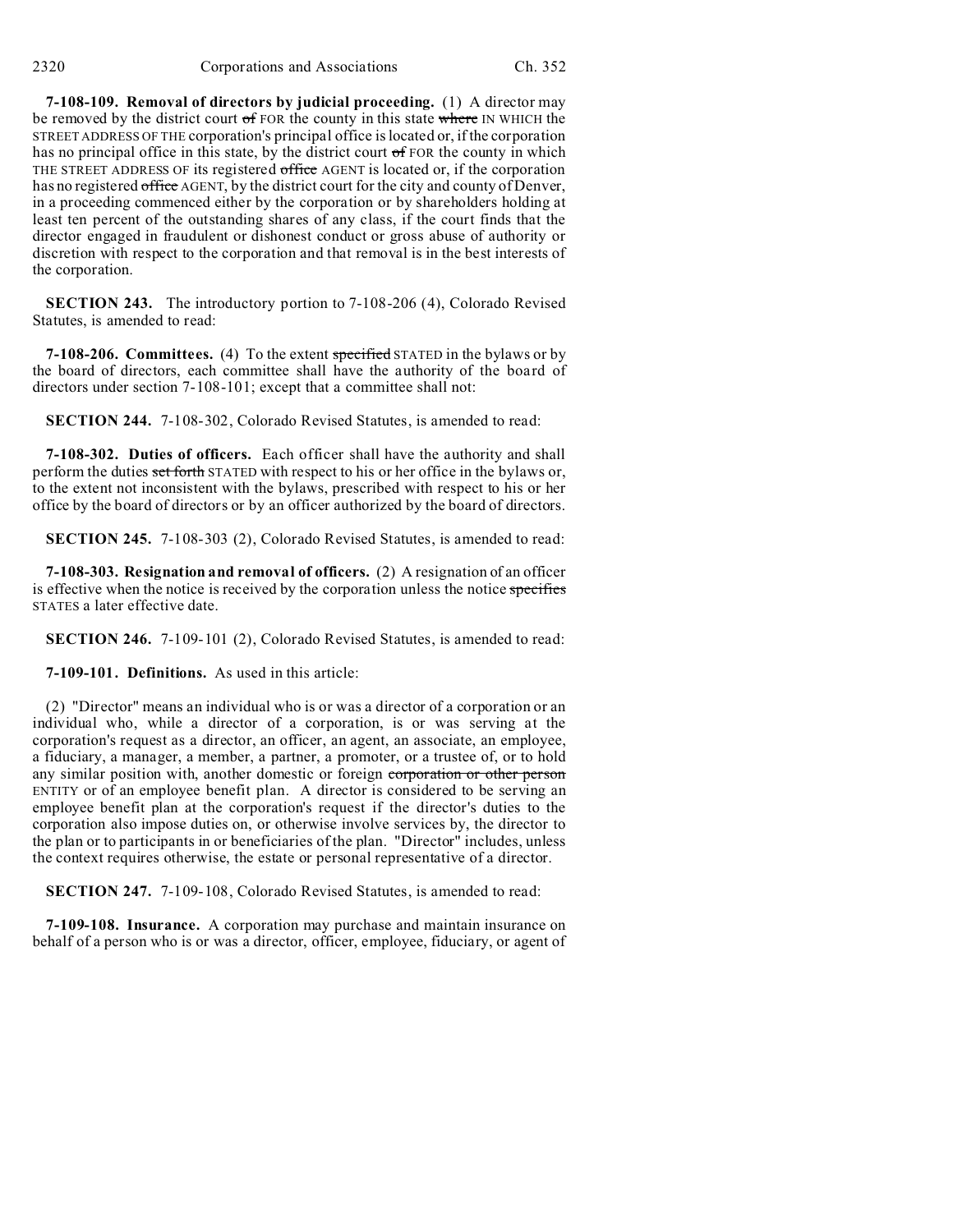the corporation, or who, while a director, officer, employee, fiduciary, or agent of the corporation, is or was serving at the request of the corporation as a director, officer, partner, trustee, employee, fiduciary, or agent of another domestic or foreign corporation or other person ENTITY or of an employee benefit plan, against liability asserted against or incurred by the person in that capacity or arising from his or her status as a director, officer, employee, fiduciary, or agent, whether or not the corporation would have power to indemnify the person against the same liability under section 7-109-102, 7-109-103, or 7-109-107. Any such insurance may be procured from any insurance company designated by the board of directors, whether such insurance company is formed under the laws LAW of this state or any other jurisdiction of the United States or elsewhere, including any insurance company in which the corporation has an equity or any other interest through stock ownership or otherwise.

**SECTION 248.** 7-110-102 (1) (a), (1) (b), (1) (d), and (2), Colorado Revised Statutes, are amended, and the said 7-110-102 (1) is further amended BY THE ADDITION OF A NEW PARAGRAPH, to read:

**7-110-102. Amendment of articles of incorporation by board of directors.** (1) Unless otherwise provided in the articles of incorporation, the board of directors may adopt, without shareholder action, one or more amendments to the articles of incorporation to:

(a) Delete the STATEMENT OF THE names and addresses of THE INCORPORATORS OR OF the initial directors;

(b) Delete THE STATEMENT OF the REGISTERED AGENT name and REGISTERED AGENT address of the initial registered agent, or registered office, if a statement of change CHANGING THE REGISTERED AGENT NAME AND REGISTERED AGENT ADDRESS OF THE REGISTERED AGENT is on file with the secretary of state;

(b.5) DELETE THE STATEMENT OF THE NAMES AND ADDRESSES OF ANY OR ALL OF THE INDIVIDUALSNAMED IN THE ARTICLES OF INCORPORATION, PURSUANT TO SECTION 7-90-301 (6), AS BEING INDIVIDUALS WHO CAUSED THE ARTICLES OF INCORPORATION TO BE DELIVERED FOR FILING;

(d) Change the DOMESTIC entity name of the corporation by substituting the word "corporation", "incorporated", "company", or "limited", or an abbreviation of any thereof for a similar word or abbreviation in the name, or by adding, deleting, or changing a geographical attribution; or

(2) The board of directors may adopt, without shareholder action, one or more amendments to the articles of incorporation to change the DOMESTIC entity name of the corporation, if necessary, in connection with the reinstatement of a corporation pursuant to section 7-114-203 PART 10 OF ARTICLE 90 OF THIS TITLE.

**SECTION 249.** The introductory portion to  $7-110-106(1)$  and  $7-110-106(1)$  (a), Colorado Revised Statutes, are amended to read:

**7-110-106. Articles of amendment to articles of incorporation.** (1) A corporation amending its articles of incorporation shall deliver to the secretary of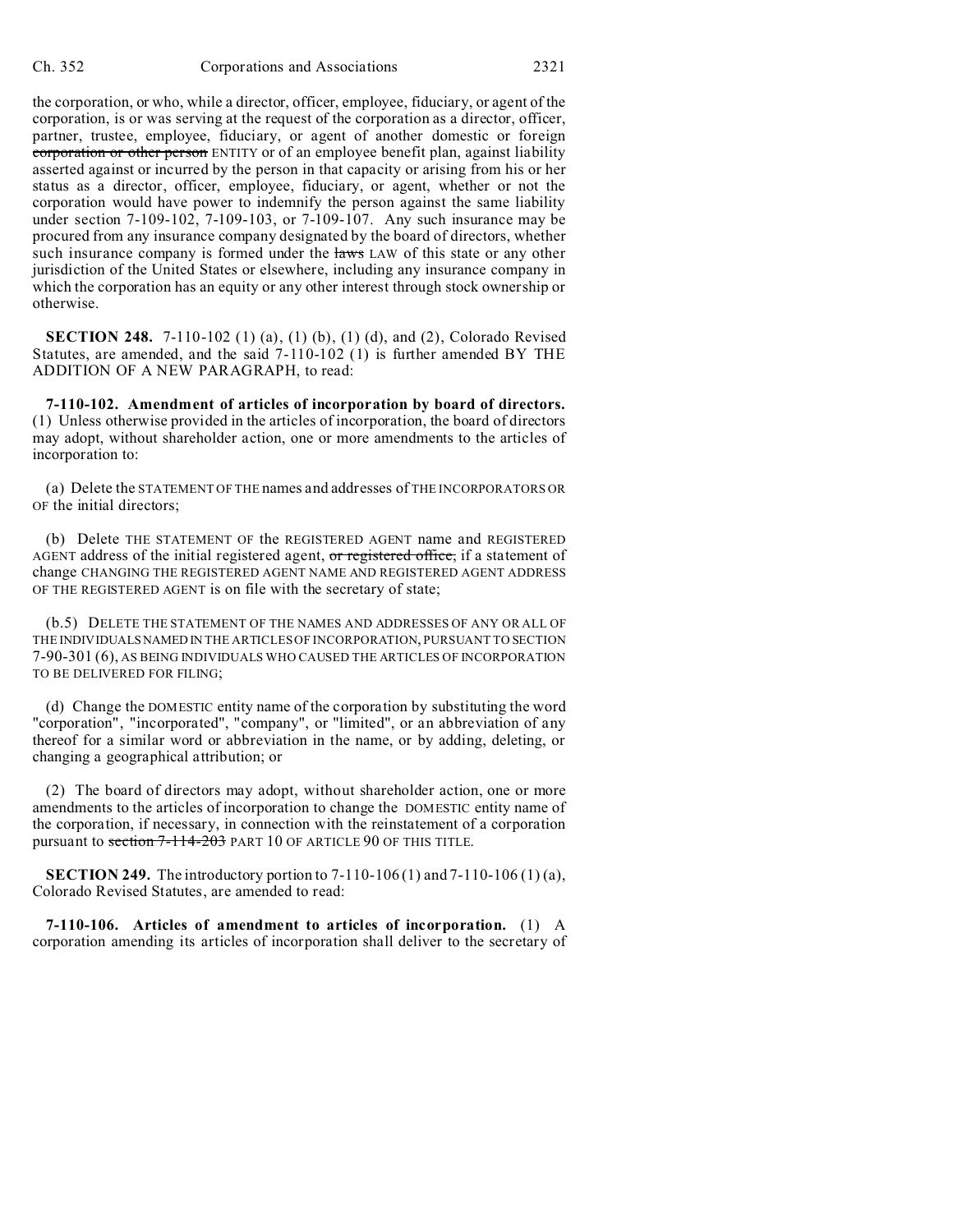state, for filing pursuant to part 3 of article 90 of this title, articles of amendment setting forth STATING:

(a) The DOMESTIC ENTITY name of the corporation;

**SECTION 250.** The introductory portion to 7-110-107 (4) and 7-110-107 (4) (a), Colorado Revised Statutes, are amended to read:

**7-110-107. Restated articles of incorporation.** (4) A corporation restating its articles of incorporation shall deliver to the secretary of state, for filing pursuant to part 3 of article 90 of this title, articles of restatement setting forth STATING:

(a) The DOMESTIC ENTITY name of the corporation;

**SECTION 251.** The introductory portion to  $7-110-108(2)$  and  $7-110-108(2)$  (a), Colorado Revised Statutes, are amended to read:

**7-110-108. Amendment of articles of incorporation pursuant to reorganization.** (2) For an amendment to the articles of incorporation to be made pursuant to subsection (1) of this section, an individual or individuals designated by the court shall deliver to the secretary of state, for filing pursuant to part 3 of article 90 of this title, articles of amendment setting forth STATING:

(a) The DOMESTIC ENTITY name of the corporation;

**SECTION 252.** 7-110-109, Colorado Revised Statutes, is amended to read:

**7-110-109. Effect of amendment of articles of incorporation.** An amendment to the articles of incorporation does not affect any existing right of persons other than shareholders, any cause of action existing against or in favor of the corporation, or any proceeding to which the corporation is a party. An amendment changing a corporation's DOMESTIC entity name does not abate a proceeding brought by or against a corporation in its former entity name.

**SECTION 253.** 7-110-203 (2), Colorado Revised Statutes, is amended to read:

**7-110-203. Bylaw changing quorum or voting requirement for directors.** (2) A bylaw adopted or amended by the shareholders that fixes a greater quorum or voting requirement for the board of directors may provide that it may be amended only by a specified STATED vote of either the shareholders or the board of directors.

**SECTION 254.** The introductory portion to 7-111-101 (2) and 7-111-101 (2) (a), (2) (b), (2) (c), and (3), Colorado Revised Statutes, are amended to read:

**7-111-101. Merger.** (2) The plan of merger required by subsection (1) of this section shall set forth STATE:

(a) The DOMESTIC ENTITY name of each corporation planning to merge and the DOMESTIC ENTITY name of the surviving corporation into which each corporation plans to merge;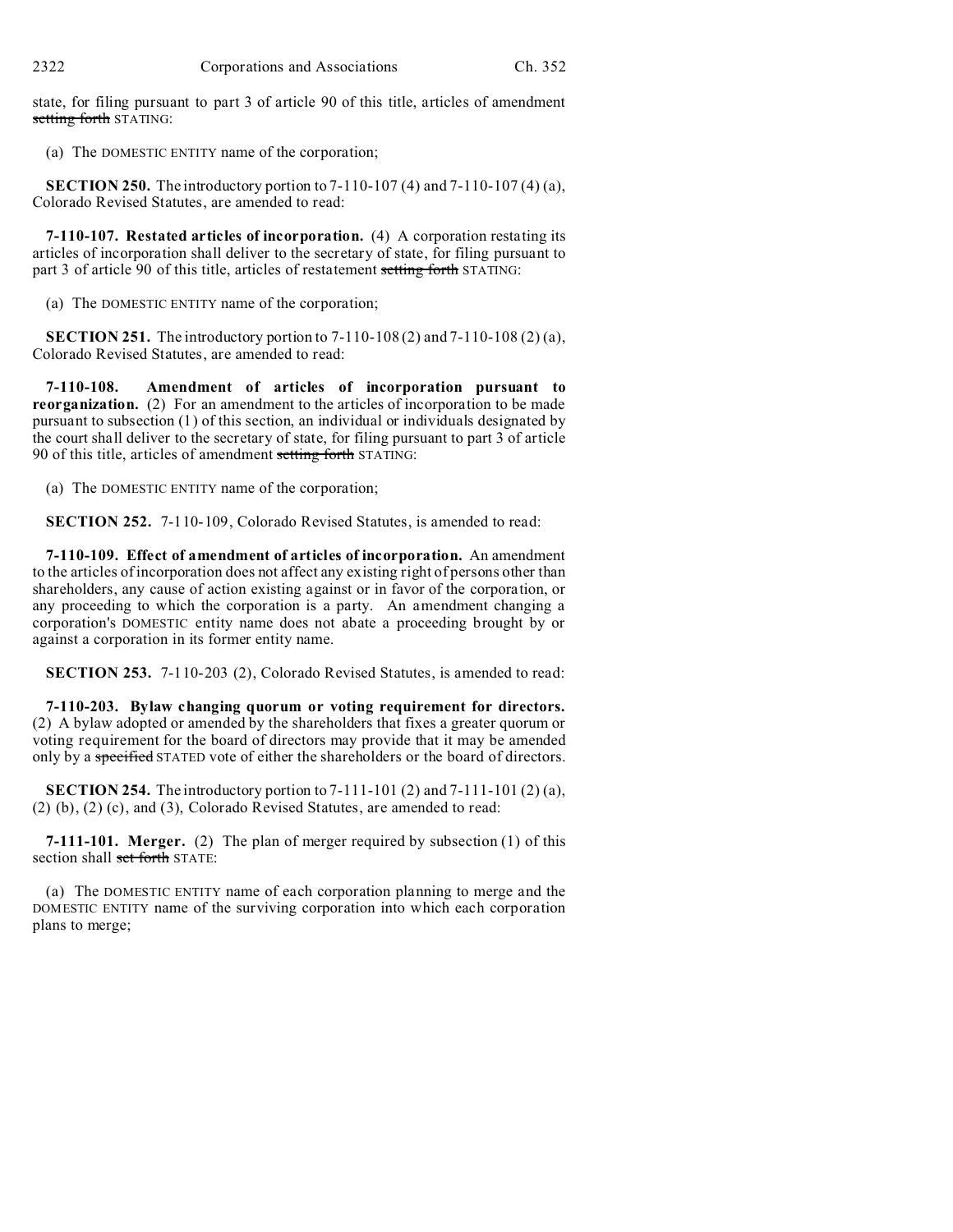(b) The terms and conditions of the merger, INCLUDING THE MANNER AND BASIS OF CHANGING THE OWNERS' INTERESTS OF EACH MERGING ENTITY INTO OWNERS' INTERESTS OR OBLIGATIONS OF THE SURVIVING ENTITY OR INTO MONEY OR OTHER PROPERTY IN WHOLE OR IN PART; AND

(c) The manner and basis of converting the shares of each corporation into shares, obligations, or other securities of the surviving or any other corporation or into money or other property in whole or part; and

(3) The plan of merger may set forth STATE other provisions relating to the merger.

**SECTION 255.** The introductory portion to 7-111-102 (2) and 7-111-102 (2) (a) and (3), Colorado Revised Statutes, are amended to read:

**7-111-102. Share exchange.** (2) The plan of share exchange required by subsection  $(1)$  of this section shall set forth STATE:

(a) The DOMESTIC ENTITY name of each corporation whose shares will be acquired and the name of the acquiring corporation;

(3) The plan of share exchange may set forth STATE other provisions relating to the share exchange.

**SECTION 256.** 7-111-103 (9), Colorado Revised Statutes, is amended to read:

**7-111-103. Action on plan.** (9) After a plan of merger or share exchange is authorized, and at any time before the merger or share exchange becomes effective, the merger or share exchange may be abandoned, subject to any contractual rights, without further shareholder action, in accordance with the procedure set forth STATED in the plan of merger or share exchange or, if none is set forth STATED, in the manner determined by the board of directors. If a merger or share exchange is abandoned after articles of merger or share exchange have been filed by the secretary of state pursuant to section 7-111-105 specifying STATING a delayed effective date, the merger or share exchange may be prevented from becoming effective by delivering to the secretary of state, for filing pursuant to part 3 of article 90 of this title, before the date the merger or share exchange becomes effective pursuant to section 7-90-304, a statement of abandonment stating CHANGE THAT STATES that, by appropriate corporate action, the merger or share exchange has been abandoned. Such statement of abandonment shall be executed in the same manner as the articles of merger or share exchange.

**SECTION 257.** The introductory portion to 7-111-104 (2) and 7-111-104 (2) (a), Colorado Revised Statutes, are amended to read:

**7-111-104. Merger of parent and subsidiary.** (2) The board of directors of such parent corporation shall adopt, and its shareholders, if required by subsection (3) of this section, shall approve, a plan of merger that sets forth STATES:

(a) The ENTITY names of such parent corporation and subsidiary and the ENTITY name of the surviving corporation;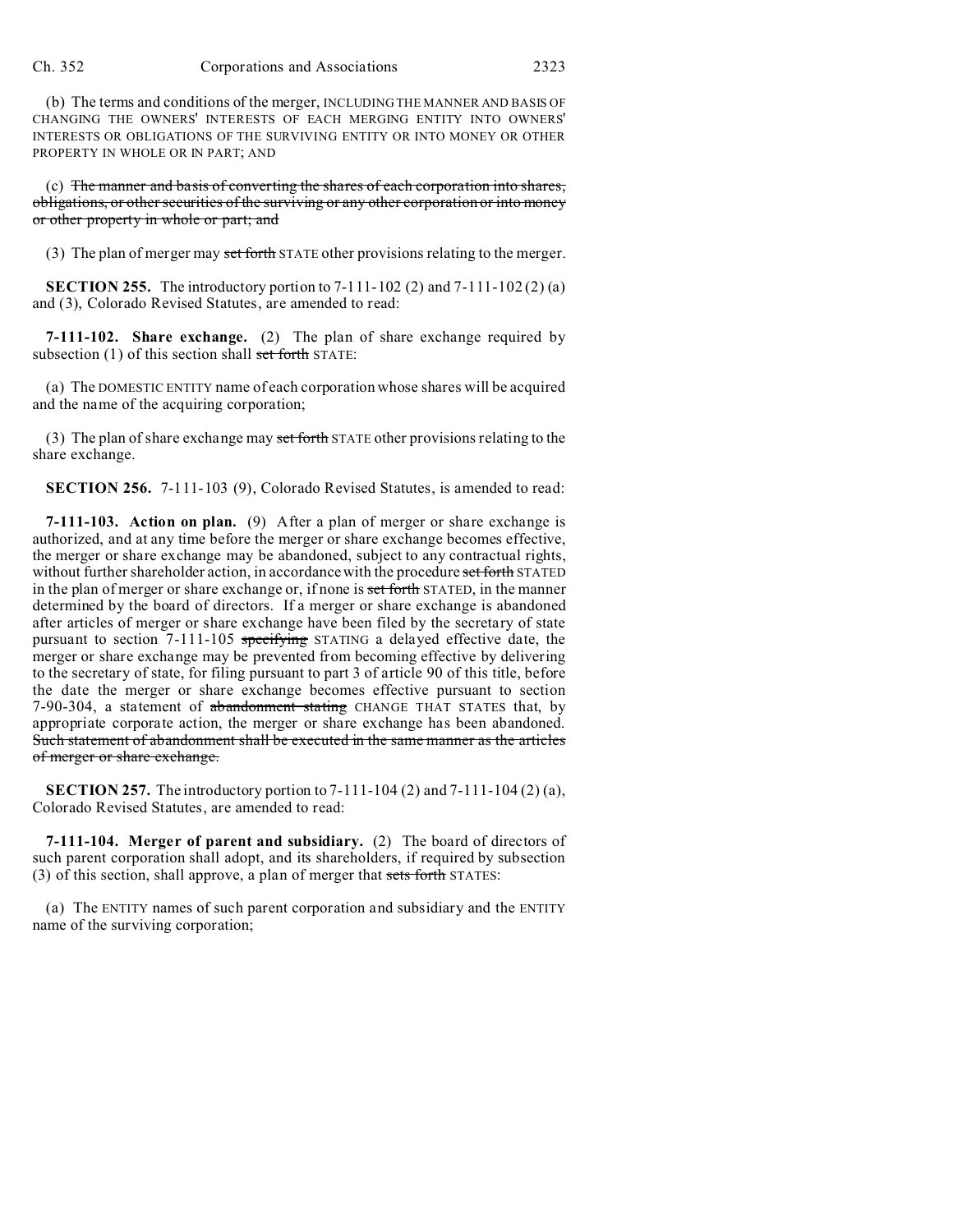**SECTION 258.** 7-111-105 (1), (2), and (3), Colorado Revised Statutes, are amended to read:

**7-111-105. Articles of merger or share exchange.** (1) After a plan of merger or share exchange is approved by the shareholders, or adopted by the board of directors if shareholder approval is not required, the surviving or acquiring corporation shall deliver to the secretary of state, for filing pursuant to part 3 of article 90 of this title, articles of merger or share exchange setting forth STATING:

(a) The plan of merger or share exchange; THE DOMESTIC ENTITY NAME OF EACH MERGING CORPORATION, OR OF EACH CORPORATION WHOSE SHARES WILL BE ACQUIRED, AND THE PRINCIPAL OFFICE ADDRESS OF ITS PRINCIPAL OFFICE;

(b) THE DOMESTIC ENTITY NAME OF THE SURVIVING CORPORATION, OR OF THE ACQUIRING CORPORATION, AND THE PRINCIPAL ADDRESS OF ITS PRINCIPAL OFFICE;

(c) A STATEMENT THAT THE MERGING ENTITIES ARE MERGED INTO THE SURVIVING ENTITY, OR THAT THE ACQUIRING CORPORATION IS ACQUIRING SHARES OF THE OTHER CORPORATIONS, AND THE SECTION OF THIS ARTICLE PURSUANT TO WHICH THE MERGER OR SHARE EXCHANGE IS EFFECTED;

 $(b)$  (d) If shareholder approval was not required, a statement to that effect; AND

 $(c)$  (e) If approval of the shareholders of one or more corporations party to the merger or share exchange was required, a statement that the number of votes cast for the plan by each voting group entitled to vote separately on the merger or share exchange was sufficient for approval by that voting group. and

(d) If the merger is being effected pursuant to section 7-111-104:

(I) A statement that immediately before the merger the parent corporation owned at least ninety percent of the outstanding shares of each class of the subsidiary; and

(II) The effective date of the merger and a statement that such effective date complies with section  $7-111-104$   $(5)$ .

(2) Subject to section  $7-111-104(5)$ , a merger or share exchange takes effect upon the effective date thereof stated in the articles of merger or share exchange or, if earlier, on the ninetieth day after the articles of merger or share exchange are filed by the secretary of state.

(3) Articles of merger or share exchange shall be executed by each corporation party to the merger or share exchange; except that, in a merger effected pursuant to section 7-111-104, the articles of merger need only be executed by the surviving corporation.

**SECTION 259.** 7-111-107 (1) (a), (1) (b), (2) (a), and (2) (c), Colorado Revised Statutes, are amended to read:

**7-111-107. Merger or share exchange with foreign corporation.** (1) One or more domestic corporations may merge or enter into a share exchange with one or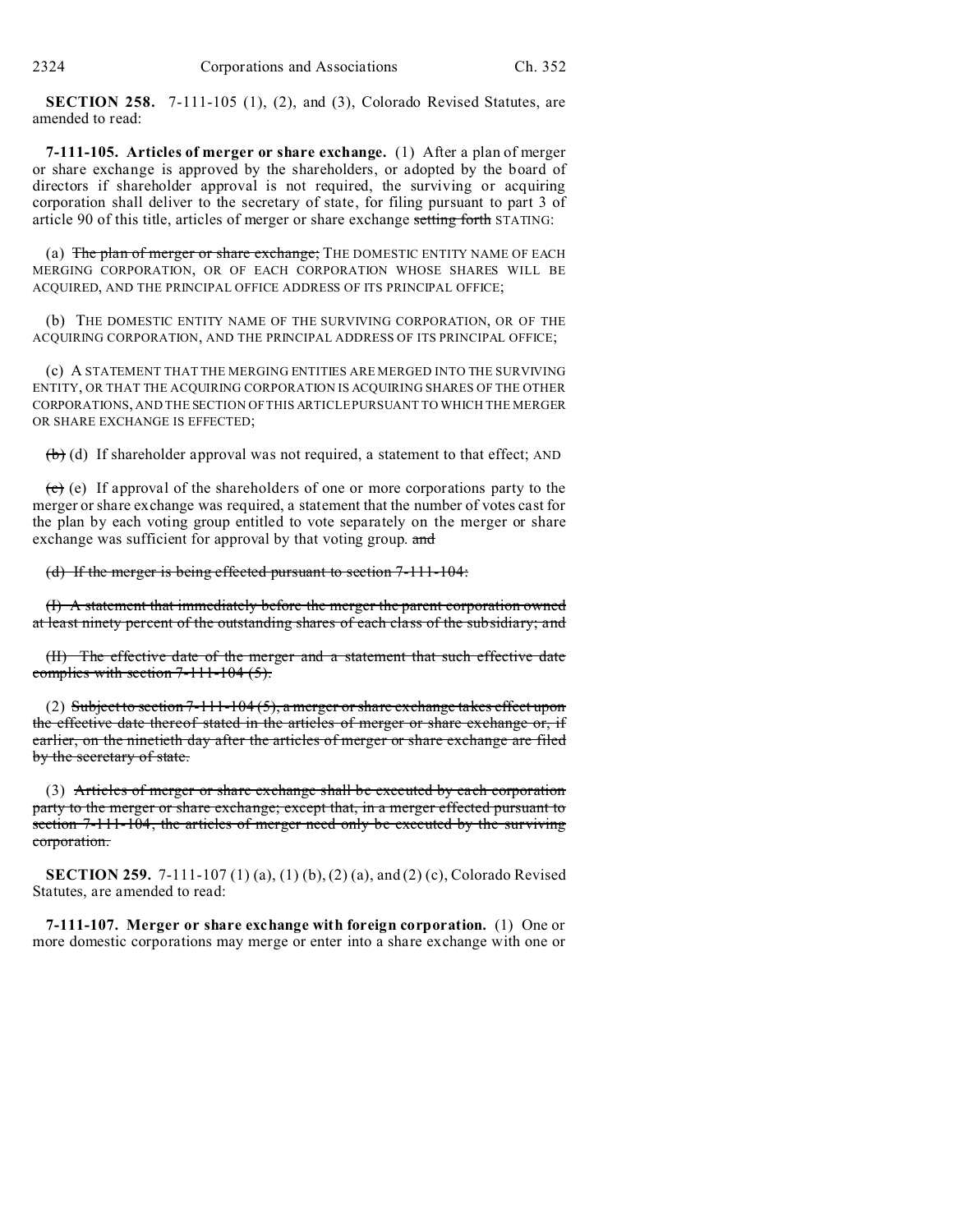more foreign corporations if:

(a) In a merger, the merger is permitted by the law of the state or country JURISDICTION under whose THE law OF WHICH each foreign corporation is incorporated and each foreign corporation complies with that law in effecting the merger;

(b) In a share exchange, the corporation whose shares will be acquired is a domestic corporation, whether or not a share exchange is permitted by the law of the state or country JURISDICTION under whose THE law OF WHICH the acquiring corporation is incorporated;

(2) Upon the merger or share exchange taking effect, the surviving foreign corporation of a merger and the acquiring foreign corporation of a share exchange:

(a) Shall either:

(I) Maintain a registered agent PURSUANT TO PART 7 OF ARTICLE 90 OF THIS TITLE, WHETHER OR NOT THE FOREIGN CORPORATION IS OTHERWISE SUBJECT TO THAT PART, to accept service in any proceeding to enforce any obligation or rights of dissenting shareholders of each domestic corporation party to the merger or share exchange or in any proceeding based on a cause of action arising with respect to any domestic corporation that is merged into the foreign corporation; or

(II) Be deemed to have authorized service of process on it in connection with any such proceeding by registered or certified mail, return receipt requested, to the PRINCIPAL OFFICE address of its principal office as set forth STATED in the articles of merger or share exchange or as last changed by notice delivered to the secretary of state for filing; A STATEMENT OF CHANGE FILED BY THE SECRETARY OF STATE.

(c) Shall comply with article 115 PART 8 OF ARTICLE 90 of this title if it is to transact business OR CONDUCT ACTIVITIES in this state.

**SECTION 260.** The introductory portion to 7-111-108 (2), 7-111-108 (2) (a), (2)  $(b)$ ,  $(2)$   $(c)$ ,  $(2)$   $(e)$ ,  $(2)$   $(f)$ , and  $(2)$   $(h)$ , the introductory portion to 7-111-108  $(3)$ , and 7-111-108 (3) (a) (V), (3) (b), (4), (7), (9), (10), and (11), Colorado Revised Statutes, are amended to read:

**7-111-108. Redomestication as a domestic insurer.** (2) The articles of redomestication shall set forth STATE:

(a)  $\overrightarrow{An}$  THE DOMESTIC entity name for the corporation, that satisfies WHICH DOMESTIC ENTITY NAME SHALL COMPLY WITH the requirements of sections 7-90-601 and 10-3-103, C.R.S.;

(b) The state in which the corporation was originally incorporated, the name under which it was so incorporated, the date of such incorporation, and the date the corporation was authorized to  $\frac{d}{d\theta}$  TRANSACT business OR CONDUCT ACTIVITIES as an insurance company in the state of its original incorporation;

(c) If the state in which the corporation was last incorporated is different from the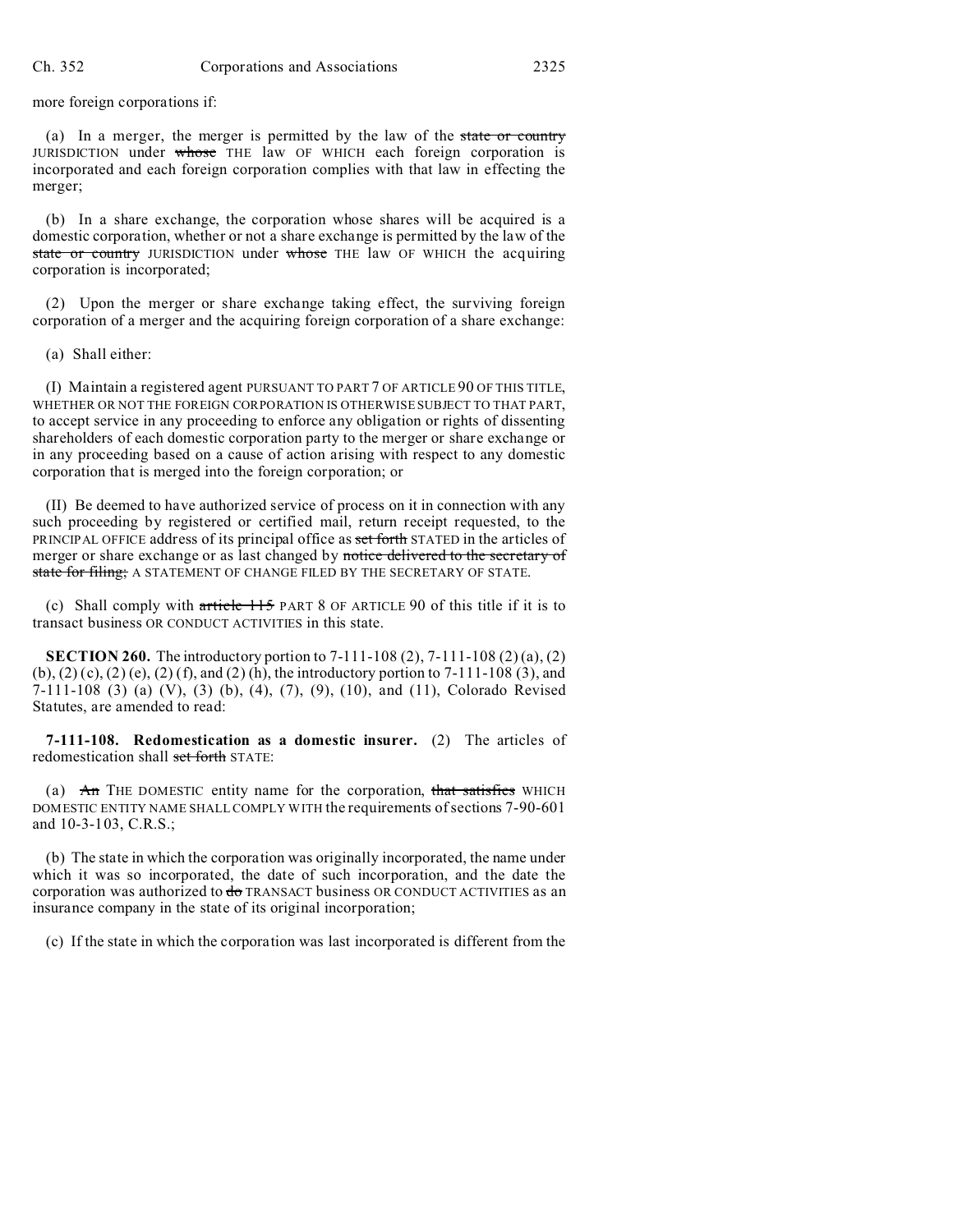state in which it was originally incorporated, the state in which the corporation was last incorporated, the name under which it was so incorporated, the date of such incorporation, and the date the corporation was authorized to do TRANSACT business OR CONDUCT ACTIVITIES as an insurance company in the state of its last incorporation;

(e) The street REGISTERED AGENT NAME AND REGISTERED AGENT address of the corporation's current registered office and the name of its current registered agent; at that office, or, if the corporation does not have a current registered office, the street address of its initial registered office and the name of its initial registered agent at that office;

(f) The PRINCIPAL OFFICE address of the corporation's principal office;

(h) A statement that, upon redomestication, the corporation accepts and will be subject to the laws LAW of this state.

(3) The articles of incorporation may but need not set forth STATE:

(a) Provisions not inconsistent with law regarding:

(V) The imposition of personal liability on shareholders for the debts of the corporation to a specified STATED extent and upon specified STATED conditions; and

(b) Any provision that under articles 101 to 117 of this title is required or permitted to be set forth STATED in the bylaws.

(4) It shall not be necessary to set forth STATE in the articles of redomestication any of the corporate powers enumerated in articles 101 to 117 of this title.

(7) Upon the issuance by the secretary of state of a certificate of redomestication, a corporation shall be deemed to be domiciled in and incorporated under the laws LAW of this state; except that an insurer which THAT has redomesticated in this state pursuant to section 10-3-125 or 10-3-126, C.R.S., shall be considered to be the same corporation as that corporation which THAT existed under the laws LAW of the jurisdiction in which it was formerly domiciled and shall be considered as having been an operating insurer from the date that the corporation was authorized to  $d\sigma$ TRANSACT business OR CONDUCT ACTIVITIES as an insurer in such jurisdiction.

(9) The certificate of redomestication, subject to the provisions of the  $\frac{1}{2}$  LAW of this state relating to insurance, shall entitle the redomesticated corporation to all the powers, rights, and privileges granted to corporations incorporated in this state and shall subject the redomesticated corporation to all of the duties, liabilities, and limitations imposed upon domestic corporations but shall continue the corporation as if it had been originally incorporated under the laws LAW of this state. Upon the issuance of the certificate of redomestication by the secretary of state, the articles of redomestication shall constitute the articles of incorporation of the corporation.

(10) Any domestic insurer, subject to and in compliance with section 10-3-125 (2), C.R.S., may change its domicile from this state to any other state in which it is authorized to transact business OR CONDUCT ACTIVITIES and, in connection therewith, shall submit to the commissioner of insurance a copy of the articles of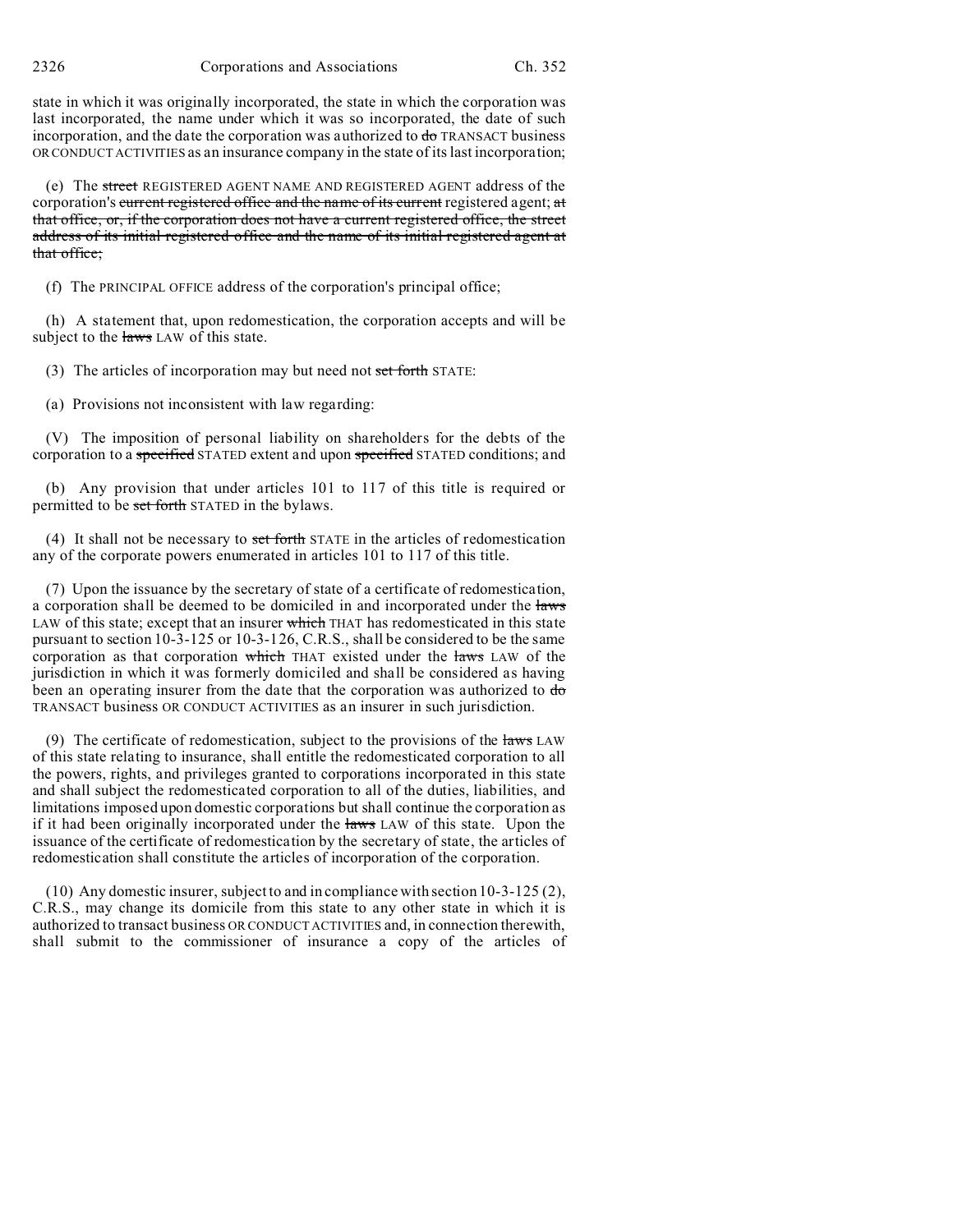redomestication or their equivalent, duly authenticated by the proper officer of its new state of domicile, and a certificate of good standing or its equivalent from that state. Upon approval by the commissioner of insurance, the copy of the articles of redomestication and certificate of good standing, or their equivalents, from the new state of domicile shall be delivered to the secretary of state for filing pursuant to part 3 of article 90 of this title. Upon the filing of such documents by the secretary of state, the domestic insurer shall cease to be a domestic corporation and a domestic insurer and, if otherwise qualified, shall become a foreign corporation and foreign insurer authorized to transact business OR CONDUCT ACTIVITIES in this state effective as of the date of its redomestication by the new state of domicile as set forth STATED in its articles of redomestication.

 $(11)$  All certificates of redomestication issued by the secretary of state shall set forth STATE the date on which the articles of redomestication were filed and, based upon the information submitted to the secretary of state pursuant to this section, the date from which the corporation existed and operated as an insurer, which shall be the date the insurer was incorporated in the jurisdiction of its original incorporation.

**SECTION 261.** 7-113-301 (2), Colorado Revised Statutes, is amended to read:

**7-113-301. Court action.** (2) The corporation shall commence the proceeding described in subsection (1) of this section in the district court of FOR the county in this state where IN WHICH THE STREET ADDRESS OF the corporation's principal office is located or, if the corporation has no principal office in this state, in the district court of FOR the county in which THE STREET ADDRESS OF its registered office AGENT is located, OR, IF THE CORPORATION HAS NO REGISTERED AGENT, IN THE DISTRICT COURT FOR THE CITY AND COUNTY OF DENVER. If the corporation is a foreign corporation without a registered office AGENT, it shall commence the proceeding in the county where the registered office of the IN WHICH domestic corporation merged into, or whose shares were acquired by, the foreign corporation was located WOULD HAVE COMMENCED THE ACTION IF THAT CORPORATION WERE SUBJECT TO THE FIRST SENTENCE OF THIS SUBSECTION (2).

**SECTION 262.** 7-113-302 (2) (a), Colorado Revised Statutes, is amended to read:

**7-113-302. Court costs and counsel fees.** (2) The court may also assess the fees and expenses of counsel and experts for the respective parties, in amounts the court finds equitable:

(a) Against the corporation and in favor of any dissenters if the court finds the corporation did not substantially comply with the requirements of part 2 of this article; or

**SECTION 263.** 7-114-102.5 (2), Colorado Revised Statutes, is amended to read:

**7-114-102.5. Dissolution upon expiration of period of duration.** (2) A provision in the articles of incorporation to the effect that the corporation or its existence shall be terminated at a specified STATED date or after a stated period of time or upon a contingency, or any similar provision, shall be deemed to be a provision for a period of duration within the meaning of this section, and the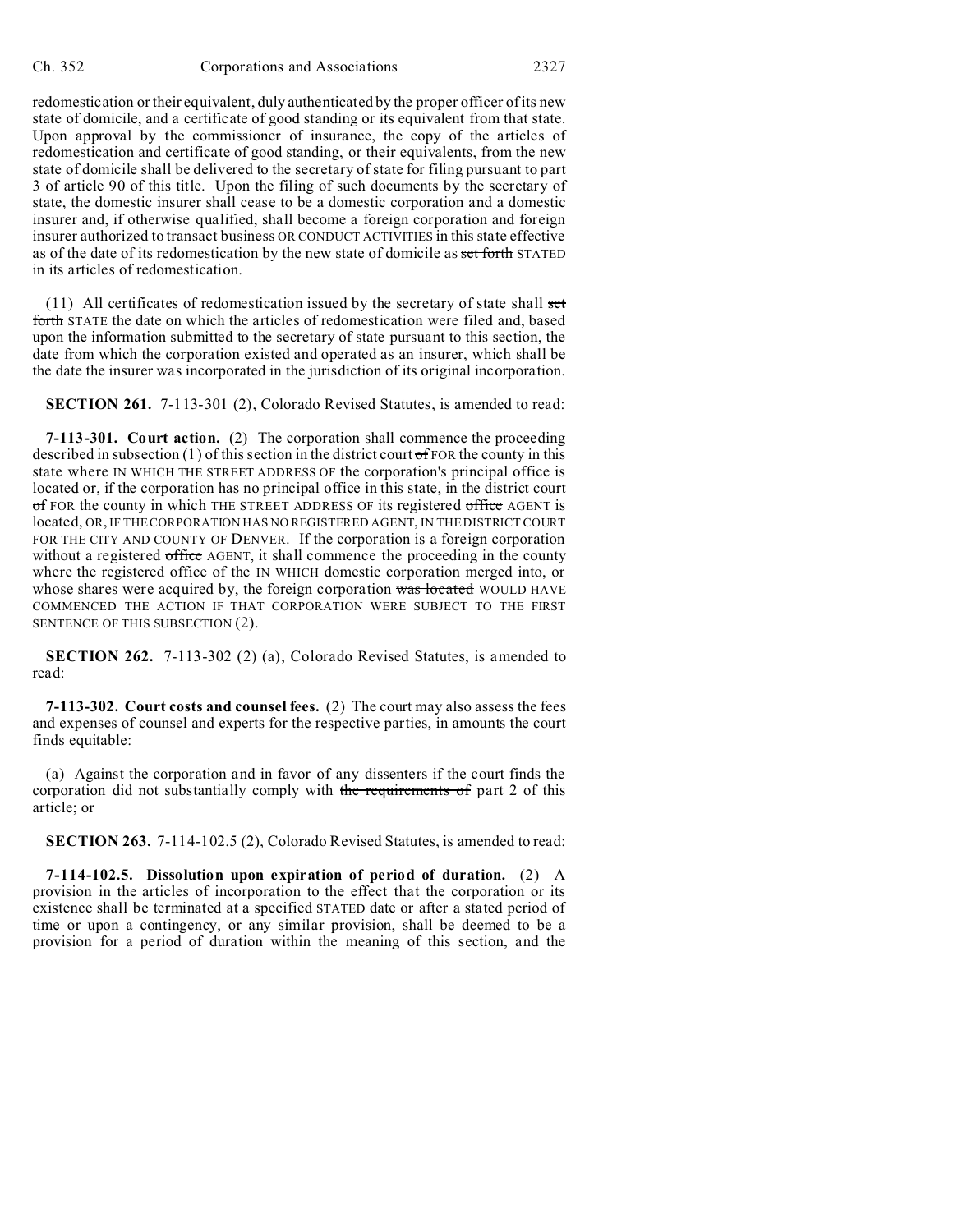occurrence of such date, the expiration of the stated period of time, the occurrence of such contingency, or the satisfaction of such provision shall be deemed to be the expiration of the corporation's period of duration for purposes of this section.

**SECTION 264.** The introductory portion to 7-114-103 (1) and 7-114-103 (1) (a) and (1) (b), Colorado Revised Statutes, are amended to read:

**7-114-103. Articles of dissolution.** (1) At any time after dissolution is authorized, the corporation may dissolve by delivering to the secretary of state, for filing pursuant to part 3 of article 90 of this title, articles of dissolution setting forth STATING:

(a) The DOMESTIC ENTITY name of the corporation;

(b) The PRINCIPAL OFFICE address of the corporation's principal office;  $\sigma$ , if none is to be maintained, a statement that the corporation will not maintain a principal office, and, if different from the address of the principal office or if no principal office is to be maintained, the address to which service of process may be mailed pursuant to section 7-114-109;

**SECTION 265.** The introductory portion to 7-114-104 (3) and 7-114-104 (3) (a), (4), and (5), Colorado Revised Statutes, are amended to read:

**7-114-104. Revocation of dissolution.** (3) After the revocation of dissolution is authorized, the corporation may revoke the dissolution by delivering to the secretary of state, for filing pursuant to part 3 of article 90 of this title, within one hundred twenty days after the effective date of dissolution, articles of revocation of dissolution, together with a copy of its articles of dissolution, that set forth STATE:

(a) The DOMESTIC entity name of the corporation;

(4) Revocation of dissolution is effective as provided in section 7-90-304, and no delayed effective date may be specified STATED pursuant to section 7-90-304.

(5) When the revocation of dissolution is effective, it relates back to and takes effect as of the effective date of the dissolution, and the corporation may carry on its business and use its DOMESTIC entity name as if dissolution had never occurred.

**SECTION 266.** 7-114-107 (2) (a), Colorado Revised Statutes, is amended to read:

**7-114-107. Disposition of claims by publication.** (2) The notice contemplated in subsection (1) of this section shall:

(a) Be published one time in a newspaper of general circulation in the county where IN THIS STATE IN WHICH THE STREET ADDRESS OF the dissolved corporation's principal office IS OR WAS LAST LOCATED or, if it has no THE DISSOLVED CORPORATION HAS NOT HAD A principal office in this state, where IN THE COUNTY IN WHICH THE STREET ADDRESS OF its registered office AGENT is or was last located;

**SECTION 267.** 7-114-201 (1) (a), (1) (b), (1) (c), and (1) (d), Colorado Revised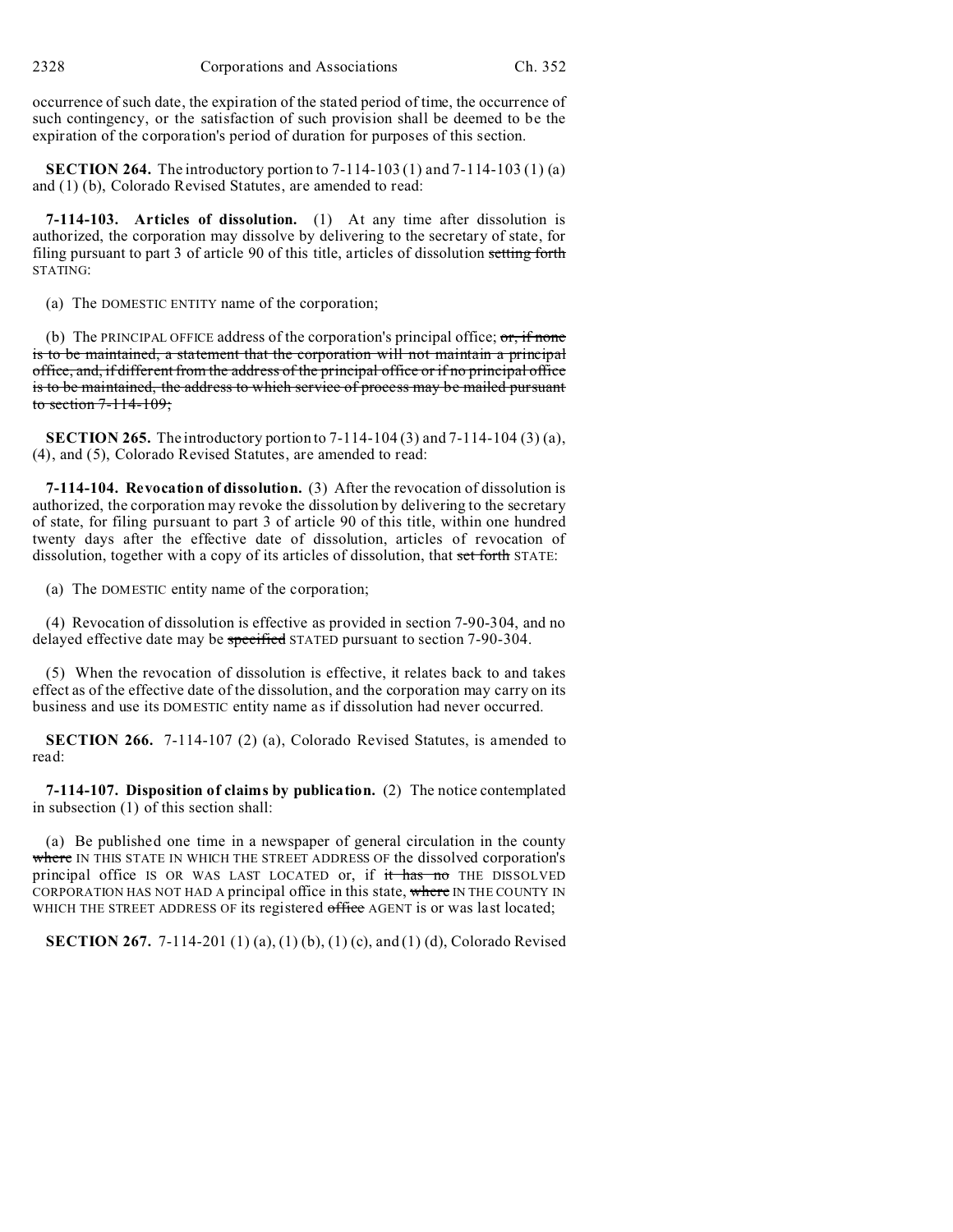Statutes, are amended to read:

**7-114-201. Grounds for administrative dissolution.** (1) The secretary of state may commence a proceeding under section 7-114-202 for administrative dissolution of a corporation if:

(a) The corporation does not pay any taxes, fees, or penalties imposed by  $\alpha$ rticles 101 to 117 of this title when they are due;

(b) The corporation does not deliver its periodic report to the secretary of state when it is due COMPLY WITH PART 5 OF ARTICLE 90 OF THIS TITLE, PROVIDING FOR REPORTS FROM REPORTING ENTITIES;

(c) The corporation is without a registered agent or registered office DOES NOT COMPLY WITH PART 7 OF ARTICLE 90 OF THIS TITLE, PROVIDING FOR REGISTERED AGENTS AND SERVICE OF PROCESS; OR

(d) The corporation does not give notice to the secretary of state that its registered agent or registered office has been changed, that its registered agent has resigned, or that its registered office has been discontinued; or

**SECTION 268.** 7-114-202 (2), (3), (4), and (5), Colorado Revised Statutes, are amended to read:

**7-114-202. Procedure for and effect of administrative dissolution.** (2) If the corporation does not correct each ground for dissolution, or demonstrate to the reasonable satisfaction of the secretary of state that each ground determined by the secretary of state does not exist, within sixty days after mailing of the notice contemplated in subsection (1) of this section, the secretary of state may administratively dissolve the corporation. The secretary of state shall mail written notice of the administrative dissolution, stating the effective date thereof, to the PRINCIPAL OFFICE ADDRESS OF THE dissolved corporation CORPORATION'S PRINCIPAL OFFICE and shall mail a copy of such notice to the last registered agent ADDRESS of the dissolved corporation CORPORATION'S LAST REGISTERED AGENT.

(3) A corporation administratively dissolved continues its corporate existence but may not carry on any business except as is appropriate to wind up and liquidate its business and affairs under section 7-114-105 and to give notice to claimants in the manner provided in sections 7-114-106 and 7-114-107. If the corporation has not been reinstated pursuant to section 7-114-203 within one hundred twenty days after the effective date of the administrative dissolution under subsection (2) of this section, the corporate name shall include the words "a dissolved Colorado corporation" and the year of dissolution.

(4) The administrative dissolution of a corporation terminates the authority of its registered agent.

 $(5)$  Upon the administrative dissolution of a corporation, the secretary of state shall be the dissolved corporation's agent for service of process. Service of process on the secretary of state under this subsection (5) is service on the dissolved corporation. Upon receipt of process, the secretary of state shall deliver a copy of the process to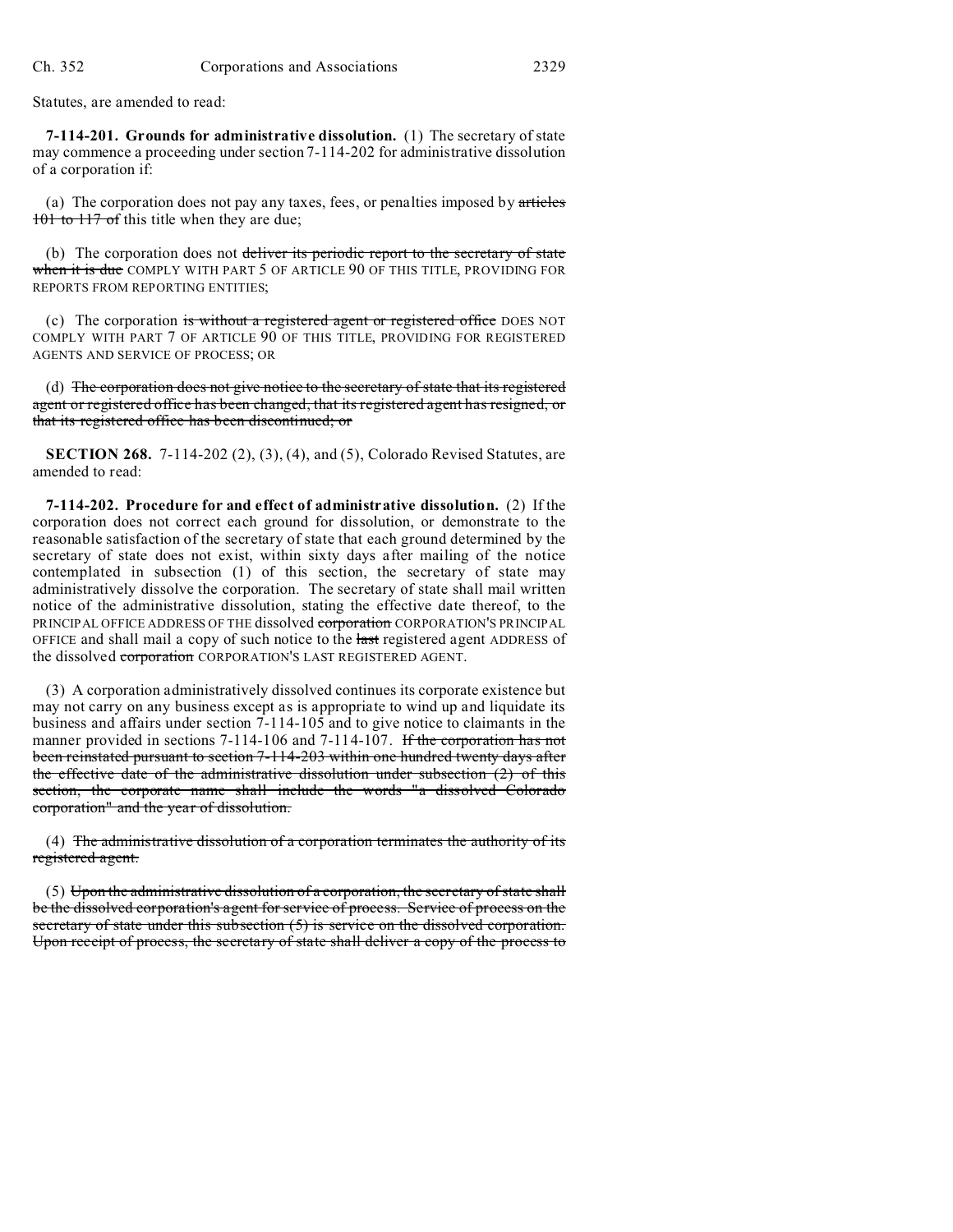the dissolved corporation at its principal office.

**SECTION 269.** 7-114-302 (1), Colorado Revised Statutes, is amended to read:

**7-114-302. Procedure for judicial dissolution.** (1) A proceeding by the attorney general to dissolve a corporation shall be brought in the district court of FOR the county in this state where IN WHICH THE STREET ADDRESS OF the corporation's principal office or THE STREET ADDRESS OF ITS registered office AGENT is located or, if the corporation has no principal or registered office in this state AND NO REGISTERED AGENT, in the district court for the city and county of Denver. A proceeding brought by any other party named in section 7-114-301 shall be brought in the district court of FOR the county in this state where IN WHICH THE STREET ADDRESS OF the corporation's principal office is located or, if it has no principal office in this state, in the district court of FOR the county where IN WHICH THE STREET ADDRESS OF its registered office AGENT is or was last located, OR, IF THE CORPORATION HAS NO REGISTERED AGENT, IN THE DISTRICT COURT FOR THE CITY AND COUNTY OF DENVER.

**SECTION 270.** 7-114-303 (2), Colorado Revised Statutes, is amended to read:

**7-114-303. Receivership or custodianship.** (2) The court may appoint an individual,  $\sigma$  a domestic ENTITY, or A foreign corporation ENTITY authorized to transact business OR CONDUCT ACTIVITIES in this state as a receiver or custodian. The court may require the receiver or custodian to post bond, with or without sureties, in an amount the court directs.

**SECTION 271.** 7-114-304 (1) and (2), Colorado Revised Statutes, are amended to read:

**7-114-304. Decree of dissolution.** (1) If after a hearing the court determines that one or more grounds for judicial dissolution described in section 7-114-301 exist, it may enter a decree dissolving the corporation and specifying STATING the effective date of the dissolution, and the clerk of the court shall deliver a certified copy of the decree to the secretary of state who shall file it FOR FILING PURSUANT TO PART 3 OF ARTICLE 90 OF THIS TITLE.

(2) After entering the decree of dissolution, the court shall direct the winding up and liquidation of the corporation's business and affairs in accordance with section 7-114-105 and the giving of notice to the corporation's registered agent, or to the secretary of state if it has no registered agent, and to claimants in accordance with sections 7-114-106 and 7-114-107. In the decree of dissolution, or otherwise, the court may direct that the corporate name shall include the words "a dissolved Colorado corporation" and the year of dissolution.

**SECTION 272.** Article 115 of title 7, Colorado Revised Statutes, is REPEALED AND REENACTED, WITH AMENDMENTS, to read:

#### **ARTICLE 115 Foreign Corporations**

**7-115-101. Authority to transact business or conduct activities required.**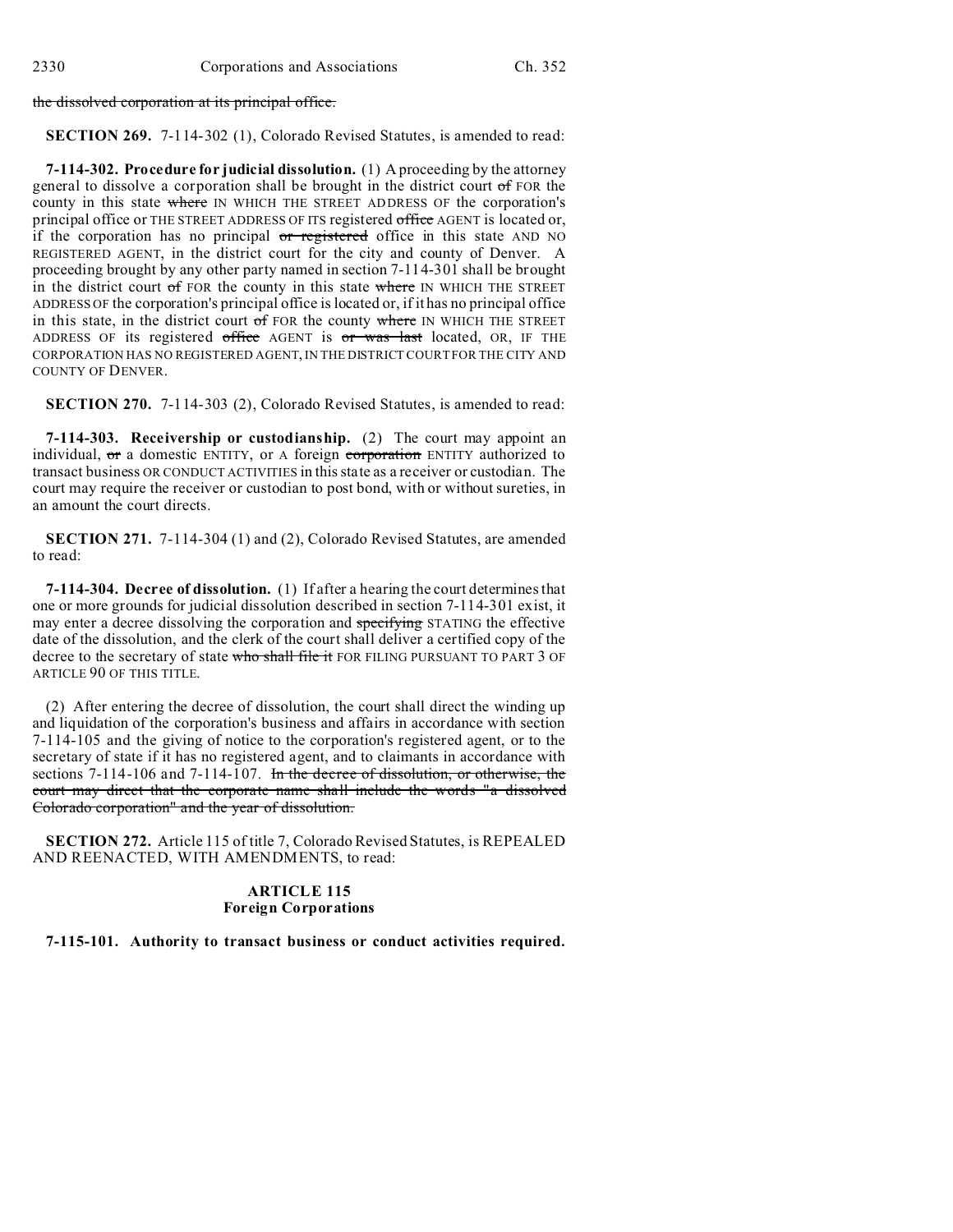PART 8 OF ARTICLE 90 OF THIS TITLE, PROVIDING FOR THE TRANSACTION OF BUSINESS OR THE CONDUCT OF ACTIVITIES BY FOREIGN ENTITIES, APPLIES TO FOREIGN CORPORATIONS.

**SECTION 273.** 7-116-101 (5) (f), Colorado Revised Statutes, is amended to read:

**7-116-101. Corporate records.** (5) A corporation shall keep a copy of each of the following records at its principal office:

(f) A copy of its most recent periodic ANNUAL report delivered to the secretary of state under section 7-116-107 PURSUANT TO PART 5 OF ARTICLE 90 OF THIS TITLE; and

**SECTION 274.** The introductory portion to 17-116-102 (2), Colorado Revised Statutes, is amended to read:

**7-116-102. Inspection of corporate records by shareholder.** (2) In addition to the rights set forth in subsection (1) of this section, a shareholder is entitled to inspect and copy, during regular business hours at a reasonable location specified STATED by the corporation, any of the following records of the corporation if the shareholder meets the requirements of subsection (3) of this section and gives the corporation written demand at least five business days before the date on which the shareholder wishes to inspect and copy such records:

**SECTION 275.** 7-116-104 (1) and (2), Colorado Revised Statutes, are amended to read:

**7-116-104. Court-ordered inspection of corporate records.** (1) If a corporation refuses to allow a shareholder, or the shareholder's agent or attorney, who complies with section 7-116-102 (1) to inspect or copy any records that the shareholder is entitled to inspect or copy by said section, the district court of FOR the county in this state where IN WHICH the STREET ADDRESS OF THE corporation's principal office is located or, if the corporation has no principal office in this state, the district court  $\sigma$  FOR the county in which THE STREET ADDRESS OF its registered office AGENT is located or, if the corporation has no registered office AGENT, the district court for the city and county of Denver may, on application of the shareholder, summarily order the inspection or copying of the records demanded at the corporation's expense.

(2) If a corporation refuses to allow a shareholder, or the shareholder's agent or attorney, who complies with section 7-116-102 (2) and (3) to inspect or copy any records that the shareholder is entitled to inspect or copy by section 7-116-102 (2) and (3) within a reasonable time following the shareholder's demand, the district court of FOR the county in this state where IN WHICH THE STREET ADDRESS OF the corporation's principal office is located or, if the corporation has no principal office in this state, the district court of FOR the county in which THE STREET ADDRESS OF its registered office AGENT is located or, if the corporation has no registered office AGENT, the district court for the city and county of Denver may, on application of the shareholder, summarily order the inspection or copying of the records demanded.

**SECTION 276.** 7-116-107, Colorado Revised Statutes, is amended to read: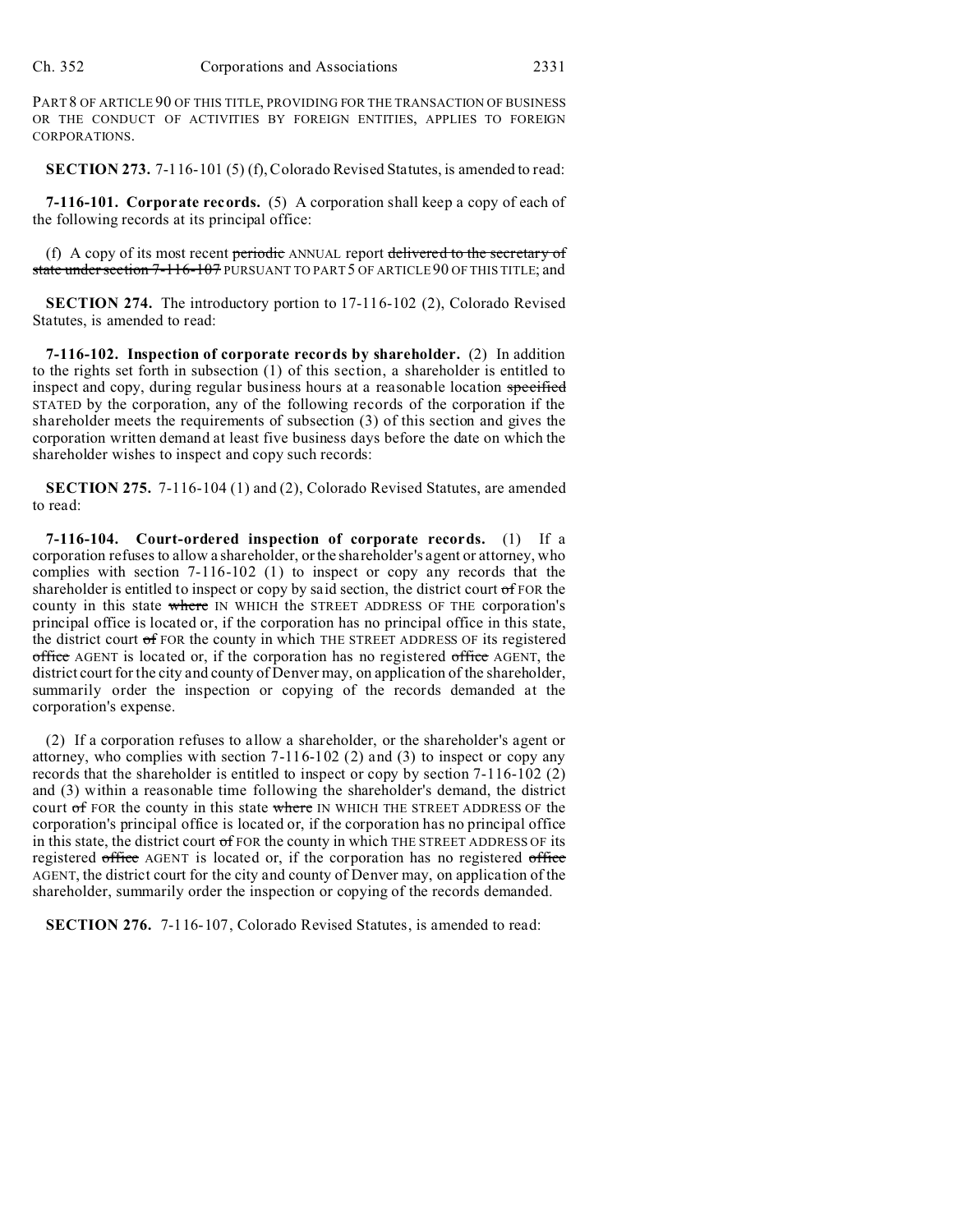**7-116-107. Periodic report to secretary of state.** Each domestic corporation and each foreign corporation authorized to transact business in this state shall comply with the periodic reporting requirements of part 5 of article 90 of this title. PART 5 OF ARTICLE 90 OF THIS TITLE, PROVIDING FOR REPORTS FROM REPORTING ENTITIES, APPLIES TO DOMESTIC CORPORATIONS AND APPLIES TO FOREIGN CORPORATIONS THAT ARE AUTHORIZED TO TRANSACT BUSINESS OR CONDUCT ACTIVITIES IN THIS STATE.

**SECTION 277.** 7-116-109 (4) and (5), Colorado Revised Statutes, are amended to read:

**7-116-109. Interrogatories by secretary of state.** (4) Each officer and director of a domestic or foreign corporation who fails or refuses to answer truthfully and fully, within the time prescribed by subsection (1) of this section, interrogatories propounded to the officer or director by the secretary of state in accordance with the provisions of said subsection  $(1)$  or who signs DELIVERS OR CAUSES a document TO BE delivered to the secretary of state pursuant to any provision of articles 101 to 117 of this title, for filing pursuant to part 3 of article 90 of this title, which is known to such officer or director to be false in any material respect is guilty of a misdemeanor and, upon conviction thereof, shall be punished by a fine of not more than one thousand dollars.

(5) The attorney general may enforce the provisions of this section in an action brought in the district court  $\sigma$  FOR the county in this state where IN WHICH the STREET ADDRESS OF THE corporation's principal office or THE STREET ADDRESS OF ITS registered  $of$  Fice AGENT is located or, if the corporation has no principal  $\sigma$ r OFFICE IN THIS STATE AND NO registered office in this state AGENT, in the district court in and for the city and county of Denver.

**SECTION 278.** 7-117-102, Colorado Revised Statutes, is amended to read:

**7-117-102. Application to foreign corporations.** A foreign corporation authorized to transact business OR CONDUCT ACTIVITIES in this state on June 30, 1994, is subject to articles 101 to 117 of this title but is not required to obtain new authorization to transact business OR CONDUCT ACTIVITIES under said articles.

**SECTION 279.** Part 2 of article 121 of title 7, Colorado Revised Statutes, is REPEALED AND REENACTED, WITH AMENDMENTS, to read:

### PART 2 FILING DOCUMENTS

**7-121-201. Filing requirements.** PART 3 OF ARTICLE 90 OF THIS TITLE, PROVIDING FOR THE FILING OF DOCUMENTS, APPLIES TO ANY DOCUMENT FILED OR TO BE FILED BY THE SECRETARY OF STATE PURSUANT TO ARTICLES 121 TO 137 OF THIS TITLE.

**SECTION 280.** 7-121-401 (1), (2) (b), (3), (11), (14), (17), (18), (19), (20), (22), (23), (24), (27), (28), (29), (31), (32), (33), (34), (35), (36), and (37), Colorado Revised Statutes, are amended to read:

**7-121-401. General definitions.** As used in articles 121 to 137 of this title,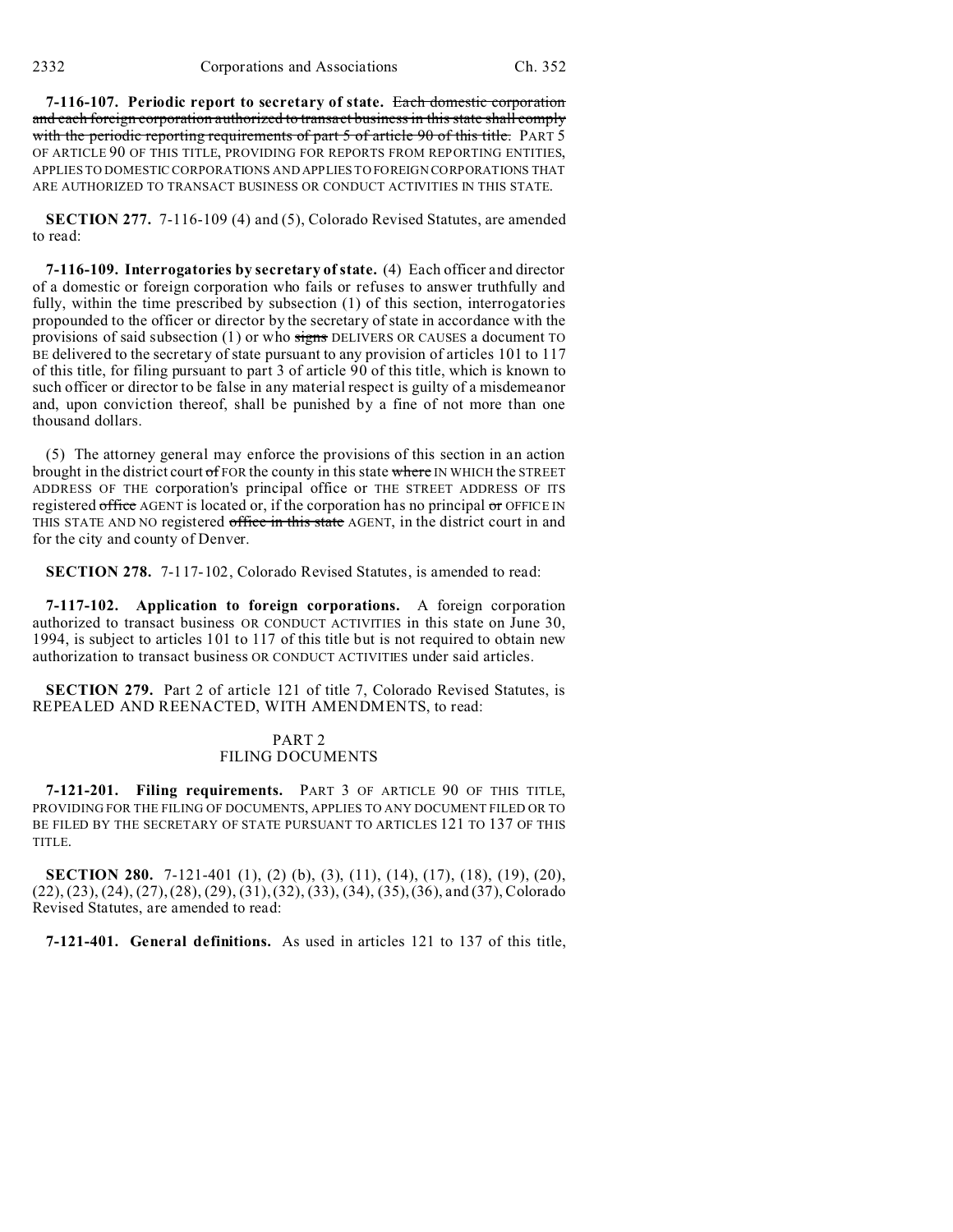unless the context otherwise requires:

(1) "Address" means any location where mail can be delivered by the United States postal service. "Address" includes post office box numbers, rural free delivery route numbers, and street names and numbers.

(2) "Articles of incorporation" includes amended articles of incorporation, restated articles of incorporation, articles of merger, and other instruments, however designated, on file with the secretary of state that have the effect of amending or supplementing in some respect the original or amended articles of incorporation, and shall also include:

(b) For a corporation organized FORMED OR INCORPORATED under article 40, 50, or 51 of this title, which corporation has elected to accept the provisions of articles 121 to 137 of this title, the certificate of incorporation or affidavit and any amendments thereto made prior to the corporation's election to accept the provisions of said articles.

(3) "Assumed entity name" means the name assumed for use in this state by a foreign corporation or by a foreign nonprofit corporation pursuant to part 6 of article 90 of this title because its entity name is not available for use in this state.

(11) "Deliver" includes mail; except that delivery to the secretary of state means actual receipt by the secretary of state.

 $(14)$  "Effective date", when referring to a document filed by the secretary of state, means the time and date determined in accordance with section 7-90-304.

(17) "Entity" includes a domestic or foreign corporation, a domestic or foreign nonprofit corporation, a profit or nonprofit unincorporated association, a business trust, an estate, a partnership, a limited liability company, a trust, two or more persons having a joint or common economic interest, a state, the United States, or a foreign government.

(18) "Foreign corporation" means a corporation for profit incorporated under a law other than the laws of this state.

(19) "Foreign nonprofit corporation" means an entity incorporated under a law other than the laws of this state that would be a nonprofit corporation if formed under the laws of this state.

(20) "Includes" when used in reference to any definition or list indicates that the definition or list is partial and not exclusive.

 $(22)$  "Mail" means deposit in the United States mail, properly addressed, postage prepaid.

(23) "Means" denotes an exhaustive definition or list.

(24) "Member" means any person or persons identified as such in the articles of incorporation or bylaws pursuant to a procedure set forth STATED in the articles of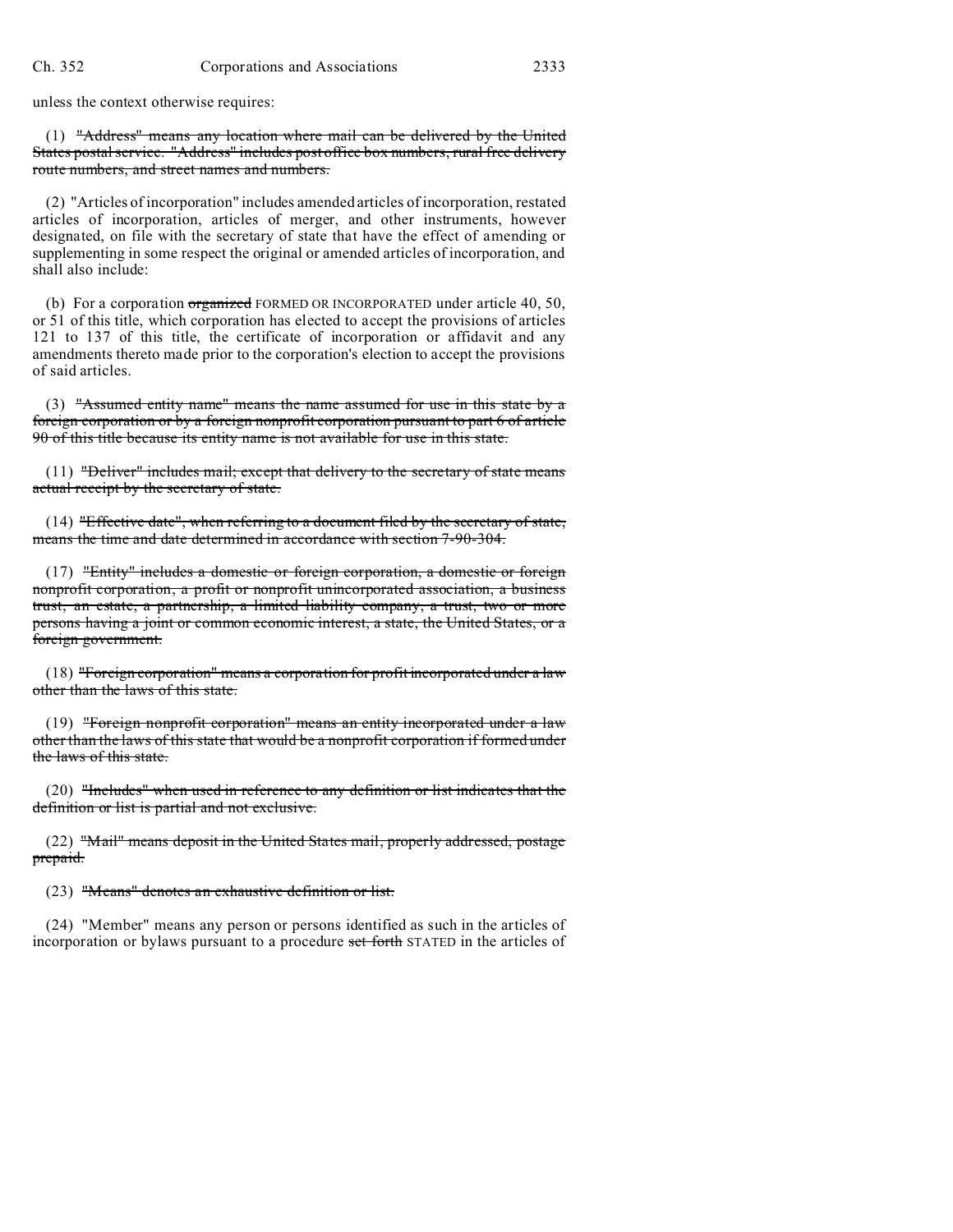incorporation or bylaws or by a resolution of the board of directors. The term "member" includes "voting member" AND A STOCKHOLDER IN A COOPERATIVE HOUSING CORPORATION FORMED PURSUANT TO SECTION 38-33.5-101, C.R.S.

#### (27) "Person" means an individual or an entity.

(28) "Principal office" means the office, in or out of this state, designated by a domestic or foreign nonprofit corporation as its principal office in its most recent document on file with the secretary of state providing such information, including any notice of change of principal office on file with the secretary of state.

(29) "Proceeding" includes a civil suit, arbitration, or mediation and a criminal, administrative, or investigatory action.

(31) "Record date" means the date, established under article 127 of this title, on which a nonprofit corporation determines the identity of its members. The determination shall be made as of the close of business on the record date unless another time for doing so is specified STATED when the record date is fixed.

(32) "Registered agent" means the registered agent of a domestic nonprofit corporation required to be maintained pursuant to section  $7-125-101$  (1) (b) or the registered agent of a foreign nonprofit corporation required to be maintained pursuant to section  $7-135-108(1)$  (b), as the case may be.

(33) "Registered office" means the registered office of a domestic nonprofit corporation required to be maintained pursuant to section  $7-125-101$  (1) (a) or the registered office of a foreign nonprofit corporation required to be maintained pursuant to section  $7-135-108(1)(a)$ , as the case may be.

(34) "Secretary" means the corporate officer to whom the bylaws or the board of directors has delegated responsibility under section 7-128-301 (3) for the preparation and maintenance of minutes of the meetings of the board of directors and of the shareholders MEMBERS and of the other records and information required to be kept by the nonprofit corporation under section 7-136-101 and for authenticating records of the nonprofit corporation.

(35) "State", when referring to a part of the United States, includes:

(a) A state, a commonwealth, and the District of Columbia, together with all agencies and governmental and political subdivisions thereof; and

(b) Any territory or insular possession of the United States, together with all agencies and governmental and political subdivisions thereof.

(36) "Street address" means street name and number, city or town, and United States post office zip code designation. If, by reason of rural location or otherwise, a street name, number, town, or city does not exist, another appropriate description fixing as nearly as possible the actual physical location may be substituted, but in all such cases the rural free delivery route, the county, and the United States post office zip code designation shall be included.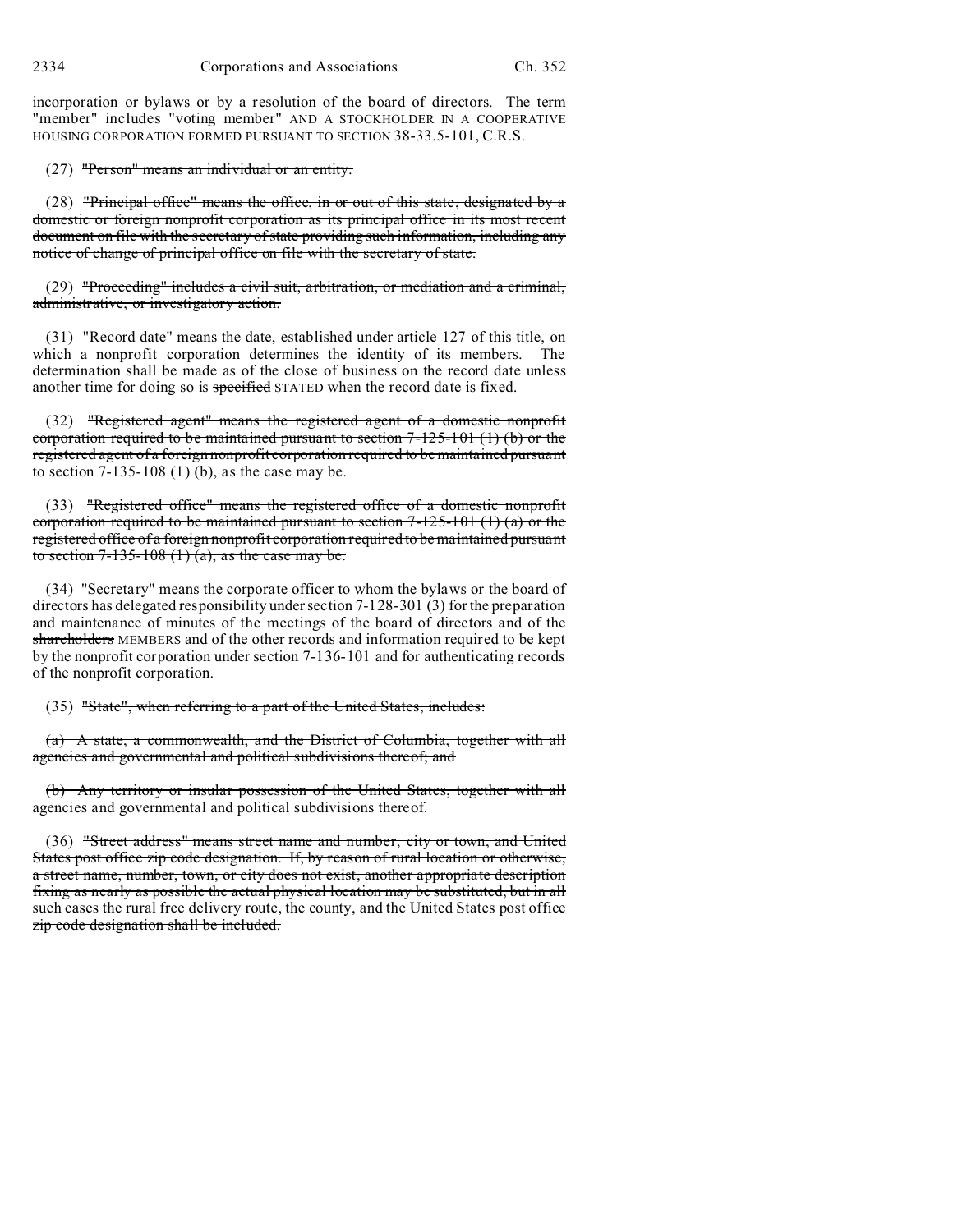(37) "United States" includes any district, authority, office, bureau, commission, department, and any other agency of the United States of America.

**SECTION 281.** 7-121-402 (4), Colorado Revised Statutes, is amended to read:

**7-121-402. Notice.** (4) Written notice to a domestic nonprofit corporation or to a foreign nonprofit corporation authorized to transact business OR CONDUCT ACTIVITIES in this state, other than in its capacity as a member, is correctly addressed if addressed to IT'S THE registered agent at ADDRESS OF its registered office AGENT or to the domestic or foreign nonprofit corporation or its secretary at its principal office. as shown in its most recent periodic report, or, if a periodic report has not been delivered, to a domestic nonprofit corporation in its articles of incorporation or to a foreign nonprofit corporation in its application for a certificate of authority.

**SECTION 282.** 7-121-601 (1), Colorado Revised Statutes, is amended to read:

**7-121-601. Judicial relief.** (1) If for any reason it is impractical or impossible for any nonprofit corporation to call or conduct a meeting of its members, delegates, or directors, or otherwise obtain their consent, in the manner prescribed by articles 121 to 137 of this title, its articles of incorporation, or bylaws, then upon petition of a director, officer, delegate, or member the district court  $\sigma$  FOR the county in this state where IN WHICH THE STREET ADDRESS OF the nonprofit corporation's principal office is located, or if the nonprofit corporation has no principal office in this state, the district court of FOR the county in which the STREET ADDRESS OF ITS registered office AGENT is located, or if the nonprofit corporation has no registered office in this state AGENT, the district court of FOR the city and county of Denver, may order that such a meeting be called or that a written consent or other form of obtaining the vote of members, delegates, or directors be authorized, in such a manner as the court finds fair and equitable under the circumstances.

**SECTION 283.** The introductory portion to 7-122-102 (1), 7-122-102 (1) (a), (1) (b), and (1) (c), the introductory portion to 7-122-102 (2), and 7-122-102 (2) (c) and (3), Colorado Revised Statutes, are amended to read:

**7-122-102. Articles of incorporation.** (1) The articles of incorporation shall set forth STATE:

(a) An THE DOMESTIC entity name for the nonprofit corporation, that satisfies the requirements of WHICH DOMESTIC ENTITY NAME SHALL COMPLY WITH part 6 of article 90 of this title;

(b) The street REGISTERED AGENT NAME AND REGISTERED AGENT address of the nonprofit corporation's initial registered office and the name of its initial registered agent; at that office;

(c) The PRINCIPAL OFFICE address of the nonprofit corporation's initial principal office;

(2) The articles of incorporation may but need not set forth STATE:

(c) Any provision that under articles 121 to 137 of this title is required or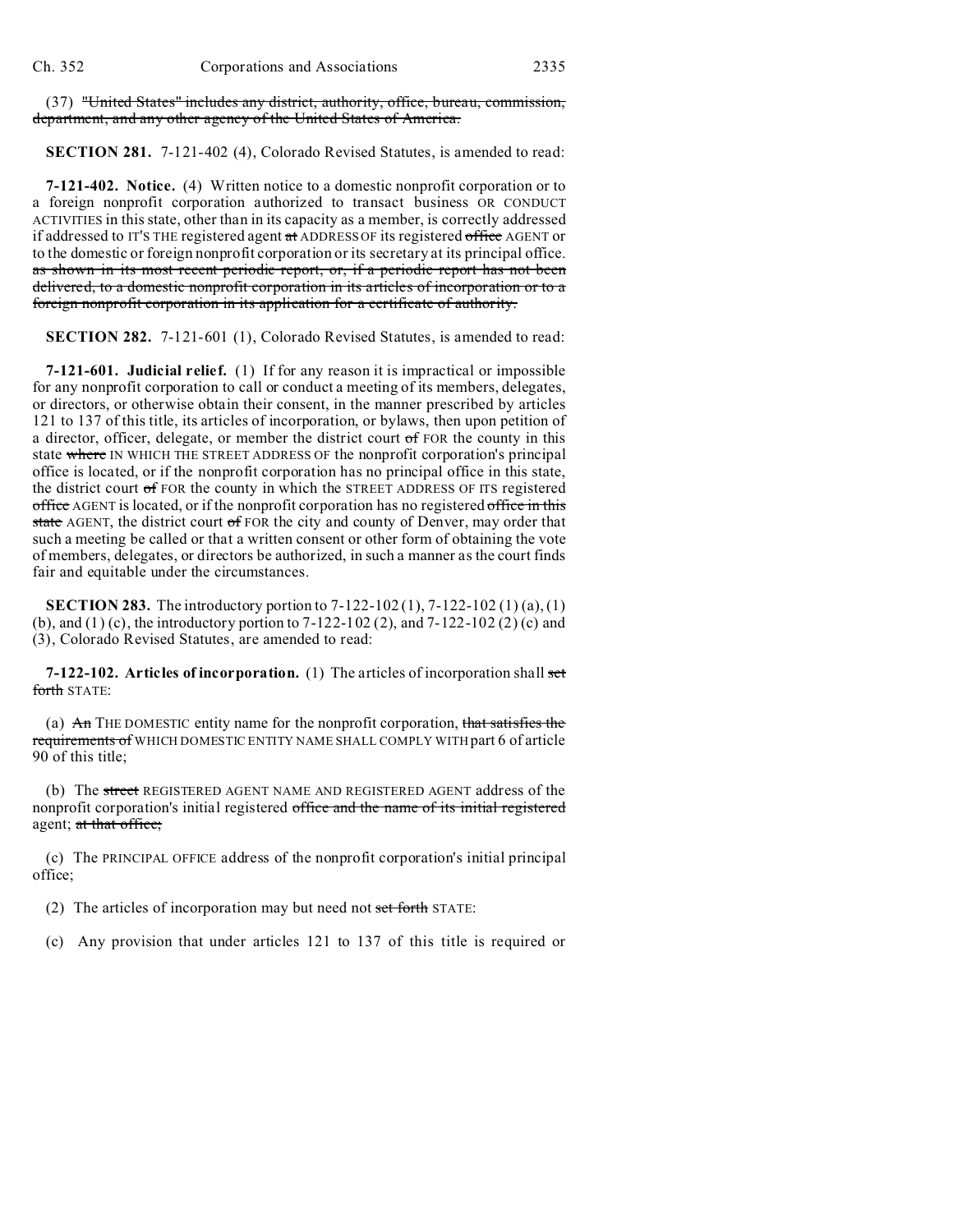permitted to be set forth STATED in the bylaws.

(3) The articles of incorporation need not set forth STATE any of the corporate powers enumerated in articles 121 to 137 of this title.

**SECTION 284.** 7-122-103 (1), Colorado Revised Statutes, is amended to read:

**7-122-103. Incorporation.** (1) A nonprofit corporation is incorporated when the articles of incorporation are filed by the secretary of state or, if a delayed effective date is specified STATED pursuant to section 7-90-304 in the articles of incorporation as filed by the secretary of state and a certificate of withdrawal is not filed, on such delayed effective date. The corporate existence begins upon incorporation.

**SECTION 285.** 7-123-101, Colorado Revised Statutes, is amended to read:

**7-123-101. Purposes and applicability.** (1) Every nonprofit corporation incorporated under articles 121 to 137 of this title has the purpose of engaging in any lawful business or activity unless a more limited purpose is set forth STATED in the articles of incorporation.

(2) Where another statute of this state requires that corporations of a particular class be organized FORMED or incorporated exclusively under that statute, corporations of that class shall be organized FORMED or incorporated under such other statute. The corporation shall be subject to all limitations of the other statute.

(3) Where another statute of this state requires nonprofit corporations of a particular class to be *organized* FORMED or incorporated under that statute and also under general nonprofit corporation statutes, such nonprofit corporations shall be organized FORMED or incorporated under such other statute and, in addition thereto, under articles 121 to 137 of this title to the extent general nonprofit corporation laws are LAW IS applicable.

(4) Where another statute of this state permits nonprofit corporations of a particular class to be organized FORMED or incorporated either under that statute or under the general nonprofit corporation statutes, a nonprofit corporation of that class may at the election of its incorporators be organized FORMED or incorporated under articles 121 to 137 of this title. Unless the articles of incorporation of a nonprofit corporation indicate that it is organized FORMED or incorporated under another statute, the nonprofit corporation shall for all purposes be considered as organized FORMED and incorporated under articles 121 to 137 of this title.

(5) Articles 121 to 137 of this title shall apply to nonprofit corporations of every class, whether or not included in the term "nonprofit corporation" as defined in section 7-121-401 (26), which THAT are organized FORMED or incorporated under and governed by other statutes of this state to the extent that said articles are not inconsistent with such other statutes.

(6) Articles 121 to 137 of this title shall apply to any nonprofit corporation organized FORMED prior to January 1, 1968, under article 40 or 50 of this title without shares or capital stock and for a purpose for which a nonprofit corporation might be organized FORMED under articles 121 to 137 of this title and that elects to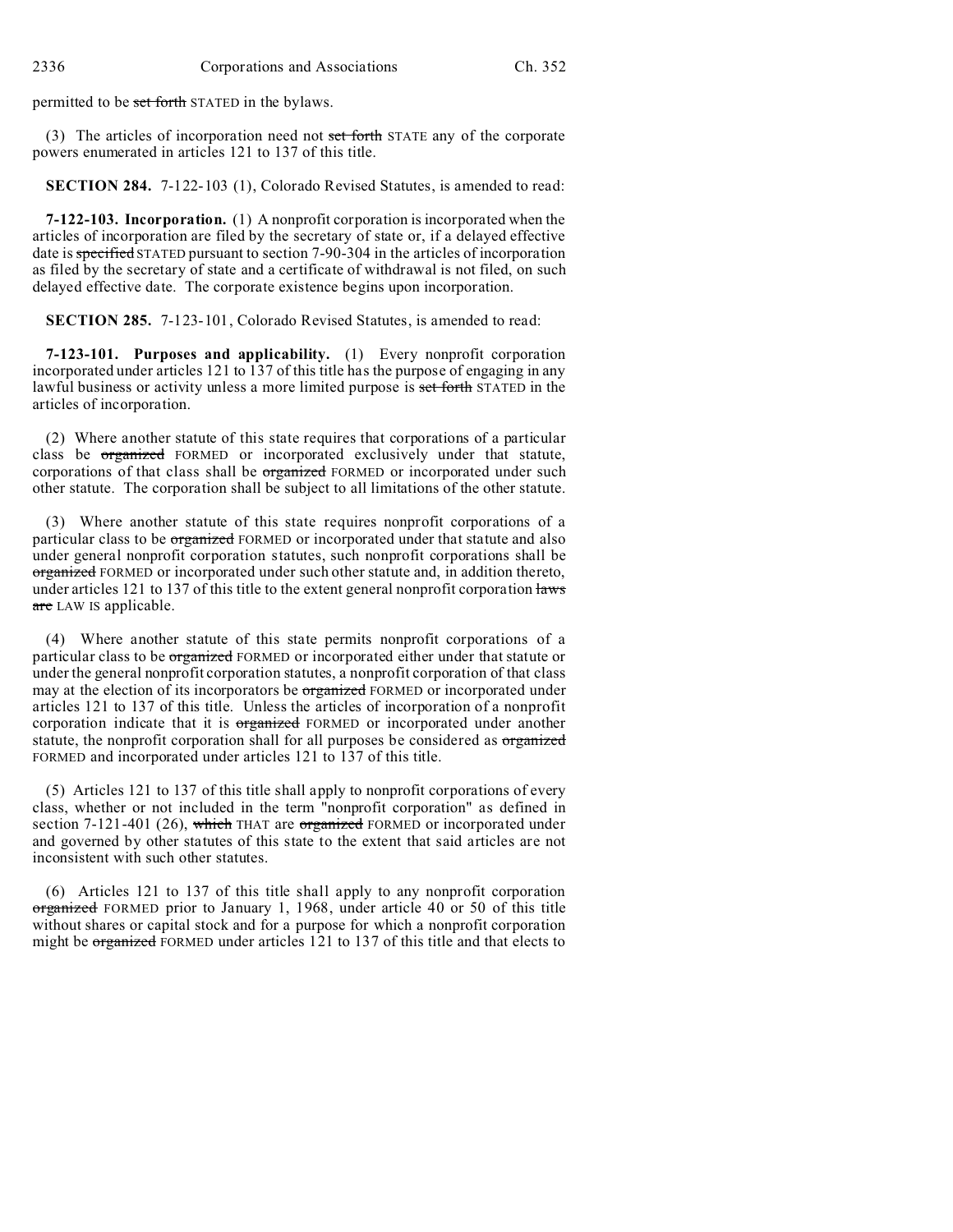accept said articles as provided therein.

(7) Articles 121 to 137 of this title shall apply to any corporation having shares or capital stock and organized FORMED under article 40, 50, or 51 of this title, and each nonprofit corporation whether with or without shares or capital stock organized FORMED prior to January 1, 1968, under general law or created by special act of the general assembly for a purpose for which a nonprofit corporation may be organized FORMED under articles 121 to 137 of this title, but not otherwise entitled to the rights, privileges, immunities, and franchises provided by said articles that elects to accept said articles as provided therein.

**SECTION 286.** The introductory portion to 7-123-102 (1), Colorado Revised Statutes, is amended to read:

**7-123-102. General powers.** (1) Unless otherwise provided in the articles of incorporation, every nonprofit corporation has perpetual duration and succession in its DOMESTIC entity name and has the same powers as an individual to do all things necessary or convenient to carry out its affairs, including the power:

**SECTION 287.** 7-123-103 (1) (b), Colorado Revised Statutes, is amended to read:

**7-123-103. Emergency powers.** (1) In anticipation of or during an emergency defined in subsection (4) of this section, the board of directors may:

(b) Relocate the principal office OR designate alternative principal offices or regional ADDITIONAL offices, or authorize officers to do so.

**SECTION 288.** 7-123-105, Colorado Revised Statutes, is amended to read:

**7-123-105. Actions against nonprofit corporations.** Any other provision of law to the contrary notwithstanding, any civil action permitted under the laws LAW of this state may be brought against any nonprofit corporation, and the assets of any nonprofit corporation that would, but for articles 121 to 137 of this title, be immune from levy and execution on any judgment shall nonetheless be subject to levy and execution to the extent that such nonprofit corporation would be reimbursed by proceeds of liability insurance policies carried by it were judgment levied and executed against its assets.

**SECTION 289.** Article 125 of title 7, Colorado Revised Statutes, is REPEALED AND REENACTED, WITH AMENDMENTS, to read:

# **ARTICLE 125 Office and Agent**

**7-125-101. Registered office and registered agent.** PART 7 OF ARTICLE 90 OF THIS TITLE, PROVIDING FOR REGISTERED AGENTS AND SERVICE OF PROCESS, APPLIES TO NONPROFIT CORPORATIONS INCORPORATED UNDER OR SUBJECT TO THIS ARTICLE.

**SECTION 290.** The introductory portion to 7-126-302 (2) (a), Colorado Revised Statutes, is amended to read: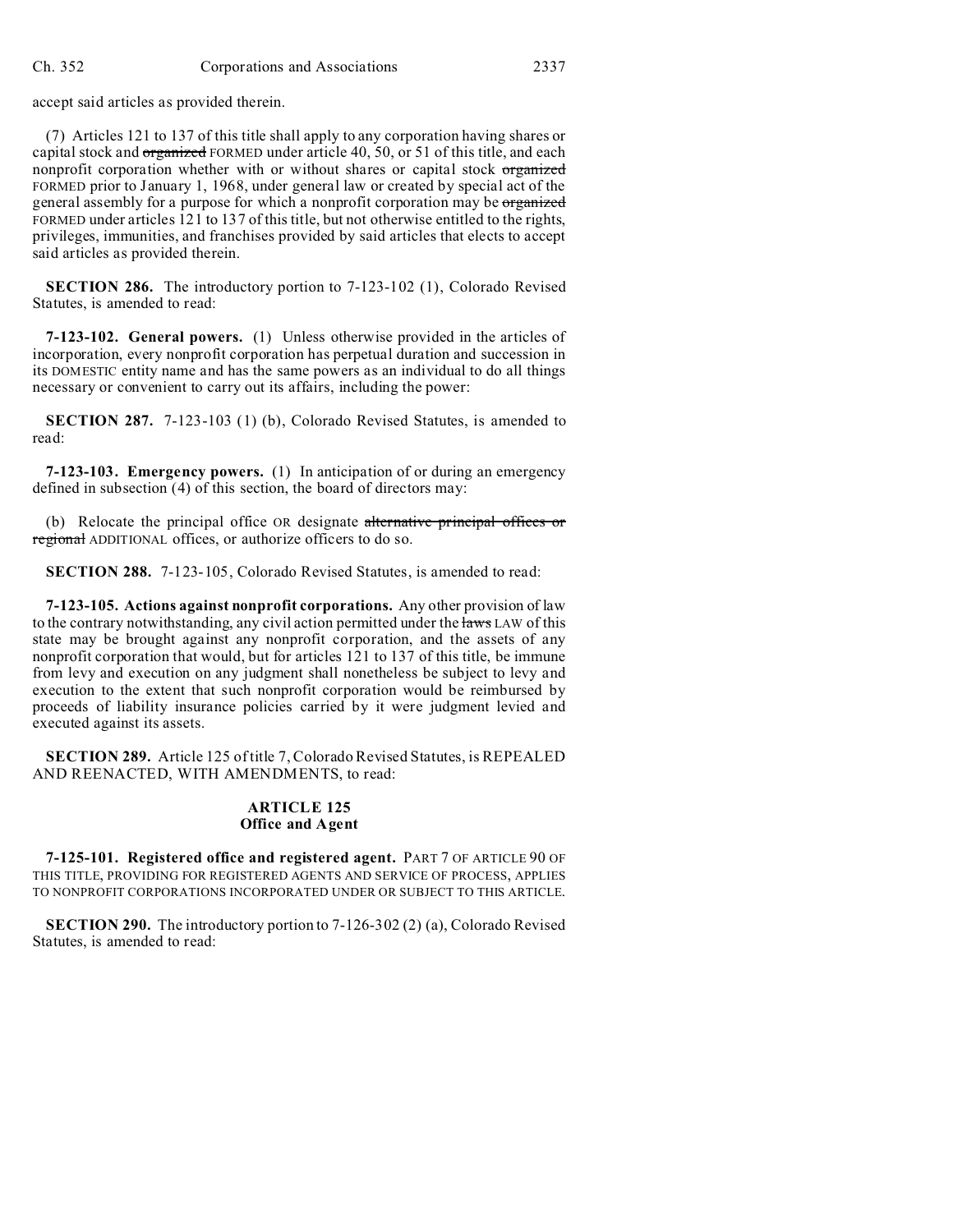**7-126-302. Termination, expulsion, or suspension.** (2) For purposes of this section, a procedure is fair and reasonable when either:

(a) The bylaws or a written policy of the board of directors set forth STATE a procedure that provides:

**SECTION 291.** 7-126-303, Colorado Revised Statutes, is amended to read:

**7-126-303. Purchase of memberships.** Unless otherwise provided by the bylaws, a nonprofit corporation shall not purchase the membership of a member who resigns or whose membership is terminated. If so authorized, a nonprofit corporation may purchase the membership of a member who resigns or whose membership is terminated for the amount and pursuant to the conditions set forth STATED in or authorized by its bylaws. No payment shall be made in violation of article 133 of this title.

**SECTION 292.** 7-126-401 (5), Colorado Revised Statutes, is amended to read:

**7-126-401. Derivative suits.** (5) No action shall be commenced in this state by a member of a foreign nonprofit corporation in the right of a foreign nonprofit corporation unless such action is permitted by the laws LAW of the state under which such foreign nonprofit corporation is incorporated.

**SECTION 293.** The introductory portion to 7-126-501 (2), Colorado Revised Statutes, is amended to read:

**7-126-501. Delegates.** (2) The bylaws may set forth STATE provisions relating to:

**SECTION 294.** The introductory portion to 7-127-103 (1) and 7-127-103 (2), Colorado Revised Statutes, are amended to read:

**7-127-103. Court-ordered meeting.** (1) The holding of a meeting of the members may be summarily ordered by the district court of FOR the county in this state where IN WHICH THE STREET ADDRESS OF the nonprofit corporation's principal office is located or, if the nonprofit corporation has no principal office in this state, by the district court of FOR the county in which THE STREET ADDRESS OF its registered office AGENT is located or, if the nonprofit corporation has no registered office AGENT, by the district court for the city and county of Denver:

(2) The court may fix the time and place of the meeting, determine the members entitled to participate in the meeting, specify FIX a record date for determining members entitled to notice of and to vote at the meeting, prescribe the form and content of the notice of the meeting, fix the quorum required for specific matters to be considered at the meeting or direct that the votes represented at the meeting constitute a quorum for action on those matters, and enter other orders necessary or appropriate to accomplish the holding of the meeting.

**SECTION 295.** 7-127-107 (2) and (8), Colorado Revised Statutes, are amended to read: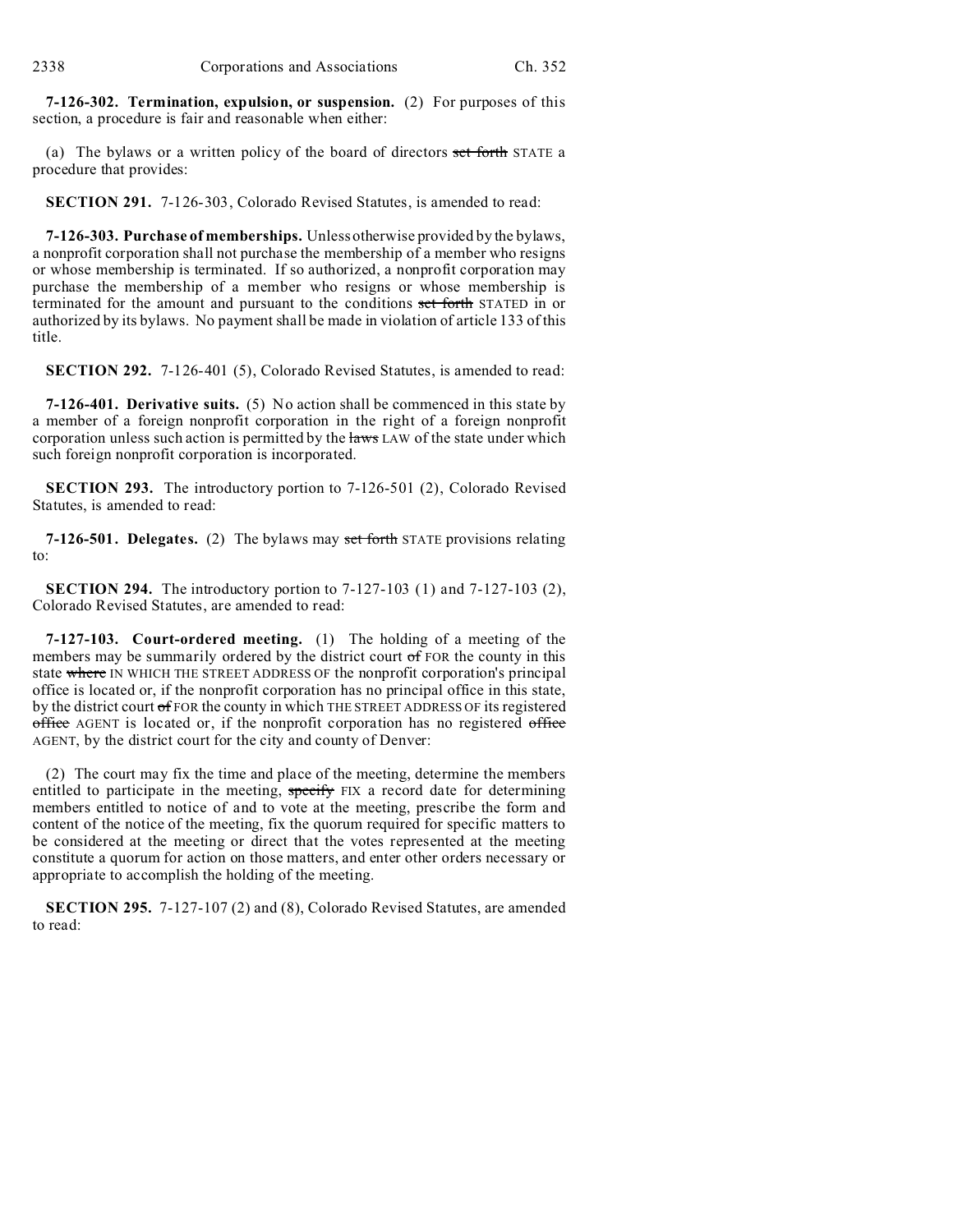**7-127-107. Action without meeting.** (2) No action taken pursuant to this section shall be effective unless writings describing and consenting to the action, signed by members sufficient under subsection (1) of this section to take the action and not revoked pursuant to subsection (3) of this section, are received by the nonprofit corporation within sixty days after the date the earliest dated writing describing and consenting to the action is received by the nonprofit corporation. Unless otherwise provided by the bylaws, any such writing may be received by the nonprofit corporation by electronically transmitted facsimile or other form of wire or wireless communication providing the nonprofit corporation with a complete copy thereof, including a copy of the signature thereto. Action taken pursuant to this section shall be effective when the last writing necessary to effect the action is received by the nonprofit corporation, unless the writings describing and consenting to the action set forth STATE a different effective date.

(8) The district court  $\sigma$  FOR the county in this state where IN WHICH THE STREET ADDRESS OF the nonprofit corporation's principal office is located or, if the nonprofit corporation has no principal office in this state, the district court  $\sigma f$  FOR the county in which the nonprofit corporation's STREET ADDRESS OF ITS registered office AGENT is located or, if the nonprofit corporation has no registered office AGENT, the district court for the city and county of Denver may, upon application of the nonprofit corporation or any member who would be entitled to vote on the action at a members' meeting, summarily specify STATE a record date for determining members entitled to sign writings consenting to an action under this section and may enter other orders necessary or appropriate to effect the purposes of this section.

**SECTION 296.** 7-127-109 (2) (a) and (4) (c), Colorado Revised Statutes, are amended to read:

#### **7-127-109. Action by written ballot.** (2) A written ballot shall:

(a) Set forth STATE each proposed action; and

(4) All solicitations for votes by written ballot shall:

(c) Specify STATE the time by which a ballot must be received by the nonprofit corporation in order to be counted; and

**SECTION 297.** 7-127-201 (3), Colorado Revised Statutes, is amended to read:

**7-127-201. Members list for meeting and action by written ballot.** (3) If the nonprofit corporation refuses to allow a member entitled to vote at the meeting or by such written ballot, or an agent or attorney of a member entitled to vote at the meeting or by such written ballot, to inspect the members list or to copy the list during the period it is required to be available for inspection under subsection (2) of this section, the district court  $\sigma$  FOR the county in this state where IN WHICH THE STREET ADDRESS OF the nonprofit corporation's principal office is located or, if the nonprofit corporation has no principal office in this state, the district court of FOR the county where IN WHICH THE STREET ADDRESS OF its registered office AGENT is located, or if the nonprofit corporation has no registered office AGENT in this state, the district court for the city and county of Denver may, on application of the member, summarily order the inspection or copying of the list at the nonprofit corporation's expense and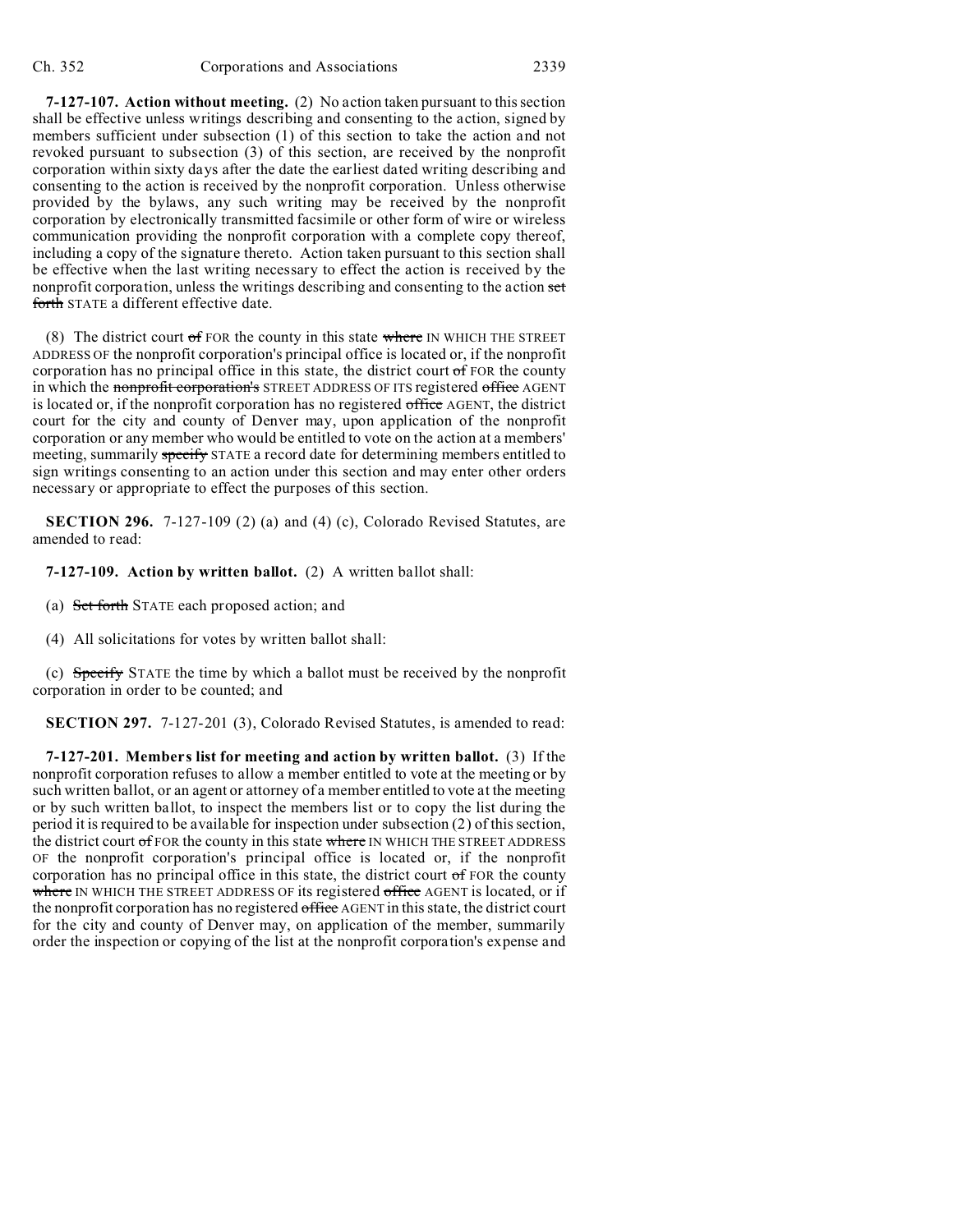may postpone or adjourn the meeting for which the list was prepared, or postpone the time when the nonprofit corporation must receive written ballots in connection with which the list was prepared, until the inspection or copying is complete.

**SECTION 298.** 7-128-101 (2), Colorado Revised Statutes, is amended to read:

**7-128-101. Requirement for board of directors.** (2) Subject to any provision set forth STATED in the articles of incorporation, all corporate powers shall be exercised by or under the authority of, and the business and affairs of the nonprofit corporation managed under the direction of, the board of directors or such other persons as the articles of incorporation provide shall have the authority and perform the duties of a board of directors. To the extent the articles of incorporation provide that other persons shall have the authority and perform the duties of the board of directors, the directors shall be relieved to that extent from such authority and duties.

**SECTION 299.** 7-128-103 (1), Colorado Revised Statutes, is amended to read:

**7-128-103. Number of directors.** (1) A board of directors shall consist of one or more directors, with the number specified STATED in, or fixed in accordance with, the bylaws.

**SECTION 300.** The introductory portion to 7-128-104 (1) and 7-128-104 (2) and (3), Colorado Revised Statutes, are amended to read:

**7-128-104. Election, appointment, and designation of directors.** (1) All directors except the initial directors shall be elected, appointed, or designated as provided in the bylaws. If no method of election, appointment, or designation is set forth STATED in the bylaws, the directors other than the initial directors shall be elected as follows:

(2) The bylaws may authorize the election of all or a specified STATED number or portion of directors, except the initial directors, by the members of one or more voting groups of voting members or by the directors of one or more authorized classes of directors. A class of voting members or directors entitled to elect one or more directors is a separate voting group for purposes of the election of directors.

(3) The bylaws may authorize the appointment of one or more directors by such person or persons, or by the holder of such office or position, as the bylaws shall specify STATE.

**SECTION 301.** 7-128-105 (1), Colorado Revised Statutes, is amended to read:

**7-128-105. Terms of directors generally.** (1) The bylaws may specify STATE the terms of directors. In the absence of any term specified STATED in the bylaws, the term of each director shall be one year. Unless otherwise provided in the bylaws, directors may be elected for successive terms.

**SECTION 302.** 7-128-107 (2) and (4), Colorado Revised Statutes, are amended to read:

**7-128-107. Resignation of directors.** (2) A resignation of a director is effective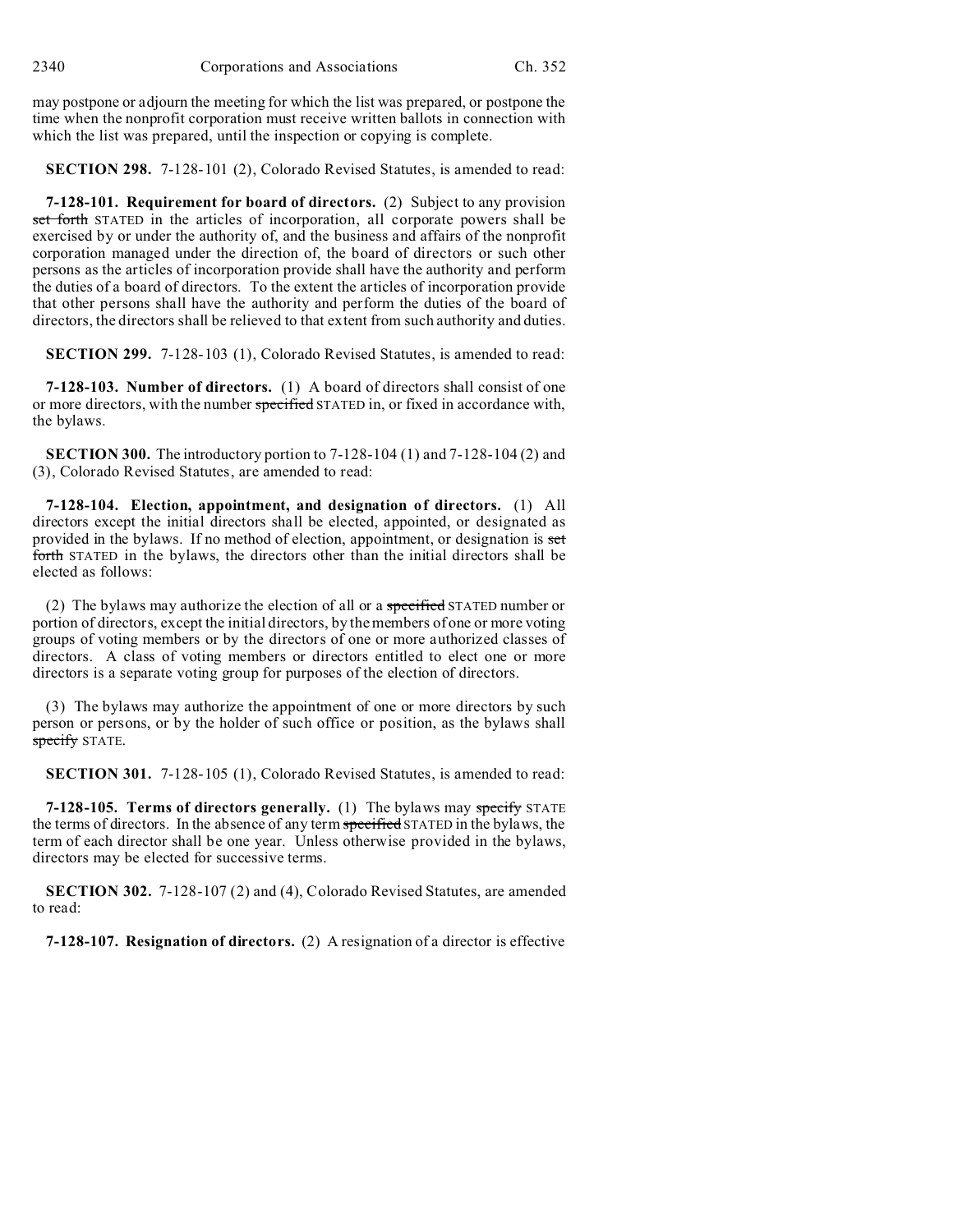when the notice is received by the nonprofit corporation unless the notice specifies STATES a later effective date.

(4) If, at the beginning of a director's term on the board, the bylaws provide that a director may be deemed to have resigned for failing to attend a specified STATED number of board meetings, or for failing to meet other specified STATED obligations of directors, and if such failure to attend or meet obligations is confirmed by an affirmative vote of the board of directors, then such failure to attend or meet obligations shall be effective as a resignation at the time of such vote of the board.

**SECTION 303.** 7-128-108 (1) (f) and (2) (c), Colorado Revised Statutes, are amended to read:

**7-128-108. Removal of directors.** (1) Directors elected by voting members or directors may be removed as follows:

(f) A director elected by the board of directors may be removed with or without cause by the vote of a majority of the directors then in office or such greater number as is set forth STATED in the bylaws; except that a director elected by the board of directors to fill the vacancy of a director elected by the voting members may be removed without cause by the voting members, but not the board of directors.

(2) Unless otherwise provided in the bylaws:

(c) A removal is effective when the notice is received by both the director to be removed and the nonprofit corporation unless the notice specifies STATES a future LATER effective date.

**SECTION 304.** 7-128-109 (1), Colorado Revised Statutes, is amended to read:

**7-128-109. Removal of directors by judicial proceeding.** (1) A director may be removed by the district court of FOR the county in this state where a IN WHICH THE ADDRESS OF THE nonprofit corporation's principal office is located or, if the nonprofit corporation has no principal office in this state, by the district court  $\sigma$  FOR the county in which THE STREET ADDRESS OF its registered office AGENT is located, or, if the nonprofit corporation has no registered office AGENT, by the district court for the city and county of Denver, in a proceeding commenced either by the nonprofit corporation or by voting members holding at least ten percent of the votes entitled to be cast in the election of such director's successor, if the court finds that the director engaged in fraudulent or dishonest conduct or gross abuse of authority or discretion with respect to the nonprofit corporation, or a final judgment has been entered finding that the director has violated a duty set forth in part 4 of this article, and that removal is in the best interests of the nonprofit corporation.

**SECTION 305.** 7-128-202 (3), Colorado Revised Statutes, is amended to read:

**7-128-202. Action without meeting.** (3) No action taken pursuant to this section shall be effective unless writings describing the action taken and otherwise satisfying the requirements of subsection (1) of this section, signed by all directors and not revoked pursuant to subsection (4) of this section, are received by the nonprofit corporation. Unless otherwise provided by the bylaws, any such writing may be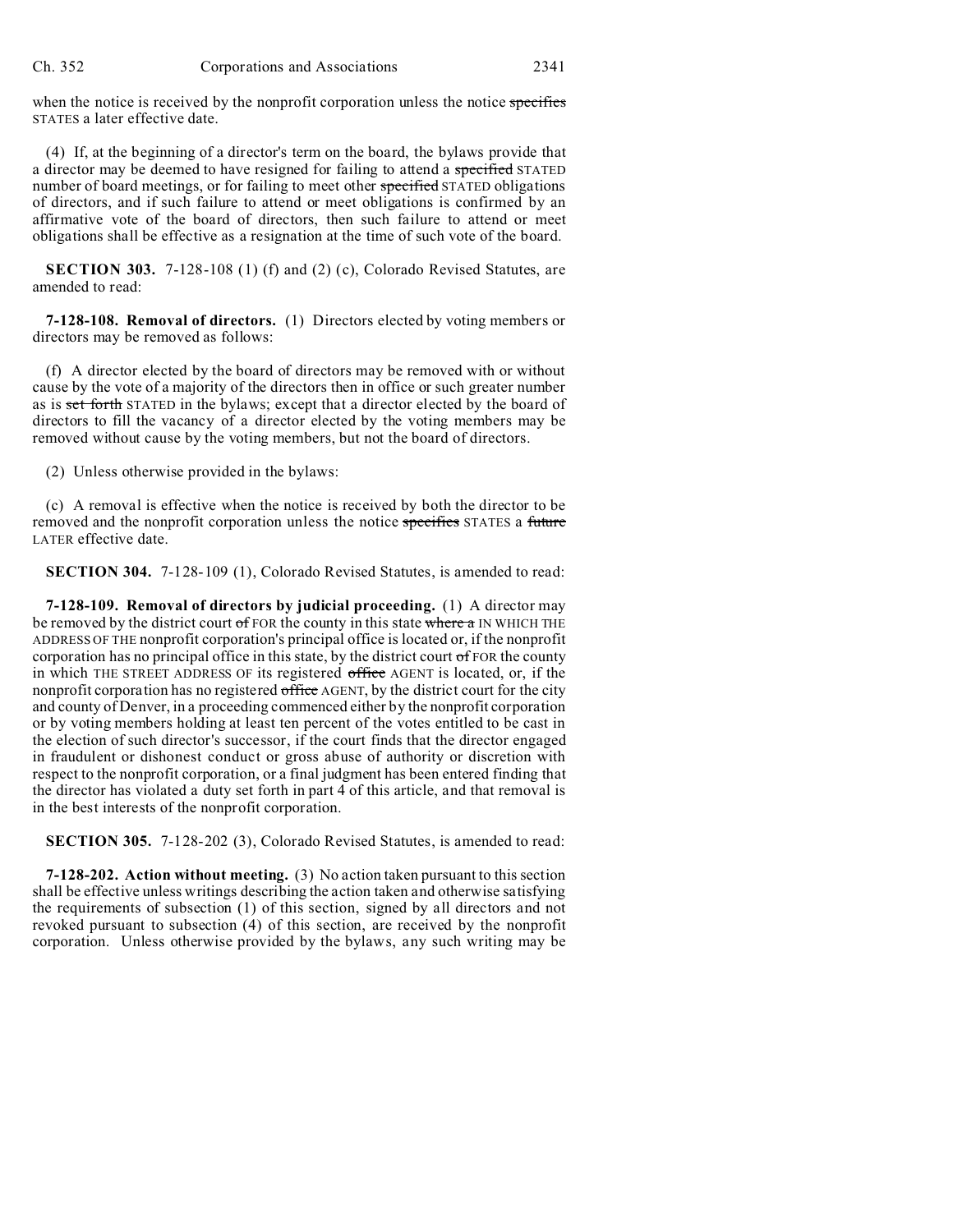received by the nonprofit corporation by electronically transmitted facsimile or other form of wire or wireless communication providing the nonprofit corporation with a complete copy of the document, including a copy of the signature on the document. A director's right to demand that action not be taken without a meeting shall be deemed to have been waived if the nonprofit corporation receives a writing satisfying the requirements of subsection (1) of this section that has been signed by the director and not revoked pursuant to subsection (4) of this section. Action taken pursuant to this section shall be effective when the last writing necessary to effect the action is received by the nonprofit corporation unless the writings describing the action taken set forth STATE a different effective date.

**SECTION 306.** The introductory portion to 7-128-206 (4) and 7-128-206 (6), Colorado Revised Statutes, are amended to read:

**7-128-206. Committees of the board.** (4) To the extent specified STATED in the bylaws or by the board of directors, each committee of the board shall have the authority of the board of directors under section 7-128-101; except that a committee of the board shall not:

(6) Nothing in this part 2 shall prohibit or restrict a nonprofit corporation from establishing in its bylaws or by action of the board of directors or otherwise one or more committees, advisory boards, auxiliaries, or other bodies of any kind, having such members and rules of procedure as the bylaws or board of directors may provide, in order to provide such advice, service, and assistance to the nonprofit corporation, and to carry out such duties and responsibilities for the nonprofit corporation, as may be specified STATED in the bylaws or by the board of directors; except that, if any such committee or other body has one or more members thereof who are entitled to vote on committee matters and who are not then also directors, such committee or other body may not exercise any power or authority reserved to the board of directors in articles 121 to 137 of this title, in the articles of incorporation, or in the bylaws.

**SECTION 307.** 7-128-302, Colorado Revised Statutes, is amended to read:

**7-128-302. Duties of officers.** Each officer shall have the authority and shall perform the duties set forth STATED with respect to such office in the bylaws or, to the extent not inconsistent with the bylaws, prescribed with respect to such office by the board of directors or by an officer authorized by the board of directors.

**SECTION 308.** 7-128-303 (2), Colorado Revised Statutes, is amended to read:

**7-128-303. Resignation and removal of officers.** (2) A resignation of an officer is effective when the notice is received by the nonprofit corporation unless the notice specifies STATES a later effective date.

**SECTION 309.** 7-129-101 (1) , Colorado Revised Statutes, is amended to read:

**7-129-101. Indemnification definitions.** As used in this article:

(1) "Director" means an individual who is or was a director of a nonprofit corporation or an individual who, while a director of a nonprofit corporation, is or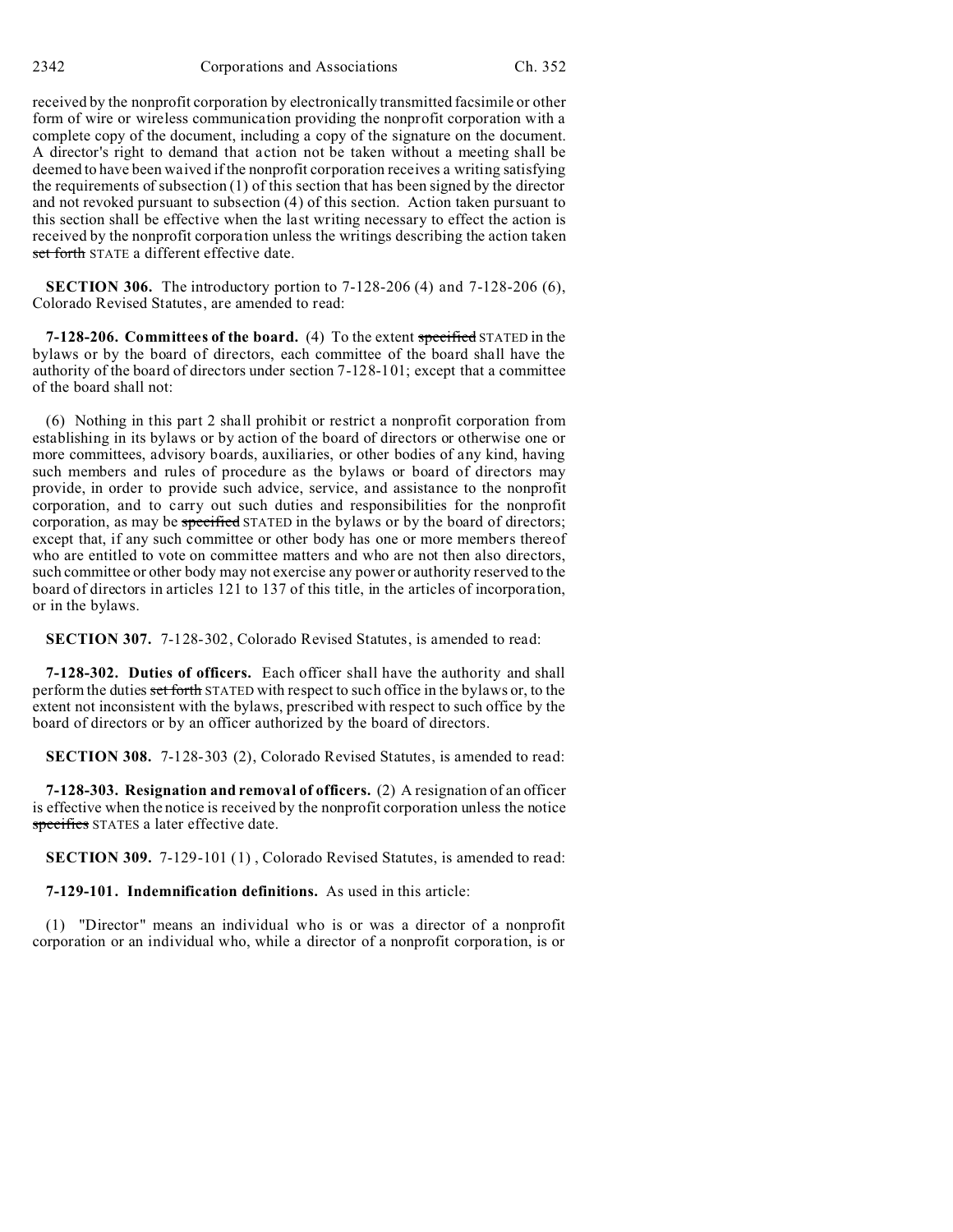was serving at the nonprofit corporation's request as a director, officer, partner, member, manager, trustee, employee, fiduciary, or agent of another domestic or foreign corporation, nonprofit corporation, or other person ENTITY or of an employee benefit plan. A director is considered to be serving an employee benefit plan at the nonprofit corporation's request if the director's duties to the nonprofit corporation also impose duties on, or otherwise involve services by, the director to the plan or to participants in or beneficiaries of the plan. "Director" includes, unless the context requires otherwise, the estate or personal representative of a director.

**SECTION 310.** 7-129-108, Colorado Revised Statutes, is amended to read:

**7-129-108. Insurance.** A nonprofit corporation may purchase and maintain insurance on behalf of a person who is or was a director, officer, employee, fiduciary, or agent of the nonprofit corporation, or who, while a director, officer, employee, fiduciary, or agent of the nonprofit corporation, is or was serving at the request of the nonprofit corporation as a director, officer, partner, member, manager, trustee, employee, fiduciary, or agent of another ANY domestic or foreign corporation, nonprofit corporation, or other person ENTITY or of an ANY employee benefit plan, against liability asserted against or incurred by the person in that capacity or arising from the person's status as a director, officer, employee, fiduciary, or agent, whether or not the nonprofit corporation would have power to indemnify the person against the same liability under section 7-129-102, 7-129-103, or 7-129-107. Any such insurance may be procured from any insurance company designated by the board of directors, whether such insurance company is formed under the laws LAW of this state or any other jurisdiction of the United States or elsewhere, including any insurance company in which the nonprofit corporation has an equity or any other interest through stock ownership or otherwise.

**SECTION 311.** 7-130-102 (1) (a), (1) (b), (1) (d), and (2), Colorado Revised Statutes, are amended, and the said 7-130-102 (1) is further amended BY THE ADDITION OF A NEW PARAGRAPH, to read:

**7-130-102. Amendment of articles of incorporation by board of directors or incorporators.** (1) Unless otherwise provided in the articles of incorporation, the board of directors may adopt, without member approval, one or more amendments to the articles of incorporation to:

(a) Delete THE STATEMENT OF the names and addresses of THE INCORPORATORS OR OF the initial directors;

(b) Delete THE STATEMENT OF the REGISTERED AGENT name and REGISTERED AGENT address of the initial registered agent or registered office, if a statement of change CHANGING THE REGISTERED AGENT NAME AND REGISTERED AGENT ADDRESS OF THE REGISTERED AGENT is on file with the secretary of state;

(b.5) DELETE THE STATEMENT OF THE NAMES AND ADDRESSES OF ANY OR ALL OF THE INDIVIDUALS NAMED IN THE ARTICLES OF INCORPORATION, PURSUANT TO SECTION 7-90-301 (6), AS BEING INDIVIDUALS WHO CAUSED THE ARTICLES OF INCORPORATION TO BE DELIVERED FOR FILING;

(d) Change the DOMESTIC entity name by substituting the word "corporation",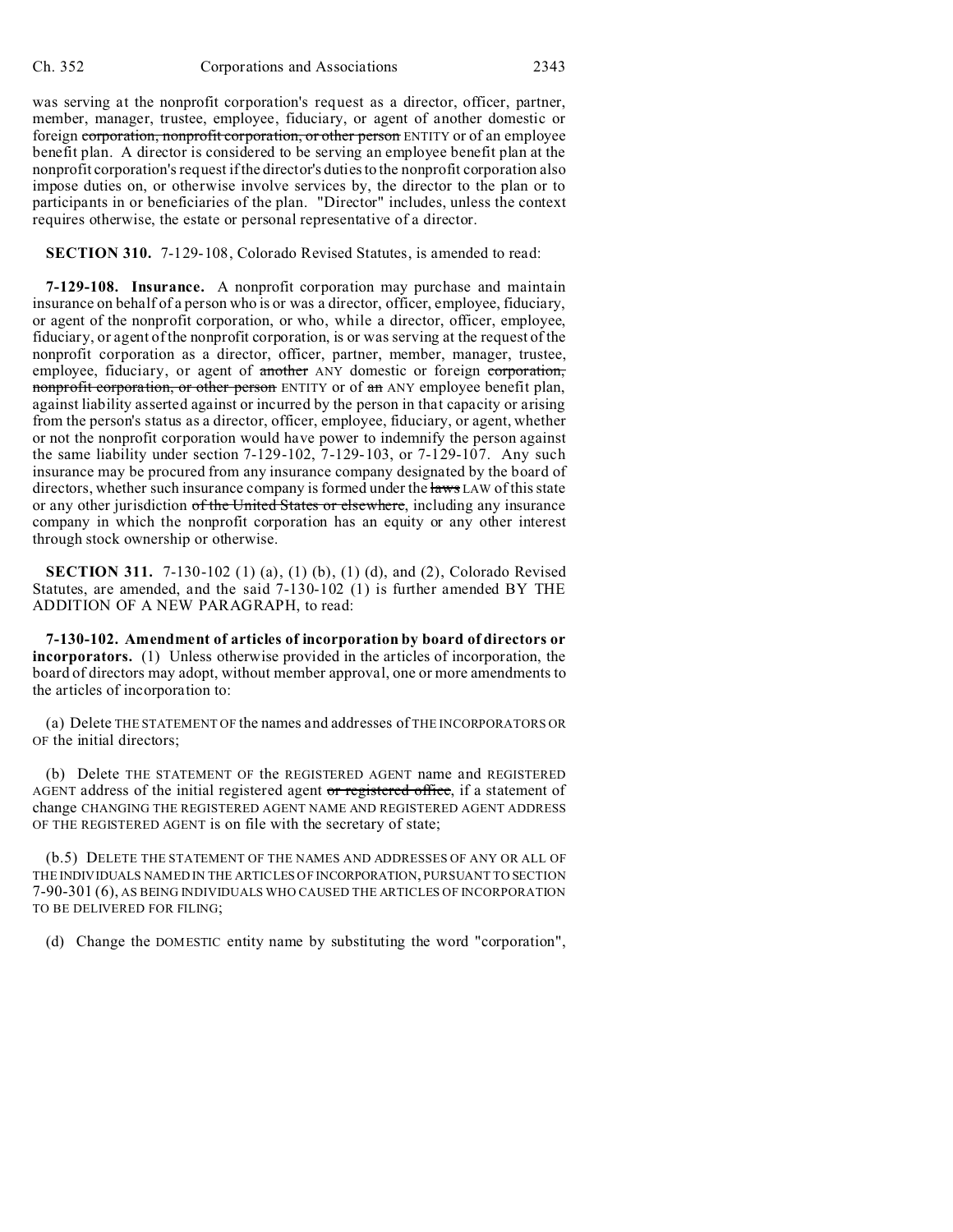2344 Corporations and Associations Ch. 352

"incorporated", "company", or "limited", or an abbreviation of any such word for a similar word or abbreviation in the name, or by adding, deleting, or changing a geographical attribution; or

(2) The board of directors may adopt, without member action, one or more amendments to the articles of incorporation to change the entity name, if necessary, in connection with the reinstatement of a nonprofit corporation pursuant to section 7-134-203 PART 10 OF ARTICLE 90 OF THIS TITLE.

**SECTION 312.** The introductory portion to 7-130-105 (1) and 7-130-105 (1) (a), Colorado Revised Statutes, are amended to read:

**7-130-105. Articles of amendment to articles of incorporation.** (1) A nonprofit corporation amending its articles of incorporation shall deliver to the secretary of state, for filing pursuant to part 3 of article 90 of this title, articles of amendment setting forth STATING:

(a) The DOMESTIC ENTITY name of the nonprofit corporation;

**SECTION 313.** The introductory portion to 7-130-106 (4) and 7-130-106 (4) (a), Colorado Revised Statutes, are amended to read:

**7-130-106. Restated articles of incorporation.** (4) A nonprofit corporation restating its articles of incorporation shall deliver to the secretary of state, for filing pursuant to part 3 of article 90 of this title, articles of restatement setting forth STATING:

(a) The DOMESTIC ENTITY name of the nonprofit corporation;

**SECTION 314.** The introductory portion to 7-130-107 (2) and 7-130-107 (2) (a), Colorado Revised Statutes, are amended to read:

**7-130-107. Amendment of articles of incorporation pursuant to reorganization.** (2) For an amendment to the articles of incorporation to be made pursuant to subsection (1) of this section, an individual or individuals designated by the court shall deliver to the secretary of state, for filing pursuant to part 3 of article 90 of this title, articles of amendment setting forth STATING:

(a) The DOMESTIC ENTITY name of the nonprofit corporation;

**SECTION 315.** 7-130-108, Colorado Revised Statutes, is amended to read:

**7-130-108. Effect of amendment of articles of incorporation.** An amendment to the articles of incorporation does not affect any existing right of persons other than members, any cause of action existing against or in favor of the nonprofit corporation, or any proceeding to which the nonprofit corporation is a party. An amendment changing a nonprofit corporation's DOMESTIC entity name does not abate a proceeding brought by or against a nonprofit corporation in its former entity name.

**SECTION 316.** 7-130-203 (2), Colorado Revised Statutes, is amended to read: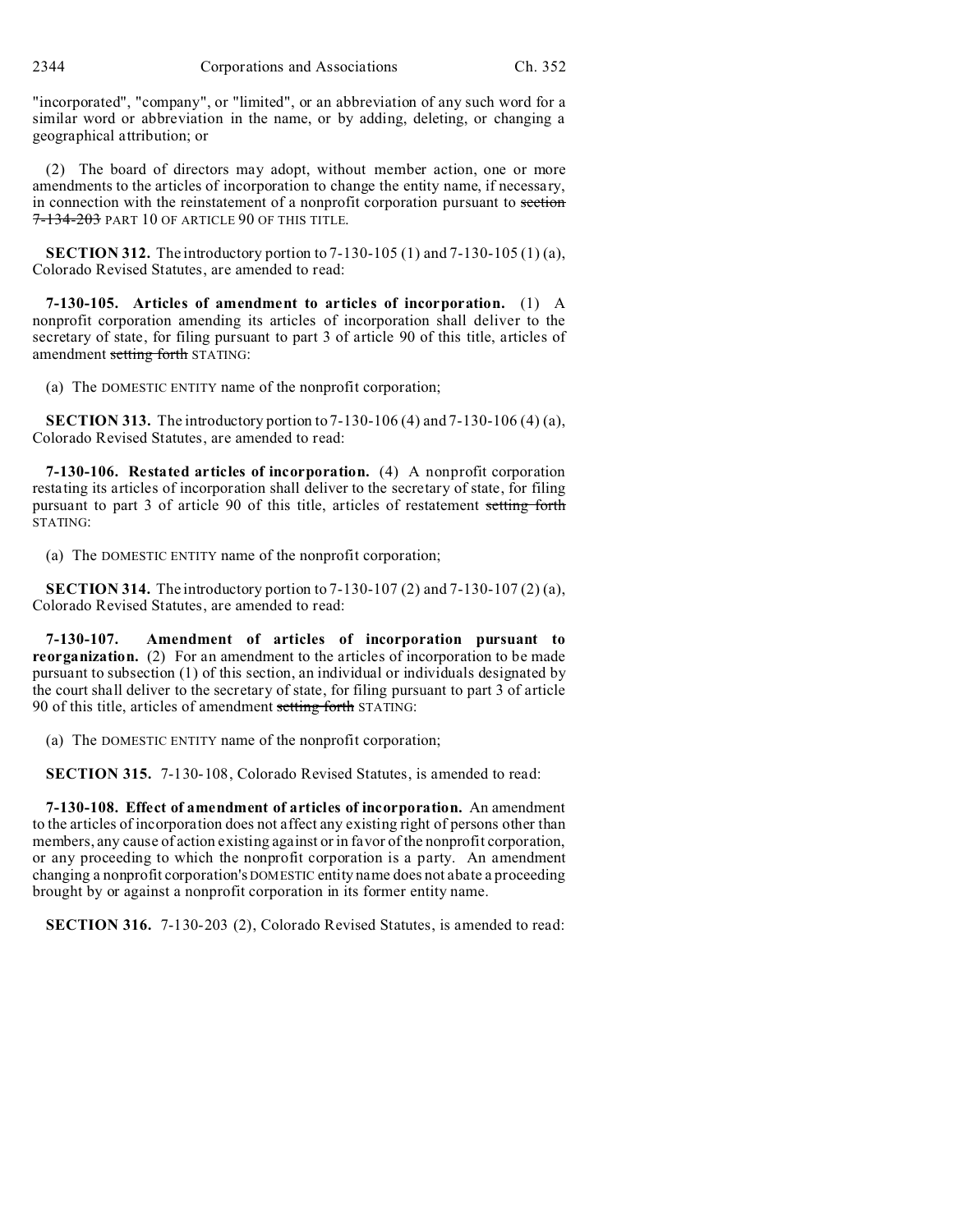**7-130-203. Bylaw changing quorum or voting requirement for directors.** (2) A bylaw adopted or amended by the members that fixes a greater quorum or voting requirement for the board of directors may provide that it may be amended only by a specified STATED vote of either the members or the board of directors.

**SECTION 317.** 7-130-301, Colorado Revised Statutes, is amended to read:

**7-130-301. Approval by third persons.** The articles of incorporation may require an amendment to the articles of incorporation or bylaws to be approved in writing by a specified STATED person or persons other than the board of directors. Such a provision may only be amended with the approval in writing of such person or persons.

**SECTION 318.** 7-131-101 (2) and (3), Colorado Revised Statutes, are amended to read:

**7-131-101. Merger.** (2) The plan of merger required by subsection (1) of this section shall set forth STATE:

(a) The DOMESTIC ENTITY name of each nonprofit corporation planning to merge and the DOMESTIC ENTITY name of the surviving nonprofit corporation into which each nonprofit corporation plans to merge;

(b) The terms and conditions of the merger, INCLUDING THE MANNER AND BASIS OF CONVERTING THE MEMBERSHIPS OF EACH NONPROFIT CORPORATION, IF ANY, INTO MEMBERSHIPS, OBLIGATIONS, OR OTHER INTERESTS OF THE SURVIVING NONPROFIT CORPORATION OR ANY OTHER ENTITY OR INTO MONEY OR OTHER PROPERTY IN WHOLE OR IN PART; AND

(c) The manner and basis of converting the memberships of each nonprofit corporation, if any, into memberships, obligations, or other interests of the surviving nonprofit corporation or any other entity or into money or other property in whole or part; and

(d) Any amendments to the articles of incorporation of the surviving nonprofit corporation to be effected by the merger.

(3) The plan of merger may set forth STATE other provisions relating to the merger.

**SECTION 319.** 7-131-103 (1), Colorado Revised Statutes, is amended to read:

**7-131-103. Articles of merger.** (1) After a plan of merger is approved, pursuant to section 7-131-102, the surviving nonprofit corporation shall deliver to the secretary of state, for filing pursuant to part 3 of article 90 of this title, articles of merger setting forth STATING:

(a) The plan of merger DOMESTIC ENTITY NAME OF EACH MERGING NONPROFIT CORPORATION AND THE PRINCIPAL OFFICE ADDRESS OF ITS PRINCIPAL OFFICE;

(a.3) THE DOMESTIC ENTITY NAME OF THE SURVIVING NONPROFIT CORPORATION AND THE PRINCIPAL ADDRESS OF ITS PRINCIPAL OFFICE;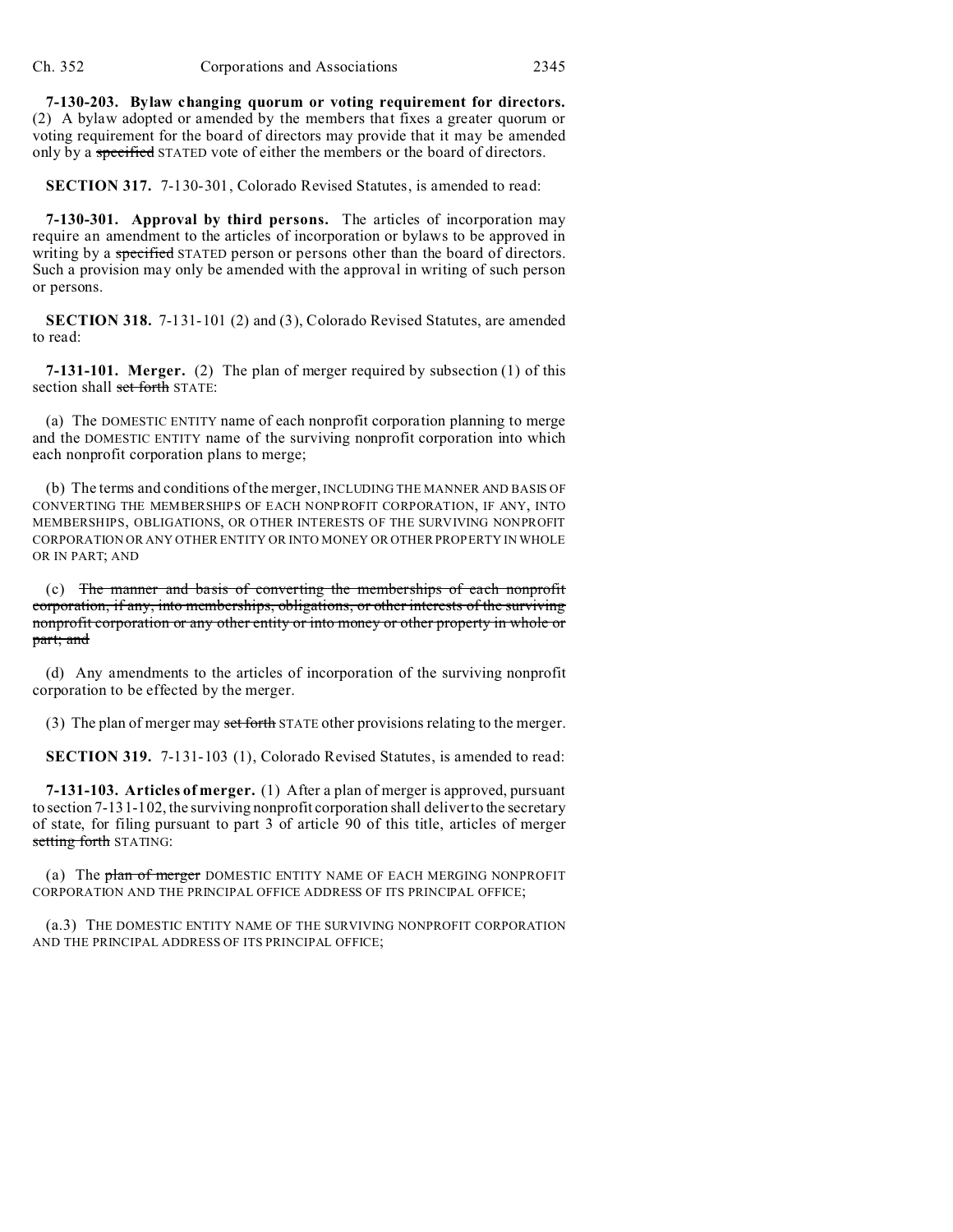(a.5) A STATEMENT THAT THE MERGING ENTITIES ARE MERGED INTO THE SURVIVING ENTITY AND THE SECTION OF THIS ARTICLE PURSUANT TO WHICH THE MERGER IS EFFECTED;

(b) If member approval was not required, a statement to that effect and a statement that the plan was approved by a sufficient vote of the board of directors of the nonprofit corporation;

(c) If approval of the members of one or more nonprofit corporations party to the merger was required, a statement that the number of votes cast for the plan by each voting group entitled to vote separately on the merger was sufficient for approval by that voting group;

(d) If approval of the plan by some person or persons other than the members or the board of directors is required pursuant to section  $7-131-102$  (3), a statement that such approval was obtained.

**SECTION 320.** 7-131-105 (1) (a) and (2), Colorado Revised Statutes, are amended to read:

**7-131-105. Merger with foreign nonprofit corporation.** (1) One or more domestic nonprofit corporations may merge with one or more foreign nonprofit corporations if:

(a) The merger is permitted by the law of the state or country JURISDICTION under whose THE law OF WHICH each foreign nonprofit corporation is incorporated;

(2) Upon the merger taking effect, the surviving foreign nonprofit corporation of a merger:

(a) Shall either:

(I) Maintain a registered agent PURSUANT TO PART 7 OF ARTICLE 90 OF THIS TITLE, WHETHER OR NOT THE FOREIGN NONPROFIT CORPORATION IS OTHERWISE SUBJECT TO THAT PART, to accept service in any proceeding based on a cause of action arising with respect to any domestic nonprofit corporation that is merged into the foreign nonprofit corporation; or

(II) Be deemed to have authorized service of process on it in connection with any such proceeding by registered or certified mail, return receipt requested, to the address of its principal office as set forth STATED in the articles of merger or as last changed in a notice delivered to the secretary of state A STATEMENT OF CHANGE FILED BY THE SECRETARY OF STATE;

(b) Shall comply with article 135 PART 8 OF ARTICLE 90 of this title if it is to conduct affairs ACTIVITIES in this state.

**SECTION 321.** The introductory portion to 7-134-103 (1) and 7-134-103 (1) (a) and (1) (b), Colorado Revised Statutes, are amended to read:

**7-134-103. Articles of dissolution.** (1) At any time after dissolution is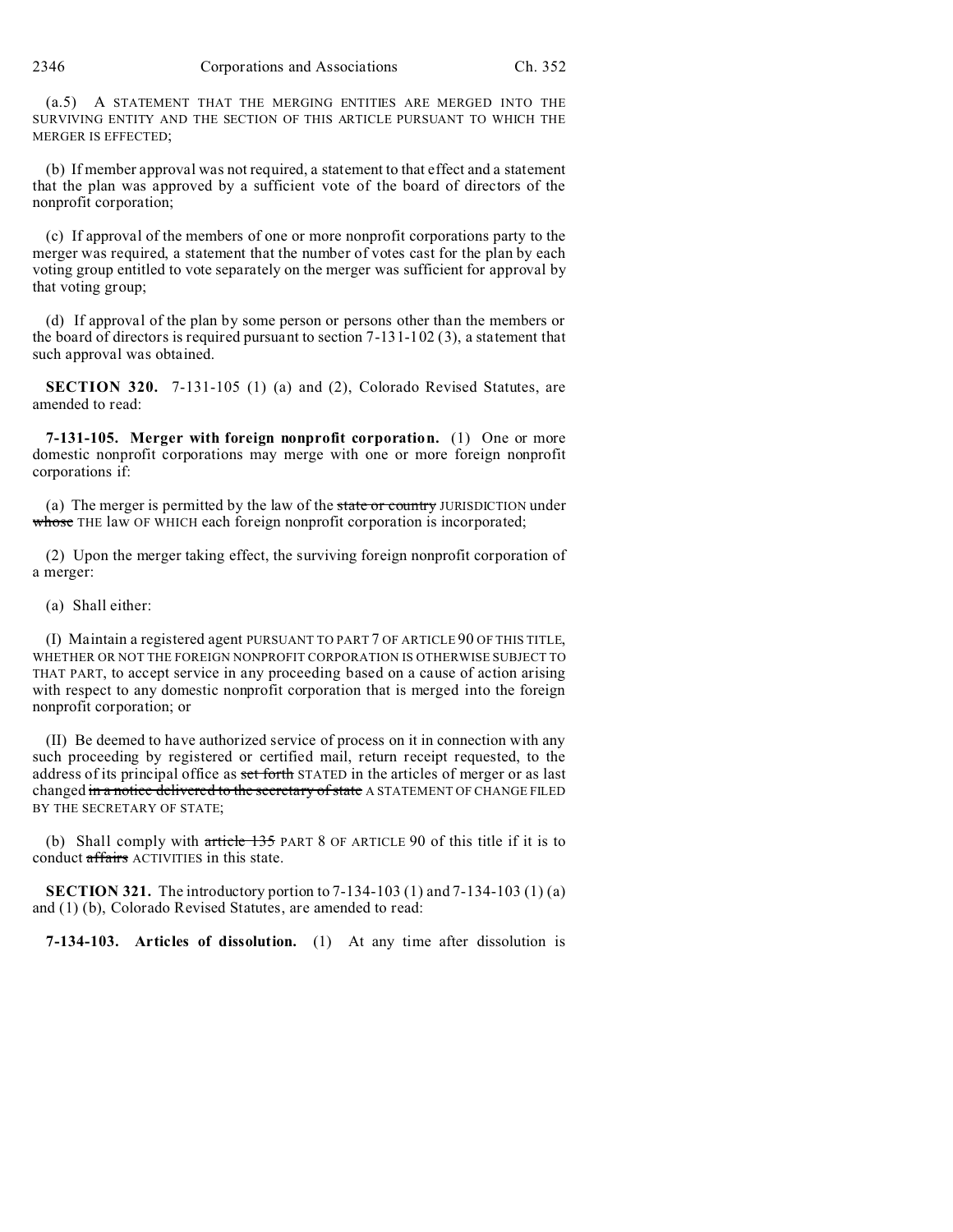authorized, the nonprofit corporation may dissolve by delivering to the secretary of state, for filing pursuant to part 3 of article 90 of this title, articles of dissolution setting forth STATING:

(a) The DOMESTIC ENTITY name of the nonprofit corporation;

(b) The PRINCIPAL OFFICE address of the nonprofit corporation's principal office; or, if none is to be maintained, a statement that the nonprofit corporation will not maintain a principal office, and, if different from the address of the principal office or if no principal office is to be maintained, the address to which service of process may be mailed pursuant to section 7-134-109;

**SECTION 322.** The introductory portion to 7-134-104 (3) and 7-134-104 (3) (a), (4), and (5), Colorado Revised Statutes, are amended to read:

**7-134-104. Revocation of dissolution.** (3) After the revocation of dissolution is authorized, the nonprofit corporation may revoke the dissolution by delivering to the secretary of state, for filing pursuant to part 3 of article 90 of this title, within one hundred twenty days after the effective date of dissolution, articles of revocation of dissolution, together with a copy of its articles of dissolution, that set forth STATE:

(a) The DOMESTIC entity name of the nonprofit corporation;

(4) Revocation of dissolution is effective as provided in section 7-90-304, and no delayed effective date may be specified STATED pursuant to section 7-90-304.

(5) When the revocation of dissolution is effective, it relates back to and takes effect as of the effective date of the dissolution, and the nonprofit corporation may carry on its activities and use its DOMESTIC entity name as if dissolution had never occurred.

**SECTION 323.** 7-134-105 (2) and (4), Colorado Revised Statutes, are amended to read:

**7-134-105. Effect of dissolution.** (2) Upon dissolution of a nonprofit corporation exempt under section 501 (c) (3) of the internal revenue code, or corresponding section of any future federal tax code, the assets of such nonprofit corporation shall be distributed for one or more exempt purposes under said section, or to the federal government, or to a state or local government, for a public purpose. Any such assets not so disposed of shall be disposed of by the district court for the county IN THIS STATE in which the STREET ADDRESS OF THE NONPROFIT CORPORATION'S principal office of such nonprofit corporation is then located, OR, IF THE NONPROFIT CORPORATION HAS NO PRINCIPAL OFFICE IN THIS STATE, BY THE DISTRICT COURT OF THE COUNTY IN WHICH THE STREET ADDRESS OF ITS REGISTERED AGENT IS LOCATED, OR, IF THEN NONPROFIT CORPORATION HAS NOT REGISTERED AGENT, THE DISTRICT COURT OF THE CITY AND COUNTY OF DENVER exclusively for such purposes or to such organization or organizations, as said court shall determine, which THAT are organized FORMED and operated exclusively for such purposes.

(4) On and after the effective date of the dissolution, the entity name of a dissolved nonprofit corporation shall include the words "a dissolved Colorado nonprofit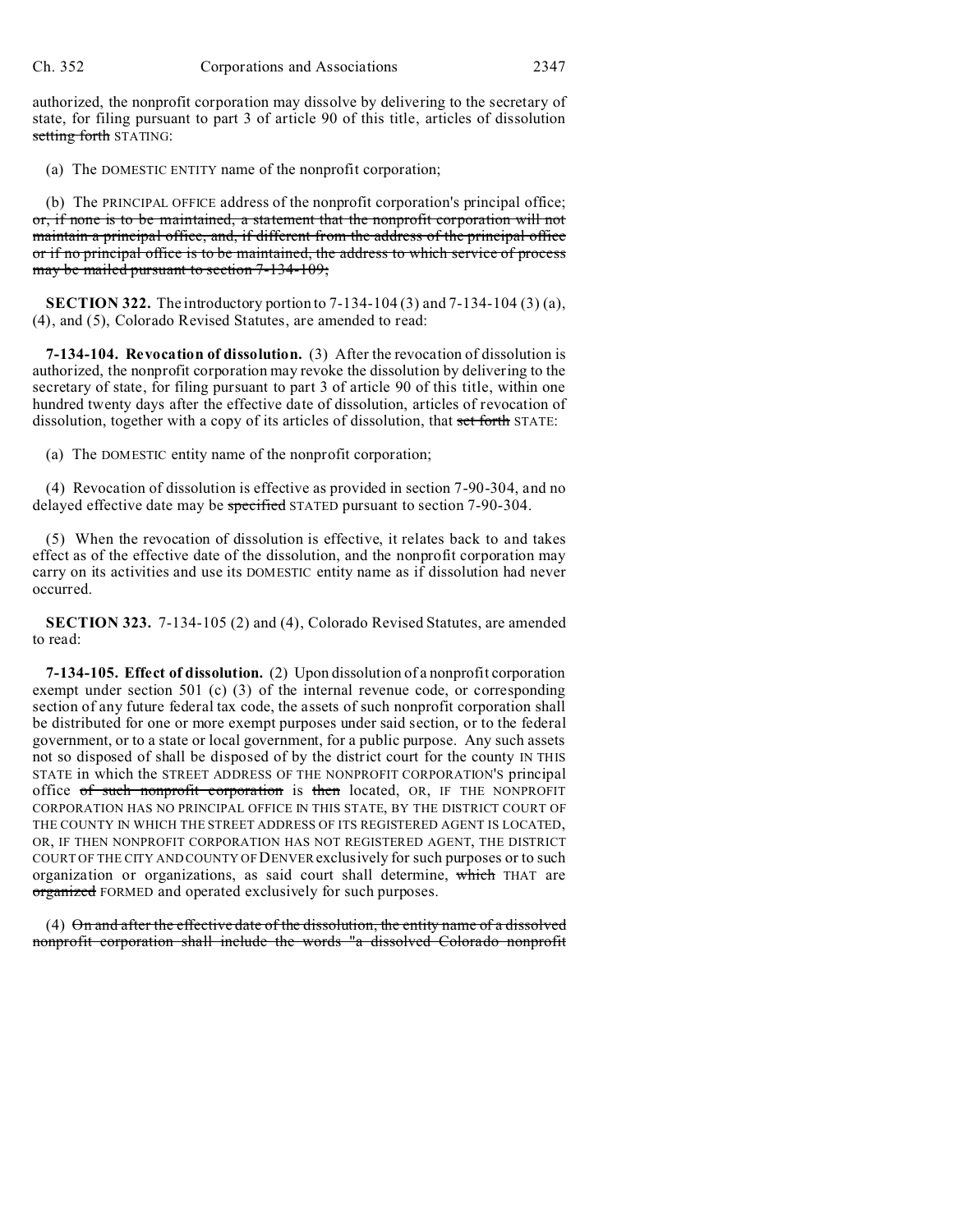corporation" and the year of dissolution.

**SECTION 324.** 7-134-107 (2) (a), Colorado Revised Statutes, is amended to read:

**7-134-107. Disposition of claims by publication.** (2) The notice contemplated in subsection (1) of this section shall:

(a) Be published one time in a newspaper of general circulation in the county where IN WHICH THE STREET ADDRESS OF the dissolved nonprofit corporation's principal office IS OR WAS LAST LOCATED or, if it has no THE DISSOLVED NONPROFIT CORPORATION HAS NOT HAD A principal office in this state, where IN THE COUNTY IN WHICH THE STATE ADDRESS OF its registered office AGENT is or was last located;

**SECTION 325.** 7-134-201, Colorado Revised Statutes, is amended to read:

**7-134-201. Grounds for administrative dissolution.** (1) The secretary of state may commence a proceeding under section 7-134-202 for administrative dissolution of a nonprofit corporation if:

(a) The nonprofit corporation does not pay any taxes, fees, or penalties imposed by this title when they are due;

(b) The nonprofit corporation does not deliver its periodic report to the secretary of state when it is due COMPLY WITH PART 5 OF ARTICLE 90 OF THIS TITLE, PROVIDING FOR REPORTS FROM REPORTING ENTITIES;

(c) The nonprofit corporation is without a registered agent or registered office NOT IN COMPLIANCE WITH PART 7 OF ARTICLE 90 OF THIS TITLE, PROVIDING FOR REGISTERED AGENTS AND SERVICE OF PROCESS; OR

(d) The nonprofit corporation does not give notice to the secretary of state that its registered agent or registered office has been changed, that its registered agent has resigned, or that its registered office has been discontinued; or

(e) The nonprofit corporation's period of duration stated in its articles of incorporation expires.

**SECTION 326.** 7-134-202 (2), (3), (4), and (5), Colorado Revised Statutes, are amended to read:

**7-134-202. Procedure for and effect of administrative dissolution.** (2) If the nonprofit corporation does not correct each ground for dissolution, or demonstrate to the reasonable satisfaction of the secretary of state that each ground determined by the secretary of state does not exist, within sixty days after mailing of the notice contemplated in subsection (1) of this section, the secretary of state may administratively dissolve the nonprofit corporation. The secretary of state shall mail written notice of the administrative dissolution, stating the effective date thereof, to the PRINCIPAL OFFICE ADDRESS OF THE dissolved nonprofit corporation CORPORATION'S PRINCIPAL OFFICE and shall mail a copy of such notice to the last registered agent ADDRESS of the dissolved nonprofit corporation CORPORATION'S LAST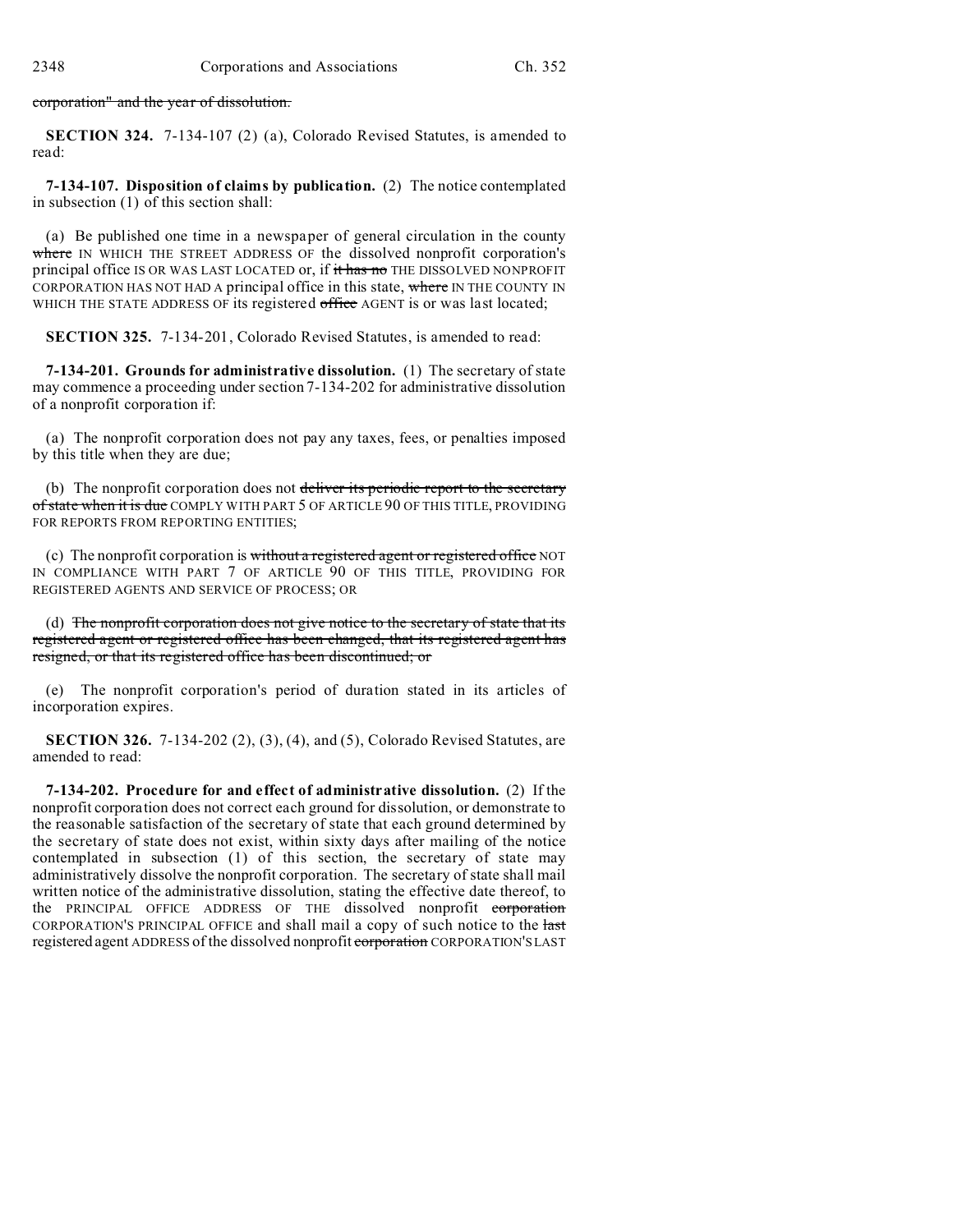REGISTERED AGENT.

(3) A nonprofit corporation administratively dissolved continues its corporate existence but may not carry on any activities except as is appropriate to wind up and liquidate its affairs under section 7-134-105 and to give notice to claimants in the manner provided in sections 7-134-106 and 7-134-107. If the nonprofit corporation has not been reinstated pursuant to section 7-134-203 within one hundred twenty days after the effective date of the administrative dissolution under subsection (2) of this section, the entity name shall include the words "a dissolved Colorado nonprofit corporation" and the year of dissolution.

(4) The administrative dissolution of a nonprofit corporation terminates the authority of its registered agent.

(5) Upon the administrative dissolution of a nonprofit corporation, the secretary of state shall be the dissolved nonprofit corporation's agent for service of process. Service of process on the secretary of state under this subsection (5) is service on the dissolved nonprofit corporation. Upon receipt of process, the secretary of state shall deliver a copy of the process to the dissolved nonprofit corporation at its principal office.

**SECTION 327.** 7-134-205, Colorado Revised Statutes, is amended to read:

**7-134-205. Continuation as unincorporated association.** A nonprofit corporation that is administratively dissolved, continues to operate for nonprofit purposes, and does not wind up its business and affairs shall be deemed an unincorporated organization as provided in section 7-30-101.1 that qualifies as a nonprofit association for purposes of the "Uniform Unincorporated Nonprofit Association Act", article 30 of this title, unless it reinstates itself as provided in sections  $7-134-203$  and  $7-134-204$  PART 10 OF ARTICLE 90 OF THIS TITLE.

**SECTION 328.** 7-134-302 (1), Colorado Revised Statutes, is amended to read:

**7-134-302. Procedure for judicial dissolution.** (1) A proceeding by the attorney general to dissolve a nonprofit corporation shall be brought in the district court of FOR the county in this state where IN WHICH THE STREET ADDRESS OF the nonprofit corporation's principal office or THE STREET ADDRESS OF ITS registered office AGENT is located or, if the nonprofit corporation has no principal or registered office in this state AND NO REGISTERED AGENT, in the district court for the city and county of Denver. A proceeding brought by any other party named in section 7-134-301 shall be brought in the district court  $\sigma$  FOR the county in this state where IN WHICH THE STREET ADDRESS OF the nonprofit corporation's principal office is located or, if it has no principal office in this state, in the district court of FOR the county where IN WHICH THE STREET ADDRESS OF its registered office AGENT is or was last located, OR, IF THE NONPROFIT CORPORATION HAS NO REGISTERED AGENT, IN THE DISTRICT COURT FOR THE CITY AND COUNTY OF DENVER.

**SECTION 329.** 7-134-303 (2), Colorado Revised Statutes, is amended to read:

**7-134-303. Receivership or custodianship.** (2) The court may appoint an individual, a domestic ENTITY, or A foreign corporation ENTITY authorized to transact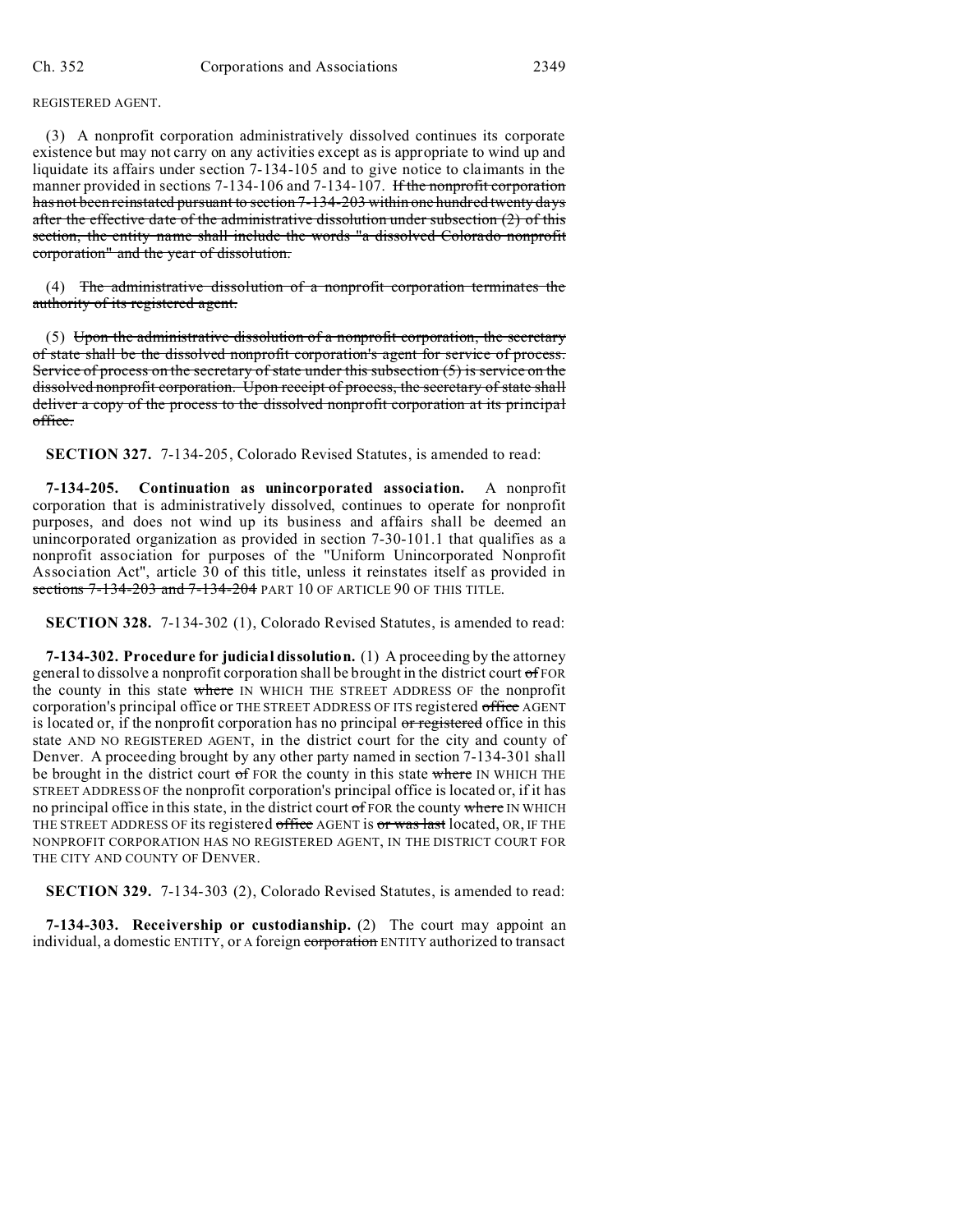2350 Corporations and Associations Ch. 352

business OR CONDUCT ACTIVITIES in this state, or a domestic or foreign nonprofit corporation authorized to transact business OR CONDUCT ACTIVITIES in this state as a receiver or custodian. The court may require the receiver or custodian to post bond, with or without sureties, in an amount specified STATED by the court.

**SECTION 330.** 7-134-304 (1) and (2), Colorado Revised Statutes, are amended to read:

**7-134-304. Decree of dissolution.** (1) If after a hearing the court determines that one or more grounds for judicial dissolution described in section 7-134-301 exist, it may enter a decree dissolving the nonprofit corporation and specifying STATING the effective date of the dissolution, and the clerk of the court shall deliver a certified copy of the decree to the secretary of state who shall file it accordingly FOR FILING PURSUANT TO PART 3 OF ARTICLE 90 OF THIS TITLE.

(2) After entering the decree of dissolution, the court shall direct the winding up and liquidation of the nonprofit corporation's affairs in accordance with section 7-134-105 and the giving of notice to the nonprofit corporation's registered agent, or to the secretary of state if it has no registered agent, and to claimants in accordance with sections 7-134-106 and 7-134-107. In the decree of dissolution, or otherwise, the court may direct that the corporate name shall include the words "a dissolved Colorado nonprofit corporation" and the year of dissolution.

**SECTION 331.** 7-134-401 (2), Colorado Revised Statutes, is amended to read:

## **7-134-401. Dissolution upon expiration of period of duration.**

(2) A provision in the articles of incorporation to the effect that the nonprofit corporation or its existence shall be terminated at a specified STATED date or after a stated period of time or upon a contingency, or any similar provision, shall be deemed to be a provision for a period of duration within the meaning of this section. The occurrence of such date, the expiration of the stated period of time, the occurrence of such contingency, or the satisfaction of such provision shall be deemed to be the expiration of the nonprofit corporation's period of duration for purposes of this section.

**SECTION 332.** Article 135 of title 7, Colorado Revised Statutes, is REPEALED AND REENACTED, WITH AMENDMENTS, to read:

## **ARTICLE 135 Foreign Nonprofit Corporations - Authority to Conduct Activities**

**7-135-101. Authority to conduct activities required.** PART 8 OF ARTICLE 90 OF THIS TITLE, PROVIDING FOR THE TRANSACTION OF BUSINESS OR THE CONDUCT OF ACTIVITIES BY FOREIGN ENTITIES, APPLIES TO FOREIGN NONPROFIT CORPORATIONS.

**SECTION 333.** 7-136-101 (5) (g), Colorado Revised Statutes, is amended to read:

**7-136-101. Corporate records.** (5) A nonprofit corporation shall keep a copy of each of the following records at its principal office: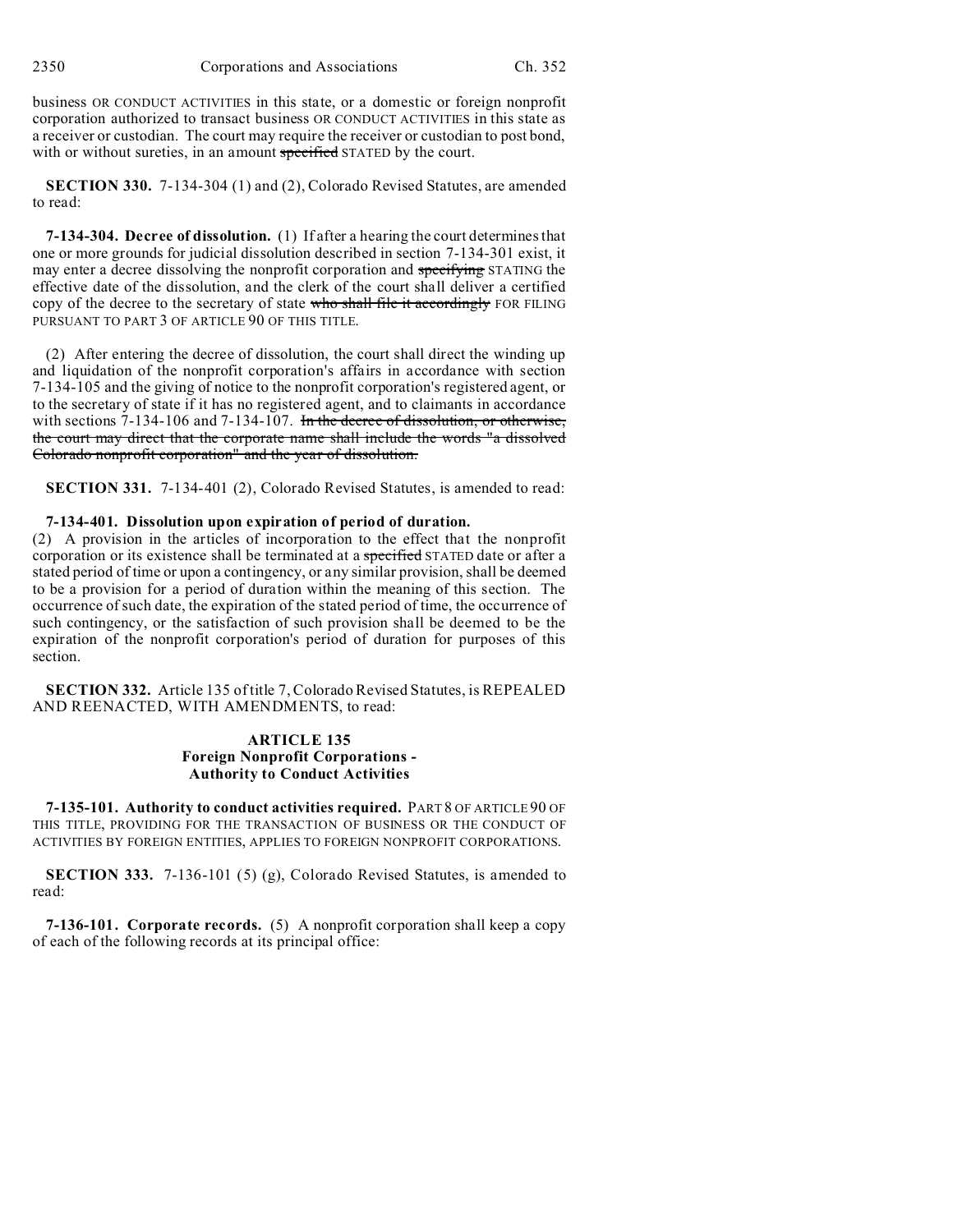(g) A copy of its most recent periodic ANNUAL report delivered to the secretary of state under section 7-136-107 PURSUANT TO PART 5 OF ARTICLE 90 OF THIS TITLE; and

**SECTION 334.** 7-136-102 (2), Colorado Revised Statutes, is amended to read:

**7-136-102. Inspection of corporate records by members.** (2) Pursuant to subsection (5) of this section, a member is entitled to inspect and copy, during regular business hours at a reasonable location specified STATED by the nonprofit corporation, any of the other records of the nonprofit corporation if the member meets the requirements of subsection (3) of this section and gives the nonprofit corporation written demand at least five business days before the date on which the member wishes to inspect and copy such records.

**SECTION 335.** 7-136-104 (1) and (2), Colorado Revised Statutes, are amended to read:

**7-136-104. Court-ordered inspection of corporate records.** (1) If a nonprofit corporation refuses to allow a member, or the member's agent or attorney, who complies with section 7-136-102 (1) to inspect or copy any records that the member is entitled to inspect or copy by said section, the district court  $\sigma$  FOR the county in this state where IN WHICH THE STREET ADDRESS OF the nonprofit corporation's principal office is located or, if the nonprofit corporation has no principal office in this state, the district court of FOR the county in which THE STREET ADDRESS OF its registered office AGENT is located or, if the nonprofit corporation has no registered office AGENT, the district court for the city and county of Denver may, on application of the member, summarily order the inspection or copying of the records demanded at the nonprofit corporation's expense.

(2) If a nonprofit corporation refuses to allow a member, or the member's agent or attorney, who complies with section 7-136-102 (2) and (3) to inspect or copy any records that the member is entitled to inspect or copy pursuant to section 7-136-102 (2) and (3) within a reasonable time following the member's demand, the district court of FOR the county in this state where IN WHICH THE STREET ADDRESS OF the nonprofit corporation's principal office is located or, if the nonprofit corporation has no principal office in this state, the district court  $\sigma$  FOR the county in which THE STREET ADDRESS OF its registered office AGENT is located or, if the nonprofit corporation has no registered office AGENT, the district court for the city and county of Denver may, on application of the member, summarily order the inspection or copying of the records demanded.

**SECTION 336.** 7-136-107, Colorado Revised Statutes, is amended to read:

**7-136-107. Periodic report to secretary of state.** Each domestic corporation and each foreign corporation authorized to transact business in this state shall comply with the periodic reporting requirements of part 5 of article 90 of this title. PART 5 OF ARTICLE 90 OF THIS TITLE, PROVIDING FOR REPORTS FROM REPORTING ENTITIES, APPLIES TO DOMESTIC NONPROFIT CORPORATIONS AND APPLIES TO FOREIGN NONPROFIT CORPORATIONS THAT ARE AUTHORIZED TO TRANSACT BUSINESS OR CONDUCT ACTIVITIES IN THIS STATE.

**SECTION 337.** 7-136-109 (4) and (5), Colorado Revised Statutes, are amended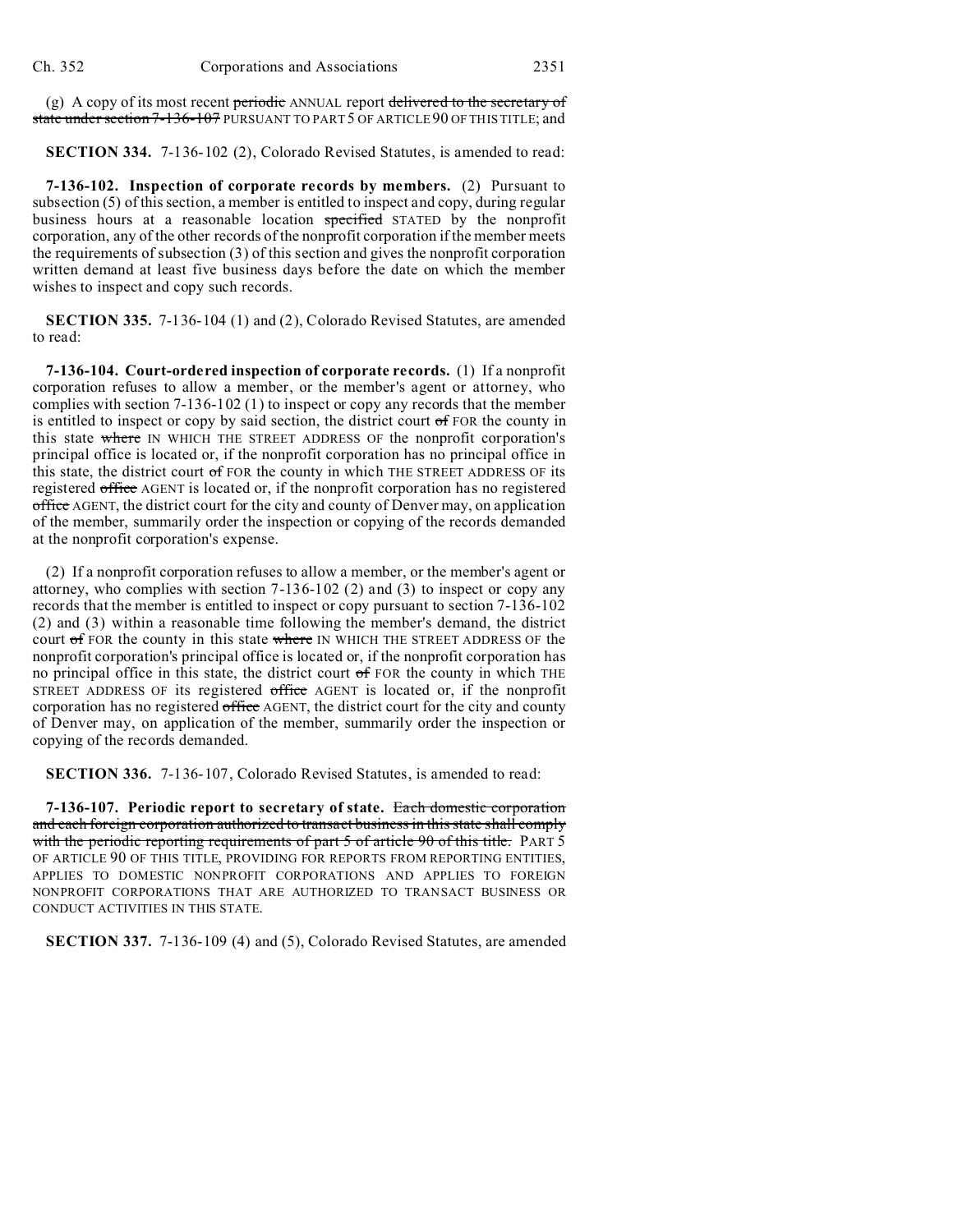to read:

**7-136-109. Interrogatories by secretary of state.** (4) Each officer and director of a domestic or foreign nonprofit corporation who fails or refuses to answer truthfully and fully, within the time prescribed by subsection (1) of this section, interrogatories propounded to the officer or director by the secretary of state in accordance with the provisions of subsection  $(1)$  of this section or who signs DELIVERS OR CAUSES a document TO BE delivered the secretary of state pursuant to any provision of articles 121 to 137 of this title, for filing pursuant to part 3 of article 90 of this title, which is known to such officer or director to be false in any material respect, is guilty of a misdemeanor and, upon conviction thereof, shall be punished by a fine of not more than one thousand dollars.

(5) The attorney general may enforce the provisions of this section in an action brought in the district court  $of$  FOR the county in this state where IN WHICH THE STREET ADDRESS OF the nonprofit corporation's principal office or THE STREET ADDRESS OF ITS registered office AGENT is located or, if the nonprofit corporation has no principal OFFICE IN THIS STATE AND NO or registered office AGENT, in this state, in the district court in and for the city and county of Denver.

**SECTION 338.** 7-137-102 (1), (3), (4), and (5), Colorado Revised Statutes, are amended to read:

**7-137-102. Pre-1968 corporate entities - failure to file reports and designate registered agents - dissolution.** (1) Corporate entities which THAT were organized FORMED prior to January 1, 1968, and which THAT did not elect to be governed by articles 20 to 29 of this title and could, if they so elected, elect to be governed by articles 121 to 137 of this title, but which THAT have not done so, shall ARE nevertheless be REPORTING ENTITIES THAT ARE subject to section 7-136-107 PART 5 OF ARTICLE 90 OF THIS TITLE, PROVIDING FOR REPORTS FROM REPORTING ENTITIES, and are required to file periodic reports and pay the filing fees therefor as provided in said articles. Such corporate entities shall also designate and maintain registered offices and registered agents as provided in section 7-125-101. Such registered agents shall be the agents for service of process on said corporate entities as provided in section 7-125-104, and, in the event such registered agent is not maintained, process may be served on such corporate entity as set forth in section 7-125-104 AND ARE DOMESTIC ENTITIES THAT ARE SUBJECT TO PART 7 OF ARTICLE 90 OF THIS TITLE, PROVIDING FOR REGISTERED AGENTS AND SERVICE OF PROCESS.

(3) If any corporate entity,  $$ elect to be governed by articles 20 to 29 or 121 to 137 of this title, but which THAT has not so elected and has failed to file periodic ANNUAL reports or designate a registered office and agent, may be administratively dissolved pursuant to sections 7-134-201 and 7-134-202 and reinstated pursuant to sections 7-134-203 and 7-134-204 PART 10 OF ARTICLE 90 OF THIS TITLE.

(4) Any corporate entity organized FORMED prior to January 1, 1968, that could elect to be governed by articles 20 to 29 of this title, that was suspended or was declared defunct, but not dissolved by operation of law under section 7-20-105 before July 1, 1998, and that was eligible for reinstatement on June 30, 1998, shall be deemed administratively dissolved on the date of such suspension for purposes of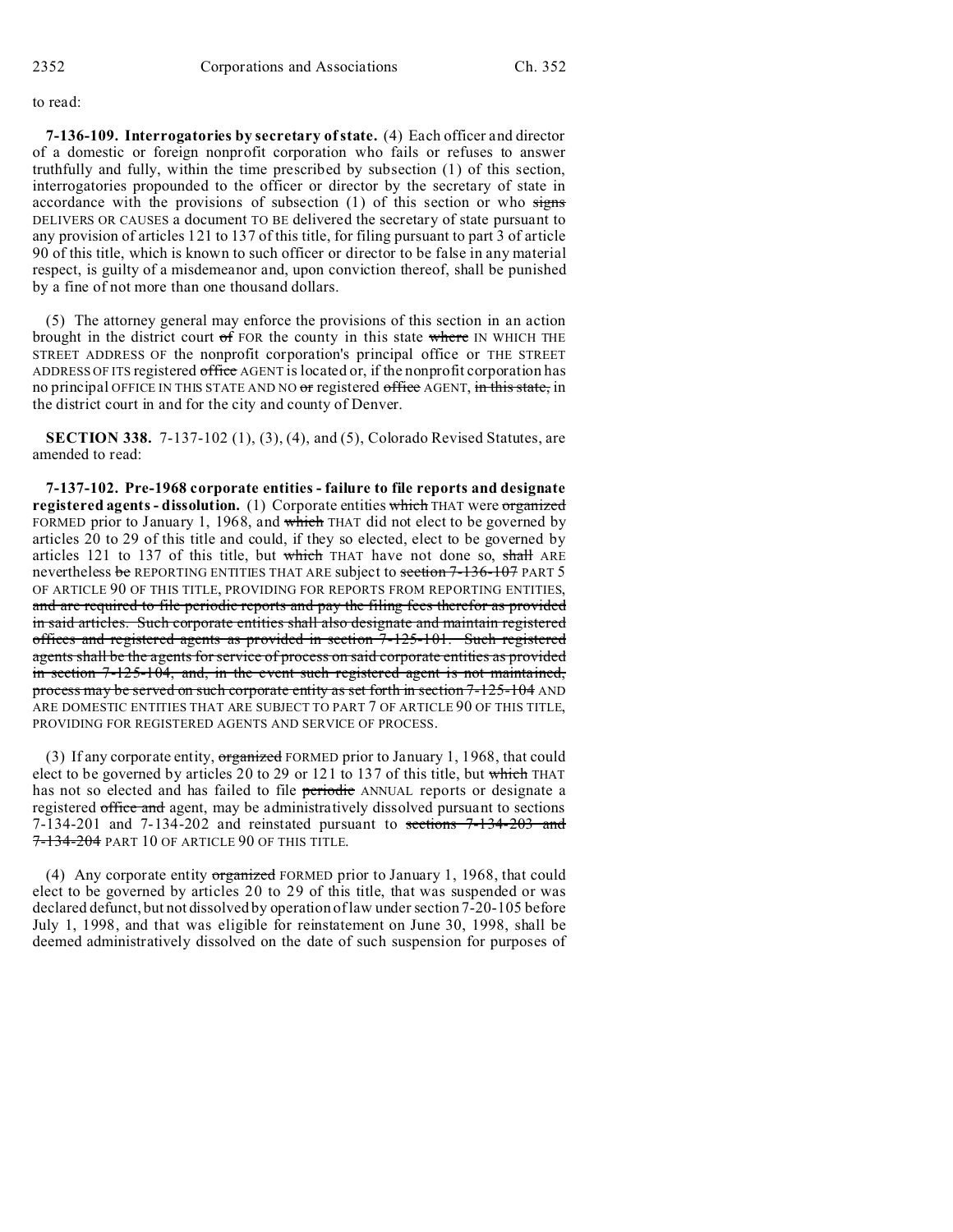sections 7-134-105 and 7-134-201 to 7-134-204 and may reinstate itself as a nonprofit corporation as provided in sections 7-134-203 and 7-134-204 PART 10 OF ARTICLE 90 OF THIS TITLE.

(5) Any nonprofit corporate entity organized FORMED prior to January 1, 1968, that could elect to be governed by articles 20 to 29 of this title, that was suspended, declared defunct, administratively dissolved, or dissolved by operation of law, and continues to operate for nonprofit purposes and does not wind up its business and affairs, shall be deemed an unincorporated organization that qualifies as a nonprofit association as provided in section 7-30-101.1 for purposes of the "Uniform Unincorporated Nonprofit Association Act", article 30 of this title, unless such corporate entity is eligible to reinstate itself as a nonprofit corporation as provided in subsection (4) of this section or sections  $7-134-203$  and  $7-134-204$  PART 10 OF ARTICLE 90 OF THIS TITLE and does so reinstate itself.

**SECTION 339.** 7-137-103, Colorado Revised Statutes, is amended to read:

**7-137-103. Application to foreign nonprofit corporations.** A foreign nonprofit corporation authorized to TRANSACT BUSINESS OR conduct affairs ACTIVITIES in this state on June 30, 1998, is subject to articles 121 to 137 of this title but is not required to obtain new authorization to TRANSACT BUSINESS OR conduct affairs ACTIVITIES under said articles.

**SECTION 340.** 7-137-201, Colorado Revised Statutes, is amended to read:

**7-137-201. Procedure to elect to accept articles 121 to 137 of this title.** (1) Any corporate entity with shares of capital stock organized FORMED before January 1, 1968, under article 40, 50, or 51 of this title, any corporate entity organized FORMED before January 1, 1968, under article 40 or 50 of this title without shares of capital stock, and any corporate entity whether with or without shares of capital stock and *organized* FORMED before January 1, 1968, under any general law or created by any special act of the general assembly for a purpose for which a nonprofit corporation may be organized FORMED under articles 121 to 137 of this title may elect to accept said articles in the following manner:

(a) If there are members or stockholders entitled to vote thereon, the board of directors shall adopt a resolution recommending that the corporate entity accept articles 121 to 137 of this title and directing that the question of acceptance be submitted to a vote at a meeting of the members or stockholders entitled to vote thereon, which may be either an annual or special meeting. The question shall also be submitted whenever one-twentieth of the members or stockholders entitled to vote thereon so request. Written notice stating that the purpose, or one of the purposes, of the meeting is to consider electing to accept said articles shall be given to each member or stockholder entitled to vote at the meeting within the time and in the manner provided in said articles for the giving of notice of meetings to members or stockholders. Such election to accept said articles shall require for adoption at least two-thirds of the votes which THAT members or stockholders present at such meeting in person or by proxy are entitled to cast.

(b) If there are no members or stockholders entitled to vote thereon, election to accept articles 121 to 137 of this title may be made at a meeting of the board of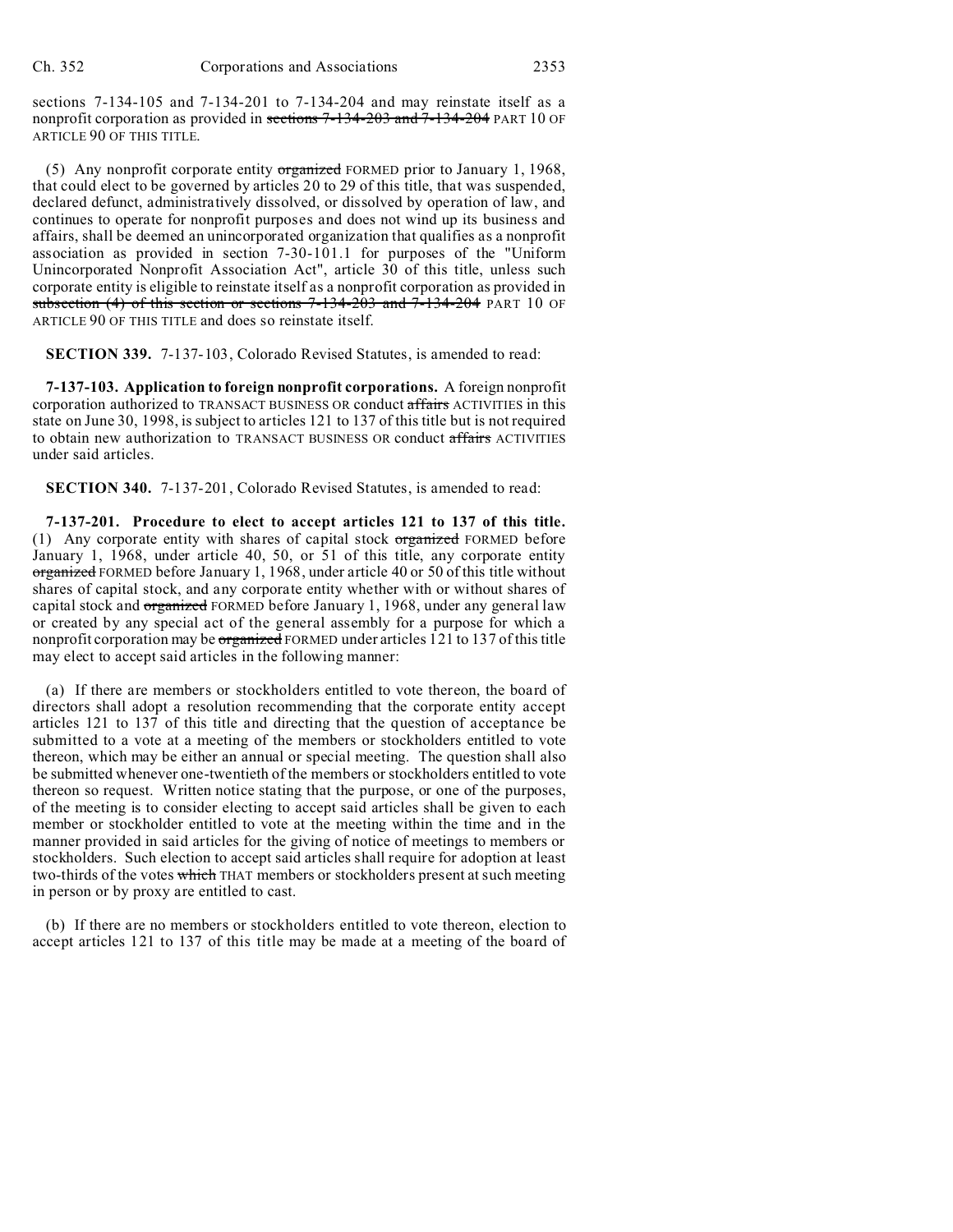directors pursuant to a majority vote of the directors in office.

 $\overrightarrow{c}$  (2) In effecting such acceptance OF ARTICLES 121 TO 137 OF THIS TITLE, the corporate entity shall follow the requirements of the law under which it was organized FORMED, its articles of incorporation, and its bylaws so far as applicable.

 $(d)$  (3) If the DOMESTIC entity name OF THE CORPORATE ENTITY ACCEPTING ARTICLES 121 TO 137 OF THIS TITLE is not in conformity with the provisions of part 6 of article 90 of this title, the corporate entity shall change its DOMESTIC ENTITY name to conform with part 6 of article 90 of this title. The adoption of a DOMESTIC ENTITY name that is in conformity with said part 6 by the members or stockholders of the corporate entity, and its inclusion in the statement of election to accept said articles 121 to 137 as the entity name, and the issuance of a certificate of acceptance by the secretary of state shall be the only action necessary to effect such change. The articles of incorporation, affidavit, or other basic organizational charter shall be deemed for all purposes amended to conform to such entity name.

(e) If the corporate entity does not have a registered office and a registered agent registered in the office of the secretary of state, it shall comply with section 7-125-101 regarding the maintenance of such office and agent.

 $(f)$  (4) All corporate entities ACCEPTING ARTICLES 121 TO 137 OF THIS TITLE whose articles of incorporation, affidavits of incorporation, or other basic charters, by whatever names denominated, are not on file in the office of the secretary of state as required by section 7-137-102 (2) shall deliver TO THE SECRETARY OF STATE, FOR FILING PURSUANT TO PART 3 OF ARTICLE 90 OF THIS TITLE, a certified copy of such articles of incorporation, affidavits of incorporation, or other basic charters in the office of the secretary of state at the time of delivery of the statement of election to accept articles 121 to 137 of this title.

(5) ALL CORPORATE ENTITIES ACCEPTING ARTICLES 121 TO 137 OF THIS TITLE SHALL BE REPORTING ENTITIES SUBJECT TO PART 5 OF ARTICLE 90 OF THIS TITLE, PROVIDING FOR REPORTS FROM REPORTING ENTITIES, AND SHALL BE SUBJECT TO PART 7 OF ARTICLE 90 OF THIS TITLE, PROVIDING FOR REGISTERED AGENTS AND SERVICE OF PROCESS.

**SECTION 341.** The introductory portion to 7-137-202 (1) and 7-137-202 (1) (a),  $(1)$  (c),  $(1)$  (e),  $(1)$  (f), and  $(1)$  (i), Colorado Revised Statutes, are amended to read:

**7-137-202. Statement of election to accept articles 121 to 137 of this title.** (1) A statement of election to accept articles  $121$  to  $137$  of this title shall set forth STATE:

(a) The DOMESTIC ENTITY name of the corporate entity;

(c) If there are members or stockholders entitled to vote thereon, a statement setting forth STATING the date of the meeting of such members or stockholders at which the election to accept articles 121 to 137 of this title was made, that a quorum was present at the meeting, and that such acceptance was authorized by at least two-thirds of the votes which THAT members or stockholders present at such meeting in person or by proxy were entitled to cast;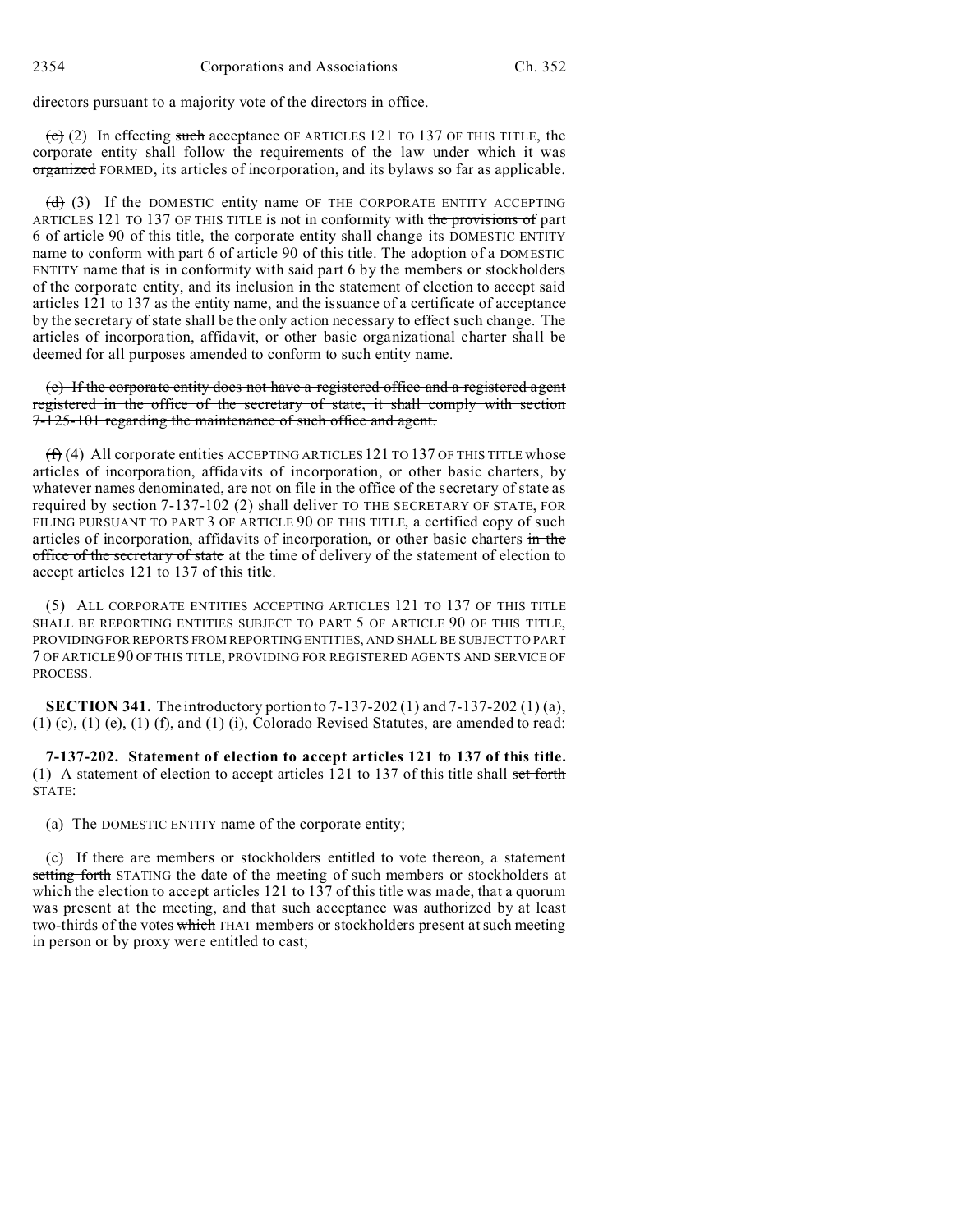(e) A statement that the corporate entity followed the requirements of the law under which it was **organized** FORMED, its articles of incorporation, and its bylaws so far as applicable in effecting such acceptance;

(f) The street REGISTERED AGENT NAME AND REGISTERED AGENT address of the CORPORATE ENTITY'S registered office AGENT; of the corporate entity and the name of the registered agent at such address;

(i) If the corporate entity has issued shares of stock, a statement of such fact including the number of shares heretofore authorized, the number issued and outstanding, and a statement that all issued and outstanding shares of stock have been delivered to the corporate entity to be canceled upon the acceptance of articles 121 to 137 of this title by the corporate entity becoming effective and that from and after the effective date of said acceptance the authority of the corporate entity to issue shares of stock is terminated; except that this shall not apply to corporate entities organized FORMED for the acquisition and distribution of water to their stockholders.

**SECTION 342.** The introductory portion to 7-137-204 (2) and 7-137-204 (2) (b), Colorado Revised Statutes, are amended to read:

**7-137-204. Effect of certificate of acceptance.** (2) A corporate entity so electing under articles 121 to 137 of this title or corresponding provision of prior law shall have the same powers and privileges and be subject to the same duties, restrictions, penalties, and liabilities as though such corporate entity had been originally organized FORMED under said articles and shall also be subject to any duties or obligations expressly imposed upon the corporate entity by a special charter, subject to the following:

(b) No amendment to the articles of incorporation adopted after such election to accept articles 121 to 137 of this title shall release or terminate any duty or obligation expressly imposed upon any such corporate entity under and by virtue of a special charter or enlarge any right, power, or privilege granted to any such corporate entity under a special charter, except to the extent that such right, power, or privilege might have been included in the articles of incorporation of a corporate entity organized FORMED under said articles.

**SECTION 343.** 7-137-301 (2), Colorado Revised Statutes, is amended to read:

**7-137-301. Saving provisions.** (2) Except as provided in subsection (3) of this section or in sections  $7-137-101$  (1) (b) and  $7-137-102$  (4) for the reinstatement, as provided in sections 7-134-103 and 7-134-104 PART 10 OF ARTICLE 90 OF THIS TITLE, of a corporate entity suspended, declared defunct, or administratively dissolved before July 1, 1998, any dissolution commenced under the provision before its repeal may be completed in accordance with the provision as if it had not been repealed.

**SECTION 344.** 7-90-102 (58), Colorado Revised Statutes, is amended to read:

**7-90-102. Definitions.** As used in this title, unless the context otherwise requires:

(58) "Reporting entity" means a business development corporation, a cooperative housing corporation, a domestic cooperative, a domestic cooperative under article 55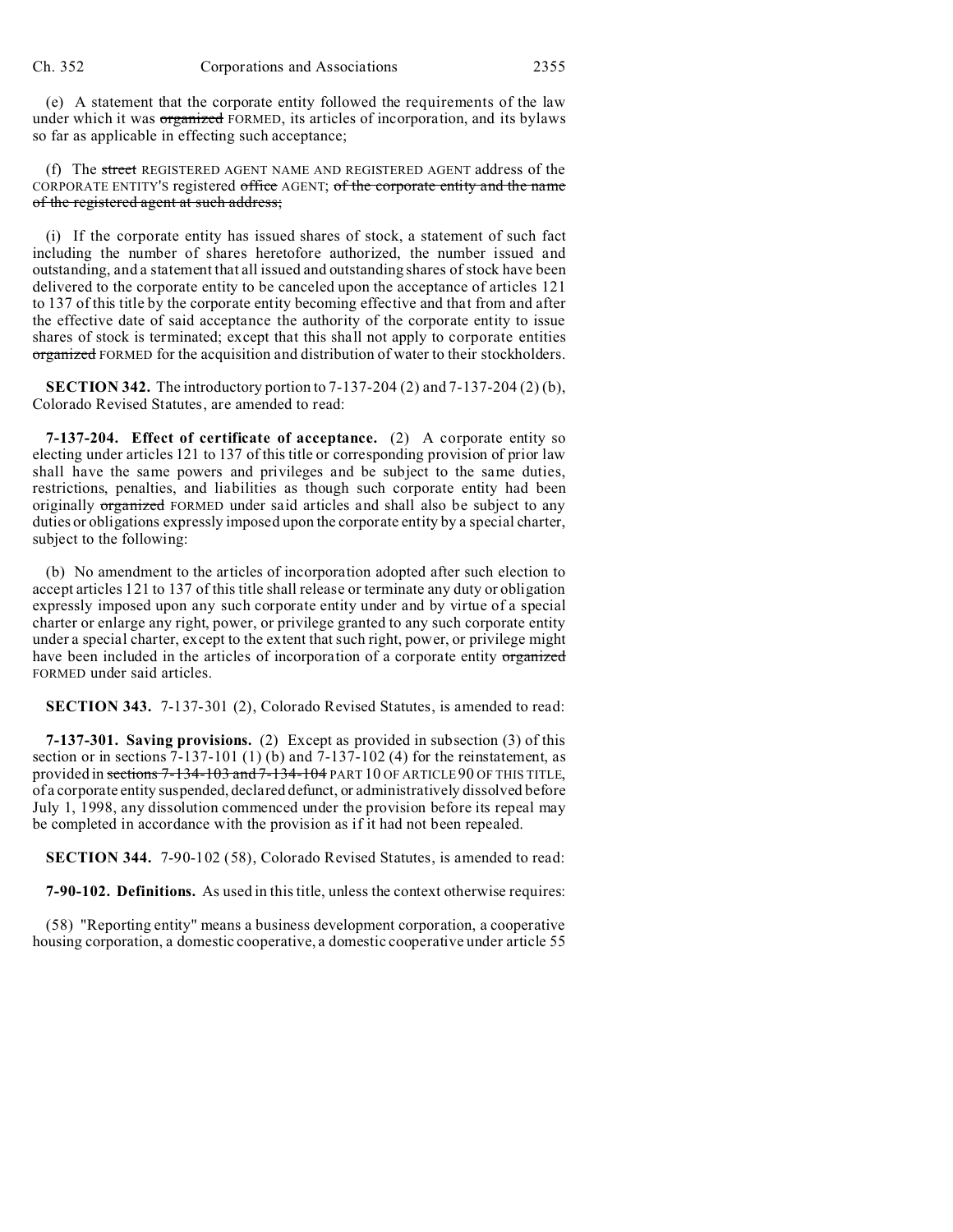OF THIS TITLE, a domestic corporation, a domestic limited liability company, a domestic limited partnership association, a domestic nonprofit corporation, a domestic limited liability partnership, a domestic limited liability limited partnership, a foreign corporation authorized to transact business in this state, a foreign cooperative authorized to transact business in this state, a foreign cooperative under article 55 authorized to transact business in this state, a foreign limited liability company authorized to do business in this state, a foreign limited liability partnership registered with the secretary of state pursuant to section  $7-62-902$  (1) PART 8 OF ARTICLE 90 OF THIS TITLE, a foreign limited liability partnership authorized to do business in this state, a foreign limited liability limited partnership authorized to do business in this state, a foreign limited partnership association authorized to transact business in this state, a foreign nonprofit provider network, or unit owner's association.

**SECTION 345.** 6-16-112, Colorado Revised Statutes, is amended to read:

**6-16-112. Service of process.** Any foreign corporation performing any of the acts prohibited under this article through any salesman or agent is subject to service of process either upon the registered agent specified by said corporation or upon the corporation itself if no agent is specified MAINTAINED pursuant to section 7-115-111, C.R.S. PART 7 OF ARTICLE 90 OF TITLE 7, C.R.S. Service of process upon any individual outside this state based upon any action arising out of matters prohibited by this article shall be pursuant to section 13-1-125, C.R.S.

**SECTION 346.** 39-28-106 (1), Colorado Revised Statutes, is amended to read:

**39-28-106. Nonresident wholesalers.** (1) When the department determines that the collection of the tax imposed by the provisions of this article would be facilitated thereby, it may authorize any person, firm, limited liability company, partnership, or corporation outside of this state and engaged in the business of selling and shipping into this state cigarettes, upon complying with the requirements of this article, to affix or cause to be affixed the stamps, imprints, or impressions required by this article on behalf of the wholesalers within this state. The department may sell such stamps and approve the use of metering machines to such nonresident wholesalers as provided in this article; except that the nonresident wholesaler shall agree in writing to submit his OR HER books, accounts, and records to examination during reasonable business hours by any duly authorized agent of the department. Each such nonresident wholesaler shall appoint in writing the secretary of state of the state of Colorado to be his OR HER agent in this state for service of process, as provided in section 7-115-111, C.R.S. PURSUANT TO PART 7 OF ARTICLE 90 OF TITLE 7, C.R.S., with respect to foreign corporations.

**SECTION 347. Repeal.** 7-30-101 (3) and (4), 7-42-110, 7-55-111, 7-56-408, 7-56-709, 7-56-112, 7-60-102 (4.5) and (5), 7-60-148, 7-60-150, 7-62-104, 7-62-108, 7-62-109, 7-62-209, 7-62-210, 7-62-805, 7-63-117, part 9 of article 64 of title 7, 7-64-1006, 7-70-101 (2), 7-70-108 (1) (i), 7-73-101 (3), 7-74-102 (3), 7-80-202, 7-80-205, part 10 of article 80 of title 7, 7-101-202, part 3 of article 101 of title 7, 7-101-401 (1), (4), (12), (14), (17), (18), (20), (21), (22), (23), (24), (25), (26), (28.3), (28.5), (32), (33), and (35), 7-103-105, 7-105-102, 7-105-103, 7-105-104, 7-114-103.5, 7-114-109, 7-114-203, 7-114-204, 7-121-301, 7-134-109, 7-134-203, 7-134-204, and 12-61-303 (6), Colorado Revised Statutes, are repealed.